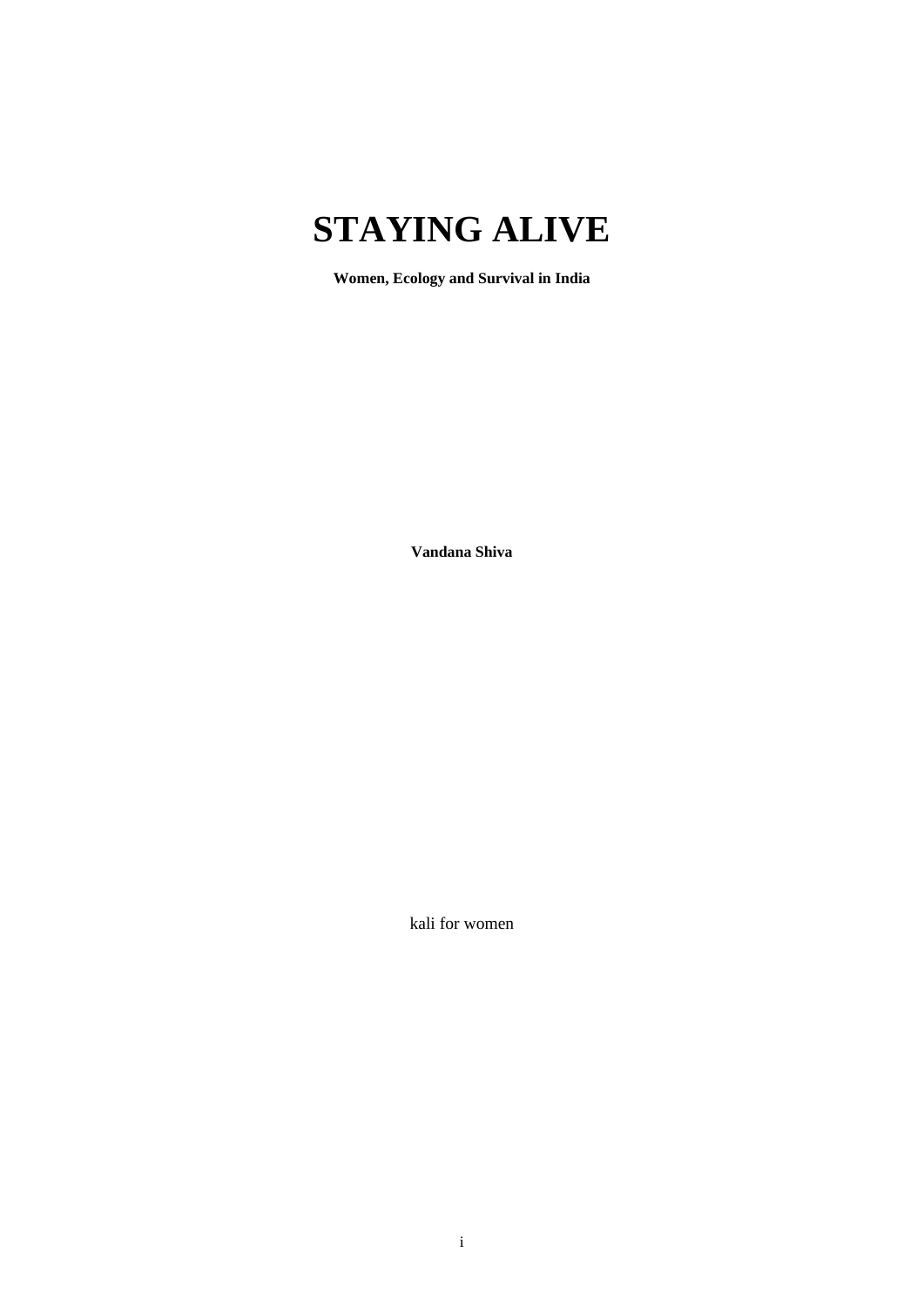## *Staying Alive: Women, Ecology and Survival in India*  was first published in 1988

in India by KALI FOR WOMEN N 84 Panchshila Park New Delhi 110 017

in the U.K. by Zed Books Ltd. 57, Caledonian Road London Nl 9BU

©Vandana Shiva, 1988

All rights reserved

*Cover design:* Chandralekha ISBN 81-85107-07-6

Phototypeset by Wordtronic, 111/56, Nehru Place, New Delhi, and printed at Indraprastha Press, (CBT), Bahadur Shah Zafar Marg, New Delhi 110 002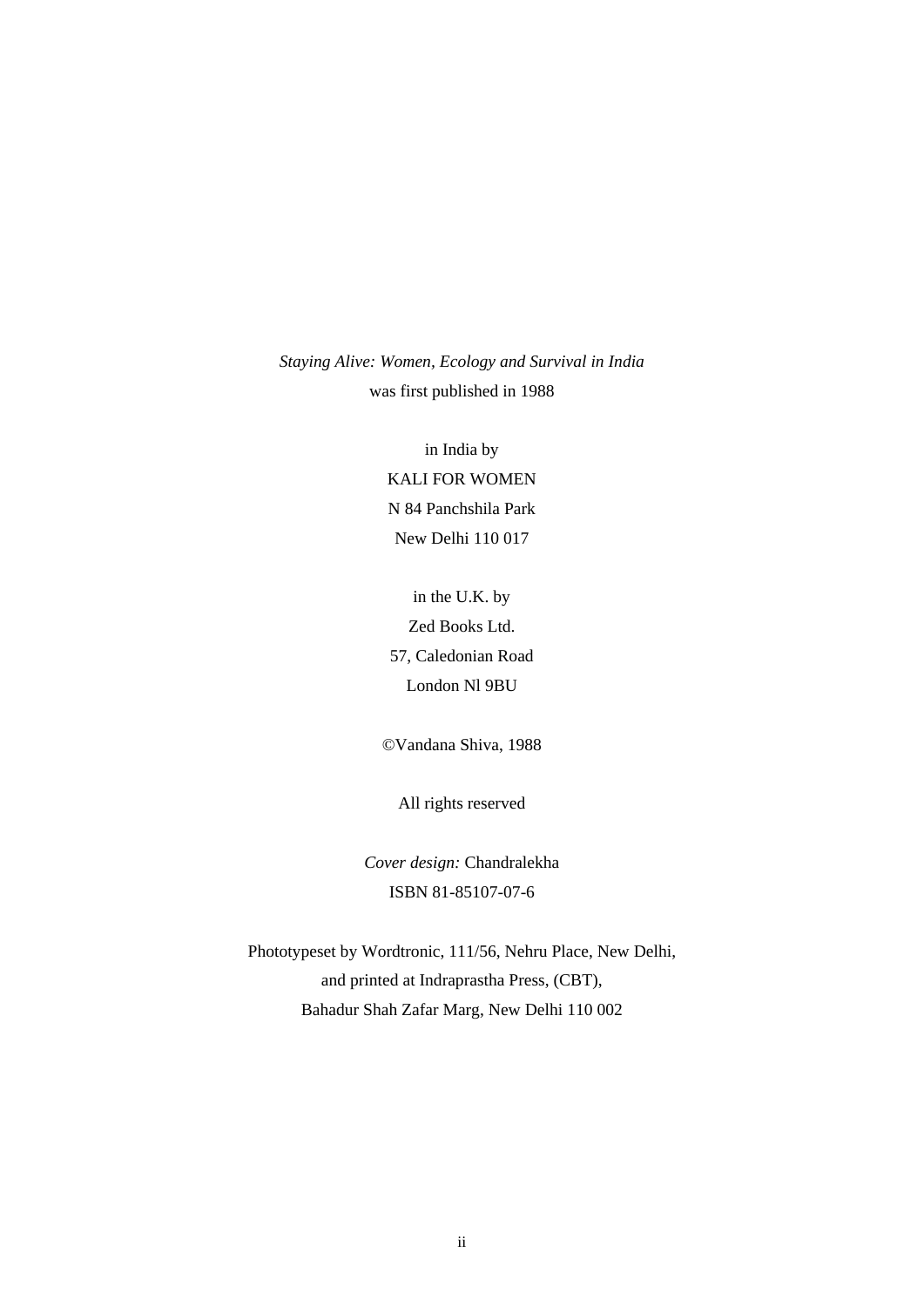# **Contents**

| FOREWORD     |     |
|--------------|-----|
| INTRODUCTION | X1V |

Ch.1 DEVELOPMENT, ECOLOGY AND WOMEN 1

*Development as a new project of western patriarchy- Maldevelopment as the death of the feminine principle -Two kinds of growth, two kinds of productivity - Two kinds of poverty* 

## Ch. 2 SCIENCE, NATURE AND GENDER 14

*Modern science as patriarchy's project - The violence of reductionism - Profits, reductionism and violence - Two kinds of facts - Two kinds of rationality – Modern science and ecological crises - The natural-unnatural divide* 

#### Ch. 3 WOMEN IN NATURE 38

*Nature as the feminine principle - Nature and women as producers of life – Gender ideology vs. the recovery of the feminine principle* 

#### Ch. 4 WOMEN IN THE FOREST 55

*Aranyani: the forest as the feminine principle -Colonialism and the evolution of masculinist forestry - The women of `Chipko - Afforestation projects and reductionism -`Social' forestry and the ,miracle' tree - The approaching tragedy of the commons - The colonial heritage: commons as 'wasteland' - Saving the soil, protecting the commons -Breeding 'super-trees' - Recovering diversity, recovering the commons*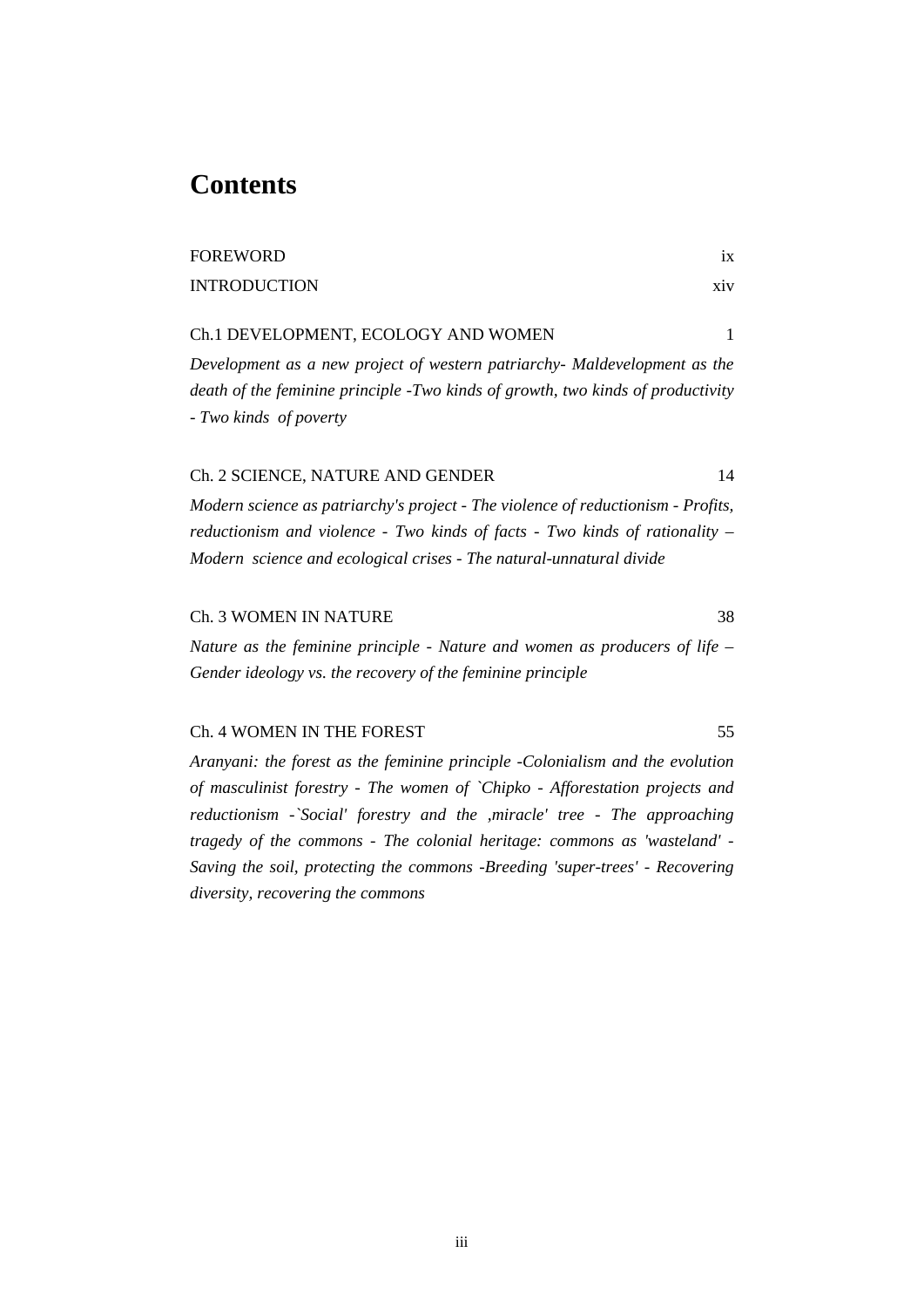## Ch. 5 WOMEN IN THE FOOD CHAIN 96

*Green revolution a western paradigm - The displacement of women from food production -Miracle seeds: breeding out the feminine principle -The myth of the miracle seeds - 7he myth of high yields and food self-sufficiency – From the green revolution to biotechnology - The death of soils -Soil-building strategies of traditional agriculture -Green revolution: a recipe for desertification – Diseases of micronutrient deficiency and toxicity --Waterlogged and saline deserts – Groundwater mining and the creation of dry deserts - Respecting the rights of the soil - Pesticides: poisoning the web of life - The farce of improved varieties -Fostering pests with pesticides - Non-violent pest control learning from nature, women and peasants - The violence of the white revolution – Hybridisation as genetic violence - Fragmentation of nature: integration of markets* 

Ch. 6 WOMEN AND THE VANISHING WATERS 179 *The disappearing source - Dams as violence to the river -Drilling deep and draining dry - Women: the water experts* 

Ch. 7 TERRA MATER: RECLAIMING THE FEMININE PRINCIPLE 218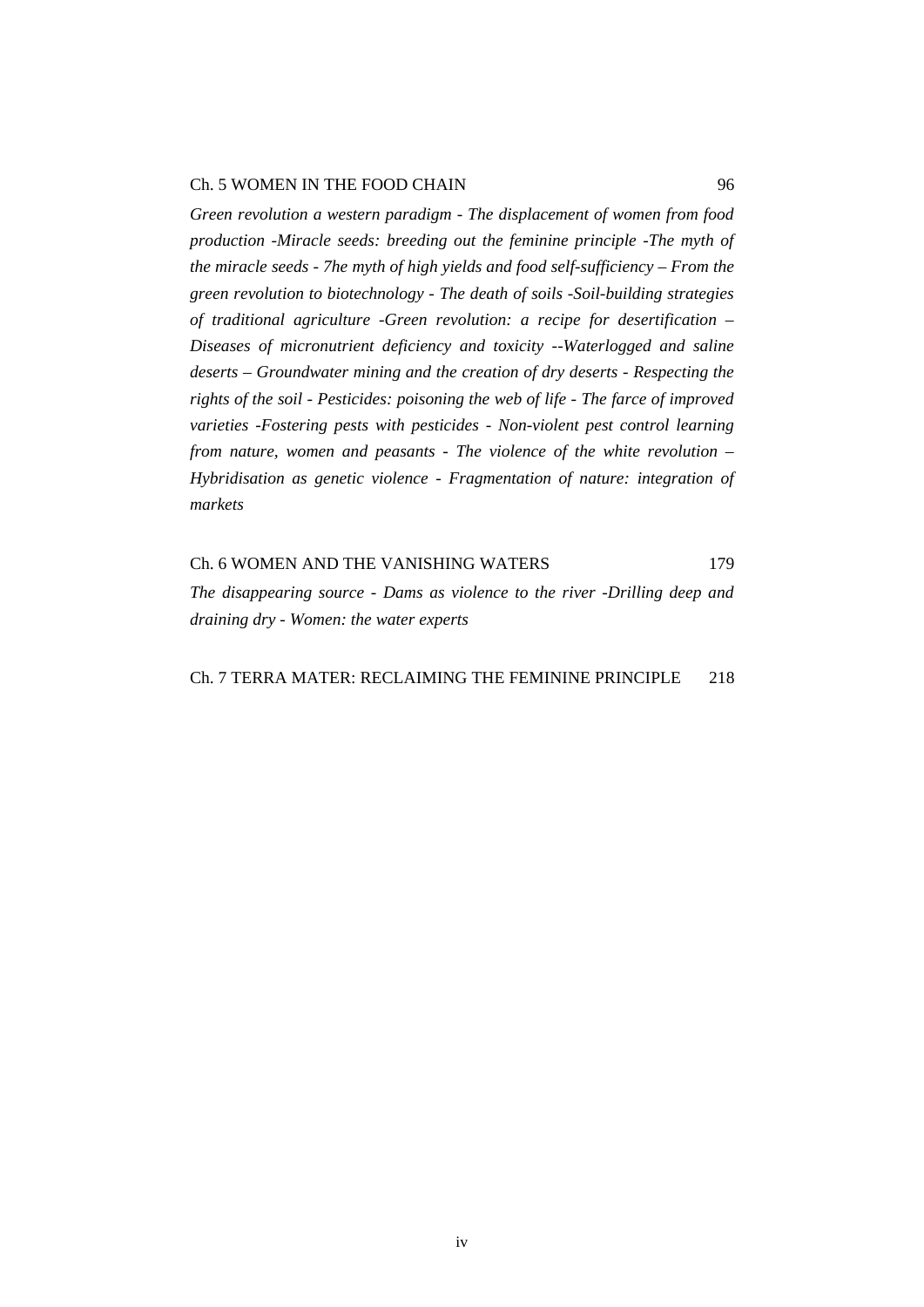*To my late mother for her legacy of the courage to think and act differently*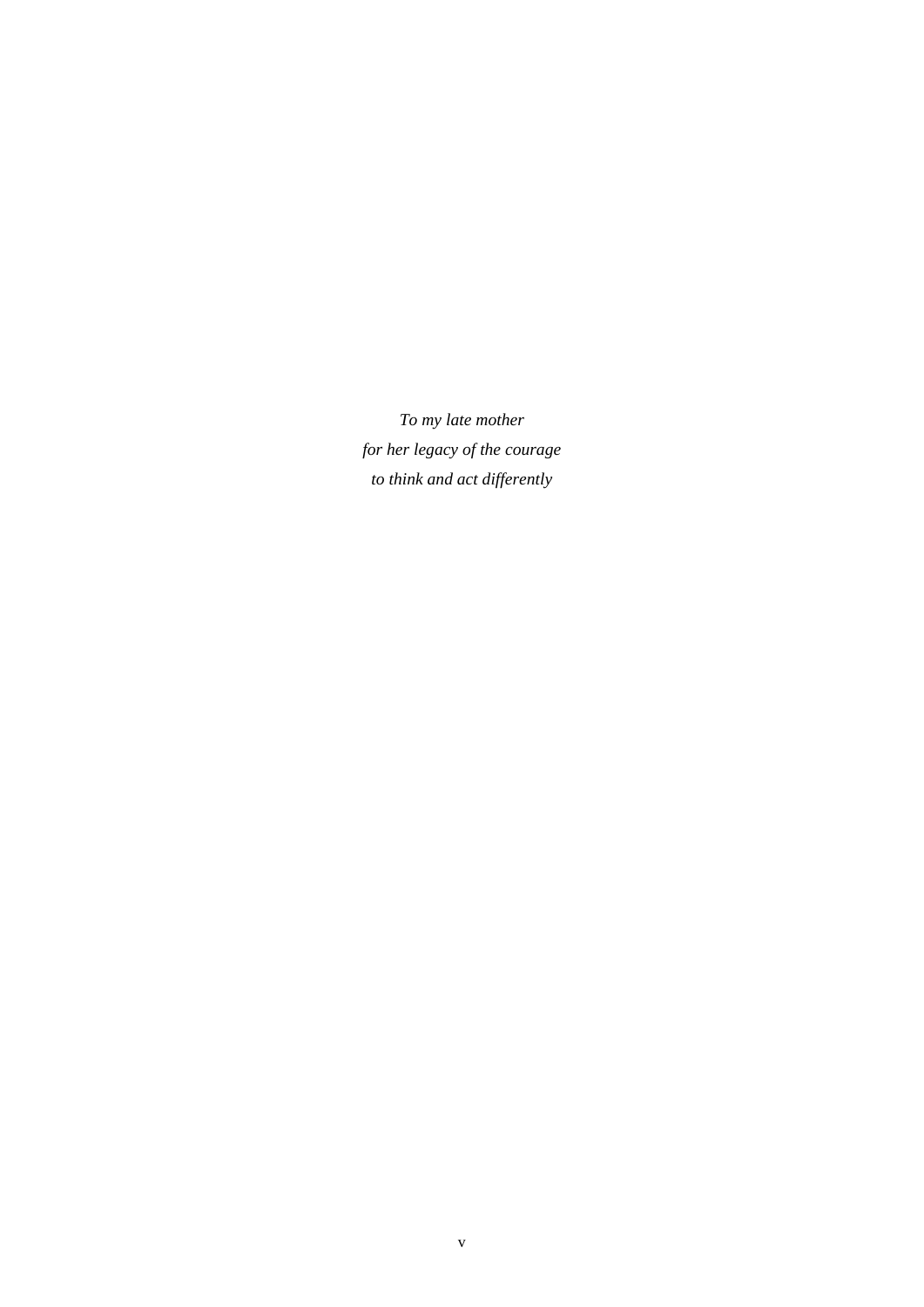## **Acknowledgements**

This book is a gift to those who made it possible

- the many women, peasants and tribals of India who have been my teachers in thinking ecologically
- Rajni Kothari, who made such learing possible by creating the context for intellectual freedom
- Jayanto Bandyopadhyay, my husband, who has also been my partner in learning
- Rajuji, my father, who first mothered me and now mothers my son
- Kartikeya, my son, for his generous love which allows me to do What I do.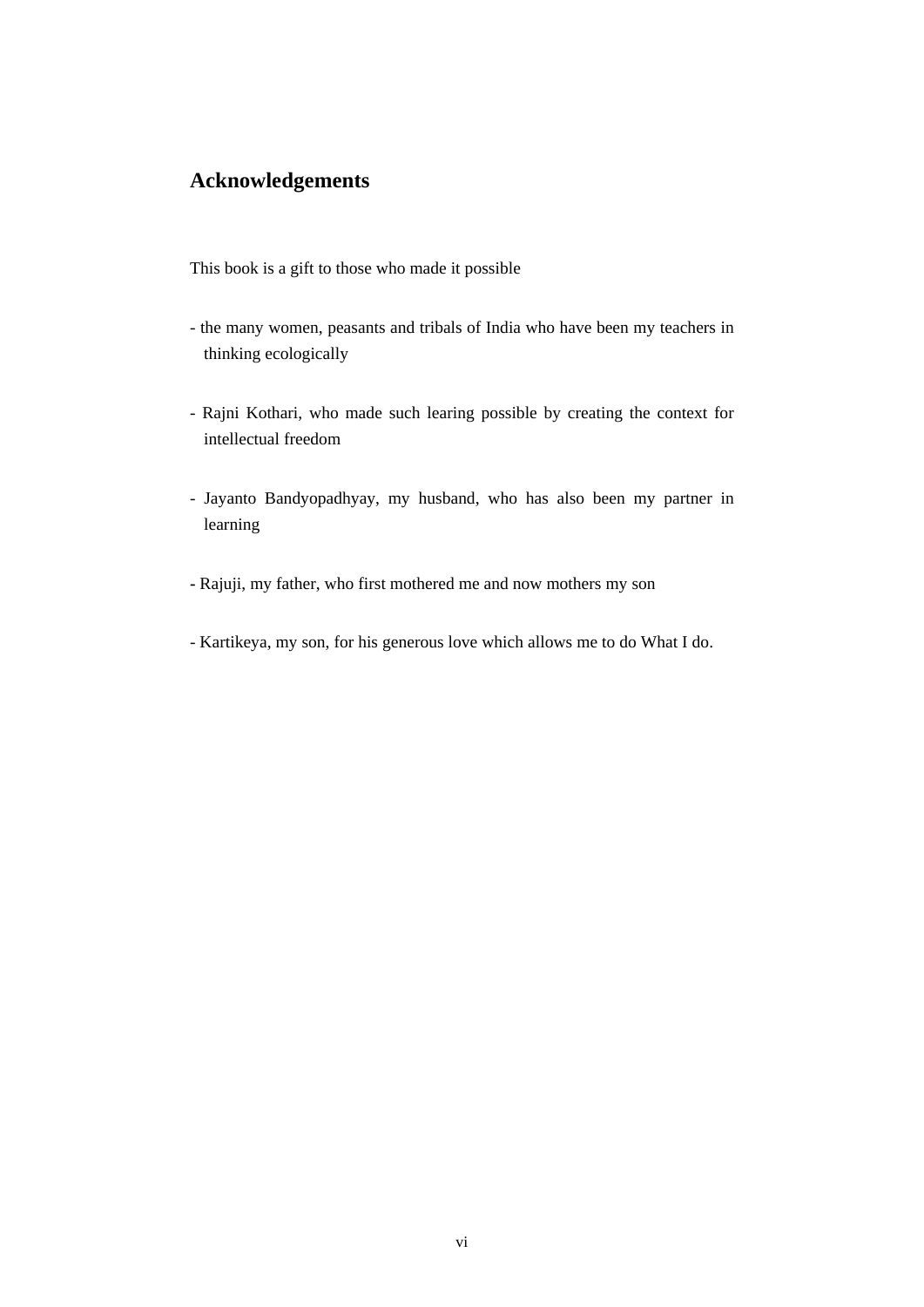## **Foreword**

In the shift from the modernist, competitive and 'catching up' orientation of the first generation of feminists to a much more holistic, nurturant and non-dualistic perspective that is beginning to emerge from recent thinking on feminism, this book may prove to be an important contribution. It also commends itself for choosing an ecological stance that distances itself from western conservationists for whom the 'wretched of the earth', fast multiplying and making demands on the resource pool of the planet, are the source of environmental degradation, who they would like to exclude from access to natural resources which are, in fact, being far more rapaciously depleted by what the author calls the modern 'development project' than by the poor and the deprived. The author throws her weight behind a far more inclusive conception-of-ecology in which the struggles of the marginalised and hitherto excluded segments -excluded largely because of the development project against inequity, exploitation and repression find resonance and support. She also warns us against the dangers of co-optation posed by the more recent appropriation of the environmental vocabulary and metaphors by governments and elites, and by international agencies like the World Bank who, in the name of working with environmental NGOs, are succeeding in both depoliticising voices of protest and struggle and making environmental protection into a surrogate for the same old development project on which corporate interests and technocrats are so keen.

I shall let the book speak for itself. It is cogently written, is empirically sensitive, draws on a lot of relevant literature and is marked by a good deal of passion and conviction. There are places where I do not necessarily agree with the author, e.g., with her often explicit and often implied equivalence between women and nature, as if all women are by definition conservationist, life-enhancing and equity-seeking. Although she is aware of the problem, she is not sufficiently discriminating between urban - and urbanised -women devoured by consumerist ethics, and rural and tribal women whose identity with both nature and the human community is so organic and authentic. This is understandable, given the author's general mandate of locating women's problems in an ecological paradigm although at times it is more in the form of concessions to outdated jargon. The saving feature is that, unlike the older vintage of feminists imploring the State to treat them on a footing of 'equality'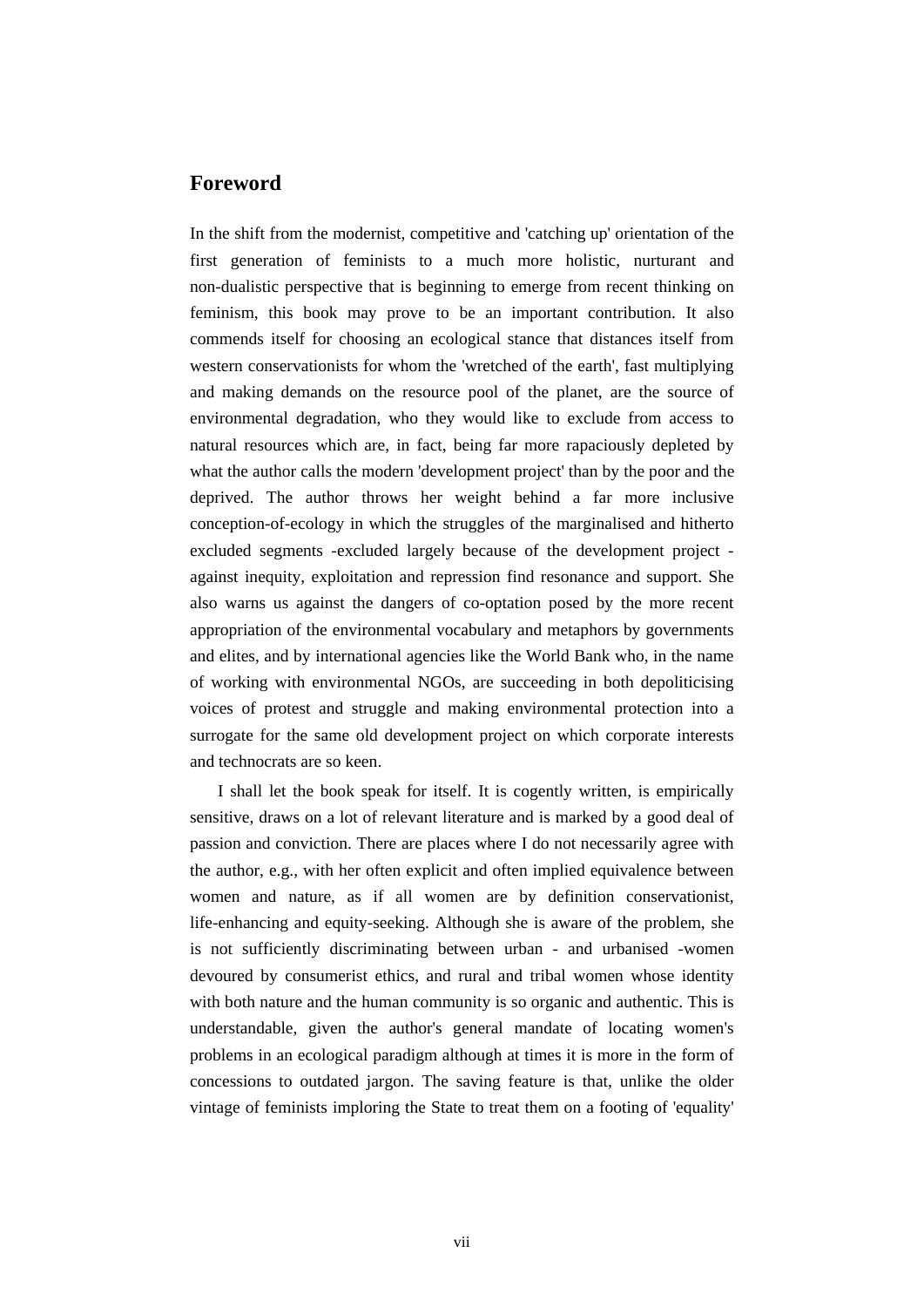with men, Vandana Shiva is interested in deeper meanings of femininity and Prakriti and in asserting these as far more humane and natural than the dominant 'scientific' paradigm which is essentially macho in its conception.

Let me draw the larger implications of Vandana Shiva's effort to organically relate the concerns of ecology with the feminine principle. By doing so she has already broadened the arenas of both the environmental and the feminist movements and given a composite intellectual meaning to both. At the level of praxis, at least, but also in respect of theory, 1 should like to see this search for a more comprehensive framework continue to include other major grounds for restructuring the human enterprise that are presently under way (as well as other new grounds that may be in the offing). Thus, if the feminine principle asserts both a *holistic* perspective and an *inclusive* agenda of concerns based on its considerable respect for diversity - both in turn being principles of nature - it must of necessity take into both its logic and its agenda of concerns the whole issue of ethnicity, of the struggles of minorities and marginalised communities for their rights of inclusion as autonomous and self-governing entities in the larger political community. Again, as in the case of the struggles for preserving the environment, both the victims of and the prime movers against destructive forces happen to be women, so in the ethnic struggles the worst sufferers are women, and it is women who are struggling to pick up the pieces and rebuild shattered communities, not allowing either the mere anger of incensed young men or the cynical manipulation and trickery of those bent on dividing communities to cow them down.

It is not women alone who are involved in these struggles; that will be a gross exaggeration and exaggerating a process only distorts it (in both conceptualising the process and acting it out). it is rather that both as victims of modern technological development and the scientific paradigm from which such development derives its *raison d'etre,* and as possible deliverers (and liberators) from it, women are more central than men - at any rate such women as still cherish and nurture the feminine principle (not all of them do). They also seem better equipped for opening up new civic spaces as part of both preserving and rebuilding communities. In sum, femininity and ecology on the one hand and femininity and ethnicity on the other are natural allies, mutually synergizing and often found in practice to be synonymous. They are all part of the larger struggle for *endogeneity* in a world threatened by the homogenising thrust of modernity. The holism implied in the feminine principle must be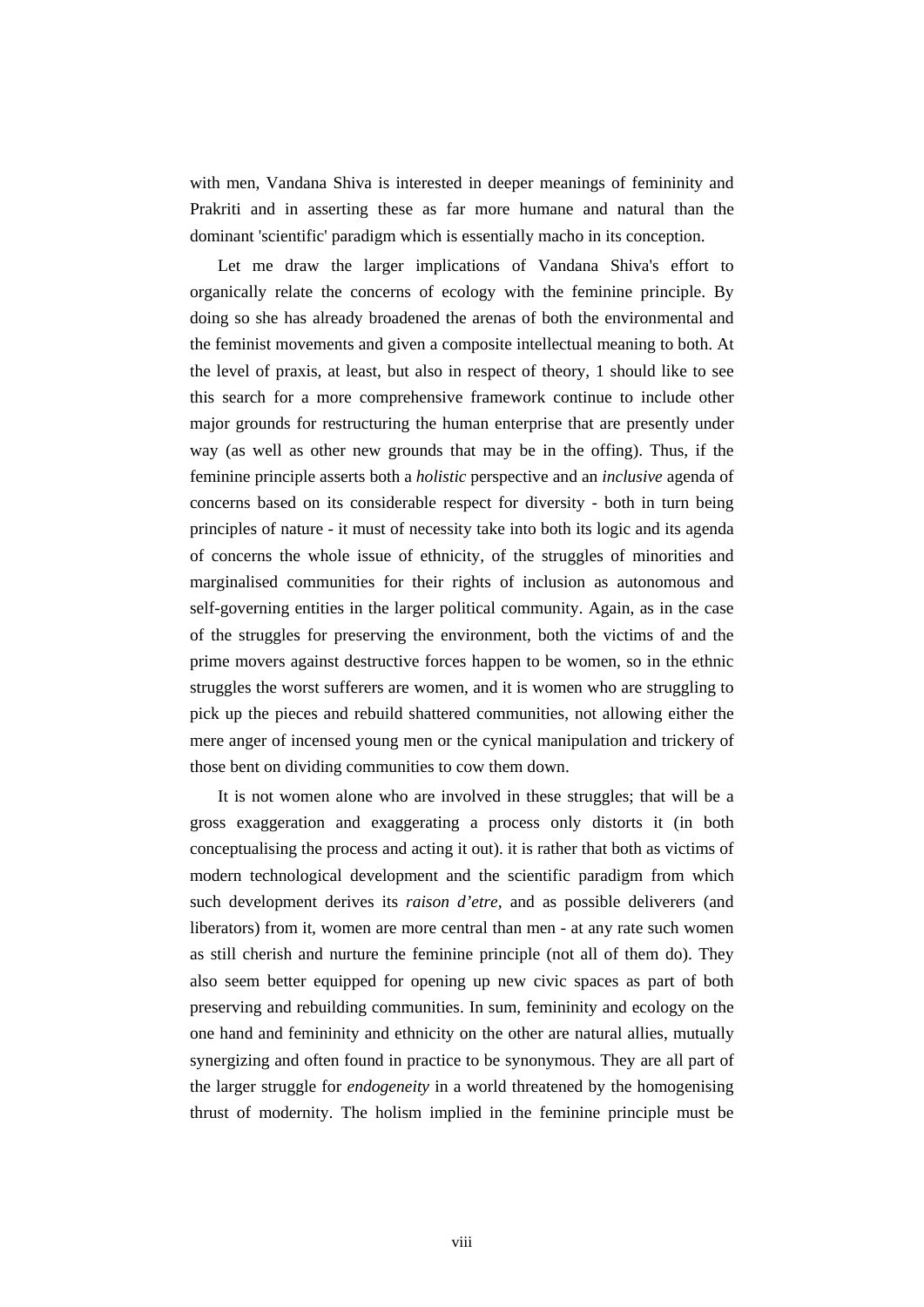distinguished from the universalism of the modern scientific era. The former respects and nurtures diversity; the latter undermines it under its homogenising and centralising thrust and, in the end**,** destroys diversity.

I have for some time now been working on the phenomenon of ethnicity in a somewhat comprehensive way and 1 have been accused by a lot of conceptual purists for stretching the meaning of this phenomenon beyond its natural bounds (partly by traditional anthropologists and others working on specific populations like the tribals, but more by that breed of nationalists who consider any assertion of diversity and plurality as being, by definition, inimical to the integrity of the nation state). 1 want to add to the dismay of these detractors of mine by saying that 1 consider both the feminine gender and the feminine principle as essential ingredients of the upsurge of ethnicity in the contemporary historical process. 1 see the awakening of gender, ecology and ethnicity as close allies that share a lot of common ground and could, if those who participate in this awakening stood together and were not separately coopted (which is what the dominant system is currently bent upon doing), make a difference to the prospects of humanity by arresting the continuing colonisation of nature and of ethnic diversity and, in the process, saving the feminine-principle of holism, based on diversity, dignity of all beings and a shared sense of community, from eclipse.

That brings me to yet another as yet unresolved issue in the theoretical basis of the feminist movement. It is the issue of class. It is clear by now that the issue of women as victims of modern technology and development cannot be 'reduced' to that of class. Those who believe that if it cannot be so reduced, it is not a real issue but a result of some version of 'false consciousness' with no historical relevance, are clearly prisoners of a rather dated theory of revolution and are unable to fathom a far more complex historical situation that was not anticipated by the founders of 'scientific socialism'. But having said that, 1 do want to hasten to say that feminists ought indeed to be involved in the economic struggles of the oppressed poor, the growing ranks of the impoverished (to no small extent because of the development project) and the still further growing ranks of pauperised, marginalised and dispensable peoples for whom the State and the modem economy have no use. The issue of class is central to the historical process as are the issues of femininity, ecology and ethnicity. Such a large spectrum of womanhood generally (including in the agricultural sector), and in particular in the wake of the new national and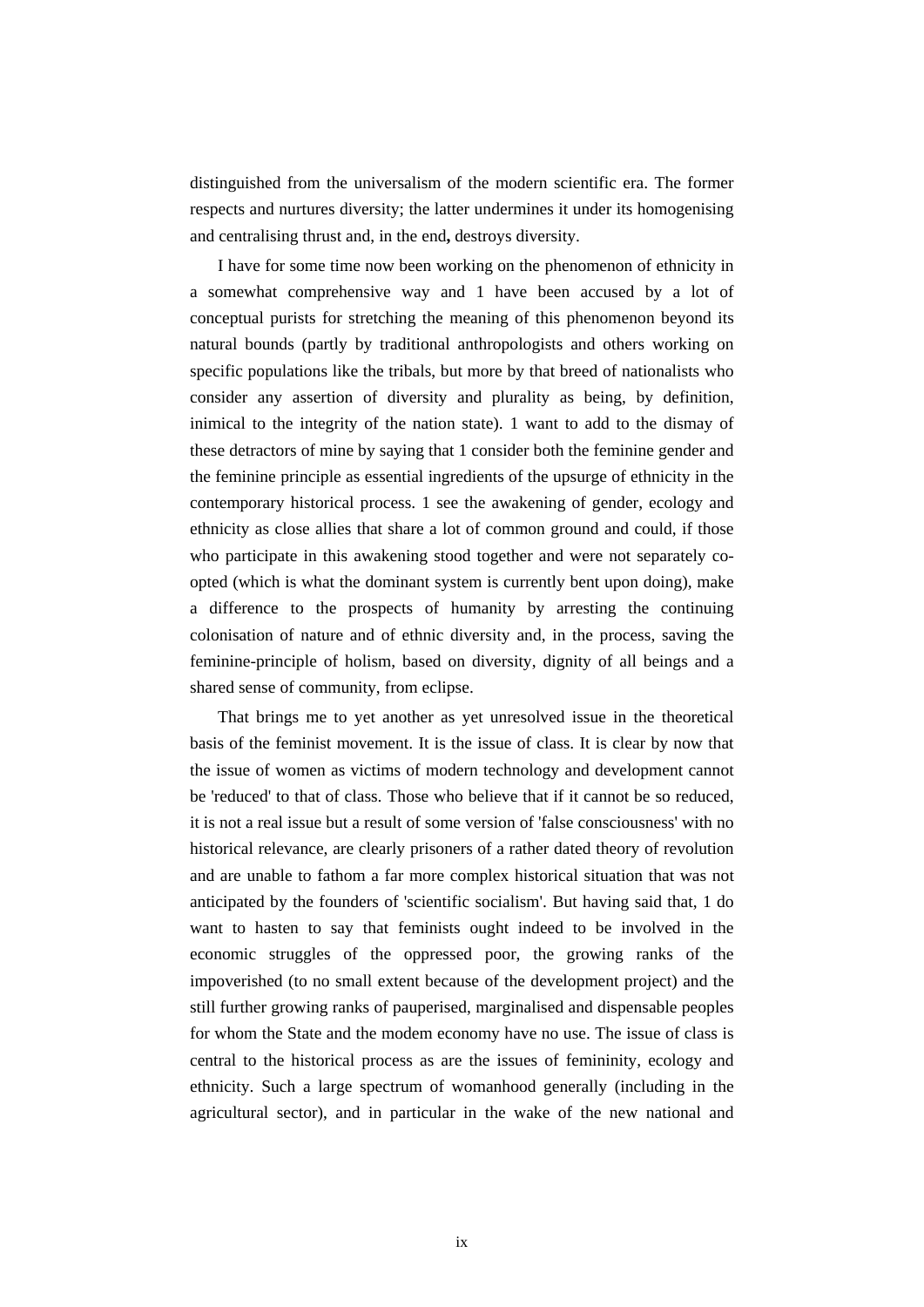international division of labour, is exploited by the capitalist mode of production. But it is not just a question of women. It is a much larger issue of a new technological basis of economic and cultural exploitation which is crying for a new spirit of democratic resistance against what is undoubtedly a considerably changed (transnationalized, corporate, computerised, militarized and televised) model of capitalist growth and integration. The feminist movement will continue to be castigated as petit bourgeois in its thrust unless it comes out of its present undimensional derailing and makes common cause with the struggles of the world proletariat and the proletarianised lower classes of all societies. It is particularly qualified to do so given its natural penchant for empathy, compassion, solidarity and nurturance, particularly towards suffering humanity and the victims of history. Scientific solidarity does not seem to have taken us very far. Feminist solidarity may.

Finally, there is the whole constituency of those who stand at the frontier of people's struggles but who, too, need new inputs, new insights and new self-definitions. This is the constituency of human rights which in India spans a large spectrum of civil liberties, democratic rights and peoples rights (meaning the rights of specific nationalities, minorities and peripheral communities). Many of those who are engaged in the 'women's movement' do identify with struggles of civil liberties and democratic rights, and not just on behalf of women's rights (witness the considerable expansion of concerns of a journal like *Manushi).* But there are so many who shy away from these struggles which they consider to be 'too political', or because they think they are male-dominated, or because they do not wish to be 'submerged' in vaguer terrains and preserve their autonomous character. For the first lot I have not much to say; these are women who have set up their own *maths* and think that taking on too dissenting and political a stance will make them vulnerable. I have nothing to say because at bottom they want to use State patronage and the patronage of international agencies to better the status of women. Being part of the system, the ruling paradigm of science and development and the emerging elite, they have no other choice. I do not doubt their bona fides, I only find their perspectives too limited and I have little doubt that they are either already coopted by the State and the capitalist market or soon will be. As for 'male domination', the charge is valid and can only be changed if the perspectives change *on both sides.* It is the third type with whom I have a problem. I shall now turn to it and with that end this Foreword.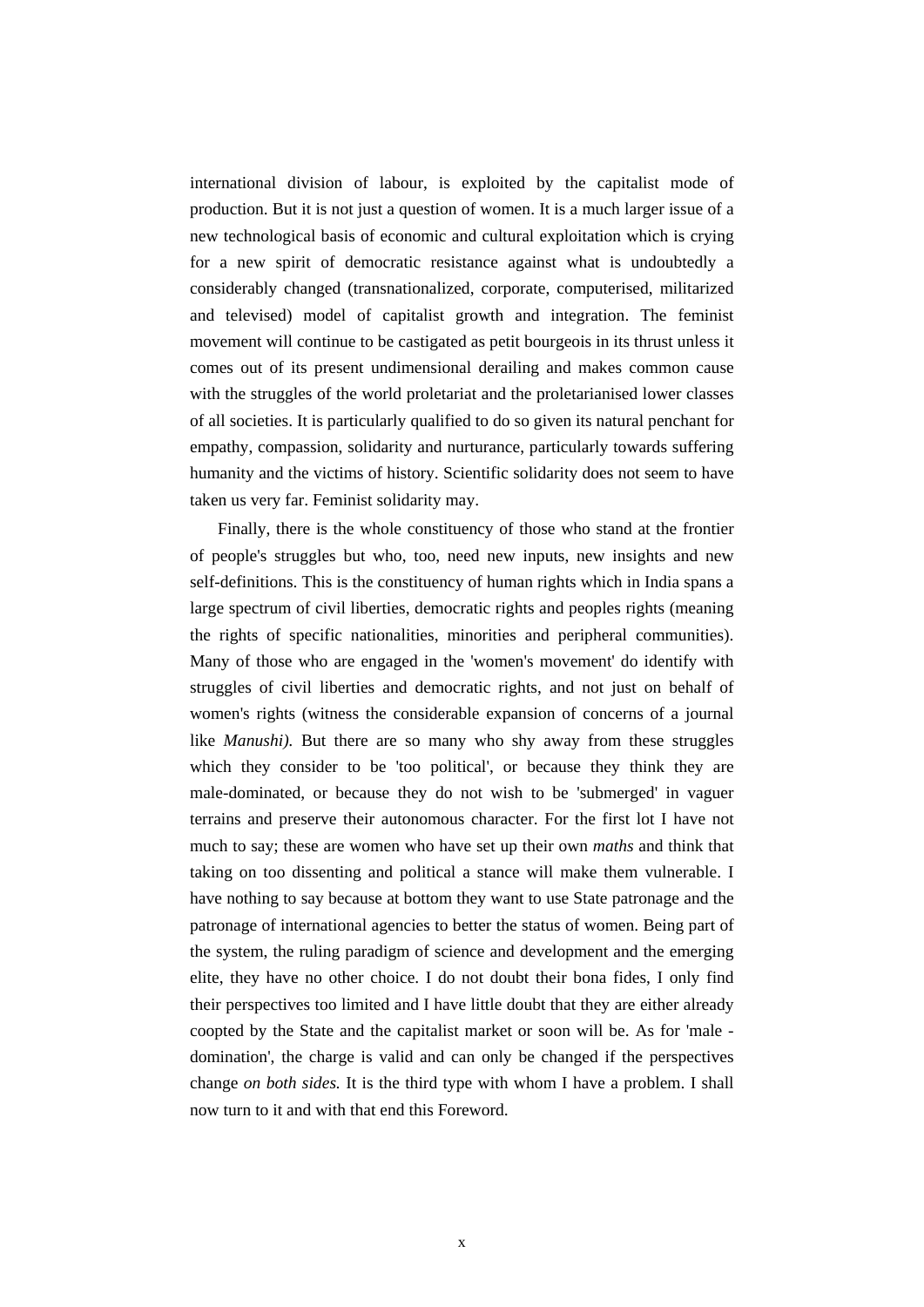Any approach to the 'liberation' of any segment of society that is based on a polarised view of social reality (men versus women, majority versus minority, Centre versus State) is for me at once unreal and apolitical - and indirectly a tribute to the attempts of the dominant structure to create a dualist situation and to push the I other' out and dispense with it. Second, it is in grave danger of being marginalised or coopted - if you stand aloof and unidimensional and fearful of contamination, you are bound to be either marginalised or coopted. But third, and for me more serious, those who take so exclusivist a view of any movement suffer from a high degree of arrogance and insensitivity. For they refuse to see that the struggle for femininity is a struggle for a certain basic principle of perceiving life, a philosophy of being. It is a principle and a philosophy that can serve not just women but all human beings. Femininity, by definition, cannot and should not be a limiting value but an expanding one holistic, eclectic, trans-specific and encompassing diverse stirrings. It is only by bringing the as yet disparate perceptions and struggles of gender, ecology, ethnicity, class and human rights in a shared conception of restructuring the human enterprise that there s a future for the feminist movement. Not otherwise.

I am glad to introduce this book as an effort in this direction.

RAJN1 KOTHARI

*Centre for the Study of Developing Societies Delhi, April 1988*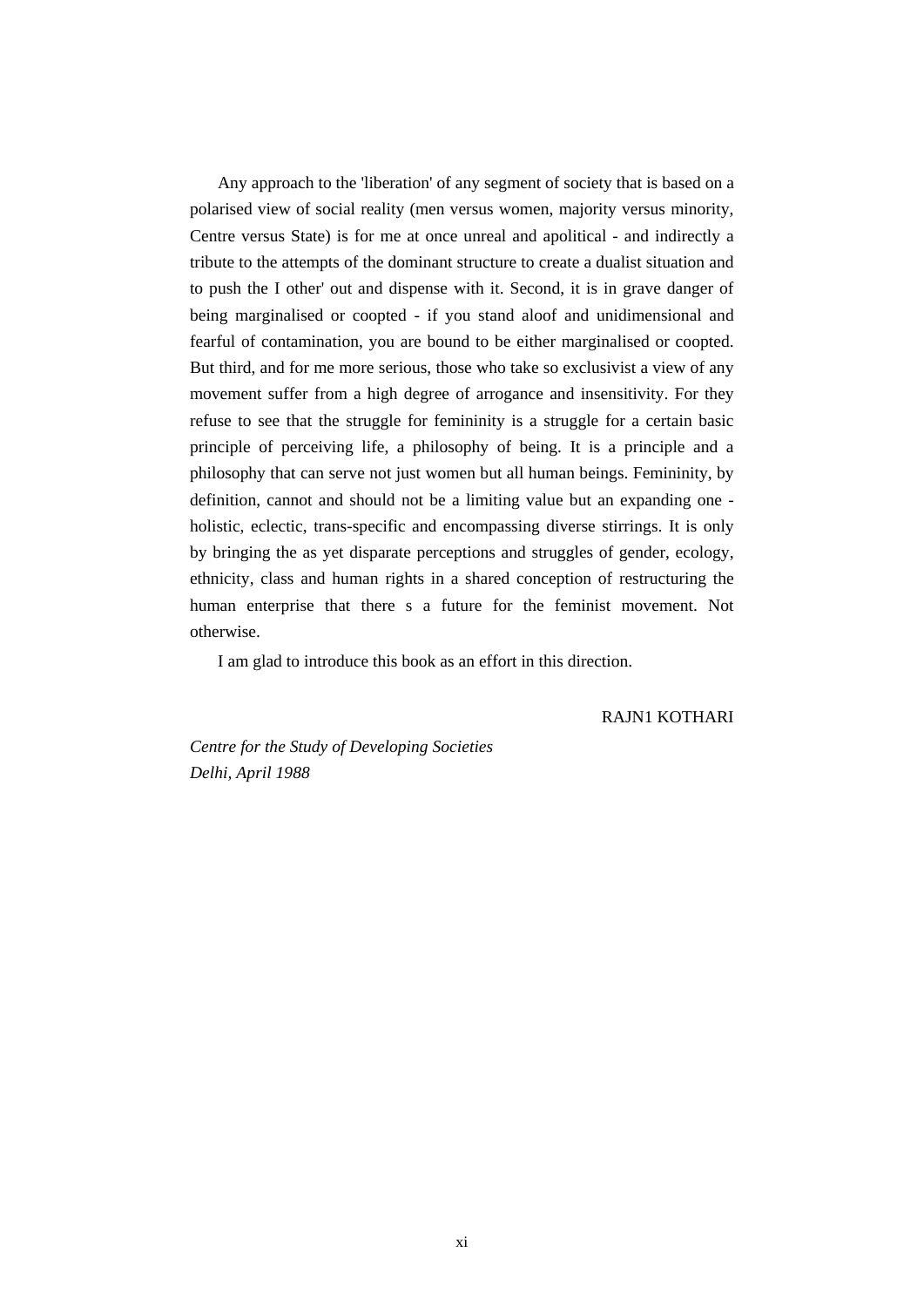## **Introduction**

*'Let them come and see men and women and children who know how to live, whose joy of life has not yet been killed by those who claimed to teach other nations bow to live.'* 

 $-$  Chinua Achebe $<sup>1</sup>$ </sup>

The Age of Enlightenment, and the theory of progress to which it gave rise, was centred on the sacredness of two categories: modern scientific knowledge and economic development. Somewhere along the way, the unbridled pursuit of progress, guided by science and development, began to destroy life without any assessment of how fast and how much of the diversity of life on this planet is disappearing. The act of living and of celebrating and conserving life In all its diversity - in people and in nature - seems to have been sacrificed to progress, and the sanctity of life been substituted by the sanctity of science and development.

Throughout the world, a new questioning is growing, rooted in the experience of those for whom the spread of what was called 'enlightenment' has been the spread of darkness, of the extinction of life and life-enhancing processes. A new awareness is growing that is questioning the sanctity of science and development and revealing that these are not universal categories of progress, but the special projects of modern western patriarchy. This book has grown out of my involvement with women's struggles for survival in India over the last decade. It is informed both by the suffering and insights of those who struggle to sustain and conserve life, and, whose struggles question the meaning of a progress, a science, a development which destroys life and threatens survival.

The death of nature is central to this threat to survival. The earth is rapidly dying: her forests are dying, her soils are dying, her waters are dying, her air is dying. Tropical forests, the creators of the world's climate, the cradle of the world's vegetational wealth, are being bull-dozed, burnt, ruined or submerged. In 1950, just over 100 million hectares of forests had been cleared -- by 1975, this figure had more than doubled. During 1950-75, at least 120 million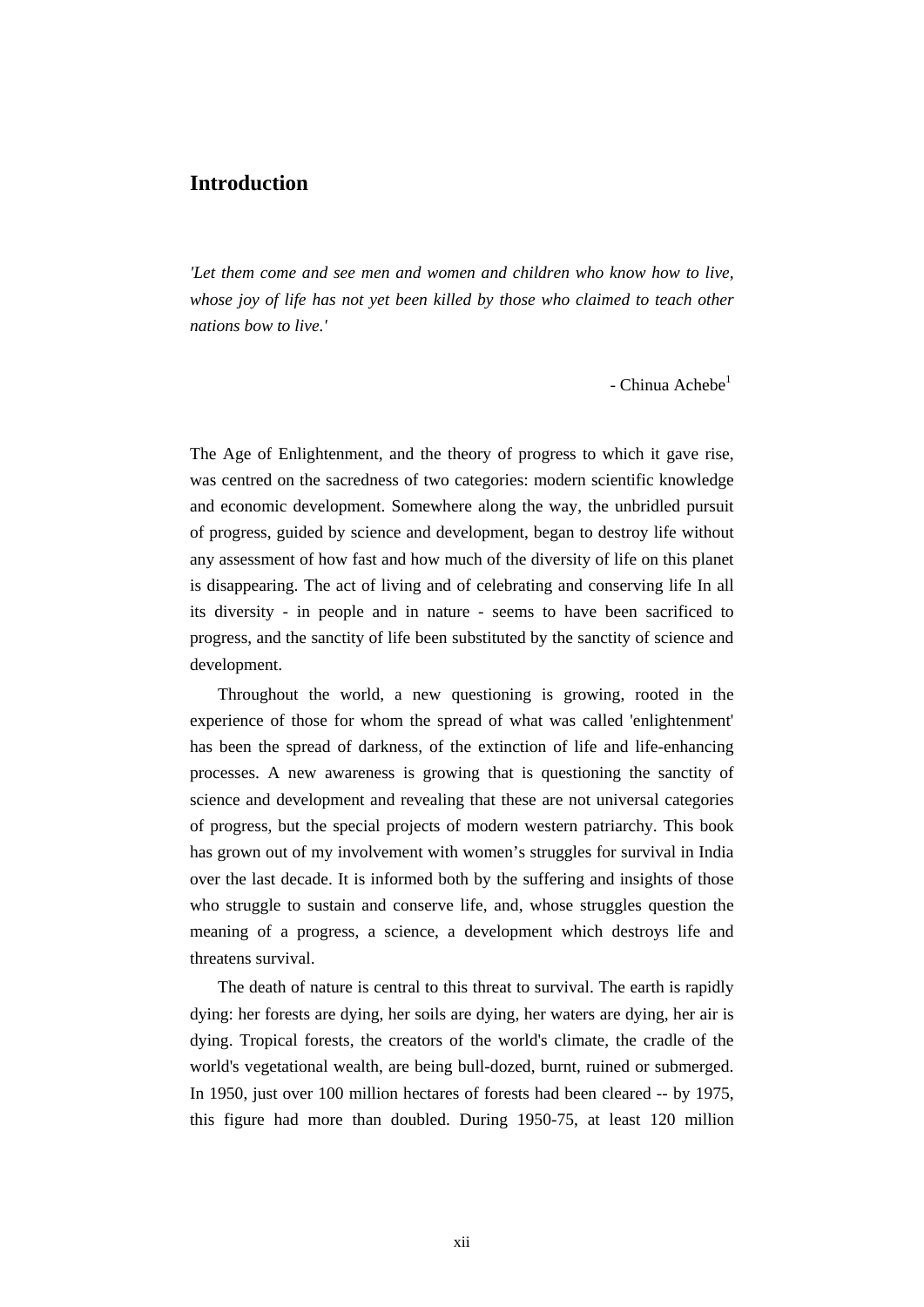hectares of tropical forests were destroyed in South and Southeast Asia alone; by the end of the century, another 270 init lion could be eliminated. In Central America and Amazonia, cattle ranching for beef production is claiming at least 2.5 million hectares of forests each year; in India 1.3 million hectares of forests are lost every year to commercial plantation crops, river valley projects, mining projects and so on. Each year, 12 million hectares of forests are being eliminated from the face of the earth. At current rates of destruction, by the year 2050 all tropical forests will have disappeared, and with tropical forests, will disappear the diversity of life they support.

Upto 50 per cent of all living things - at least five million species - are estimated to live in tropical forests. A typical four square-mile patch of rainforest contains up to 1,500 species of flowering plants, 750 species of trees, 125 of mammals, 400 of birds, 100 of reptiles, 60 of amphibians and 150 of butterflies. The unparalleled diversity of species within tropical forests means relatively few individuals of each; any forest clearance thus disrupts their life cycles and threatens them with rapid extinction. Current estimates suggest that we are losing one species of life a-day from the 5-10 million species believed to exist. If present trends continue, we can expect an annual rate of loss as high as 50,000 species by the year 2000. In India alone, there exist 7,000 species of plant life not found anywhere else in the world; the destruction of her natural forests implies the disappearance of this rich diversity of animal and plant life.

Forests are the matrix of rivers and water sources, and their destruction in tropical regions amounts to the dessication and desertification of land. Every year 12 million hectares of land deteriorate into deserts and are unable to support vegetation or produce food. Sometimes land is laid waste through desertification, at other times through ill-conceived land use which destroys the fertility of fragile tropical soils. Desertification in the Sahel in Africa has already killed millions of people and animals. Globally, some 456 million people today are starving or malnourished because of the desertification of croplands. Most agricultural lands cropped intensively with green revolution techniques are either water logged or dessicated deserts. Nearly 7 million hectares of land in India brought under irrigation have already gone out of production due to severe salinity, and an additional 6 million hectares have been seriously affected by water-logging. Green revolution agriculture has decreased genetic diversity and increased the vulnerability of crops to failure through lowering resistance to drought and pests.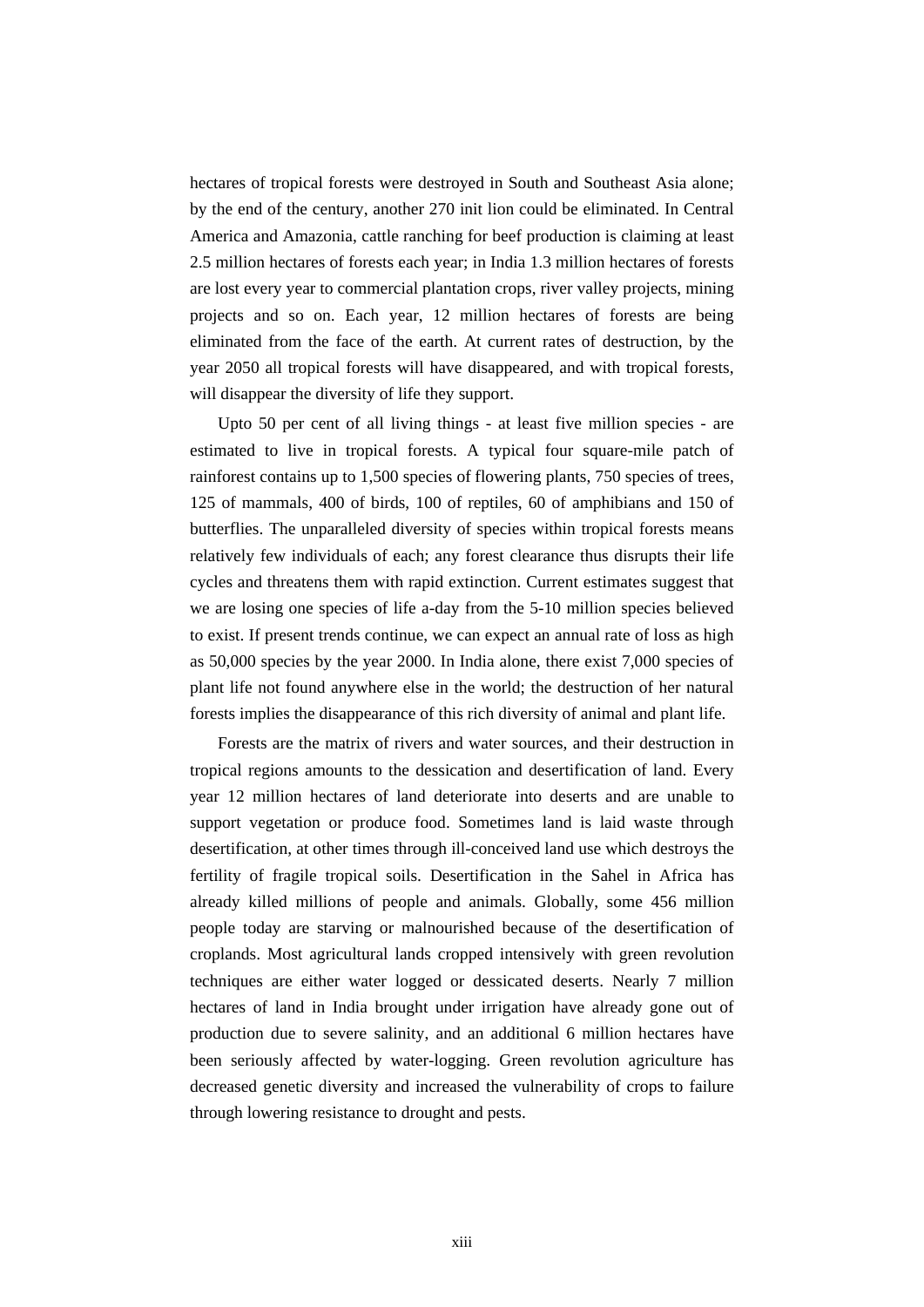With the destruction of forests, water and land, we are losing our life-support systems. This destruction is taking place in the name of 'development' and progress, but there must be something seriously wrong with a concept of progress that threatens survival itself The violence to nature, which seems intrinsic to the dominant development model, is also associated with violence to women who depend on nature for drawing sustenance for themselves, their families, their societies. This violence against nature and women is built into the very mode of perceiving both, and forms the basis of the current development paradigm. This book is an attempt to articulate how rural Indian women, who are still embedded in nature, experience and perceive ecological destruction and its causes, and how they have conceived and initiated processes to arrest the destruction of nature and begin its regeneration. From the diverse and specific grounds of the experience of ecological destruction arises a common identification of its causes in the developmental process and the view of nature with which it is legitimised. This book focuses on science and development as patriarchal projects not as a denial of other sources of patriarchy, such as religion, but because they are thought to be class, culture and gender neutral.

Seen from the experiences of Third World women, the modes of thinking and action that pass for science and development, respectively, are not universal and humanly inclusive, as they are made out to be; modem science and development are projects of male, western origin, both historically and ideologically. They are the latest and most brutal expression of a patriarchal ideology which is threatening to annihilate nature and the entire human species. The rise of a patriarchal science of nature took place in Europe during the fifteenth and seventeenth centuries as the scientific revolution. During the same period, the closely related industrial revolution laid the foundations of a patriarchal mode of economic development in industrial capitalism. Contemporary science and development conserve the ideological roots and biases of the scientific and industrial revolutions even as they unfold into new areas of activity and new domains of subjugation.

The scientific revolution in Europe transformed nature from *terra mater*  into a machine and a source of raw material; with this transformation it removed all ethical and cognitive constraints against its violation and exploitation. The industrial revolution converted economics from the prudent management of resources for sustenance and basic needs satisfaction into a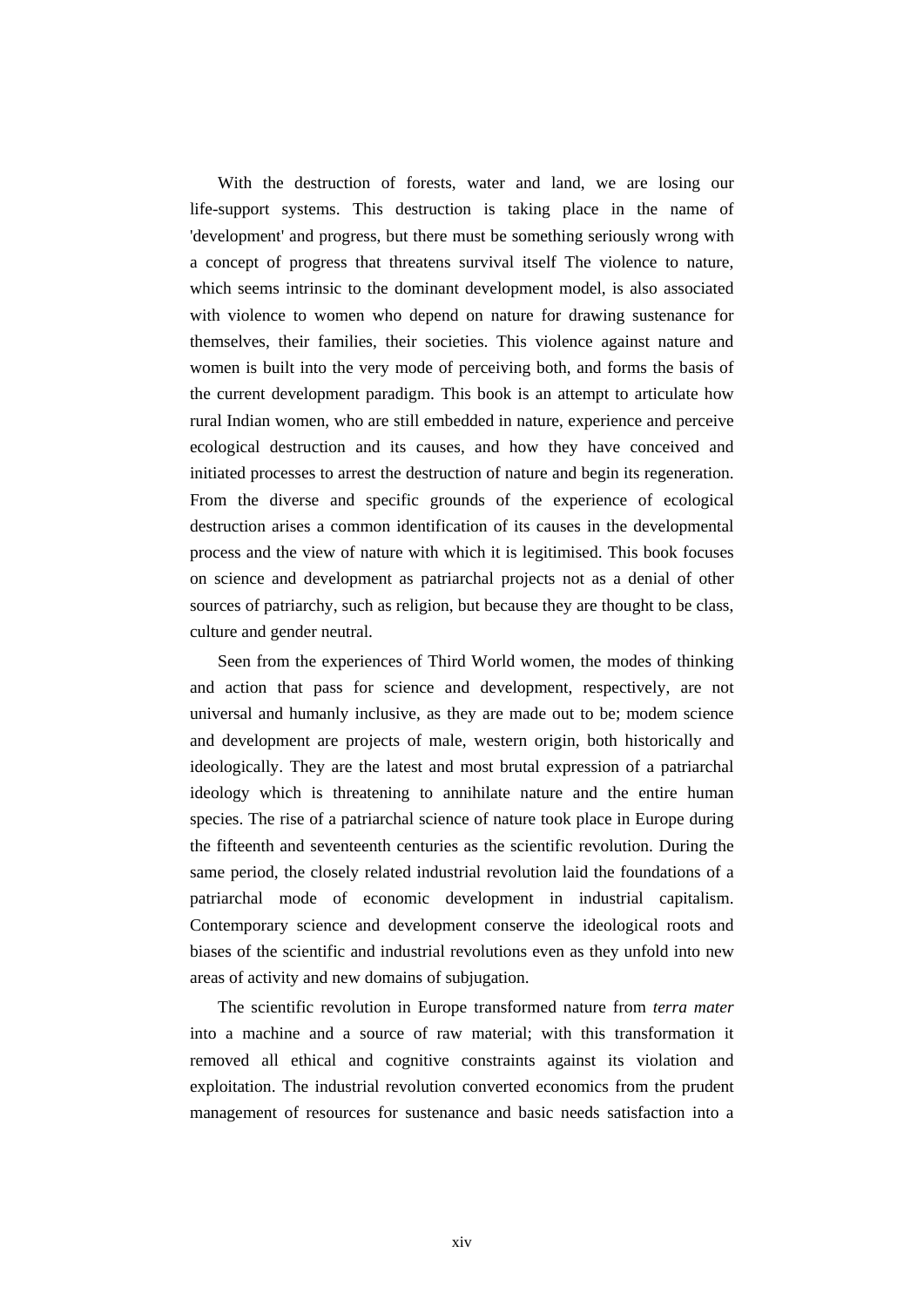process of commodity production for profit maximisation. Industrialism created a limitless appetite for resource exploitation, and modern science provided the ethical and cognitive license to make such exploitation possible, acceptable- and-desirable. The new relationship of man's domination and mastery over nature was thus also associated with new patterns of domination and mastery over women, and their exclusion from participation *as partners* in both science and development.

Contemporary development activity in the Third World superimposes the scientific and economic paradigms created by western, gender-based ideology on communities in other cultures. Ecological destruction and the marginalisation of women, we know now, have been the inevitable results of most development programmes and projects based on such paradigms; they violate the integrity of one and destroy the productivity of the other. Women, as victims of the violence of patriarchal forms of development, have risen against it to protect nature and preserve their survival and sustenance. Indian women have been in the forefront of ecological struggles to conserve forests, land and water. They have challenged the western concept of nature as an object of exploitation and have protected her as Prakriti, the living force that supports life. They have challenged the western concept of economics production of profits and capital accumulation with their own concept of economics as production of sustenance and needs satisfaction. A science that does not respect nature's needs and a development that does not respect people's needs inevitably threaten survival. In their fight to survive the onslaughts of both, women have begun a struggle that challenges the most fundamental categories of western patriarchy - its concepts of nature and women, and of science and development. Their ecological struggle in India is aimed simultaneously at liberating nature from ceaseless exploitation and themselves from limitless marginalisation. They are creating a feminist ideology that transcends gender and a political practice that is humanly inclusive; they are challenging patriarchy's ideological claim to universalism not with another universalising tendency, but with diversity; and they are challenging the dominant concept of power as violence with the alternative concept of non-violence as power.

The everyday struggles of women for the protection of nature take place in the cognitive and ethical context of the categories of the ancient Indian world-view in which nature is Prakriti, a living and creative process, the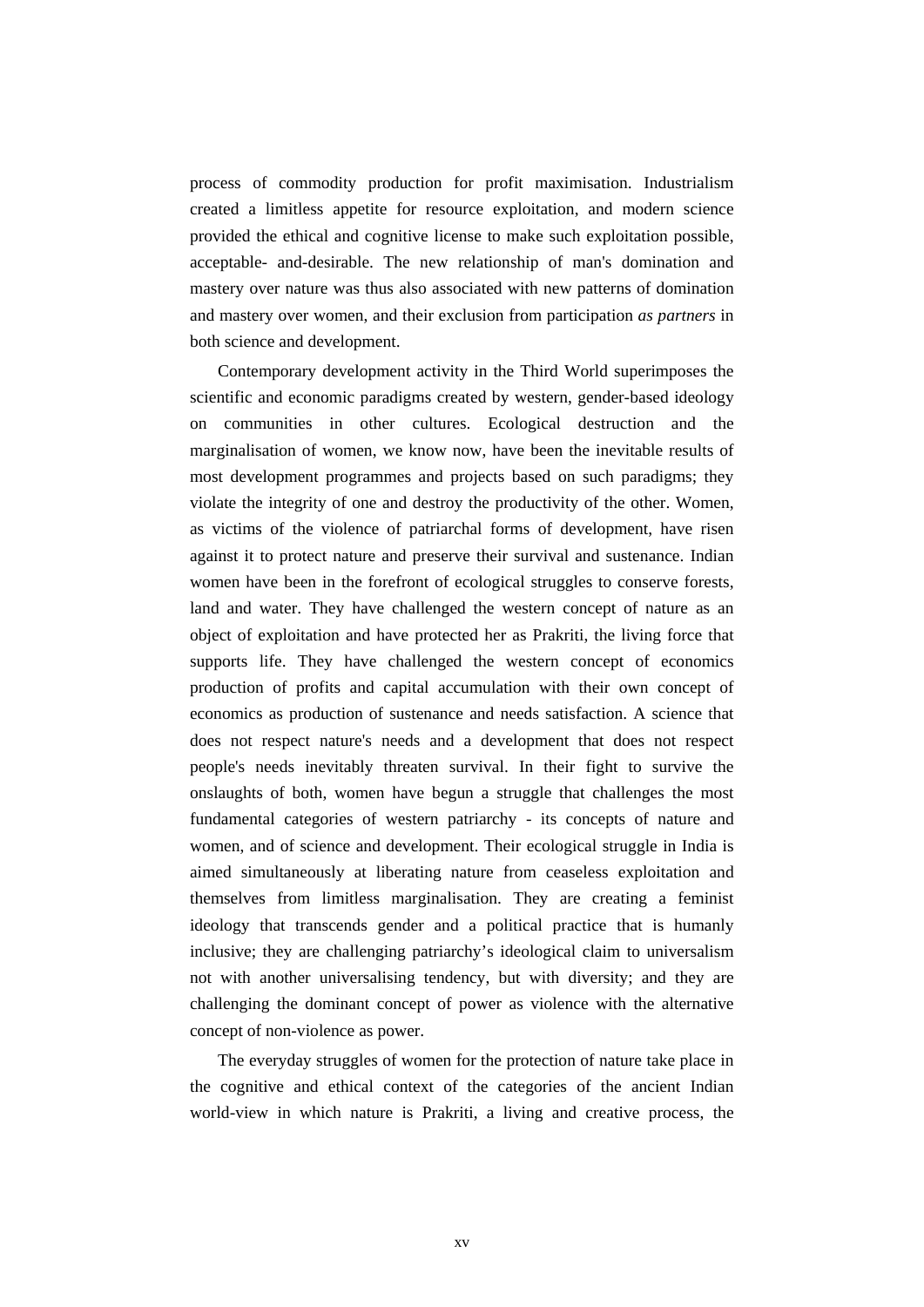feminine principle from which all life arises. Women's ecology movements, as the preservation and recovery of the feminine principle, arise from a non-gender based ideology of liberation, different both from the gender-based ideology of patriarchy which underlies the process of ecological destruction and women's subjugation, and the gender-base responses which have, until recently, been characteristic of the west.

Inspired by women's struggles for the protection of nature as a condition for human survival, this book goes beyond a statement of women as special victims of the environmental crisis. it attempts to capture and reconstruct those insights and visions that Indian women provide in their struggles for survival, which perceive development and science from outside the categories of modern western patriarchy. These oppositional categories are simultaneously ecological and feminist: they allow the possibility of survival by exposing the parochial basis of science and development and by showing how ecological destruction and the marginalisation of women are not inevitable, economically or scientifically.

Chapter I traces the historical and conceptual roots of development as a project of gender ideology, and analyses how the particular economic assumptions of western patriarchy, aimed exclusively at profits, have subjugated the more humane assumptions of economics as the provision of sustenance, to make for a crisis of poverty rooted in ecological devastation.

Chapter 2 addresses itself to the myth of the neutrality and universality of modern science. It traces its beginnings in the scientific revolution which, on the one hand, subjugated nature, and on the other, excluded women as knowers and experts. The structure and methodology of modern- science are reductionist; this chapter shows how reductionism as a patriarchal mode of knowing is necessarily violent to nature and women.

Chapter 3 goes on to describe the world that Indian women inhabit, both philosophically as a world-view, and in their daily practice, in the production and renewal of life. For the women who are leading ecological struggles, the nature they protect is the living Prakriti. It is the awareness of nature as a living force, and of themselves as partners with her in the production of sustenance that guides their ecological struggles. These movements, while dependent on women's insights, are not based on a gender ideology, and make for an oppositional category, conceptually.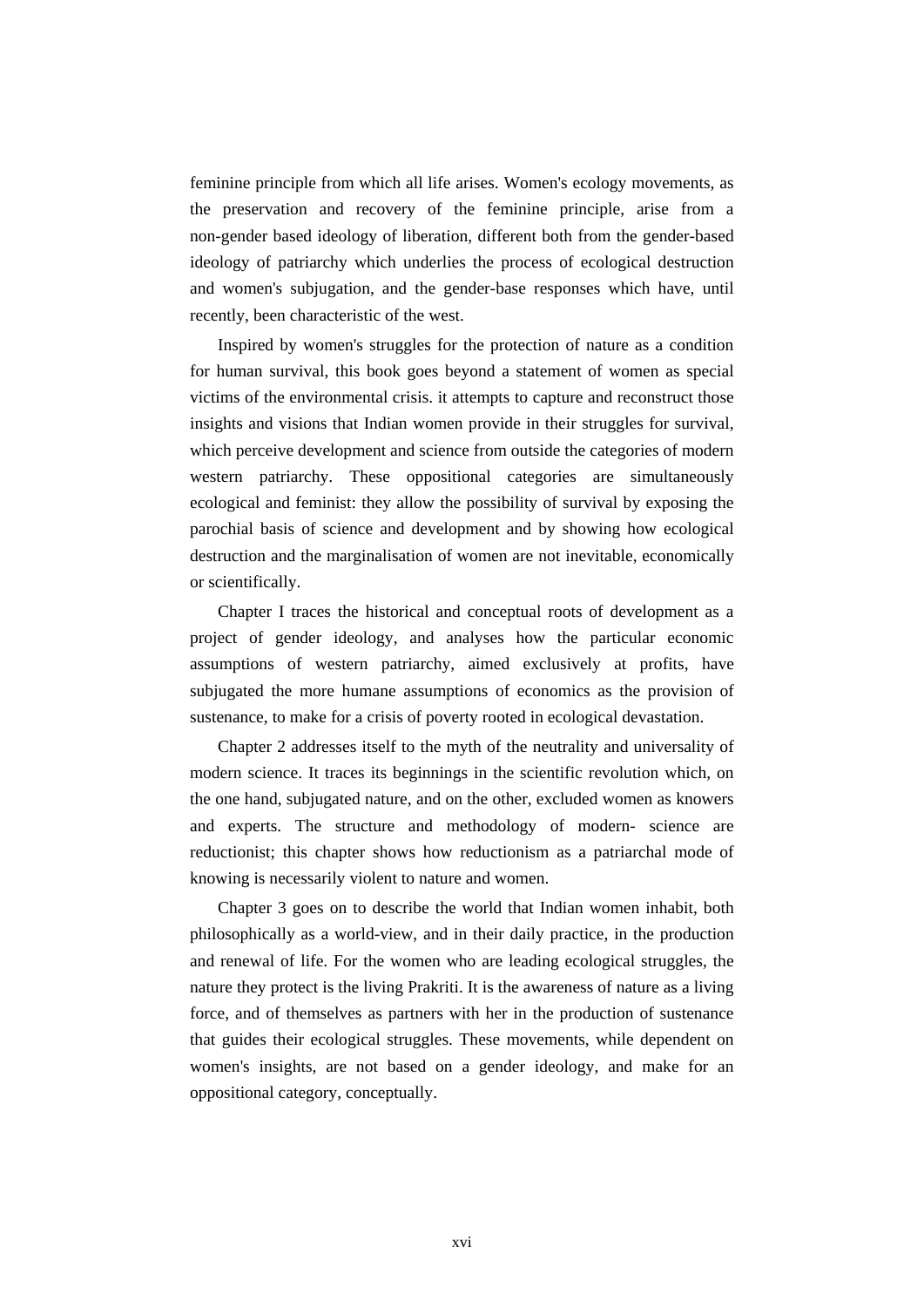Chapter 4 traces the beginning of the destruction of forests and women's expertise in forestry with the colonisation of India's forests. It shows how what is called 'scientific forestry' is actually a narrow, reductionist view of forestry that has evolved from the western bias for maximisation of profits. Chipko, the famous movement of the peasant women of Garhwal is viewed here as a response to this paradigm. The destruction of forest ecosystems and the displacement of women who generate survival through the forest are structurally linked to this reductionist paradigm of forestry. Responses to the severe repercussions of deforestation that emerge from centres of capitalist patriarchy deepen both the ecological and survival crises. These attempts are contrasted with women's initiatives at forest protection and regeneration which are sustainable and just, recovering both the diversity of forests as well as sharing the wealth that they produce.

Chapter 5 is an analysis of the food crisis as rooted in masculinist agricultural science and development which have destroyed nature's capital and have excluded women as experts and producers of food. The violence inherent in the green revolution for food-crops and the white revolution for dairying, is located and linked to shifts in the perception of food as a commodity, produced and exchanged for profit.

Chapter 6 is about the water crisis which is threatening the survival of plant, animal and human life on a cataclysmic scale. It is related to land and water use for profit, such that limited water resources are over-exploited or diverted from survival needs to the imperative of profit maximisation. The reductionis view of water and water management is contrasted with the holistic knowledge women have for conserving and using it for survival.

The concluding chapter recapitulates the rationale behind the dominant science and technology and development paradigm that is responsible for the current economic and ecological crises, and posits the reclaiming of the feminine principle as a non-violent, non- gendered and humanly inclusive alternative.

Women of the Third World have conserved those categories of thought and action which make survival possible, and which therefore make justice and peace possible. Ecology movements, women's movements and peace movements across the world can draw inspiration from these categories as forces of opposition and challenge to the dominant categories of western patriarchy which rule the world today in the name of development and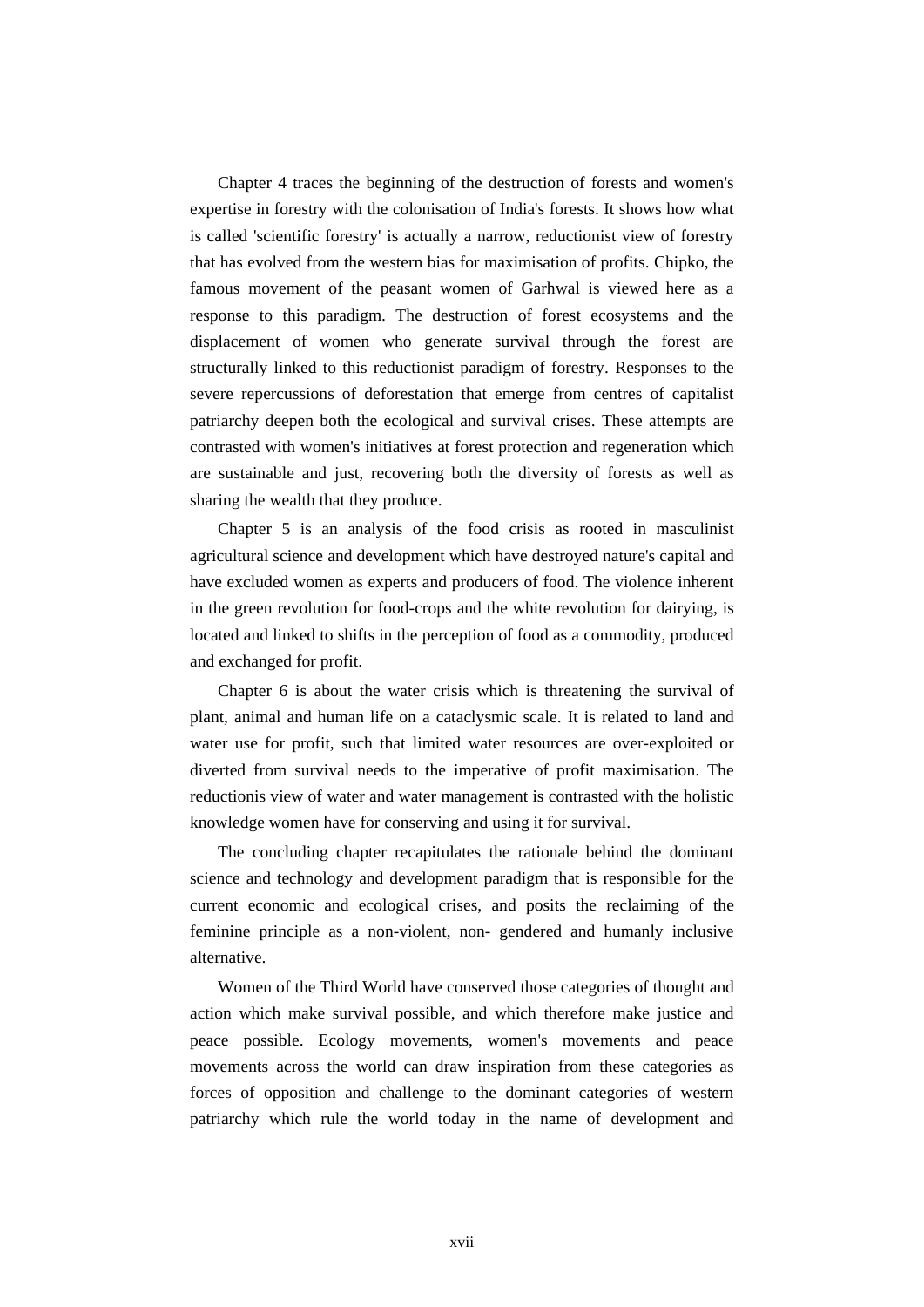progress, even while they destroy nature and threaten the life of entire cultures and communities. It is to focus on and pay tribute to the leadership of millions of unknown women in India, struggling for a life that is simultaneously peaceful and just, that this book has been written.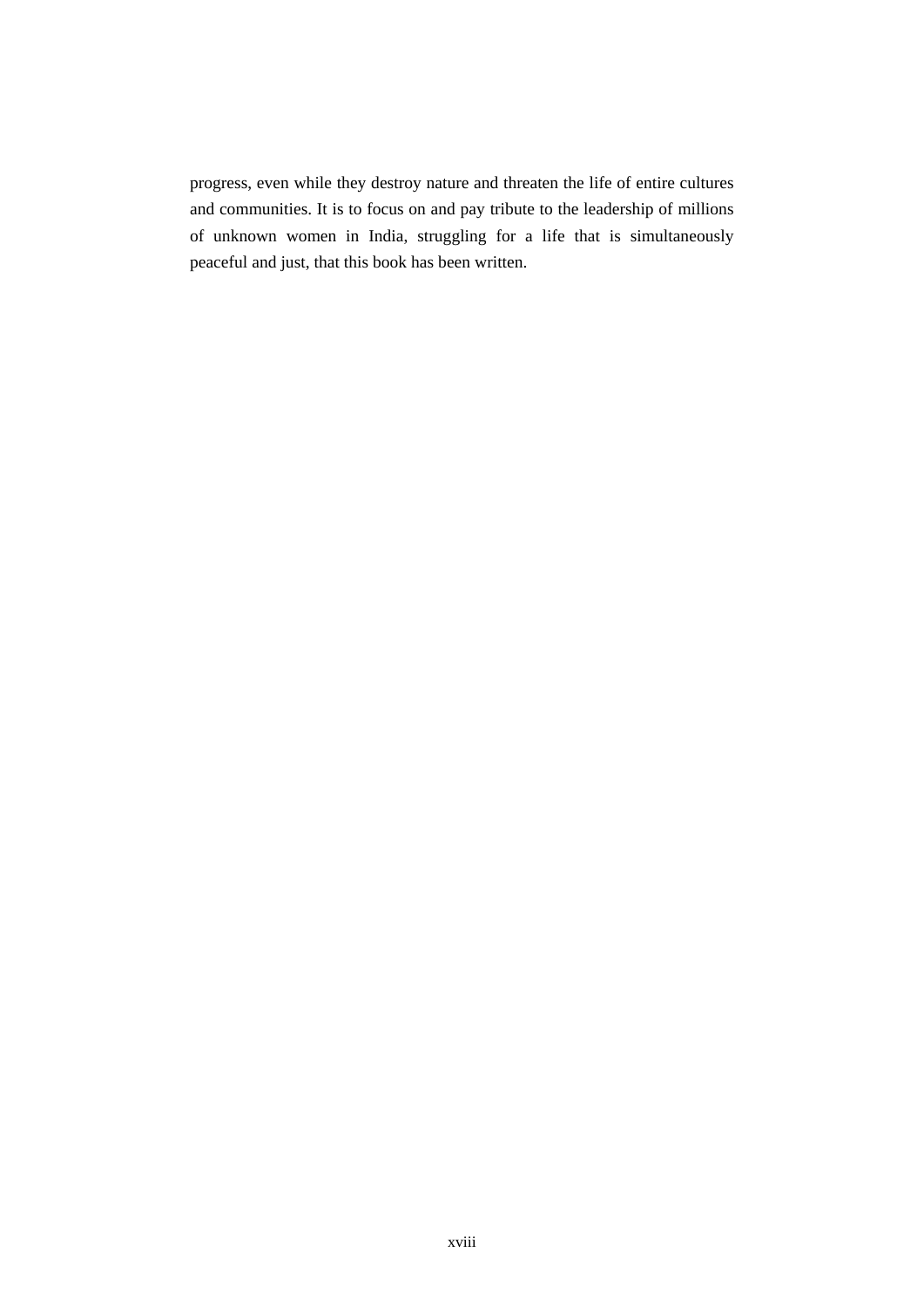## **1. Development, Ecology and Women**

#### **Development as a new project of western patriarchy**

'Development' was to have been a post-colonial project, a choice for accepting a model of progress in which the entire world remade itself on the model of the colonising modem west, without having to undergo the subjugation and exploitation that colonialism entailed. The assumption was that western style progress was possible for all. Development, as the improved well-being of all, was thus equated with the westernisation of economic categories - of needs, of Productivity, of growth. Concepts and categories about economic development and natural resource utilisation that had emerged in the specific context of industrialisation and capitalist growth in a centre of colonial power, were raised to the level of universal assumptions and applicability in the entirely different context of basic needs satisfaction for the people of the newly independent Third World countries. Yet, as Rosa Luxemberg has pointed out, early industrial development in western Europe necessitated the permanent occupation of the colonies by the colonial powers and the destruction of the local 'natural economy'.<sup>1</sup> According to her, colonialism is a constant necessary condition for capitalist growth: without colonies, capital accumulation would grind to a halt. 'Development' as capital accumulation and the commercialisation of the economy for the generation of 'surplus' and profits thus involved the reproduction not merely-of a particular form of creation of wealth, but also of the associated creation of poverty and dispossession. A replication of economic development based on commercialisation of resource use for commodity production in the newly independent countries created the internal colonies.<sup>2</sup> Development was thus reduced to a continuation of the process of colonisation; it became an extension of the project of wealth creation in modern western patriarchy's economic vision, which was based on the exploitation or exclusion of women (of the west and non-west), on the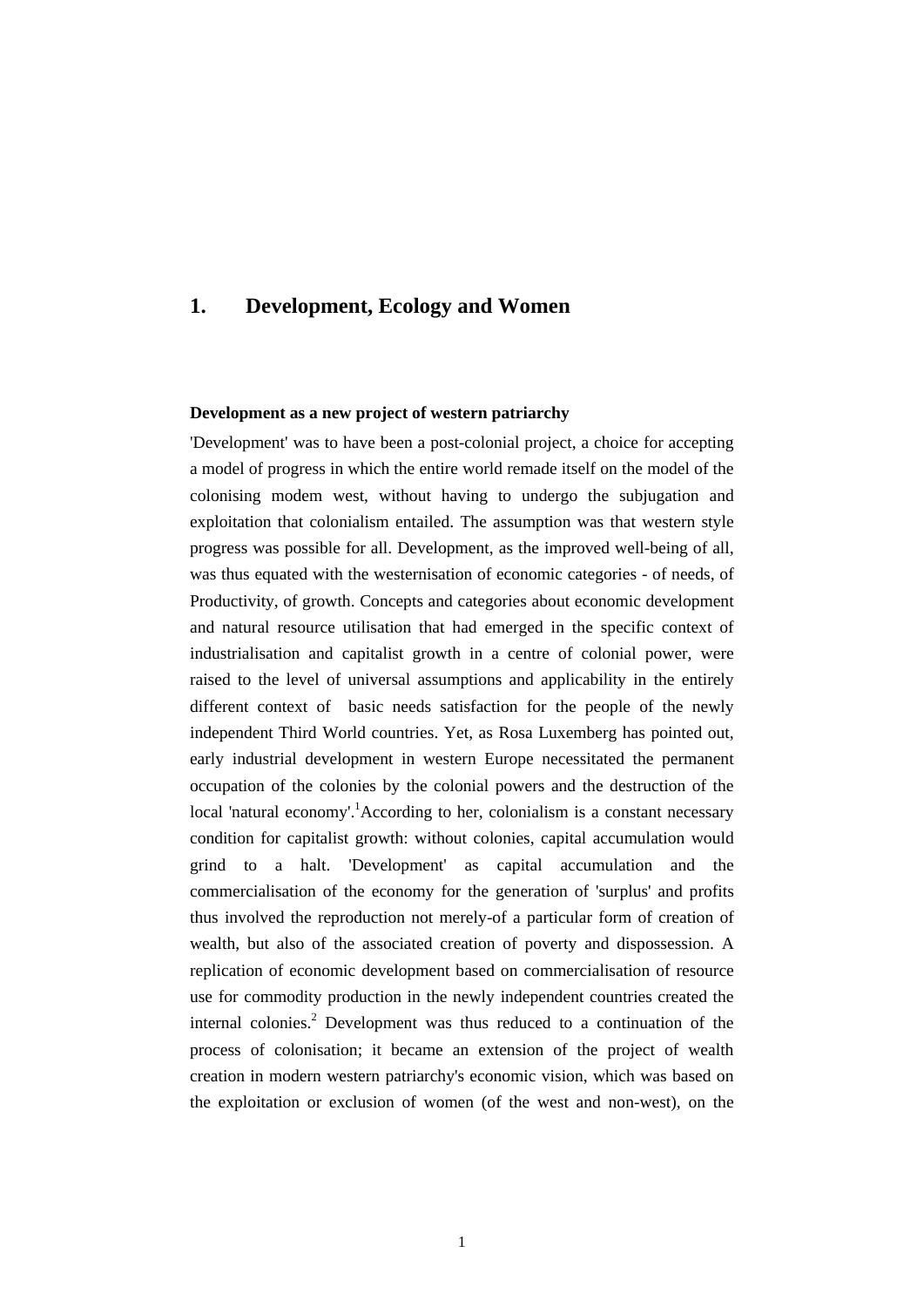exploitation and degradation of nature, and on the exploitation and erosion of other cultures. 'Development' could not but entail destruction for women, nature and subjugated cultures, which is why, throughout the Third World, women, peasants and tribals are struggling for liberation from 'development' just as they earlier struggled for liberation from colonisation.

The UN Decade for Women was based on the assumption that the improvement of women's economic position would automatically flow from an expansion and diffusion of the development process. Yet, by the end of the Decade, it was becoming clear that development itself was the problem. Insufficient and inadequate , 'participation' in 'development' was not the cause for women's increasing under-development; it was rather, their enforced but asymmetric participation in it, by which they bore the costs but were excluded from the benefits, that was responsible. Development exclusivity and dispossession aggravated and deepened the colonial processes of ecological degradation and the loss of political control over nature's sustenance base. Economic growth was a new colonialism, draining resources away from those who needed them most. The discontinuity lay in the fact that it was now new national elites, not colonial powers, that masterminded the exploitation on grounds of 'national interest' and growing GNPs, and it was accomplished with more powerful technologies of appropriation and destruction.

Ester Boserup<sup>3</sup> has documented how women's impoverishment increased during colonial rule; those rulers who had spent a few centuries in subjugating and crippling their own women into de-skilled, de- intellectualised appendages, disfavoured the women of the colonies on matters of access to land, technology and employment. The economic and political processes of colonial underdevelopment bore the clear mark of modern western patriarchy, and while large numbers of women and men were impoverished by these processes, women tended to lose more. The privatisation of land for revenue generation displaced women more critically, eroding their traditional land use rights. The expansion of cash crops undermined food production, and women were often left with meagre resources to feed and care for children, the aged and the infirm, when men migrated or were conscripted into forced labour by the colonisers. As a collective document by women activists, organisers and researchers stated at the end of the UN Decade for Women, 'The almost uniform conclusion of the Decade's research is that with a few exceptions, women's relative access to economic resources, incomes and employment has worsened, their burden of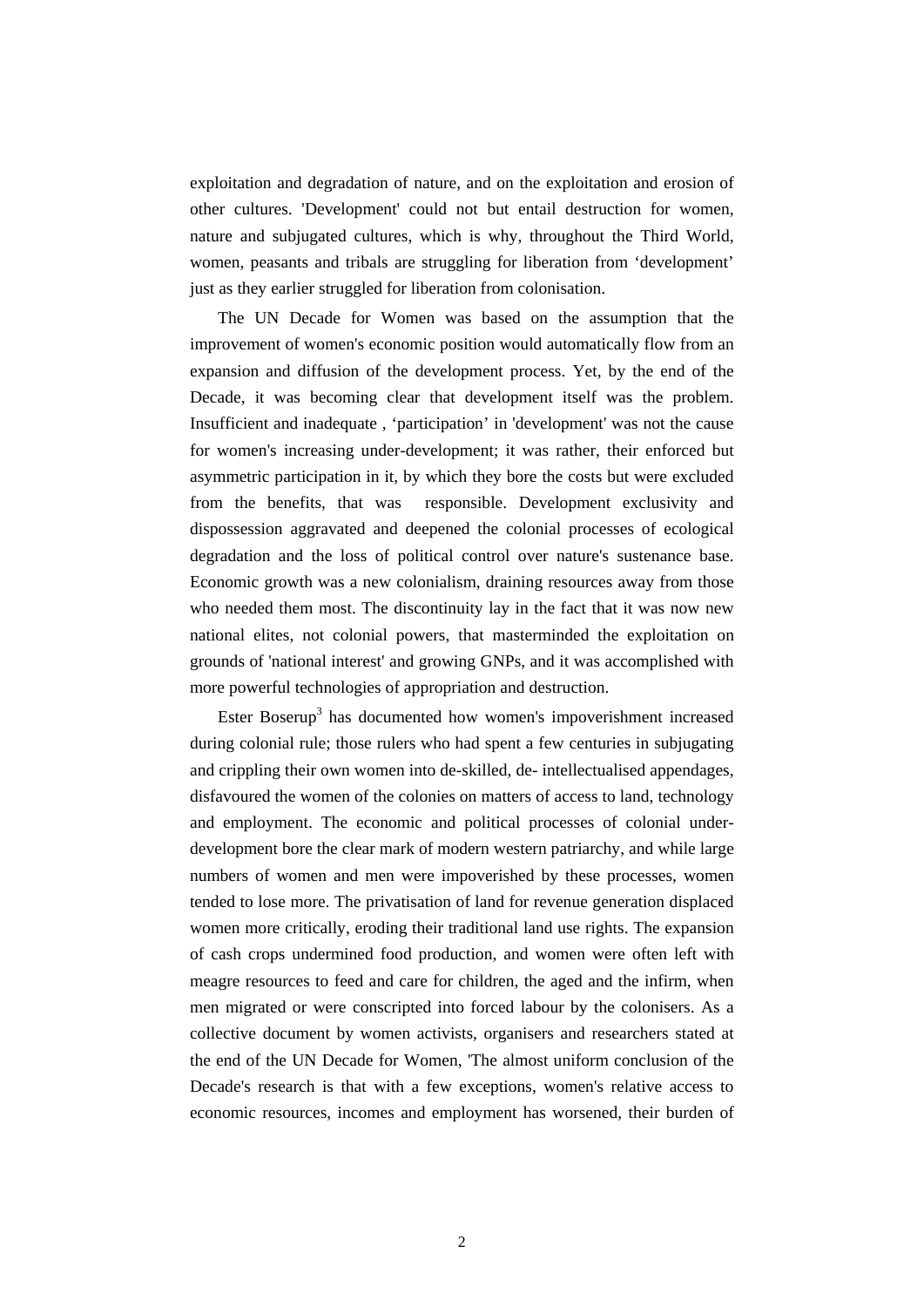work has increased, and their relative and even absolute health, nutritional and educational status has declined.'4

The displacement of women from productive activity by the expansion of development was rooted largely in the manner in which development projects appropriated or destroyed the natural resource base for the production of sustenance and survival. It destroyed women's productivity both by removing land, water and forests from their management and control, as well as through the ecological destruction of soil, water and vegetation systems so that nature's productivity and renewability were impaired. While gender subordination and patriarchy are the oldest oppressions, they have taken on new and more violent forms through the project of development. Patriarchal categories which understand destruction as 'production' and regeneration of life as passivity have generated a crisis of survival. Passivity, as an assumed category of the 'nature' of nature and of women, denies the activity of nature and life. Fragmentation and uniformity as assumed categories of progress and development destroy the living forces which arise from relationships within the 'web of life' and the diversity in the elements and patterns of these relationships.

The economic biases and values against nature, women and indigenous peoples are captured in this typical analysis of the 'unproductiveness' of traditional natural societies:

Production is achieved through human and animal, rather than mechanical, power. Most agriculture is unproductive; human or animal manure may be used but chemical fertilisers and pesticides are unknown ... For the masses, these conditions mean poverty.<sup>5</sup>

The assumptions are evident: nature is unproductive; organic agriculture based on nature's cycles of renewability spells poverty; women and tribal and peasant societies embedded in nature are similarly unproductive, not because it has been demonstrated that in cooperation they produce less goods and services for needs, but because it is assumed that 'production' takes place only when mediated by technologies for commodity production, even when such technologies destroy life. A stable and clean river is not a productive resource in this view: it needs to be 'developed' with dams in order to become so. Women, sharing the river as a commons to satisfy the water needs of their families and society are not involved in productive labour: when substituted by the engineering man, water management and water use become productive activities. Natural forests remain unproductive till they are developed into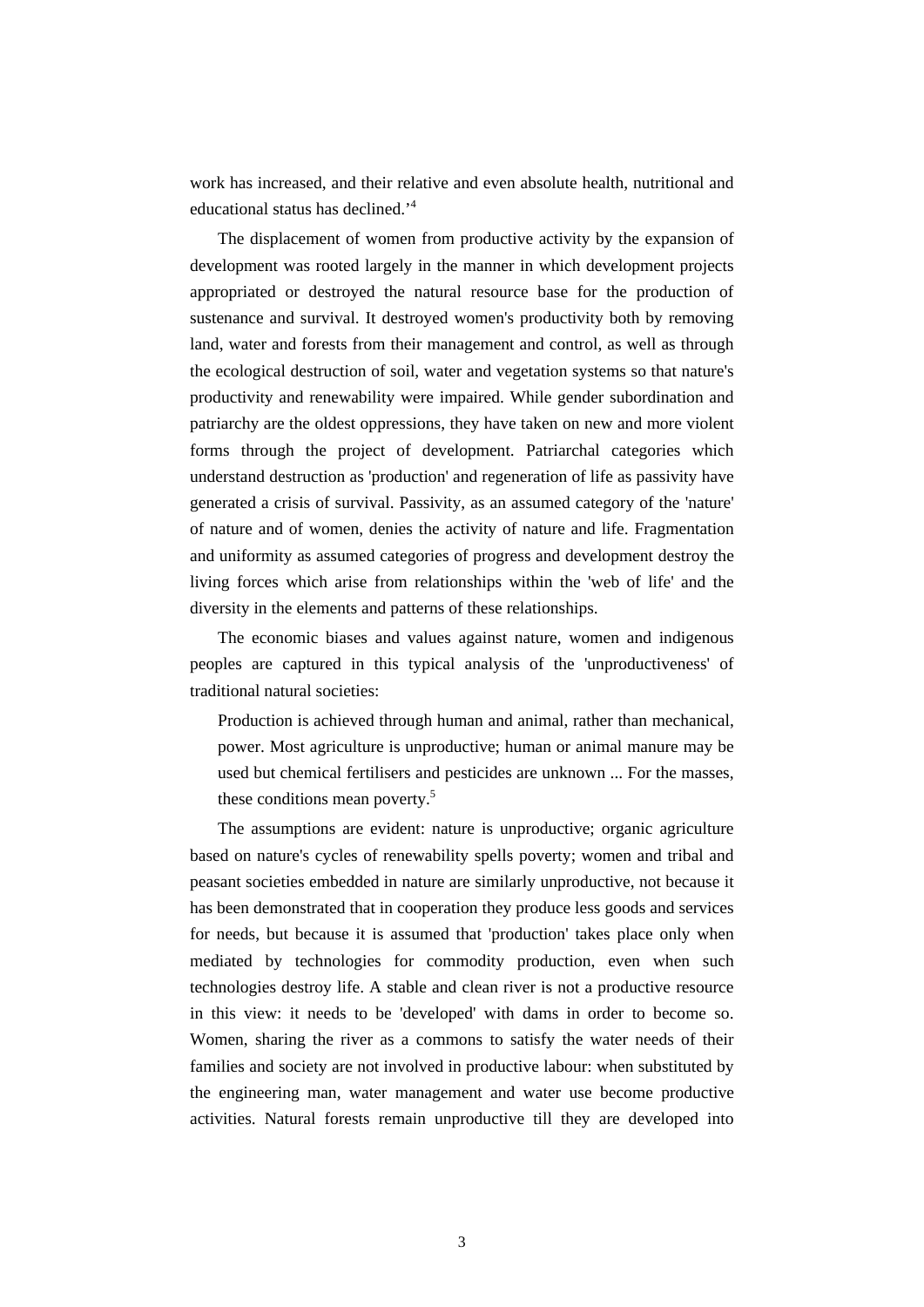monoculture plantations of commercial species. Development thus, is equivalent to maldevelopment, a development bereft of the feminine, the conservation, the ecological principle. The neglect of nature's work in renewing herself, and women's work in producing sustenance in the form of basic, vital needs is an essential part of the paradigm of maldevelopment, which sees all work that does not produce profits and capital as non or unproductive work. As Maria Mies<sup>6</sup> has pointed out, this concept of surplus has a patriarchal bias because, from the point of view of nature and women, it is not based on material surplus produced *over and above* the requirements of the community: it is stolen and appropriated through violent modes from nature (who needs a share of her produce to reproduce herself) and from women (who need a share of nature's produce to produce sustenance and ensure survival).

From the perspective of Third World women, productivity is a measure of producing life and sustenance; that this kind of productivity has been rendered invisible does not reduce its centrality to survival - it merely reflects the domination of modern patriarchal economic categories which see only profits, not life.

#### **Maldevelopment as the death of the feminine principle**

In this analysis, maldevelopment becomes a new source of male female inequality. 'Modernisation' has been associated with the introduction of new forms of dominance. Alice  $Schlege1^7$  has shown that under conditions of subsistence, the interdependence and co of work is the characteristic mode, based on diversity, not inequality.

Maldevelopment militates against equality in diversity, and superimposes the ideologically constructed category of western technological man as a uniform measure of the worth of classes, cultures and genders. Dominant modes of perception based on reductionism, duality and linearity are unable to cope with equality in diversity, with forms and activities that are significant and valid, even though different. The reductionist mind superimposes the roles and forms of power of western male-oriented concepts on women, all non-western peoples and even on nature, rendering all three 'deficient', and in need of 'development'. Diversity, and unity and harmony in diversity, become epistemologically unattainable in the context of maldevelopment, which then becomes synonymous with women's underdevelopment (increasing sexist domination), and nature's depletion (deepening ecological crises).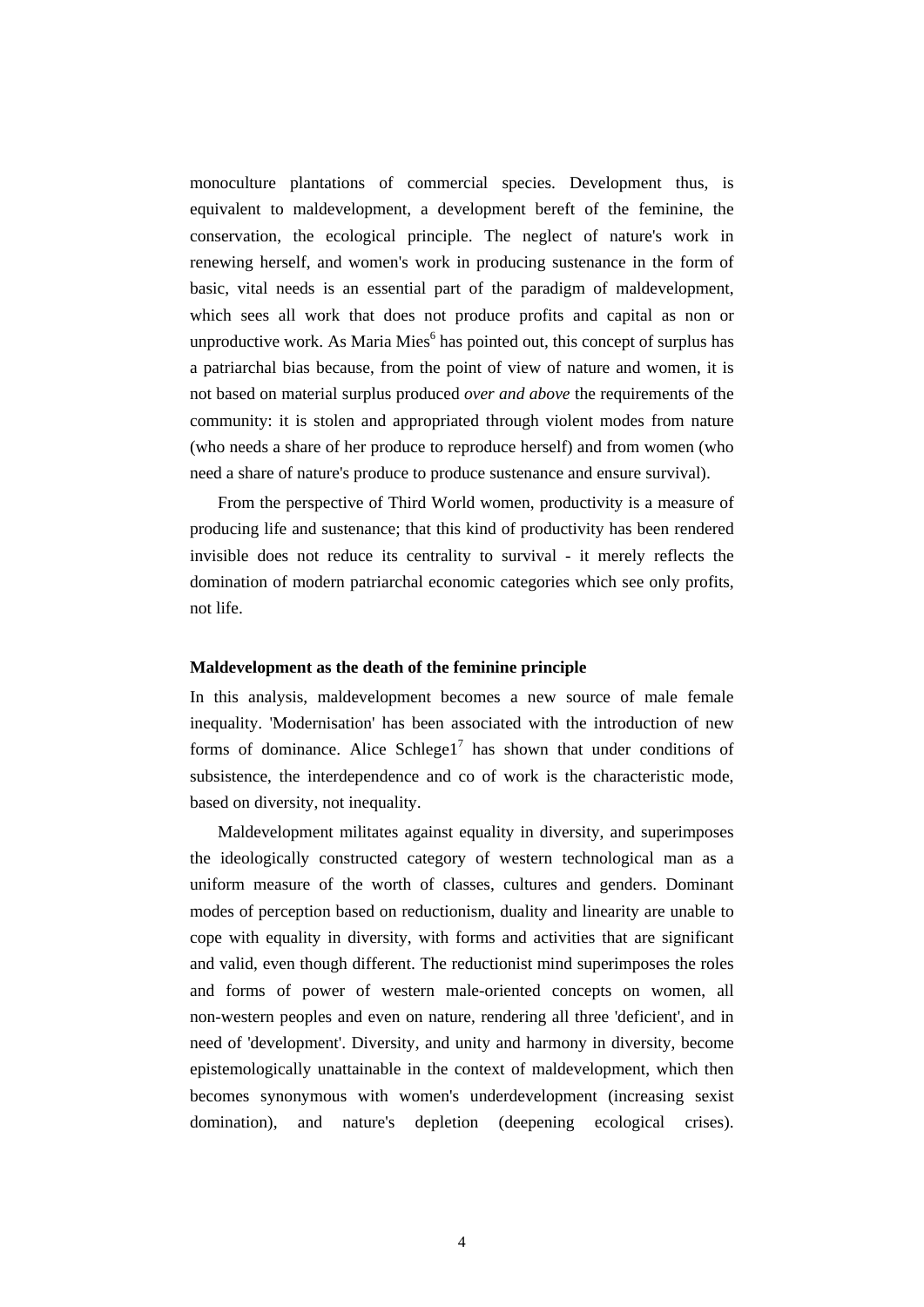Commodities have grown, but nature has shrunk. The poverty crisis of the south arises from the growing scarcity of water, food, fodder and fuel, associated with increasing maldevelopment and ecological destruction. This poverty crisis touches women most severely, first because they are the poorest among the poor, and then because, with nature, they are the primary sustainers of society.

Maldevelopment is the violation of the integrity of organic, interconnected and interdependent systems, that sets in motion a process of exploitation, inequality, injustice and violence. It is blind to the fact that a recognition of nature's harmony and action to maintain it are preconditions for distributive justice. This is why Mahatma Gandhi said, 'There is enough in the world for everyone's need, but not for some people's greed.'

Maldevelopment is maldevelopment in thought and action. In practice, this fragmented, reductionist, dualist perspective violates the integrity and harmony of man in nature, and the harmony between men and women. It ruptures the co-operative unity of masculine and feminine, and places man, shorn of the feminine principle, above nature and women, and separated from both. The violence to nature as symptomatised by the ecological crisis, and the violence to women, as symptomatised by their subjugation and exploitation arise from this subjugation of the feminine principle. 1 want to argue that what is currently called development is essentially maldevelopment, based on the introduction or accentuation of the domination of man over nature and women. In it, both are viewed as the 'other', the passive non-self. Activity, productivity, creativity which were associated with the feminine principle are expropriated as qualities of nature and women, and transformed into the exclusive qualities of man. Nature and women are turned into passive objects, to be used and exploited for the uncontrolled and uncontrollable desires of alienated man. From being the creators and sustainers of life, nature and women are reduced to being 'resources' in the fragmented, anti-life model of maldevelopment.

## **Two kinds of growth, two kinds of productivity**

Maldevelopment is usually called 'economic growth', measured by the Gross National Product. Porritt, a leading ecologist has this to say Of GNP:

*Gross* National Product - for once a word is being used correctly. Even conventional economists admit that the hey-day Of GNP is over, for the simple reason that as a measure of progress, it's more or less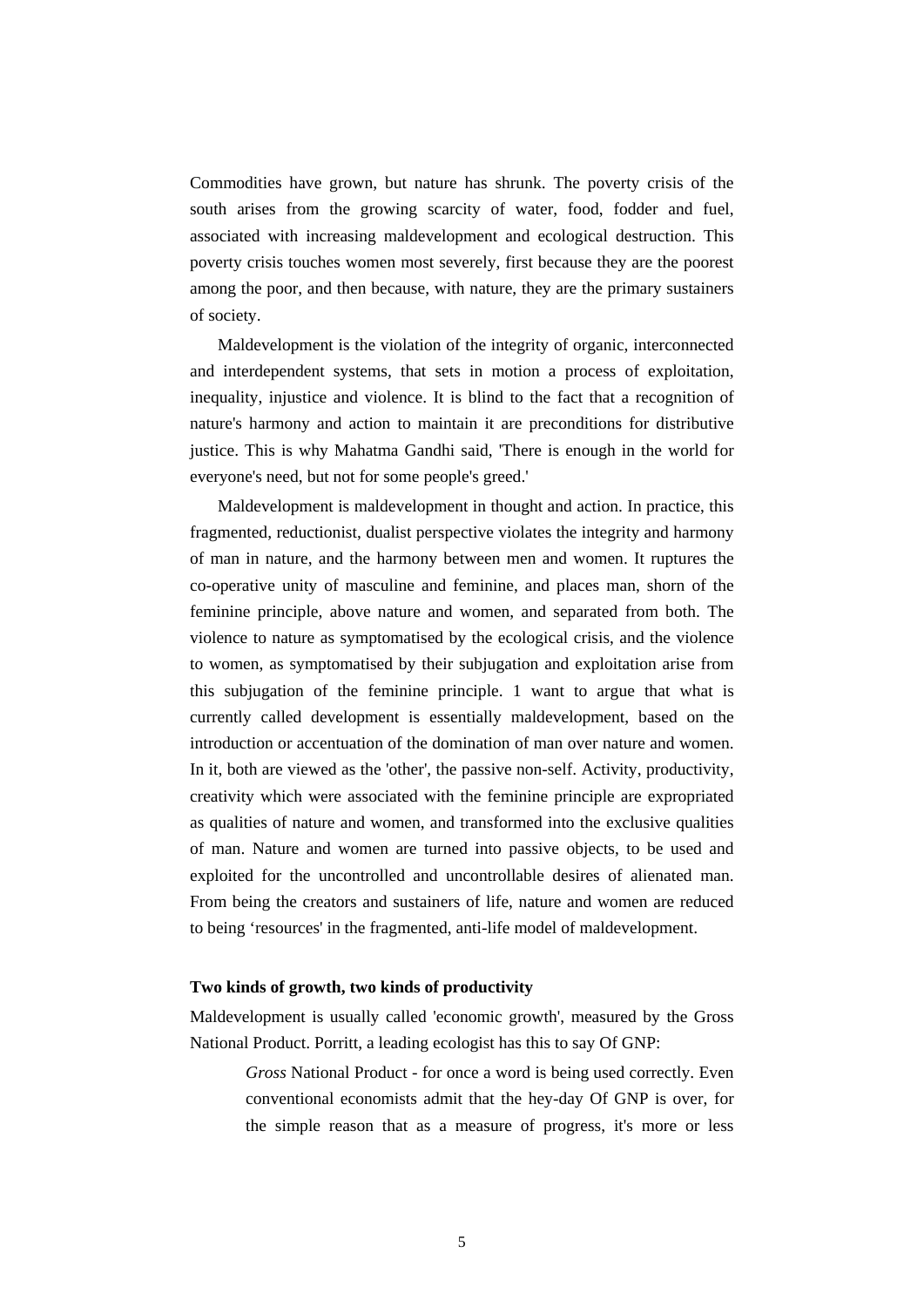useless. GNP measures the lot, all the goods and services produced in the money economy. Many of these goods and services are not beneficial to people, but rather a measure of just how much is going wrong; increased spending on crime, on pollution, on the many human casualties of our society, increased spending because of waste or planned obsolescence, increased I spending because of growing bureaucracies: it's all counted.<sup>8</sup>

The problem with GNP is that it measures some costs as benefits (eg. pollution control) and fails to measure other costs completely. Among these hidden costs are the new burdens created by ecological devastation, costs that are invariably heavier for women, both in the North and South. It is hardly surprising, therefore, that as GNP rises, it does not necessarily mean that either wealth or welfare increase proportionately. I would argue that- GNP is becoming, increasingly, a measure of how real wealth-the wealth of nature and that produced by women for sustaining life - is rapidly decreasing. When commodity production as the prime economic activity is introduced as development, it destroys the potential of nature and women to produce life and goods and services for basic needs. More commodities and more cash mean less life - in nature (through ecological destruction) and in society (through denial of basic needs). Women are devalued first, because their work cooperates with nature's processes, and second, because work which satisfies needs and ensures sustenance is devalued in general. Precisely because more growth in maldevelopment has meant less sustenance of life and life-support systems, it is now imperative to recover the feminine principle as the basis for development which conserves and is ecological. Feminism as ecology, and ecology as the revival of Prakriti, the source of all life, become the decentred powers of political and economic transformation and restructuring. This involves, first, a recognition that categories of 'productivity' and growth which have been taken to be positive, progressive and universal are, in reality, restricted patriarchal categories. When viewed from the point of view of nature's productivity and growth, and women's production of sustenance, they are found to be eco logically destructive and a source of gender inequality. It is no accident that the modern, efficient and productive technologies created within the context of growth in market economic terms are associated with heavy ecological costs, borne largely by women. The resource and energy intensive production processes they give rise to demand ever increasing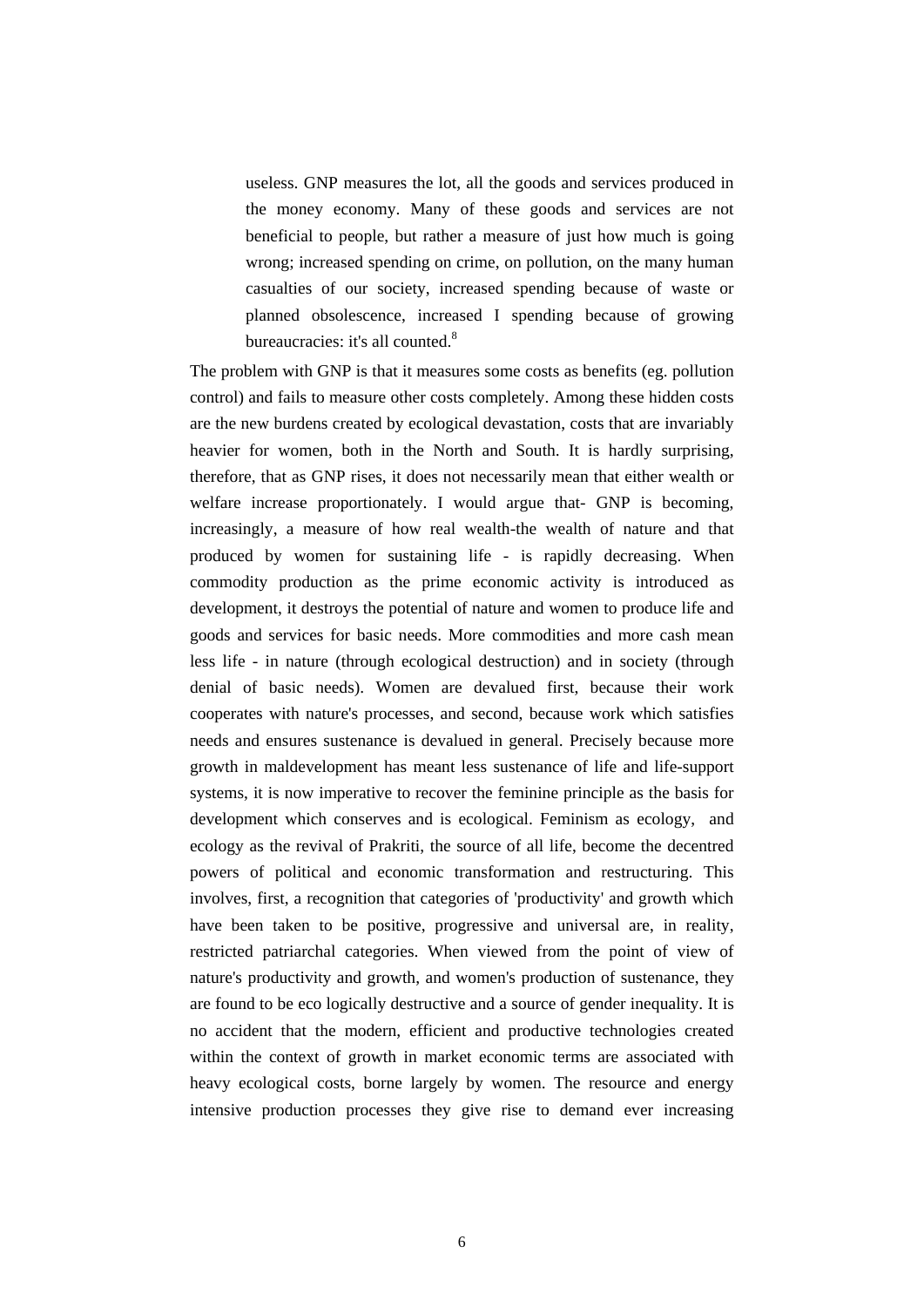resource withdrawals from the ecosystem. These withdrawals disrupt essential ecological processes and convert renewable resources into non-renewable ones. A forest for example, provides inexhaustible supplies of diverse biomass over time if its capital stock is maintained and it is harvested on a sustained yield basis. The heavy and uncontrolled demand for industrial and commercial wood, however, requires the continuous overfelling of trees which exceeds the regenerative capacity of the forest ecosystem, and eventually converts the forests into non-renewable resources. Women's work in the collection of water, fodder and fuel is thus rendered more energy and time-consuming. (In Garhwal, for example, I have seen women who originally collected fodder and fuel in a few hours, now travelling long distances by truck to collect grass and leaves in a task that might take up to two days.) Sometimes the damage to nature's intrinsic regenerative capacity is impaired not by over- exploitation of a particular resource but, indirectly, by damage caused to other related natural resources through ecological processes. Thus the excessive overfelling of trees in the catchment areas of streams and rivers destroys not only forest resources, but also renewable supplies of water, through hydrological destabilisation. Resource intensive industries disrupt essential ecological processes not only by their excessive demands for raw material, but by their pollution of air and water and soil. Often such destruction is caused by the resource demands of non-vital industrial products. Inspite of severe ecological crises, this paradigm continues to operate because for the North and for the elites of the South, resources continue to be available, even now. The lack of recognition of nature's processes for survival *as factors in the process of economic development* shrouds the political issues arising from resource transfer and resource destruction, and creates an ideological weapon for increased control over natural resources in the conventionally employed notion of productivity. All other costs of the economic process consequently become invisible. The forces which contribute to the increased 'productivity' of a modern farmer or factory worker for instance, come from the increased use of natural resources. Lovins has described this as the amount of I slave' labour presently at work in the world.<sup>9</sup> According to him each person on earth, on an average, possesses the equivalent of about 50 slaves, each working a 40 hour week. Man's global energy conversion from all sources (wood, fossil fuel, hydroelectric power, nuclear) is currently approximately  $8x10^{12}$  watts. This is more than 20 times the energy content of the food necessary to feed the present world population at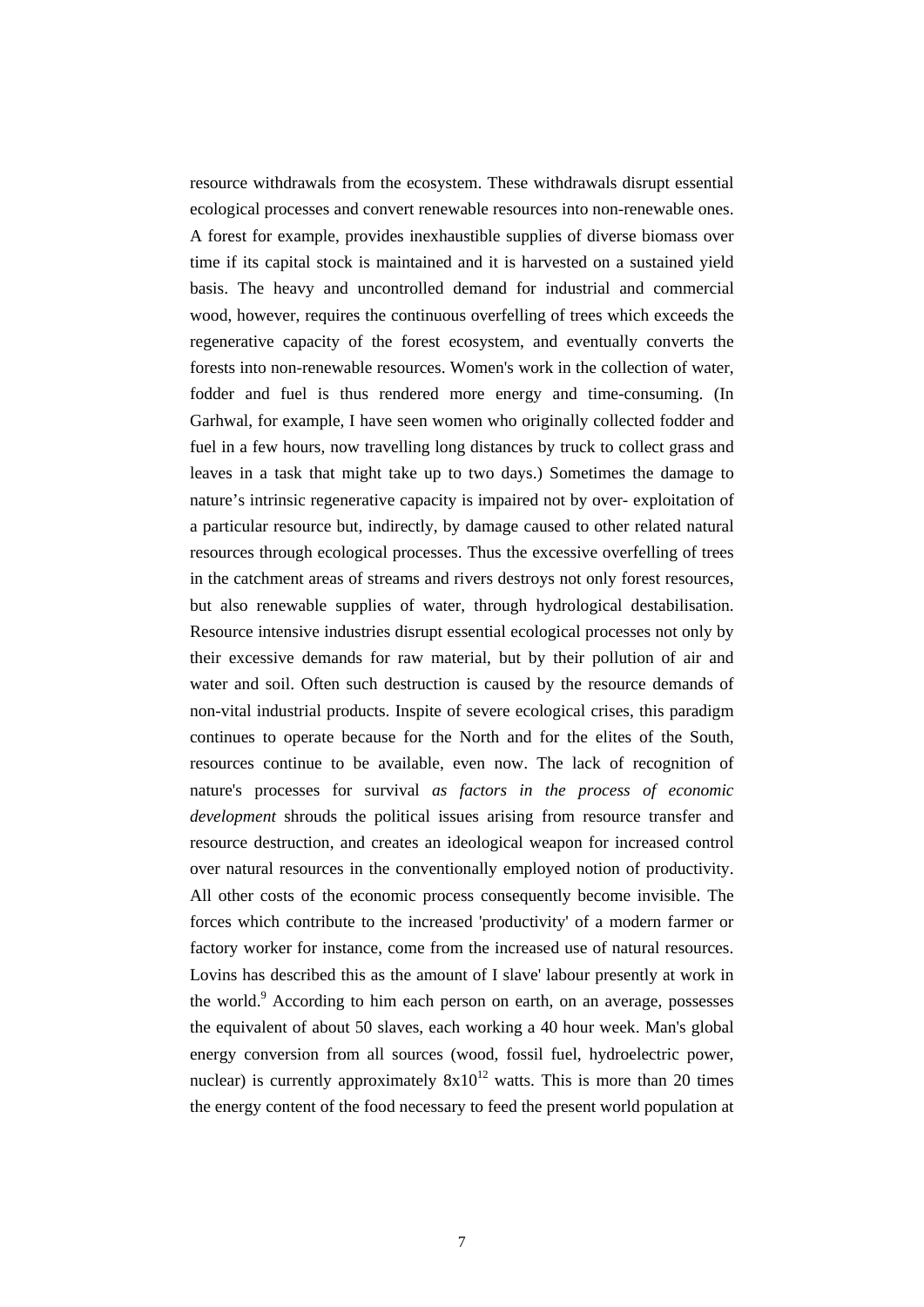the FAO standard diet of 3,600 cal/day. The 'productivity' of the western male compared to women or Third World peasants is not intrinsically superior; it is based on the average inhabitant of the USA for example has 250 times more 1 slaves' than the average Nigerian. 'If Americans were short of 249 of those 250 'slaves', one wonders how efficient they would prove themselves to be?'

It is these resource and energy intensive processes of production which divert resources away from survival, and hence from women. What patriarchy sees as productive work, is, in ecological terms highly destructive production. The second law of thermodynamics predicts that resource intensive and resource wasteful economic development must become a threat to the survival of the human species in the long run. Political struggles based on ecology in industrially advanced countries are rooted in this conflict between *long term survival options* and *short term over-production and over-consumption.*  Political struggles of women, peasants and tribals based on ecology in countries like India are far more acute and urgent since they are rooted in the *immediate threat to the options for survival for the vast majority of the people, posed by resource intensive and resource wasteful economic growth* for the benefit of a minority.

In the market economy, the organising principle for natural resource use is the maximisation of profits and capital accumulation. Nature and human needs are managed through market mechanisms. Demands for natural resources are restricted to those demands registering on the market; the ideology of development is in large part based on a vision of bringing all natural resources into the market economy for commodity production. When these resources are already being used by nature to maintain her production of renewable resources and by women for sustenance and livelihood, their diversion to the market economy generates a scarcity condition for ecological stability and creates new forms of poverty for women.

## **Two kinds of poverty**

In a book entitled *Poverty: the Wealth of the People*<sup>10</sup> an African writer draws a distinction between poverty as subsistence, and misery as deprivation. It is useful to separate a cultural conception of subsistence living as poverty from the material experience of poverty that is a result of dispossession and deprivation. Culturally perceived poverty need not be real material poverty: subsistence economics which satisfy basic needs through self-provisioning are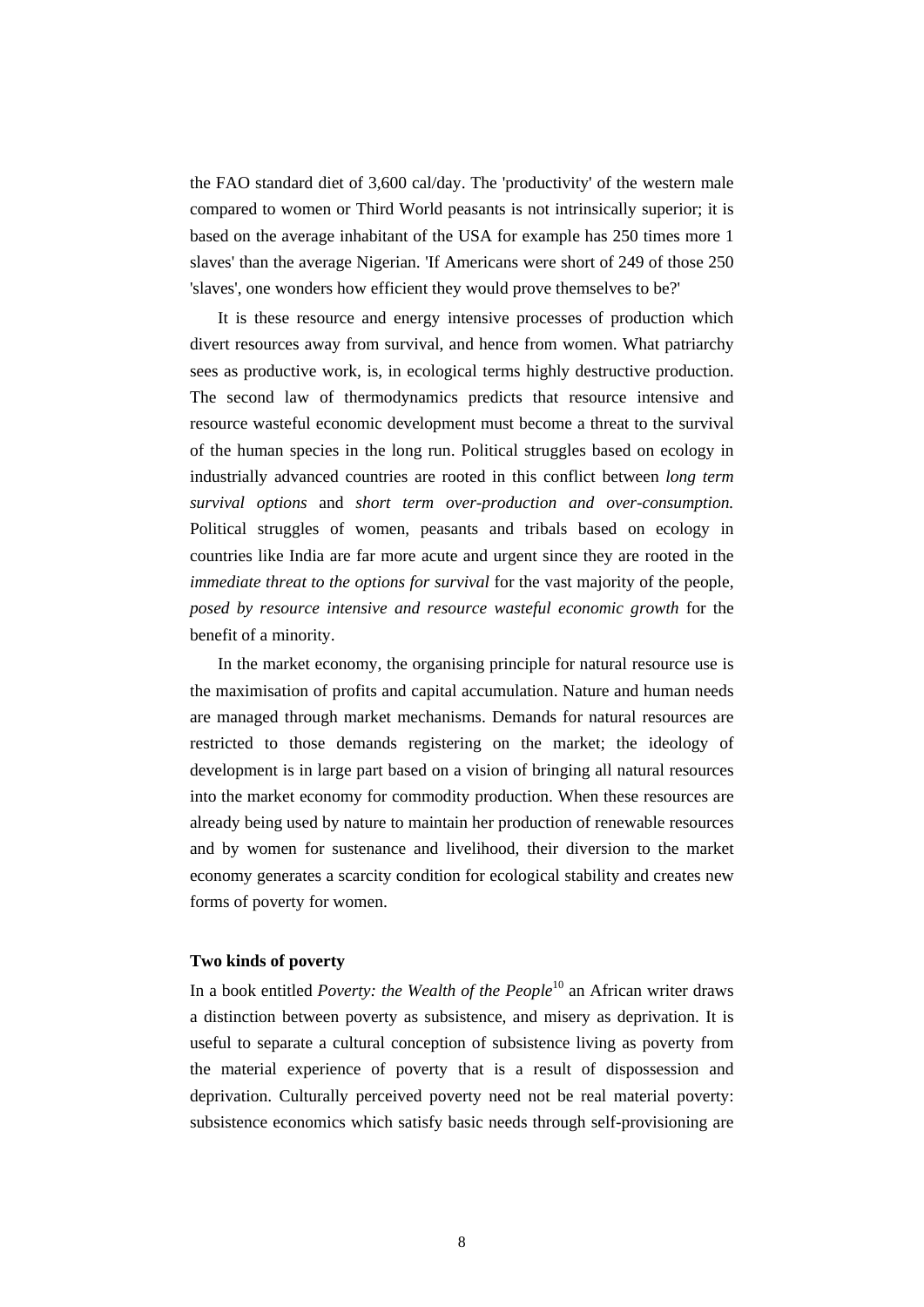not poor in the sense of being deprived. Yet the ideology of development declares them so because they do not participate overwhelmingly in the market economy, and do not consume commodities produced for and distributed through the market *even though they might be satisfying those needs through self provisioning mechanisms.* People are perceived as poor if they eat millets (grown by women) rather than commercially produced and distributed processed foods sold by global agri-business. They are seen as poor if they live in self-built housing made from natural material like bamboo and mud rather than in cement houses. They are seen as poor if they wear handmade garments of natural fibre rather than synthetics. Subsistence, as culturally perceived poverty, does not necessarily imply a low physical quality of life. On the contrary, millets are nutritionally far superior to processed foods, houses built with local materials are far superior, being better adapted to the local climate and ecology, natural fibres are preferable to man-made fibres in most cases, and certainly more affordable. This cultural perception of prudent subsistence living as poverty has provided the legitimisation for the development process as a poverty removal project. As a culturally biased project it destroys wholesome and sustainable lifestyles and creates real material poverty, or misery, by the denial of survival needs themselves, through the diversion of resources to resource intensive commodity production. Cash crop production and food processing take land and water resources away from sustenance needs, and exclude increasingly large numbers of people from their entitlements to food. 'The inexorable processes of agriculture industrialisation and internationalisation are probably responsible for more hungry people than either cruel or unusual whims of nature. There are several reasons why the high-technology-export-crop model increases hunger. Scarce land, credit, water and technology are pre-empted for the export market. Most hungry people are not affected by the market at all.... The profits flow to corporations that have no interest in feeding hungry people without money.<sup>'11</sup>

The Ethiopian famine is in part an example of the creation of real poverty by development aimed at removing culturally perceived poverty. The displacement of nomadic Afars from their traditional pastureland in Awash Valley by commercial agriculture (financed by foreign companies) led to their struggle for survival in the fragile uplands which degraded the ecosystem and led to the starvation of cattle and the nomads.<sup>12</sup> The market economy conflicted with the survival economy in the Valley, thus creating a conflict between the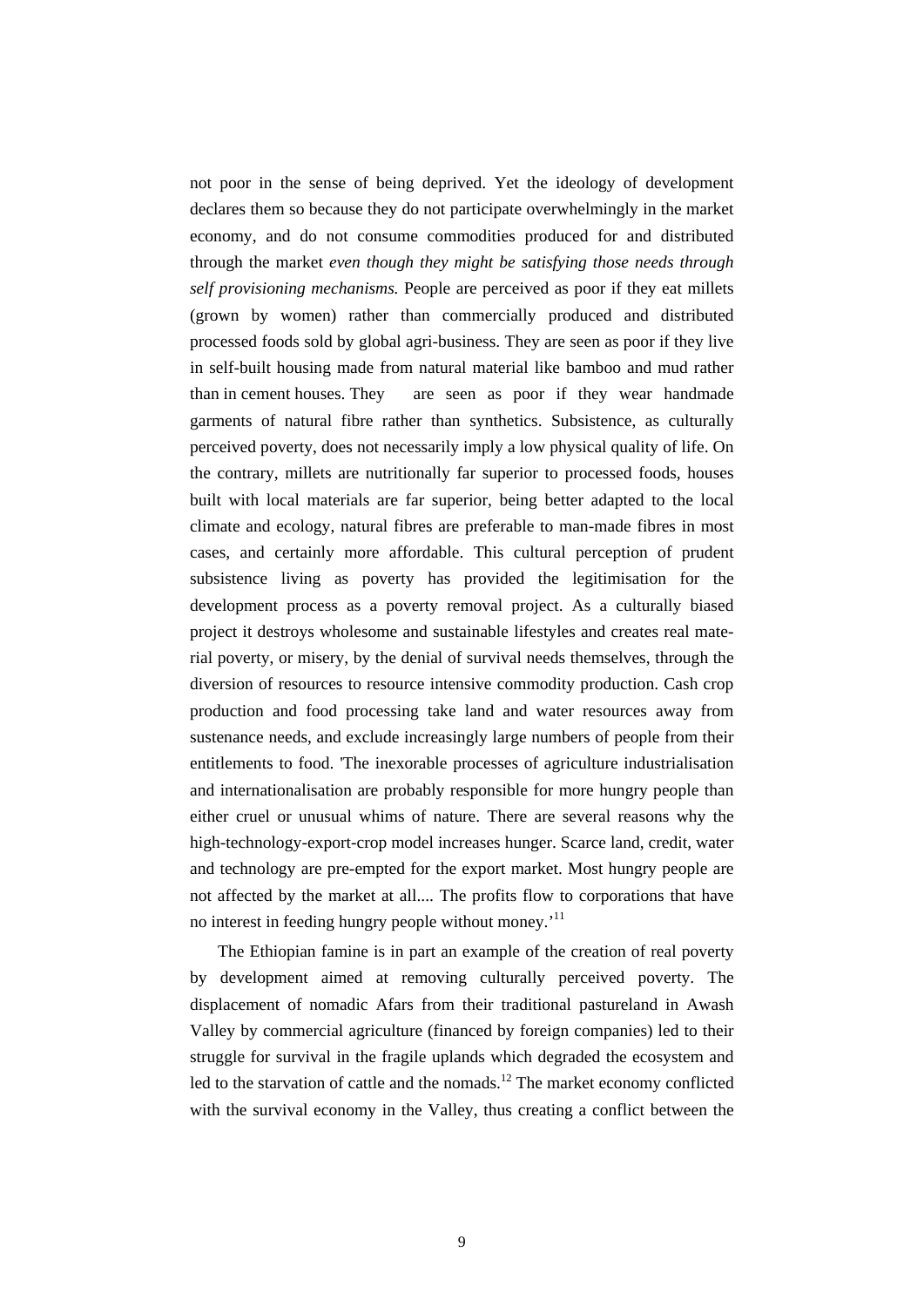survival economy and nature's economy in the uplands. At no point has the global marketing of agricultural commodities been assessed against the background of the new conditions of scarcity and poverty that it has induced. This new poverty moreover, is no longer cultural and relative: it is absolute, threatening the very survival of millions on this planet.

The economic system based on the patriarchal concept of productivity was created for the very specific historical and political phenomenon of colonialism. In it, the input for which efficiency of use had to be maximised in the production centres of Europe, was industrial labour. For colonial interest therefore, it was rational to improve the labour resource *even at the cost of wasteful use of nature's wealth. T*his rationalisation has, however, been illegitimate universalised to all contexts and interest groups and, on the plea of increasing productivity, labour reducing technologies have been introduced in situations where labour is abundant and cheap, and resource demanding technologies have been introduced where resources are scarce and already fully utilised for the production of sustenance. Traditional economies with a stable ecology have shared with industrially advanced affluent economies the ability to use natural resources to satisfy basic vital needs. The former differ from the latter in two essential ways: first, the same needs are satisfied in industrial societies through longer technological chains requiring higher energy and resource inputs and excluding large numbers without purchasing power; and second, affluence generates new and artificial needs requiring the increased production of industrial goods and services. Traditional economies are not advanced in the matter of non-vital needs satisfaction, but as far as the satisfaction of basic and vital needs is concerned, they are often what Marshall Sahlins has called 'the original affluent society'. The needs of the Amazonian tribes are more than satisfied by the rich rainforest; their poverty begins with its destruction. The story is the same for the Gonds of Bastar in India or the Penans of Sarawak in Malaysia.

Thus are economies based on indigenous technologies viewed as 'backward' and 'unproductive'. Poverty, as the denial of basic needs, is not necessarily associated with the existence of traditional technologies and its removal is not necessarily an outcome of the growth of modern ones. On the contrary, the destruction of ecologically sound traditional technologies, often created and used by women, along with the destruction of their material base is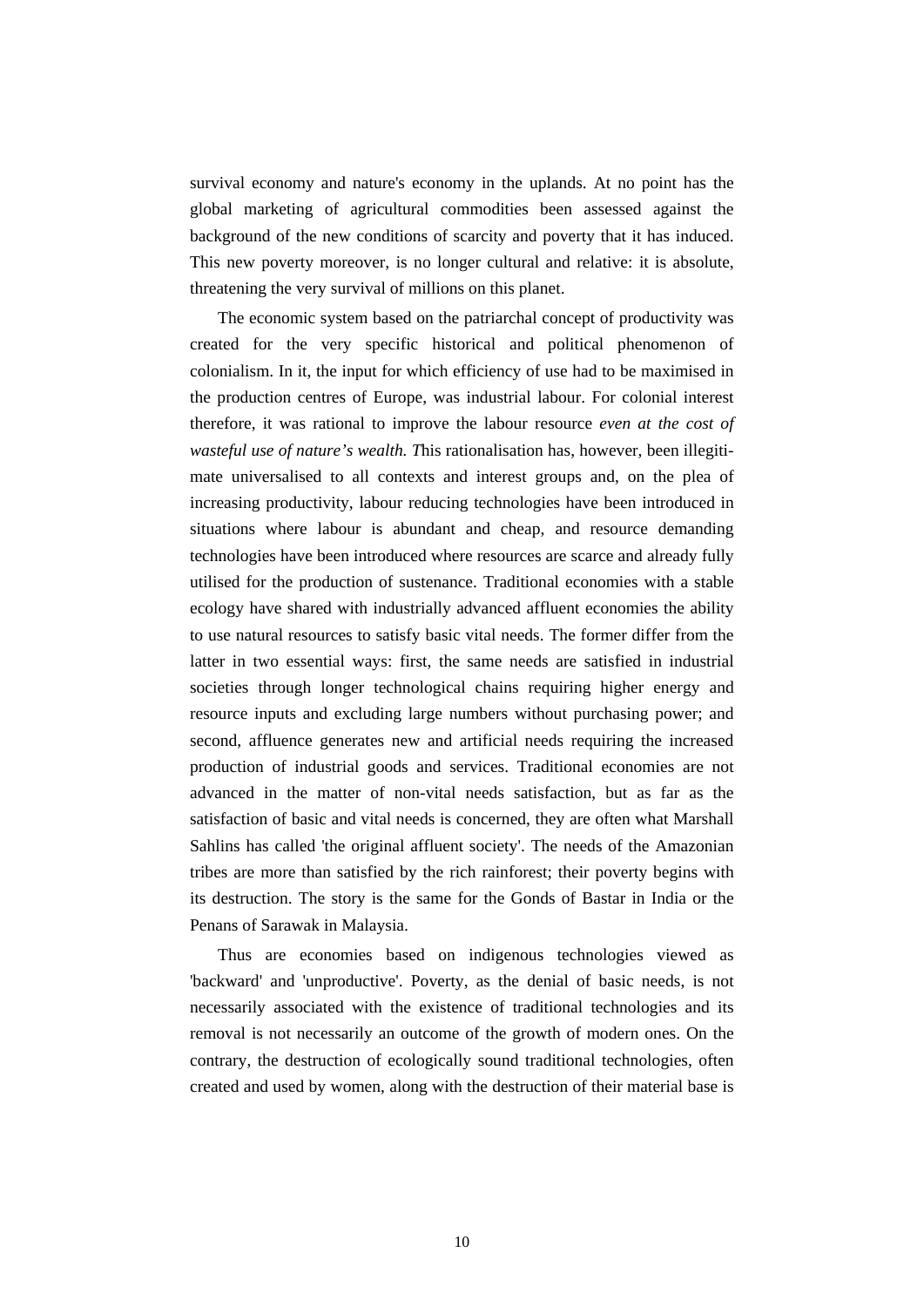generally believed to be responsible for the 'feminisation' of poverty in societies which have had to bear the costs of resource destruction.

The contemporary poverty of the Afar nomad is not rooted in the inadequacies of traditional nomadic life, but in the *diversion of the productive pastureland o*f *the Awash Valley.* The erosion of the resource base for survival is increasingly being caused by the demand for resources by the market economy, dominated by global forces. The creation of inequality through economic activity which is ecologically disruptive arises in two ways: first, inequalities in the distribution of privileges make for unequal access to natural resources - these include privileges of both a political and economic nature. Second, resource intensive production processes have access to subsidised raw material on which a substantial number of people, especially from the less privileged economic groups, depend for their survival. The consumption of such industrial raw material is determined purely by market forces, and not by considerations of the social or ecological requirements placed on them. The costs of resource destruction are externalised and unequally divided among various economic groups in society, but are borne largely by women and those who satisfy their basic material needs directly from nature, simply because they have no purchasing power to register their demands on the goods and services provided by the modern production system. Gustavo Esteva has called development a permanent war waged by its promoters and suffered by its victims.<sup>13</sup>

The paradox and crisis of development arises from the mistaken identification of culturally perceived poverty with real material poverty, and the mistaken identification of the growth of commodity production as better satisfaction of basic needs. in actual fact, there is less water, less fertile soil, less genetic Wealth as a result of the , development process. Since these natural resources are the basis of nature's economy and women's survival economy, their scarcity is impoverishing women and marginalised peoples in an unprecedented manner. Their new impoverishment lies in the fact that resources which supported their survival were absorbed into the market economy while they themselves were excluded and displaced by it.

The old assumption that with the development process the availability of goods and services will automatically be increased and poverty will be removed, is now under serious challenge from women's ecology movements in the Third World,even while it continues to guide development thinking in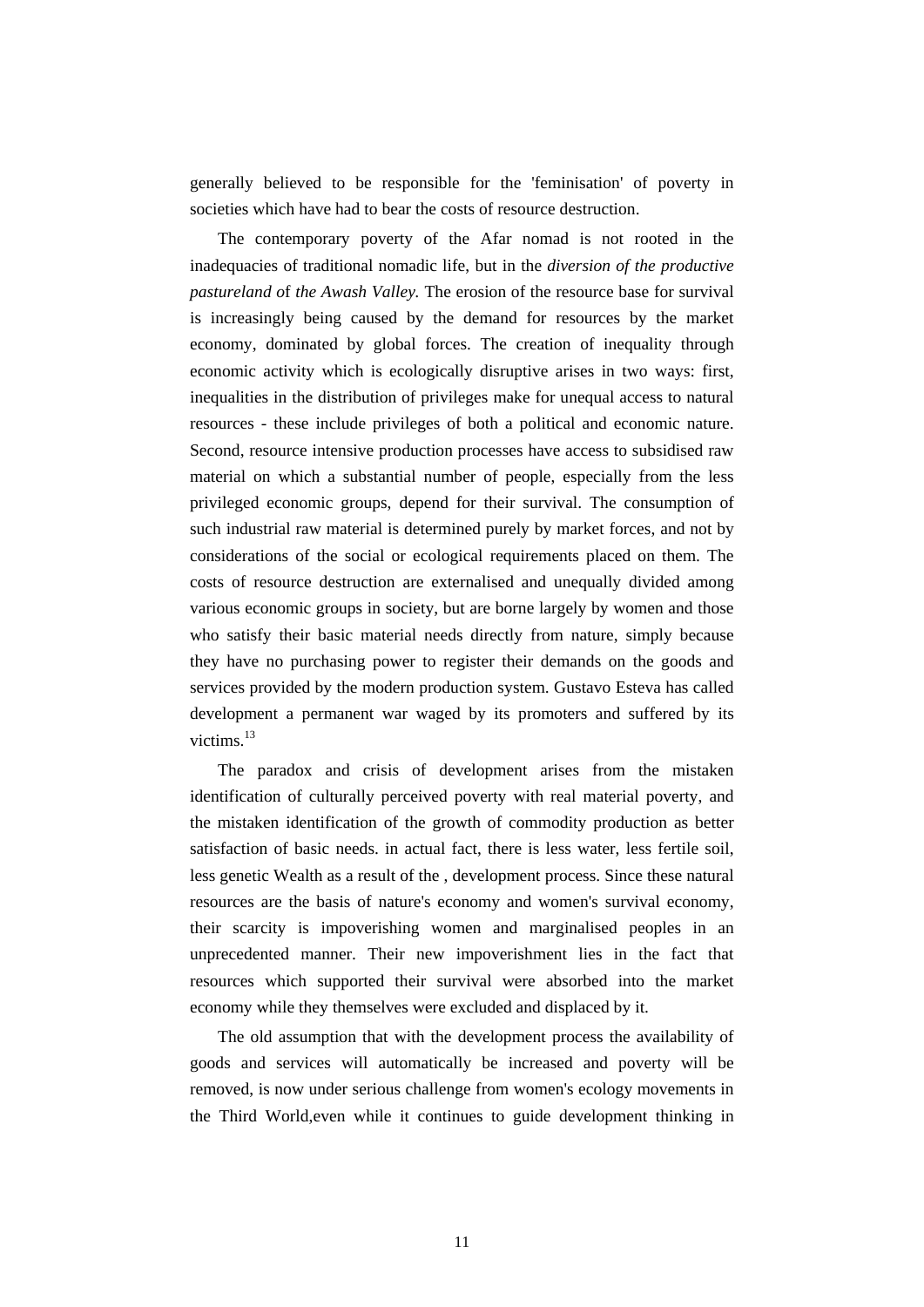centres of patriarchal power. Survival is based on the assumption of the sanctity of life; maldevelopment is based on the assumption of the sacredness of 'development'. Gustavo Esteva asserts that the sacredness of development has to be refuted because it threatens survival itself. 'My people are tired of development', he says, 'they just want to live.'<sup>14</sup>

The recovery of the feminine principle allows a transcendence and transformation of these patriarchal foundations of maldevelopment. It allows a redefinition of growth and productivity as categories linked to the production, not the destruction, of life. It is thus simultaneously an ecological and a feminist political project which legitimises the way of knowing and being that create wealth by enhancing life and diversity, and which deligitimises the knowledge and practise of a culture of death as the basis for capital accumulation.

## **Notes**

- 1 Chinua Achebe, *No Longer at Ease,* London: Heinemann, 1960, p. 45.
- 2 An elaboration of how 'development' transfers resources from the poor to the well-endowed is contained in J. Bandyopadhyay andV. Shiva, 'Political Economy of Technological Polarisations' in *Economic and Political Weekly, Vol. XVIII,* 1982, pp. 1827-32; and J. Bandyopadhyay and V. Shiva, 'Political Economy of Ecology Movements', in *Economic and Political weekly,* forthcoming,
- 3 Ester Boserup, *Women's Role in Economic Development,* London: Allen and Unwin, 1970.
- 4 Dawn, *Development Crisis and Alternative Visions.. Third World Women's Pers*pectives, Bergen: Christian Michelsen Institute, 1985, p. 21.
- 5 M. George Foster, Traditional Societies and Technological Change, Delhi: Allied Publishers, 1973.
- 6 Maria Mies, Patriarchy and Accumulation on a World Scale, London: Zed Books, 1986.
- 7 Alice Schlegel (ed.), Sexual Stratification: A Cross-Cultural Study, New York: Columbia University Press, 1977.
- 8 Jonathan Porritt, *Seeing Green, Oxford:* Blackwell, 1984.
- 9 A. Lovins, cited in S.R. Eyre, *The Real Wealth of Nations,* London: Edward Arnold, 1978.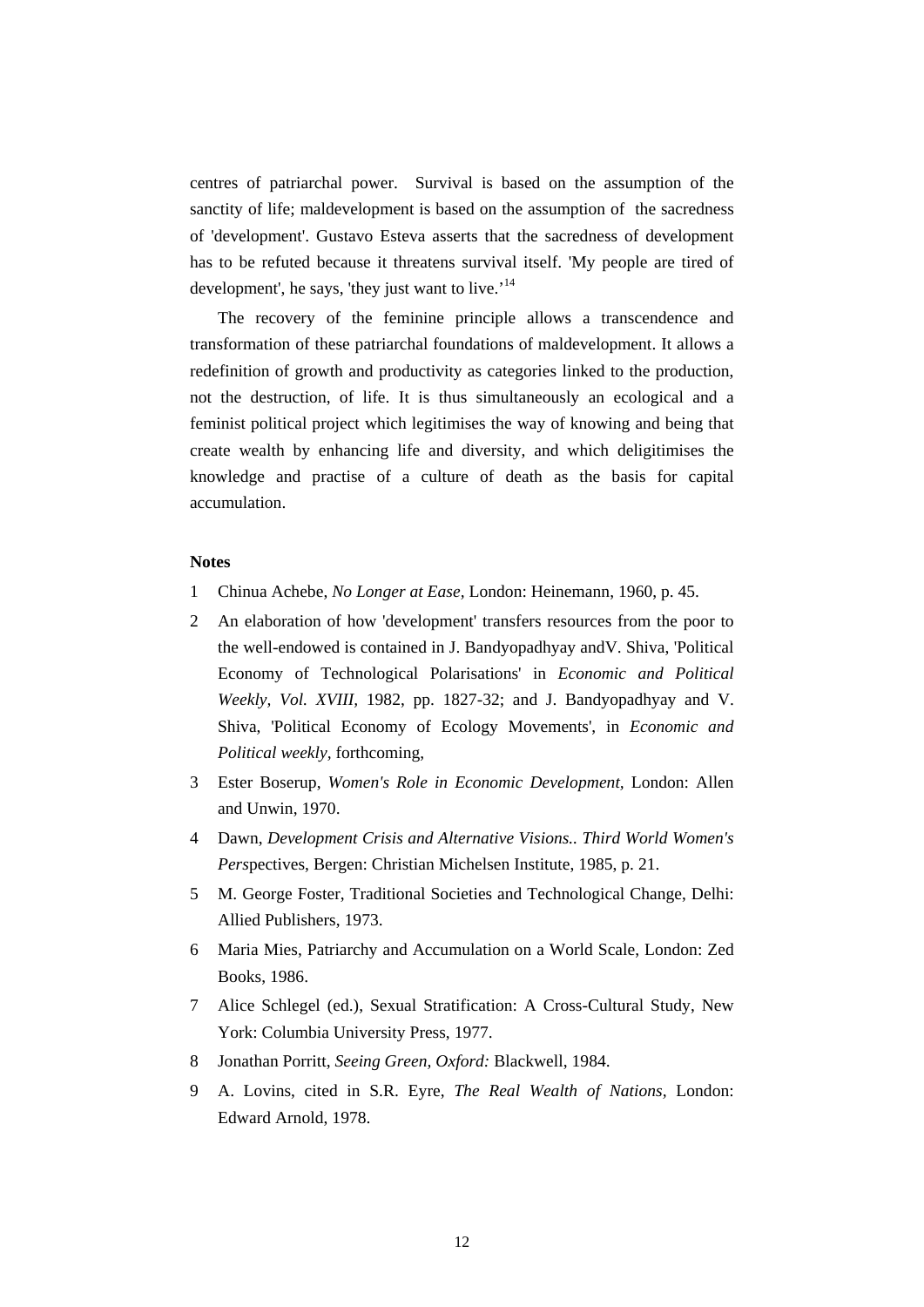- 10 R. Bahro, From *Red to Green,* London.. Verso, 1984, p. 2 11.
- 11 R.J. Barnet, The Lean Year, London: Abacus, 1981, p. 171.
- 12 U.P. Koehn, 'African Approaches to Environmental Stress: A Focus on Ethiopia and Nigeria in R.N. Barrett (ed.), International Dimensions of the Environmental Crisis, Colorado: Westview, 1982, pp. 253-89.
- 13 Gustavo Esteva, 'Regenerating People's Space' in S.N. Mendlowitz and R.BJ. Walker, *Towards a just World Peace, Perspectives From Social Movements,* London: Butterworths and Committee for a just World Peace, 1987.
- 14 G. Esteva, Remarks made at a Conference of the Society for international Development, Rome, 1985.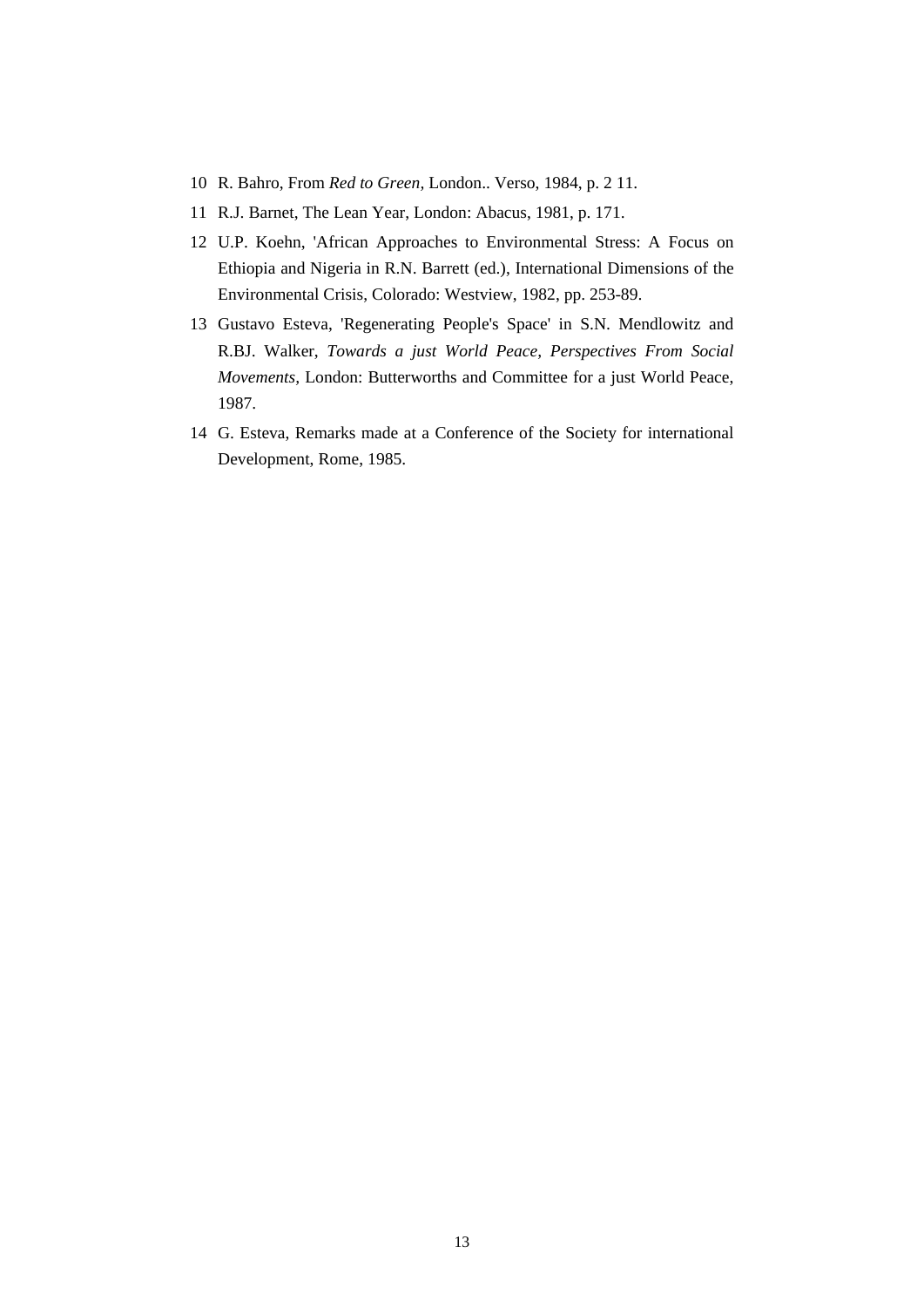## **2. Science, Nature and Gender**

The recovery of the feminine principle is an intellectual and political challenge to maldevelopment as a patriarchal project of domination and destruction, of violence and subjugation, of dispossession and the dispensability of both women and nature. The politics of life centred on the feminine principle challenges fundamental assumptions not just in political economy, but also in the science of life-threatening processes.

Maldevelopment is intellectually based on, and justified through, reductionist categories of scientific thought and action. Politically and economically each project which has fragmented nature and displaced women from productive work has been legitimised as 'scientific' by operationalising reductionist concepts to realise uniformity, centralisation and control. Development is thus the introduction of 'scientific agriculture', 'scientific animal husbandry', 'scientific water management' and so on. The reductionist and universalising tendencies of such 'science' become inherently violent and destructive in a world which is inherently interrelated and diverse. The feminine principle becomes an oppositional category of non-violent ways of conceiving the world, and of acting in it to sustain all life by maintaining the interconnectedness and diversity of nature. It allows an ecological transition from violence to non-violence, from destruction to creativity, from anti-life to life-giving processes, from uniformity to diversity and from fragmentation and reductionism to holism and complexity.

It is thus not just 'development' which is a source of violence to women and nature. At a deeper level, scientific knowledge, on which the development process is based, is itself a source of violence. Modern reductionist science, like development, turns out to be a patriarchal project, which has excluded women as experts, and has simultaneously excluded ecological and holistic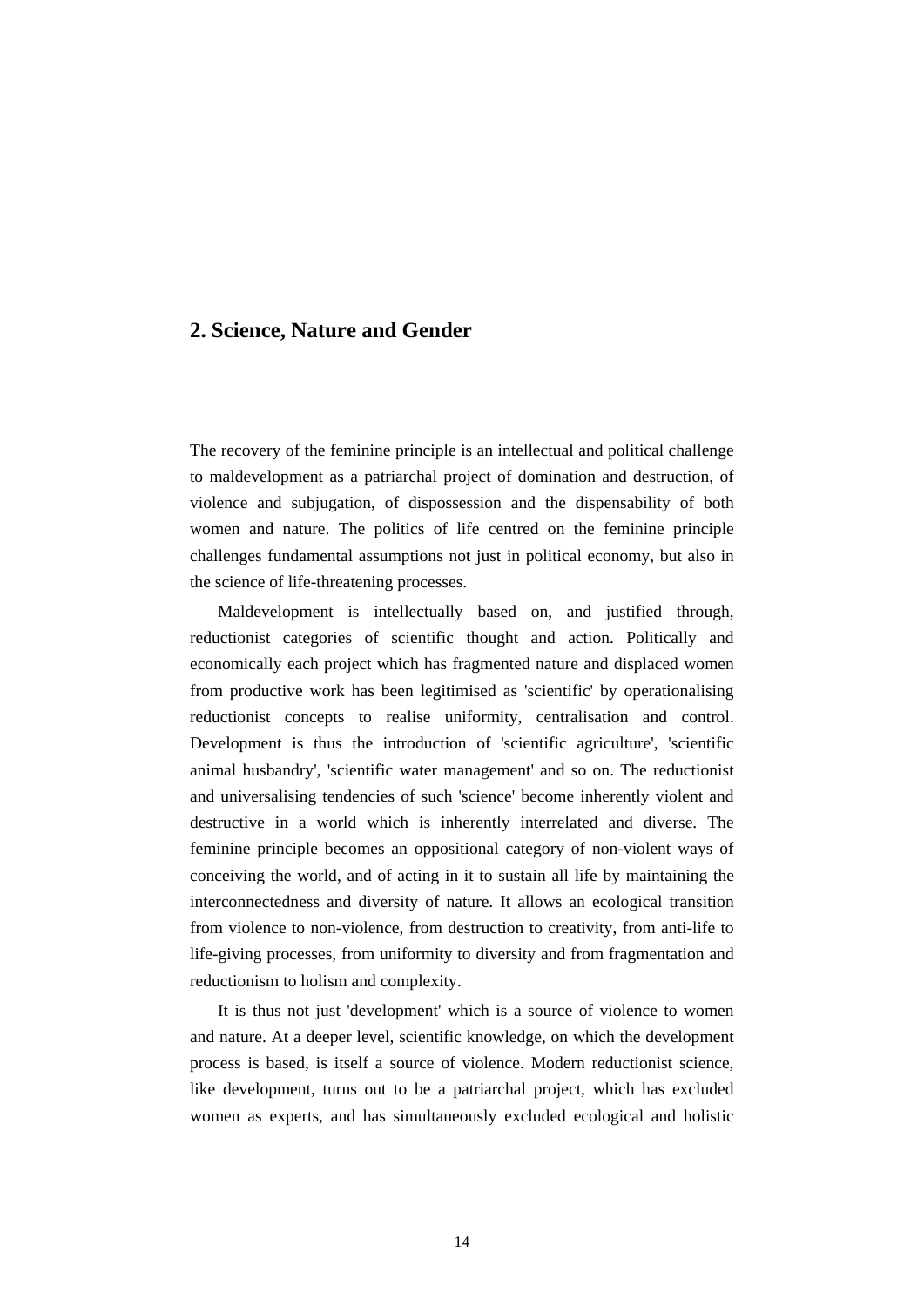ways of knowing which understand and respect nature's processes and interconnectedness *as science.* 

## **Modern science as patriarchy's project**

Modern science is projected as a universal, value-free system of knowledge, which has displaced all other belief and knowledge systems by its universality and value neutrality, and by the logic of its method to arrive at objective claims about nature. Yet the dominant stream of modern science, the reductionist or mechanical paradigm, is a particular response of a particular group of people. It is a specific project of western man which came into being during the fifteenth and seventeenth centuries as the much-acclaimed Scientific Revolution. During the last few years feminist scholarship has begun to recognise that the dominant science system emerged as a liberating force not for humanity as a whole (though it legitimised itself in terms of universal betterment of the species), but as a masculine and patriarchal project which necessarily entailed the subjugation of both nature and women. Harding has called it a 'western, bourgeois, masculine project',<sup>1</sup> and according to Keller

> Science has been produced by a particular sub-set of the human race, that is, almost entirely by white, middle class males. For the founding fathers of modern science, the reliance on the language of gender was explicit; they sought a philosophy that deserved to be called 'masculine', that could be distinguished from its ineffective predecessors by its 'virile' powers, its capacity to bind Nature to man's service and make her his slave.<sup>2</sup>

Bacon (1561-1626) was the father of modern science, the originator of the concept of the modem research institute and industrial science, and the inspiration behind the Royal Society. His contribution to modern science and its organisation is critical. From the point of view of nature, women and marginal groups, however, Bacon's programme was not humanly inclusive. It was a special programme benefiting the middle class, European, male entrepreneur through the conjunction of human knowledge and power in science.

In Bacon's experimental method, which was central to this masculine project, there was a dichotomising between male and female, mind and matter, objective and subjective, rational and emotional, and a conjunction of masculine and scientific dominating over nature, women and the non-west. His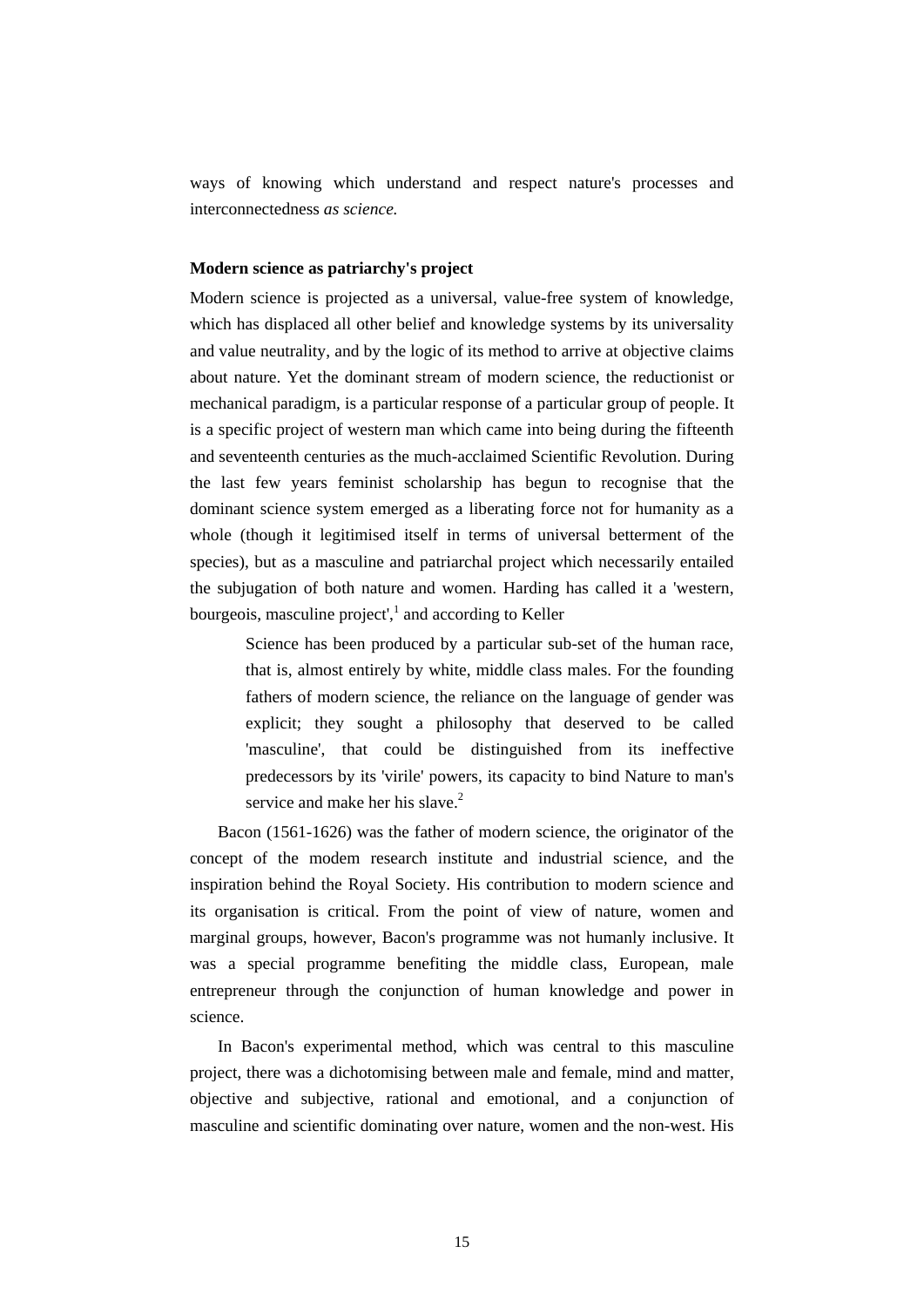was not a 'neutral', , objective', 'scientific' method - it was a masculine mode of aggression against nature and domination over women. The severe testing of hypotheses through controlled manipulations of nature, and the necessity of such manipulations if experiments are to be repeatable, are here formulated in clearly sexist metaphors. Both nature and inquiry appear conceptualized in ways modelled on rape and torture - on man's most violent and misogynous relationships with women - and this modelling is advanced as a reason to value science. According to Bacon 'the nature of things betrays itself more readily under the vexations of art than in its natural freedom.<sup>3</sup> The discipline of scientific knowledge and the mechanical inventions it leads to, do not 'merely exert a gentle guidance over nature's course; they have the power to conquer and subdue her, to shake her to her foundations'.<sup>4</sup>

In *Tempores Partus Masculus* or *The Masculine Birth of Time,* translated by Farrington in 1951, Bacon promised to create 'a blessed race of heroes and supermen' who would dominate both nature and society.<sup>5</sup> The title is interpreted by Farrington as suggesting a shift from the older science, represented as female -passive and weak - to a new masculine science of the scientific revolution which Bacon saw himself as heralding. In *New Atlantis,*  Bacon's Bensalem was administered from Solomon's House, a scientific research institute, from which male scientists ruled over and made decisions for society, and decided which secrets should be revealed and which remain the private property of the institute.

Science-dominated society has evolved very much in the pattern of Bacon's Bensalem, with nature being transformed and mutilated in modern Solomon's Houses - corporate labs and the university programmes they sponsor. With the new biotechnologies, Bacon's vision of controlling reproduction for the sake of production is being realised, while the green revolution and the bio-revolution have realised what in *New Atlantis* was only a utopia.

'We make by act trees and flowers to come earlier or later than their seasons, and to come up and bear more speedily than by their natural course they do. We make them by act greater, much more than their nature, and their fruit greater and sweeter and of differing taste, smell, colour and figure from their nature.<sup>6</sup> For Bacon, nature was no longer Mother Nature, but a female nature, conquered by an aggressive masculine mind. As Carolyn Merchant points out, this transformation of nature from a living, nurturing mother to inert, dead and manipulable matter was eminently suited to the exploitation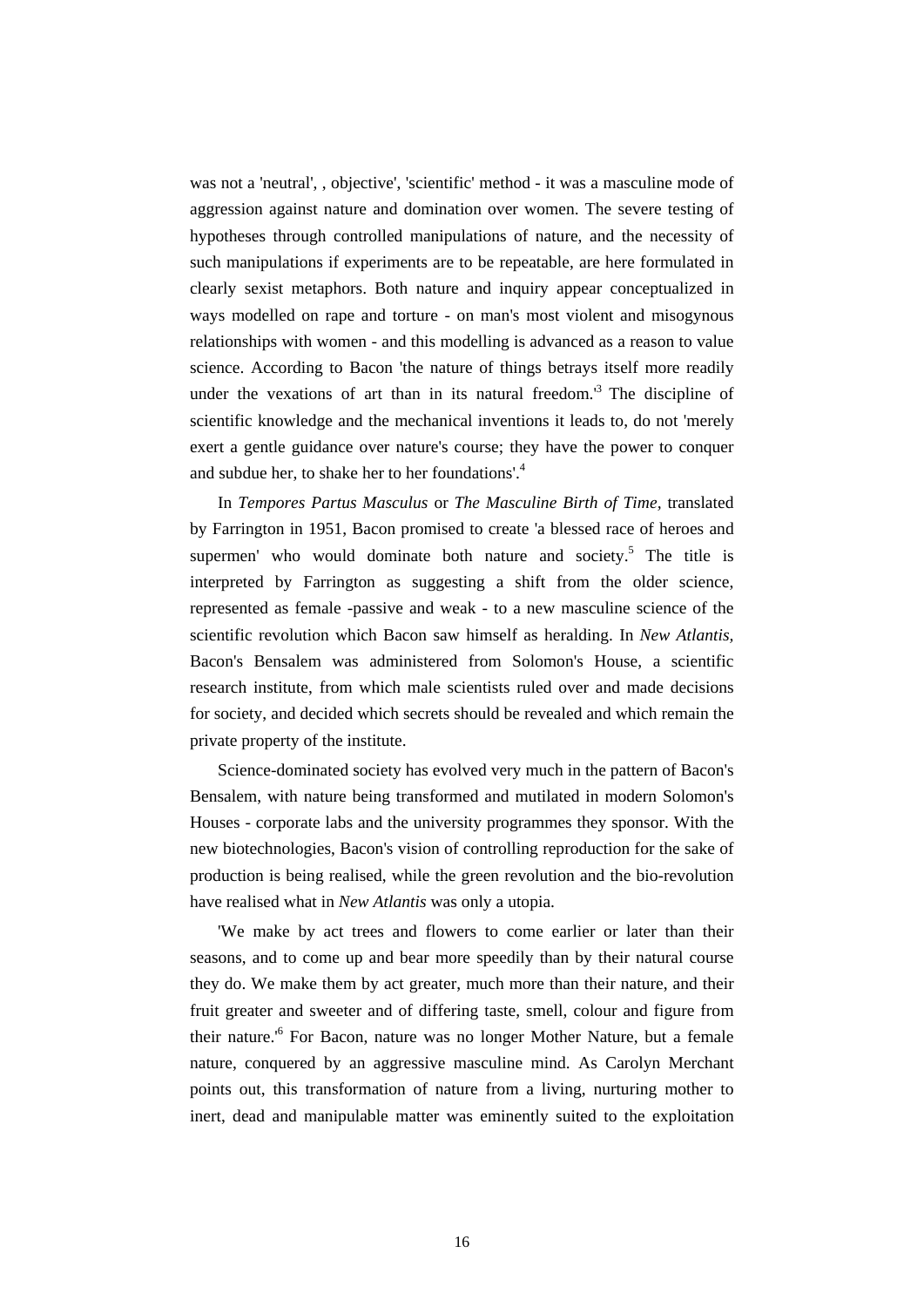imperative of growing capitalism. The nurturing earth image acted as a cultural constraint on exploitation of nature. 'One does not readily slay a mother, dig her entrails or mutilate her body. 'But the mastery and domination images created by the Baconian programme and the scientific revolution removed all restraint and functioned as cultural sanctions for the denudation of nature.

> The removal of animistic, organic assumptions about the cosmos constituted the death of nature - the most far reaching effect of the scientific revolution. Because nature was not viewed as a system of dead, inert particles moved by external, rather than inherent forces, the mechanical framework itself could legitimate the manipulation of nature. Moreover, as a conceptual framework, the mechanical order had associated with it a framework of values based on power, fully compatible with the directions taken by commercial capitalism.<sup>7</sup>

Modern science was a consciously gendered, patriarchal activity**.** As nature came to be seen more like a woman to be raped, gender too was recreated. Science as a male venture, based on the subjugation of female nature and female sex provided support for the polarisation of gender. Patriarchy as the new scientific and technological power was a political need of emerging industrial capitalism. While on the one hand the ideology of science sanctioned the denudation of nature, on the other it legitimised the dependency of women and the authority of men. Science and masculinity were associated in domination over nature and feminity, and the ideologies of science and gender reinforced each other. The witch hunting hysteria which was aimed at annihilating women in Europe as knowers and experts was cotemporous with two centuries of scientific revolution. It reached its peak with Galileo's Dia*logue* concerning the Two Chief World Systems and died with the emergence of the Royal Society of London and the Paris Academy of Sciences.<sup>8</sup>

> The interrogation of witches as a symbol for the interrogation of nature, the courtroom as model for its inquisition, and torture through mechanical devices as a tool for the subjugation of disorder were fundamental to the scientific method as power. For Bacon, as for Harvey, sexual politics helped to structure the nature of the empirical method that would produce a new form of knowledge and a new ideology of objectivity seemingly devoid of cultural and political assumptions.<sup>9</sup>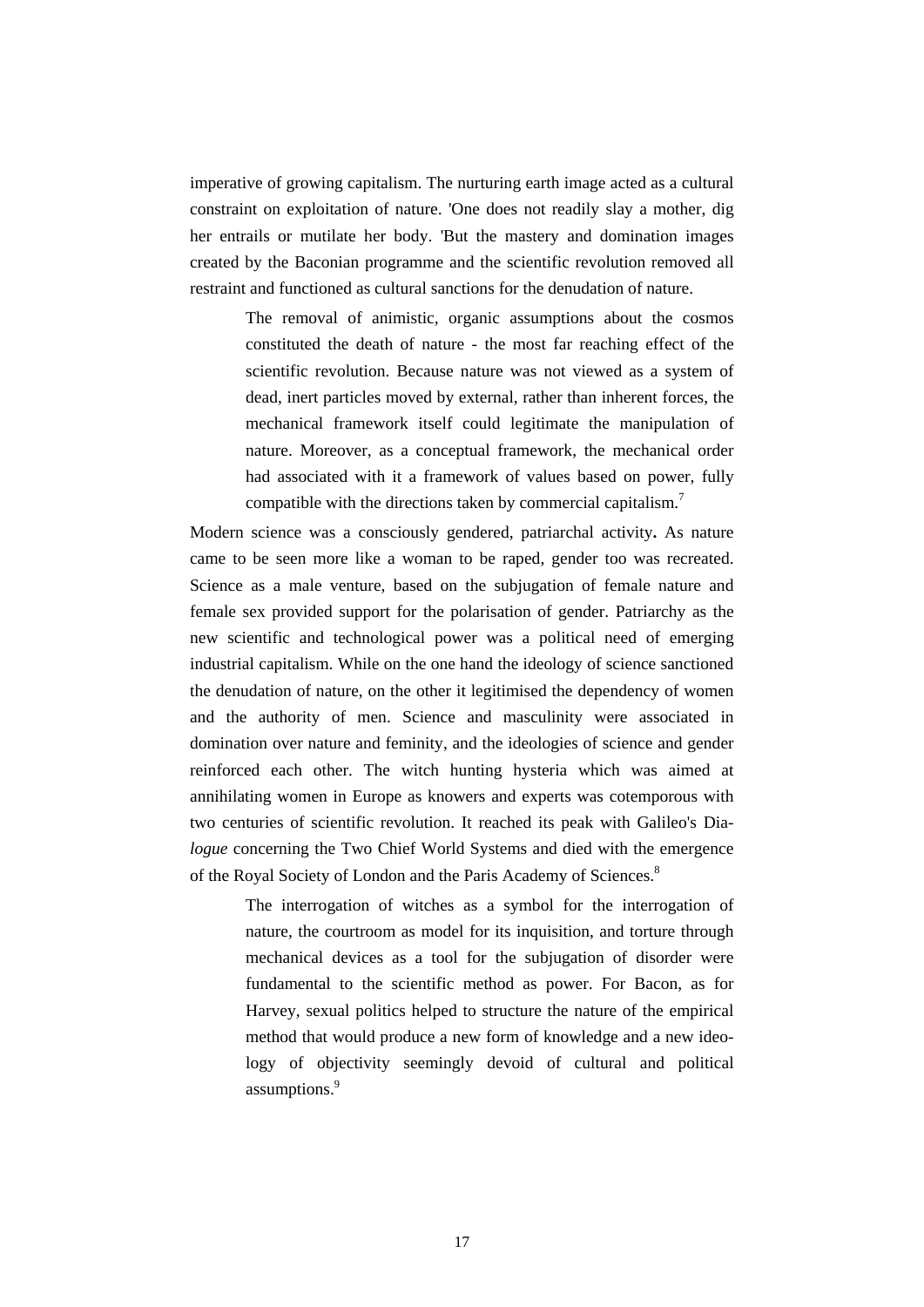The Royal Society, inspired by Bacon's philosophy, was clearly seen by its organisers as a masculine project. in 1664, Henry Oldenberg, Secretary of the Royal Society announced that the intention of the society was to 'raise a *masculine philosophy...* whereby the Mind of Man may be ennobled with the knowledge of solid Truths'.<sup>10</sup> And for Glanvill, the masculine aim of science was to know' the ways of captivating Nature, and making her subserve our purposes, thereby achieving the Empire of Man Over Nature.<sup>11</sup> Glanvill advocated chemistry as one of the most useful arts for 'by the *violence* of its artful fires it is made to confess those latent parts, which upon less provocation it would not disclose.<sup> $12$ </sup> The 'de-mothering' of nature through modern science and the marriage of knowledge with power was simultaneously a source of subjugating women as well as non-European peoples. Robert Boyle, the famous scientist who was also the Governor of the New England Company, saw the rise of mechanical philosophy as an instrument of power not just over nature but also over the original inhabitants of America. He explicitly declared his intention of ridding the New England Indians of their ridiculous notions about the workings of nature. He attacked their perception of nature, 'as a kind of goddess', and argued that the veneration, wherewith men are imbued for what they call nature, has been a discouraging impediment to the empire of man over the inferior creatures of God'.<sup>13</sup>

Today, with new ecological awareness, ecologists the world over turn to the beliefs of native American and other indigenous peoples as a special source for learning how to live in harmony with nature. There are many today from the ecology and women's movements who see irrationality in Boyle's impulse for the empire of white man over nature and other peoples, and who see rationality in the words of Indian Chief Smohalla when he cried out: 'You ask me to plough the ground: shall I take a knife and tear my mother's bosom? You ask me to cut grass and make hay and sell it and be rich like white men; but how dare I cut off my mother's hair?'<sup>14</sup>

Chief Seattle's letter, which has become a major inspiration for the ecology movement states, 'This we know - the earth does not belong to man, man belongs to the earth. All things are connected like the blood which unites one family. Whatever befalls the earth befalls the sons of the earth. Man did not weave the web of life; he is merely a strand in it. Whatever he does to the web, he does to himself.'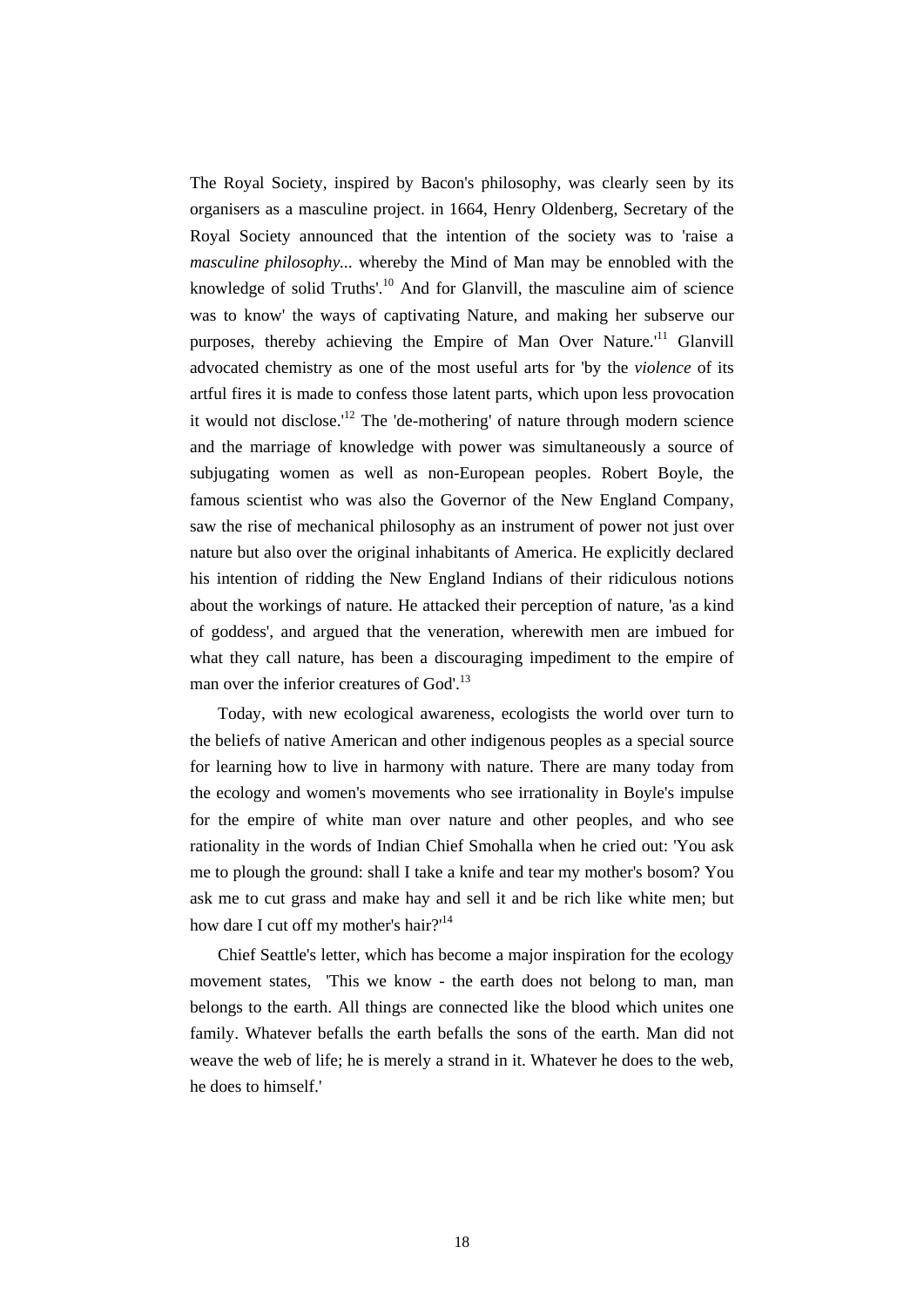The ecological and feminist alternatives to reductionist science are clearly not the first attempts to create a science of nature that is not gendered and disruptive. The period of the scientific revolution itself was full of alternatives to the masculine project of mechanistic, reductionist science, and it was also full of struggles between gendered and non-gendered science. Bacon and Paracelsus are the leading exponents of the two competing trends of modern science in seventeenth century Europe.<sup>15</sup> The Paracelsians belonged to the hermetic tradition which did not dichotomise between mind and matter, male and female. The mechanical school represented by Bacon created dichotomies between culture and nature, mind and matter and male and female, and devised a conceptual strategy for the former to dominate over the latter. The two visions of science were also two visions of nature, power and gender relations. For Paracelsus the male did not dominate over the female, the two complemented each other, and knowledge and power did not arise from dominating over nature but from 'cohabiting with the elements',<sup>16</sup> which were themselves interconnected to form a living organism. For the Paracelsian, 'The whole world is knit and bound within itself: for the world is a living creature, everywhere both female and male,' and knowledge of nature is derived through participating in these interconnections.<sup>17</sup>

With the formation of the Royal Society and in the context of emerging industrial capitalism, the contest between the mechanical and hermetic traditions was won by the masculine project which was the project of a particular class. Paracelsus and Bacon did not merely differ in their ideology of gender and science; they were also differently rooted in the politics of class, with Bacon committed to middle class values (finally becoming Lord Chancellor and Bacon Verulam in 1618 in the reign of James I) and identifying with capitalists, merchants and the State in his scientific project, and Paracelsus, on the side of the peasants in their uprising in the Tyrol.<sup>18</sup> Reductionist science became a major agent of economic and political change in the centuries to follow, dichotomising gender and class relations and man's relationship with nature. 'Given the success of modern science, defined in opposition to everything female, fears of both Nature and Woman could subside. With the one reduced to its mechanical substrata, and the other to her sexual virtue, the essence of *Mater* could be both tamed and conquered.'<sup>19</sup>

For more than three centuries, reductionism has ruled as the only valid scientific method and system, distorting the history of the west as well as the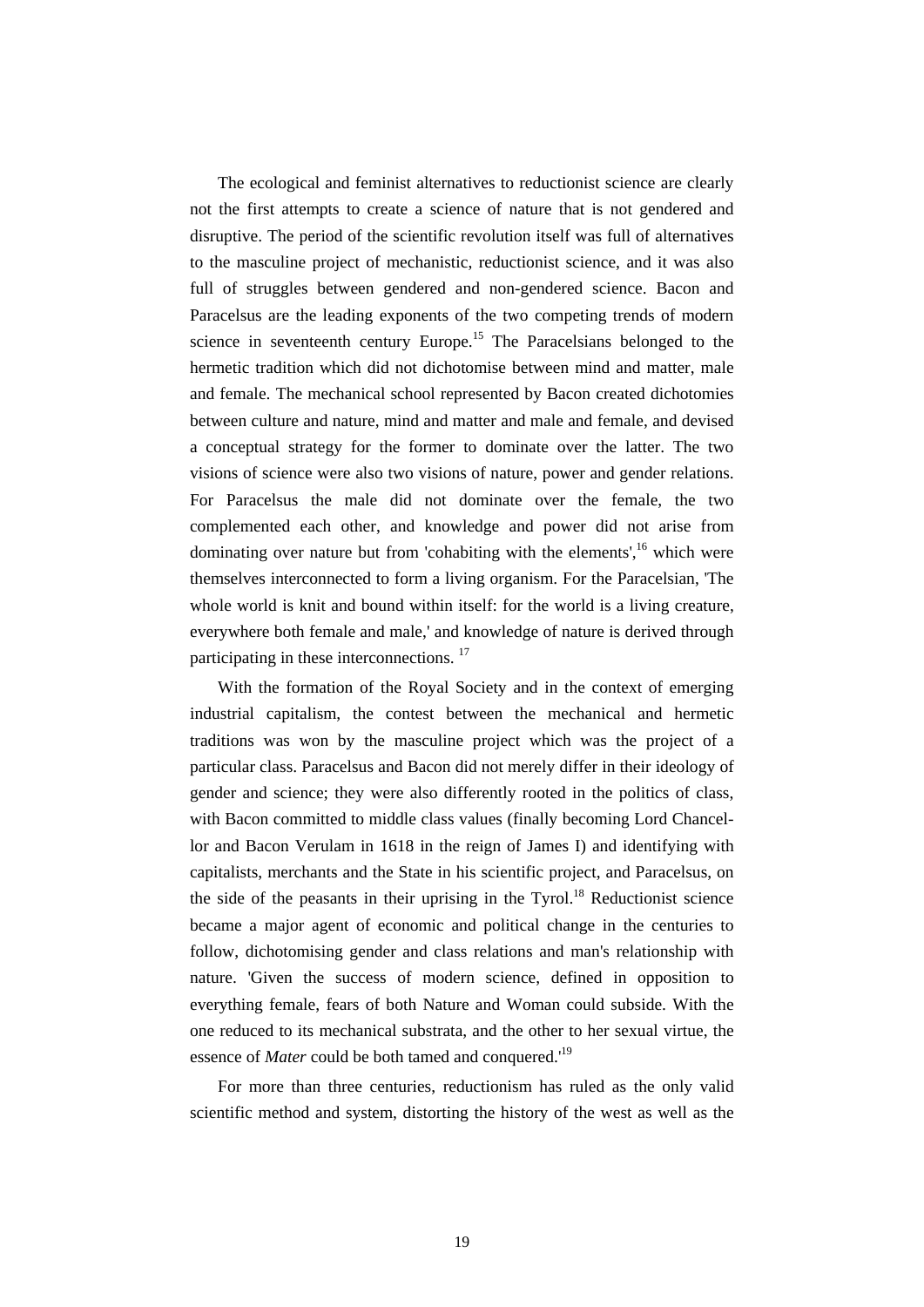non-west. It has hidden its ideology behind projected objectivism, neutrality and progress. The ideology that hides ideology has transformed complex pluralistic traditions of knowledge into a monolith of gender-based, class-based thought and transformed this particular tradition into a superior and universal tradition to be superimposed on all classes, genders and cultures which it helps in controlling and subjugating. This ideological projection has kept modern reductionist science inaccessible to criticism. The parochial roots of science in patriarchy and in a particular class and culture have been concealed behind a claim to universality, and can be seen only through other traditions - of women and non-western peoples. It is these subjugated traditions that are revealing how modern science is gendered, how it is specific to the needs and impulses of the dominant western culture and how ecological destruction and nature's exploitation are inherent to its logic. It is becoming increasingly clear that scientific neutrality has been a reflection of ideology, not history, and science is similar to all other socially constructed categories. This view of science as a social and political project of modern western man emerging from the responses of those who were defined into nature and made passive and powerless: Mother Earth, women and colonised cultures. It is from these fringes that we are beginning to discern the economic, political and cultural mechanisms that have allowed a parochial science to dominate and how mechanisms of power and violence can be eliminated for a degendered, humanly inclusive knowledge.

### **The violence of reductionism**

The myth that the 'scientific revolution' was a universal process of intellectual progress is being steadily undermined by feminist scholarship and the histories of science of non-western cultures. These are relating the rise of the reductionist paradigm with the subjugation and destruction of women's knowledge in the west, and the knowledge of non-western cultures. The witch-hunts of Europe were largely a process of delegitimising and destroying the expertise of European women. In 1511, England had an Act of Parliament directed against 'common artificers, as smythes, weavers and women who attempt great cures and things of great difficulties: in the witch they partly use sorcerye and witch-craft'.<sup>20</sup> By the sixteenth century women in Europe were totally excluded from the practice of medicine and healing because 'wise women' ran the risk of being declared witches. A deeper**,** more violent form **of**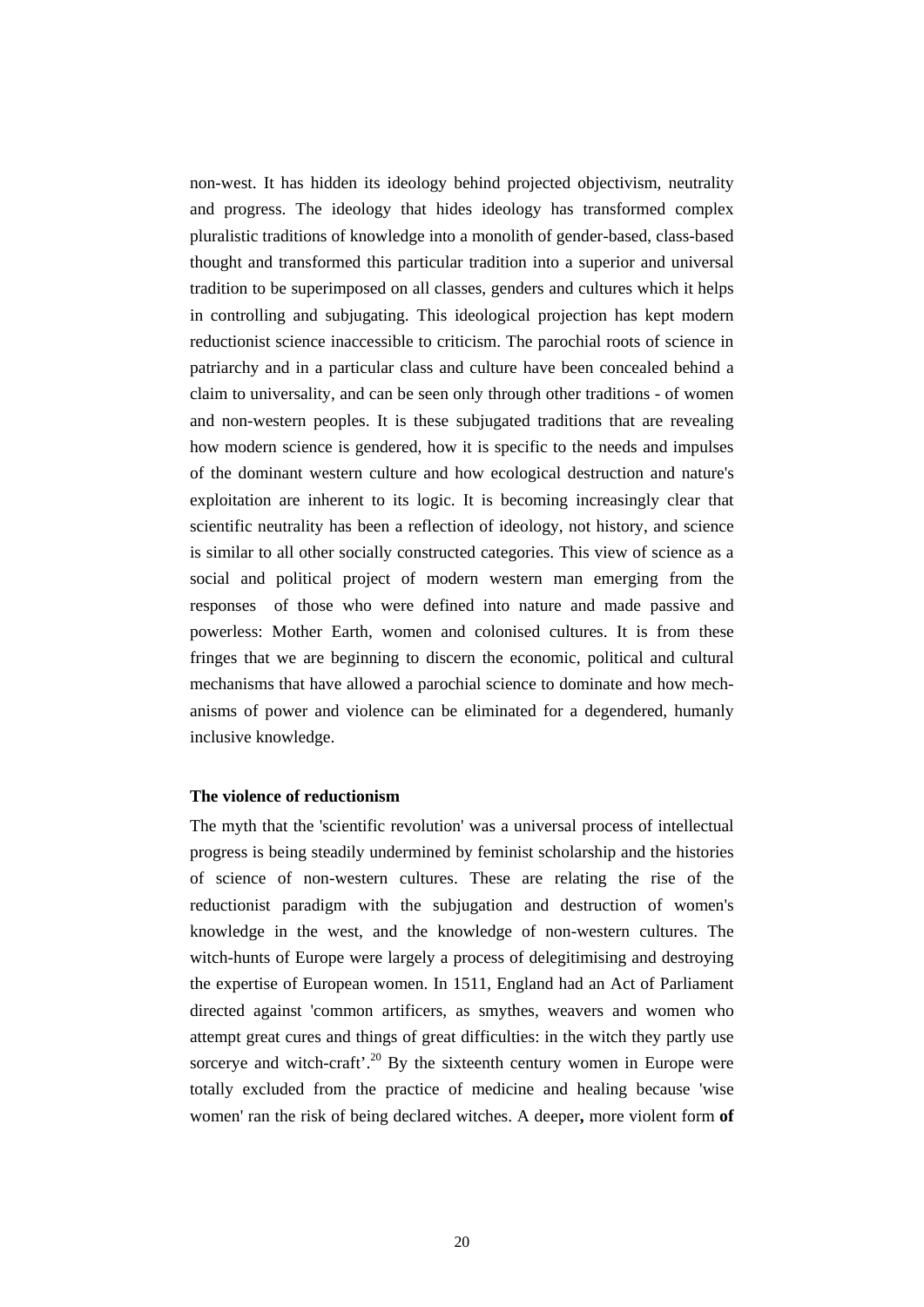exclusion of women's knowledge and expertise, and of the knowledge of tribal and peasant cultures is now under way with the spread of the masculinist paradigm' of science through 'development'.

I characterise modern western patriarchy's special epistemological tradition of the 'scientific revolution' as 'reductionist' because it reduced the capacity of humans to know nature both by excluding other knowers and other ways of knowing, and-it reduced the capacity of nature to creatively regenerate and renew itself by manipulating it as inert and fragmented matter. Reductionism has a set of distinctive characteristics which demarcates it from all other non-reductionist knowledge systems which it has subjugated and replaced. The basic ontological and epistemological assumptions of reductionism are based on homogeneity. It sees all systems as made up of the same basic constituents, discrete, unrelated and atomistic, and it assumes that all basic processes are mechanical. The mechanistic metaphors of reductionism have socially reconstituted nature and society. in contrast to the organic metaphors, in which concepts of order and power were based on interconnectedness and reciprocity, the metaphor of nature as a machine was based on the assumption of separability and manipulability. As Carolyn Merchant has remarked: 'in investigating the roots of our current environmental dilemma and its connections to science, technology and the economy, we must re-examine the formation of a world-view and a science that, by reconceptualising reality as a machine, rather than a having organism, sanctioned the domination of both nature and women.<sup>'21</sup> This domination is inherently violent, understood here as the violation of integrity. Reductionist science is a source of violence against nature and women because it subjugates and dispossesses them of their full productivity, power and potential. The epistemological assumptions of reductionism are related to its ontological assumptions: uniformity allows the knowledge of parts of a system to be taken as knowledge of the whole. Separability allows context-free abstraction of knowledge and creates criteria of validity based on alienation and non-participation, then projected as 'objectivity'. 'Experts' and specialists' are thus projected as the only legitimate knowledge seekers and justifiers.

## **Profits, reductionism and violence**

The close nexus between reductionist science, patriarchy, violence and profits is explicit in 80 per cent of scientific research that is devoted to the war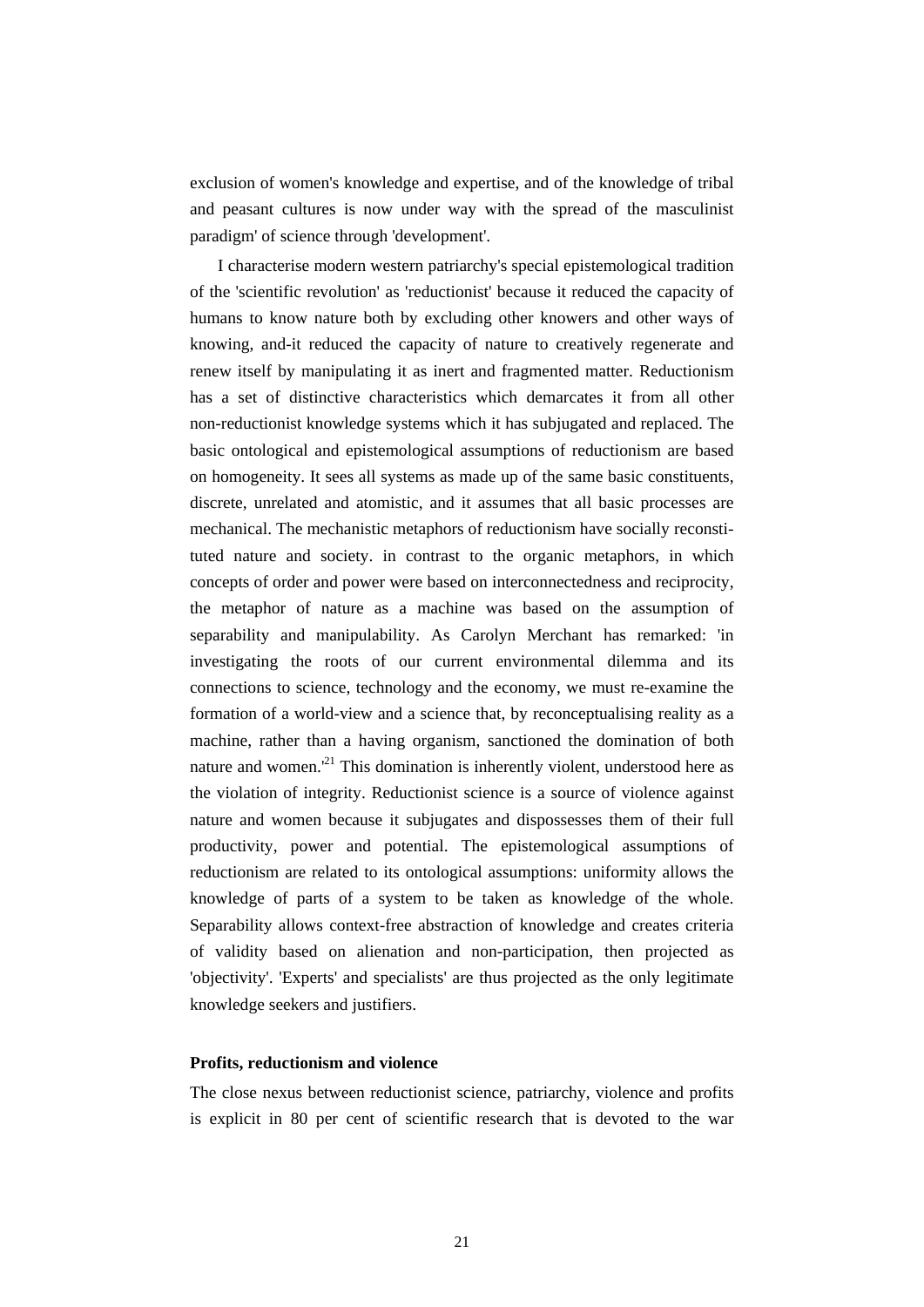industry, and is frankly aimed directly at lethal violence - violence, in modern times, not only against the enemy fighting force but also against the much larger civilian population. In this book 1 argue that modern science is related to violence and profits even in peaceful domains such as, for example, forestry and agriculture, where the professed objective of scientific research is human welfare. The relationship between reductionism, violence and profits is built into the genesis of masculinist science, for its reductionist nature is an epistemic response to an economic organisation based on uncontrolled exploitation of nature for maximization of profits and capital accumulation.

Reductionism, far from being an epistemological accident, is a response to the needs of a particular form of economic and political organisation.<sup>22</sup> The reductionist world-view, the industrial revolution and the capitalist economy were the philosophical, technological and economic components of the same process. Individual firms and the fragmented sector of the economy, whether privately owned or state owned, have only their own efficiency and profits in mind; and every firm and sector measures its efficiency by the extent to which it maximizes its gains, regardless of the maximization of social and ecological costs. The logic of this internal efficiency has been provided by reductionism. Only those properties of a resource system are taken into account which generate profits through exploitation and extraction; properties which stabilise ecological processes but are commercially non-exploitative are ignored and eventually destroyed.

Commercial capitalism is based on specialised commodity production. Uniformity in production, and the uni-functional use of natural resources is therefore required. Reductionism thus reduces complex ecosystems to a single component, and a single component to a single function. It further allows the manipulation of the ecosystem in a manner that maximizes the single- function, single component exploitation. In the reductionist paradigm, a forest is reduced to commercial wood, and wood is reduced to cellulose fibre for the pulp and paper industry. Forests, land and genetic resources are then manipulated to increase the production of pulpwood, and this distortion is legitimised scientifically as overall productivity increase, even though it might decrease the output of water from the forest, or reduce the diversity of life forms that constitute a forest community. The living and diverse ecosystem is thus violated and destroyed by 'scientific' forestry and forestry 'development'. In this way, reductionist science is at the root of the growing ecological crisis, because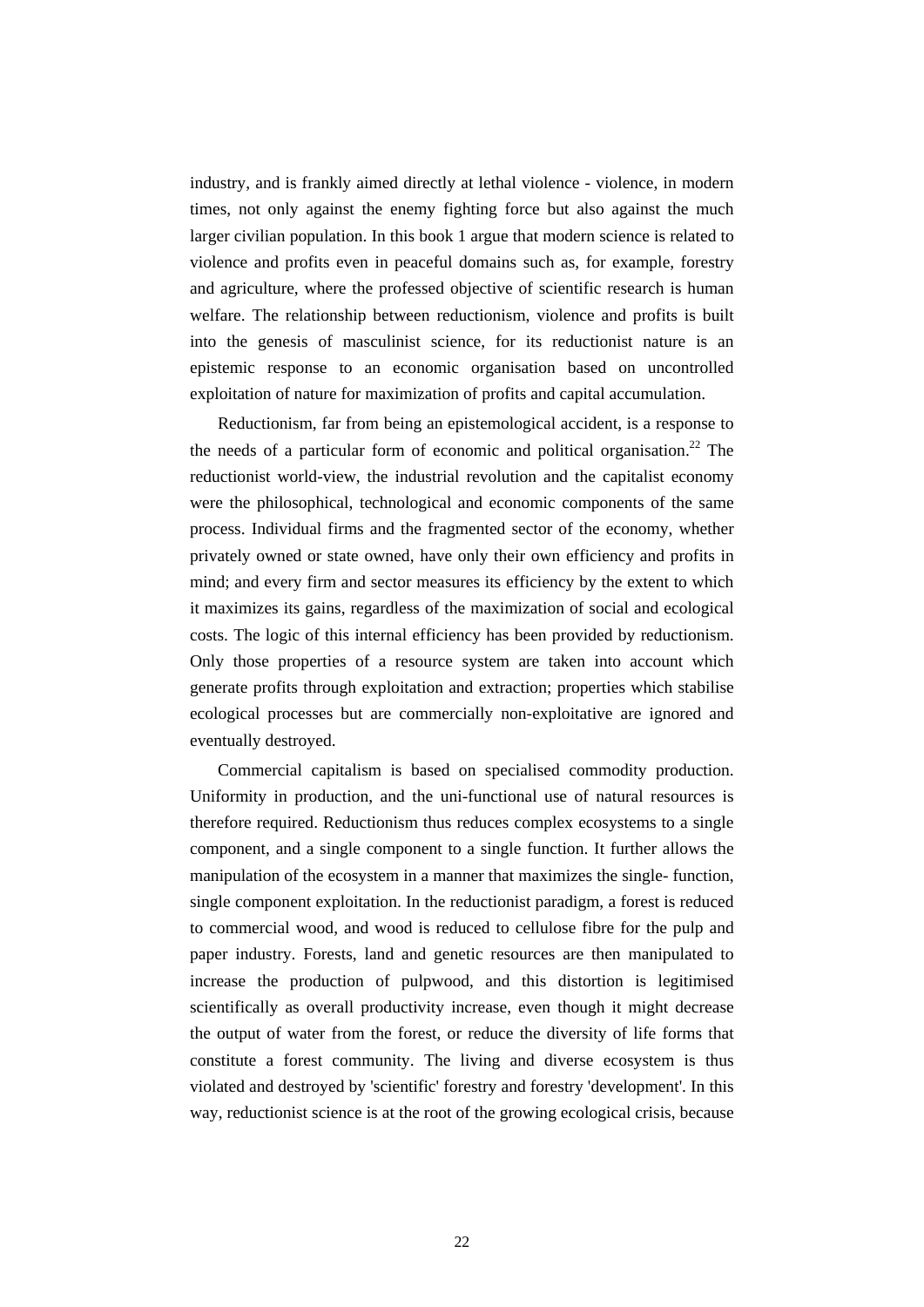it entails a transformation of nature such that its organic processes and regularities and regenerative capacities are destroyed.

Women in sustenance economies, producing and reproducing wealth in partnership with nature, have been experts in their own right of a holistic and ecological knowledge of nature's processes. But these alternative modes of knowing, which are oriented to social benefits and sustenance needs, are not recognised by the reductionist paradigm, because it fails to perceive the interconnectedness of nature, or the connection of women's lives, work and knowledge with the creation of wealth.

The rationality and efficacy of reductionist and non-reductionist knowledge systems are never *evaluated* cognitively. The rationality of reductionist science is, a priori, declared superior. If reductionist science has displaced non-reductionist modes of knowing, it has done so not through cognitive competition, but through political support from the state: development policies and programmes provide the financial and material subsidies *as well* as the ideological support for the appropriation of nature for profits. Since the twin myths of progress (material prosperity) and superior rationality lost their sheen in the working out of development patterns and paradigms, and were visibly exploded by widespread ecological crises, the state stepped in to transform the myths into an ideology. When an individual firm or sector directly confronts the larger society in its appropriation of nature on grounds of progress and rationality, people can assess social costs and private benefits for themselves; they can differentiate between progress and regression, rationality and irrationality. But with the mediation of the state, subjects and citizens become objects of change rather than its determinants, and consequently lose both the capability and the right to assess progress. if they have to bear the costs instead of reaping the benefits of 'development', this is justified as a minor sacrifice for the 'national interest'.

The nexus between the state, the dominant elite and the creation of surplus value provides the power with which reductionism establishes its supremacy. Institutions of learning in agriculture, medicine and forestry, selectively train people in the reductionist paradigms, in the name of 'scientific' agriculture, medicine and forestry to establish the superiority of reductionist science. Stripped of the power the state invests it with, reductionism can be seen to be cognitively weak and ineffective in responding to problems posed by nature. Reductionist forestry has destroyed tropical forests, and reductionist agriculture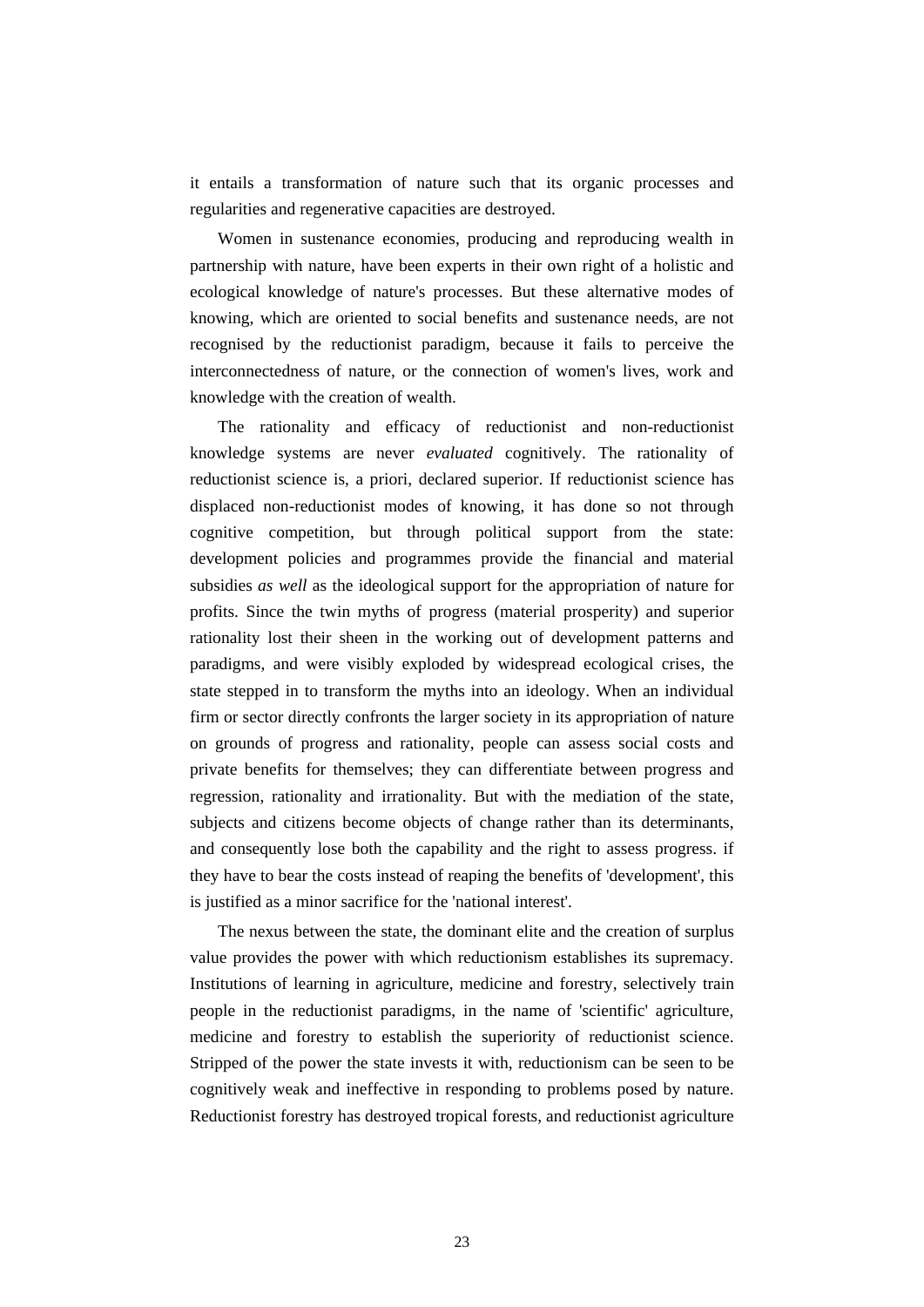is destroying tropical farming**.** As a system of knowledge about nature or life reductionist science is weak and inadequate; as a system of knowledge for the market, it is powerful and profitable. Modern science, as we have noted earlier, has a world-view that both supports and is supported by the socio-political-economic system of western capitalist patriarchy which dominates and exploits nature, women and the poor.

The ultimate reductionism is achieved when nature is linked with a view of economic activity in which money is the only gauge of value and wealth. Life disappears as an organising principle of economic affairs. But the problem with money is that it has an asymmetric relationship to life and living processes. Exploitation, manipulation and destruction of the life in nature can be a source of money and profits but neither can ever become a source of nature's life and its life-supporting capacity. It is this asymmetry that accounts for a deepening of the ecological crises as a decrease in nature's life-producing potential, along with an increase of capital accumulation and the expansion of 'development' as a process of replacing the currency of life and sustenance with the currency of cash and profits. The 'development' of Africa by western experts is the primary cause for the destruction of Africa; the 'development' of Brazil by transnational banks and corporations is the primary cause for the destruction of the richness of Amazonian rainforests, the highest expression of life. Natives of Africa and Amazonia had survived over centuries with their ecologically evolved, indigenous knowledge systems. What local people had conserved through history, western experts and knowledge destroyed in a few decades, a few years even.

It is this destruction of ecologies and knowledge systems that I characterise as the violence of reductionism which results in: *a) Violence against women:* women, tribals, peasants as the knowing subject are violated socially through the expert/non- expert divide which converts them into non-knowers even in those areas of living in which through daily participation, they are the real experts -and in which responsibility of practice and action rests with them, such as in forestry, food and water systems. *b) Violence against nature:* nature as the object of knowledge is violated when modern science destroys its integrity of nature, both in the process of perception as well as manipulation. *c) Violence against the beneficiaries of knowledge:* contrary to the claim of modern science that people in general are ultimately the beneficiaries of scientific knowledge, they - particularly the poor and women - are its worst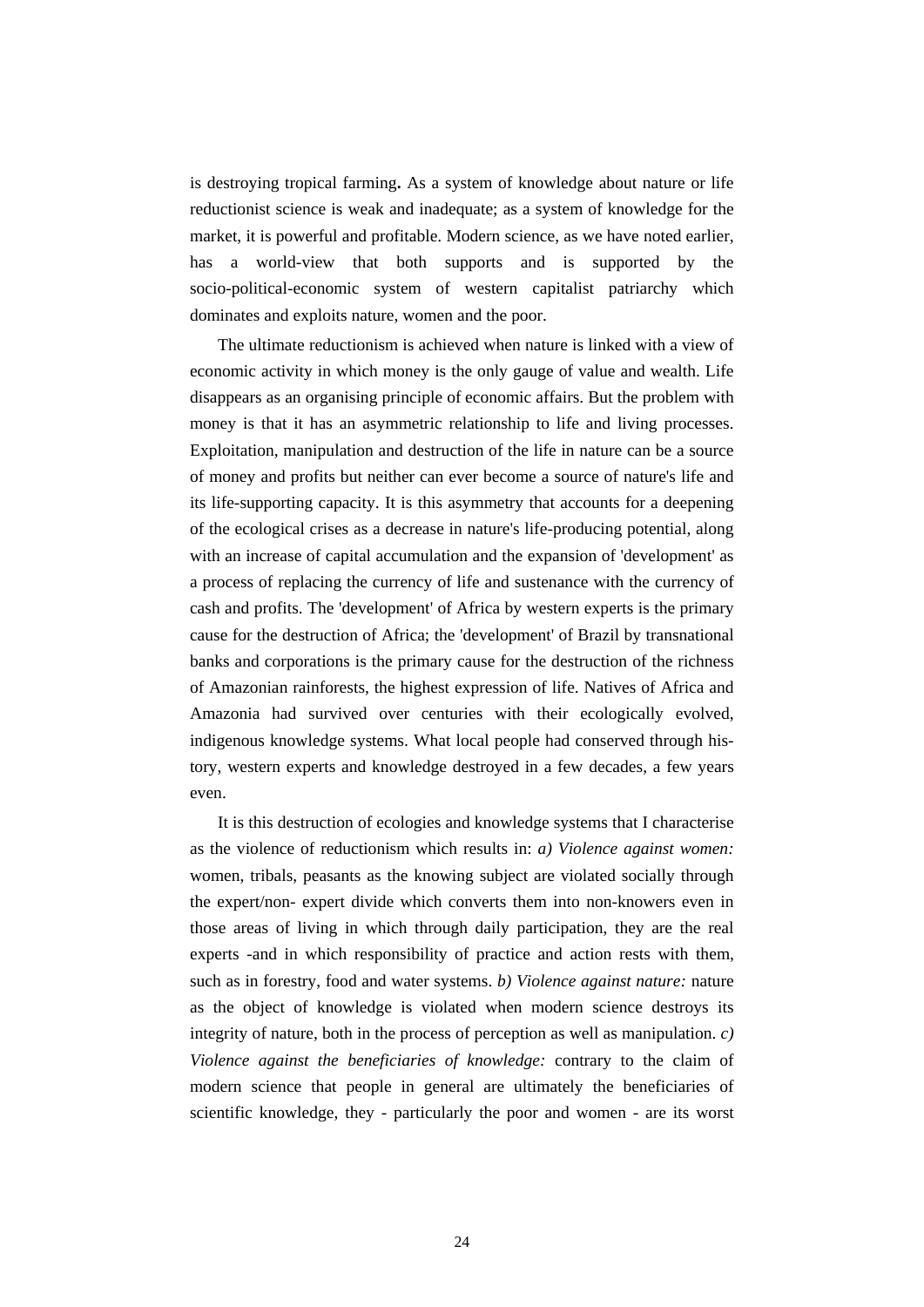victims, deprived of their productive potential, livelihoods and life-support systems. Violence against nature recoils on man, the supposed beneficiary. *d) Violence against knowledge:* in order to assume the status of being the only legitimate mode of knowledge, rationally superior to alternative modes of knowing, reductionist science resorts *to the suppression and falsification of facts* and thus commits violence against science itself It declares organic systems of knowledge irrational, and rejects the belief systems of others without full rational evaluation. At the same time it protects itself from the exposure and investigation of the myths it has created by assigning itself a new sacredness that forbids any questioning of the claims of science.

### **Two kinds of facts**

The conventional model of science, technology and society locates sources of violence in politics and ethics, in the *application* of science and technology, not in scientific knowledge itself. The assumed dichotomy between values and facts underlying this model implies a dichotomy between the world of values and the world of facts. In this view, sources of violence are located in the world of values while scientific knowledge inhabits the world of facts.

The fact-value dichotomy is a creation of modern reductionist science which, while being an epistemic response to a particular set of values, posits itself as independent of values. By splitting the world into facts vs. values, it conceals the real difference between two kinds of value-laden facts. Modern reductionist science is characterized in the received view as the discovery of the properties and laws of nature in accordance with a 'scientific' method which generates claims of being 'objective,' 'neutral' and 'universal'. This view of reductionist science as being a description of reality *as it is*, unprejudiced by value, is being rejected increasingly on historical and philosophical grounds. It has been historically established that all knowledge, including modern scientific knowledge, is built on the use of a plurality of methodologies, and reductionism itself is only one of the scientific options available.

> There is no 'scientific method'; there is no single procedure, or set of rules that underlies every piece of research and guarantees that it is scientific and, therefore, trustworthy. The idea of a universal and stable method that is an unchanging measure of adequacy and even the idea of a universal and stable rationality is as unrealistic as the idea of a universal and stable measuring instrument that measures any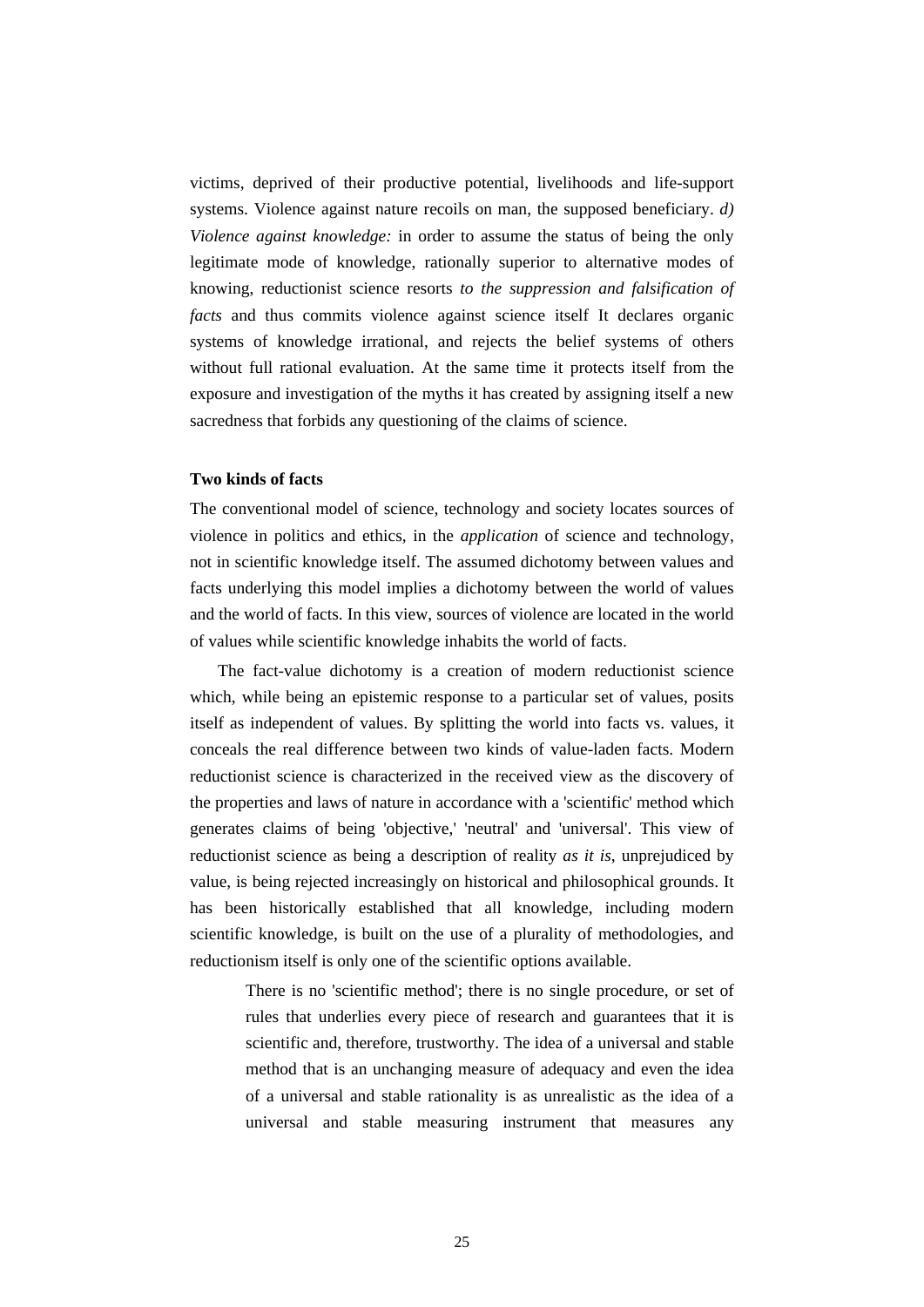magnitude, no matter what the circumstances. Scientists revise their standards, their procedures, their criteria of rationality as they move along and enter new domains of research just as they revise and perhaps entirely replace their theories and their instruments as they move along and enter new domains of research.<sup>23</sup>

The assumption that science deals purely with facts has no support from the practise of science itself. The 'facts' of reductionist science are socially constructed categories which have the cultural markings of the western bourgeois, patriarchal system which is their context of discovery and justification. Carolyn Merchant has shown how, until the sixteenth century in the west, organic metaphors were considered scientific and sane. 'An organically oriented mentality in which female principles played an important role was undermined and replaced by a mechanically oriented mentality that either eliminated or used female principles in an exploitative manner. As western culture became increasingly mechanized in the 1600s, the female earth and virgin earth spirit were subdued by the machine.<sup> $24$ </sup> The subjugation of other traditions of knowledge is similarly a displacement of one set of culturally constituted facts of nature by another, riot the substitution of 'superstition' by 'fact'. The cultural categories of scientific knowledge are not merely cognitive, they are also ethical.

Whereas the nurturing earth image can be viewed as a cultural constraint restricting the types of socially and morally sanctioned human actions allowable with respect to the earth, the new images of mastery and domination functioned as cultural sanctions for the denudation of nature. Controlling images which construct facts also operate as ethical restraints or sanctions as subtle 'oughts' and ought-nots'.

In the Third World, the conflict between reductionist and ecological perceptions of the world are a contemporary and everyday reality, in which western trained male scientists and experts epitomise reductionist knowledge. The political struggle for the feminist and ecology movements involves an epistemological shift in the criteria of assessment of the rationality of knowledge. The worth and validity of reductionist claims and beliefs need to be measured against ecological criteria when the crisis of sustainability and survival is the primary intellectual challenge. The view of reductionist scientific knowledge as a purely factual description of nature, superior to competing alternatives, is found to be ecologically unfounded. Ecology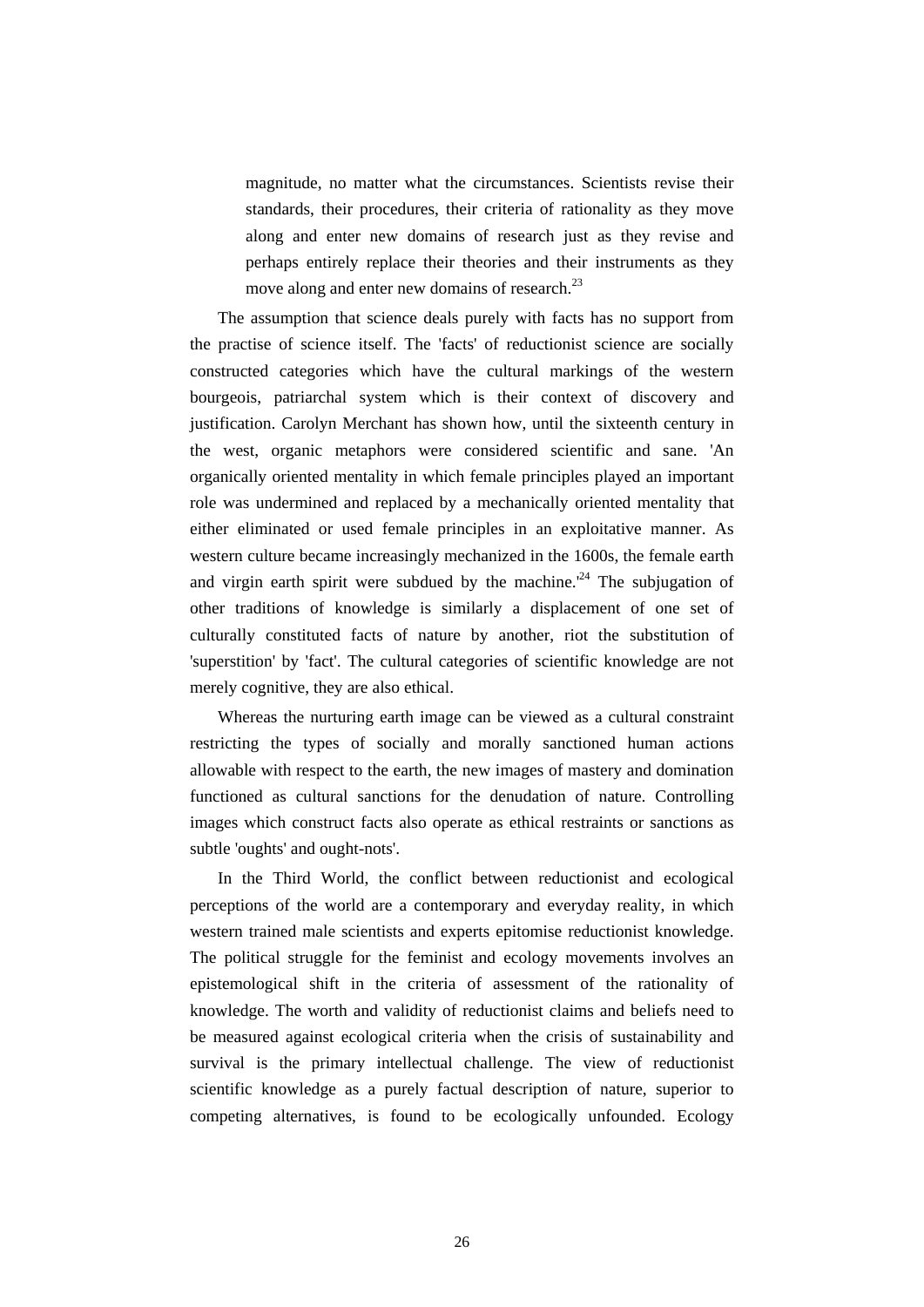perceives relationships between different elements of an ecosystem: what propel-ties will be selected for a particular resource element will depend on what relationships are taken as the context defining the properties. The context is fixed by priorities and values guiding the perception of nature. Selection of the context is a value determined process and the selection in turn determines what properties are seen. There is nothing like a neutral fact about nature *independent of the value determined by human cognitive and economic activity.* Properties perceived in nature will depend on how one looks and how one looks depends on the economic interest one has in the resources of nature. The value of profit maximization is thus linked to reductionist systems, while the value of life and the maintenance of life is linked to holistic and ecological systems.

### **Two kinds of rationality**

The ontological and epistemological components of the reductionist world-view provide the framework for a particular practice of science. According to Descartes, 'Method consists entirely in the order as a disposition of the objects towards which our mental vision must be directed if we would find out any truth. We shall comply with it exactly if we *reduce* involved and obscure propositions step by step to those that are simpler, and then starting with the intuitive apprehension of all those that are absolutely simple, attempt to ascend to the knowledge of all others by precisely similar steps.<sup> $25$ </sup> This method was, in Descartes' view, the method to 'render ourselves the masters and possessors of nature'. Yet it singularly fails to lead to a perception of reality (truth) in the case of living organisms such as nature (including man), in which the whole is not merely the sum of parts, because parts are so cohesively inter-related that isolating any one distorts the whole.

Kuhn, Feyerband, Polanyi and others have convincingly argued that modern science is not practised according to a well defined and stable scientific method; all that can be granted it is that it is a single mode of thought, among many.

The controlled experiment and the laboratory are a central element of the methodology of reductionist science. The object of study s arbitrarily isolated from its natural surroundings, from its relationship with other objects and the observer(s). The context (the value framework) so provided determines what properties are perceived, and leads to a particular set of beliefs. The Baconian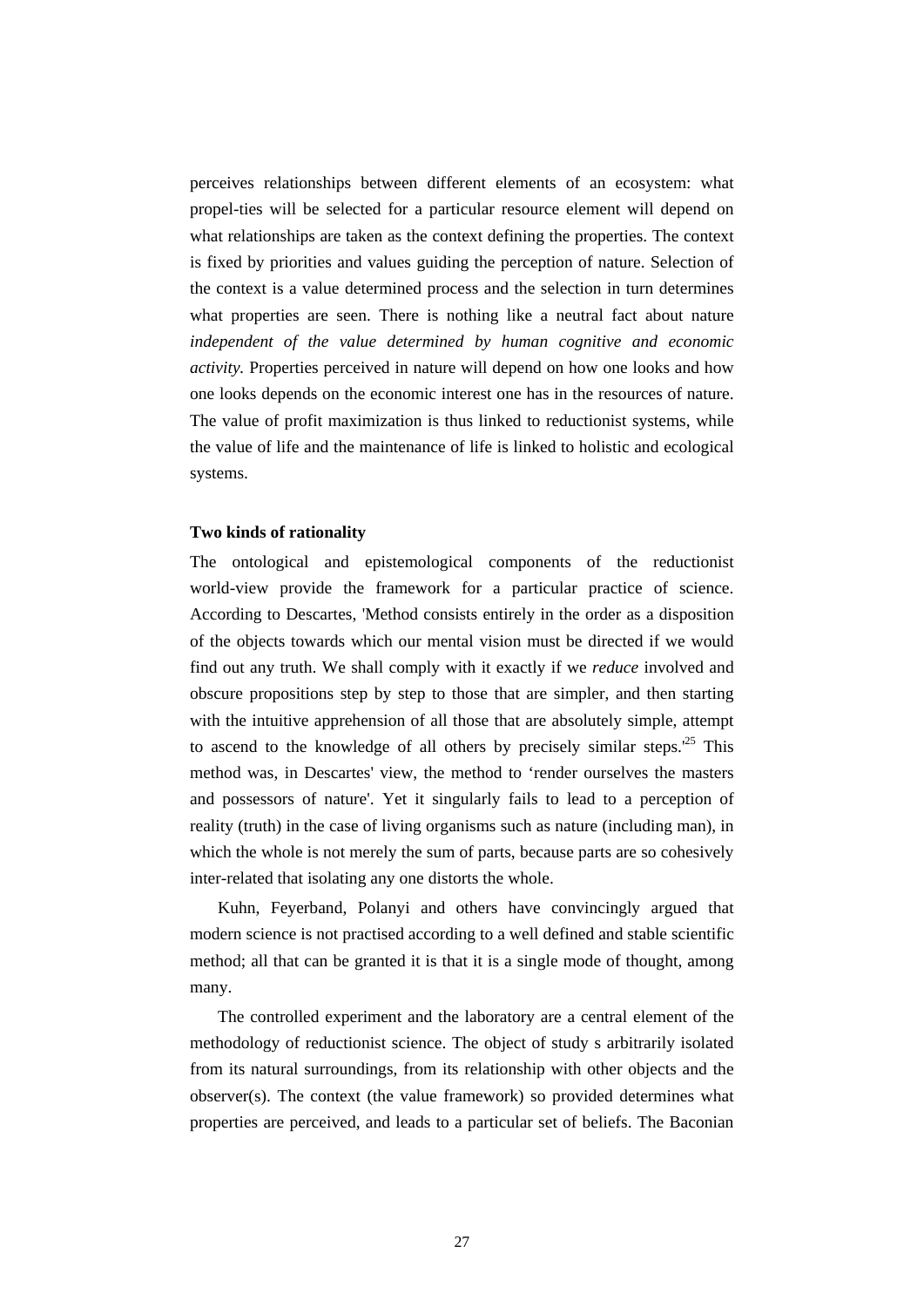programme of domination over nature was centrally based on the controlled experiment which was formulated and conceived in the language and metaphor of rape, torture and the inquisition. The 'controlled' experiment was therefore a political choice, aimed at control of nature and exclusion of other ways of knowing. It was assumed that the truth of nature was more accessible through violence, and it was recognised that this truth is a basis of power. In this way, 'human knowledge and human power meet as one'.<sup>26</sup> Sandra Harding has characterised this as the contemporary 'alliance of perverse knowledge claims with the perversity of dominating power'.

The knowledge and power nexus is inherent to the reductionist system because the mechanistic order, as a conceptual framework, was associated with a set of values based on power which were compatible with the needs of commercial capitalism. It generates inequalities and domination by the way knowledge is generated and structured, the way it is legitimised, and by the way in which such knowledge transforms nature and society. The domination of the South by the North, of women by men, of nature by westernised man are now being identified as being rooted in the domination inherent to the world-view created by western man over the last three centuries through which he could subjugate or exclude the rest of humanity on grounds of humanity. As Harding observes,

> We can now discern the effects of these cultural markings in the discrepancies between the methods of knowing and the interpretations of the world provided by the creators of modern western culture and those characteristic of the rest of us. Western culture's favoured beliefs mirror in sometimes clear and sometimes distorting ways not the world as it is or as we might want it to be, but the social projects of their historically identifiable creators.<sup>27</sup>

Exclusion of other traditions of knowledge by reductionist science is threefold : *(i)* ontological, in that other properties are just not taken note of, *(ii)* epistemological, in that other ways of perceiving and knowing are not recognized; and *(iii)* sociological, in that the non-specialist and non-expert is deprived of the right both to access to knowledge and to judging claims made on its behalf. All this is the stuff of politics, not science. Picking *one* group of people (the specialists), who adopt *one* way of knowing the physical world (the reductionist), to find *one* set of properties in nature (the mechanistic) is a political, not a scientific mode. Knowledge so obtained is presented as 'the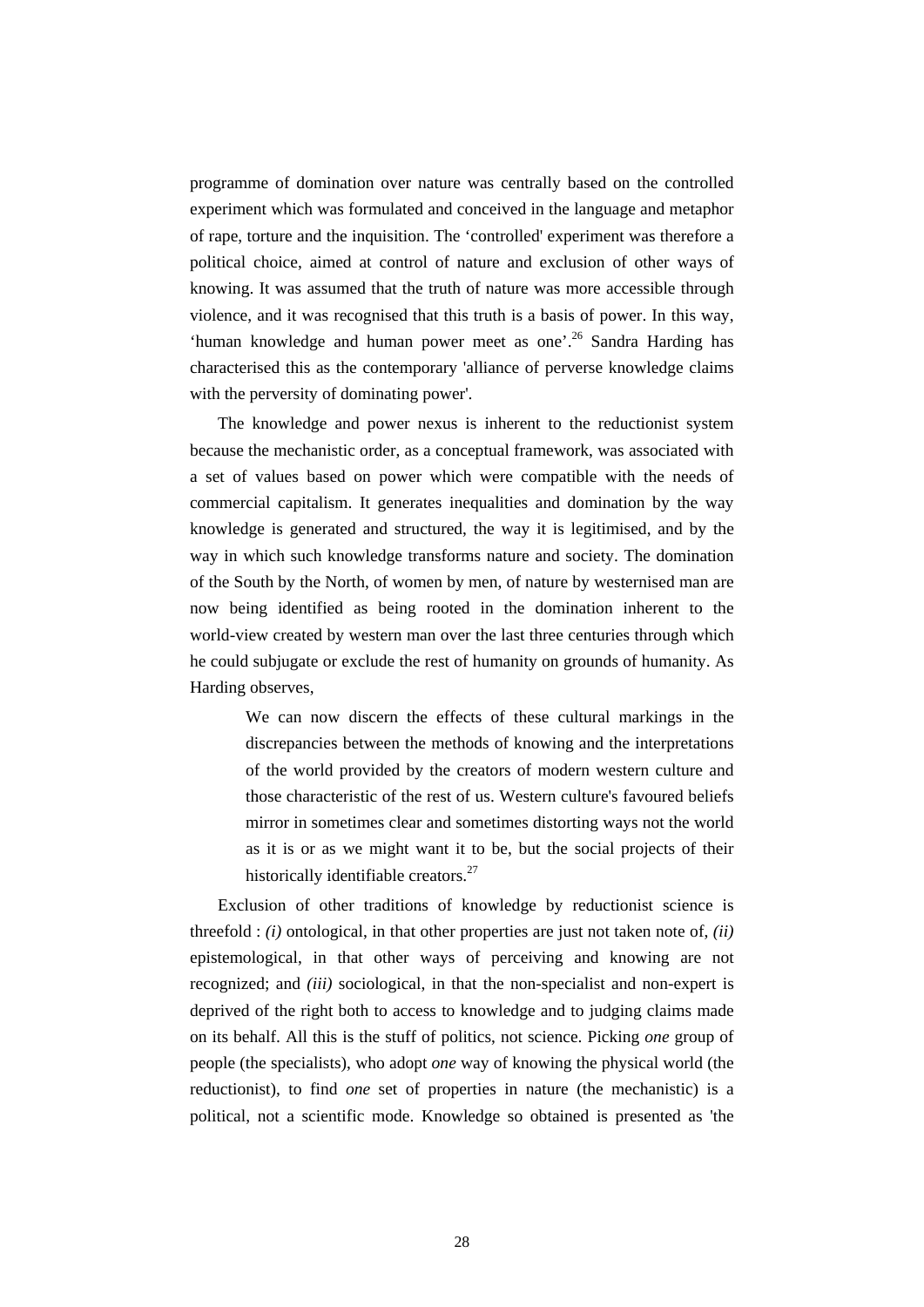laws of nature', wholly 1 objective 'and altogether universal. Feyerband is therefore right in saying: 'The *appearance* of objectivity that is attached to some value judgements comes from the fact that a particular tradition is *used*  but not recognised. Absence of the impression of subjectivity is not proof of objectivity, but an oversight,' The 'controlled' experiment which was assumed to be a mode for 'neutral' observation was, in effect, a political tool for exclusion such that people's experimentation in their daily lives was denied access to the status of the scientific.

It is argued in defence of modern science that it is not science itself but the political misuse and unethical technological application of it that lead to violence. The speciousness of this argument was always clear, but it is totally untenable today, when science and technology have become cognitively inseparable and the amalgam has been incorporated into the scientific military industrial complex of capitalist patriarchy. The fragmentation of science into a variety of specializations and sub-specializations is used as a smoke-screen to blur the perception of this linkage between science and a particular model of social organisation, that is, a particular ideology. Science claims that since scientific truths are verifiable and neutral, they are justified beliefs and therefore universal, regardless of the social context. Yet from the perspective of subjugated traditions, the 'truths' of reductionism are falsehoods for the subjugated. Why should we regard the emergence of modern science as a great advance for humanity when it was achieved only at the cost of a deterioration in social status for most of humanity including women and non-western cultures? Sandra Harding, locating the culture of destruction and domination in science-as-usual, not in bad science, asks,

> Could the uses of science to create ecological disaster, support militarism, turn human labour into physically and mentally mutilating work, develop ways of controlling 'others' - the colonised, the women, the poor - be just misuses of applied science? Or does this kind of conceptualisation of the character and purposes of experimental method ensure that what is called bad science or misused science will be a distinctively masculinist science as usual? <sup>28</sup>

### **Modern science and ecological crises**

*The supernatural-natural divide.* It was not so long ago that most philosophers, sociologists and anthropologists, both western and non-western, relegated all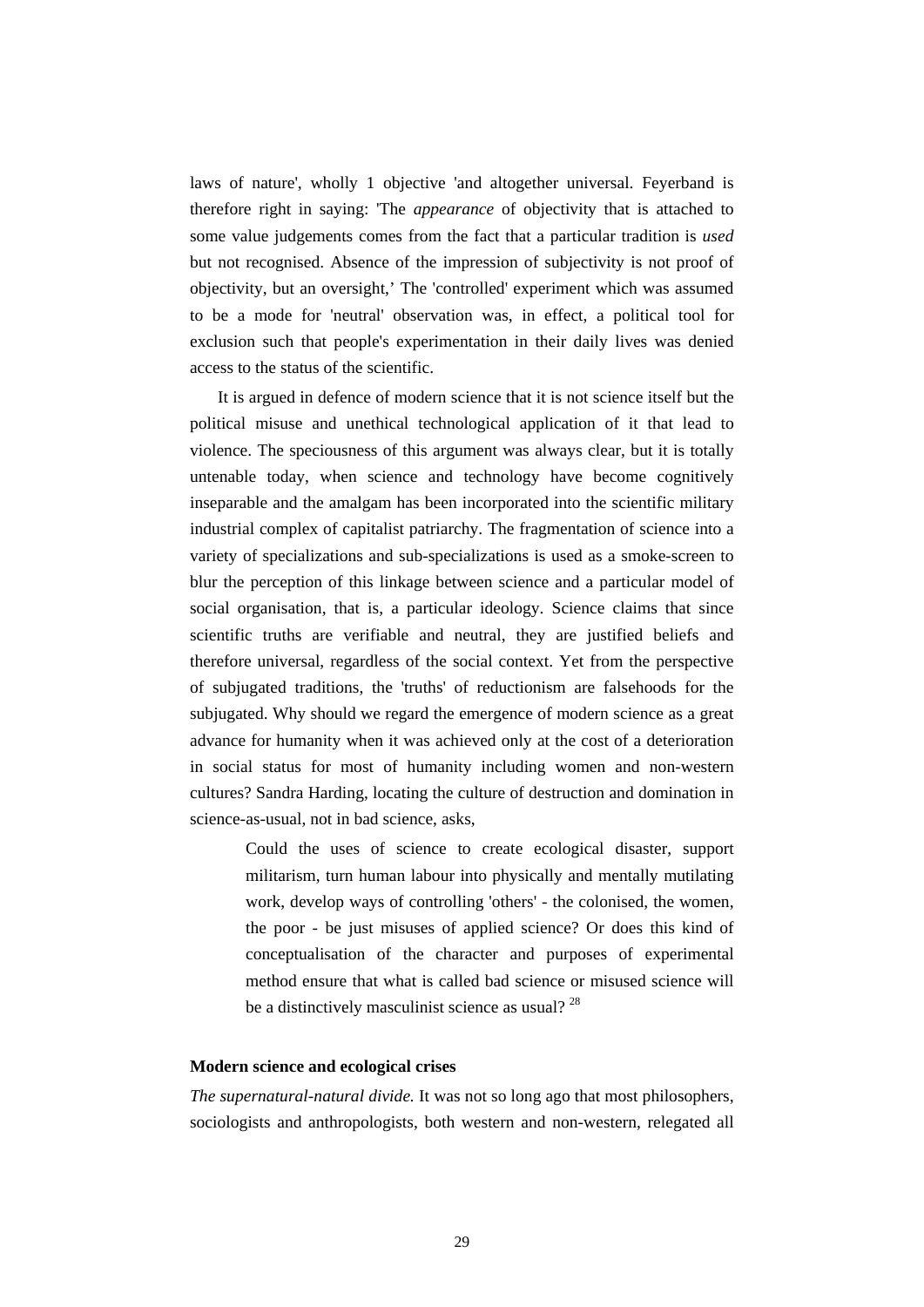traditional thought to the realm of the supernatural, the mystical and the irrational. Modern science, in contrast, was uniquely posed as natural, material, empirical, rational. Scientists, in accordance with an abstract scientific method, were viewed as putting forward statements corresponding to the realities of a directly observable world. The theoretical concepts in their discourse were in principle seen as reducible to directly verifiable observational claims. Of course, an elementary investigation into the nature of scientific theories showed that such a reduction was not possible and, instead, it was pervasive theoretical presuppositions which determined observation and facts. Further, the lack of existence of a theoretically neutral observational vocabulary excluded the possibility of definite and conclusive verification of theoretical claims. Scientific claims, like all others, were slowly recognised as arising not in accordance with a verificationist model but from the commitment of a specialist community of scientists to presupposed metaphors and paradigms which determined the meaning of constituent terms, concepts and the status of observation and facts. Meaning and validity were controlled, by the social world of scientists and not by the natural world. These new accounts of modern science left no criteria to distinguish between the myths of traditional thought and the metaphors of modern science, between supernatural entities presupposed by traditional communities and theoretical entities presupposed by modem scientists.

Thus, awareness of and familiarity with the theorising and practise of both modern science and traditional thought forces a collapse in the distinction between the supernatural and natural, the irrational and rational, the social and scientific. It removes modem science from its presumed privileged epistemological status, and elevates traditional thought to the status of ethnoscience, because it constitutes legitimate ways of knowing and because its claims are expressed in the everyday languages of the people and are influenced by the structures of their languages. To that extent they are particular to each society and its people. However, though theoretical explanation in traditional thought is now recognised as being about the natural and not the supernatural domain, and is of the same epistemological status as explanation in modern scientific thought, its cognitive power is seen as inferior to that of the latter. There are, however, a number of problems in holding on to such a perspective on the cognitive superiority of modem science while conceding epistemological status to traditional and modern belief systems**.**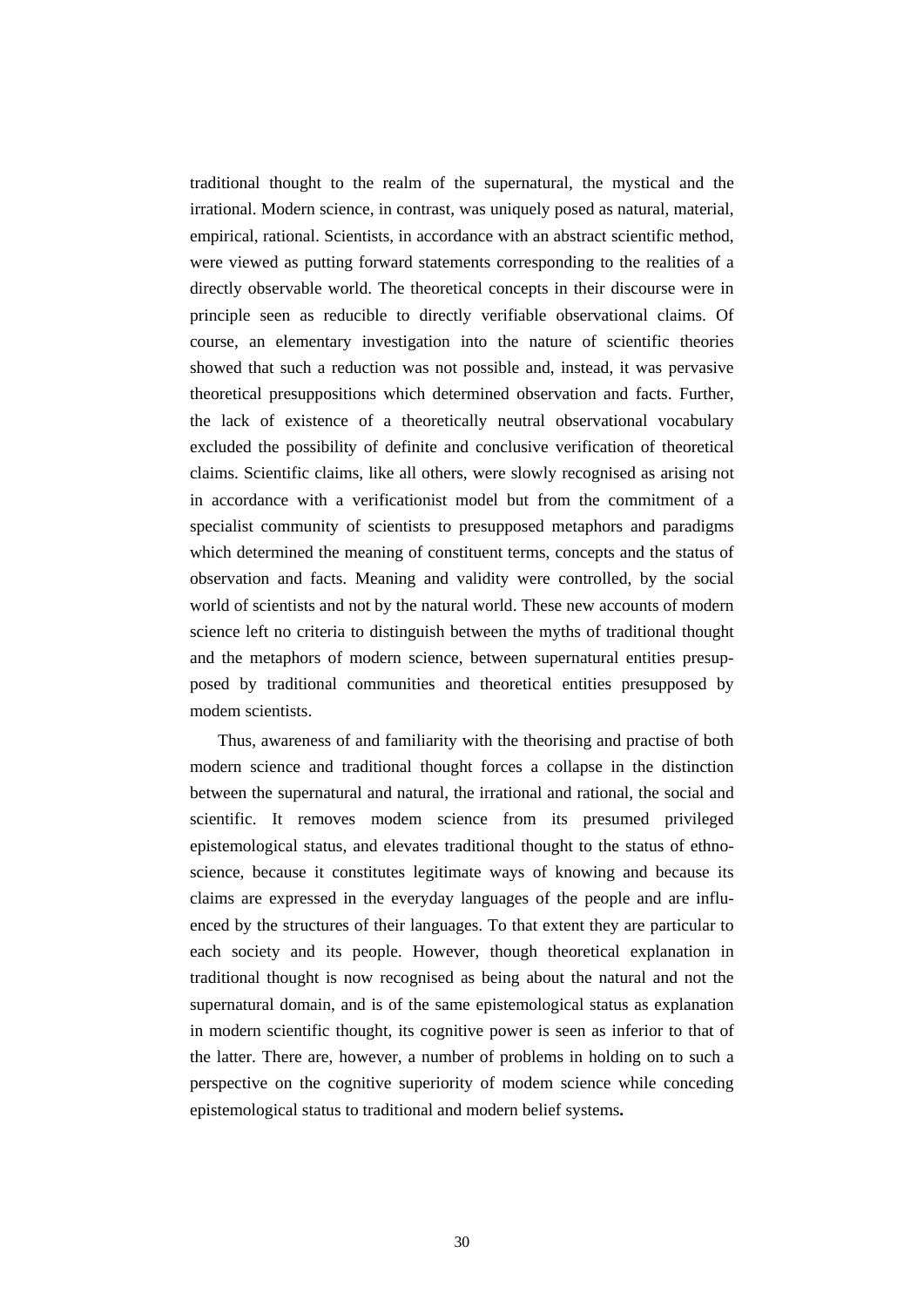Firstly, as Kuhn<sup>29</sup> has shown, scientists are not in practice typically and consistently aware of the existence of alternatives in any case. Science is not nearly as open as has been popularly thought. Scientific inquiry does not range freely amongst boundless alternatives as the popular image suggests, but at any given time is constrained by the currently dominant paradigm. On the other hand, one knows so little about traditional beliefs, especially in the diachronic perspective, that claims about their stagnation, lack of creativity etc., can only be speculation. Thus one cannot legitimately talk of the 'open' and 'closed' predicament but merely of rapidly versus slowly changing belief systems.

Why should more change in thinking per se amount to more rational and cognitively superior theorising? Popper's falsificationism seems to identify the willingness to give up beliefs with a critical spirit, and hence rapidly changing belief systems are viewed as evolving towards more rational and objective claims. However, this view of progress-through- revolution again faces problems. If, following Kuhn, scientific change is guided by social and political factors and not by purely logical and empirical criteria provided by an abstract scientific method, it becomes difficult to conceive how change in itself ensures progress. Even in Popper's unworldly third world of ideas and knowledge, it is therefore not possible to defend the claim that the higher the turnover of beliefs, the more rational one's beliefs will be. In the real world, however, where ideas and beliefs act as guides to action, and play a transformative as well as an interpretive role, too rapid a change in belief systems at times becomes a sign of irrationality and irresponsibility rather than rationality and a critical spirit. The most glaring example of such irrationality and irresponsibility is the situation of contemporary ecological crises. While traditional belief systems did, in rare cases, lead to material transformation of the environment that led to ecological disasters, in most cases ethno-sciences have proved to be adequate in maintaining societies and nature. On the other hand, threatening the conditions of natural and human sustenance through human intervention seems to be the rule rather than the exception in modern scientific thought and the practise it gives rise to, especially in fields dealing with health, food production and food consumption.

The new philosophies of science which have broken down the supernatural-natural divide and the society-science dualism, and have established epistemological equivalence between ethno science and modern science, have however created models which do not allow one to discuss the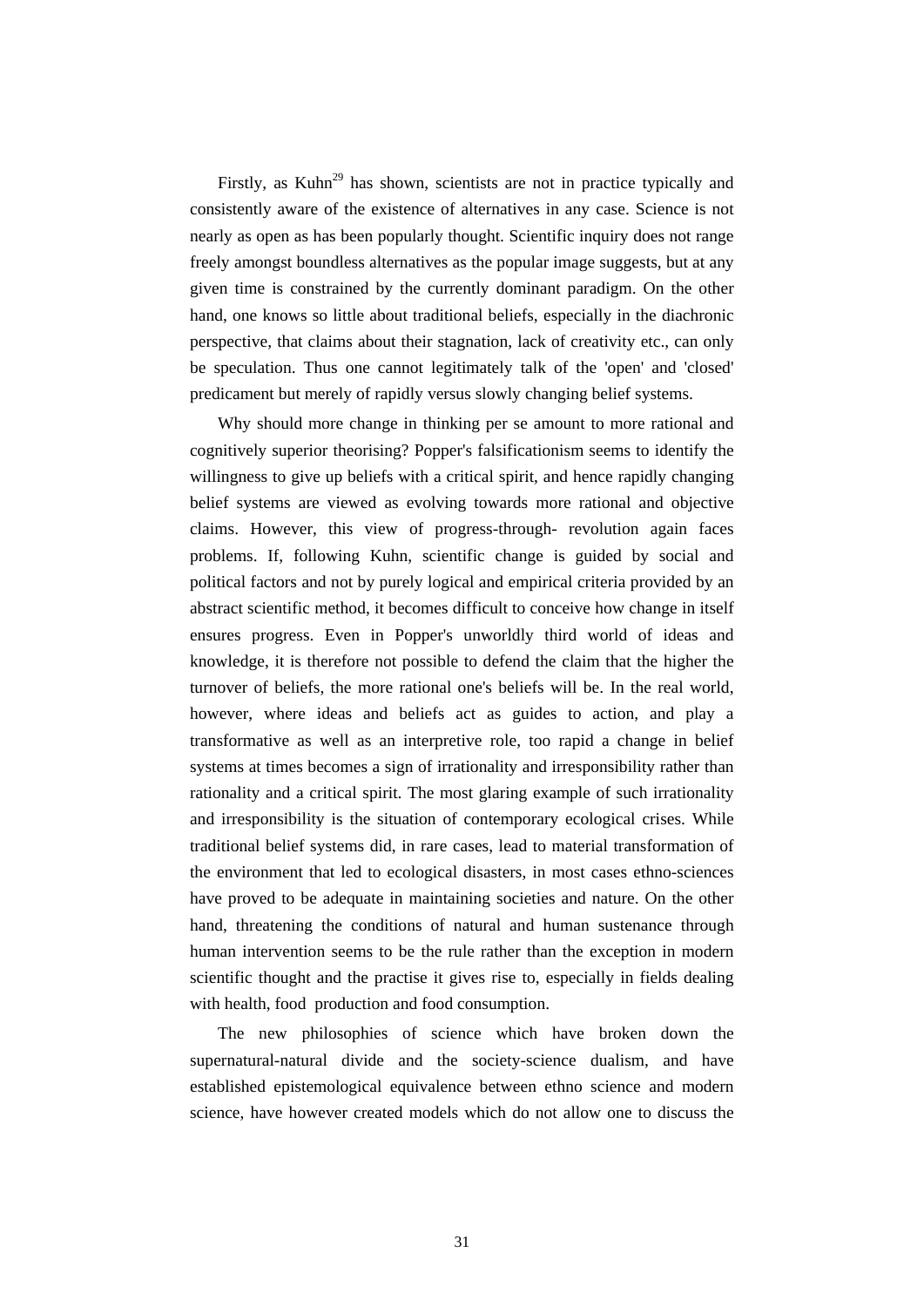status of beliefs about nature in the materialist perspective of the ecological crises. Kuhn's conclusion about nature fitting into the inelastic boxes of paradigms leaves no room to introduce those material situations when nature boomerangs. His view thus leads to material vacuity. Knowledge about nature can be materially assessed only when the dualism separating thought from action and belief from practice is broken.

This materialist criterion allows one to view belief systems as weak when the unanticipated and unpredicted change in the material environment is far more extensive and intensive than the predicted transformation. When antibiotics create super-infection and flood control measures accentuate floods and fertilizers rob soil of its fertility, the problem is not merely between use and misuse of technology. It is rooted in the very process of knowledge-creation in modern science, a process which is increasingly turning out to be more preoccupied with the material problems created by intervention through scientific beliefs, than material problems posed by nature itself.

### **The natural-unnatural divide**

The belief-action and theory-practise unity that provides the unit of assessment in a materialist epistemology can be interpreted at two different levels in modern science. At the first level, the activity or practise that involves material transformation can be restricted to the scientist's practice in his specialised environment of a laboratory. This level however does not create conditions in which ecological instabilities arising from mistaken beliefs about natural processes can be seen. For an ecological evaluation of the materialist adequacy of theories it therefore becomes essential to consider a more general level of practise in which the material transformation is in the wider natural setting and not in the manipulated setting of a laboratory. Quite obviously, certain types of scientific theorising do not reach the second level of practise. Examples of this are theories in astrophysics or particle physics which, in their contemporary state, stop at the material transformation required to create an experimental situation and do not spill over into the larger environment. However, such theorising is uninteresting in the context of a comparison with ethno-science and an evaluation in an ecological perspective, though for a dualist philosophy of science restricted to the analysis of ideas alone it is just these fields which are most interesting since they are the most advanced in the reductionist-positivist scheme of thought. For our task, the scientific theory and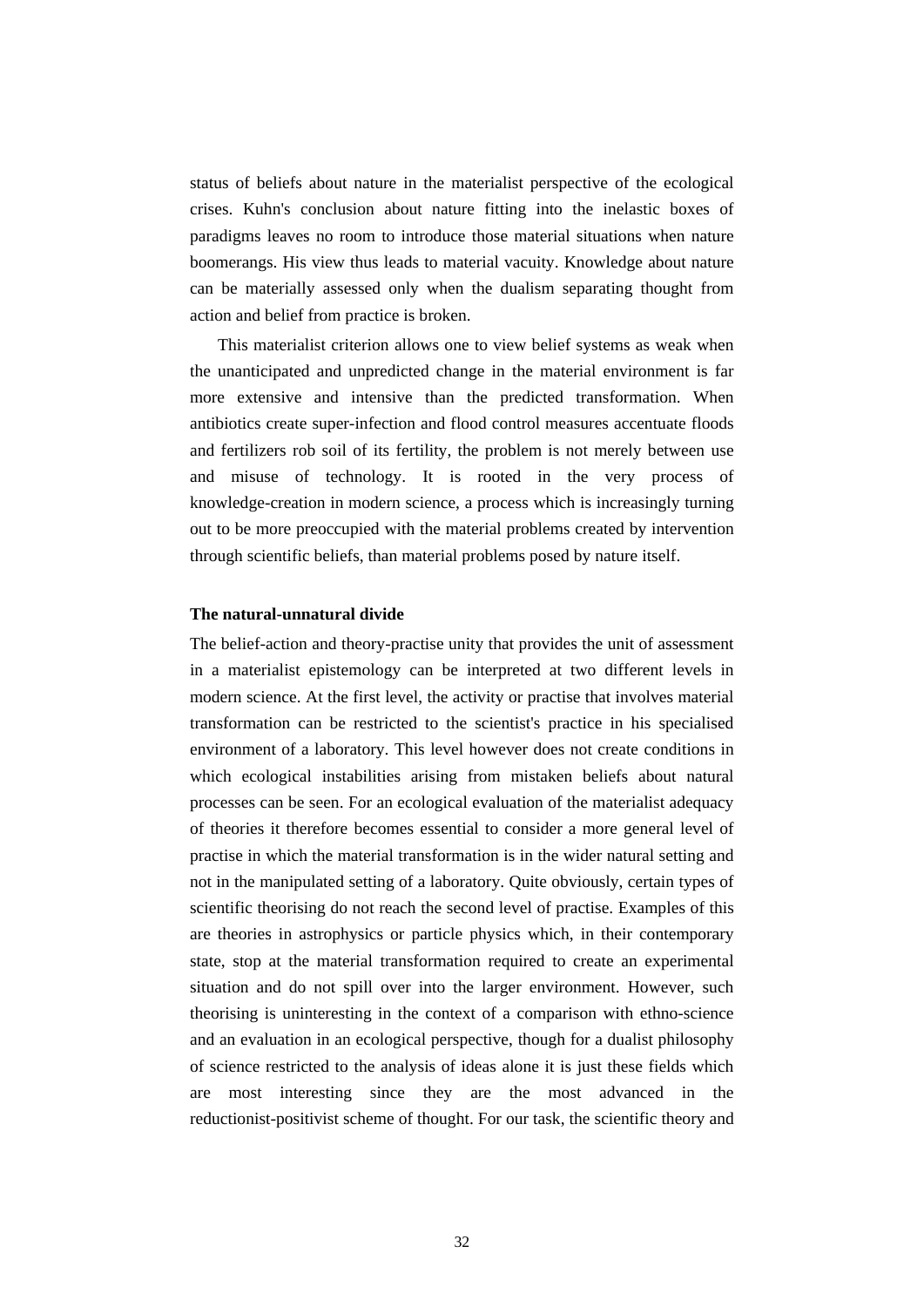practise that is of relevance is the type that does have ecological implications and involves scientific practise in a wider natural setting.

There is a third category of knowledge in modem science, which unlike particle physics, transcends the material context of the experimental laboratory and, unlike knowledge of fields related to health and food and agriculture does not create ecological imbalances. Electronics and its background specializations are such an example. Such scientific domains are characterised by both the levels of practise taking place in materially artificial and man-made environments. The artifacts created as part of the transformative activity arising from such beliefs do not interfere with natural processes and relationships in nature. Though derived from nature, they continue to exist independent of it after creation. However, the creation of such artifacts does not replace the natural processes ensuring human survival; they merely supplement the natural material world and do not provide a substitute for it. What could be a better indication of man's continued dependence on nature than the fact that today's so-called post-industrial societies satisfy most of their food needs through imports from so-called underdeveloped countries? It is in the context of the continued central role of nature in human survival that the material inadequacy of scientific thought in the ecological perspective becomes essential.

For those who have internalised linearity in history and nature, 'taking guidance from ethno-science will seem like 'going backwards'. For others, who see plurality as the stable order for natural ecosystems and human societies, being enlightened by ethno-science will amount to returning to the appropriate path after having gone astray for a while on the reductionist road. Nature is, after all diverse and authentic knowledge of nature should account for this diversity. Ethno-sciences are not less reliable because they are pluralistic, and reductionist science universalised does not provide a more reliable account of nature because it is singular. Objectivity cannot, after all, be equated with a singular inappropriate answer that destroys its very object.

Recent history has shown that in certain areas of human activity a return to ecological thought and action is possible and desirable. The primitive practise of breast-feeding had been discredited by the advertising and reductionist claims of the baby-food industry. The ecology of breast-feeding has, however, become appreciated once again, and the 'primitive' practise is enlightened practise today. Chemicalisation of health care seemed to be the only way to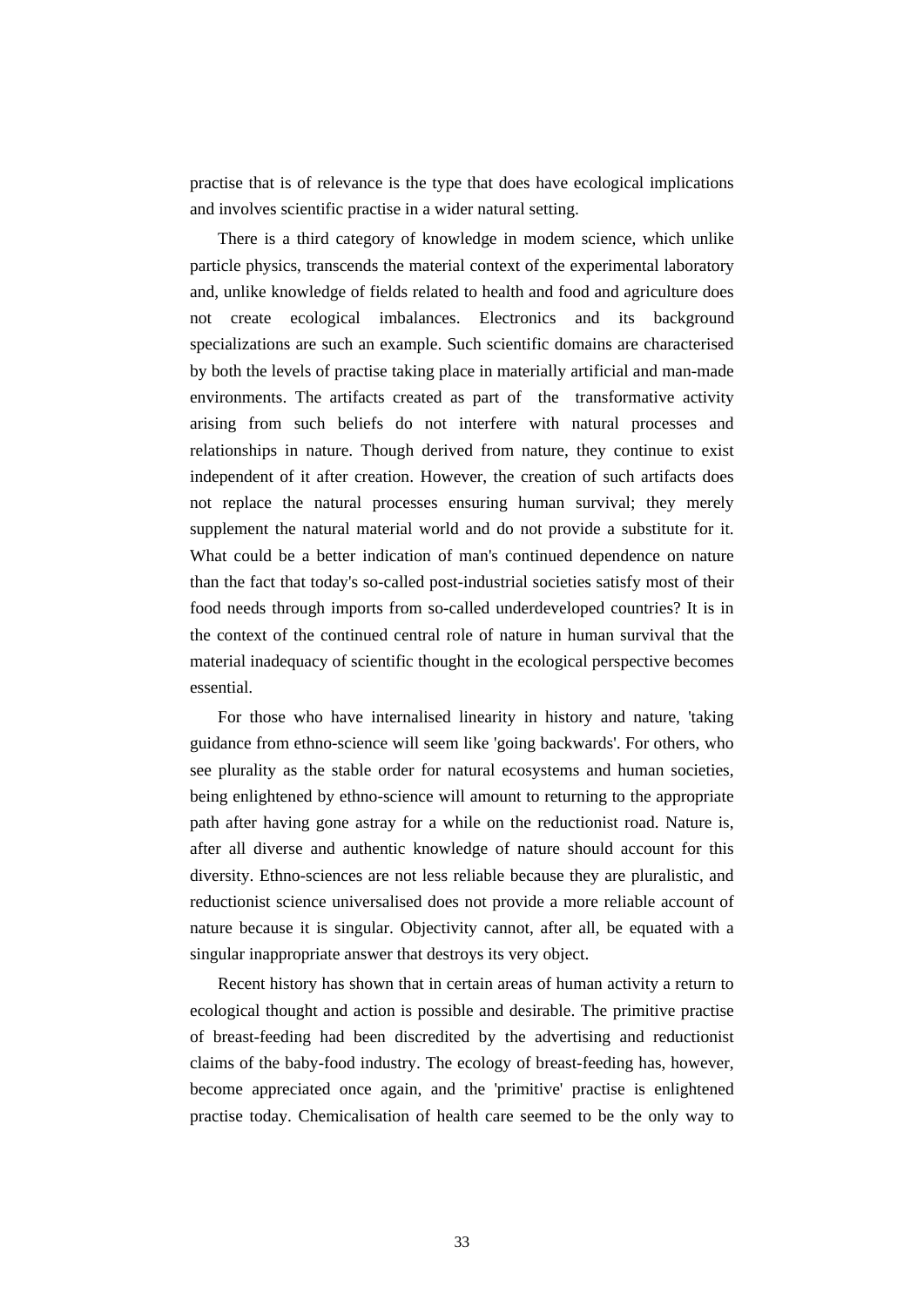develop in the reductionist paradigm. Work in ethno-medicine is again bringing back wholesome drugs and treatment. Sustainable organic farming which created 'farmers of forty centuries' is on its way back, in all the diversity and plurality of its traditional base. Each of these steps towards ecological thought and action has been possible because contact was made with an ethno-scientific tradition. If the world is to be conserved for survival, the human potential for conservation must be conserved first. It is the only resource we have to foresee and forestall the destruction of our ecosystems.

Contemporary women's ecological struggles are new attempts to establish that steadiness and stability are not stagnation, and balance with nature's essential ecological processes is not technological backwardness but technological sophistication. At a time when a quarter of the world's population is threatened by starvation due to erosion of soil, water and genetic diversity of living resources, chasing the mirage of unending growth, by spreading resource destructive technologies, becomes a major source of genocide. The killing of people by the murder of nature is an invisible form of violence which is today the biggest threat to justice and peace.

The emerging feminist and ecological critiques of reductionist science extend the domain of the testing of scientific beliefs into the wider physical world. Socially, the world of scientific experiments and beliefs has to be extended beyond the so called experts and specialists into the worrld of all those who have systematically been excluded from it - women, peasants, tribals. The verification and validation of a scientific system would then be validation in practise, where practise and experimentation is real-life activity in society and nature. Harding says:

Neither God nor tradition is privileged with the same credibility as scientific rationality in modern cultures. . . The project that science's sacredness makes taboo is the examination of science in just the ways any other institution or set of social practises can be examined. If we are not willing to try and see the favoured intellectual structures and practises of science as cultural artifacts rather than as sacred commandments handed down to humanity at the birth of modern science, then it will be hard to understand how gender symbolism, the gendered social structure of science, and the masculine identities and behaviours of individual scientists have left their marks on the problematics, con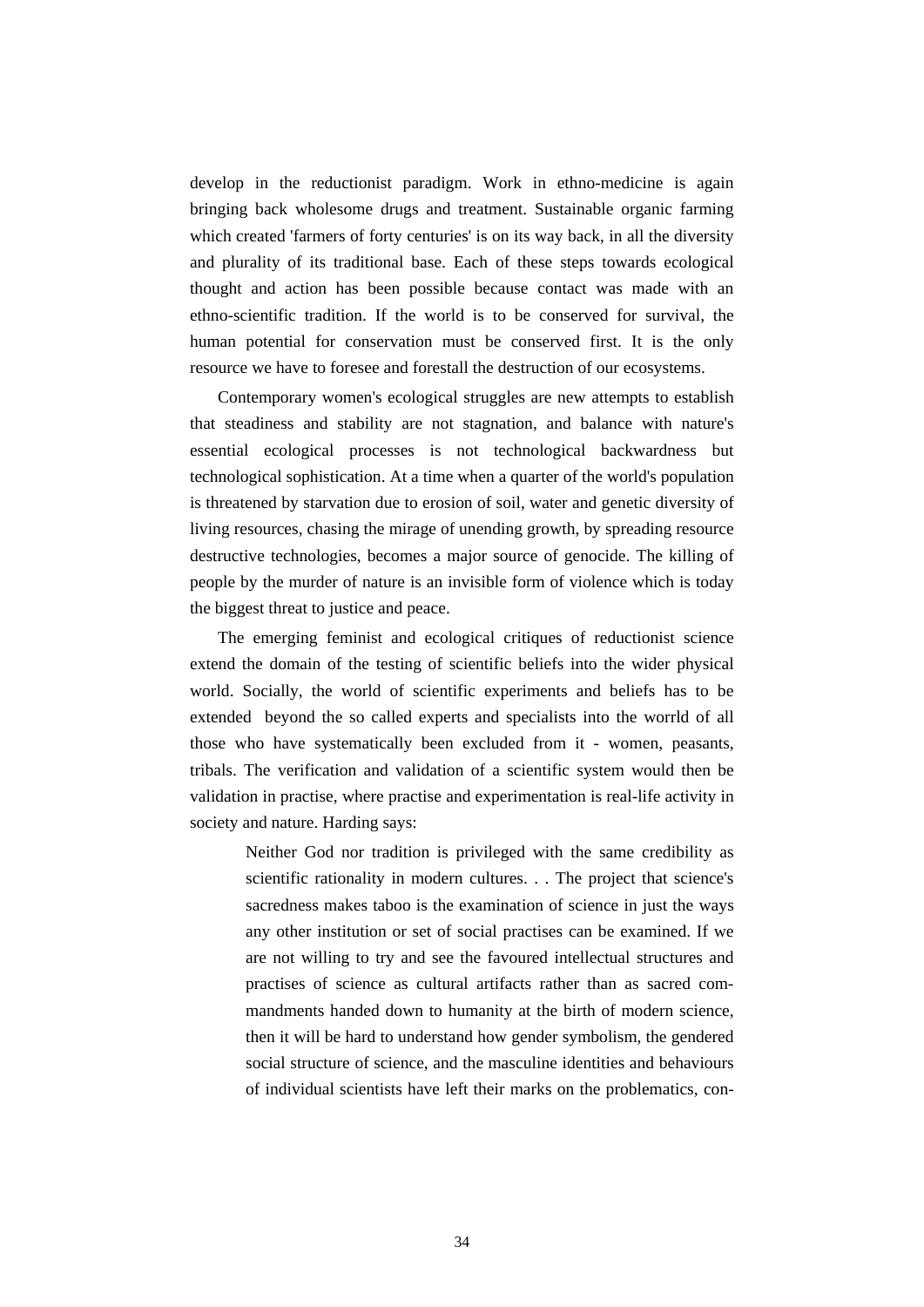cepts, theories, methods, interpretation, ethics, meanings and goals of science<sup>30</sup>

The intellectual recovery of the feminine principle creates new conditions for women and non-western cultures to become principal actors in establishing a democracy of all life, as countervailing forces to the intellectual culture of death and dispensability that reductionism creates.

Ecology movements are political movements for a non-violent world order in which nature is conserved for conserving the options for survival. These movements are small, but they are growing. They are local, but their success lies in non-local impact. They demand only the right to survival yet with that minimal demand is associated the right to live in a peaceful and just world. With the success of these grassroots movements is linked the global issue of survival. Unless the world is restructured ecologically at the level of world-views and life-styles, peace and justice will continue to be violated and ultimately the very survival of humanity will be threatened.

## **Notes**

- 1 Susan Harding, *The Science Question in Feminism,* Ithaca: Cornell University Press, 1986, p. 8.
- 2 "Evelyn F. Keller, *Reflections on Gender and Science,* New Haven: Yale University Press, 1985, p. 7.
- 3 F.H. Anderson, (ed.), *Francis Bacon:. The New Organon and Related Writings,* Indianapolis: Bobbs-Merrill, 1960, p. 25.
- 4 J. Spedding, *et. at* (eds.) *The works of Francis Bacon* (Reprinted), Stuttgart: F.F Verlag, 1963, Vol. V, p. 506.
- 5 Quoted in Keller, op. cit., pp. 38-39.
- 6 Carolyn Merchant, *The Death of Nature : Women, Ecology and the Scientific Revolution,* New York: Harper & Row, 1980, p. 182.
- 7 Merchant, op. cit., p. 193.
- 8 Brian Easlea, *Science and Sexual Oppression: Patriarchy's Confrontation*  with Woman and Nature, London: weidenfeld and Nicholson, 1981, p. 64.
- 9 Merchant, op. cit, p. 172.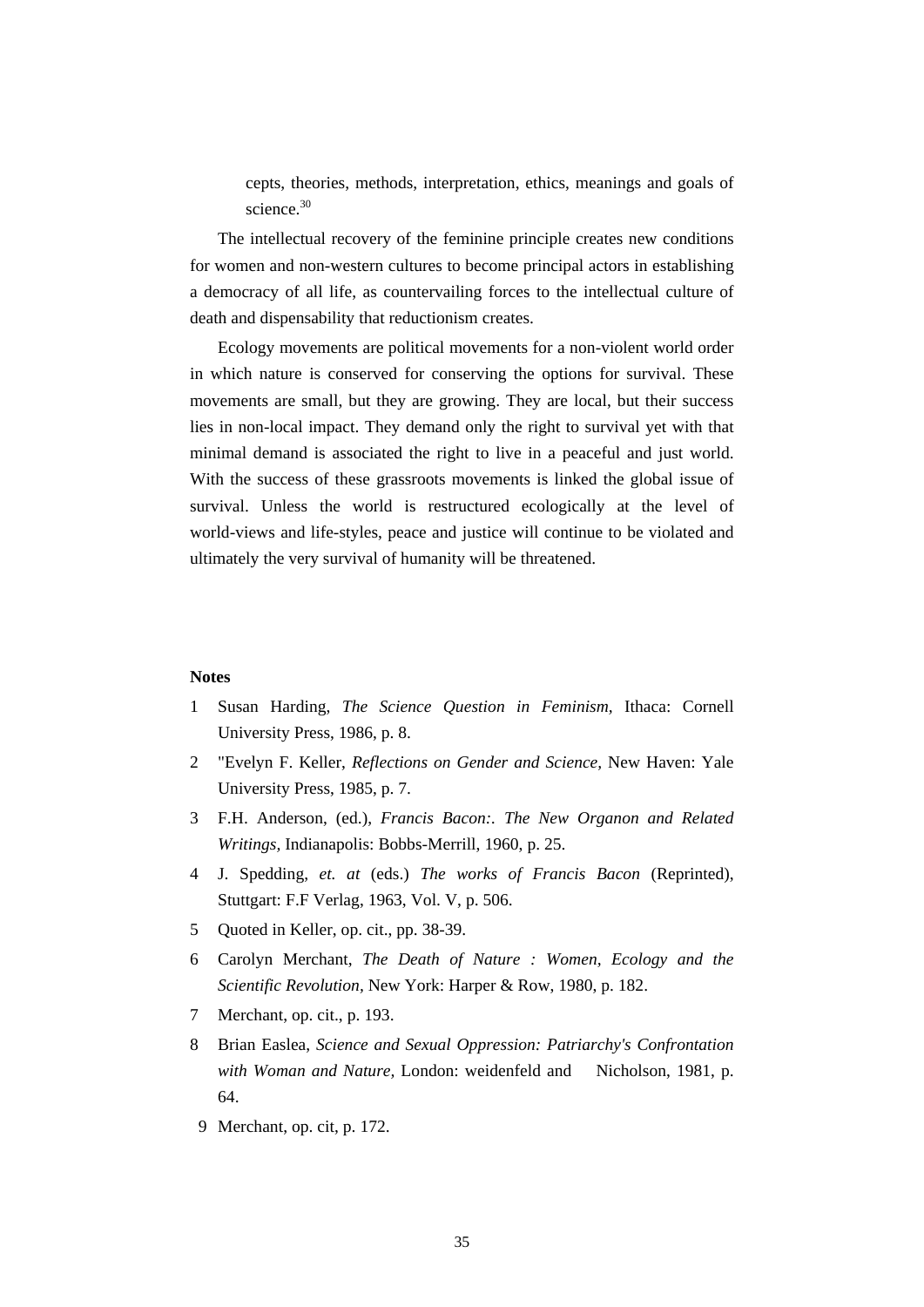- 10 Easlea, op. cit., p. 70.
- 11 Easlea, op. cit., p. 70.
- 12 Merchant, op. cit., p. 189.
- 13 Easlea, op. cit., p. 73.
- 14 Easlea, op. cit, p, 73.
- 15 J.P.S. Oberoi, *The Other Mind of Europe: Goethe as a Scientist,* Delhi: Oxford University Press, 1984.
- 16 Keller, op. cit., p. 48.
- 17 Merchant, op. cit., p. 104.
- 18 Oberoi, op. cit., p. 21.
- 19 Keller, op. cit, p. 60.
- 20 Quoted in murie1J. Hughes, *Women Healers in Medieval Life and Literature,* New York: Libraries Press, 1968, p. 86.
- 21 merchant, op. cit, p.xvii.
- 22 J. Bandyopadhyay & V Shiva, 'Ecological Sciences: A Response to Ecological Crises'in J. Bandyopadliyay, *et al., India's Environment,*  Debradun: Natraj, 1985, p 196; and J. Bandyopadhyay & V. Shiva, 'Environmental Conflicts and Public Interest Science,'in *Economic and Political WeeklyVol. XXI,* No. 2Jan. 11, 1986, pp. 84-90.
- 23 Paul Feyerband, *Science in a Free Society:* New Left Books, 1978, p. 10.
- 24 Merchant, op. cit., p. 2.
- 25 Descartes, A *Discourse on Method,* London: Everymans, 1981, p. Xv.
- 26 Quoted in Merchant, op. cit., p. 171.
- 27 Harding, op. cit., p. 15.
- 28 Harding, op. cit., p. 102,
- 29 T. Kuhn, *The Structure of Scientific Revolution,* Chicago: University of Chicago Press, 1972.
- 30 Harding, op. cit, p. 30.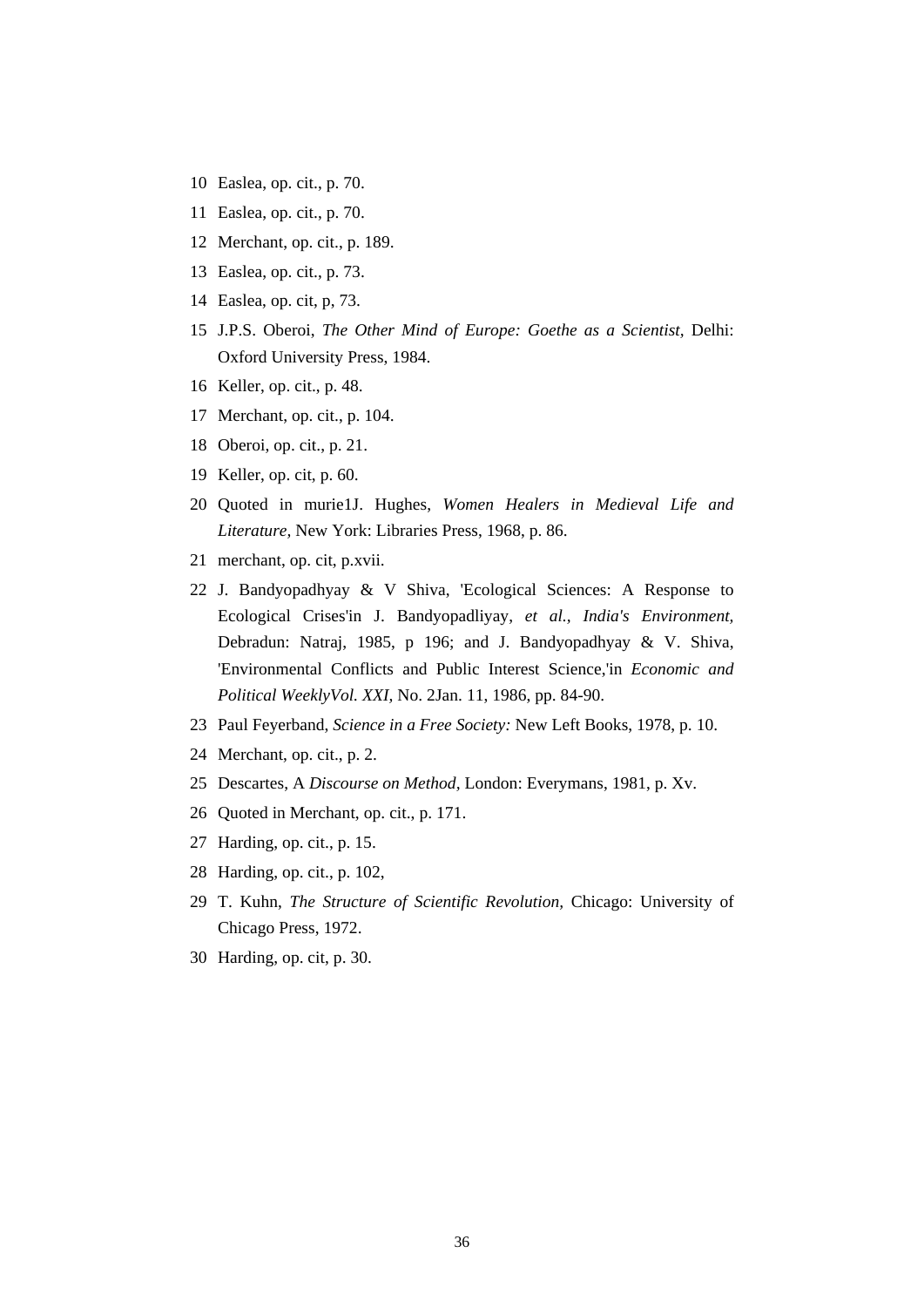# **3. Women in Nature**

#### **Nature as the feminine principle**

Women in India are an intimate part of nature, both in imagination and in practise. At, one level nature is symbolised as the embodiment of the feminine principle, and at another, she is nurtured by the feminine to produce life and provide sustenance.

From the point of view of Indian cosmology, in both the exoteric and esoteric traditions, the world is produced and renewed by the dialectical play of creation and destruction, cohesion and disintegration. The tension between the opposites from which motion and movement arises is depicted as the first appearance of dynamic energy (Shakti). All existence arises from this primordial energy which is the substance of everything, pervading everything. The manifestation of this power, this energy, is called nature (Prakriti).<sup>1</sup> Nature, both animate and inanimate, is thus an expression of Shakti, the feminine and creative principle of the cosmos; in conjunction with the masculine principle (Purusha), Prakriti creates the world.

Nature as Prakriti is inherently active, a powerful, productive force in the dialectic of the creation, renewal and sustenance of all life. In Kulacudamim Nigama, Prakriti says:

## *There is none but Myself*

# *Who is the Mother to create.*<sup>2</sup>

Without Shakti, Shiva, the symbol for the force of creation and destruction, is as powerless as a corpse. 'The quiescent aspect of Shiva is, by definition, inert ... Activity is the nature of Nature (Prakriti).<sup>13</sup>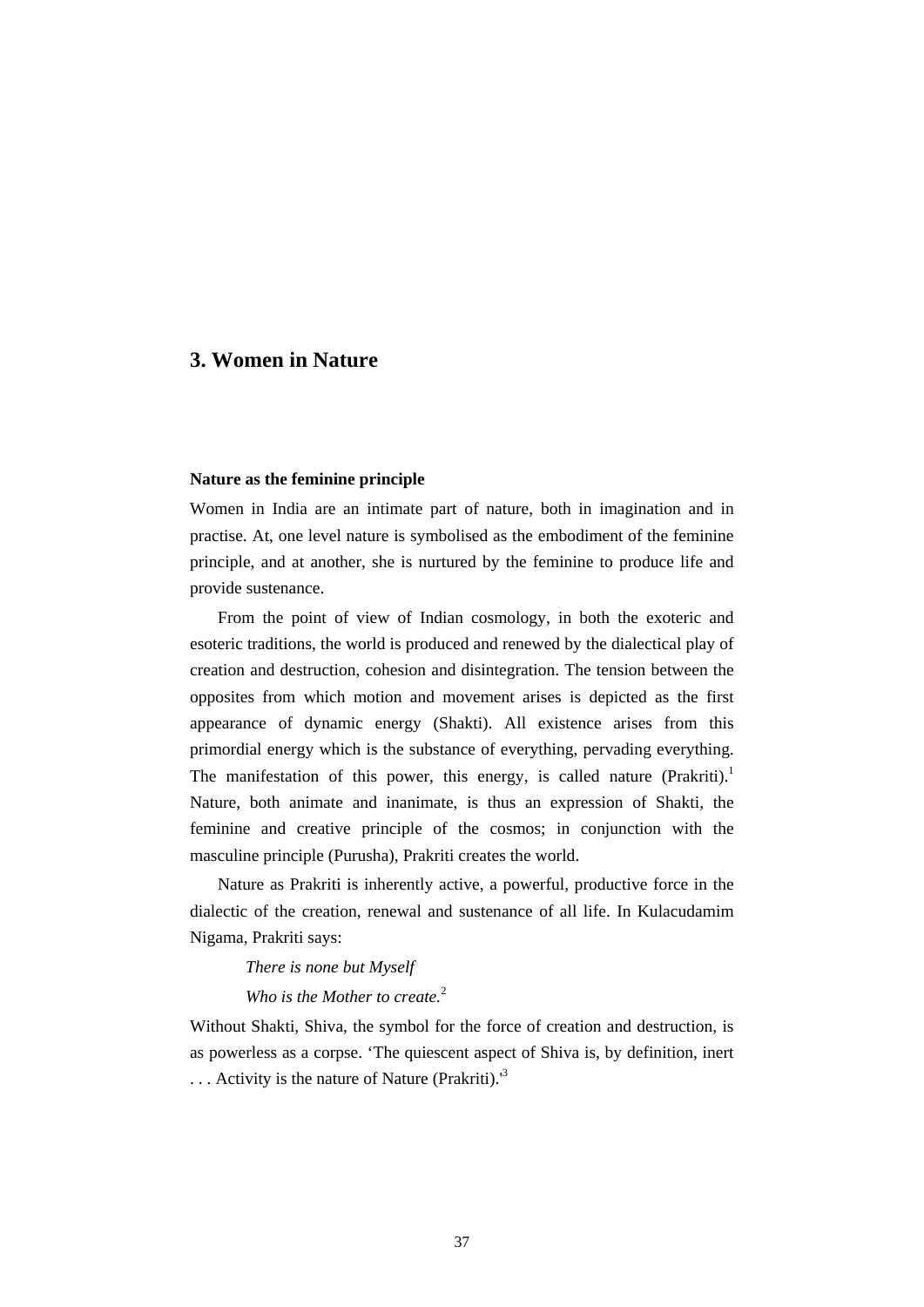Prakriti is worshipped as Aditi, the primordial vastness, the inexhaustible, the source of abundance. She is worshipped as Adi Shakti, the primordial power. All the forms of nature and life in nature are the forms, the children, of the Mother of Nature who is nature itself born of the creative play of her thought.<sup>4</sup> Hence Prakriti is also called Lalitha,<sup>5</sup> the Player because *lila* or play, as free spontaneous activity, is her nature. The will-to-become many (Bahu-- Syam-Prajayera) is her creative impulse and through this impulse, she creates the diversity of living forms in nature. The common yet multiple life of mountains, trees, rivers, animals is an expression of the diversity that Prakriti gives rise to. The creative force and the created world are not separate and distinct, nor is the created world uniform, static and fragmented. It is diverse, dynamic and inter-related.

The nature of Nature as Prakriti is activity *and* diversity. Nature symbols from every realm of nature are in a sense signed with the image of Nature. Prakriti lives in stone or tree, pool, fruit or animal, and is identified with them. According to the *Kalika Purana:* 

> Rivers and mountains have a dual nature. A river is but a form of water, yet is has a distinct body. Mountains appear a motionless mass, yet their true form is not such. We cannot know, when looking at a lifeless shell, that it contains a living being. Similarly, within the apparently inanimate rivers and mountains there dwells a hidden consciousness. Rivers and mountains take the forms they wish.<sup>6</sup>

The living, nurturing relationship between man and nature here differs dramatically from the notion of man as separate from and dominating over nature. A good illustration of this difference is the daily worship of the sacred tulsi within Indian culture and outside it. Tulsi (Ocimum sanctum) is a little herb planted in every home, and worshipped daily. It has been used in Ayurveda for more than 3000 years, and is now also being legitimised as a source of diverse healing powers by western medicine. However, all this is incidental to its worship. The tulsi is sacred not merely as a plant with beneficial properties but as Brindavan, the symbol of the cosmos. in their daily watering and worship women renew the relationship of the home with the cosmos and With the world process. Nature as a creative expression of the feminine principle is both in ontological continuity with humans as well as above them. Ontologically, there is no divide between man and nature, or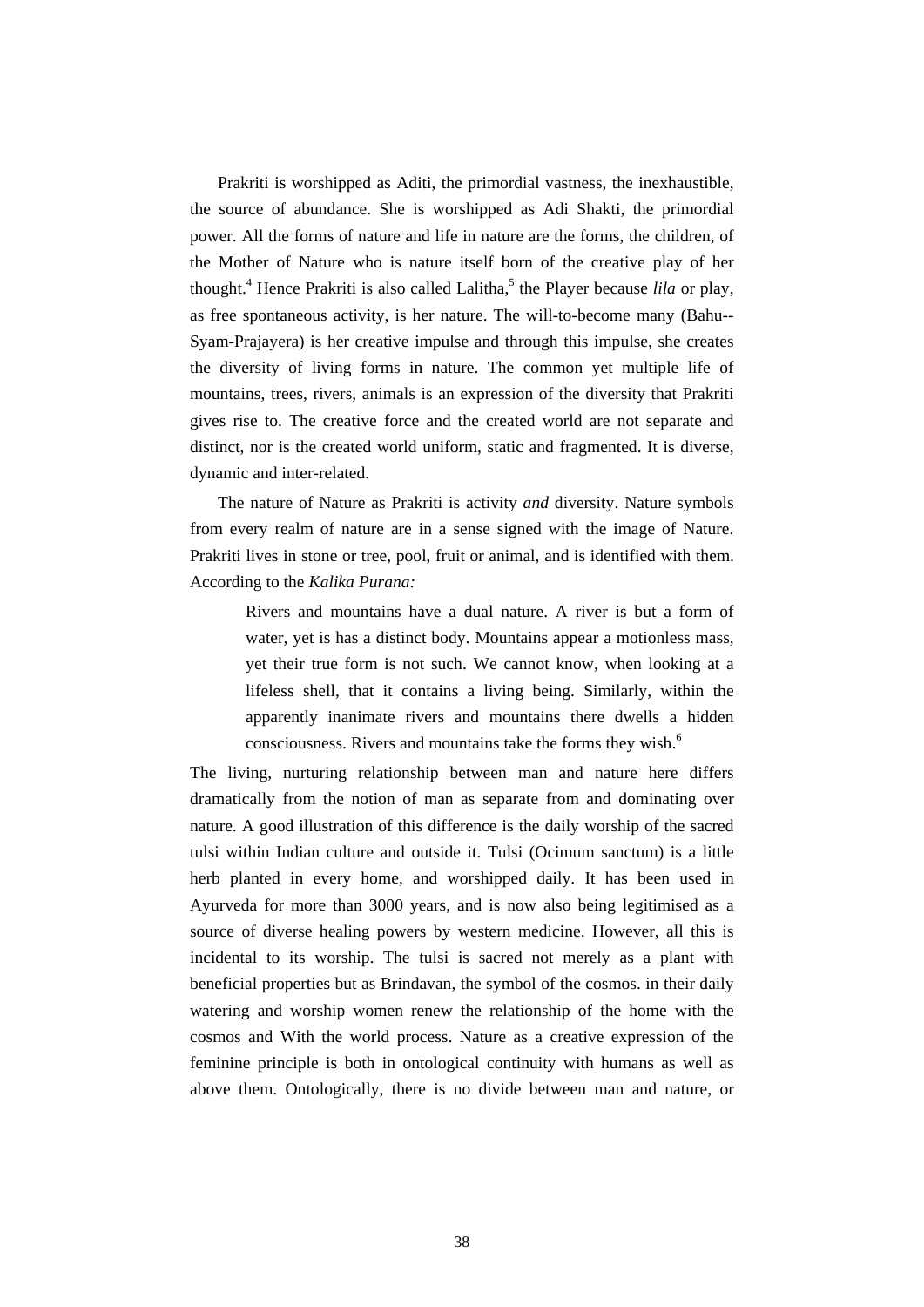between man and woman, because life in all its forms arises from the feminine principle.

Contemporary western views of nature are fraught with the dichotomy or duality between man and woman, and person and nature. In Indian cosmology, by contrast, person and nature (Purusha-Prakriti) are a duality in unity. They are inseparable complements of one another in nature, in woman, in man. Every form of creation bears the sign of this dialectical unity, of diversity within a unifying principle, and this dialectical harmony between the male and female principles and between nature and man, becomes the basis of ecological thought and action in India. Since, ontologically, there is no dualism between man and nature and because nature as Prakriti sustains life, nature has been treated as integral and inviolable. Prakriti, far from being an esoteric abstraction, is an everyday concept which organises daily life. There is no separation here between the popular and elite imagery or between the sacred and secular traditions. As an embodiment and manifestation of the feminine principle it is characterised by (*a*) creativity, activity, productivity; (*b*) diversity in form and aspect; (*c*) connectedness and inter-relationship of all beings, including man; (*d*) continuity between the human and natural; and (*e*) sanctity of life in nature.

Conceptually, this differs radically from the Cartesian concept as 'environment' or a 'resource'. In it, the environment is seen as separate from man: it is his surrounding, not his substance. The dualism between man and nature has allowed the subjugation of the latter by man and given rise to a new world-view in which nature is (*a*) inert and passive; (*b*) uniform and mechanistic; (*c*) separable and fragmented within itself; (*d*) separate from man; and (*e*) inferior, to be dominated and exploited by man.

The rupture within nature and between man and nature, and its associated transformation from a life-force that sustains to an exploitable resource characterises the Cartesian view which has displaced more ecological world-views and created a development paradigm which cripples nature and woman simultaneously.

The ontological shift for an ecologically sustainable future has much to gain from the world-views of ancient civilisations and diverse cultures which survived sustainably over centuries. These were based on an ontology of the feminine as the living principle, and on an ontological continuity between society and nature -the humanisation of nature and the naturalisation of society.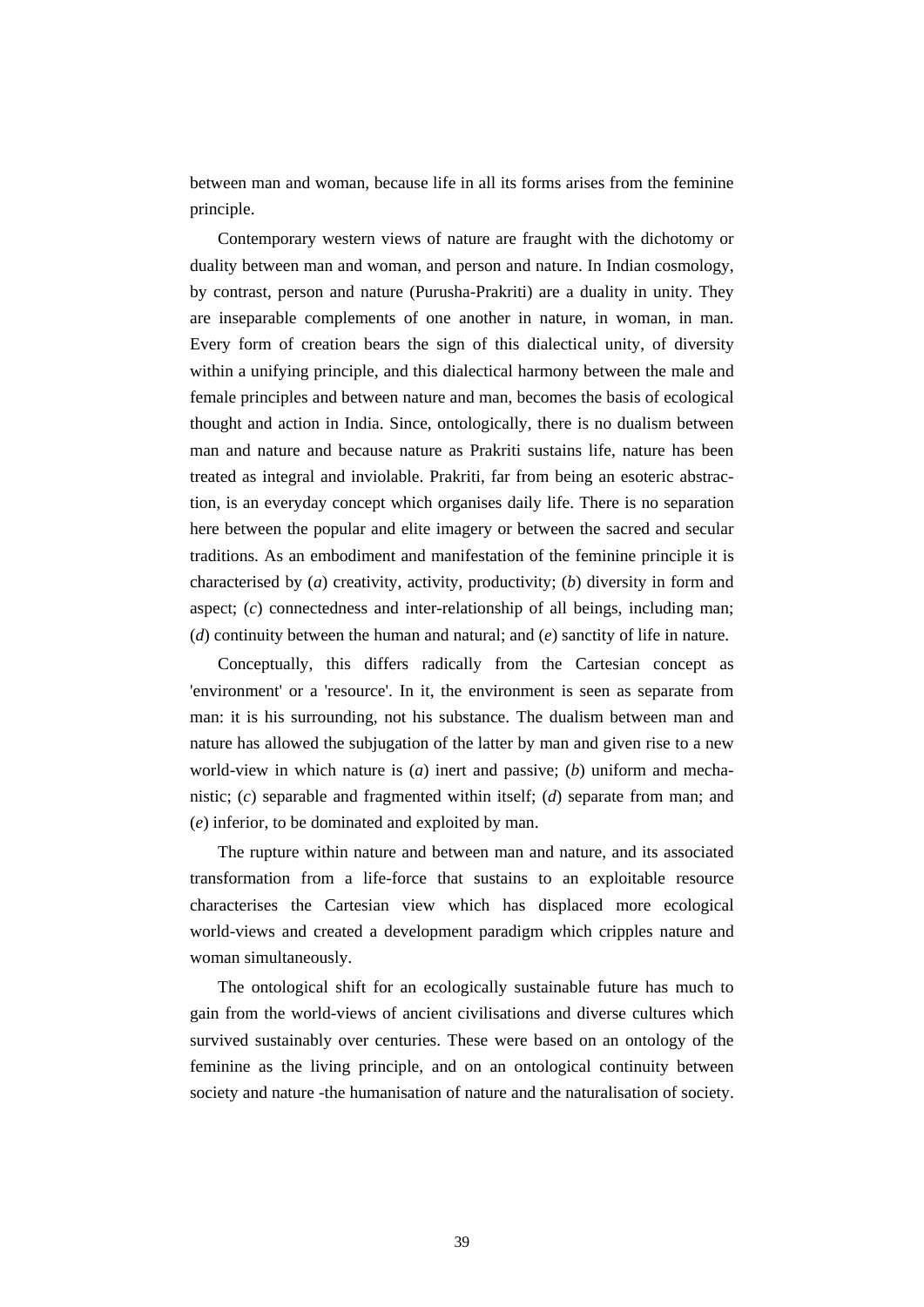Not merely did this result in an ethical context which excluded possibilities of exploitation and domination, it allowed the creation of an earth family.

The dichotomised ontology of man dominating woman and nature generates maldevelopment because it makes the colonising male the agent and model of 'development'. Women, the Third World and nature become underdeveloped, first by definition, and then, through the process of colonisation, in reality.

The ontology of dichotomisation generates an ontology of domination, over nature and people. Epistemologically, it leads to reductionism and fragmentation, thus violating women as subjects and nature as an object of knowledge. This violation becomes a source of epistemic and real violence - I would like to interpret ecological crises at both levels - as a disruption of ecological perceptions of nature.

Ecological ways of knowing nature are necessarily participatory. Nature herself is the experiment and women, as sylviculturalists, agriculturists and water resource managers, the traditional natural scientists. Their knowledge is ecological and plural, reflecting both the diversity of natural ecosystems and the diversity in cultures that nature-based living gives rise to. Throughout the world, the colonisation of diverse peoples was, at its root, a forced subjugation of ecological concepts of nature and of the Earth as the repository of all forms, latencies and powers of creation, the ground and cause of the world. The symbolism of Terra Mater, the earth in the form of the Great Mother, creative and protective, has been a shared but diverse symbol across space and time, and ecology movements in the West today are inspired in large part by the recovery of the concept of Gaia, the earth goddess.<sup>7</sup>

The shift from Prakriti to 'natural re sources', from Mater to 'matter' was considered (and in many quarters is still considered) a progressive shift from superstition to rationality. Yet, viewed from the perspective of nature, or women embedded in nature, in the production and preservation of sustenance, the shift is regressive and violent. It entails the disruption of nature's processes and cycles, and her inter-connectedness. For women, whose productivity in the sustaining of life is based on nature's productivity, the, death of Prakriti is simultaneously a beginning of their marginalisation, devaluation, displacement and ultimate dispensability. The ecological crisis is, at its root, the death of the feminine principle, symbolically as well as in contexts such as rural India, not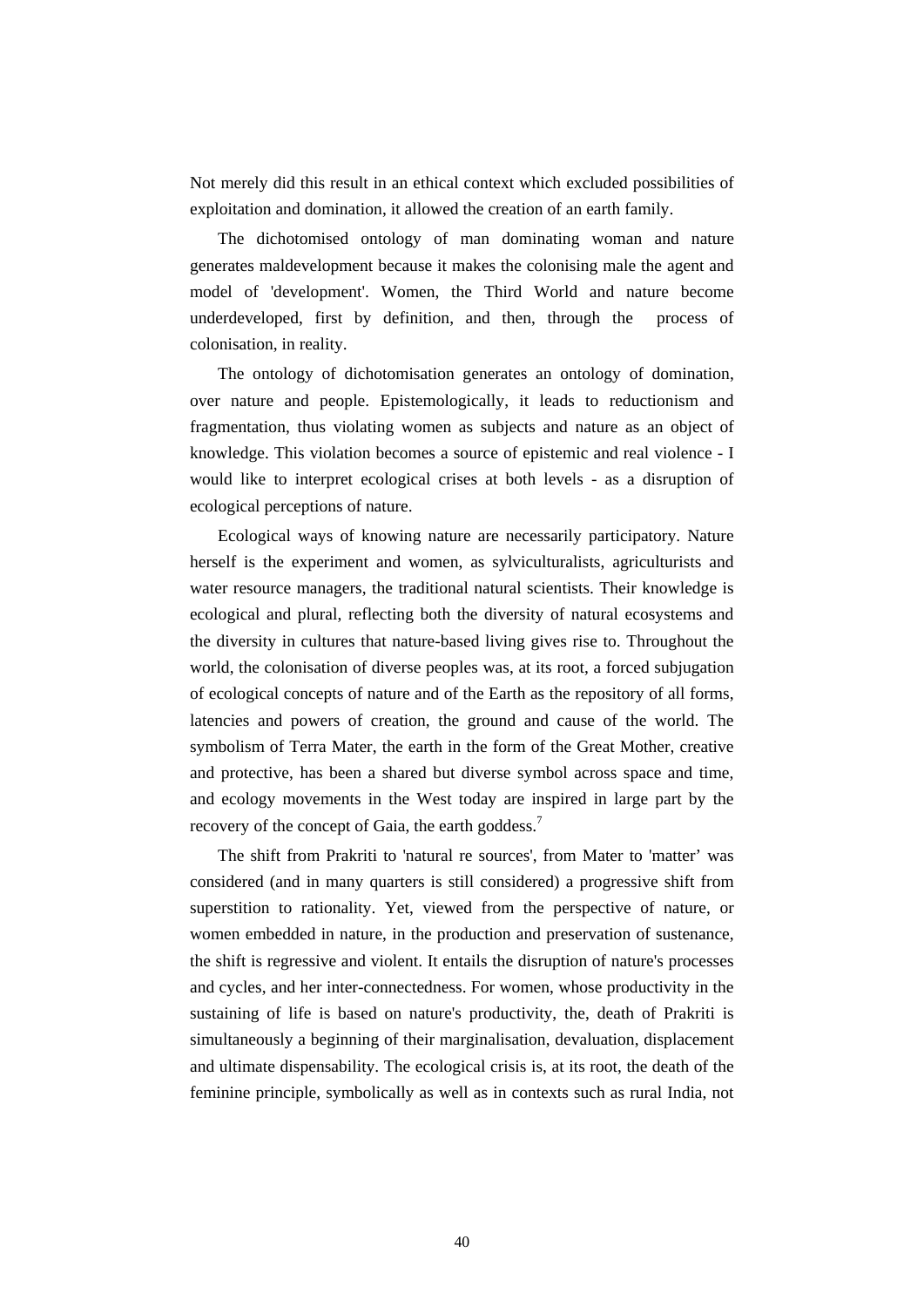merely in form and symbol, but also in the everyday processes of survival and sustenance.

### **Nature and women as producers of life**

With the violation of nature is linked the violation and marginalisation of women, especially in the Third World. Women produce and reproduce life not merely biologically, but also through their social role in providing sustenance. All ecological societies of forest-dwellers and peasants, whose life is organised on the principle of sustainability and the reproduction of life in all its richness, also embody the feminine principle. Historically, however, when such societies have been colonised and broken up the men have usually started to participate in life-destroying activities or have had to migrate; the women meanwhile, usually continue to be linked to life and nature through their role as providers to sustenance, food and water. The privileged access of women to the sustaining principle thus has a historical and cultural, and not merely biological, basis. The principle of creating and conserving life is lost to the ecologically alienated, consumerist elite women of the Third World and the over-consuming west, just as much as it 'is conserved in the lifestyle of the male and female forest-dwellers and peasants in small pockets of the Third World.

Maria Mies has called women's work in producing sustenance the *production of life* and views it as a truly productive relationship to nature, because 'women not only collected and consumed what grew in nature but they *made things grow*.'<sup>8</sup> This organic process of growth in which women and nature work in partnership with each other has created a special relationship of women with nature, which, following Mies, can be summarised as follows:

- *(a)* Their interaction with nature, with their own nature as well as the external environment, was a reciprocal process. They conceived of their own bodies as being productive in the same way as they conceived of external nature being so.
- *(b)* Although they appropriate nature, their appropriation does not constitute a relationship of dominance or a property relation. Women are not owners of their own bodies or of the earth, but they co-operate with their bodies and with the earth in order 'to let grow and to make grow'.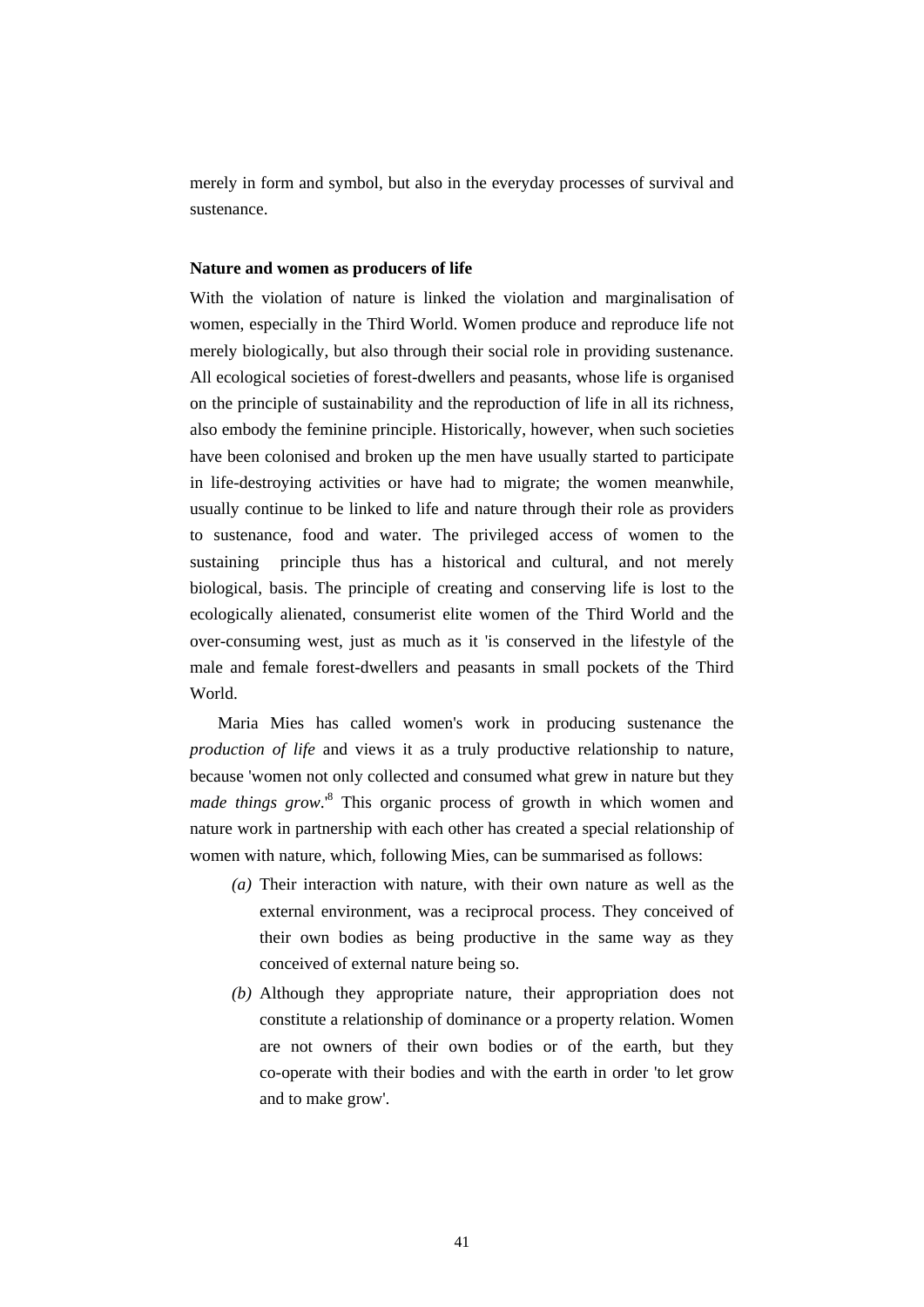*(c)* As producers of new life they also became the first subsistence producers and the inventors of the first productive economy, implying from the beginning social production and the creation of social relations, i.e. of society and history.

Productivity, viewed from the perspective of survival, differs sharply from the dominant view of the productivity of labour as defined for processes of capital accumulation. 'Productive' man, producing commodities, using some of nature's wealth and women's work as raw material and dispensing with the rest as waste, becomes the only legitimate category of work, wealth and production. Nature and women working to produce and reproduce life are declared 'unproductive'.

With Adam Smith, the wealth created by nature and women's work was turned invisible. Labour, and especially male labour, became the fund which originally supplies it with all the necessities and conveniences of life. As this assumption spread to all human communities, it introduced dualities within society, and between nature and man. No more was nature a Source of wealth and sustenance; no more was women's work in sustenance 'productive' work; no more were peasant and tribal societies creative and productive. They were all marginal to the framework of the industrial society, except as resources and inputs. The transforming, productive power was associated only with male western labour and economic development became a design of remodelling the world on that assumption. The devaluation and de-recognition of nature's work and productivity has led to the ecological crises; the devaluation and de-recognition of women's work has created sexism and inequality between men and women. The devaluation of subsistence, or rather sustenance economies, based on harmony between nature's work, women's work and man's work has created the various forms of ethnic and cultural crises that plague our world today.

The crisis of survival and the threat to sustenance arises from ecological disruption that is rooted in the arrogance of the west and those that ape it. This arrogance is grounded in a blindness towards the quiet work and the invisible wealth created by nature and women and those who produce sustenance. Such work and wealth are 'invisible' because they are decentred, local and in harmony with local ecosystems and needs. The more effectively the cycles of life, as essential ecological processes, are maintained, the more invisible they become. Disruption is violent and visible; balance and harmony are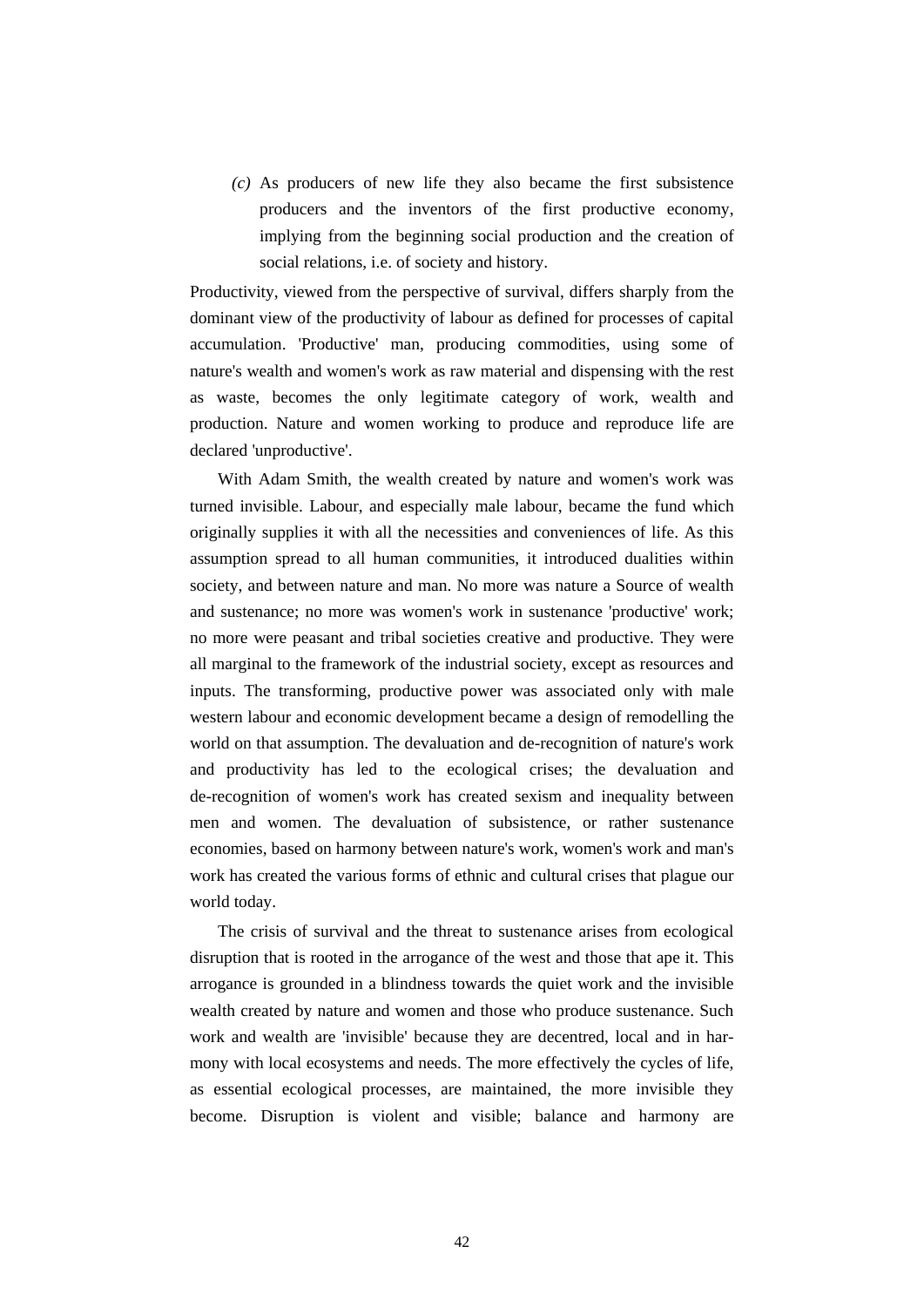experienced, not seen. The premium on visibility placed by patriarchal maldevelopment forces the destruction of invisible energies and the work of women and nature, and the creation of spectacular, centralised work and wealth. Such centralisation and the uniformity associated with it works further against the diversity and plurality of life. Work and wealth in accordance with the feminine principle are significant precisely because they are rooted in stability and sustainability. Decentred diversity is the source of nature's work and women's productivity; it is the work of 'insignificant' plants in creating significant changes which shift the ecological equilibrium in life's favour. It is the energy of all living things, in all their diversity, and together, the diversity of lives wields tremendous energy. Women's work is similarly invisible in providing sustenance and creating wealth for basic needs. Their work in the forest, the field and the river creates sustenance in quiet but essential ways. Every woman in every house in every village of rural India works invisibly to provide the stuff of life to nature and people. It is this invisible work that is linked to nature and needs, which conserves nature through maintaining ecological cycles, and conserves human life through satisfying the basic needs of food, nutrition and water. It is this essential work that is destroyed and dispensed with by maldevelopment: the maintenance of ecological cycles has no place in a political economy of commodity and cash flows.

The existence of the feminine principle is linked with diversity and sharing. Its destruction through homogenisation and privatisation leads to the destruction of diversity and of the commons. The sustenance economy is based on a creative and organic nature, on local knowledge, on locally recycled inputs that maintain the integrity of nature, on local consumption for local needs, and on the marketing of surplus beyond the imperatives of equity and ecology. The commodity and cash economy destroys natural cycles and reduces nature to raw materials and commodities. It creates the need for purchase and sale to centralised inputs and commodity markets. When production is specialised and for export, surplus becomes a myth. There is only indebtedness, of peoples and nations. The debt trap is part of global commodity production and sale which destroys nurturing nature and nurturing economies in the name of development.

Sustenance, in the final analysis, is built on the continued capacity of nature to renew its forests, fields and rivers. These resource systems are intrinsically linked in life-producing and life conserving cultures, and it is in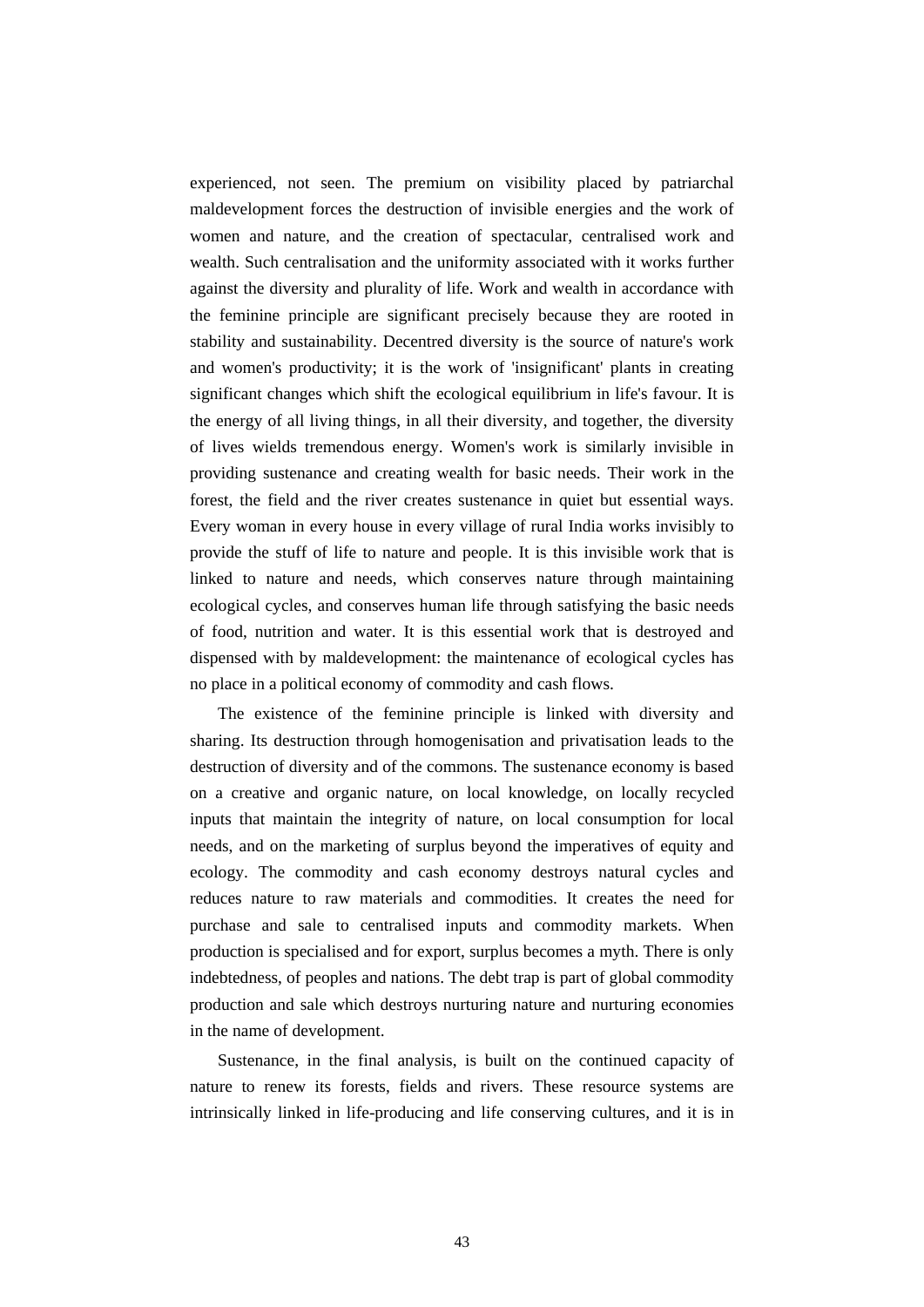managing the integrity of ecological cycles in forestry and agriculture that women's productivity has been most developed and evolved. Women transfer fertility from the forests to the field and to animals. They transfer animal waste as fertilizer for crops and crop by-products to animals as fodder. They work with the forest to bring water to their fields and families. This partnership between women's and nature's work ensures the sustainability of sustenance, and it is this critical partnership that is tom asunder where the project of 'development' becomes a patriarchal project, threatening both nature and women. The forest is separated from the river, the field is separated from the forest, the animals are separated from the crops. Each is then separately developed, and the delicate balance which ensures sustainability and equity is destroyed. The visibility of dramatic breaks and ruptures is posited as 'progress'. Marginalised women are either dispensed with or colonised. Needs go unfulfilled, nature is crippled. The drama of violence and fragmentation cannot be sustained and the recovery of the feminine principle thus becomes essential for liberating not only women and nature, but also the patriarchal reductionist categories which give rise to maldevelopment.

The revolutionary and liberational potential of the recovery of the feminine principle consists in its challenging the concepts, categories and processes which have created the threat to life, and in providing oppositional categories that create and enlarge the spaces for maintaining and enriching all life in nature and society. The radical shift induced by a focus on the feminine principle is the recognition of maldevelopment as a culture of destruction. The feminine principle becomes a category of challenge which locates nature and women as the source of life and wealth, and as such, active subjects, maintaining and creating life-processes.

There are two implications that arise from the recognition of nature and women as producers of life. First, that what goes by the name of development is a maldevelopment process, a source of violence. to women and nature throughout the world. This violence does not arise from the misapplication of an otherwise benign and gender-neutral model, but is rooted in the patriarchal assumptions of homogeneity, domination and centralisation that underlie dominant models of thought and development strategies. Second, that the crises that the maldevelopment model has given rise to cannot be solved within the paradigm of the crisis mind. Their solution lies in the categories of thought, perception and action that are life-giving and life-maintaining. In contemporary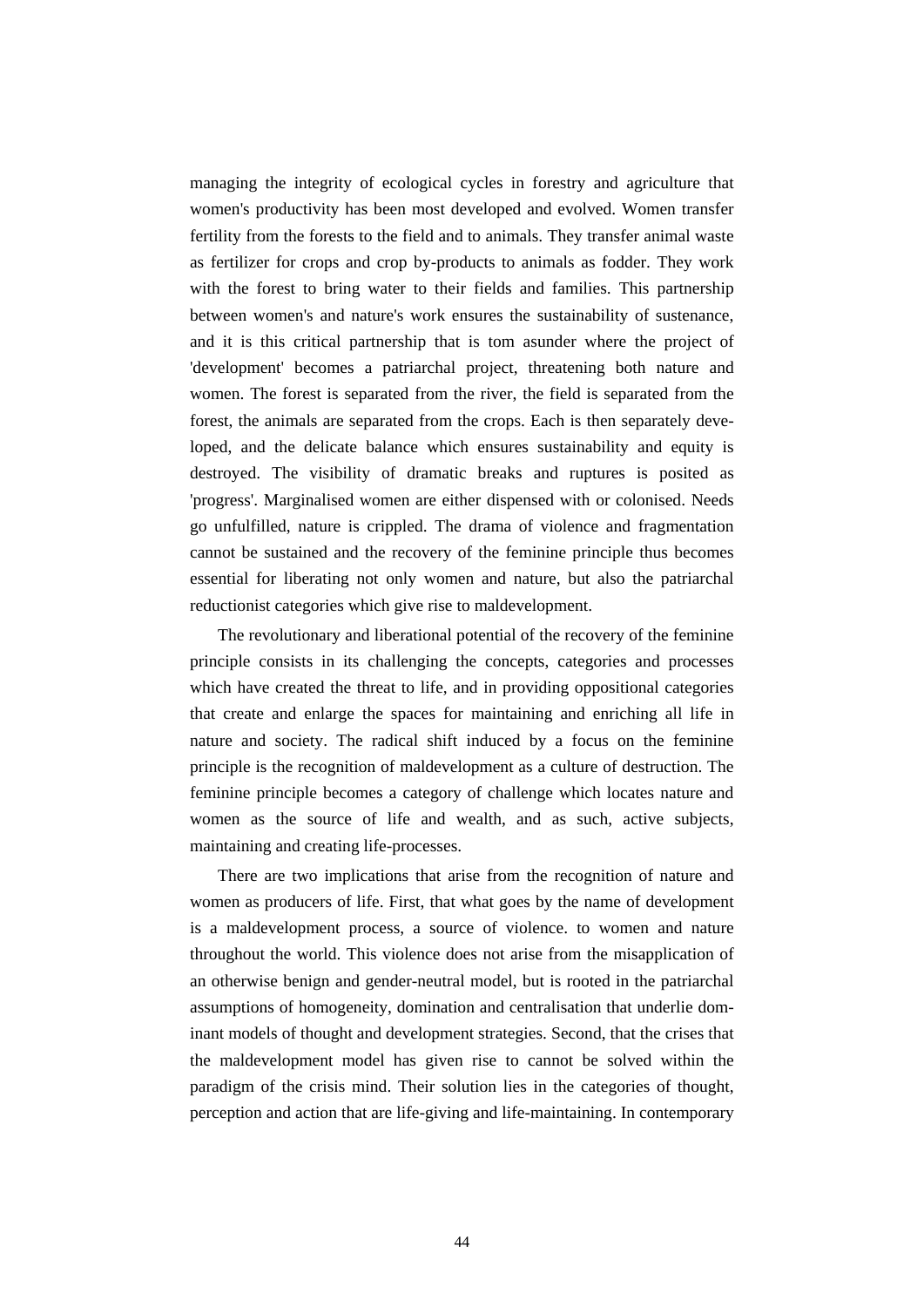times, Third World women, whose minds have not yet been dispossessed or colonised, are in a privileged position to make visible the invisible oppositional categories that they are the custodians of. It is not only as victims, but also as leaders in creating new intellectual ecological paradigms, that women are central to arresting and overcoming ecological crises. Just as ecological recovery begins from centres of natural diversity which are gene pools, Third World women, and those tribals and peasants who have been left out of the processes of maldevelopment, are today acting as the intellectual gene pools of ecological categories of thought and action. Marginalisation has thus become a source for healing the diseased mainstream of patriarchal development. Those facing the biggest threat offer the best promise for survival because they have two kinds of knowledge that are not accessible to dominant and privileged groups. First, they have the knowledge of what it means to be the victims of progress, to be the ones who bear the costs and burdens. Second, they have the holistic and ecological knowledge of what the production and protection of life is about. They retain the ability to see nature's life as a *precondition* for human survival and the integrity of inter-connectedness in nature as a precondition for life. Women of the Third World have been dispossessed of their base for sustenance, but not of their minds, and in their uncolonised minds are conserved the oppositional categories that make the sustenance of life possible for all. The producers of life alone can be its real protectors. Women embedded in nature, producing life with nature, are therefore taking the initiative in the recovery of nature.

To say that women and nature are intimately associated is not to say anything revolutionary. After all, it was precisely just such an assumption that allowed the domination of both women and nature. The new insight provided by rural women in the Third World is that women and nature are associated *not in passivity but in creativity and in the maintenance of life*.

This analysis differs from most conventional analyses of environmentalists and feminists. Most work on women and environment in the Third World has focussed on women as special victims of environmental degradation. Yet the women who participate in and lead ecology movements in countries like India are not speaking merely as victims. Their voices are the voices of liberation and transformation which provide new categories of thought and new exploratory directions. In this sense, this study is a postvictimology study. It is an articulation of the categories of challenge that women in ecology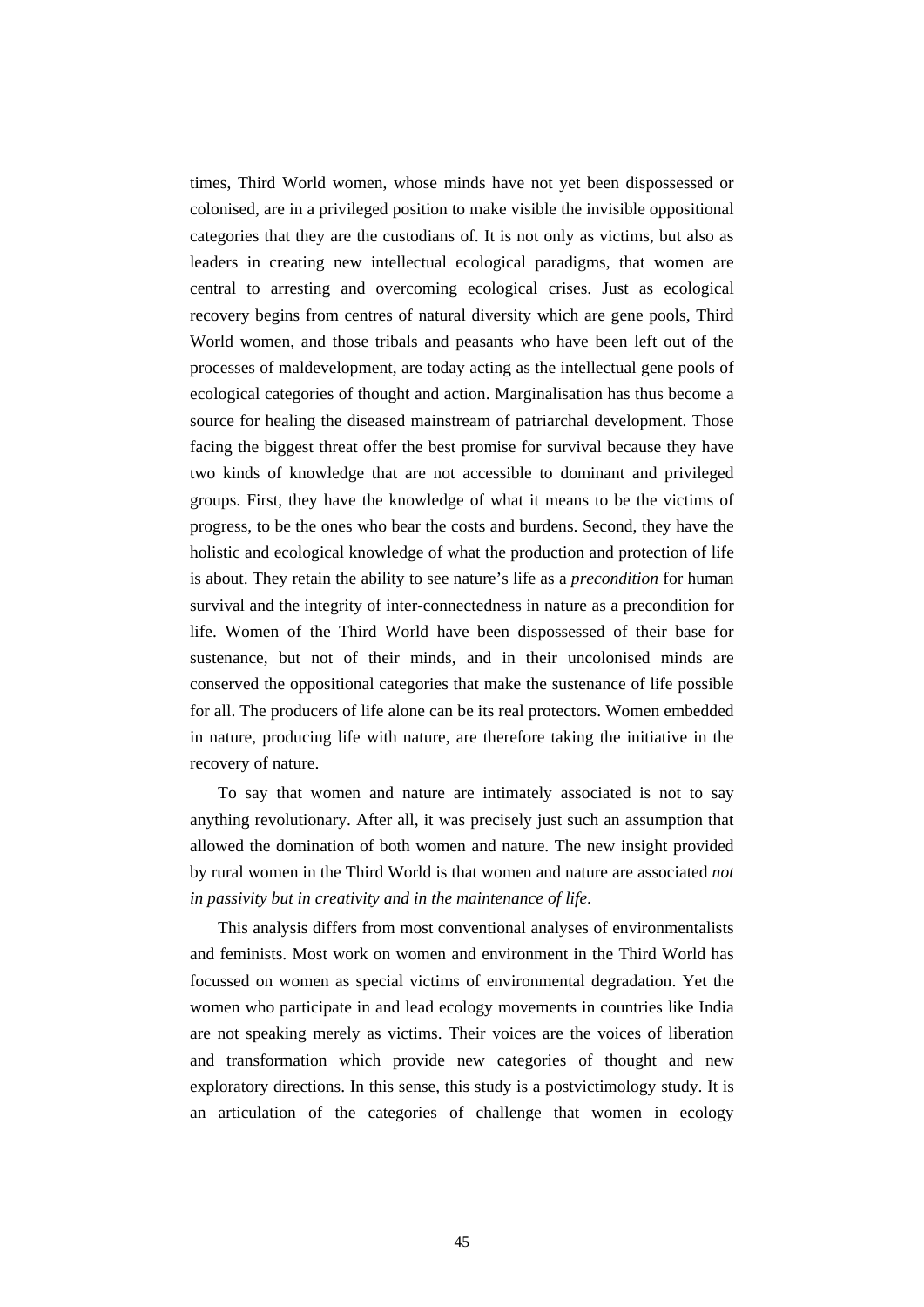movements are creating in the Third World. The women and environment issue can be approached either from these categories of challenge that have been thrown up by women in the struggle for life, or it can be approached through an extension of conventional categories of patriarchy and reductionism. In the perspective of women engaged in survival struggles which are, simultaneously, struggles for the protection of nature, women and nature are intimately related, and their domination and liberation similarly linked. The women's and ecology movements are therefore one, and are primarily counter-trends to a patriarchal maldevelopment. Our experience shows that ecology and feminism can combine in the recovery of the feminine principle, and through this recovery, can intellectually and politically restructure and transform maldevelopment.

Maldevelopment is seen here as a process by which human society marginalises the play of the feminine principle in nature and in society. Ecological breakdown and social inequality are intrinsically related to the dominant development paradigm which puts man against and above nature and women. The underlying assumptions of dialectical unity and cyclical recovery shared by the common concern for the liberation of nature and of women, contrast deeply with the dominant western patriarchal assumptions of duality in existence and linearity in process. Within the western paradigm, the environmental movement is separate from the women's movement. As long as this paradigm with its assumptions of linear progress prevails, 'environmentalism' and 'feminism' independently ask only for concessions *within* maldevelopment, because in the absence of oppositional categories, that is the only 'development' that is conceivable. Environmentalism then becomes a new patriarchal project of technological fixes and political oppression. It generates a new subjugation of ecological movements and fails to make any progress towards sustainability and equity. While including a few women as tokens in 'women and environment', it excludes the feminine visions of survival that women have conserved. Fragmented feminism, in a similar way, finds itself trapped in a gender-based ideology of liberation -taking off from either the 'catching-up-with-men' syndrome (on the grounds that the masculine is superior and developed), or receding into a narrow biologism which accepts the feminine as gendered, and excludes the possibility of the recovery of the feminine principle in nature and women, *as well* as men.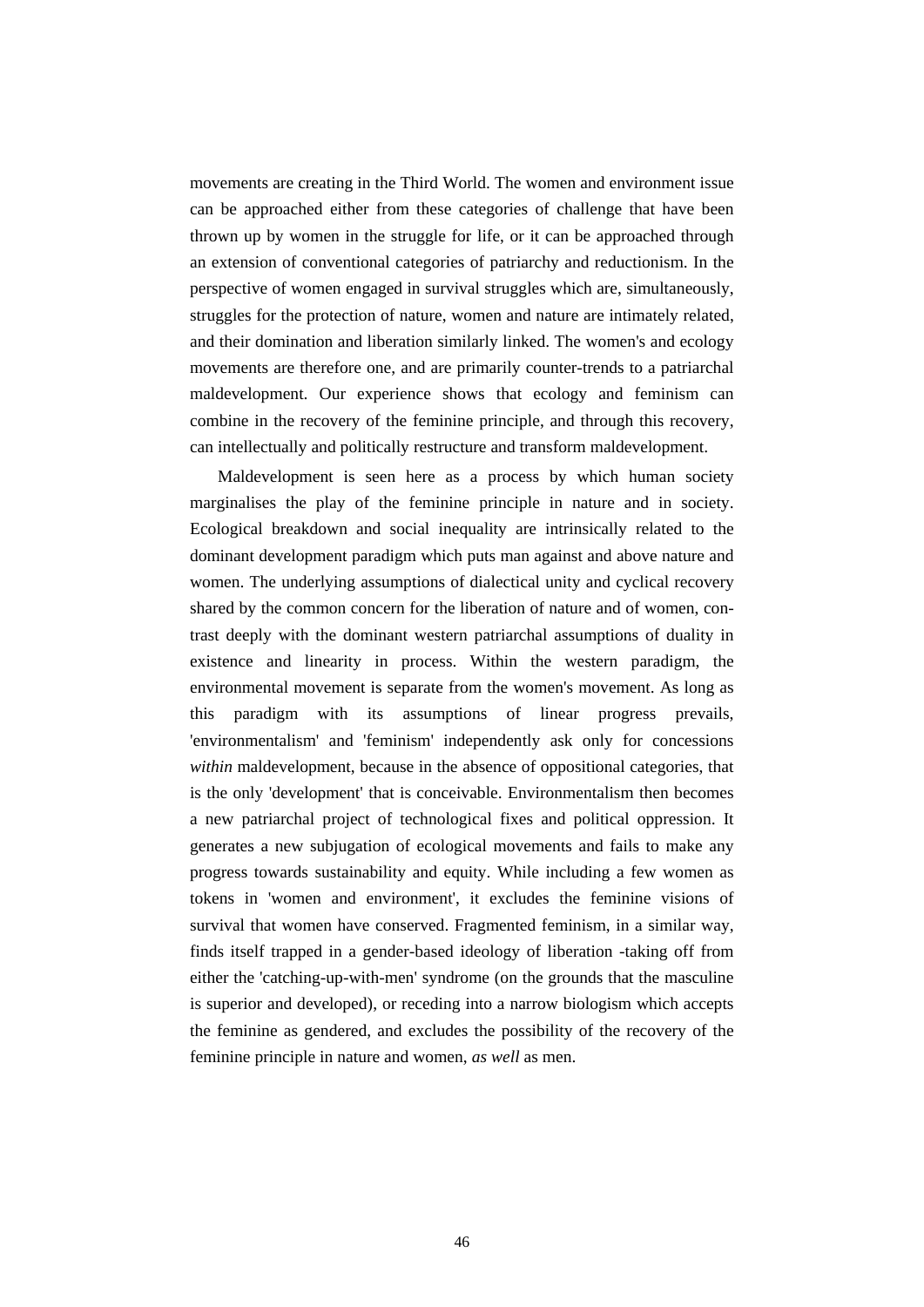### **Gender-ideology vs. the recovery of the feminine principle**

We see the categories of 'masculine' and 'feminine' as socially and culturally constructed. A gender-based ideology projects these categories as biologically determined. The western concept of masculinity that has dominated development and gender relations has excluded all that has been defined by culture as feminine and has legitimised control over all that counts as such. The category of masculinity as a socially constructed product of gender ideology is associated with the creation of the concept of woman as the 'other'**.** In this asymmetrical relationship, femininity is ideologically constructed as everything that is not masculine and must be subjected to domination. There are two gender-based responses to the process of domination and asymmetry. The first, represented by Simone de Beauvoir, is based on the acceptance of feminine and masculine as biologically established, and the status of women as the second sex as similarly determined. Women's liberation is prescribed as the masculinisation of the female. The emancipation of the 'second sex' lies in its modelling itself on the first; women's freedom consists in freedom from biology, from 'bondage to life's mysterious processes'.<sup>9</sup> It consists of women 'battling against the elements', and becoming masculine. The liberation that de Beauvoir conceives of is a world in which the masculine is accepted as superior and women are free to assume masculine values. The process of liberation is thus a masculinisation of the world defined *within* the categories created by gender-based ideology.

De Beauvoir accepts the patriarchal categorisation of women as passive, weak and unproductive. 'In no domain whatever did she create'; she simply 'submitted passively to her biologic fate', while men fought. The 'worst that was laid upon woman was that she should be excluded from these warlike forays. For it is not in giving life, but in risking life, that man is raised above the animal. That is why superiority has been accorded in humanity not to the sex that brings forth life but to that which kills.<sup>10</sup> De Beauvoir subscribes to the myth of man-the-hunter as a superior being. She believes that instead of being the providers in hunting-gathering societies, women were a liability to the group because 'closely spaced births must have absorbed most of their strength and time so that they were incapable of providing for the children they brought into the world'. $^{11}$ 

That traditional and tribal women, without access to modem contraception, could not regulate the number of their children and the number of births is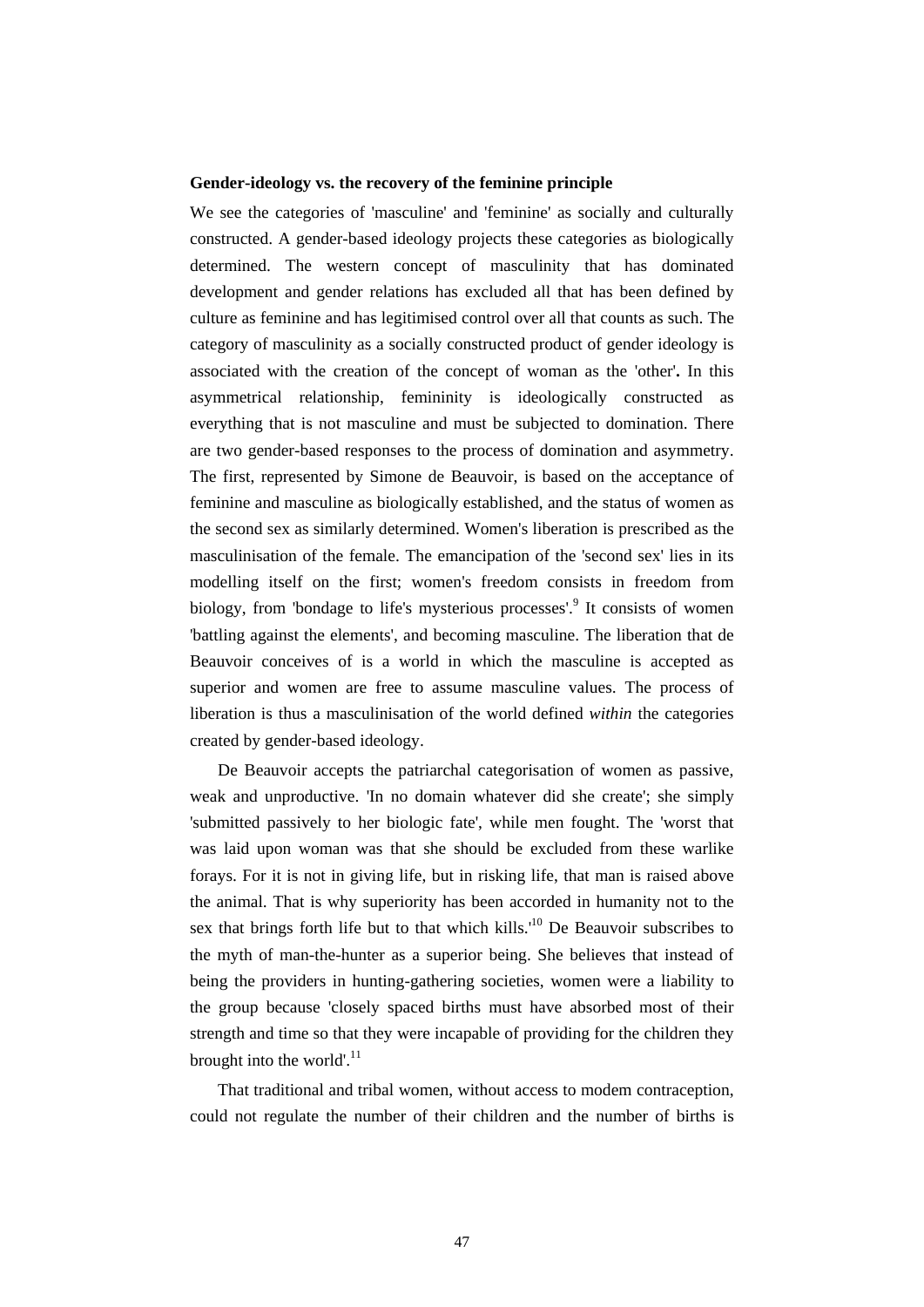turning out to be a commonly accepted patriarchal myth. Similarly, the myth of female passivity and masculine creativity has been critically analysed by recent feminist scholarship, which shows that the survival of mankind has been due much more to 'woman-the-gatherer' than to 'man-the-hunter'. Lee and de Vote have shown empirically how even among existing hunters and gatherers, women provide up to 80 per cent of the daily food, whereas men contribute only a small portion by hunting. Elizabeth Fisher's studies indicate that gathering of vegetable food was more important for our early ancestors than hunting.<sup>12</sup> Inspite of this, the myth persists that man-the-hunter as the inventor of tools was the provider of basic needs and the protector of society. Evelyn Reed shows how sexism has been the underlying ideology of much work that passes as neutral, unbiased science, and has been the cause for much of the violence and destruction in history.<sup>13</sup> Finally, Maria Mies has argued that the relationship of man-the-hunter with nature was necessarily violent, destructive and predatory, in sharp contrast to the relationship that woman the-gatherer or cultivator had. Humanity, quite clearly, could not have survived if man-the-hunter's productivity had been the basis for the daily subsistence of early societies. Their survival was based on the fact that this activity was only a small part of sustenance. Yet patriarchal ideology has made man-the-hunter the model of human evolution, and has thus adopted violence and domination as its structural component. Hunting, per se, need not be violent; most tribal societies apologise to the animals they have to kill, and their hunting is constrained by nature's cycles of production and reproduction. It is the elevation of the hunting to the level of ideology, that has laid the foundation of a violent relationship with nature. As Mies points out, the patriarchal myth of man-the-hunter implies the following levels of violence in man's relationship with nature:

- (a) The hunters' main tools are not instruments with which to produce life but to destroy it. Their tools are not basically means of production but of destruction, and can also be used as means of coercion against fellow human beings.
- (b) This gives hunters a power over living beings, both animal and human, which does not arise out of their own productive work. They can appropriate not only fruits and plants (like the gatherers) and animals, but also other (female) producers by virtue of arms.
- (c) The objective relationship mediated through arms, therefore, is basically a predatory or exploitative one: hunters appropriate life,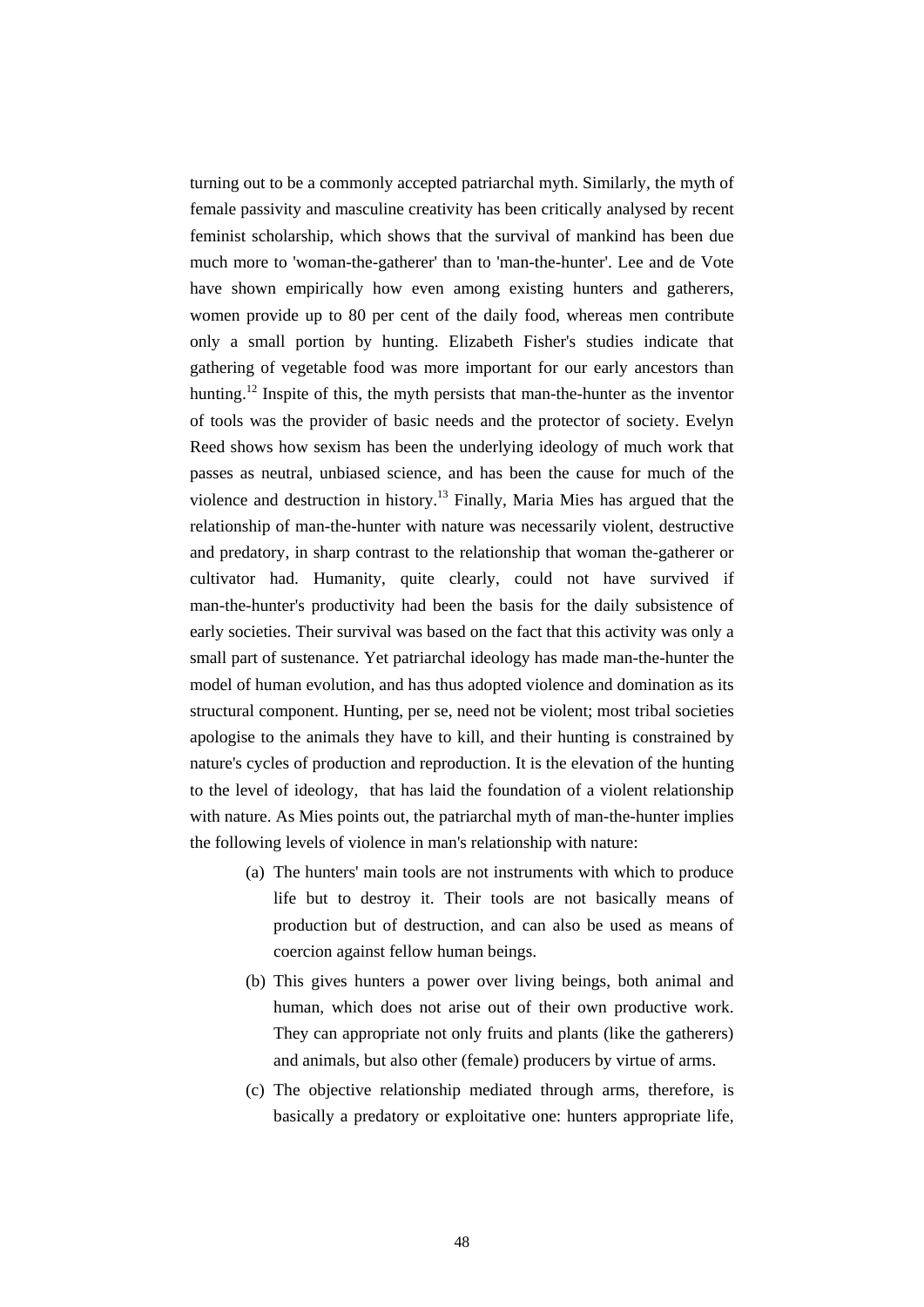but they cannot produce life. it is an antagonistic and non-reciprocal relationship. All later exploitative relations between production and appropriation are, in the last analysis, upheld by arms as means of coercion.

- (d) The objective relationship to nature mediated through arms constitutes a relationship of dominance and not of co-operation between hunter and nature. This relationship of dominance has become an integral element of all further production relations established by men. It has become, in fact, the main paradigm of their productivity. Without dominance and control over nature, men cannot conceive of themselves as being productive.
- (e) 'Appropriation of natural substances' (Marx) now also becomes a process of one-sided appropriation, of establishing property relations, not in the sense of humanisation, but of exploitation of nature.<sup>14</sup>

Mies concludes that while the patriarchal paradigm has made man-the-hunter an exemplar of human productivity, he is 'basically a parasite - not a producer'. With the reversal of categories, made possible by focussing on the production of life, the masculinisation of the feminine is no longer a viable option for liberation.

Herbert Marcuse sees liberation as a feminisation of the world: 'Inasmuch as the male principle has been the ruling mental and physical force, a free society would be the "definite negation" of this principle - it would be a female society.<sup>15</sup> While Marcuse opposes de Beauvoir's model, both share the assumptions of feminine and masculine as natural, biologically defined traits which have an independent existence, and both respond to patriarchy's gender ideology with categories that have been created by that ideology. Marcuse states: 'Beneath the social factors which determine male aggressiveness and female receptivity, a *natural* contrast exists; it is the woman who "embodies" in a literal sense, the promise of peace, of joy, of the end of violence. Tenderness, receptivity, sensuousness have become features (or mutilated features) of her body - features of her (repressed) humanity.'16

Gender ideology has created the dualism and disjunction between male and female. Simultaneously it has created a conjunction of activity and creativity with violence and the masculine, and a conjunction of passivity with non-violence and the feminine. Gender-based responses to this dualism have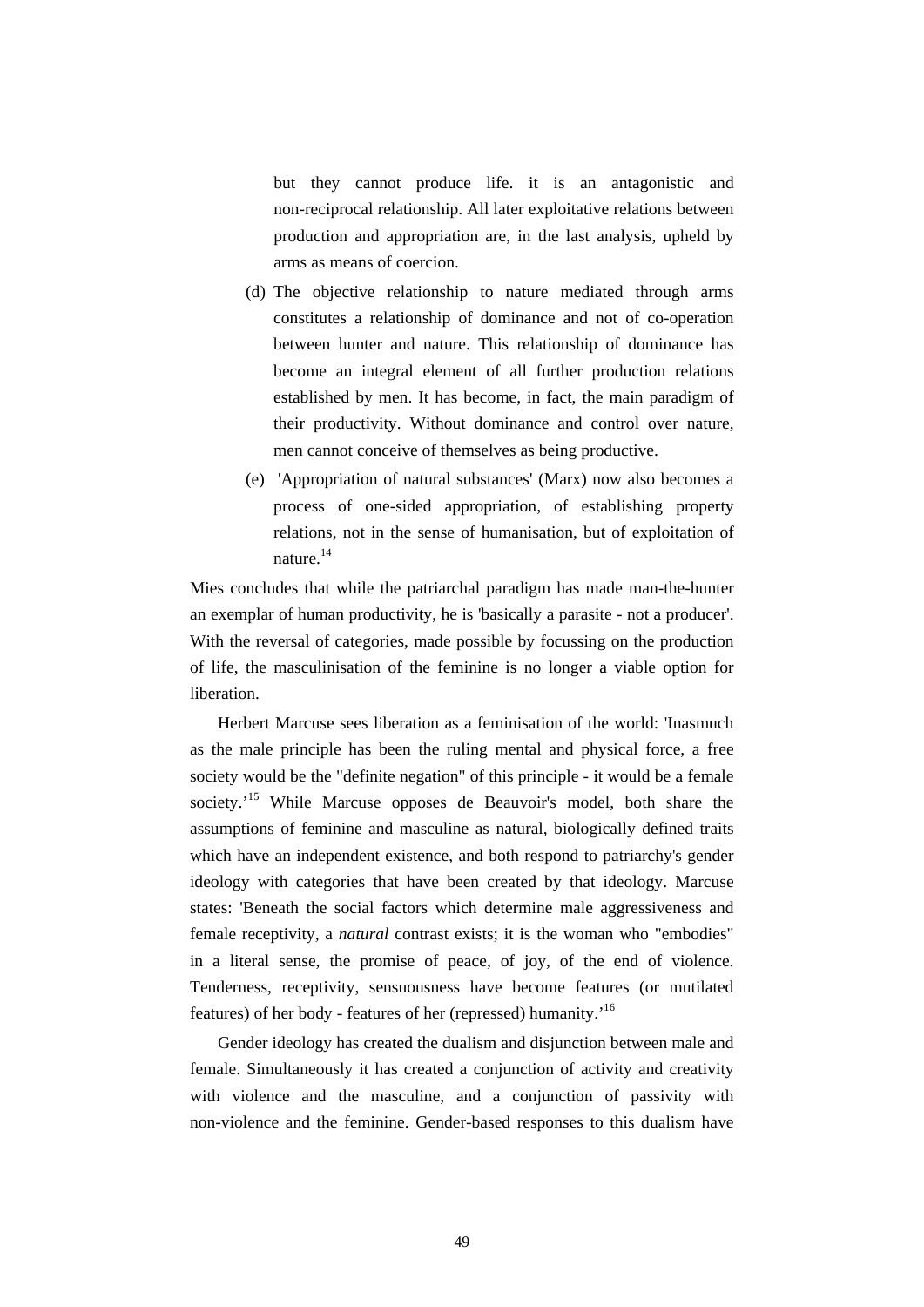retained these conjunctions and disjunctions, and within these dichotomised categories, have prescribed either the masculinisation or ferminisation of the world.

There is, however, a third concept and process of liberation that is trans-gender. It is based on the recognition that masculine and feminine as gendered concepts based on exclusiveness are ideologically defined categories, as is the association of violence and activity with the former, and non-violence and passivity with the latter. Rajni Kothari has observed, 'The feminist input serves not just women but also men. There is no limiting relationship between feminist values and being a woman. $1^{17}$  In this non-gender based philosophy the feminine principle is not exclusively embodied in women, but is the principle of activity and creativity in nature, women and men. One cannot really distinguish the masculine from the feminine, person from nature, Purusha from Prakriti. Though distinct, they remain inseparable in dialectical unity, as two aspects of one being. The recovery of the feminine principle is thus associated with the non-patriarchal, non-gendered category of creative non-violence, or 'creative power in peaceful form', as Tagore stated in his prayer to the tree.

It is this conceptual framework within which this book, and the experiences and struggles discussed in it are located. This perspective can recover humanity not in its distorted form of the victim and oppressor, but by creating a new wholeness in both that transcends gender because gender identity is, in any case, an ideological, social and political construct.

The recovery of the feminine principle is a response to multiple dominations and deprivations not just of women, but also of nature and non-western cultures. It stands for ecological recovery and nature's liberation, for women's liberation and for the liberation of men who, in dominating nature and women, have sacrificed their own human-ness. Ashis Nandy says, one must choose the slave's standpoint not only because the slave is oppressed but also because he represents a higher-order cognition which perforce includes the master as a human, whereas the master's cognition has to exclude the slave except as a 'thing'.<sup>18</sup> Liberation must therefore begin from the colonised and end with the coloniser. As Gandhi was to so clearly formulate through his own life, freedom is indivisible, not only in the popular sense that the oppressed of the world are one, but also in the unpopular sense that the oppressor, too, is caught in the culture of oppression.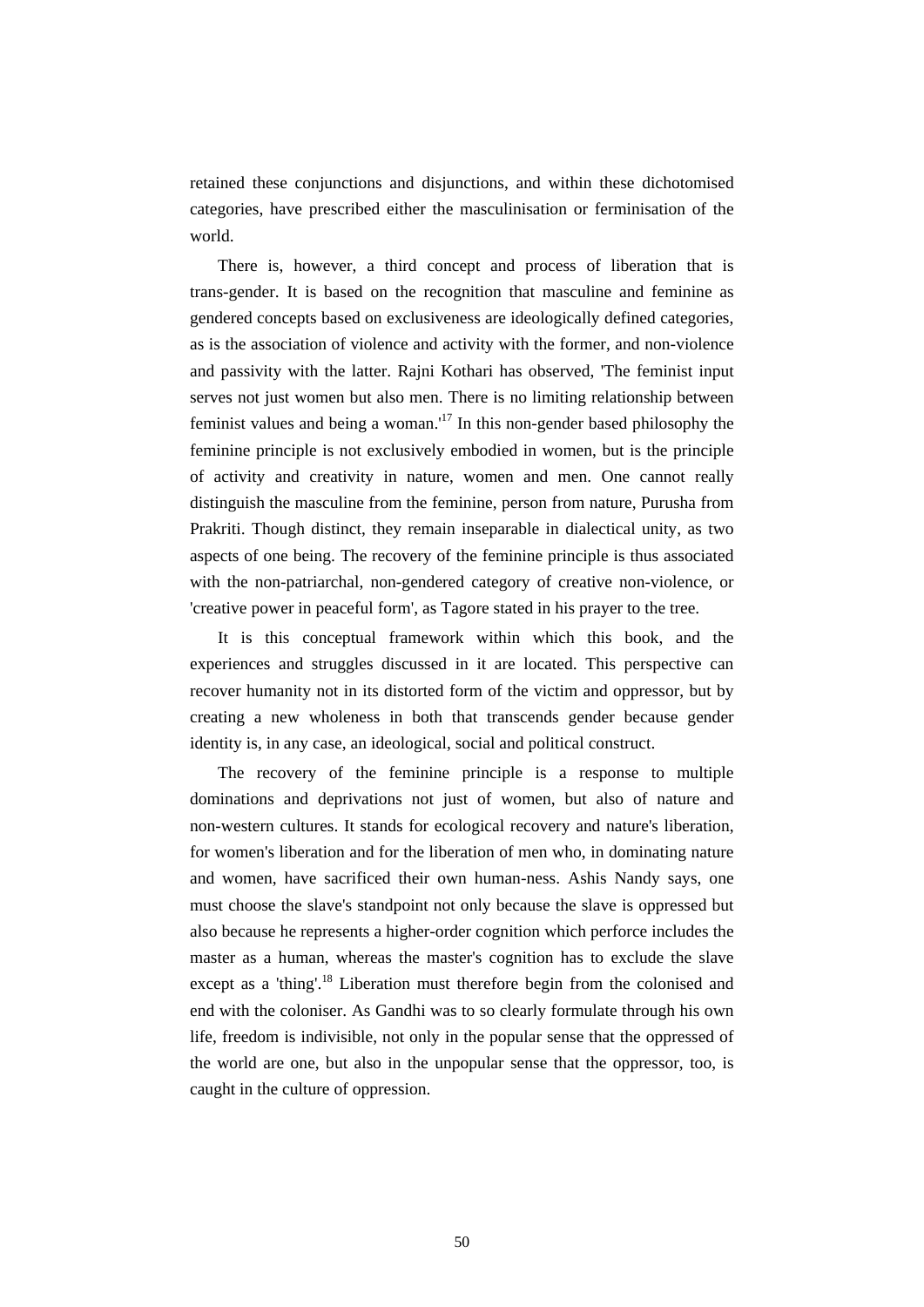The recovery of the feminine principle is based on inclusiveness. It is a recovery in nature, woman and man of creative forms of being and perceiving. In nature it implies seeing nature as a live organism. In woman it implies seeing women as productive and active. Finally, in men the recovery of the feminine principle implies a relocation of action and activity to create life-enhancing, not life-reducing and life-threatening societies.

The death of the feminine principle in women and nature takes place through the association of the category of passivity with the feminine. The death of the feminine principle in men takes place by a shift in the concept of activity from creation to destruction, and the concept of power from empowerment to domination. Selfgenerated, non-violent, creative activity as the feminine principle dies simultaneously in women, men and nature when violence and aggression become the masculine model of activity, and women and nature are turned into passive objects of violence. The problem with a gender-based response to a gender-based ideology is that it treats ideologically constructed gender categorisation as given by nature. It treats passive non-violence as biological givens in women, and violence as a biological given in men, when both non-violence and violence are socially constructed and need have no gender association. Gandhi, the modern world's leading practitioner and preacher of non-violence was, after all, a man. The historical creation of a gender divide by a gender ideology cannot be the basis of gender liberation. And a gender-based ideology remains totally inadequate in either responding to the ecological crisis created by patriarchal and violent modes of relating to nature, or in understanding how Third World women are leading ecological struggles based on values of conservation which are immediately generalised as the concern for entire communities and regions, and even humanity as a whole.

## **Notes**

1 'Prakriti' is a popular category, and one through which ordinary women in rural India relate to nature. It is also a highly evolved philosophical category in Indian cosmology. Even those philosophical streams of Indian thought which were patriarchal and did not give the supreme place to divinity as a woman, a mother, were permeated by the prehistoric cults and the living 'little' traditions of nature as the primordial mother goddess.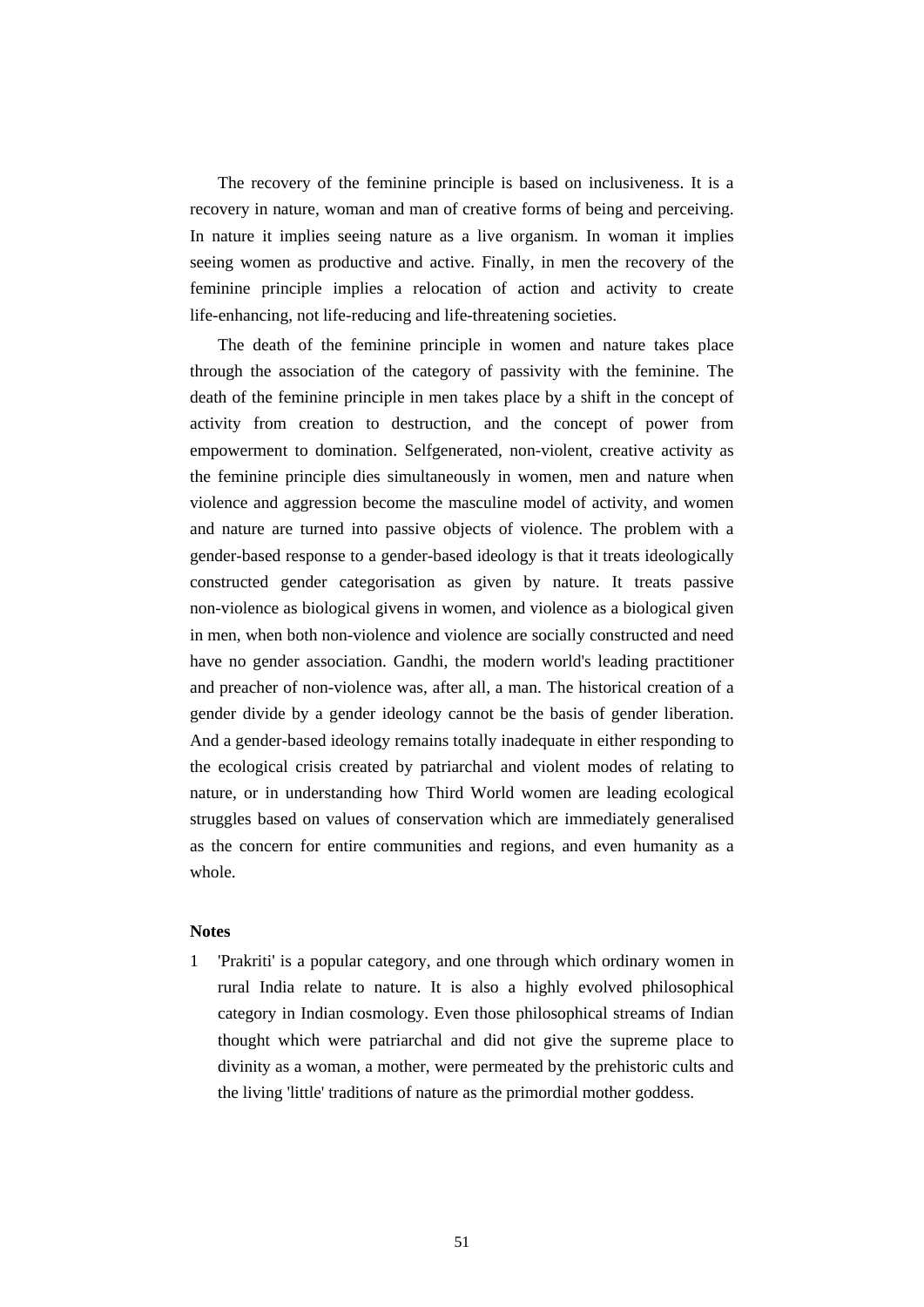- 2 For an elaboration of the concept of the feminine principle in Indian thought see Alain Danielon, *The Gods of India,* New York: Inner Traditions International Ltd., 1985; SirJohn Woodroffe, *The Serpent Power,* Madras: Ganesh and Co., 1931; and Sir John Woodroffe, *Shakti and Shakta,* London: Luzaz and Co., 1929.
- 3 Woodroffe, op. cir, (1931), p 27.
- 4 W.C. Beane, *Myth, Cult and Symbols in Sakta Hinduism: A Study of the Indian Motber* Goddess, Leiden: Ej. Brill, 1977.
- *5 Lalitba Sabasranama,* (Reprint), Delhi: Giani Publishing House, 1986.
- 6 *Kalika Purana,* 22-10-13, Bombay: Venkateshwara Press, 1927.
- 7 Erich Neumann, *The Great Mother,* New York: Pantheon Books, 1955.
- 8 Maria Mies, *Patriarchy and Accumulation on a World Scale,* London: Zed Books, 1986, pp. 16-17, 55.
- 9 Simone de Beauvoir, *The Second Sex* London: Penguin Books, 1972.
- 10 de Beauvoir, op. cit., pp. 95-96.
- 11 Ibid, p. 87.
- 12 Quoted in Elizabeth Fisher, *Woman's Creation,* New York: Anchor Press, 1979, p. 48.
- 13 E. Reed, *Sexism and Science, New* York: Pathfinder Press, 1978.
- 14 Maria Mies, op. cit, p. 62.
- 15 Herbert Marcuse, *Counter-revolution and Revolt,* New York: Allen Lane, 1974, pp. 74-75.
- 16 Marcuse, op. cit., p. 77.
- 17 Rajni Kothari, Lokayan's Efforts to Overcome the New Rift', 1FDA Dossier, Vol. 52, March-April 1986, p. 9.
- 18 Ashis Nandy, *The Intimate Enemy,* Delhi: Oxford University Press, 1986, p.xv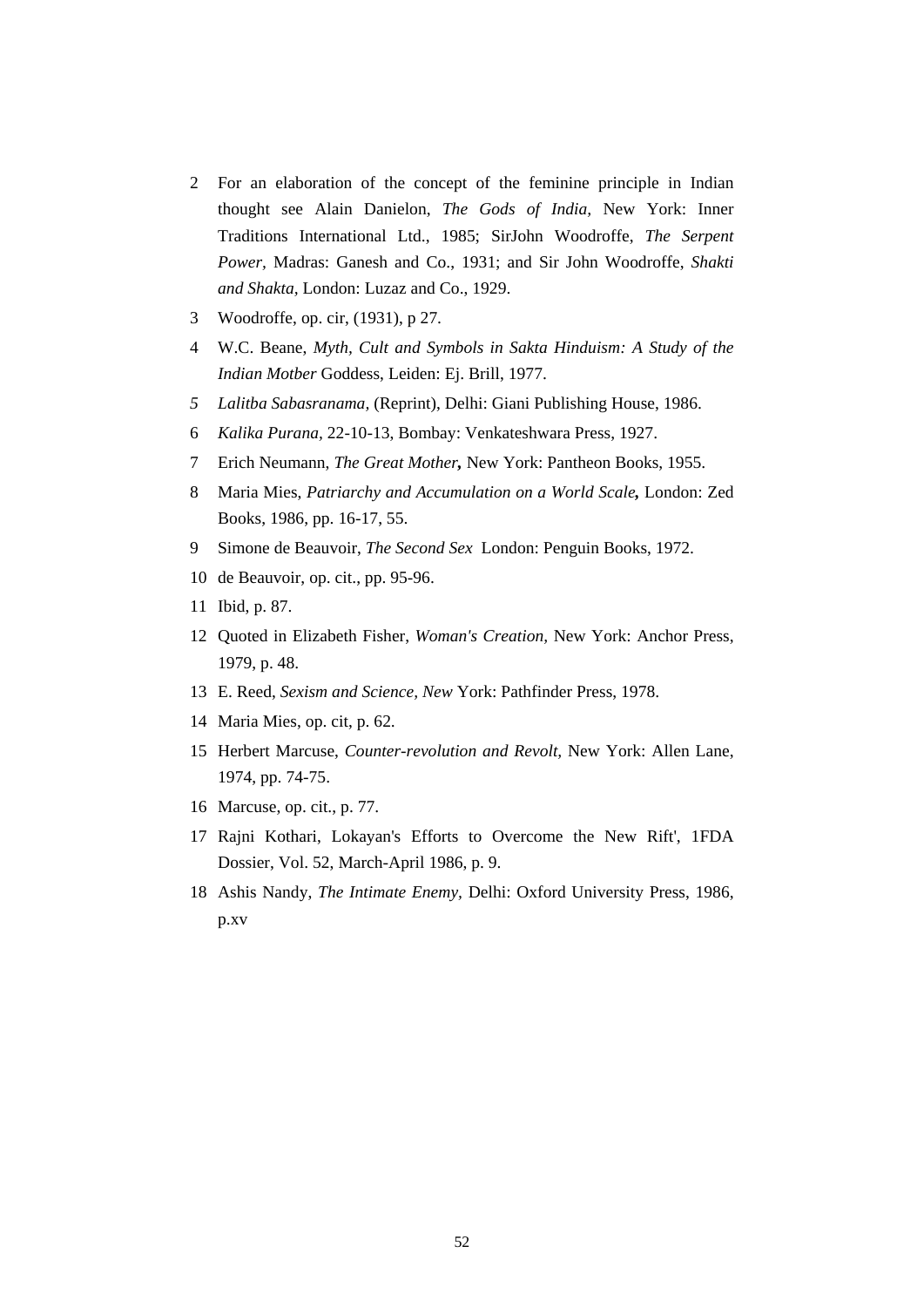# **4. Women in the Forest**

#### **Aranyani: the forest as the feminine principle**

Forests have always been central to Indian civilization. They have been worshipped as Aranyani, the Goddess of the Forest, the primary source of life and fertility, and the forest as a community has been viewed as a model for societal and civilizational evolution. The diversity, harmony and self-sustaining nature of the forest formed the organisational principles guiding Indian civilization; the *aranya samskriti* (roughly translatable as 'the culture of the forest' or 'forest culture') was not a condition of primitiveness, but one of conscious choice. According to Rabindranath Tagore the distinctiveness of Indian culture consists of its having defined life in the forest as the highest form of cultural evolution in *Tapovan,* he writes:

Contemporary western civilization is built of brick and wood. It is rooted in the city. But Indian civilization has been distinctive in locating its source of regeneration, material and intellectual, in the forest, not the city. India's best ideas have come where man was in communion with trees and rivers and lakes, away from the crowds. The peace of the forest has helped the intellectual evolution of man. The culture of the forest has fuelled the culture of Indian society. The culture that has arisen from the forest has been influenced by the diverse processes of renewal of life which are always at play in the forest, varying from species to species, from season to season, in sight and sound and smell. The unifying principle of life in diversity, of democratic pluralism, thus became the principle of Indian civilization.

Not being caged in brick, wood and iron, Indian thinkers were surrounded by and linked to the life of the forest. The living forest was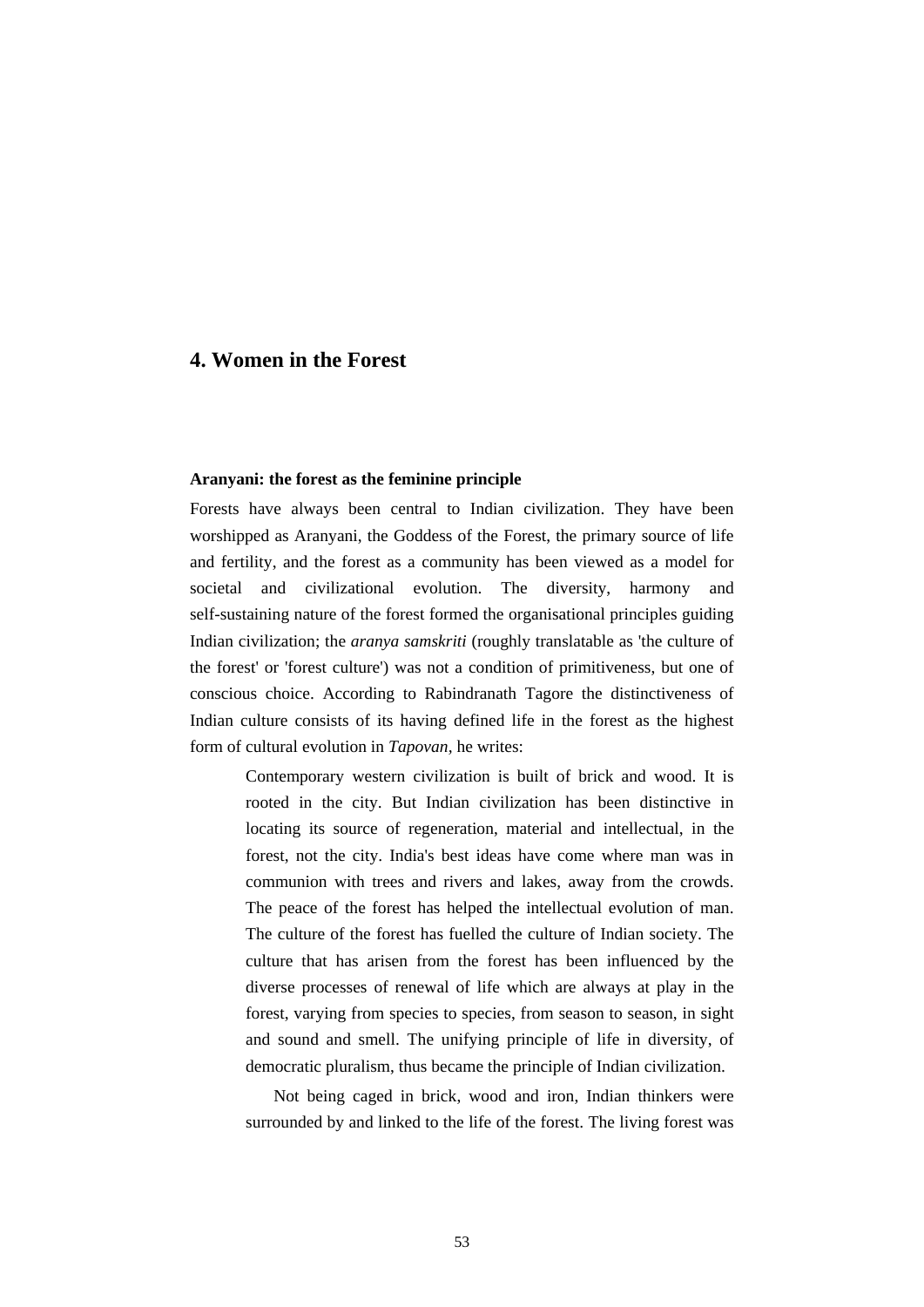for them their shelter, their source of food. The intimate relationship between human life and living nature became the source of knowledge. Nature was not dead and inert in this knowledge system. The experience of life in the forest made it adequately clear that living nature was the source of light and air, of food and water.<sup>1</sup>

As a source of life nature was venerated as sacred and human evolution was measured in terms of man's capacity to merge with her rhythms and patterns intellectually, emotionally and spiritually. The forest thus nurtured an ecological civilization in the most fundamental sense of harmony with nature. Such knowledge that came from participation in the life of the forest was the substance not just of the *Aranyakas* or forest texts, but also of the everyday beliefs of tribal and peasant society. The forest as the highest expression of the earth's fertility and productivity is symbolised in yet another form as the Earth Mother,<sup>2</sup> as Vana Durga or the Tree Goddess in Bengal she is associated with the *sheora* tree ( Tropbis *aspera),* and with the *sal (Shorea robusta)* and *asvathha (Ficus religiosa).* In Comilla she is Bamani, in Assam she is Rupeswari. In folk and tribal cultures especially, trees and forests are also worshipped as *Vana Devatas* or forest deities.

The sacred tree serves as an image of the cosmos, a symbol of the inexhaustible source of cosmic fertility. The Earth Mother as the primordial Mother says:

0 ye gods, I shall support (i.e. nourish) the whole world with life-sustaining vegetables which shall grow out of my body, during a period of heavy rain. I shall gain fame on earth then as Shakhambari (goddess who feeds the herbs), and in that very period, I shall slay the great asura named Durgama (a personification of drought).

#### *Devimahatmya 90:43-44.*<sup>3</sup>

Sacred forests and sacred groves were created and maintained throughout India as a cultural response for their protection. As Pant reports for the Himalaya:

> A natural system of conservancy was in vogue; almost every hill-top is dedicated to some local deity and the trees on or about the spot are regarded with great respect so that nobody dare touch them. There is also a general impression among the people that everyone cutting a tree should plant another in its place.<sup>4</sup>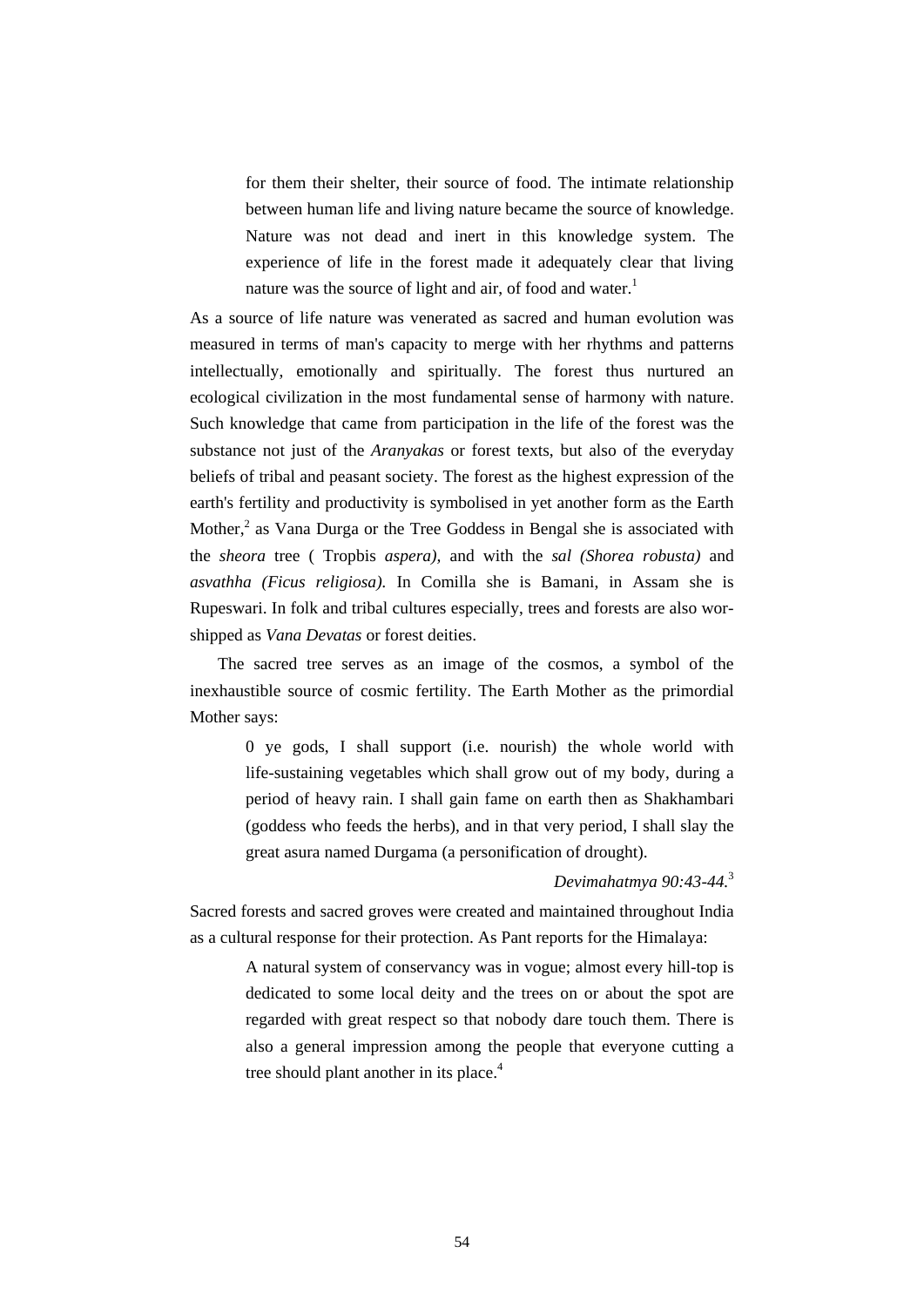All religions and cultures of the South Asian region have been rooted in the forests, not through fear and ignorance but through ecological insight. Myers says: 'In contrast to the folklore of temperate zones, which often regards forests as dark places of danger, traditional perceptions of forests in the humid tropics convey a sense of intimate harmony, with people and forests equal occupants of a communal habitat, a primary source of congruity between man and nature.<sup>5</sup>

For the tribes of Central India, the forest is the context and condition of survival. The *mohwa (Bassia latifolia)* is special for the tribals of Chattisgarh, of the Santhal Parganas, of Bastar and of the Satpuras. A large deciduous tree, usually with a short bole, spreading branches and a large rounded crown, it is one of the most important forest trees of India. Women collect the fleshy corollas of its flowers which are eaten raw or cooked, or dried, ground and mixed with flour for making cakes, or distilled into spirit. A thick white oil extracted from the seed is used by tribals for cooking and burning, and is sold for the manufacture of margarine, soap and glycerine. The tree is never felled owing to the value of its flowers and fruits. Even when forest land is cleared for cultivation, the *mohwa* trees are carefully preserved and are found scattered over cultivated lands long after clearing has taken place. Trees bear crops of flowers and fruit when about ten years old and yield about 40 kgs. of flowers per year. In 1897 and 1900, serious famine years in Central India, the profuse blossoming of *mohwa* flowers was a famine insurance for the tribals. It is not surprising then, that to the forest dwellers of Central India, the *mohwa* is the tree of life.

India's people have traditionally recognised the dependence of human survival on the existence of forests. A systematic knowledge about plants and forest ecosystems was thus generated and informal principles of forest management formulated. it has often been stated that 'scientific' forestry and the scientific management of forest resources in India began with the British. The historical justification for such a statement becomes possible only if one accepts that modern western patriarchal science is the only valid science. in ancient Indian traditions, scientific knowledge of the plant kingdom is evident from such terms as *vriksayurveda,* which means the science of the treatment of plant diseases, and *vanaspati vidya* or plant sciences, while many ancient texts were called *Aranyakas* or forest texts. Being derived from the living forest, indigenous forestry science did not perceive trees as just wood; they were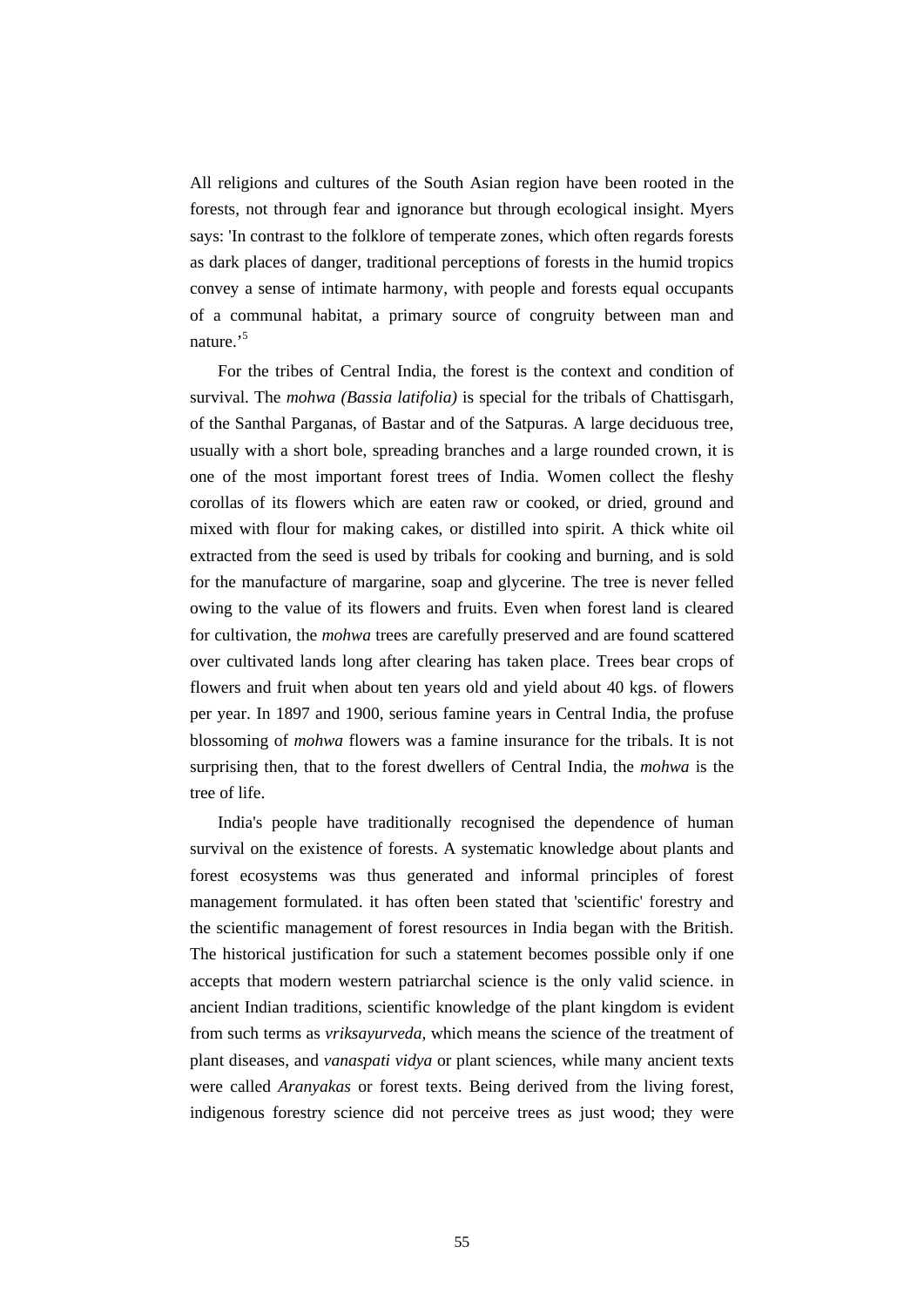looked at from a multi- functional point of view, with a focus on diversity of form and function. For example, the rioted lexicon, *Namalinganusasana,*  popularly known as *Amarakosa,* lists a number of words to denote a tree, each describing it from a different point of view<sup>6</sup>(see Table 1). This is in distinct contrast to the western tradition of forest management, which views trees primarily in terms of their woody biomass.

| Sanskrit name  | <b>Functional description</b>            |  |
|----------------|------------------------------------------|--|
| <i>Vraksha</i> | that which is cut                        |  |
| Mahiruba       | that which grows on the earth            |  |
| Sakhi          | that which has branches                  |  |
| Padapa         | that which sucks water through the roots |  |
| Taru           | that by which people get coolness        |  |
| Agama          | that which cannot move                   |  |
| Palasi         | that which has leaves                    |  |

TABLE 1

Vegetation itself was divided into various categories. *Caraka*,<sup>7</sup> for example, divided trees and plants into four classes.

- *(i) Vanaspati:* those which are fruit bearing only
- *(ii) Vanaspatya:* those that fruit and flower
- *( iii) Osadbi.* those that die after the ripening of fruits
- *(iv) Virudhi:* shrubs

A distinction has also been made between natural and cultivated forests, suggesting that afforestation and regeneration through the planting of trees has always been significant in the renewal of the forest wealth of the region. This tradition of seeing trees and plants as live has been continued into modern times by eminent Indian scientists like J.C. Bose, who did detailed experiments to show

that the pretension of man and animals for undisputed superiority over their hitherto 'vegetative brethren' does not bear the test of close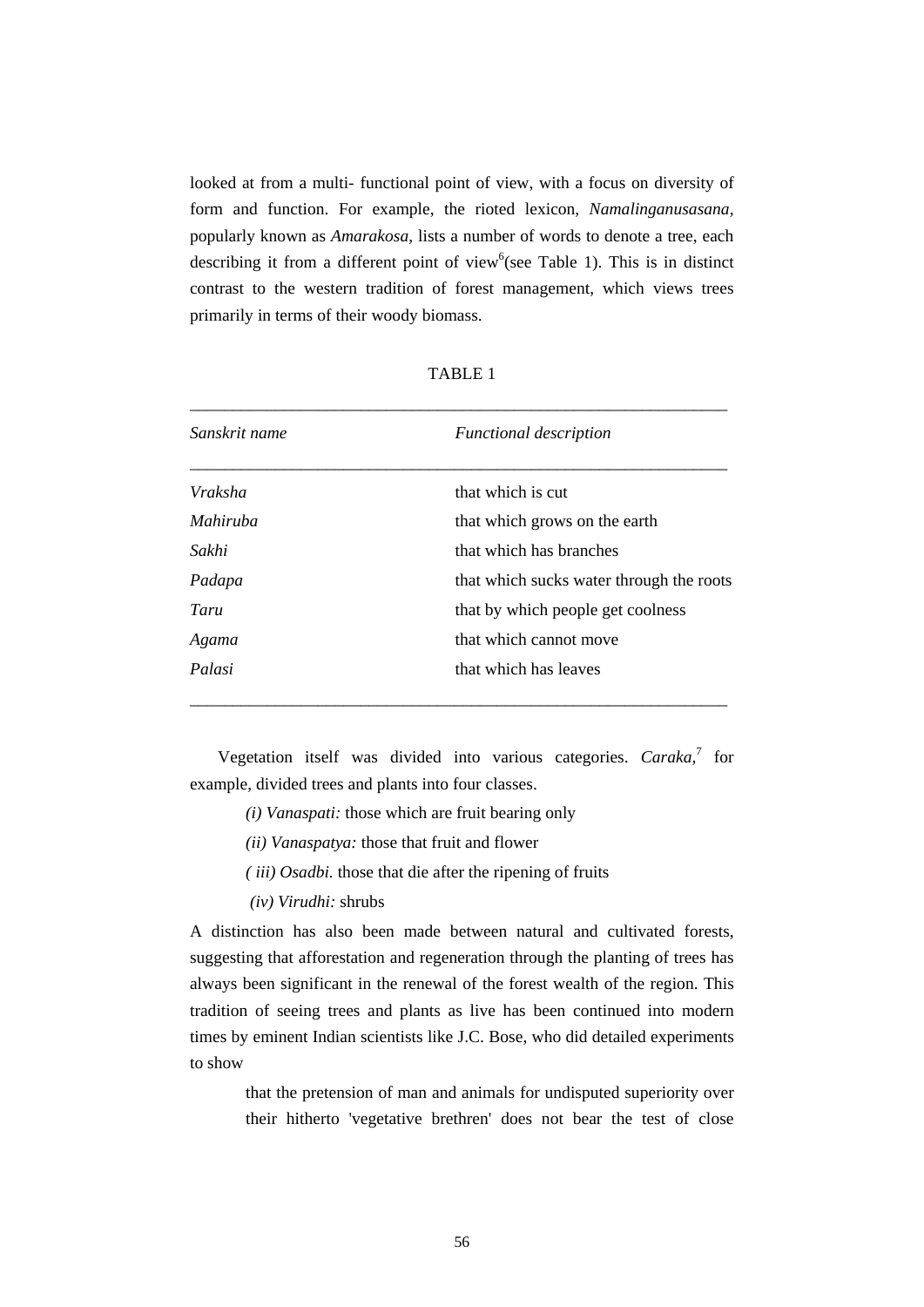inspection. These experiments bring the plant much nearer than we ever thought. We find that it is not a mere mass of vegetative growth, but that its every fibre is instinct with sensibility. We are able to record the throbbings of its pulsating life, and find these wax and wane according to the life conditions of the plant, and cease in the death of the organism in these and many other ways the life reactions in plant and man are alike.<sup>8</sup>

Ethnobotanical work among India's many diverse tribes is also uncovering the deep, systematic knowledge of forests among them. The diversity of forest foods used in India emerges from this knowledge. In south India, a study conducted among the Soliga in the Belirangan hills of Karnataka shows that they use 27 different varieties of leafy vegetables at different times of the year, and a variety of tubers, leaves, fruits and roots are used for their medicinal properties by the tribals. A young illiterate Irula boy from a settlement near Kotagiri identified 37 different varieties of plants, gave their Irula names and their different uses.

In Madhya Pradesh, although rice *(Oryza sativa)* and lesser millets *(Panicum miliaceum, Eleusine coracana* and *Paspalum scrobiculatum)* form the staple diet of the tribals, almost all of them supplement it with seeds, grains, roots, rhizomes, leaves and fruits of numerous wild plants which abound in the forests. Grigson noted that famine has never been a problem in Bastar as the tribes have always been able to draw half of their food from the innumberable edible forest products.<sup>9</sup> Tiwari prepared a detailed list of wild plant species eaten by the tribals in Madhya Pradesh.<sup>10</sup> He has listed 165 trees, shrubs and climbers. Of these, the first category contains a list of 31 plants whose seeds are roasted and eaten. There are 19 plants whose roots and tubers are eaten after baking, boiling or processing; there are 17 whose juice is taken fresh or after fermenting; 25, whose leaves are eaten as vegetables, and 10 whose petals are cooked as vegetables. There are 63 plants whose fruits are eaten raw, ripe, or roasted or pickled; there are five species of Ficus which provide figs for the forest-dwellers. The fruits of the thorny shrub, *Pitbcellobium dulce (Inga dulds),* also called jungle jalebi, are favourites with the tribals. The sepals of *mohwa* are greedily eaten and also fermented for liquor. *Morus alba,* the mulberry, provides fruit for both man and birds. Besides, the *ber (Zizypbus mauritiana* and *Z. Oenoplia)* provides delicious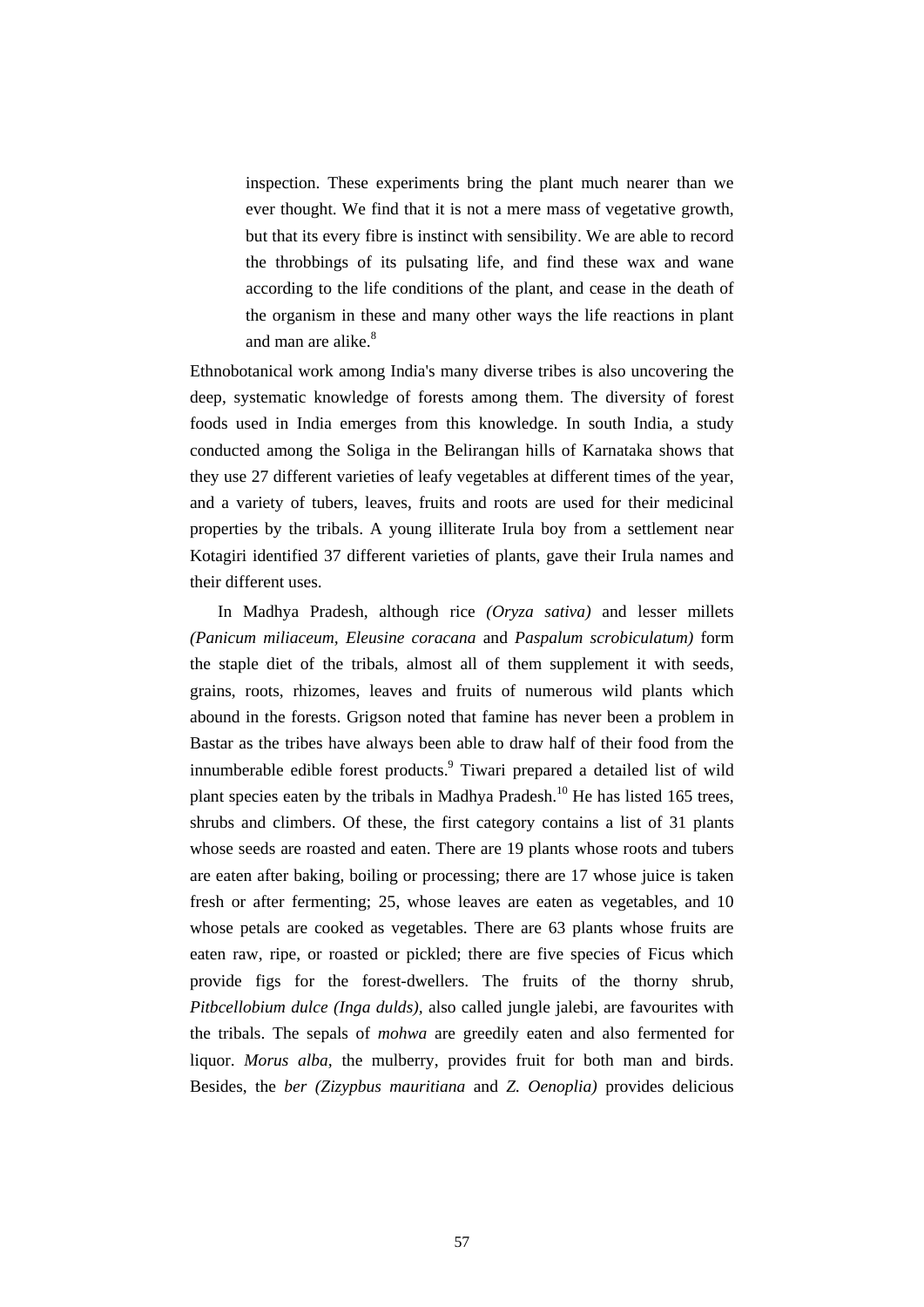fruit, and has been eaten by jungle dwellers from the Mesolithic period onwards.

In non-tribal areas, too, forests provide food and livelihood through critical inputs to agriculture, through soil and water conservation, and through inputs of fodder and organic fertilizer. Indigenous sylvicultural practises are based on sustainable and renewable maximisation of all the diverse forms and functions of forests and trees. This common sylvicultural knowledge is passed on from generation to generation, through participation in the processes of forest renewal and of drawing sustenance from the forest ecosystem. in both forest and agriculture based economies, it is primarily women who use and manage the produce of forests and trees. In the Himalaya, where tree fodder is predominant in the agricultural economy even today, older women train the younger ones in the art of lopping (pollarding) and of collecting forest produce. In other regions also, lopping cycles and practices had evolved to maximise fodder production. Since food gathering and fodder collection has been women's work, primarily, women as foragers were critical in managing and renewing the diversity of the forest. Their work was complementary to that of men. The public and common domain of the forest was not closed to women it was central to supporting life in the 'private' domain, the home and community.

Indigenous forest management, as largely a women's domain for producing sustenance, was thus in an evolved state when the British arrived. Since the British interest in forests was exclusively for commercial timber, indigenous expertise became redundant for their interest and was replaced by a one-dimensional, masculinist science of forestry.

### **Colonialism and the evolution of masculinist forestry**

When the British colonised India, they first colonised her forests. Ignorant of their wealth and of the wealth of knowledge of local people to sustainably manage the forests, they displaced local rights, local needs and local knowledge and reduced this primary source of life into a timber mine. Women's subsistence economy based on the forest was replaced by the commercial economy of British colonialism. Teak from Malabar was extracted for the King's Navy, and the *sal* of Central India and the conifers of the Himalaya were exploited for the railway system. Although it is always local people who are held responsible for deforestation, it is commercial demands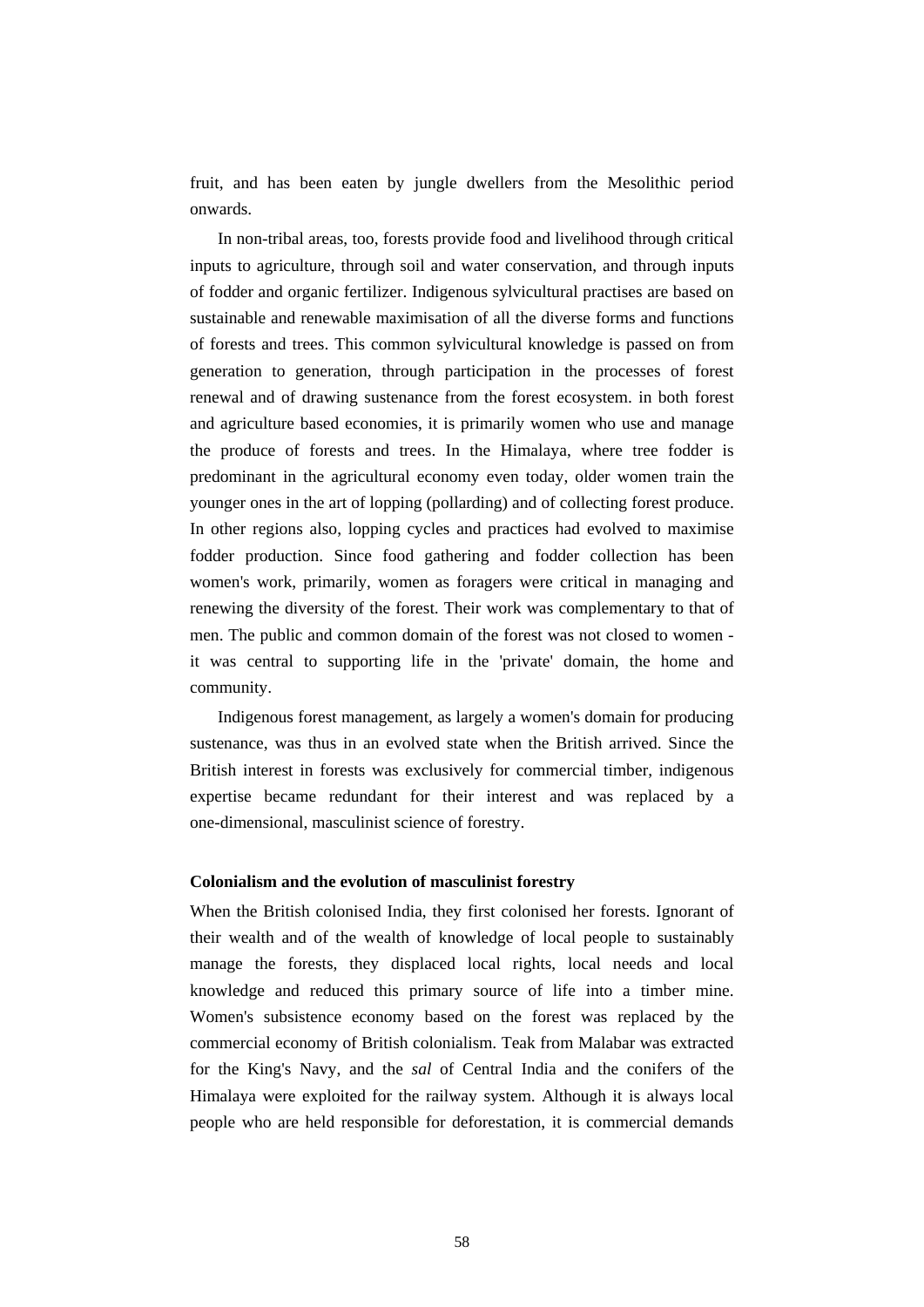that have more frequently resulted in large-scale forest destruction. In the Himalayan region there is evidence that it was the needs of the Empire and not of the local people that led to rapid forest denudation. According to Atkinson's *Gazetteer,* 

> the forests were denuded of good trees in all places. The destruction of trees of all species appears to have continued steadily and reached its climax between 1855 and 1861, when the demands of the Railway authorities induced numerous speculators to enter into contracts for sleepers, and these men were allowed, unchecked, to cut down old trees very far in excess of what they could possibly export, so that for some years after the regular forest operations commenced, the department was chiefly busy cutting up and bringing to the depot the timber left behind by the contractors.<sup>11</sup>

When the British started exploiting Indian timber for military purposes, they did it rapaciously and in ignorance, because the 'great continent appeared to hold inexhaustible tracts covered with dense jungles, but there was no apparent necessity for their detailed exploration, even had this been a possibility. In the early years of our occupation the botany of the forests, the species of trees they contained and their respective values was an unopened book.<sup>12</sup>

To the colonial government and its officials the critical role that forests play in nature and the great influence they exercise on the physical well-being of a country went unrecognised. In view of the large forest wealth that existed, the government for some years obtained its full requirement without difficulty, while local needs were also met. The early administrators appear to have been convinced that this state of affairs could go on for an unlimited period. In many localities forests were viewed as an obstruction to agriculture, which was taxed, and were seen therefore as a limiting factor to the prosperity of the coloniser. The policy was to extend agriculture and the watchword was to clear the forests with this end in view. Virgin forests of the Doon Valley were thus clearfelled for land grants made exclusively to British settlers.

The military requirement for Indian teak led to an immediate proclamation declaring that the royalty right in teak trees claimed by the former government in the south of the continent, was vested in the East India Company in the year 1799 alone, 10,000 teak trees were brought down the Beypur River in Malabar. Under further pressure from the Home Government to ensure the maintenance of the future strength of the King's Navy, a decision was taken to appoint a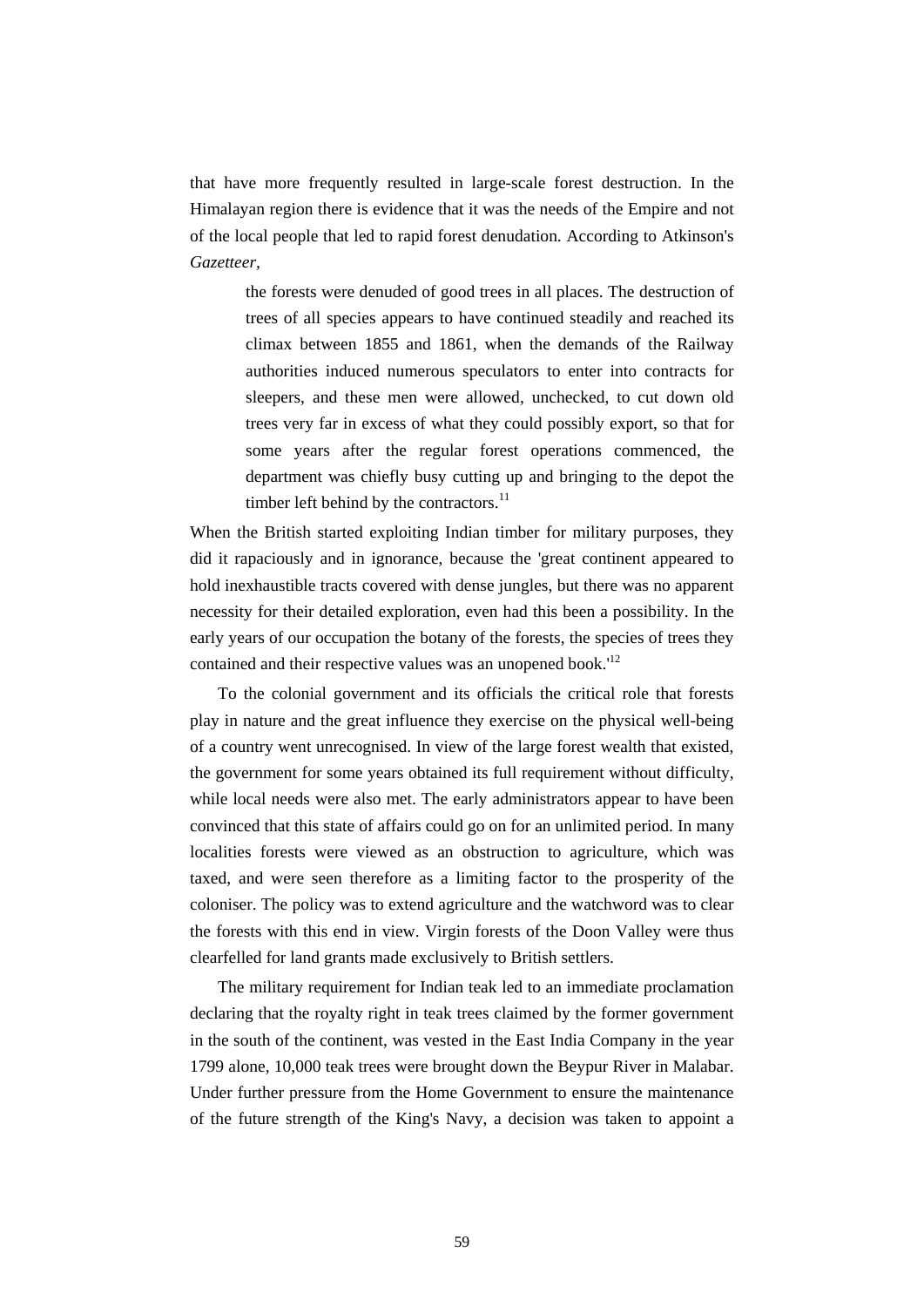special officer to superintend forest work - his duties were to preserve and improve the production of teak and other timber suitable for shipbuilding. Captain Watson of the police was appointed the first Conservator of Forests in India on November 10, 1806. Under the proclamation of April 1807, he wielded great powers. He soon established a timber monopoly throughout Malabar and Travancore and furnished the government, as did his immediate successors, with a plentiful supply of cheap timber. But the methods by which this was done were intolerable and gradually gave rise to seething discontent amongst both local peasants as well as proprietors. The feeling rose to such a pitch that the Conservator- ship was abolished in 1823.<sup>14</sup>

The introduction of colonial forestry was thus established not because of superior forestry knowledge or scientific management, but through dominant military need and power. It was only after more than half a century of uncontrolled forest destruction by British commercial interests that an attempt was made to control exploitation. In 1865 the first Indian Forest Act (VII of 1865) was passed by the Supreme Legislative Council, which authorised the government to declare forests and wastelands *(benap* or unmeasured lands) as reserved forests.

The introduction of this legislation marks the beginning of what is called the 'scientific management' of forests; it amounted basically to the formalisation of the erosion both of forests and of the rights of local people to forest produce. Commercial forestry, which is equated with 'scientific forestry' by those narrow interests exemplified by western patriarchy is reductionist in intellectual content and ecological impact, and generates poverty at the socioeconomic level for those whose livelihoods and productivity depend on the forest. Reductionism has been characteristic of this forestry because it sunders forestry from water management, from agriculture and from animal husbandry. Within the forest ecosystem it has reduced the diversity of life to the dead product, wood, and wood in turn to commercially valuable wood only. A commercial interest has the primary objective of maximising exchange value on the market through the extraction of commercially valuable species - forest ecosystems are therefore reduced to the timber of such species. By ignoring the complex relationship within the forest community and between plant life and other resources like soil and water, this pattern of resource use generates instabilities in the ecosystem and leads to counterproductive use of nature as a living and self-reproducing resource. The destruction of the forest ecosystem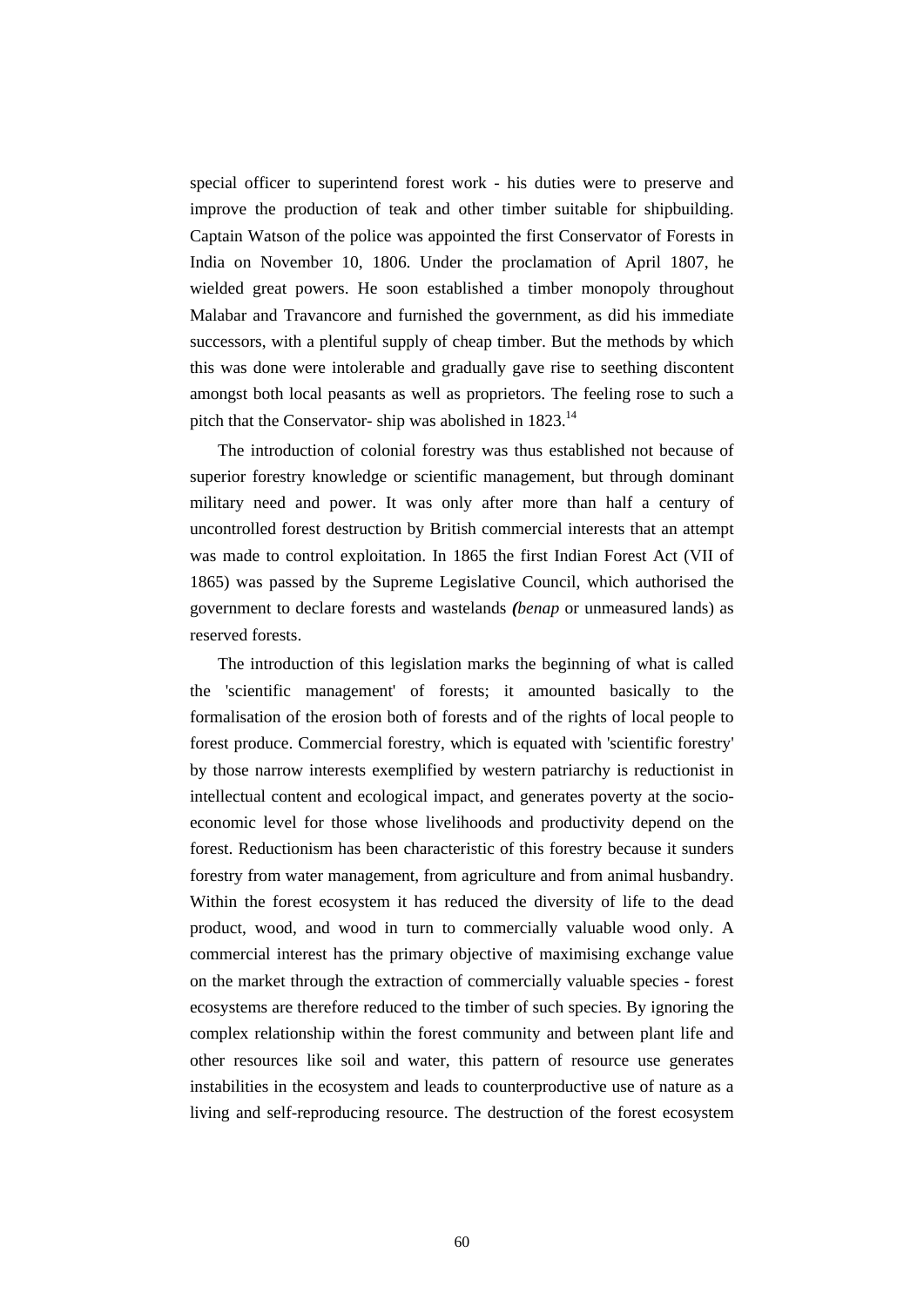and the multiple functions of forest resources in turn hurts the economic interest of those groups of society, mainly women and tribals, who depend on the diverse resource functions of the forests for their survival. These include soil and water stabilisation and the provision of food, fodder, fuel, fertilizer, etc. In the alternative feminine forestry science which has been subjugated by the masculinist science, forests are not viewed as merely a stock of wood, isolated from the rest of the ecosystem, nor is their economic value reduced to the commercial value of timber. 'Productivity', 'yield' and 'economic value' are defined for nature and for women's work as *satisfying basic needs through an integrated ecosystem managed for multipurpose utilisation.* Their meaning and measure is therefore entirely different from the meaning and measure employed in reductionist masculinist forestry. In a shift from ecological forestry to reductionist forestry all scientific terms are changed from ecosystem-dependent to ecosystem- independent ones. Thus while for women, tribals and other forest communities a complex ecosystem is productive in terms of water, herbs, tubers, fodder, fertilizer, fuel, fibre and as a genepool, for the forester, these components are useless, unproductive waste and dispensable. Two economic perspectives lead to two notions of 'productivity' and 'value'. As far as women's productivity in survival and overall productivity are concerned, the natural tropical forest is a highly productive ecosystem. Examining the forests of the humid tropics from an ecological perspective Golley has noted, 'A large biomass is generally characteristic of tropical forests. The quantities of wood especially are large in tropical forests and average about 300 tons per ha. compared with about 150 tons per ha. for temperate forests.'15 However, in reductionist commercial forestry, overall productivity is subordinated to industrial use, and large biomass to species that can be profitably marketed - industrial and commercial biomass prevail; all the rest is waste. As Bethel, an international forestry consultant says, referring to the large biomass typical of forests in the humid tropics:

It must be said that from a standpoint of industrial material supply, this is relatively unimportant. The important question is how much of this biomass represents trees and parts of trees of *preferred species that can be profitably marketed.* ... By today's utilisation standards, *most of the trees in these humid tropical forests are, from an industrial materials standpoint, clearly weeds.*<sup>16</sup>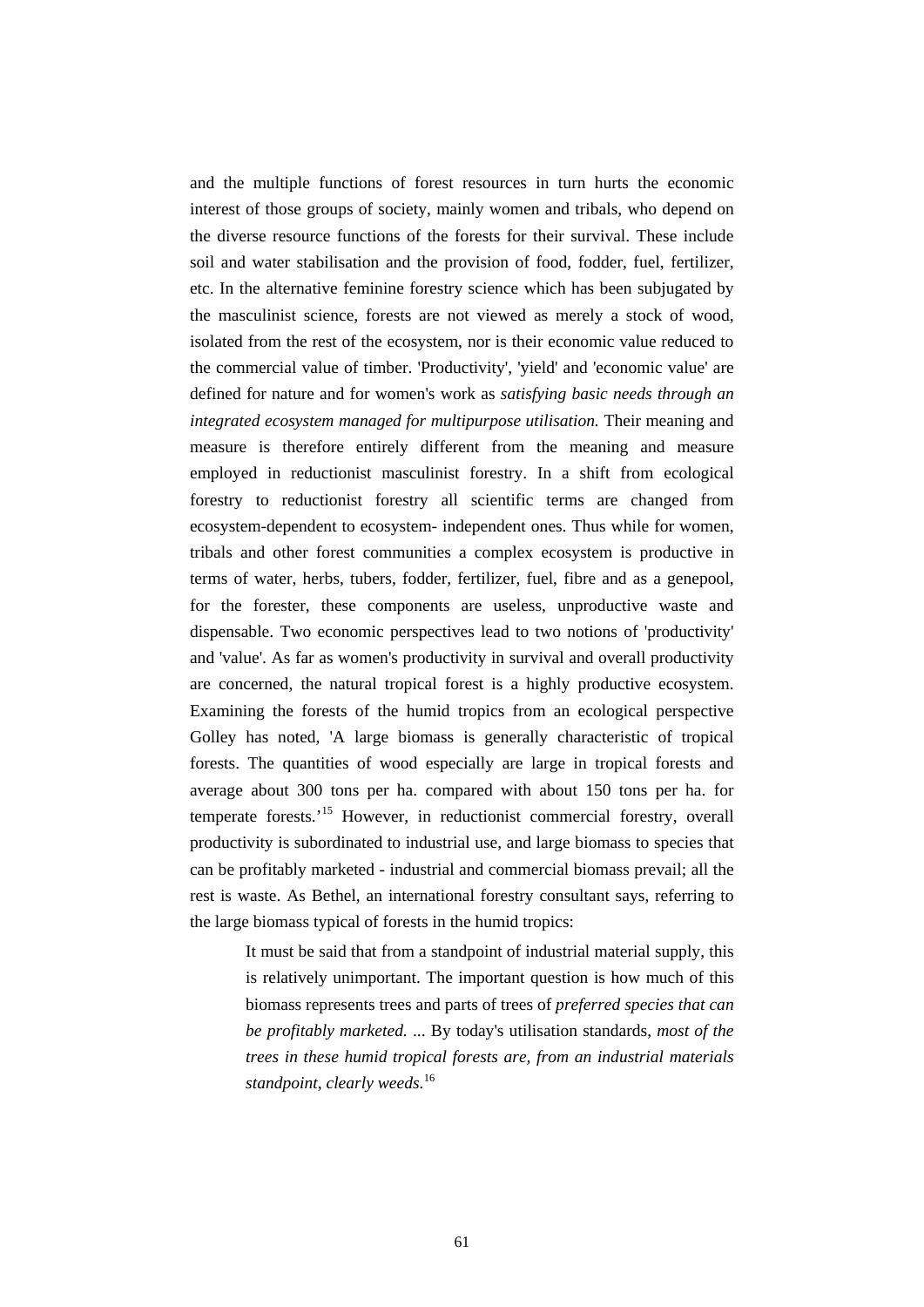The 'industrial materials standpoint' is the standpoint of a capitalist and patriarchal reductionist forestry which splits the living diversity and democracy of the forest into commercially useful dead wood which it valorises, and ecologically valuable weeds which it characterises as waste. This waste, however, is the wealth of biomass that maintains nature's water and nutrient cycles and satisfies the needs of food, fuel, fodder, fertilizer, fibre and medicine of agricultural communities.

Since it is women's work that protects and conserves nature's life in forestry and in agriculture, and through such conservation work, sustains human life through ensuring the provision of food and water, the destruction of the integrity of forest ecosystems is most vividly and concretely experienced by peasant women. For them forestry is married to food production; it is essential for providing stable, perennial supplies of water for drinking and for irrigation, and for providing the fertility directly as green manure or as organic matter cycled through farm animals. Women's agricultural work in regions like the Himalaya is largely work in and with the forest, yet it is discounted both in forestry and in agriculture. The only forestry-related work that goes into census data is lumbering and tree-felling; cutting trees then becomes a source of roti or food for the men engaged in lumbering operations; for the women however, forests are food, not in death, but in life. The living forest provides the means for sustainable food production systems in the form of nutrients and water, and women's work in the forest facilitates this process. When, for example, women lop trees they enhance the productivity of the oak forest under stable conditions and under common ownership and control. While an unlopped tree has leaves that are too hard for cattle, lopping makes them soft and palatable, especially in early spring. Maintaining the diversity of living resources is critical to the feminine use of the forest: thus oak-leaf along with a mixture of dried grasses and agricultural by-products is fed to cattle through the late autumn, winter and into spring. In the monsoon, the green grass becomes the dominant fodder, and in October and November, agricultural waste such as rice straw, mandua straw and jangora straw become the primary supply of fodder. Lopping has never been viewed as a forest management strategy for using tree produce while conserving the tree. Yet, as Bandyopadhyay and Moench<sup>17</sup> have shown, lopping under appropriate conditions can actually *increase* the forest density and fodder productivity of the forest. Groups of women, young and old, go together to lop for fodder, and expertise develops by participation and through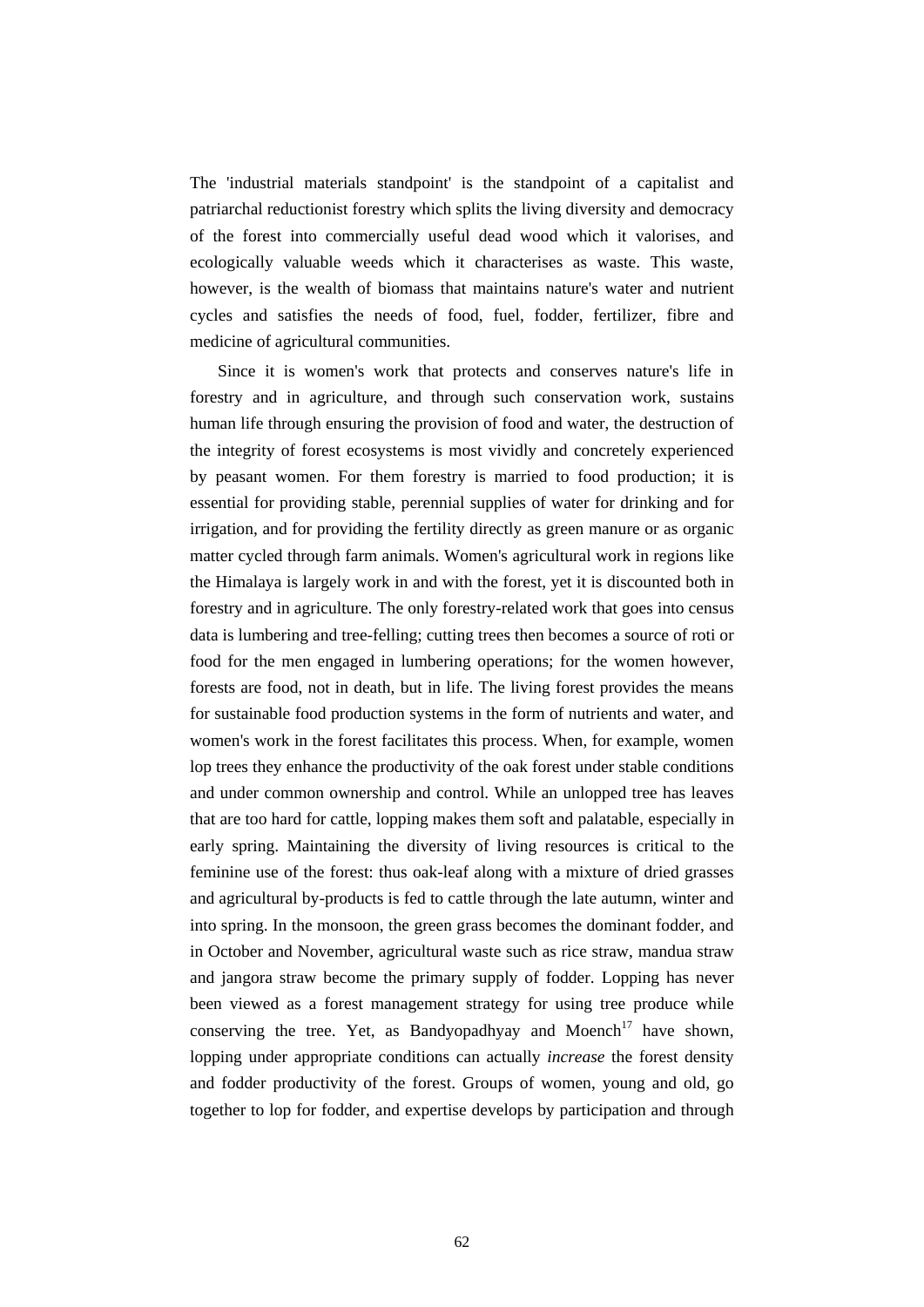learning-by-doing. These informal forestry colleges of the women are small and decentred, creating and transferring knowledge about how to maintain the life of living resources. The visible forestry colleges by contrast are centralised and alienated: they specialise in a forestry of destruction, on how to transform a living resource into a commodity and subsequently, cash.

The dispossession of the local people of their rights, their resources and their knowledge has not gone unchallenged. Forest struggles have been taking place throughout the country for over two centuries to resist the colonisation of the people's forests in India. The access and rights of the people to forests were first severely encroached upon with the introduction of the Forest Acts of 1878 and 1927. The following years witnessed the spread of forest satyagrahas throughout India, as a protest against the reservation of forests for exclusive exploitation by British commercial interest, and their concommitant transformation from a common resource into a commodity. Villagers ceremonially removed forest products from the reserved forests to assert their right to satisfy their basic needs. The forest satyagrahas were especially successful in regions where survival of the local population was intimately linked with access to the forests, as in the Himalaya, the Western Ghats, and the Central Indian hills. These non-violent protests were systematically crushed by the British; in Central India, Gond tribals were gunned down for participating in the protests; in 1930 dozens of unarmed villagers were killed and hundreds injured in Tilari village in Tehri Garhwal, when they gathered to protest against the Forest Laws of the local rulers. After enormous loss of life, the satyagrahis were successful in reviving some of the traditional rights of the village communities to various forest products.<sup>18</sup> The Forest Policy of post-colonial India continued on the colonial path of commercialisation and reductionism, and with it continued people's resistance to a denial of their basic needs, both through, alienation of rights and through ecological degradation.

In the mountain regions of the Himalaya, the women of Garhwal started to protect their forests from commercial exploitation even at the cost of their lives, by starting the famous Chipko movement, embracing the living trees as their protectors. Beginning in the early 1970s in the Garhwal region of Uttar Pradesh, the methodology and philosophy of Chipko has now spread to Himachal Pradesh in the north, to Karnataka in the south, to Rajasthan in the west, to Orissa in the east, and to the Central Indian highlands.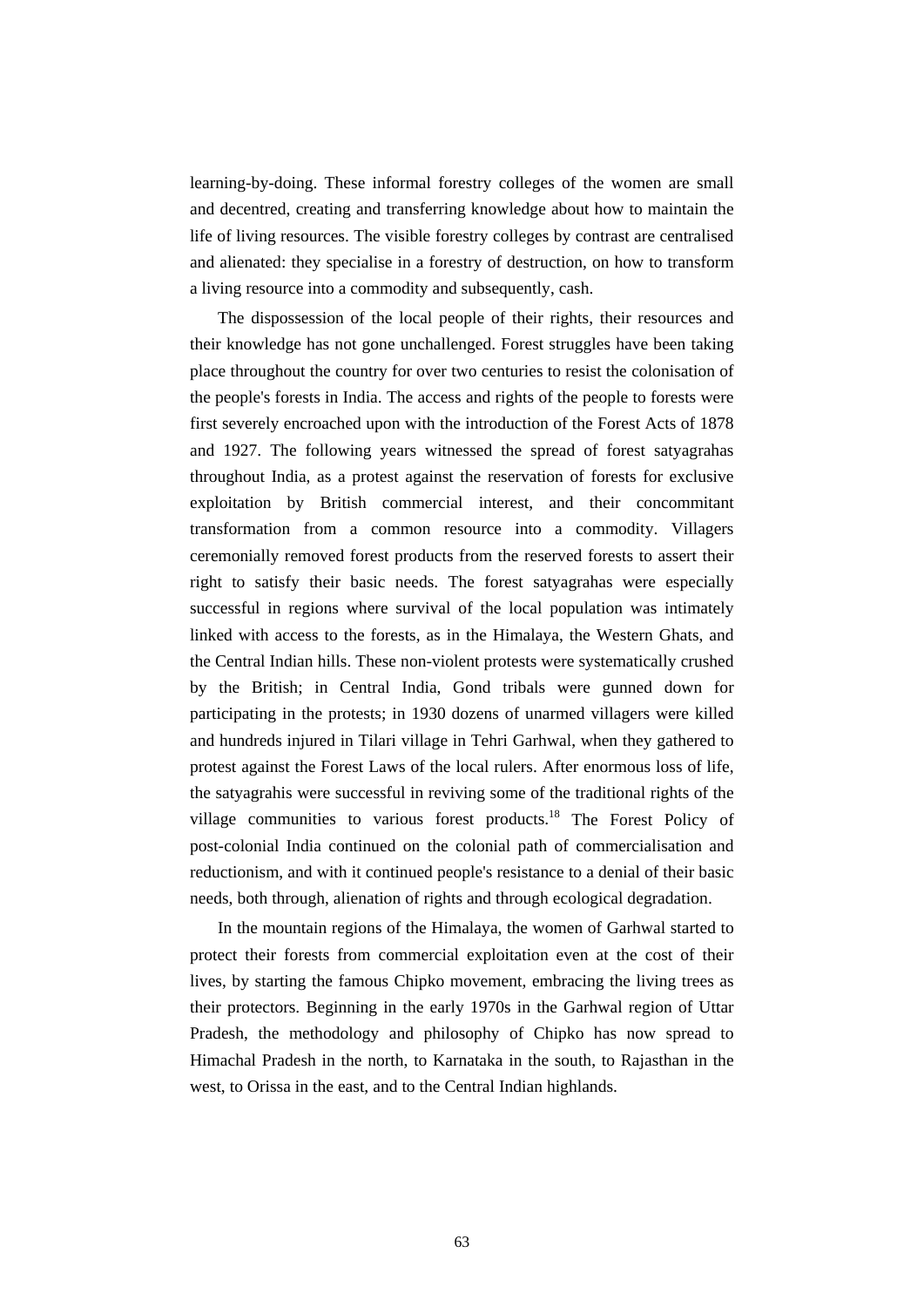### **The women of Chipko**

Women's environmental action in India preceded the UN Women's Decade as well as the 1972 Stockholm Environment Conference. Three hundred years ago more than 300 members of the Bishnoi community in Rajasthan, led by a woman called Amrita Devi, sacrificed their lives to save their sacred *khejri* trees by clinging to them. With that event begins the recorded history of  $Chipko.<sup>19</sup>$ 

The recent Chipko movement has popularly been referred to as a women's movement, but it is only some male Chipko activists who have been projected into visibility. The women's contribution has been neglected and remains invisible, inspite of the fact that the history of Chipko is a history of the visions and actions of exceptionally courageous women. Environmental movements like Chipko have become historical landmarks because they have been fuelled by the ecological insights and political and moral strengths of women. I will dwell at some length on some of these exceptional women because I have personally been inspired by my interaction with them, and because I feel that it is unjust that the real pillars of the movement are still largely unknown. The experience of these powerful women also needs to be shared to remind us that we are not alone, and that we do not take the first steps: others have walked before us.

In the history of social and political movements, the evolution is generally neglected, and only the end result focussed on. This creates two problems: first, future organisational work does not benefit from the lessons of perseverence and patience born of years of movement building; people start looking for instant solutions because it is the instant successes that have been sold through pseudo-history. Second, while the historical evolution of movements involves significant contributions from thousands of participants over extended periods, their climaxes are localised in space and time. This facilitates the appropriation of the movement by an individual or group who then erases the contributions of others. Movements are major social and political processes, however, and they transcend individual actors. They are significant precisely because they involve a multiplicity of people and events which contribute to a reinforcement of social change.

The Chipko process as a resurgence of woman power and ecological concern in the Garhwal Himalaya is a similar mosaic of many events and multiple actors. The significant catalysers of the transformations which made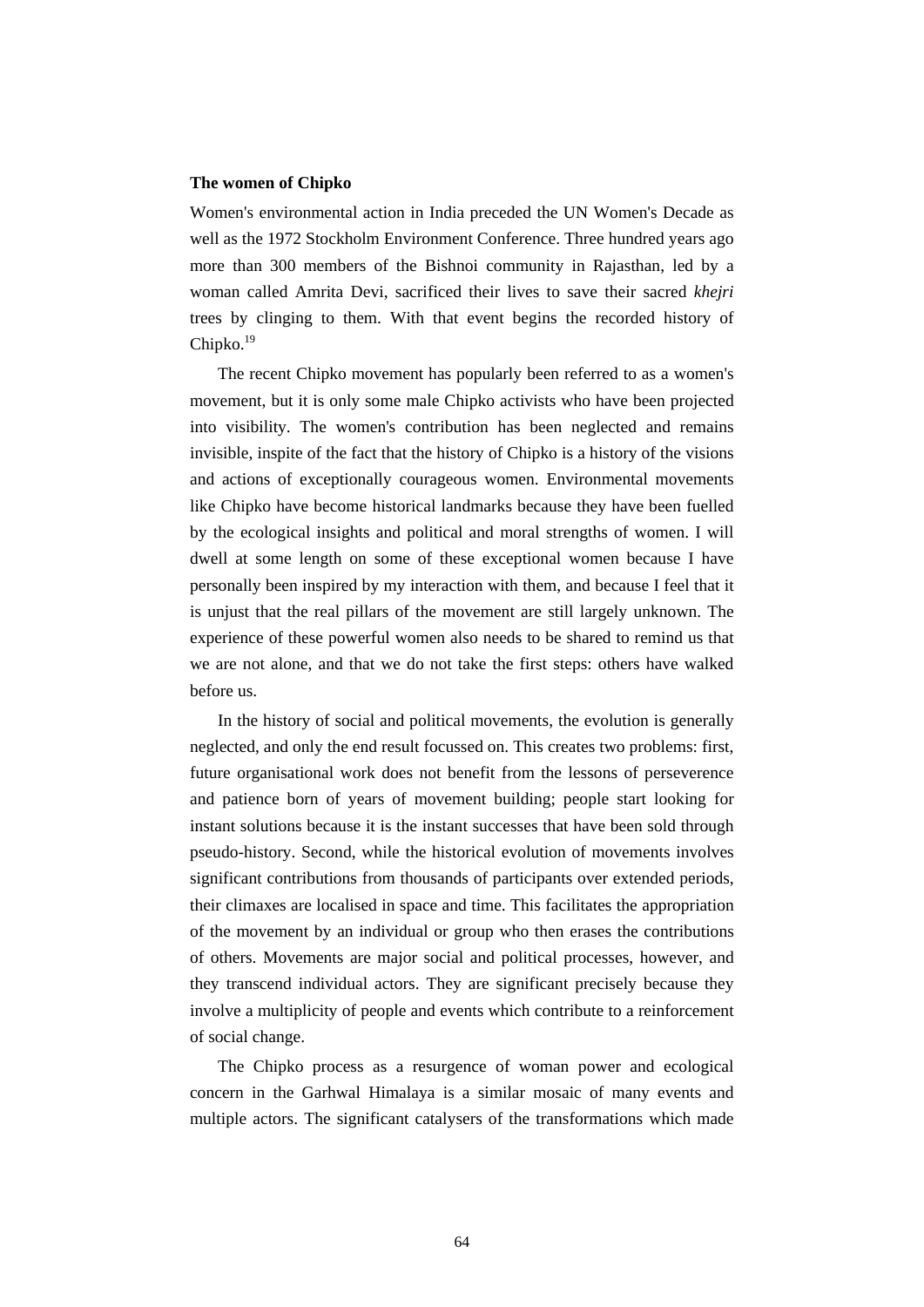Chipko resistance possible have been women like Mira Behn, Sarala Behn, Bimala Behn, Hima Devi, Gauri Devi, Gunga Devi, Bachni Devi, Itwari Devi, Charnun Devi and many others. The men of the movement like Sunderlal Bahuguna, Chandi Prasad Bhatt, Ghanshyarn Shailani and Dhoom Singh Negi have been their students and followers. Mira Behn was one of Gandhi's closest disciples who moved to the Himalayan region in the late '40s. Between Rishikesh and Hardwar she started a cattle centre called Pashulok, because cattle are central to sustainable agriculture. Writing to Mira Behn fifteen days before his death, Gandhi said:

> I see that you are destined for serving the cow and nothing else. But I seem to see a vital defect in you. You are unable to cling to anything finally. You are a gypsy, never happy unless you are wandering. You will not become an expert in anything and your mother is also likely to perish in your lap. The only person, and that a woman, who really loves the cow, will fail her. Shall I pity you, the cow or me, for 1, the originator of the real idea of serving and saving the cow for humanity, have never cared or perhaps never had the time to become even a moderate expert.20

As Gandhi had expected, Mira Behn moved on, from the ecology of the cow to the ecology of forests and water, to the links between deforestation and water crises. As she recollected later,

> Pashulok being situated as it is at the foot of the mountains, just where the Ganga emerges from the Himalayan valleys, I became very realistically aware of the terrible floods which pour down from the Ganga catchment area, and I had taken care to have all the buildings constructed above the flood high-mark. Within a year or two I witnessed a shocking flood: as the swirling waters increased, (there) came first bushes and boughs and great logs of wood, then in the turmoil of more and more water came whole trees, cattle of all sizes and from time to time a human being clinging to the remnants of his hut. Nothing could be done to save man or beast from this turmoil; the only hope was for them to get caught up somewhere on the edge of an island or riverbank prominence. The sight of these disastrous floods led me each summer to investigate the area north of Pashulok whence they came. Merciless deforestation as well as cultivation of profitable pines in place of broad-leaf trees was clearly the cause. This in turn led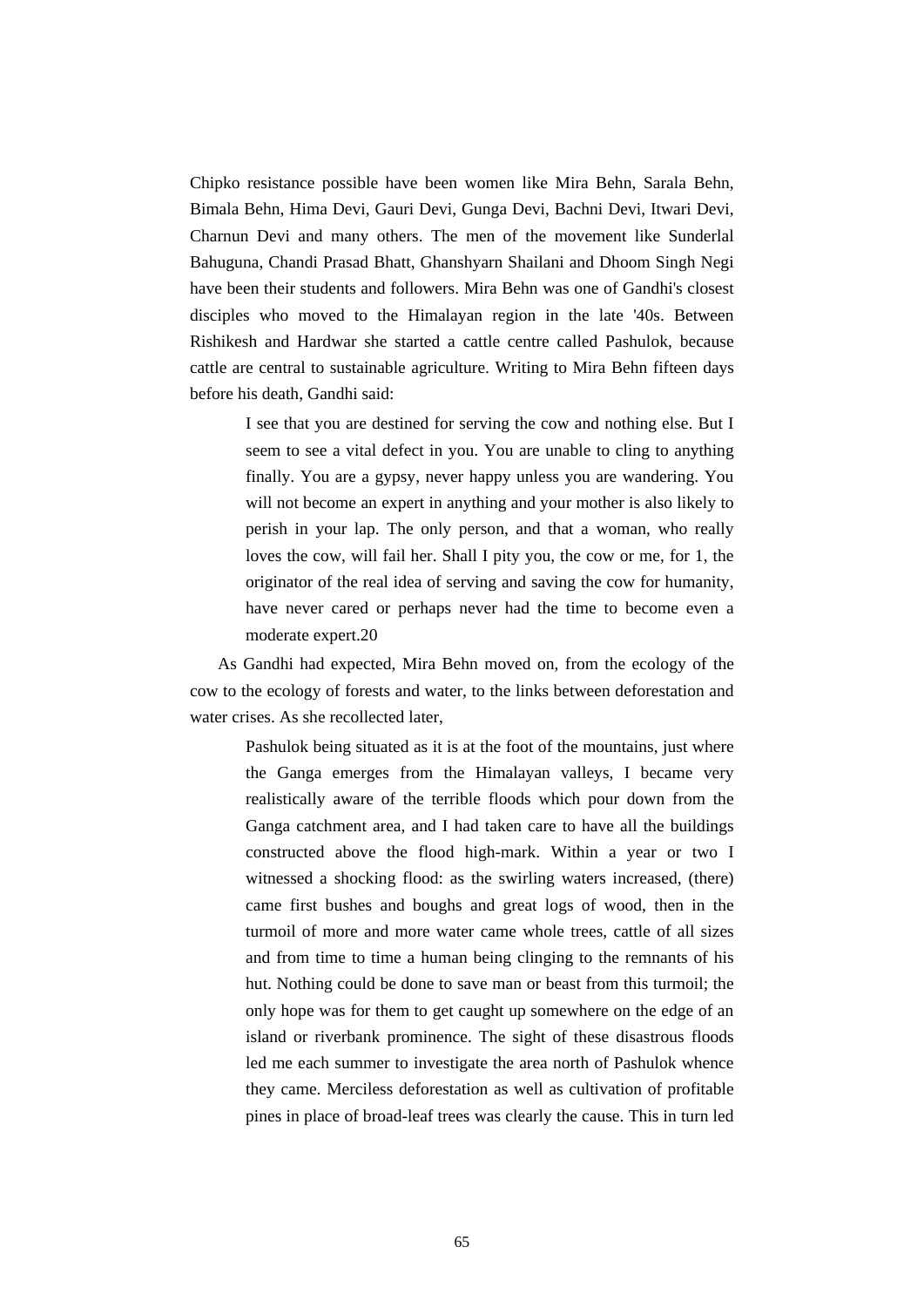me to hand over charge of Pashulok to the government staff and to undertake a community project in the valley of the Bhilangana. Here I built a little centre, Gopal Ashram, and concentrated on the forest problem. $21$ 

During her stay in Garhwal Mira studied the environment intimately and derived knowledge about it from the local people. From the older ones she learnt that, earlier, Tehri Garhwal forests consisted largely of oak, and Garhwali folksongs, which encapsulate collective experience and wisdom, tell repeatedly of species such as *banj* and *kharik*.\* They create images of abundant forests of banj, grasslands and fertile fields, large herds of animals and vessels full of milk. In Mira's view the primary reason for degeneration in this region was the disappearance of the *banj* trees. According to her, if the catchment of the Ganga was not once again clothed with *banj*, floods and drought would continue to get aggravated.

The issue was not merely one of planting trees, but of planting *ecologically appropriate* trees**.** As Mira Behn pointed out, the replacement of *banj* and mixed forests by the commercially valuable pine was a major reason for the increasing ecological instability of the Himalaya and the growing economic deprivation of Garhwali women, since pine failed to perform any of the ecological and economic functions of *banj.* 

Mira Behn's ecological insights were inherited by Sunderlal Bahuguna who had worked with her in the Bhilangana. valley. Bahuguna had joined the independence struggle at the tender age of 13, and was Congress Secretary of Uttar Pradesh at the time of Independence. In 1954 he married Bimla Behn, who had spent eight years with Sarala Behn, another close disciple of Gandhi's. Sarala Behn had started an ashram for the education of hill women in Kausani and her full-time commitment was to make them recognise that they were not beasts of burden but goddesses of wealth since they rear cattle and produce food, performing 98 per cent of all labour in farming and animal husbandry. Influenced by Sarala Behn's ideas of women's freedom, Bimla agreed to marry Sunderlal Bahuguna only if he left the Congress Party and settled down in a remote village so that they could awaken the hill people by living with and through them. Writing twelve years after the establishment of the Silyara Ashram, Sunderlal and Bimia Bahuguna wrote: 'One of us, Sunderlal, was inspired to settle in a village by Mira Behn and the other, Bimia, was inspired by living continuously with Sarala Behn.<sup>22</sup> Sunderlal Bahuguna, in turn, drew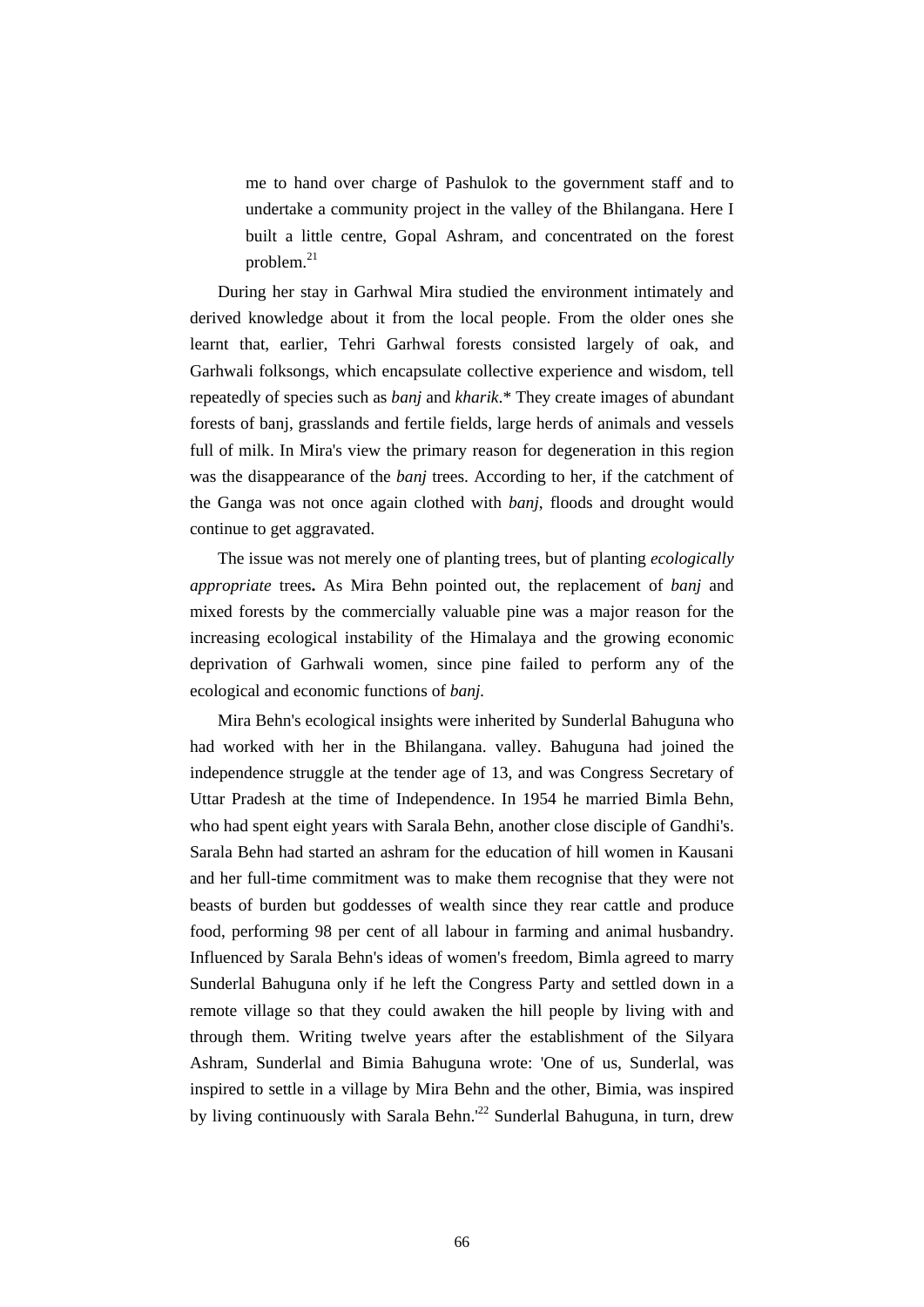in other activists like Ghanshyam Raturi, Chandi Prasad Bhatt and Dhoom Singh Negi to lend support to a movement generated by women's power. As he often says 'We are the runners and messengers - the real leaders are the women.'

In the early stages of the Chipko movement, when the exploitation of forest resources was carried out by non-local forest contractors, the women's special concern with forestry for survival, which provided the base for Chipko, was temporarily merged with a largely male concern for raw material supply for saw-mills and resin factories set up by local co-operatives.<sup>23</sup> These male co-operatives, set up by Gandhian organisations, saw the Chipko demand primarily as one of the supply of resin and timber for their industrial units. Among the many small scale forest industries that mushroomed in the hill regions in the 1960s were those run by Dasholi Gram Swaraj Sangh, Purola Gram Swaraj Sangh, Gangotri Gram Swaraj Sangh, Berinag Gram Swaraj Sangh, Kathyur Gram Swaraj Sangh, Takula Gram Swaraj Sangh, etc. Soon, however, a new separation took place between local male interests for commercial activity based on forest products, and local women's interests for sustenance activity based on forest protection. Bahuguna has been an effective messenger of the women's concern. He has developed these insights into the philosophy of natural forests as life-support systems and the Chipko struggle as a struggle to conserve them. It is largely through listening to the quiet voices of the women during his padyatras that Bahuguna has retained an ability to articulate the feminine- ecological principles of Chipko. When asked in 1977 why he did not set up resin units and saw-mills like other voluntary agencies in Garhwal, he replied:

> If you had proposed the setting up of saw-mills as hill development six years ago, I would have considered it. But today I see clearly that establishing saw-mills in the hills is to join the project to destroy Mother Earth. Saw-mills have an endless appetite for trees and wipe out forests to satisfy their appetite.<sup>24</sup>

While the philosophical and conceptual articulation of the ecological view of the Himalayan forests has been done by Mira Behn and Bahuguna, the organisational foundation for it being a women's movement was laid by Sarala Behn with Bimla Behn in Garhwal and Radha Bhatt in Kumaon.

In a commemorative column dedicated to Sarala Behn on her 75th birthday (which coincided with International Women's Year in 1975) the activists of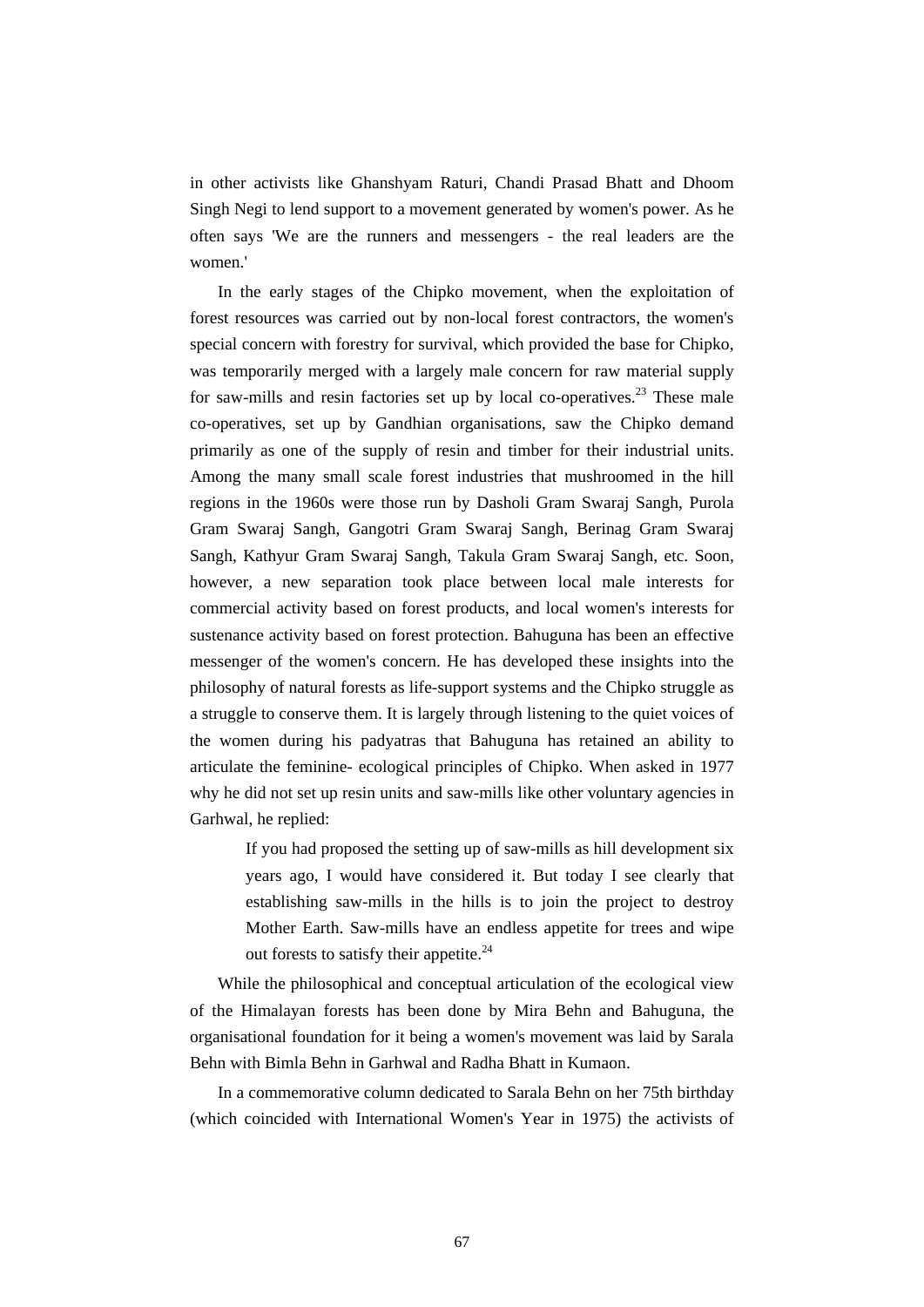Uttarakhand called her the daughter of the Himalaya and the mother of social activism in the region. Sarala Behn had come to India in search of non-violence. As a close follower of Gandhi, she worked mainly in the hill areas during the independence movement. Reflecting on the Gandhian legacy in her 75th year, she wrote :

> From my childhood experience I have known that law is not just; that the principles that govern humanity are higher than those that govern the state; that a centralised government, indifferent to its peoples, is a cruel joke in governance; that the split between the private and public ethic is the source of misery, injustice and exploitation in society. Each child in India understands that bread *(roti) is* not just a right to the one who has money in his pocket. It is a more fundamental right of the one whose stomach is hungry. This concept of rights works within the family, but is shed at the societal level. Then the ethics of the market reigns, and men get trapped in it. $^{25}$

Sarala Behn knew that the ethics of sharing, of producing and maintaining life, that women conserved in their activity, was the countervailing force to the masculinist morality of the market which came as 'development' and created a cash economy, but also created destitution and drunkenness. The early women's movement in Uttarakhand was therefore an anti-alcohol movement aimed at controlling alcohol addiction among men who earned cash incomes from felling trees with one hand and lost the cash to liquor with the other. For the women, drunkenness meant violence and hunger for their children and themselves, and it was the organisational base created among them through the anti-alcohol movement that was inherited by Chipko. In 1965 the women of Garhwal raised their voice for prohibition in Ghansyali.In November that year, when thousands of women in Tehri demonstrated and picketted at shops, prohibition came into effect in five districts - Tehri, Uttarkashi, Chamoli, Garhwal and Pithoragarh. In 1978 Sarala Behn wrote her *Blueprint for Survival*  in which she reiterated the women's Chipko demand:

> We must remember that the main role of the hill forests should be not to yield revenue, but to maintain a balance in the climatic conditions of the whole of northern India and the fertility of the Gangetic Plain. If we ignore their ecological importance in favour of their short term economic utility, it will be prejudicial to the climate of northern India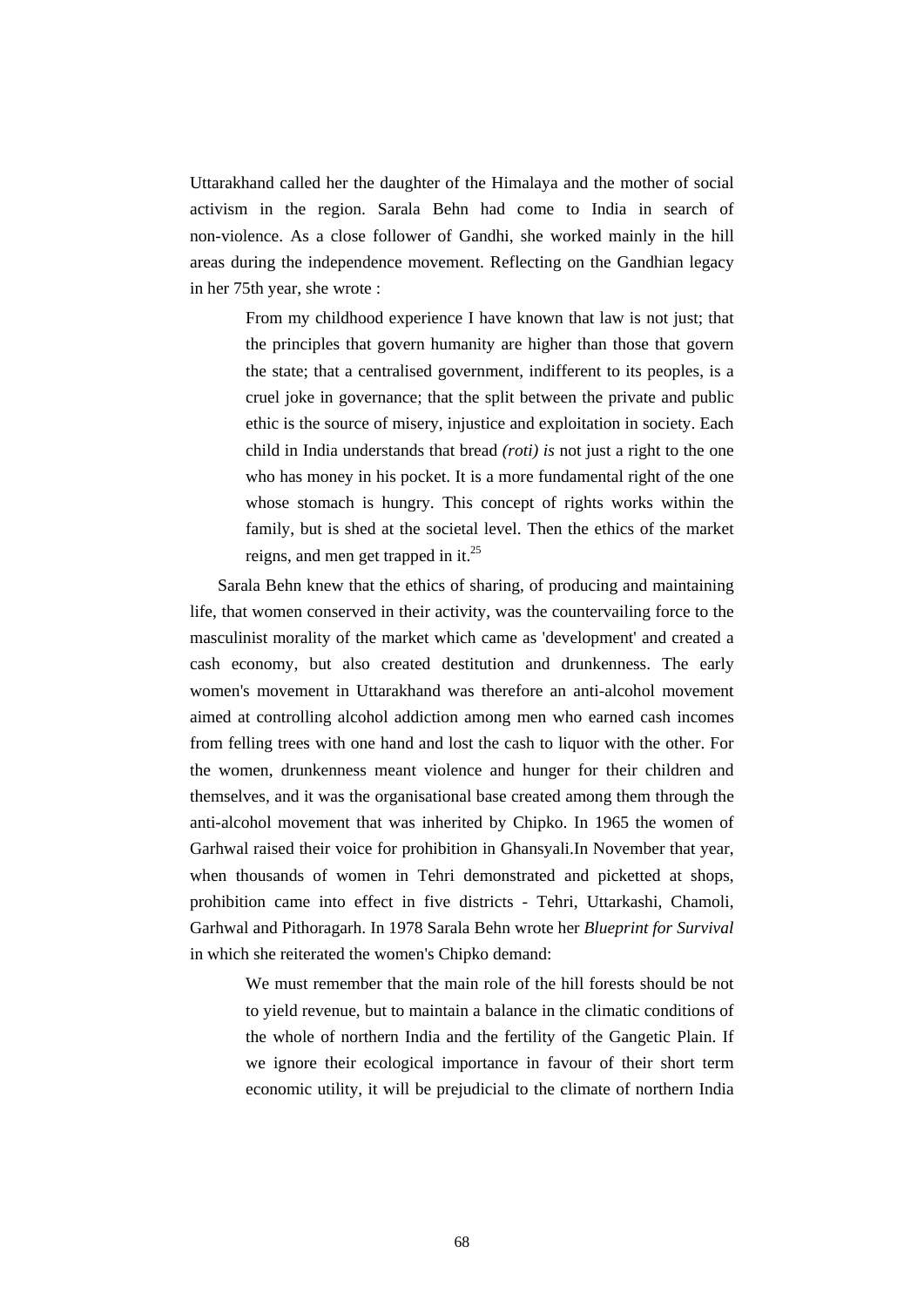and will dangerously enhance the cycle of recurring and alternating floods and droughts.<sup>26</sup>

Sarala Behn established the Laxmi Ashram in Kausani primarily to empower the hill women. Bimla Behn who spent seven years with her, widened her project and established the Navjivan Ashram in Silyara, which then became the energizing source for Chipko.

The organisational base of women was thus ready by the 1970s, and this decade saw the beginning of more frequent popular protest concerning the rights of the people to utilise local forest produce. Nineteen seventy-two saw widespread, organised protests against the commercial exploitation of forests by outside contractors: in Purola on December 11, in Uttarkashi on December 12, and in Gopeshwar on December 15. It was then that Raturi composed his famous poem:

> *Embrace our trees Save them from being felled The property of our hills Save it from being looted.*

While the concept of saving trees by embracing them is old, as recalled by the case of the Bishnois, in the context of the current phase of the movement for forest rights, this popular poem is the earliest documentary source of the now famous name, 'Chipko'.

The movement spread throughout Garhwal and into Kumaon, through the totally decentred leadership of local women, connected to each other not vertically, but horizontally - through the songs of Ghanshyam Raturi, through 'runners' like Bahuguna, Bhatt, and Negi who carried the message of Chipko happenings from one village to the next, from one region to another. For hill women, food production begins with the forest. Disappearing forests and water are quite clearly an issue of survival for hill women, which is why thousands of Garhwal women have protested against commercial forestry which has destroyed their forests and water resources.

In March 1973, when 300 ash trees which had been auctioned to a manufacturer of sports goods, were to be felled in Mandal the villagers went to the forest, beating drums. They declared that they would embrace the trees and not allow them to be cut. The labourers withdrew, but the manufacturer obtained an alternative contract in the Rampur Fata forest in Kedar Ghati. On receiving this information, people started walking towards Kedar Ghati.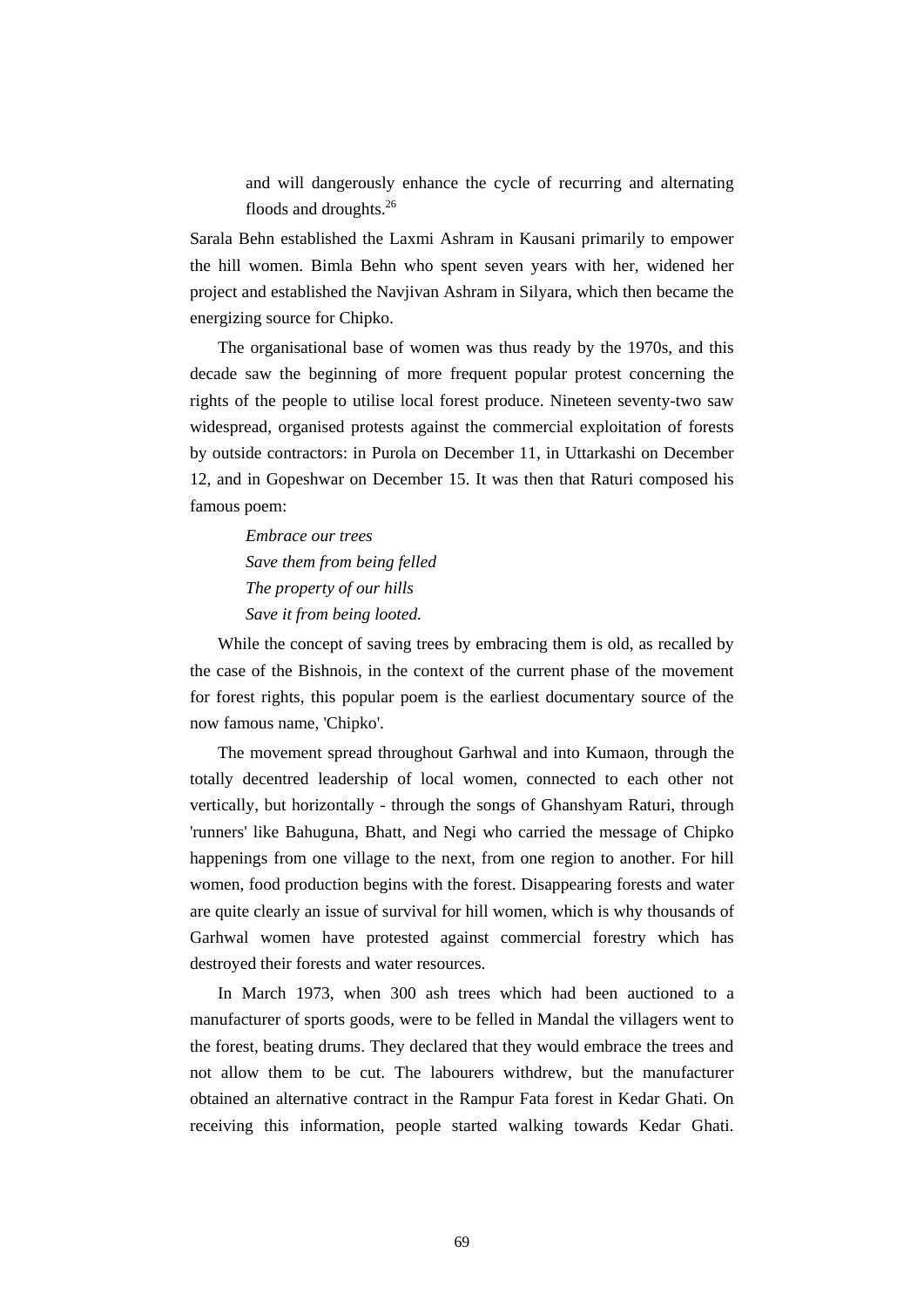Seventytwo year-old Shyama Devi, who in 1975 had picketted a wine shop in Chandrapuri, brought her leadership experience to Kedar Ghati and mobilised the local women; the forest of Rampur Fata resounded with Chipko slogans from June to December, when the contractor finally withdrew.

Chipko now shifted to the Alakananda Valley, to the village Reni, that lies on the road from Joshimath to Niti Ghati. Devastation in the Alakananda Valley had been the first major signal that the Himalaya was dying when, in 1970, a major flood inundated several villages and fields for miles together. The women of Reni had not forgotten the Alakananda disaster; they linked the landslide that blocked the river and aggravated the floods with the felling of trees in the catchment area. In 1973, a woman grazing her cows spotted a few persons with axes in their hands; she whistled and collected all her companions who surrounded the contractor's men and said: 'This forest is our mother. When there is a crisis of food, we come here to collect grass and dry fruits to feed our children. We dig out herbs and collect mushrooms from this forest. You cannot touch these trees. $^{27}$  The leadership to protect the Reni forest was provided by 50-year old Gauri Devi and 52-year old Gunga Devi, with co-workers Rupsa, Bhakti, Masi, Harki, Malti, Phagli and Bala Devi. Together, in small groups, they formed vigilance parties to keep an eye on the axemen till the government was forced to set up a committee, which recommended a 10-year ban on commercial green-felling in the Alakananda catchment.

The Chipko movement then started mobilising for a ban on commercial exploitation throughout the hill districts of Uttar Pradesh because the overfelling of trees was leading to mountain instability everywhere. In 1975, more than 300 villages in these districts faced the threat of landslides and severe erosion. Genvala, Math and Dharali in Uttar Kashi, Pilkhi and Nand Gaon in Tehri, Chirntoli and Kinjhani in Chamoli, Baghar and Jageshwar in Almora, Rayer Agar and Jajardeval in Pithoragarh are evident examples. The movement for a total ban was spurred by women like 50-year old Hima Devi who had earlier mobilised public opinion against alcoholism in 1965, and was now moving from village to village to spread the message to save the trees. She spoke for the women at demonstrations and protests against auctions throughout the hill districts: 'My sisters are busy in harvesting the kharif crop. They are busy in winnowing. I have come to you with their message. Stop cutting trees. There are no trees even for birds to perch on. Birds flock to our crops and eat them. What will we eat? The firewood is disappearing: how will we cook?<sup>'28</sup>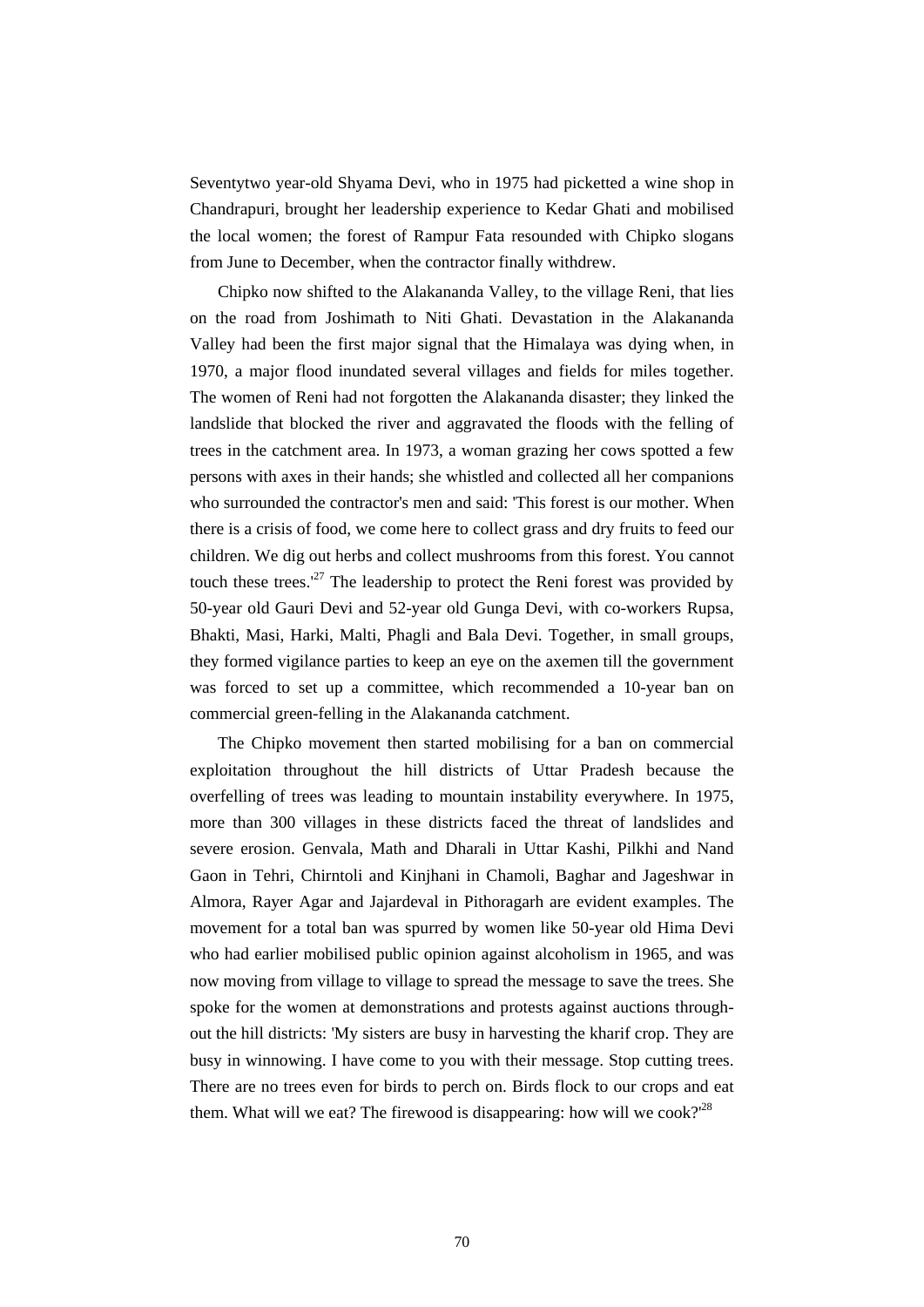In January, 1975 women of the hill regions started a 75-day trek from Uttarkashi to Kausani and another 50-day trek from Devprayag to Naugaon to mobilise public opinion on women's increasing workload due to deforestation. Bimla Behn and Radha Bhatt were part of these padyatras. In June 1977 a meeting of all the activists in the hills held in Sarala Behn's ashram further strengthened the movement and consolidated the resistance to commercial felling as well as to excessive tapping of resin from the pine trees. In the Gotar forests in the Tehri range the forest ranger was transferred because of his inability to prevent the illegal overtapping of pine resin. It was in this period that the methodology of hugging trees to save them from being felled was actually used for the first time by Dhoom Singh Negi in Salet forest near the village of Pipleth in Henwal.

Among the numerous instances of Chipko successes throughout the Garhwal Himalaya in the years to follow, are those of Adwani, Amarsar, Chanchnidhar, Dungari, Paintoli and Badiyagarh. The auction of the Adwani forests took place in October 1977 in Narendernagar, the district headquarters. Sunderlal Bahuguna undertook a fast against the auction and appealed to the forest contractors and the district authorities to refrain from their mission. The auction took place despite expressions of popular discontent, and the forests were scheduled to be felled in the first week of December 1977.Large groups of women, led by Bachhni Devi (the wife of the local village headman, himself a contractor) gathered together. Chipko activist Dhoom Singh Negi supported the women's struggle by beginning a fast in the forest itself. The women tied sacred threads to the trees as a token of their vow of protection. Between December 13 and 20, a large number of women from 15 villages guarded the forests while discourses from ancient texts on their role in Indian life went on uninterruptedly.

The axe-man withdrew, only to return on February 1, 1978, with two truckloads of armed police. The plan was to encircle the forests with their help in order to keep the people away during the actual felling. Even before they reached the area, the volunteers of the movement entered the forest and told their story to the forest labourers who had been brought in from distant places. By the time the contractors arrived with the policemen, each tree was being guarded by three volunteers. The police, having been defeated in their own plan and seeing the determination and awareness of the people, hastily withdrew.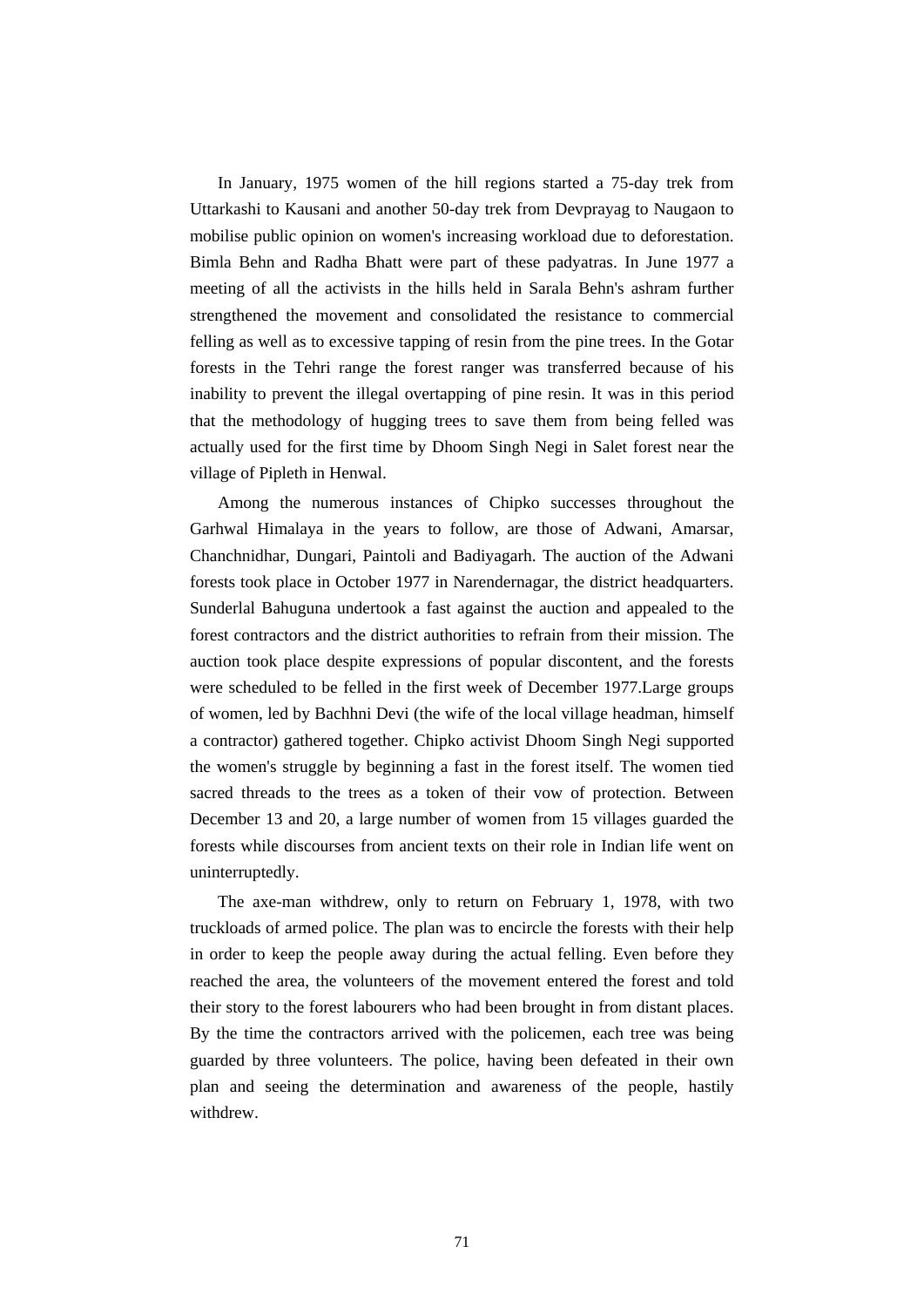There are in India, today, two paradigms of forestry - one life-enhancing, the other life-destroying. The life-enhancing paradigm emerges from the forest and the feminine principle; the life-destroying one from the factory and the market. The former creates a sustainable, renewable forest system, supporting and renewing food and water sources. *The maintenance of conditions for renewability is its primary management objective,* while the maximising of profits through commercial extraction is the primary management objective of the latter. Since the maximising of profits is consequent upon the destruction of conditions of renewability, the two paradigms are cognitively and ecologically incommensurate. The first paradigm has emerged from India's ancient forest culture, in all its diversity, and has been renewed in contemporary times by the women of Garhwal through Chipko.

It is these two distinct knowledge and economic systems which clashed in 1977 in Adwani when the Chipko movement became explicitly an ecological *and* feminist movement. The women, of course, had always been the backbone of Chipko and for them the struggle was ever the struggle for the living, natural forest. But in the early days when it was directed against removing the non-local forest contractors, local commercial interest had also been part of the resistance. Once non-local private contractors were removed and a government agency (the Forest Development Corporation) started working through local labour contractors and forest cooperatives, *the women continued to struggle against the exploitation of the forests.* It did not matter to them whether the forest was destroyed by outsiders or their own men. The most dramatic turn in this new confrontation took place when Bachni Devi of Adwani led a resistance against her own husband who had obtained a local contract to fell the forest. The forest officials arrived to browbeat and intimidate the women and Chipko activists, but found the women holding up lighted lanterns in broad daylight. Puzzled, the forester asked them their intention. The women replied, 'We have come to teach you forestry. 'He retorted, 'You foolish women, how can you who prevent felling know the value of the forest? Do you know what forests bear? They produce profit and resin and timber.' And the women immediately sang back in chorus:

> *What do the forests bear? Soil,water and pure air. Soil, water and pure air Sustain the earth and all she bears.*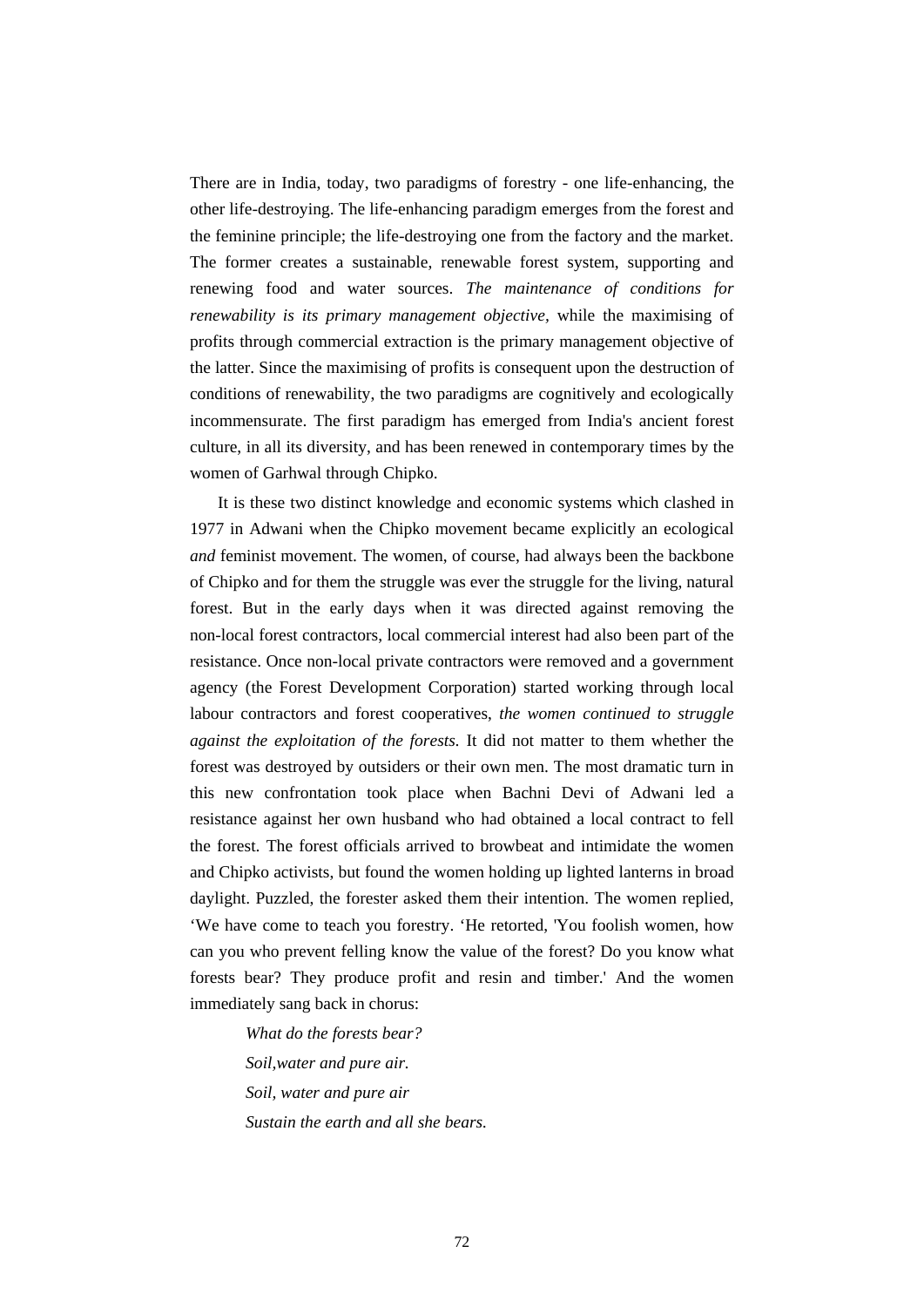The Adwani satyagraha created new directions for Chipko. The movement's philosophy and politics now evolved to reflect the needs and knowledge of the women. Peasant women came out, openly challenging the reductionist commercial forestry system on the one hand and the local men who had been colonised by that system, cognitively, economically and politically, on the other.

### **Afforestation projects and reductionism**

The main thrust of conservation struggles like Chipko is that forests and trees are life-support systems, and should be protected and regenerated for their biospheric functions. The crisis mind on the other hand sees the forest and trees as weed, valued commercially, and converts even afforestation into deforestation and desertification. From life-support systems, trees are converted into green gold - all planting is motivated by the slogan, 'Money grows on trees.' Whether it is schemes like social forestry or wasteland development, afforestation programmes are conceived at the international level by 'experts' whose philosophy of tree-planting falls within the reductionist paradigm of producing wood for the market, not biomass for maintaining ecological cycles or satisfying local needs of food, fodder and fertilizer. All official programmes of afforestation, based on heavy funding and centralised decision making, act in two ways against the feminine principle in forestry they destroy the forest as a diverse and self-reproducing system, *and* destroy it as commons, shared by a diversity of social groups with the smallest having rights, access and entitlements.

#### **'Social' forestry and the 'miracle' tree**

Social forestry projects are a good example of single-species, single commodity production plantations, based on reductionist models which divorce forestry from agriculture and water management, and needs from markets.

A case study of World Bank sponsored social forestry in Kolar district of Karnataka<sup>29</sup> is an illustration of reductionism and maldevelopment in forestry being extended to farmland. Decentred agroforestry, based on multiple species and private and common tree stands, has been India's age-old strategy for maintaining farm productivity in and and semi-arid zones. The *honge,*  tamarind, jackfruit and mango, the jola, *gobli,* kagli\* and bamboo traditionally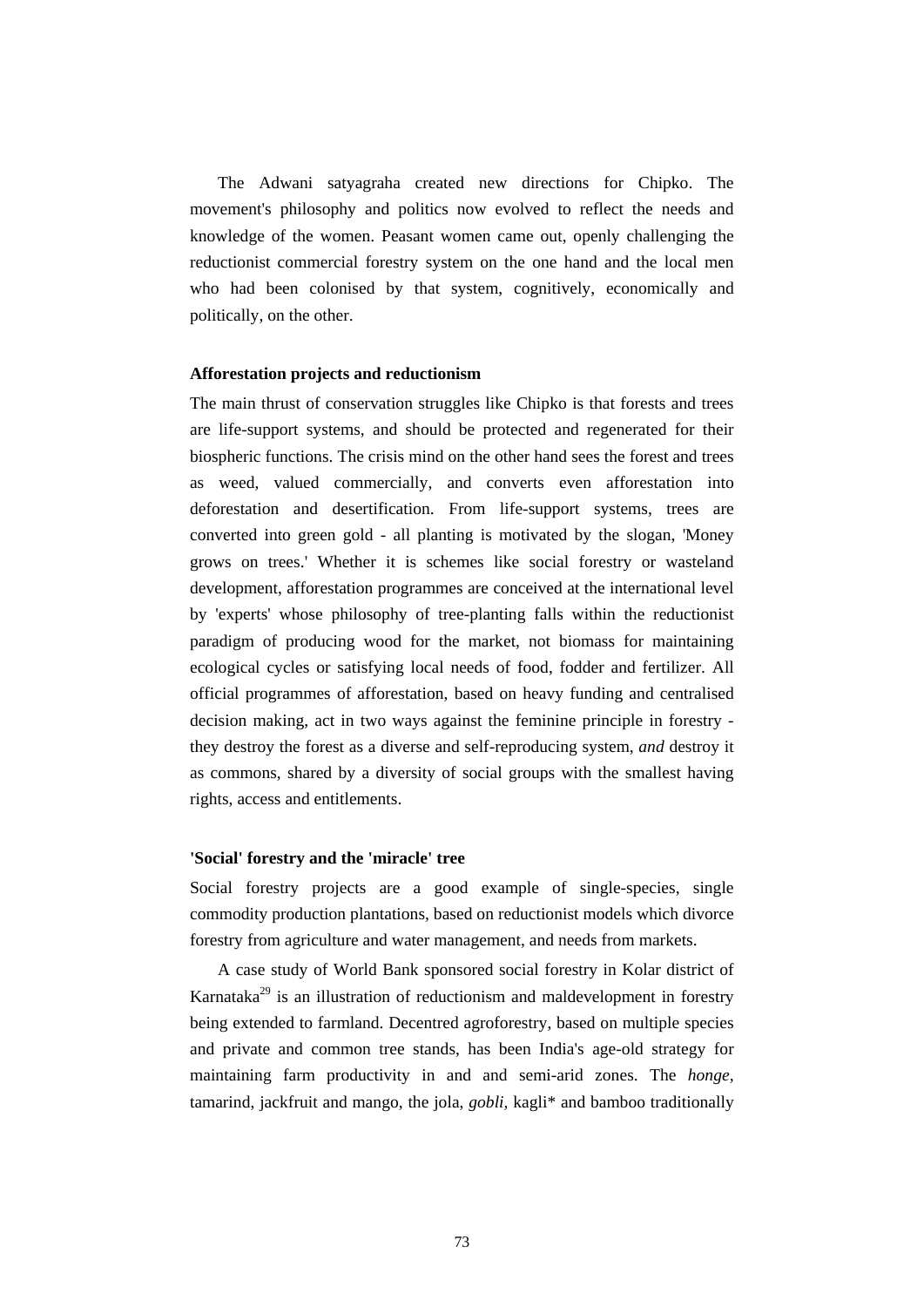provided food and fodder, fertilizer and pesticide, fuel and small timber. The backyard of each rural home was a nursery, and each peasant woman the sylviculturalist. The invisible, decentred agroforestry model was significant because the humblest of species and the smallest of people could participate in it, and with space for the small, *everyone* was involved in protecting and planting.

The reductionist mind took over tree-planting with 'social forestry'. Plans were made in national and international capitals by people who could not know the purpose of the *honge* and the *neem,* and saw them as weeds. The experts decided that indigenous knowledge was worthless and 'unscientific', and proceeded to destroy the diversity of indigenous species by replacing them with row after row of eucalyptus seedlings in polythene bags, in government nurseries. Nature's locally available seeds were laid waste; people's locally available knowledge and energies were laid waste. With imported seeds and expertise came the import of loans and debt and the export of wood, soils - and people. Trees, as a living resource, maintaining the life of the soil and water and of local people, were replaced by trees whose dead wood went straight to a pulp factory hundreds of miles away. The smallest farm became a supplier of raw material to industry and ceased to be a supplier of food to local people. Women's work, linking the trees to the crops, disappeared and was replaced by the work of brokers and middlemen who brought the eucalyptus trees on behalf of industry. Industrialists, foresters and bureaucrats loved the eucalyptus because it grows straight and is excellent pulp-wood, unlike the *bonge* which shelters the soil with its profuse branches and dense canopy and whose real worth is as a living tree on a farm. The *bonge* could be nature's idea of the perfect tree for arid Karnataka**.** It has rapid growth of precisely those parts of the tree, the leaves and small branches, which go back to the earth, enriching and protecting it, conserving its moisture and fertility. The eucalyptus, on the other hand, when perceived ecologically, is unproductive, even negative, because this perception assesses the 'growth' and 'productivity' of trees in relation to the water cycle and its conservation, in relation to soil fertility and in relation to human needs for food and food production. The eucalyptus has destroyed the water cycle in arid regions due to its high water demand and its failure to produce humus, which is nature's mechanism for conserving water. Most indigenous species have a much higher biological productivity than the eucalyptus, when one considers water yields and water conservation. The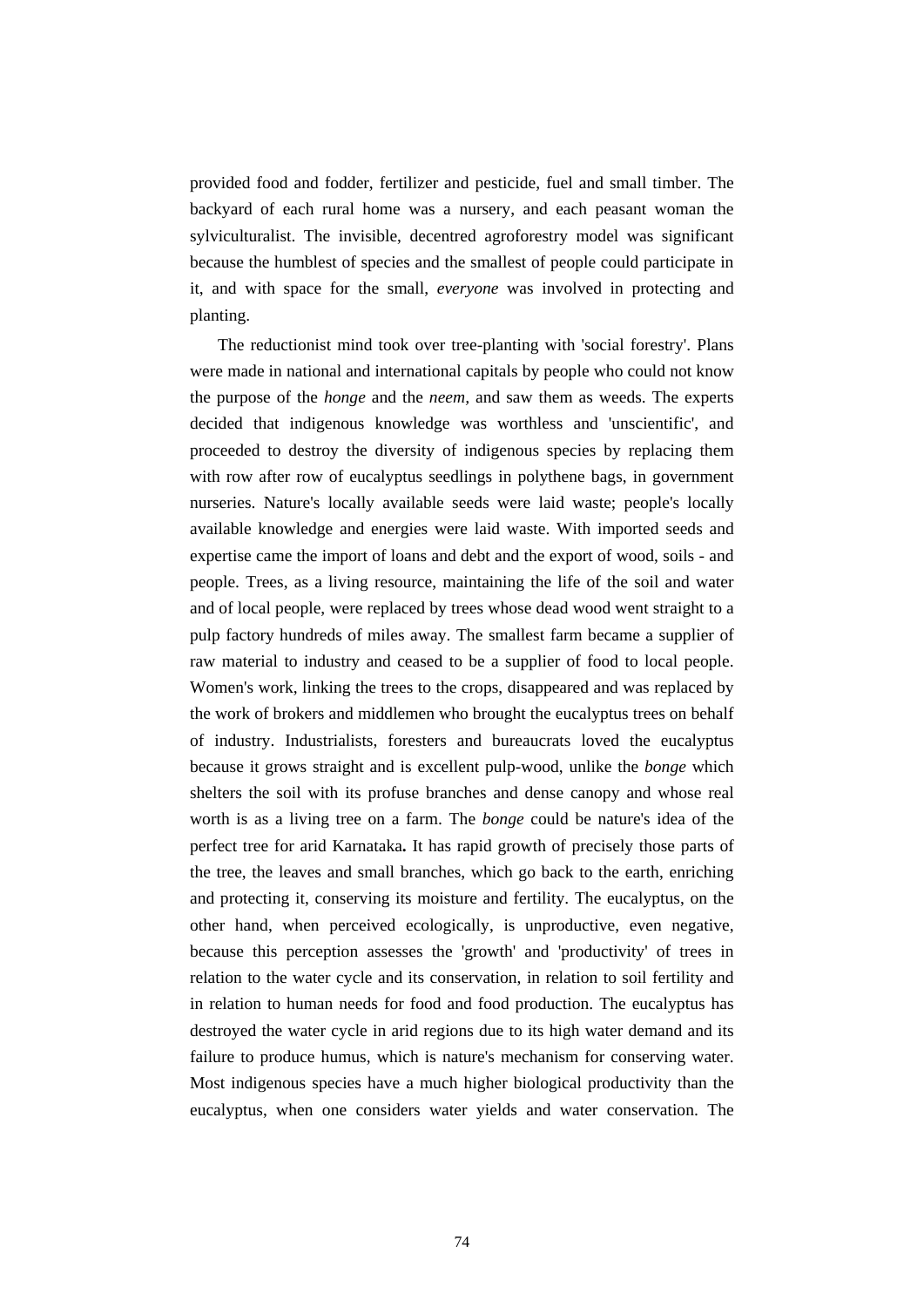non-woody biomass of trees has never been assessed by forest measurements and quantification within the reductionist paradigm, yet it is this very biomass that functions in conserving water and building soils. It is little wonder that Garhwal women call a tree *dali* or branch, because they see the productivity of the tree in terms of its non-woody biomass which functions critically in hydrological and nutrient cycles within the forest, and through green fertilizer and fodder in cropland.

In the context of ecological cycles and of the food needs of people and livestock, the eucalyptus actually makes negative contributions. It is destructive to nature's work and women's work in agriculture, for by destroying the water and land and organic matter base for food production, women's productivity in sustenance is killed. Kolar, which is the most successful social forestry district in Karnataka, has already lost more than 13 per cent of its agricultural land to eucalyptus cultivation; most of this has been at the cost of its staple food, the millet, *ragi,* and associated food crops. Table 2 gives the decline in the area under *ragi* cultivation since the beginning of the social forestry programme. Today Kolar is the most severely hit by drought and food scarcity, for eucalyptus undermines not just food production but the long-term productivity of the soil.

| Area (ba) | Production (tons) |
|-----------|-------------------|
| 1,41,772  | 1,75,195          |
| 1,46,361  | 1,65,174          |
| 1,40,862  | 99,236            |
| 48,406    | 13,340            |
|           |                   |

# *TABLE2*

# **Area and production of ragi in Kolar district**

Malur, a region in Kolar district which has 30 per cent of its land under eucalyptus was compared to Korategere in neighbouring Tumkur where indigenous farm forestry continues to provide a diversity of organic inputs to agriculture. Table 3 shows how eucalyptus has induced food and nutrition deficiencies in Malur.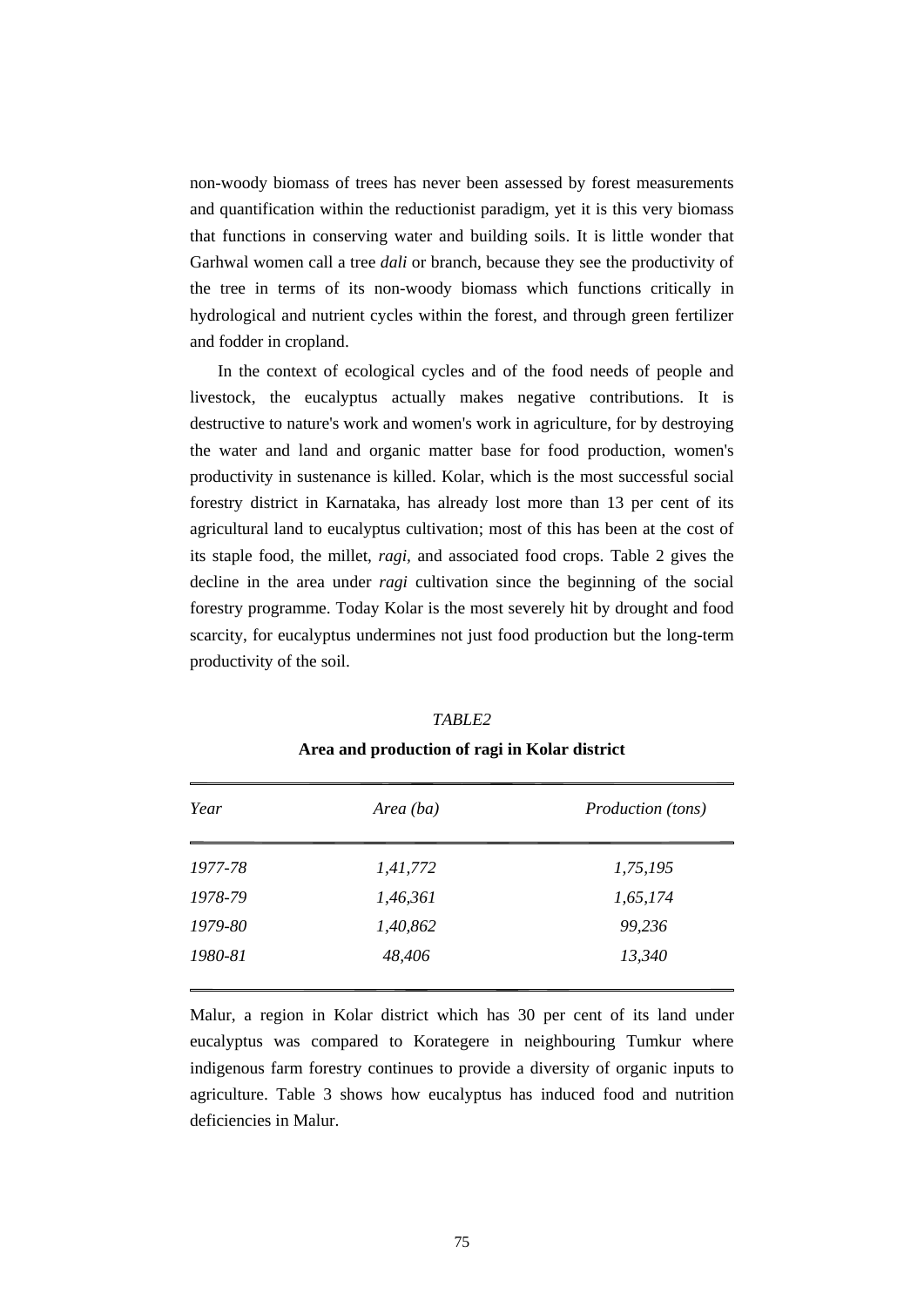| Land holdings<br>(ha) | Korategere      |                        | Malur            |                |
|-----------------------|-----------------|------------------------|------------------|----------------|
|                       | Cereak<br>(gms) | <b>Pulses</b><br>(gms) | Cereals<br>(gms) | Pubes<br>(gms) |
| 1 ha                  | .55             | .06                    | .21              | .03            |
| $1-2$ ha              | .58             | .07                    | .29              | .01            |
| $2-4$ ha              | 1.23            | .07                    | .47              | .03            |
| 4 ha                  | 3.65            | 3.65                   | 1.60             | .06            |

| TABLE 3                                  |
|------------------------------------------|
| Food availability per day per individual |

'Greening' with eucalyptus is a violence against nature and its cycles, and it is a violence against women who depend on the stability of nature's cycles to provide sustenance in the form of food and water. Eucalyptus guzzles nutrients and water and, in the specific conditions of low rainfall zones, gives nothing back but terpenes to the soil. These inhibit the growth of other plants and are toxic to soil organisms which are responsible for building soil fertility and improving soil structure.<sup>30</sup> The eucalyptus certainly increased cash and commodity flows, but it resulted in a disastrous interruption of organic matter and water flows within the local ecosystem. Its proponents failed to calculate the costs in terms of the destruction of life in the soil, the depletion of water resources and the scarcity of food and fodder that eucalyptus cultivation creates. Nor did they, while trying to shorten rotations for harvesting, see that tamarind, jackfruit and *bonge* have very short rotations of one year in which the biomass harvested is far higher than that of eucalyptus, which they nevertheless declared a 'miracle' tree. The crux of the matter is that fruit production was never the concern of forestry in the reductionist paradigm - it focussed on wood, and wood for the market, alone. Eucalyptus as an exotic, introduced in total disregard of its ecological appropriatenes, has thus become an exemplar of anti-life afforestation.

Women throughout India have resisted the expansion of eucalyptus because of its destruction of water, soil and food systems. On August 10, 1983, the women and small peasants of Barha and Holahalli villages in Tumkur district (Karnataka) marched en masse to the forest nursery and pulled out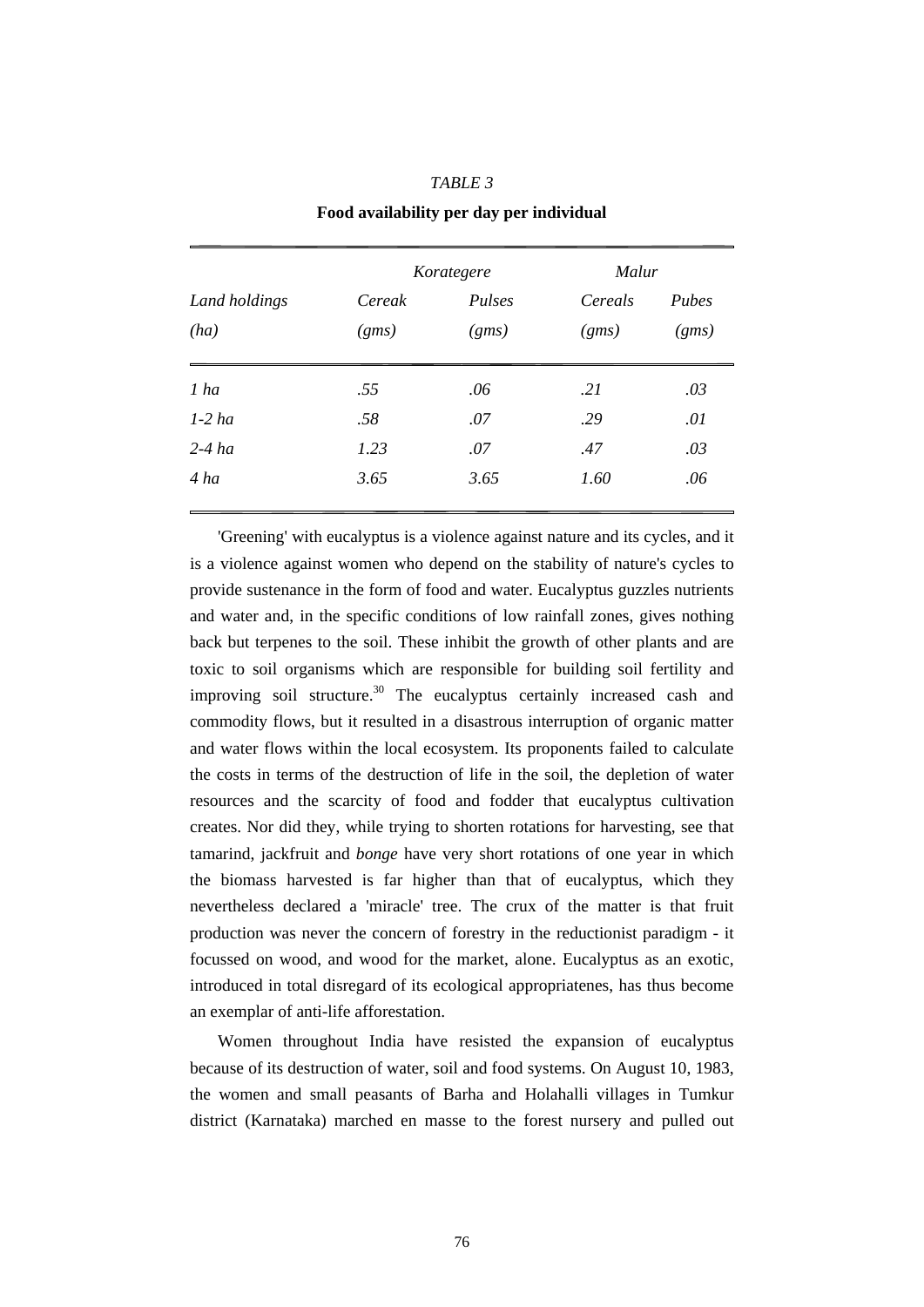millions of eucalyptus seedlings, planting tamarind and mango seeds in their place. This gesture of protest, for which they were arrested, spoke out against the virtual planned destruction of soil and water systems by eucalyptus cultivation. it also silently challenged the domination of a forestry science that had reduced all species to one (the eucalyptus), all needs to one, (that of the pulp industry), and all knowledge to one (that of the World Bank and forest officials). It challenged the myth of the miracle tree: tamarind and mango are symbols of the energies of nature and of local people, of the links between these seeds and the soil, and of the needs that these trees - and others like them - satisfy in keeping the earth and the people alive. Forestry for food - food for the soil, for farm animals, for people - all women's and peasants' struggles revolve around this theme, whether in Garhwal or Karnataka, in the Santhal Parganas or Chattisgarb, in reserved forests, farmlands or commons. Destruction of diversity and life, and colonisation of the commons is built into reductionist forestry and its new avatar, 'wasteland development'.

### **The approaching tragedy of the commons**

Recovering five million hectares of the commons in India each year could signal the end of rural poverty and a reversal of the ecological collapse of critical life-support systems like soil, water and vegetation. Yet the wasteland development programme, far from being a recovery of the commons project, will in fact, privatise the commons, accentuate rural poverty and increase ecological instability. In one stroke it will rob the poor of their remaining common resources, the only survival base to which they have access. The usurpation of the commons which began with the British will reach its final limit with the wasteland development programme as is. Chattrapati Singh of the Indian Law Institute argues :

It is evident that till the end of the last century and in all historical periods before that, at least 80 per cent of India's natural resources were common property, with only 20 per cent being privately utilised... This extensive common property has provided the resource base for a non-cash, non-market economy. A whole range of necessary resources has been freely available to the people. Thus commonly available wood, shrubs and cowdung have been utilised for cooking and heating; mud, bamboo and palm leaves for housing, wild grass and shrubs as animal fodder, and a variety of fruits and vegetables as food.<sup>31</sup>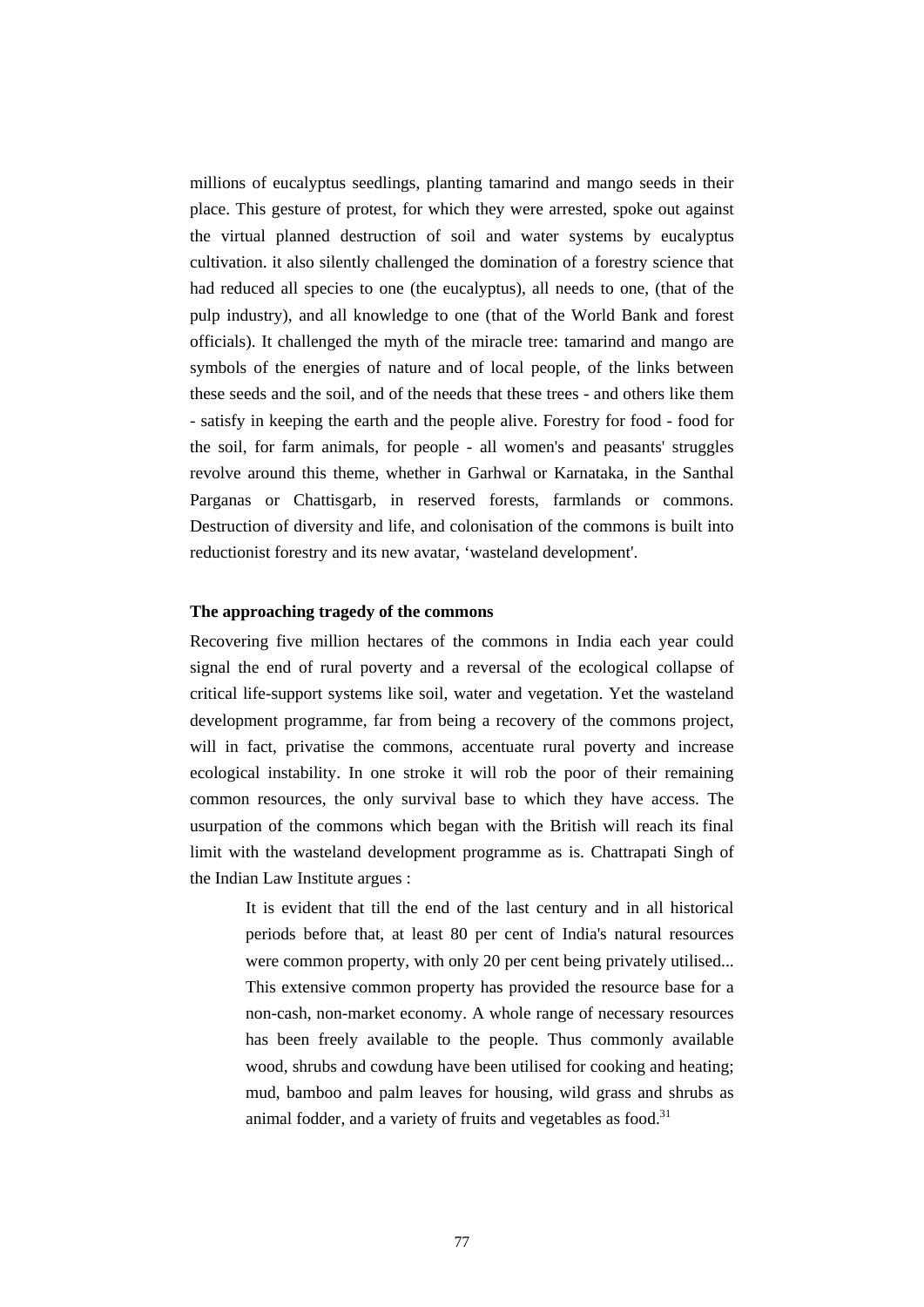These free commons have historically been the survival base for rural India and the domain of productivity of women. With the reservation of forests a century ago the first step towards the privatisation of commons took place. Today, 'wasteland development' constitutes the last step in their disappearance. N.S. Jodha, who has worked extensively on common property resources, has shown how women's work and the livelihoods of poorer sections of rural society are intimately linked to trees and grasslands in the commons, which support the farm animals and thus take pressure off cropland, while increasing organic inputs to crop through animal waste. $32$  Small peasants and landless labourers can own livestock largely because of the existence of the commons. Further, in arid zones, traditional farming systems partly derive their stability and viability from the commons which allow for an integrated and diversified production strategy using crops, livestock and trees, which cushion the dry-land economy by supplying food, fodder and fuel in years of crop failure. Nearly ten per cent of the nutrition of poorer families has been found to come directly from the commons. Women's work in the sustenance economy of the poorest groups is thus closely tied to the existence of the commons.

The privatisation of the commons through wasteland development is not an aberration but an outcome of the dominance of development agencies like the World Bank, and their indifference to the needs of nature and vulnerable social groups. For such organisations and agencies, self-provisioning is not economic activity. In 1984, the World Bank wrote up a National Forestry Project for India, a significant component of which was the privatisation of wastelands. In 1985, it floated a Tropical Forestry Action Plan of eight billion dollars based on the same logic of the corporate takeover of commons. In 1985 the Wasteland Development Board was set up with the laudable objective of bringing five million hectares of wasteland under tree cover annually. The regeneration of ecologically appropriate tree cover with socially appropriate community control could help rebuild people's resource base, and re-establish their control over the commons. Yet the Wasteland Board schemes will primarily privatise the commons by transferring rights and control from the community as a whole, to the World Bank, private business and a few local people. The Wasteland Board had recommended the entry of the corporate sector in wasteland development, and proposals have been cleared for a variety of industries from strawboard and paper to plastics and polythene. This attempt at appropriating the commons is being facilitated by a number of confusions: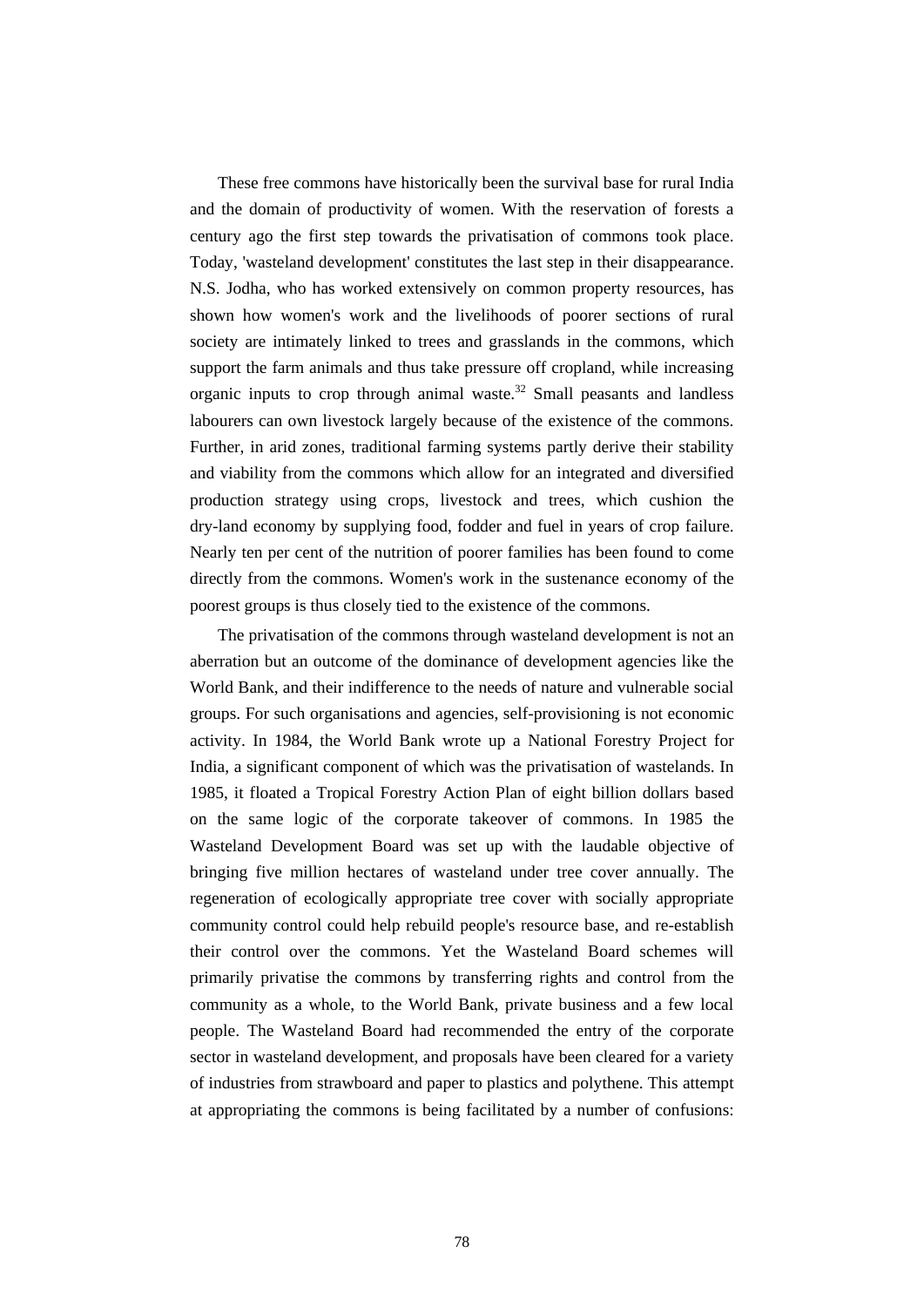(*a*) the confusion between wastelands as commons and wastelands as ecologically degraded land, private or common; and (*b*) tree planting as foresty. In afforestation of wastelands risks arise both from what is understood as wasteland and as afforestation. Ecologically, wastelands are lands which have lost their biological productivity, a process also known as desertification. It is this meaning that is invoked to undertake a massive afforestation programme. However, a second meaning is invoked to administer the programme, and this meaning has nothing to do with whether or not the land is currently unproductive in the ecological sense.

### **The colonial heritage: commons as 'wasteland'**

'Wastelands' as a land use category is, like much else, a part of our colonial heritage, loaded with the biases of colonial rule, where meaning was defined by the interest of the rulers. The colonial concept of wastelands was not an assessment of the biological productivity of land, but of its revenue generating capacity: 'wasteland'was land that did not pay any revenue because it was uncultivated. Under such wasteland came the forested districts of Chittagong, Darjeeling, Jalpaiguri, Chota Nagpur and Assam - and the vast trail of forest land towards the mouth and delta of the Hooghly and other rivers, known as the Sundarbans. These lands were taken over by the British and leased to cultivators to transform into revenue generating lands. While in the Gangetic plains 'wastelands' were allotted to villages, in the heavily forested region of Dehradun, Mirzapur, etc., forest tracts were retained as 'govemment waste'. in Punjab, 20 per cent of the cultivated area of a village was given away as village waste. These lands were kept partly as forest and grazing lands, and partly intended for the extension of cultivation. In 1861, under the viceroyalty of Lord Canning, the wasteland rules were formulated to administer these non-revenue generating, but often biologically productive, lands. As Baden-Powell records, 'The value of state forests - to be made out of the best and most usefully situated wooded and grasslands - was not even recognised, and the occupation of the 'waste' by capitalists and settlers was alone discussed.'33 Rich forests were also considered waste in the early colonial period: the large scale destruction of the primeval forests of the Doon Valley for land grants to Britishers is one example of how an administrative category of waste actually created an ecological one. What was not economically of value to the British was declared value-less, inspite of high ecological and local use value.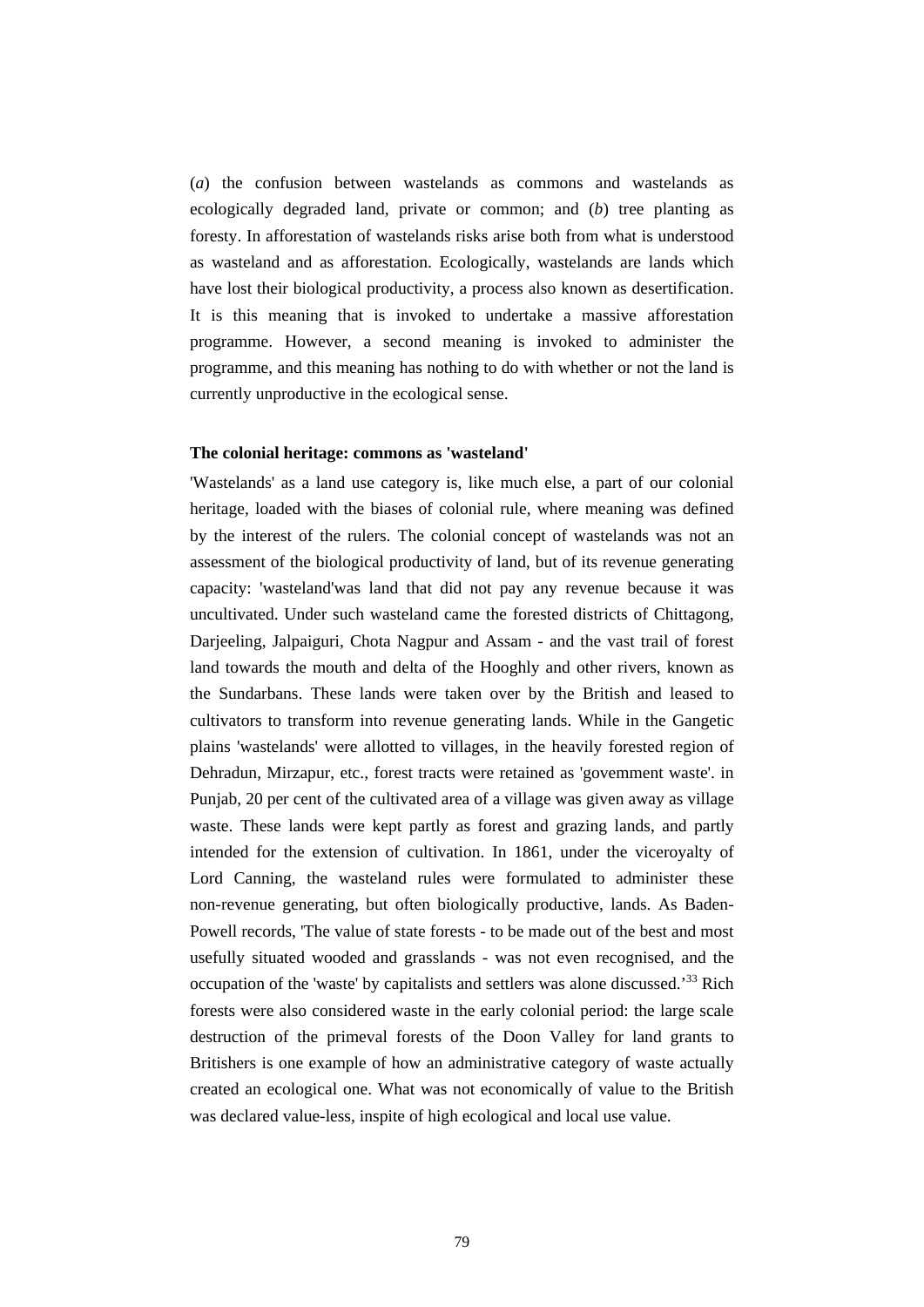The extensive clearfelling of forests for agricultural land use was a typically colonial view of turning waste into wealth, created by the notion of agricultural surplus as an important source of revenue. As the *Eighth Settlement Report* of the Doon Valley admitted:

> Perhaps no mistake was more common in the early days of British rule than to suppose that the extension of the cultivation, wherever culturable land could be found, and the clearing of forest and jungle to extend cultivation, must necessarily benefit the country and the government, and should be pushed as much as possible.<sup>34</sup>

It was not until later in the nineteenth century that the value of forests was realised. Ecological considerations were not, however, the central objective of the reservation of forests through the notification of the Forest Act of 1878. It was the revenue generating capacity of forests which led to their reservation, and protection was defined as the exclusion of villagers' access to forests as a common resource. Forests in themselves now constituted a property of great value and might be made to yield an annual revenue equal to cultivation. The shift in the colonial perspective of seeing forests as wealth and not waste also led to their conversion from a common resource for local use, under local community control, to a commodity for commercial use under bureaucratic control. This robbery of the commons was seriously resisted through 'forest satyagrahas' throughout the country.

A second robbery of the commons is now under way through 'wastelands development', which is a euphemism for the privatisation of the commons. The last resource of the poor for fodder and fuel will now disappear through privatisation. As usual, in every scheme that worsens the position of the poor, it is the poor who are invoked as beneficiaries. Leases to some token landless people are aimed at covering up the large-scale appropriation of the common resources of the majority of the poor.

#### **Mannu Rakshana Koota: saving the soil, protecting the commons**

An example of how such a scheme goes awry can be taken from the Karnataka experience. Village commons in Shimoga and Chikmagalur are being taken away from people for wasteland development. These village commons are C and D class lands in revenue records. Categorised as wasteland, they are meant for fulfilling the basic needs of villagers, for whom 'wastelands' are their common wealth, supporting their agricultural ecology. Attempts to change the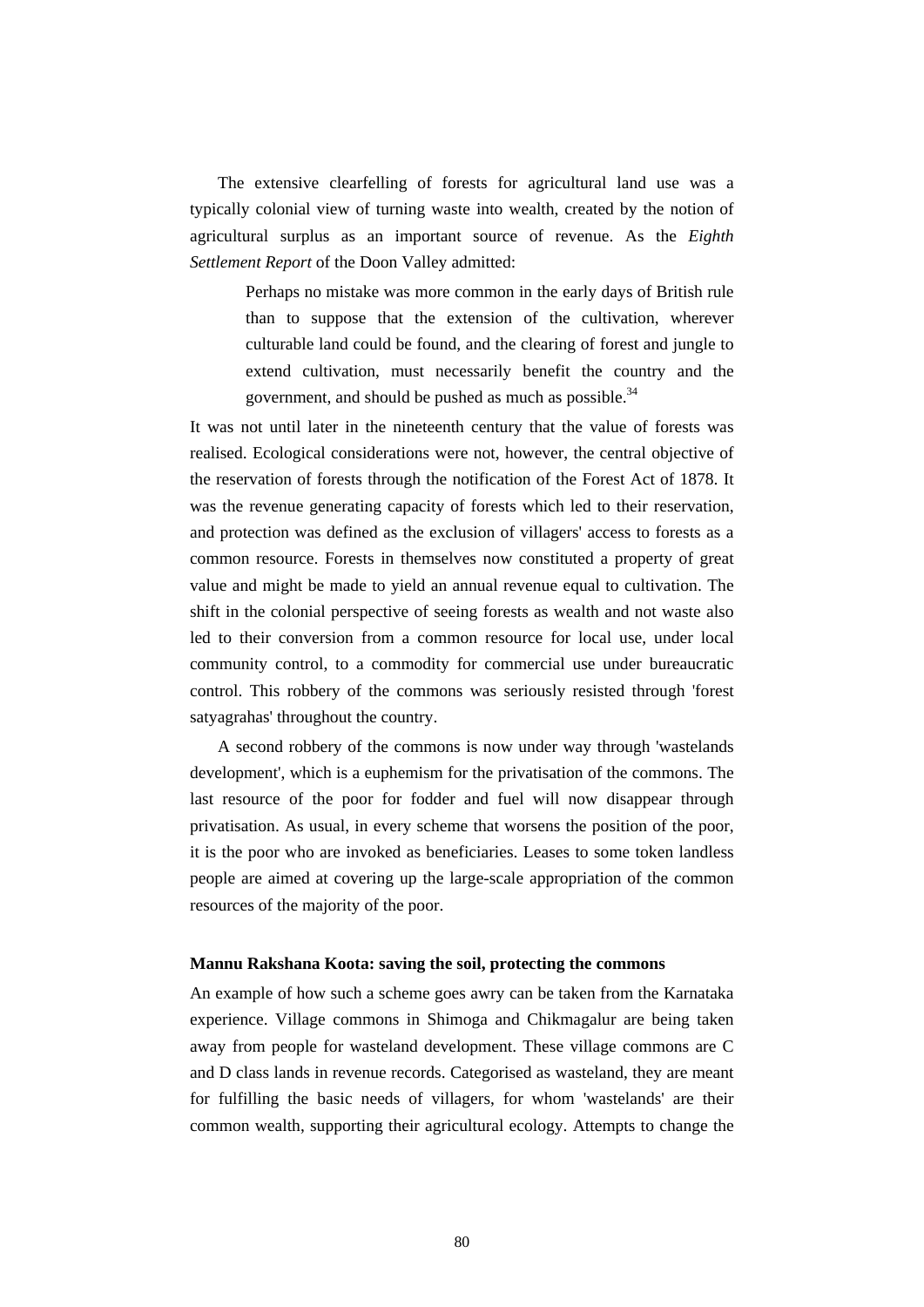vegetational and land use characteristics of these village commons are, in their perception, attempts at robbing their land of its biological wealth. There is a proposal for transferring all these village commons, within a radius of 100 kms of Harihar Polyfibres, and utilising about 45,000 acres of commons for growing eucalyptus and selling it to Harihar Polyfibres. The commons are to be leased individually to a few landless beneficiaries.

The people of the affected villages have protested by uprooting newly planted eucalyptus seedlings from these 'wastelands' in large numbers. (Some of the wastelands are in fact, under natural evergreen or semi-green forests, and the average tree population has been found to be 50-200 per acre of diverse tree species.) The cultivation of eucalyptus in the village commons consisting of these C and D class lands is seen by the people as a programme for the *creation* of wastelands, not a programme for their development. The conversion of ecologically productive village commons to feedstock for the wood and fibre industry is in direct conflict with the basic biomass needs of the local villages, and their diversion to industrial plantations through a project for wasteland development has generated a major popular resistance movement for the protection of the commons, called'Mannu Rakshana Koota' or 'Movement for Saving the Soil'. The government seems determined to take over the commons and manage them commercially throughout the country. Poor people's needs and the need for ecological stability are to be sacrificed in this ultimate privatisation of the commons.

The national programme for privatising the commons is the tree *patta* scheme of breaking up the commons and leasing them out to individuals or groups of individuals for tree planting. The scheme will have a far-reaching social and ecological impact---largely detrimental to the poorest who have traditionally sustained themselves on the commons, a shared resource to which *all* in the local community have access. Privatisation amounts to closing off the access of large numbers, granting exclusively to some. On paper, preference will be given to the landless; in practise, we know how beneficiaries are identified in the absence of community check and control. The World Batik National Social Forestry Plan admits that such schemes could at most benefit 10 per cent of landless and marginal farmers and remains silent about the 90 per cent who no longer have a commons to survive on. The planting will be financed through government loans. Since such loans must be paid back, the lessee will be forced to plant commercially and to harvest at short rotations.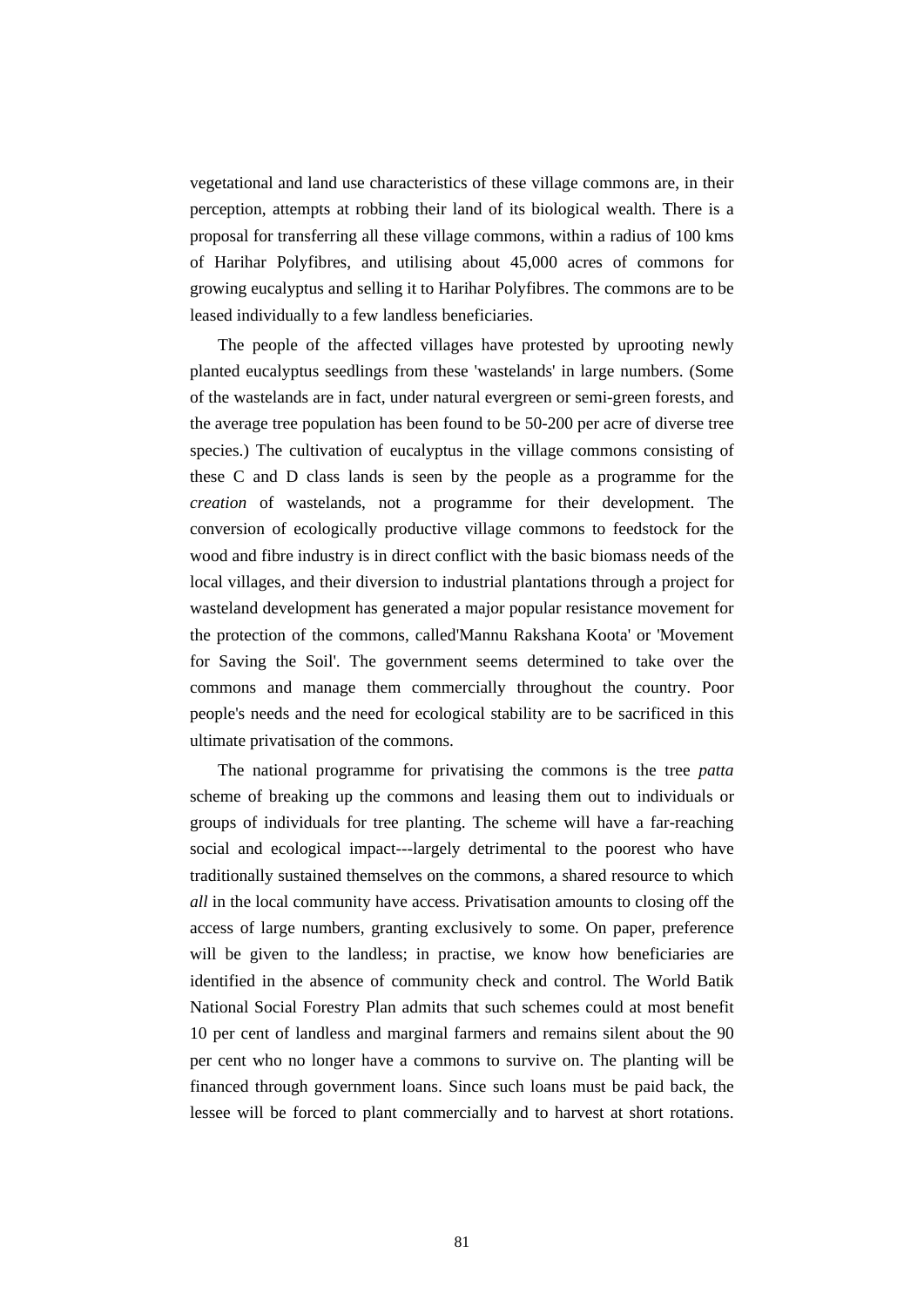This has already been the trend of the tree *patta* scheme in West Bengal's World Bank funded project. The economics of the market will, as always, exclude those who have no purchasing power, and whose zero cost biomass sources in the commons have been usurped to create a commodity. The economy of the commons does not need purchasing power, the economy of the market does. Local needs will therefore be less satisfied through tree *pattas* than through commons. Further, since the banks which give the loans will also design the afforestation package, permanent and sustainable forestry can hardly be expected to be the outcome. Short-term commercial wood production, which mines soil nutrients and moisture, will result. The market, and not the needs of local people or local ecosystems will determine the planting pattern. As the report of the group constituted to evolve guidelines for tree *pattas* states, 'NABARD Banks and the implementing agencies could consider preparing some model schemes for adoption in different areas so that technical feasibility and economic viability are given due consideration.' The expertise for forestry has now shifted further away from the life of the forest and the lives of those who depend on forestry for survival. There is no reference in the new projects to *ecological* viability or issues of entitlements and rights for those for whom the panchayat and community lands were a free common resource. We have enough evidence to show that whenever this happens poor people are further deprived and ecosystems further degraded. The 'eucalyptisation' phenomenon has shown how the people (especially women) and nature can be wounded simultaneously with inappropriate tree planting. The wasteland development programme as it stands today is merely a plan that will destroy the commons for the rule of the market. And with the commons will be destroyed the survival base of those who depend on them for their subsistence, and the production base for womanly work in sustenance.

There is, of course, the popular triage thesis that the poor have no right to survival and should be dispensed with. Hardin's tragedy of the commans scenario emerges from male reductionist assumptions about nature and the logic of *triage* that such reductionism and its principles of exclusion and dispensability entail.<sup>35</sup> Hardin is just a symbol of the new trend in reductionist science ,which uses the language of ecology and conservation to unleash another attack of violence against nature.More centralisation, more uniformity, more manipulation become new and false prescriptions for overcoming the ecological crisis. Yet neither nature nor people can be saved when the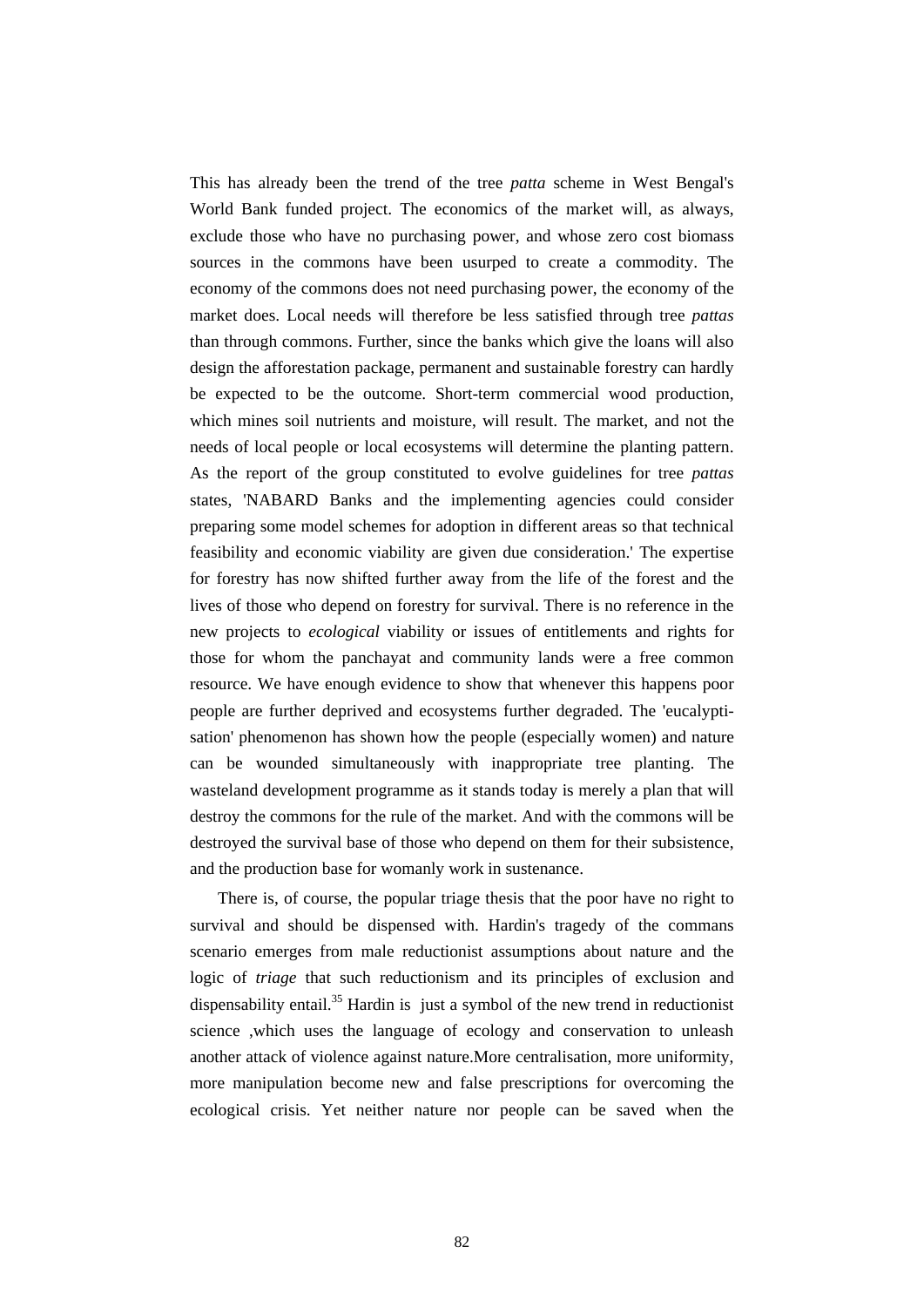destruction of the former and the dispensability of the latter are the presupposition for creating the new reductionist science of nature.

#### **Breeding 'super-trees': the ultimate reductionism**

The forest crisis was an outcome of a reductionist forestry which viewed the forest as a timber mine, not as a central, mechanism in soil and water conservation. The separation of the life-giving and life-maintaining functions of the forest from its commercial value has thus led to the destruction of the essential ecological processes to which forests and trees contribute.

The struggles of women, tribals and peasants, guided by a perception of the forest as a life-support system, are coinciding with failed projects of maldevelopment - of non-sustainable agricultural and energy policies. It is easy to invoke the environmental crisis and the poor people's energy crisis to open up new avenues for reductionist science and commodity production. The entry of biotechnologies in forestry for instance is guided by

> the incentive provided by the knowledge that fossil fuels must run out and that a need exists for new commodities to improve the profitability of agriculture, encourages the development of new biomass crops as energy sources for the failure. Most projections for increased crop production rely on the new biotechnologies that promise to introduce the grand period of the 'science power' phase of agriculture. Hence, land and other resources should not constrain the development of biomass as a renewable energy source for the future.<sup>36</sup>

> The new technologies and the new aid programmes in forestry are motivated by the future existence of markets for biomass-based industrial and commercial energy of the era beyond fossil fuels. *As*  Flavin predicts in the 1986 *State of the World* report, 'Oil will have been largely eliminated as a fuel for power plants and many industries.'<sup>37</sup>

The fuel-gathering Third World woman will once again be bypassed by the new sources of energy which will be produced on the land which gave her food and fodder and fuel. Industrial energy from weeds will be derived at the cost of sustenance needs that land in the Third World now satisfies.

The reductionist mind further entrenches colonisation. The dys-junction process, which underlies the existing ecological and economic chaos, is then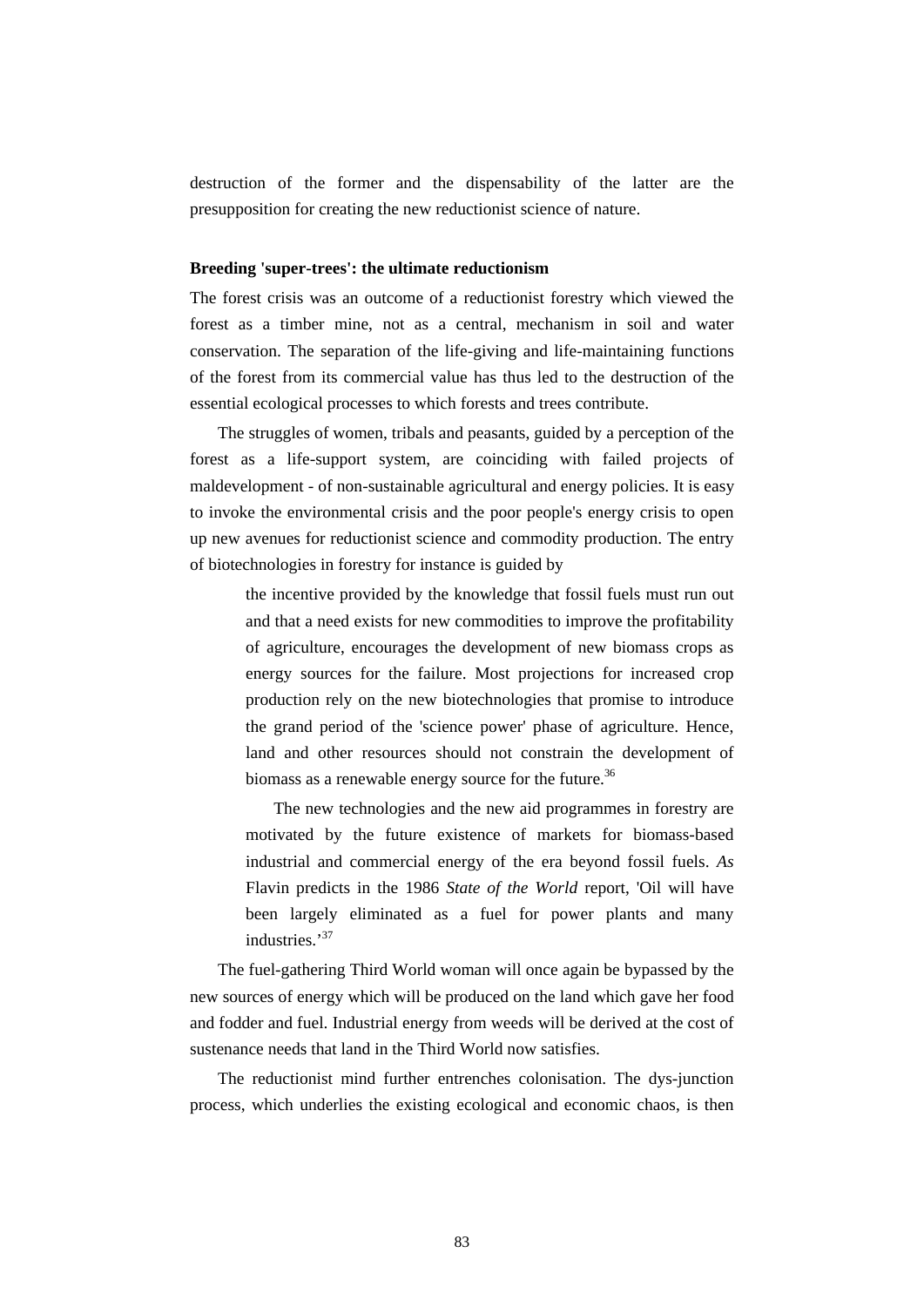applied at newer and deeper levels to resolve the chaos; all it achieves, instead, is further irreversible chaos. The breakdown of ecological cycles for example, is reduced to the problem of planting trees. The cycles recede, trees become a universal solution, and as a universal solution can only be engineered for a market which must go against nature, hastening the breakdown and making recovery less possible. Ecological crises signal the breakdown of scientific arrogance - the crisis mind turns this into yet another domain for its colonisation, promising new miracles and inducing the closure of options even while they exist. Tissue culture - as opposed to forest culture - is now proposed as the afforestation strategy of the future in India. But this solution works only through the logic of uniformity or indifference to the diversity of life in nature. Tissue culture will be the ultimate *triage* of the earth in its diversity, and of her people in their diversity.

The organic recovery of nature cannot be a recovery of reductionism. The machine cannot be a metaphor for nature without sundering it apart, because nature is not mechanistic and Cartesian. The ecological crisis suggests the indispensability of nature and the impossibility of substituting its life-support processes. The reductionist response to eco-crises assures an extension of the logic of dispensability: it presupposes that life-support can be manufactured in the laboratory and factory. In fact, in the reductionist response to the ecological crisis, the lab and factory merge, the distinction between science and business blurs. With engineering entering the life-sciences, the renewability of life as a self-reproducing system comes to an end. Life must be engineered now, not reproduced. A new commodity set is created as inputs, and a new commodity is created as output. Life itself is the new commodity. Linkages that lay within nature to create conditions for self-renewal are destroyed, and in their place come linkages of the market and multinationals. The ultimate masculinist perception of trees as money is captured in Greenwood's statement, 'Knocking even one year off this interval has a net present value well into millions of dollars for organisations that own and plant large acreages.<sup>38</sup>

The breeding strategy is to search for trees with 'superior' characteristics. From nature providing its own seed, the laboratories of multinationals will become the new monopolies for the supply of seed and seedlings. This centralised, global control leads to a new colonisation of nature and its commons, and will lead to new degrees of homogeneity and uniformity. In clonal propagation, all members of a clone are genetically identical. This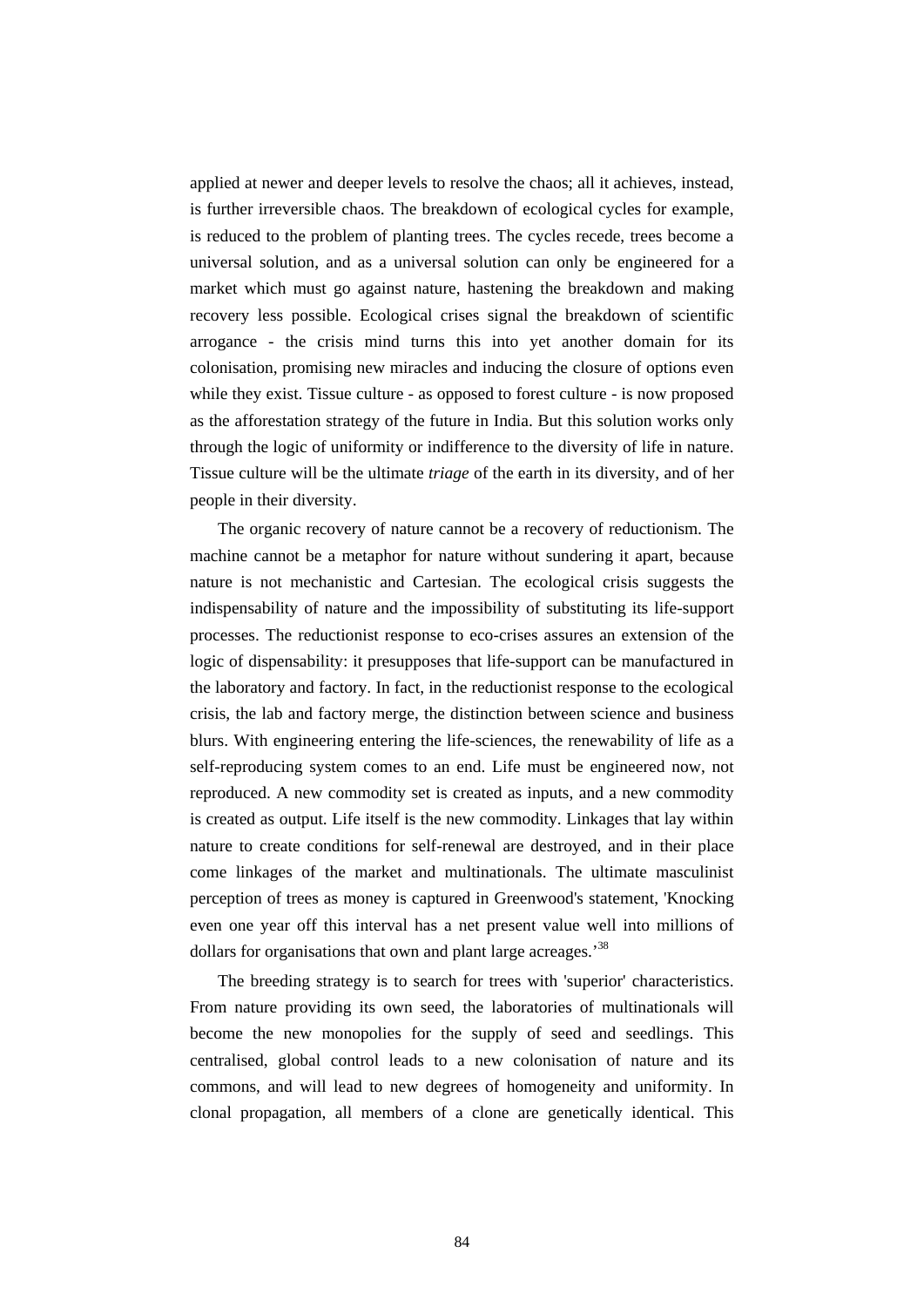uniformity in trees as resources allows the Taylorism logic to enter forest management at an even deeper level than the monoculture plantation of the same species. The uniformity assumes a greater dispensability of species that the market and industry consider 'inferior'. And linked with the imperative of genetic engineering to dispense with species other than its favourites, is the political economy of dispensing with the small person and her needs for survival. As Hollowell and Porterfield point out, for the genetic 'improvement' of tree stands, a land base of 150,000 to 200,000 acres or more is required to assure an acceptable rate of return.<sup>39</sup> According to them,

> ... gains in desired traits are most meaningful when converted to economic gains. Growth gains may be expressed as obtaining more volume per acre for a given rotation or reaching rotation volume and/or desired piece size at an earlier age. Economics will favour the shorter rotation. Straightness improvement is reflected in increased yield of lumber or veneer per unit volume of raw material. Increases in wood specific gravity can result in improved fibre yields or higher grade lumber.

> Once quantified, incremental gains can be converted into higher expected values using a forecast of future produce prices. Timing of expected gains is necessary to construct a cash flow stream for economic analysis.

Resource flows to maintain nature's cycles and local needs of water and diverse vegetation have been replaced by cash-flows as a measure of 'yield' and 'growth'. Nature's ecology, its yields and growth are further pushed aside. The market and factory define the 'improvement' sought through the new biotechnologies. This reductionism induced by global markets for wood resources is the ultimate violence, when super-firms decide which super-trees are useful. Nature's integrity and diversity and people's needs are thus simultaneously violated.

Susan Griffin, in *Woman and Nature,* parodied the reductionist mind when she wrote:

The trees in the forest should be tall and free from knot-causing limbs for most of their height. They should be straight. Trees growing in the forest should be useful trees. For each tree ask if it is worth the space it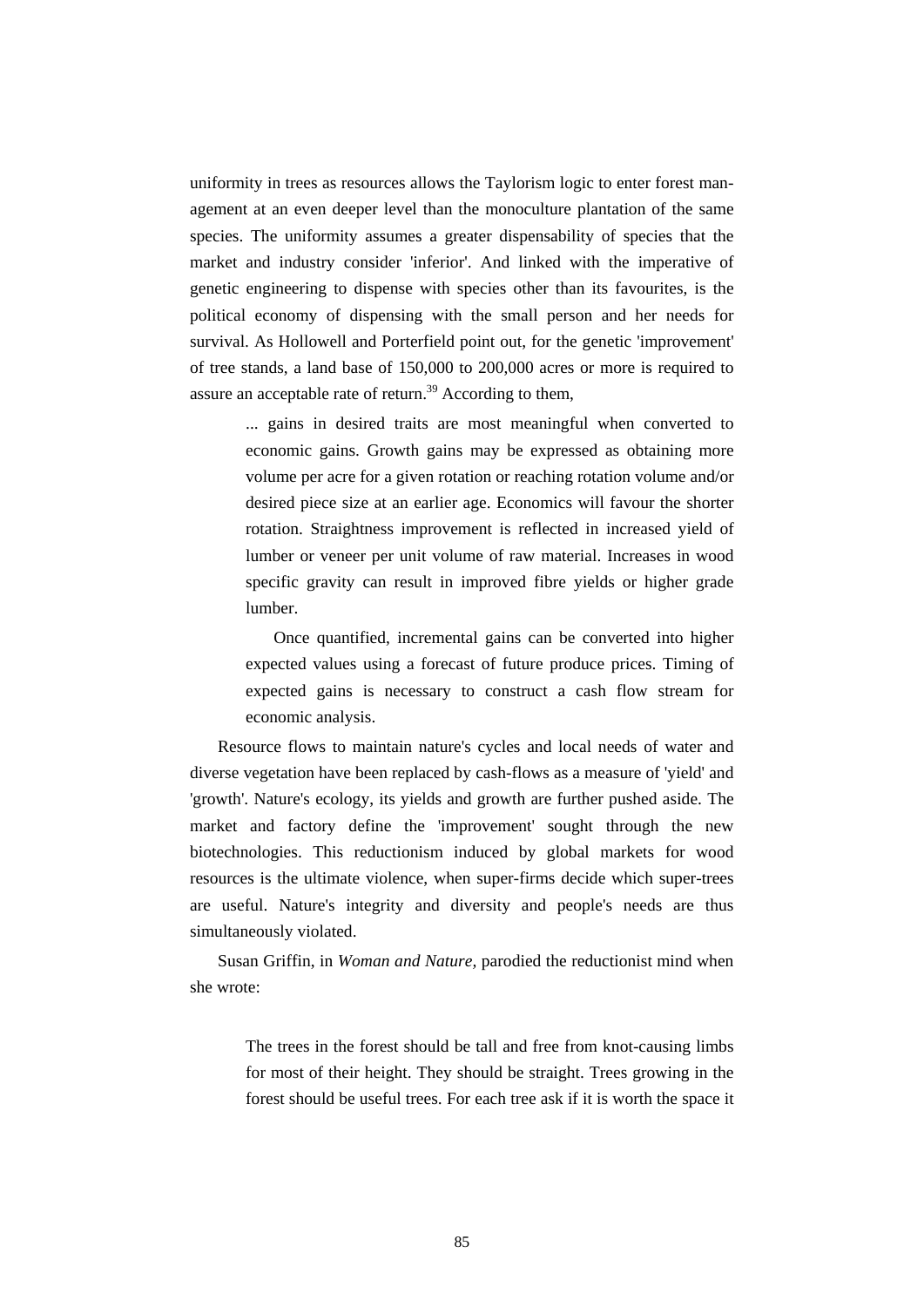grows in. Aspen, scrub pine, chokeberry, black gum, scrub oak, dogwood, hemlock, beech are weed trees which should be eliminated.

For harvesting trees, it is desirable that a stand be all of the same variety and age. Nothing should grow on the forest floor, not seedling trees, not grass, not shrubbery.<sup>40</sup>

She contrasts this uniformity with the logic of diversity in the forest as feminine. The voices of women join the voices of nature.

> The way we stand, you can see we have grown up this way together, out of the same soil, with the same rains, leaning in the same way toward the sun.... And we are various and amazing in our variety, and our differences multiply, so that edge after edge of the endlessness of possibility is exposed. You know we have grown this way for years. And to no purpose you can understand. Yet what you fail to know we know, and the knowing is in us, how we have grown this way, why these years were not one of them heedless, why we are shaped the way we are, not all straight to your purpose, but to ours. And how we are each purpose, how each cell, how light and soil are in us, how we are in the soil, how we are in the air, how we are both infinitesimal and great and how we are infinitely without any purpose you can see, in the way we stand, each moment heeded in this cycle, no detail unlovely.

It is such a recovery of life in diversity, of a diversity shared and protected that the invisible Chipko struggles for. Giving value and significance to Prakriti, to nature as the source, to the smallest element of nature in its renewal, giving value to collective needs, not private action, women in Kangad, Sevalgaon, Rawatgaon work in partnership with nature to recreate and regenerate. Without signboards, without World Bank loans, without wire-fencing, they are working to allow nature's play in reproducing the life of the forest - grasses and shrubs, small trees and big, each useful to nature if not to man, are all coming alive again.

## **Recovering diversity, recovering the commons**

At an altitude of 6,000 ft., deep in the Balganga Valley in Garhwal lies Kangad, a hamlet of 200 families. In 1977*,* the already degraded forest of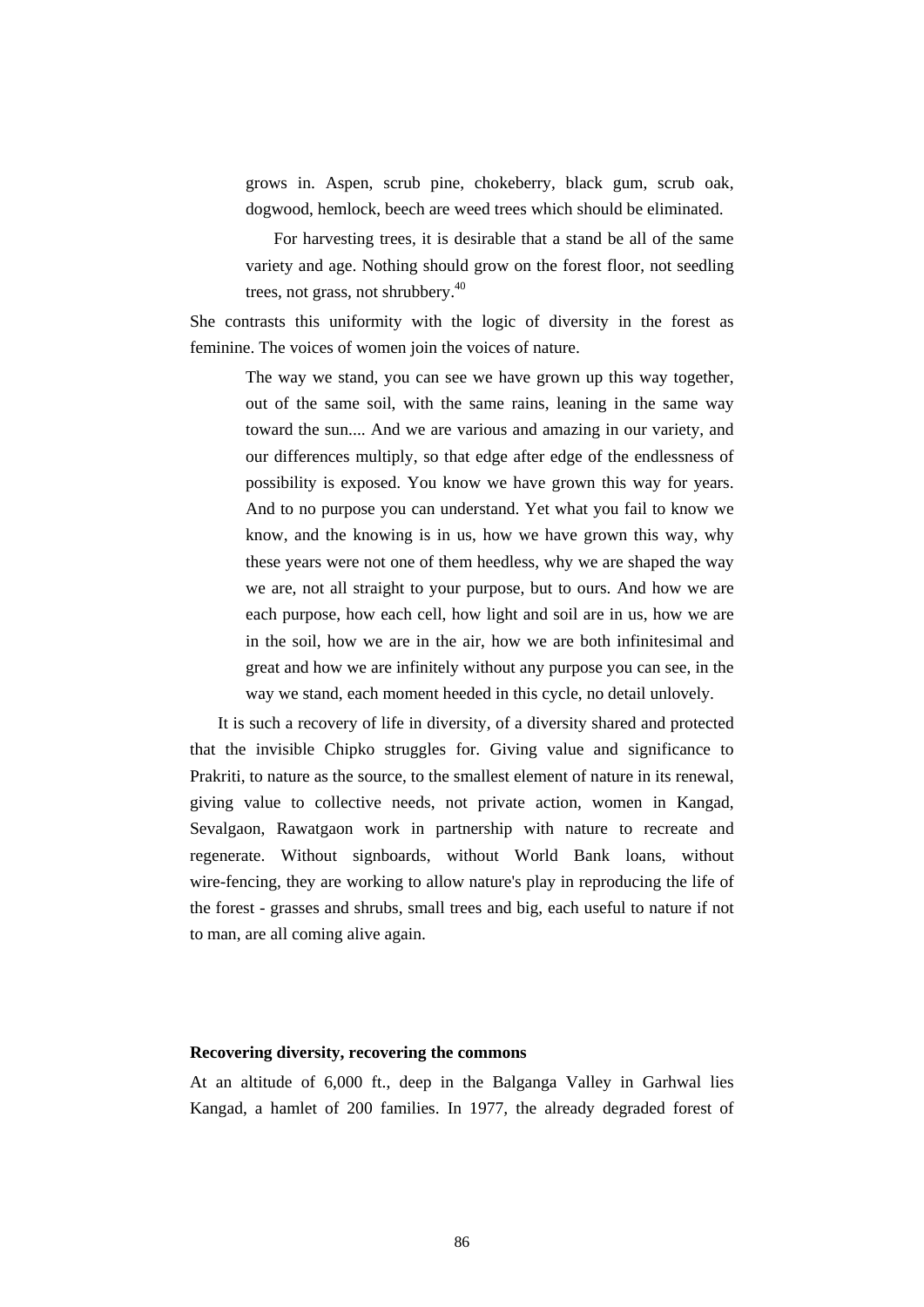Kangad was marked for felling by the forest department. The women, who had to walk long distances for fuel, fodder and water, were determined to save the last patch of trees. The men of Kangad were employed by the forest department for felling operations. With the gender fragmentation of the interests of the village community - the women representing the conservation interests, and the men representing the exploitation demand - launching Chipko was not easy. The women contacted Bimla Bahuguna in Silyara, just 15 kms from Kangad. Bimla Behn, with Chipko activists Dhoom Singh Negi and Pratap Shihar, came to support the women's struggle. After four months of resistance, the women succeeded in saving their forest.

The women's organisation, the Mahila Mandal Dal, then decided to regenerate the degraded forests. On the basis of cattle owned by each family, contributions were raised to support a village forest guard who was paid Rs.300 per month. For three years the arrangement worked and then failed because the watchman became inefficient and corrupt: he would allow some people to extract fodder and fuelwood. Once the women learnt of this, they unanimously decided to abolish the post of the forest guard and guard the forest themselves.

Now the Mahila Mandal has allocated duties to a group of village women. About ten or twelve women are on duty every day, allocated in such a manner that the work is distributed among all the families. Thus the duty for one family or group of women comes in a cycle of 15 to 20 days. As one woman said, 'On these days we leave our own work and protect the forest because our oak trees are like our children.' Oak trees are now generating naturally in Kangad.

Once, when a Gujjar grazier allowed his goats to graze in the regenerated area, the women confiscated the goats and fined the Gujjar Rs. 200. Villagers are fined upto Rs. 50 per person for lopping the regenerating oak and Rs.100 for cutting trees for firewood. On another occasion, when a fire threatened to destroy the forest, all the women joined hands to put out the forest fire. AS one woman reported, 'The men were at home, but they decided to stay back rather than join with us to put out the fire. The men are least bothered about saving trees.' In 1986, the Mahila Mandal decided to assist the forest department in tree planting. They dug 15,000 pits but found that the forest department wanted to plant only poplars. The women refused to plant this exotic, and forced the forest department to bring diverse indigenous fodder species instead.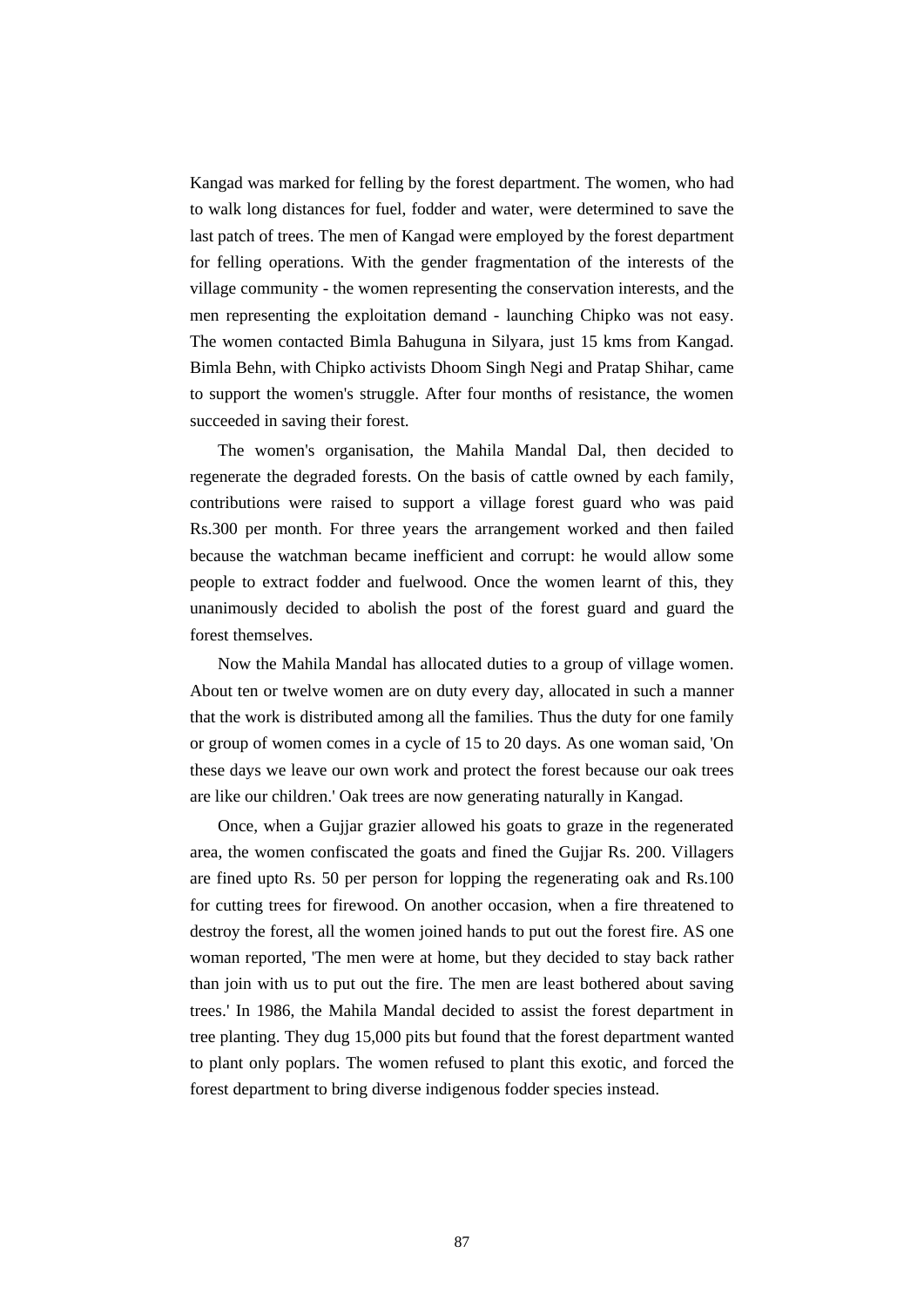The strength of nature and the strength of women is the basis of the recovery of the forest as commons in Kangad. The capital is not debt and aid. The market is not the guiding force. Nature's and women's energy are the capital, and local needs of water, food, fodder and fuel provide the organising principle of managing a shared, living resource. This is merely a renewal of the conservation ethic and conservation work of hill women, that they think of the needs of their families. This is symbolised by their putting aside some leaves for Patna Devi (the goddess of the leaves) each time they go to collect fodder. These are small, perhaps invisible, but significant steps towards the recovery of the feminine principle in the forest. This recovery re-establishes the integration of forestry with food production and water management and it allows the possibility of a re-emergence of the diversity and integrity of life in the forest, of fauna and flora, of plants big and small, each crucial to the life of the forest, each valuable in itself, each having a right to participate in the democracy of the forest's life, and each contributing in invisible, unknown ways to all life. Diversity of living resources in the forest, natural or in an agro-ecosystem, is critical to soil and water conservation, it is critical for satisfying the diversity of needs of people who depend on the forest, and the diversity of nature's needs in reproducing herself.

The annihilation of this diversity has destroyed women's control over conditions of producing sustenance. The many colonisations -through 'reserved' forests, through 'social forestry', through 'wasteland' development have implied not forest development but the maldevelopment of both forestry and agriculture. A maldeveloped forestry has meant new resources and raw material supplies for industry and commerce; for nature and women it has meant a new impoverishment, a destruction of the diverse means of production through which both provide sustenance in food and water, and reproduce society. The Chipko struggle is a struggle to recover the hidden and invisible productivity of vital resources, and the invisible productivity of women, to recover their entitlements and rights to have and provide nourishment for sustained survival, and to create ecological insights and political spaces that do not destroy fundamental rights to survival. Chipko women provide a nonviolent alternative in forestry to the violence of reductionist forestry with its inherent logic of dispensability. They have taken the first steps towards recovering their status-as the *other* silviculturists and forest managers, who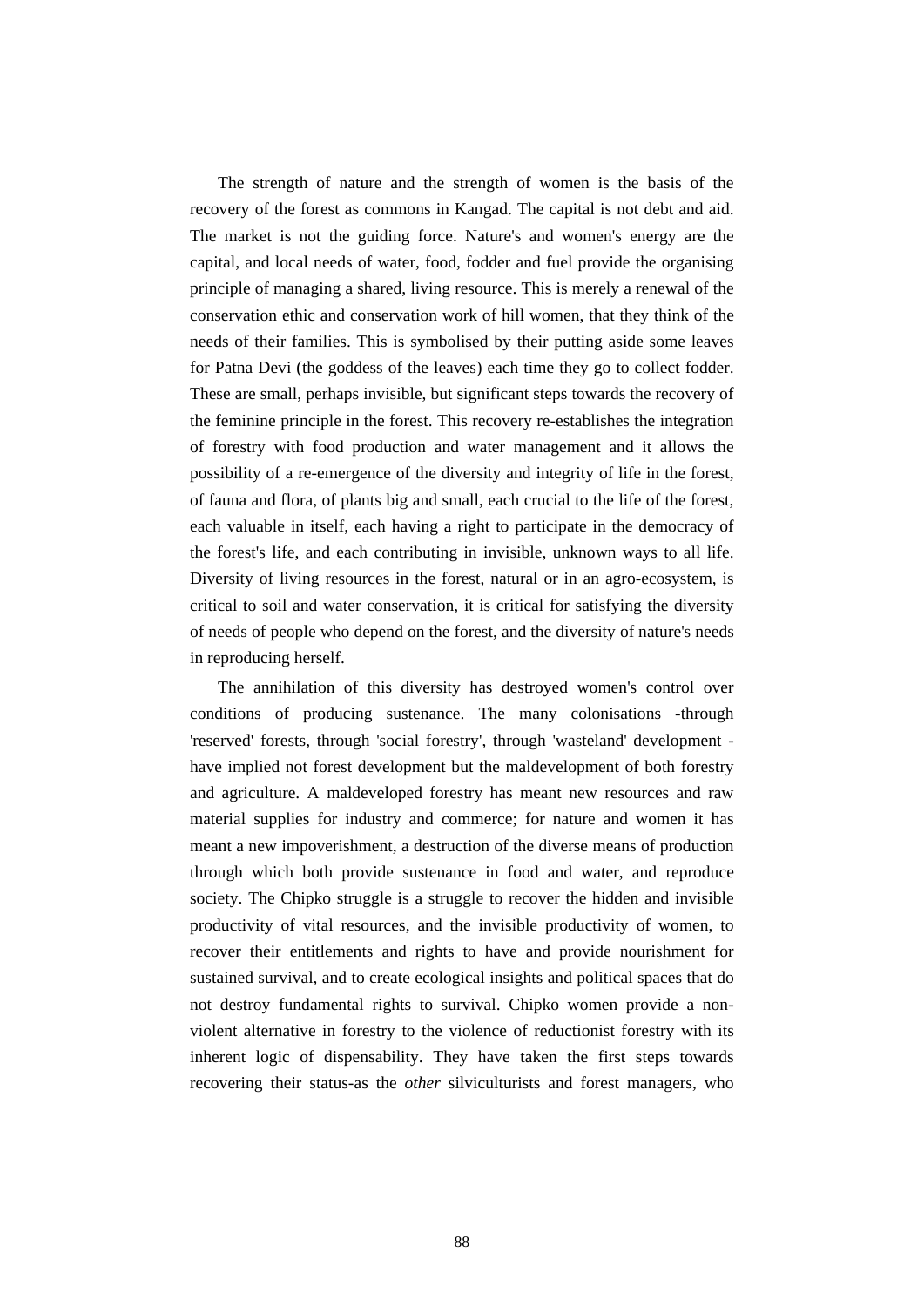participate in nature's processes instead of working against them, and share nature's wealth for basic needs instead of privatising it for profit.

# **Notes**

- 1 Rabindranath Tagore, Tapovan (Hindi), Tikamgarh: Gandhi Bhavan, undated, pp. 1-2.
- 2 W.C. Beane, *Mytb, Cult and Symbols in Sakta Hinduism,* Leiden: EJ. Brill, 1977, p. 118, states, 'We submit that the Dravidian goddess Kali was already a divinity as well as a personification of "forest phenomena' V and quotes Tucci as saying that Durga is a mothergoddess originating in theVindhyas as the'vivifying force of the forest'.
- 3 Quoted in Beane, op. cit, p. 57.
- 4 G.B. Pant, *The Forest Problem in Kumaon* (reprint), Nainital: Gyanodaya Prakashan,1922,p.75.
- 5 Norman Myers, *The Primary Source,* New York: W.W. Norton, 1984, p. 13.
- 6 S.C. Banerjee, *Flora and Fauna in Sanskrit Literature,* Calcutta: Naya Prakash, 1980.
- 7 Quoted in Banerjee, op. cit., p. 16.
- 8 Quoted in M.S. Randhawa, A History *of Agriculture in India; New* Delhi: Indian Council for Agricultural Research, 1980, p. 97.
- 9 Quoted in Randhawa, op. cit., p. 99.
- 10 Ibid., p. 99.
- 11 E.T. Atkinson, *Himalayan Gazetteer, Vol. 111,* Allahabad: Government Press, 1882, p. 852.
- 12 E.P. Stebbing, *The Forests of India* (reprint), New Delhi: AJ. Reprints Agency, 1982, p. 61.
- 13 J. Bandyopadhyay, *et. at, The Doon Valley Ecosystem,* mimeo, 1983.
- 14 Stebbing, op. cit., p. 65.
- 15 F.B. Golley, *Productivity and Mineral Cycling in Tropical Forests' Productivity of World Ecogstems,* Washington: National Academy of Sciences, 1975, pp. 106-15.
- 16 James A. Bethel, 'Sometimes the word is "Weed",' in *Forest Management,*  June, 1984, pp. 17-22.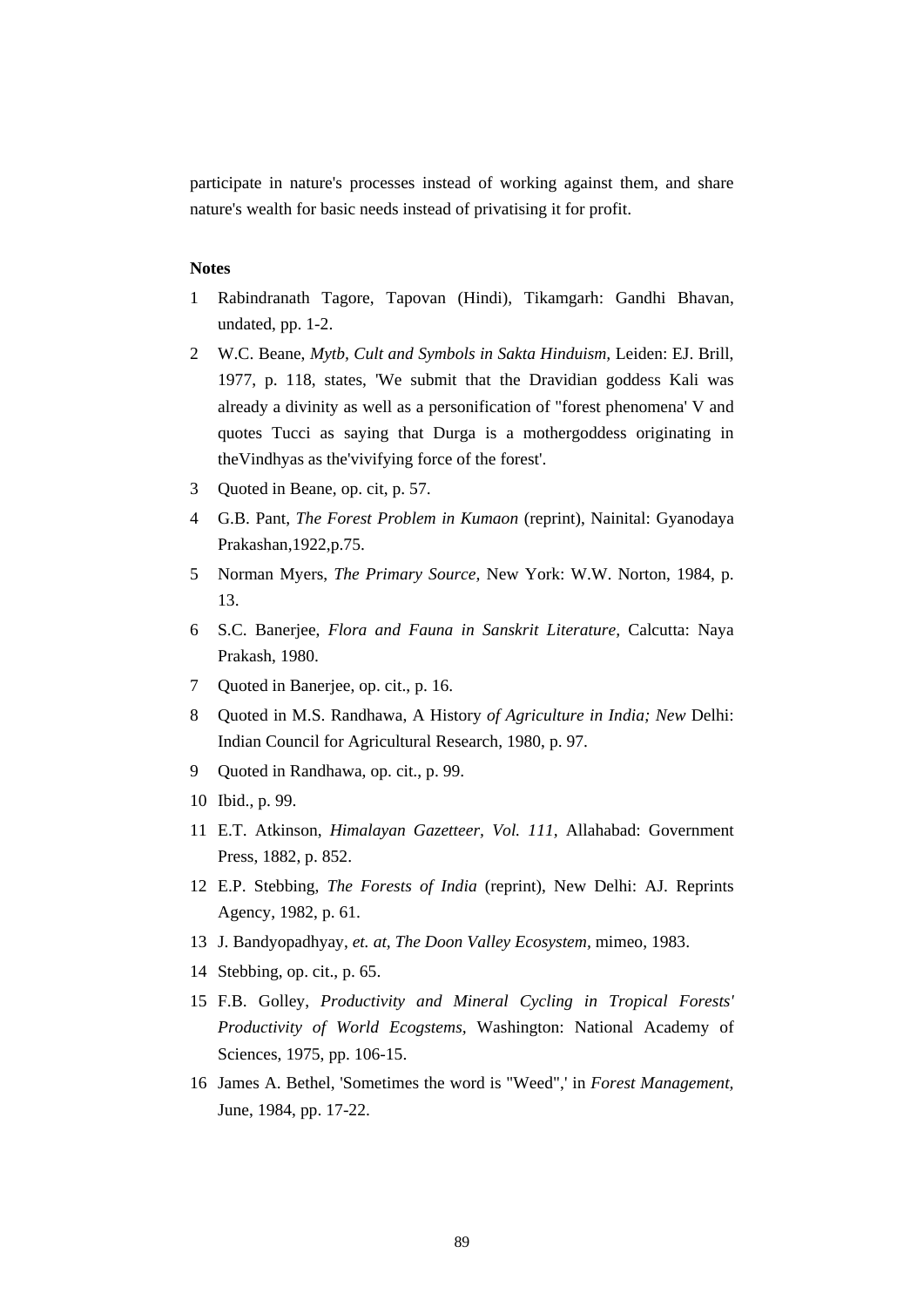- 17 J. Banclyopadhyay & M. Moench, 'Local Needs and Forest Resource Management in the Hirnalaya', in Bandyopadhyay *et al., India's Environment: Crisis and Responses:* Dehradun: Natraj Publishers, 1985, p.56.
- 18 J. Bandyopadhyay & V. Shiva,'Chipko: Politics of Ecology'in *Seminar,*  No. 330, 1987.
- 19 R.S. Bishnoi, *conservation as Creed,* Dehradun: Jugal Kishore, 1987, letter from Gandhi to Mirabehn, Jan. 16, 1948.
- 20 *The Collected Works of Mahatma Gandhi, Vol.* 90, New Delhi: Government of India Publications, 1984.
- 21 Mira Behn, 'Something Wrong in the Himalaya', mimeo, undated.  *\* Quercus incana* and *Celtis australis.*
- 22 Birnla and Sunderlal Bahuguna, "Twelve Years of Working in Villages' in *Uttarkband Smarika* Chamba: Uttrakhand Sarvodaya Mandal, 1969.
- 23 *Uttar ke Shikharo Mein Cbetna ke Ankur,* New Delhi: Himalaya Seva Sangh, 1975 p, 129.
- 24 S.L. Bahuguna, 'Water is the Primary Product of the Hill Forests', interview in *Henwalika,* Yuvak Sangh, Jajal, Tehri Garhwal, 1980-81.
- 25 Sarala Behn, 'From Revolt to Construction' in Uttar *ke Shikharo Mein Cbetna ke Ankur.*
- 26 Sarala Behn, 'A Blueprint for Survival of the Hills', supplement to *Himalaya: Man and Nature, New* Delhi: Himalaya Seva Sangh, 1980.
- 27 Quoted in Bimla Bahuguna, 'Contribution of Women to the Chipko Movement', in *Indian Farming,* November 1975.
- 28 Quoted in Bimla Bahuguna op. cit., 1975.
- 29 V. Shiva, H.C. Sharatchandra & J. Bandyopadhyay, *The Social, Ecological and Economic Impact of Social Forestry in Kolar,* (mimeo), Indian Institute of management, Bangalore, 1981; V. Shiva, H.C. Sharatchandra & J. Bandyopadhyay, 'The Challenge of Social Forestry' in W. Fernandes & S. Kulkarm (eds.) *Towards a New Forest Policy,* New Delhi: Indian Social institute, 1983; and V. Shiva, H.C. Sharatchandra &J. Bandyopadhyay, 'No Solution Within the Market,'in *Ecologist,* October 1982.

 *\* Pongamia globra, Azadiracbta indica, Tamarindus indica, Autocarpus integrifolia, Mangifera indica, Acacia fernesiana* and *Acacia catechu.*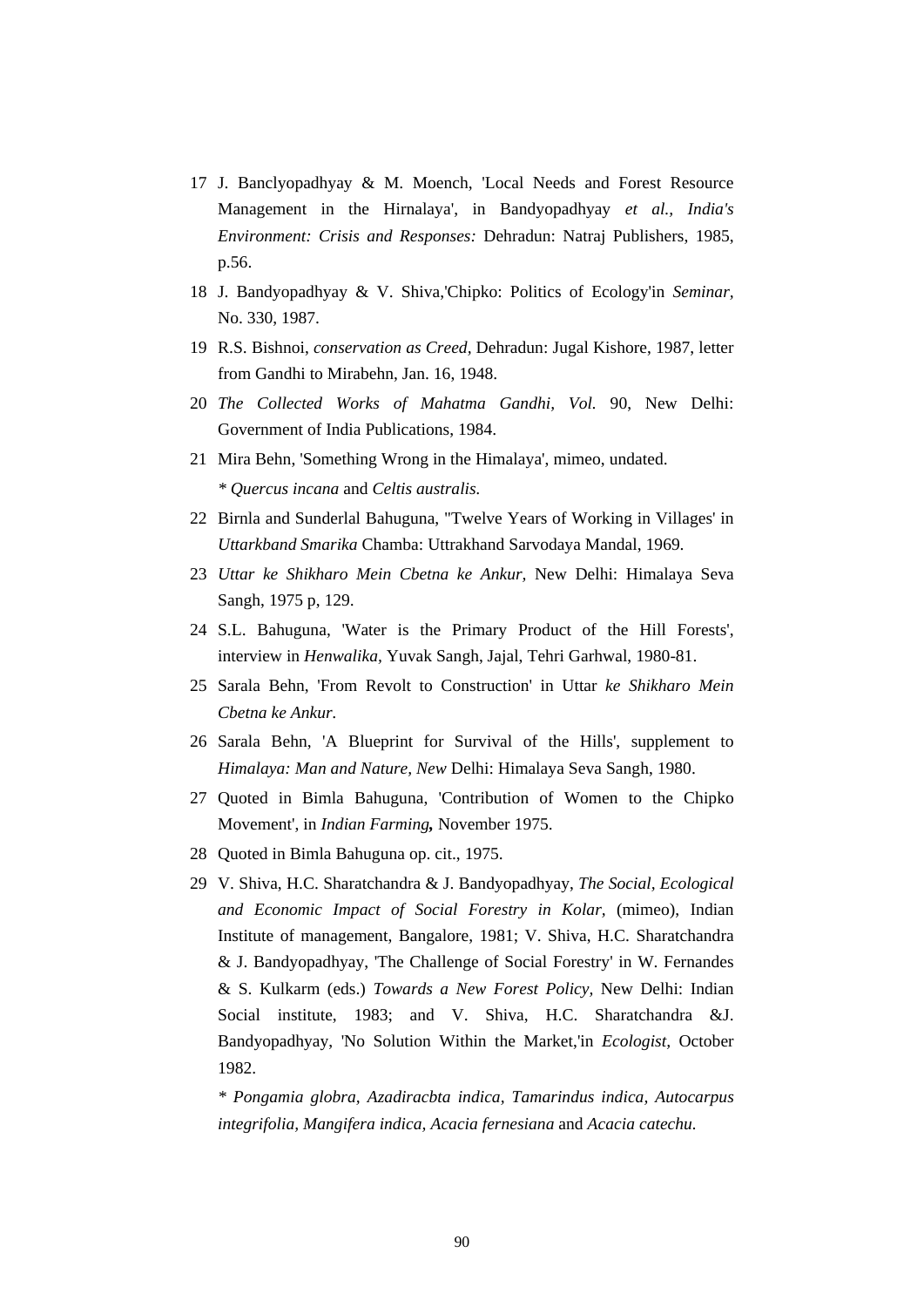- 30 V. Shiva & J. Bandyopadhyay, *Ecological Audit of Eucalvptus Cultivation, Deh*radun: EBD Publishers, 1985.
- 31 Chattrapati Singh, *Common Property and common Poverty,* Delhi: Oxford Publishing House, 1985, p. 2.
- 32 N.S. Jodha, 'Common Property Resources', mimeo, 1986.
- 33 R.H. Baden-Powell, *Land Revenue in Britisb India,* London: Oxford, 1907.
- 34 J. Baker, *Eighth Settlement Report,* Dehradun, 1888.
- 35 G. Hardin, 'The Tragedy of the Commons', in *Science,* Vol. 162, December 1968, pp. 1243-48,
- 36 W.H. Smith, 'Energy from Biomass: A New Commodity', in J.W. Rosenblum (ed.) *Agriculture in the 21st Century,* New York: John Wiley and Sons, 1§83.
- 37 C. Flavin, 'moving Beyond Oil', in *State of the World,* Washington: World Watch, 1986, pp. 78-97.
- 38 M.S. Greenwood, 'Shortening Generations', in *Journal of* Forestry, January *1986,* p. 38.
- 39 *R.R.* Hollowell & R*.L.* Porterfield, 'Is Tree Improvement a Good Investment? Yes, if You've got the Time and Money', in *journal of*  Forestry, February *1986, p. 46.*
- 40 Susan Griffin, *Woman and Nature,* London: The Women's Press, 1984.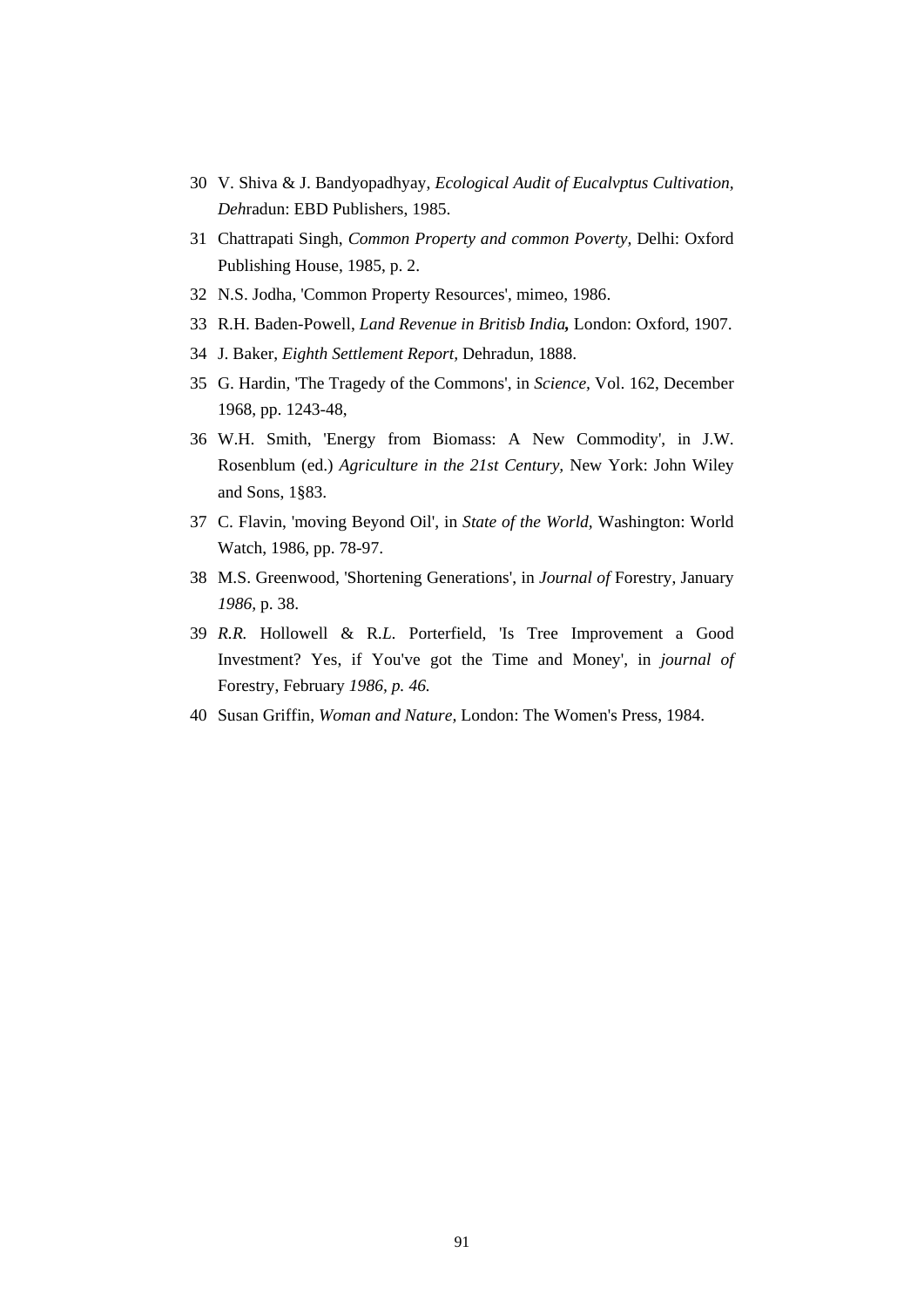## **5. Women in the Food Chain**

#### **Green revolution: a western paradigm**

Nature and women have historically been the primary food providers in natural farming, based on sustainable flows of fertility from forests and farm animals to croplands. The food system has always included the forest and animal systems in its processes. The women of Chipko fight for their forests primarily as peasants whose productivity in agriculture depends centrally on inputs from the forest, either directly as fertilizer to the soil, or indirectly as fodder for their cattle, which in turn produce fertilizer for fields. The feminine principle of food production is based on the intimate links between trees, animals and crops, and on the work of women in maintaining these links. Women's work in agriculture has traditionally been work in integrating forestry and animal husbandry with farming. Agriculture modelled on nature and based on women's participation with nature has been self- reproducing and sustainable because the internally recycled resources provide the necessary inputs for seeds, soil moisture, soil nutrients, and pest control.

The masculinist paradigm of food production which has come to us under the many labels of 'green revolution', 'scientific agriculture', etc. involves the disruption of the essential links between forestry, animal husbandry and agriculture, which have been the basis of the sustainable model. The renewable base of agriculture provided by women through carrying green manure and fodder to farms and carrying compost and organic matter to fields has been destroyed by reductionist agriculture which replaces renewable inputs from the farm by non-renewable inputs from factories, and displaces women's work in providing sustainable inputs with the work of men and machines to produce hazardous agri-chemicals as inputs to green revolution agriculture.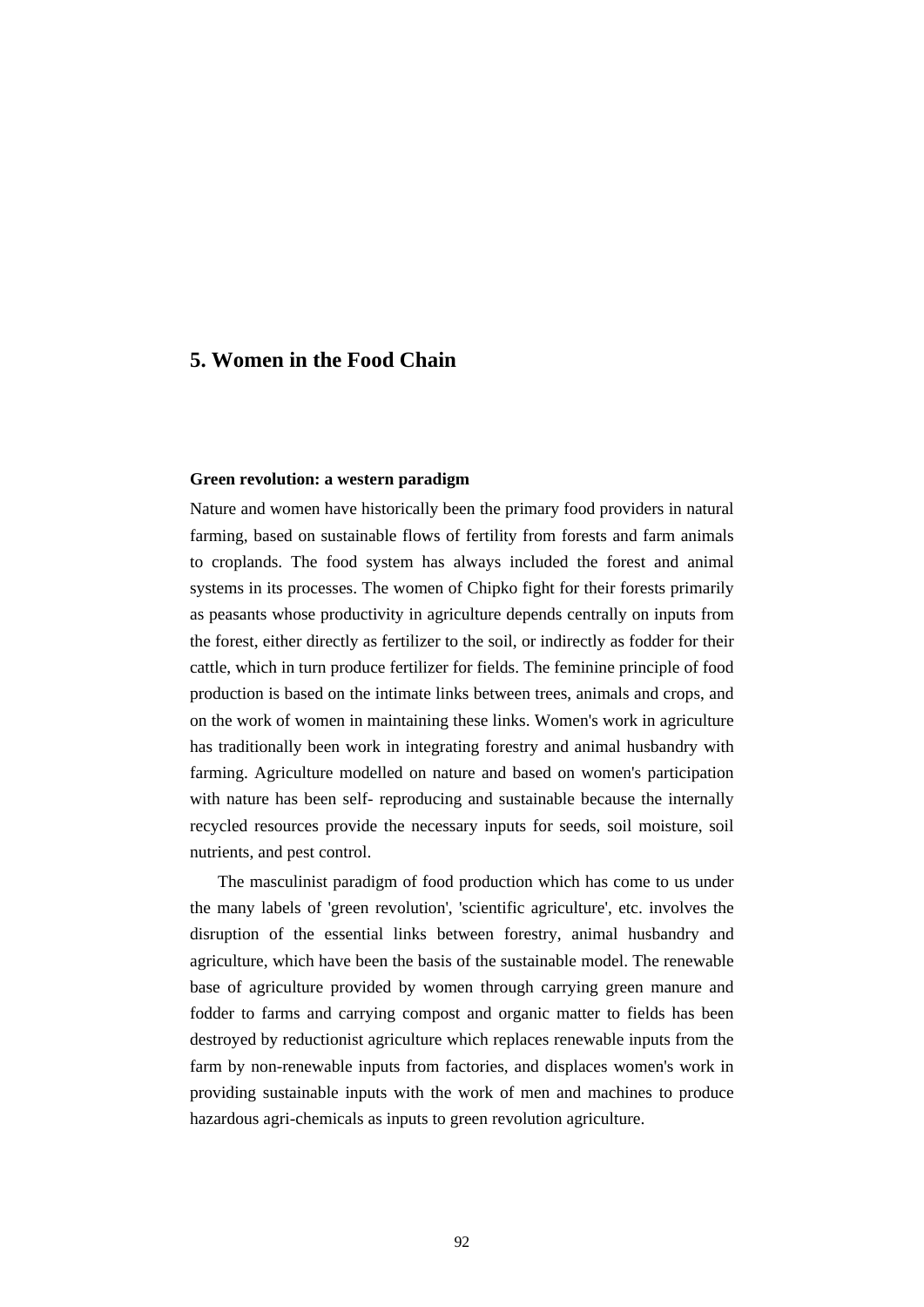This paradigm, which results in the disruption of nature's ecological cycles and displaces women from maintaining those cycles, sees this process of fragmentation as one of increasing efficiency. Market efficiency and profits do increase through fragmentation, but at the cost of nature's capital in fertile and living soils and the destruction of women's work in keeping the inherent fertility of soils alive. From seeing farming as a process of nurturing the earth to maintain her capacity to provide food, a masculinist shift takes place which sees farming as a process of generating profits. Ecologlical destruction is one inevitable result of this commercial outlook. Economic deprivation is the other, because production for profits instead of needs excludes larger numbers of women and peasants from food production and even larger numbers of women, children and the poor from entitlements to food. The fact that larger numbers of the poor in the Third World are victims of hunger and famine today is intimately related to a patriarchal model of progress which sees sales and profits as indicators of well-being and thus destroys the real well-being of people.

It is from the ecological perspective, that focusses on nature and needs, that it is possible to see that what has been called scientific agriculture and the green revolution is in reality a western patriarchal anti-nature model of agriculture, which shifts the control of food systems from women and peasants to food and agri-business multinationals and disrupts natural processes. In the ecological perspective, it is impossible to see food production as distinct from forests, water and animal systems. Movements by rural women to protect forests or rivers have always been rooted in protecting their agricultural base: for the Chipko women, forests provide food, and the movement to protect them is a movement to provide food to their families, their cattle (which they perceive as an extension of the human family) and their soils. In 1974, when the women of Reni protected their forest they told the contractors' men: 'This forest is our mother's home. When we have food scarcity, we come here to collect fruits for our children. We collect herbs and ferns and mushrooms. Do not cut this forest, otherwise we will embrace the trees and protect them with our lives.' in 1986, Chipko women of Nahi Kala were protecting their forests for food production. As Chamundeyi said, 'We need our forests for growing *mandua, jhanjora, rajma, adrak* and *mirch* to feed our families and ourselves.' And throughout the hill areas, women sing: 'Give me an oak forest and I will give you pots full of milk and baskets full of grain.'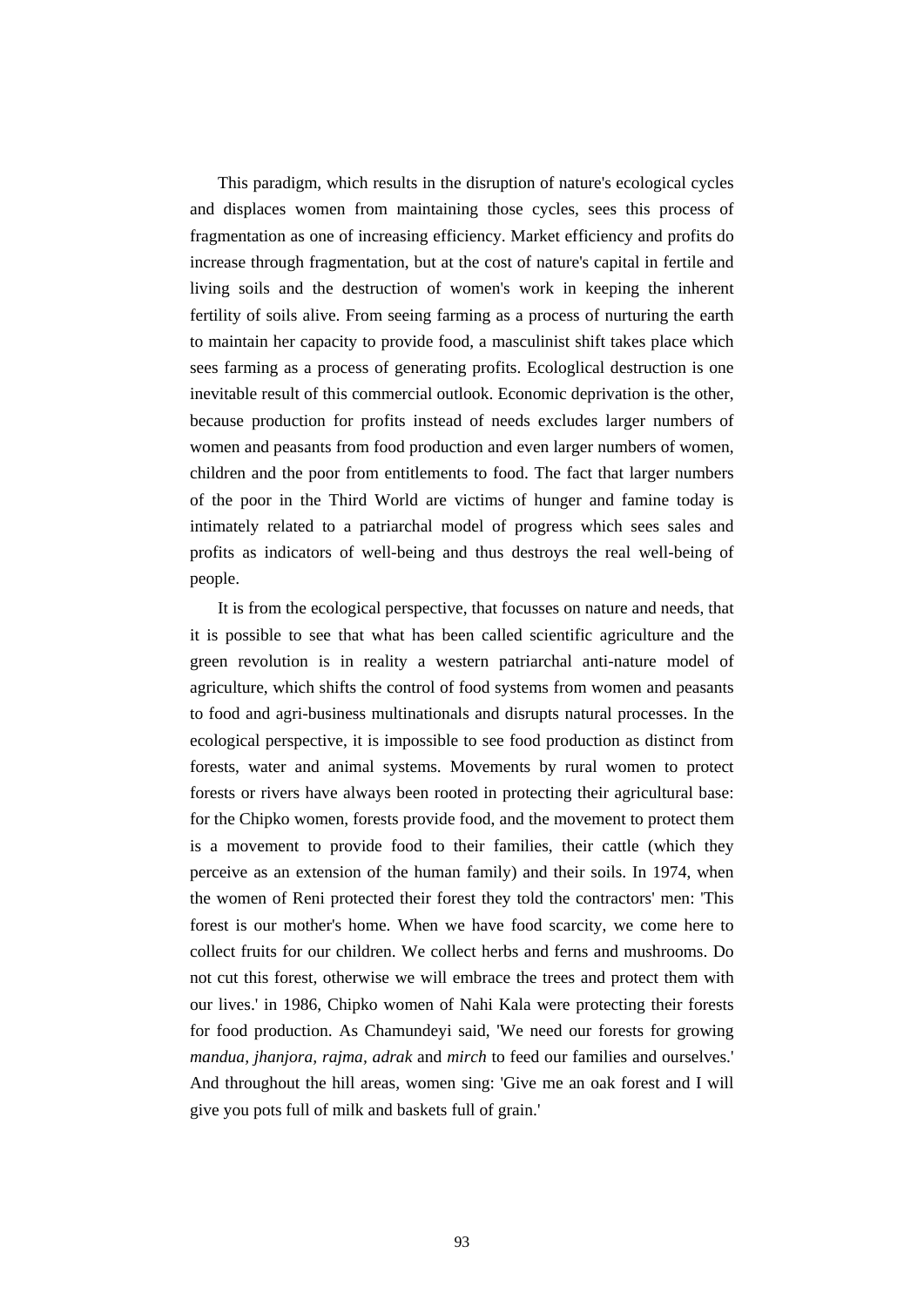The link between forests and food is clear to the women who produce food in partnership with trees and animals. The patriarchal model, in contrast, sees forestry as independent of agriculture, and reduces the multiple outputs of the forest including fertilizer and fodder, into a single product -commercial wood. Animals are no longer seen as providing fertilizer and energy for agriculture, and through the 'white revolution', animal husbandry is reduced to the production of milk for the centralised dairy industry. Organic inputs from forests and animals are no longer seen as mechanisms for conserving soil moisture; large dams become the patriarchal option for providing water for food production. Organic manure is no longer a fertilizer; it is fertilizer factories that are seen to be the only source of soil fertility. Rich soils and appropriate cropping patterns are no longer mechanisms for pest control; poisons for killing pests become an inevitable component of patriarchal agriculture. The destruction of forests as a hand-maiden of agriculture has already been discussed in Chapter 4; the destruction of water systems as a result of demands of green revolution farming will be discussed in Chapter 6; in this chapter we will look at how seeds, soil fertility and pest control have ceased to be provided largely by women as internal resources of the farm, and are now produced by a handful of agri-business companies. It will also analyse how the rupture of agriculture from animal husbandry and the reductionist evolution of each through the green and white revolutions has violated nature's balance and women's productivity, as well as people's right to food.

#### **The displacement of women from food production**

For more than forty centuries, Third World peasants, often predominantly women, have innovated in agriculture. Crops have crossed continents, crop varieties have been improved, patterns of rotational and mixed cropping have been evolved to match the needs of the crop community and the ecosystem. These decentred innovations have been lasting and sustainable. They stayed because they struck an ecological balance. Peasants as experts, as plant breeders, as soil scientists, as water managers, have kept the world fed all these centuries.

Twenty years ago, forty centuries of knowledge of agriculture began to be eroded and erased as the green revolution, designed by multinational corporations and western male experts, homogenised nature's diversity and the diversity of human knowledge on a reductionist pattern of agriculture, evolved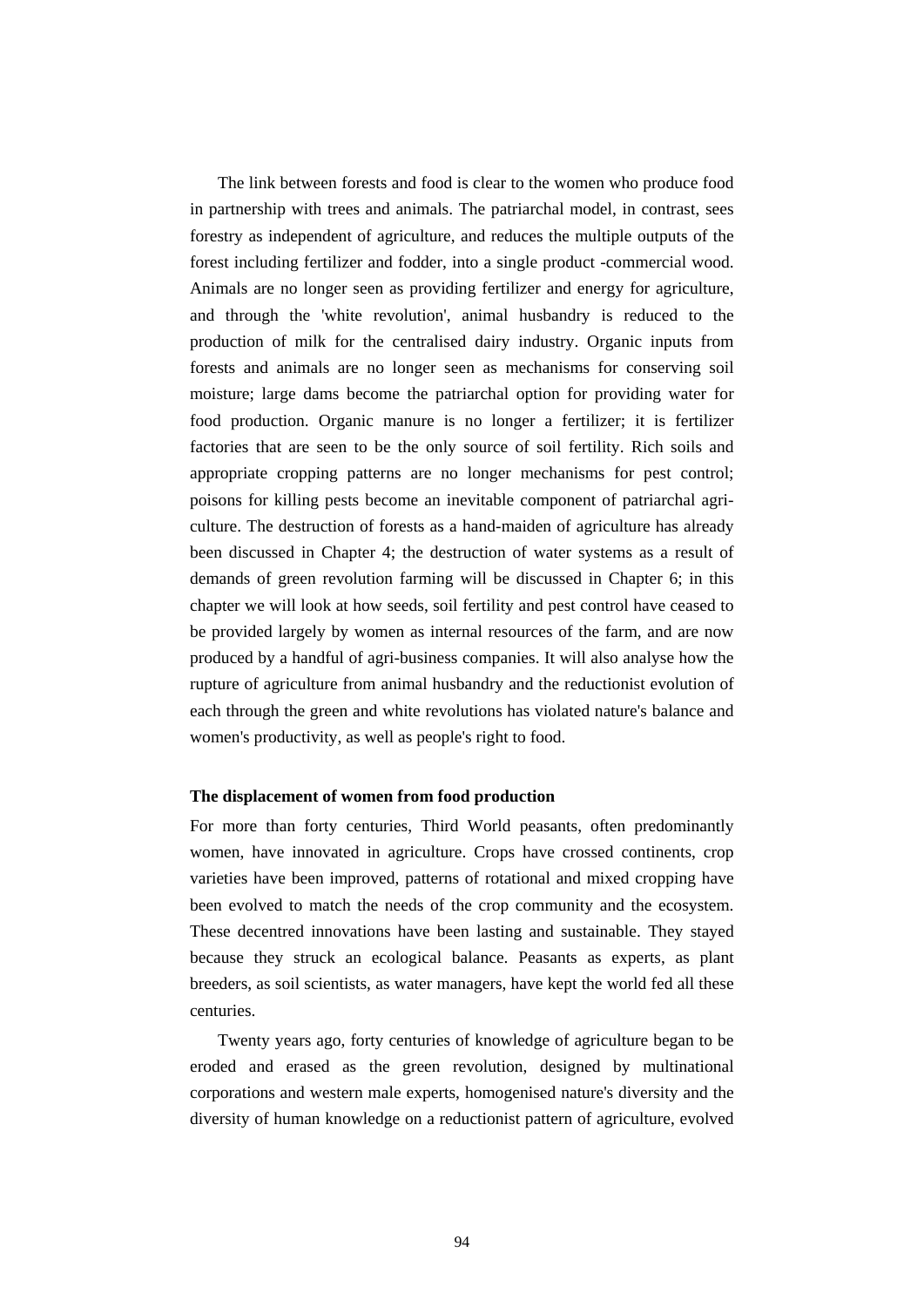by global research centres like the International Rice Research Institute, (IRRI) in the Philippines and the CIMMYT (the international Maize and Wheat Improvement Centre) in Mexico. Thirteen such institutes exist today run by CGIAR (the Consultative Group for International Agricultural Research). Table 1 lists some important agricultural research institutions.

# TABLE 1

| <b>Institution</b>                                                                               | Location                  | Research                                                                                                                                                                                               | Coverage                                                  |
|--------------------------------------------------------------------------------------------------|---------------------------|--------------------------------------------------------------------------------------------------------------------------------------------------------------------------------------------------------|-----------------------------------------------------------|
| <b>IRRI</b> (1960)<br><b>International Rice</b><br><b>Research Institute</b>                     | Los Banos,<br>Philippines | Rice under irrigation;<br>multiple cropping sys-<br>tems; upland rice                                                                                                                                  | Worldwide, special<br>emphasis in<br>Asia                 |
| <b>CIMMYT</b> (1964)<br><b>International Cen-</b><br>tre for the<br>Improvement of               | El Batan,<br>Mexico       | wheat (also triticale,<br>barley); maize                                                                                                                                                               | Worldwide                                                 |
| Maize and Wheat<br><b>IITA</b> (1965)<br>International Insti-<br>tute of Tropical<br>Agriculture |                           | Ibadan, NigeriaFarming systems;<br>cereals (rice and<br>maize as regional<br>relay stations for IRRI Africa<br>and CIMMYT); grain<br>legume (cow-pea,<br>soyabean, lima bean,<br>pigeon-pea), root and | Worldwide in low<br>land tropics, spe<br>cial emphasis in |
| CIAT (1968)<br><b>International Cen-</b><br>ter for Tropical                                     | Palmira,<br>Colombia      | tuber crops, cassava,<br>sweet potatoes, yams<br>Beef; cassava, field<br>beans; Farming sy-s-<br>tems; swine (minor);                                                                                  | Worldwide in low<br>land tropics, spe<br>cial emphasis in |

# **International agricultural research institutions**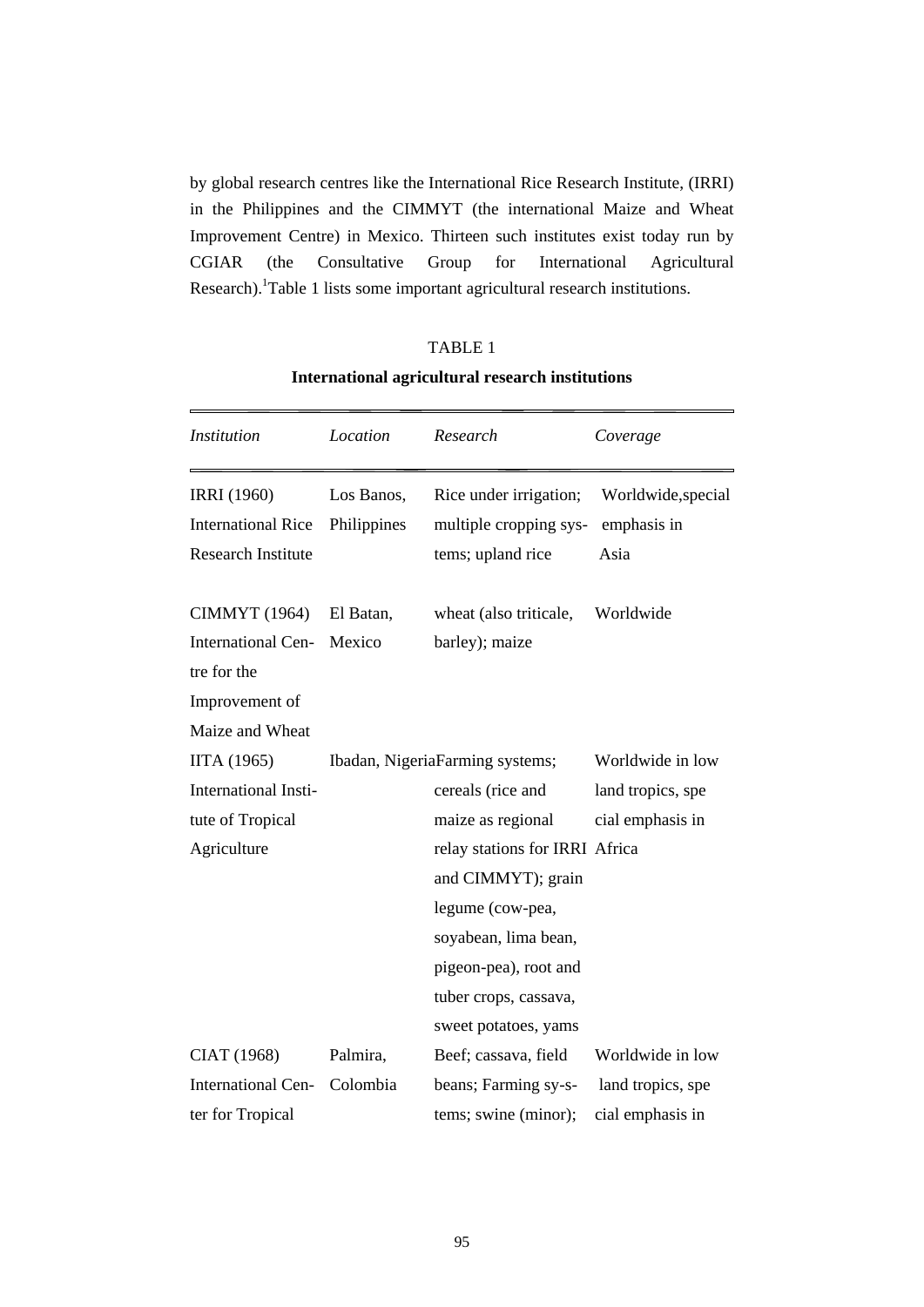| Agriculture | maize and rice                    | Latin |
|-------------|-----------------------------------|-------|
|             | (regional relay stations America) |       |
|             | to CIMMYT and                     |       |
|             | IRRI)                             |       |
|             |                                   |       |

| <b>WARDA</b> (1971)       | Monrovia,  | Regional cooperative West Africa          |                    |
|---------------------------|------------|-------------------------------------------|--------------------|
| West African Rice Liberia |            | effort in adaptive rice                   |                    |
| Development               |            | research among 113                        |                    |
| Association               |            | nations with IITA and                     |                    |
|                           |            | <b>IRRI</b> support                       |                    |
| CIP (1972)                | Lima, Peru | Potatoes (for both                        | worldwide, includ- |
| (International Potato     |            | tropics and temperate                     | ing linkages with  |
| Center)                   |            | regions)                                  | developed          |
|                           |            |                                           | Countries          |
| ICRISAT (1972)            | Hyderabad, | Sorghum; pearl millet, Worldwide, special |                    |
| <b>International Crop</b> | India      | pigeon-pea; chick-pea; emphasis on dry,   |                    |
| <b>Research Institute</b> |            | farming systems;                          | semi-arid tropics, |
| for the Semi-Arid         |            | groundnut                                 | non-irrigated      |
| Tropics                   |            |                                           | farming.           |
| <b>IBPGR</b> (1973)       | FA0, Rome, | Conservation of plant Worldwide           |                    |
| international Board Italy |            | genetic material with                     |                    |
| for Plant Genetic         |            | special reference to                      |                    |
| Resources                 |            | cereals                                   |                    |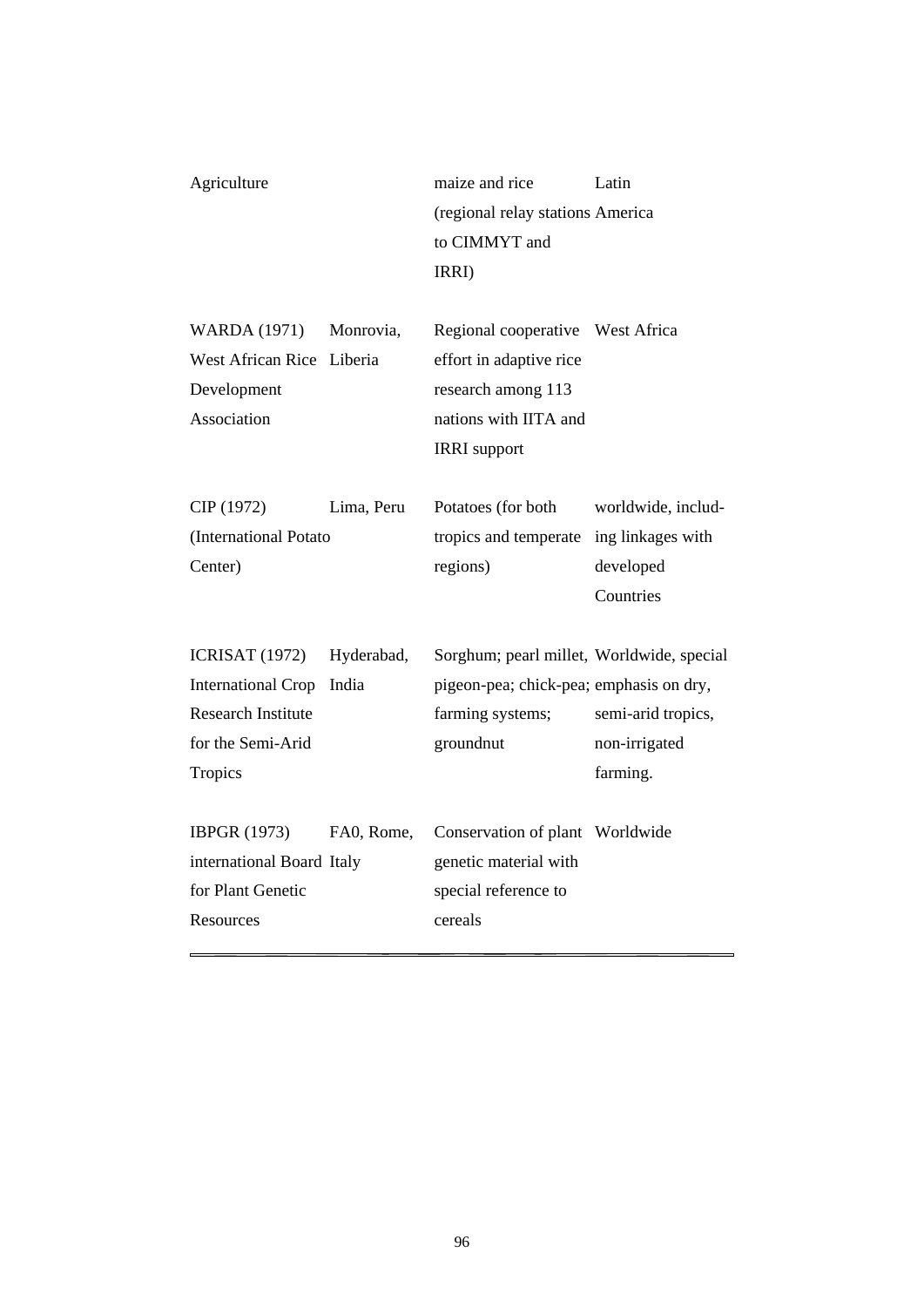# **TABLE 2 IRRI finances according to source (1961-1980)**

*Contributor Amount % of Year(s) of grant Total*  Ford Foundation 23,950,469 18.84 1961-80 Rockefeller Foundation 20,460,431 16.1 1961-80 US AID 28,982,114 22.80 1967-80 *International Organizations* 20,334,788 16 Asian Development Bank 800,000 1975,1977 European Economic Community 3,011,219 1978-80 Fertilizer Development Center 70,939 1979-80 Foundation for International Potash Research 7,375 1963-65 International Board for Plant Genetic Resources 208,100 1977,1979-80 International Center of Insect Physiology and Ecology 125,432 1978-80 International Development Research Center 3,710,736 1972-73, 1975-76, 1978-80 International Development Association 7,775,000 1973-80 International Fund for Agricultural Research 500,000 1980 International Potash Institute/ Potash Institute of North America 68,064 1963,1965-66 1968-69, 1971-79 Fertilizer Development Center 70,939 1979-80

(U.S. dollars)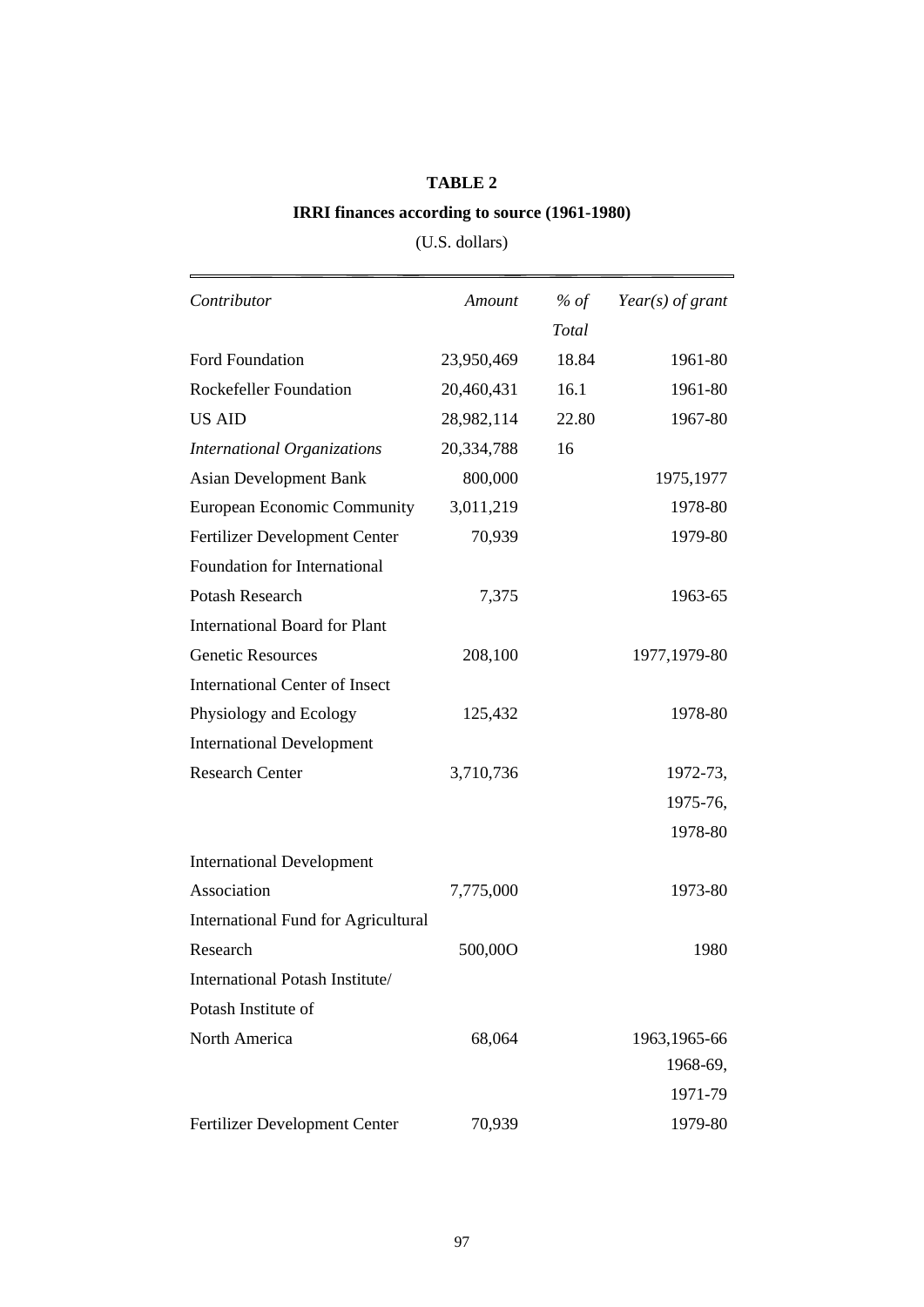| <b>OPEC</b> Special Fund       | 200,000    | 1980              |
|--------------------------------|------------|-------------------|
| <b>UN Economic and Social</b>  | 6,000      | 1970,197          |
| Commission                     |            |                   |
| UN Food and Agriculture        |            |                   |
| Organization (FAO)             | 2,650      | 1969              |
| <b>UN Environment Program</b>  | 280,000    | 1974-78           |
| <b>UN Development Program</b>  | 3,559,273  | 1974-78, 1978.    |
| World Phosphate Rock Institute | 10,000     | 1975              |
| National governments           | 31,920,619 | 25.11             |
| Australia                      | 4,185,459  | 1975-80           |
| Belgium                        | 148,677    | 1977              |
| Canada                         | 6,507,862  | 1974-80           |
| Denmark                        | 443,048    | 1978-80           |
| Federal Republic               |            |                   |
| of Germany                     | 3,459,159  | 1974-80           |
| Indonesia                      | 1,619,119  | 1973-80           |
| Iran                           | 250,000    | 1977              |
| Japan                          | 8,882,145  | 1971-77, 1979-80  |
| Korea                          | 82,259     | 1980              |
| The Netherlands                | 1,168,673  | 1971-79           |
| New Zealand                    | 137,450    | 1973, 1976-78     |
| Philippines                    | 100,000    | 1980              |
| Saudi Arabia                   | 274,300    | 1976-77,1980      |
| Sweden                         | 302,944    | 1977-80           |
| Switzerland                    | 285,700    | 1979-80           |
| <b>United Kingdom</b>          | 4,073,824  | 1973-76,1979-80   |
| Corporations                   | 345,726    | 0.27              |
| Bayer                          | 9,333      | 1971,1973         |
| <b>Boots Company</b>           | 1,000      | 1977              |
| <b>Chevron Chemicals</b>       | 2,993      | 1972,1977         |
| Ciba-Geigy                     | 20,500     | 1968, 1970, 1972, |
|                                |            | 1975              |
|                                |            | 1978-80           |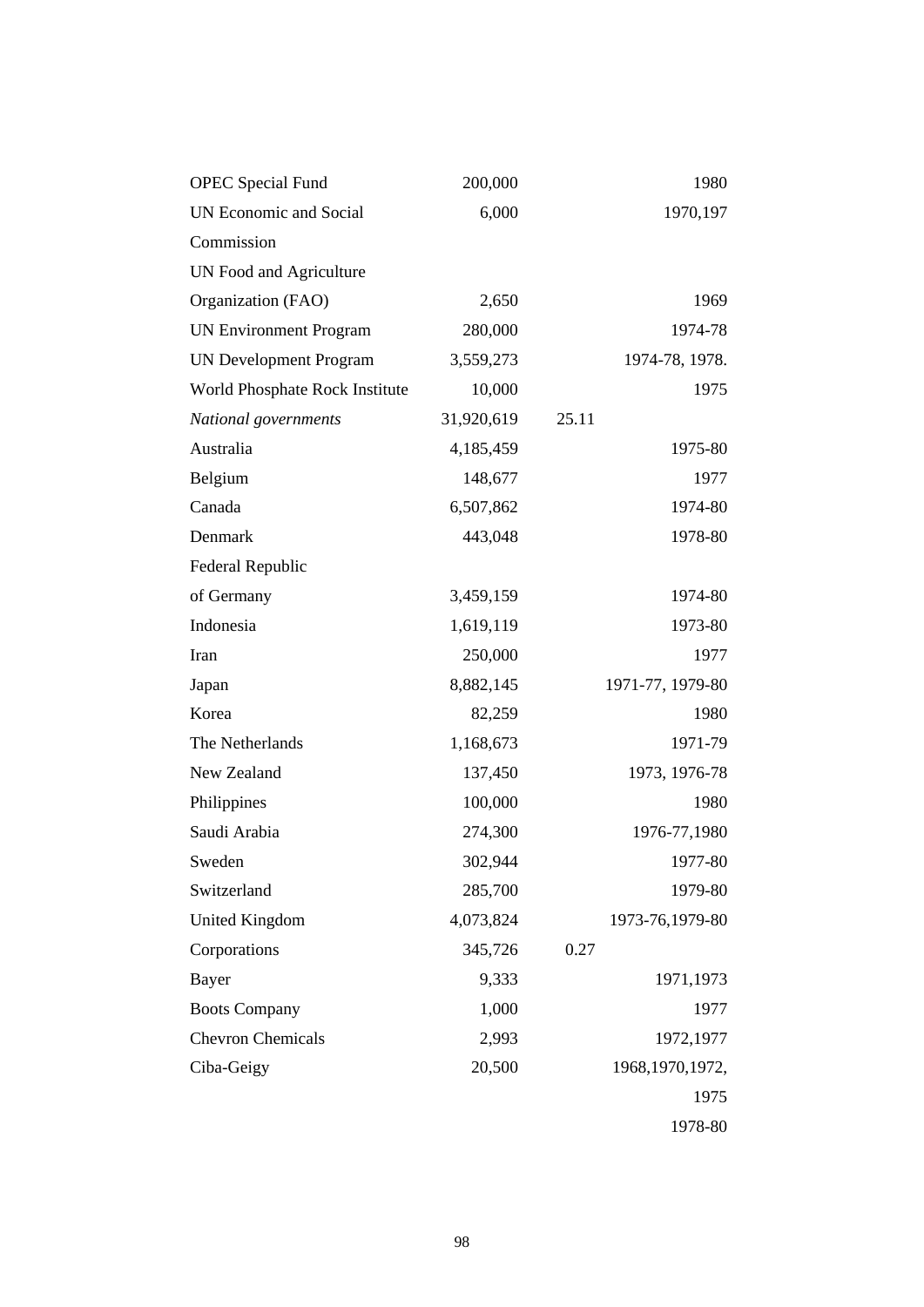| Cyanamid                            | 19,000 | 1975-76,1978,    |
|-------------------------------------|--------|------------------|
|                                     |        | 1980             |
| Dow Chemical                        | 10,153 | 1967-70          |
| Eli Lilly & Co (ELANCO)             | 6,000  | 1968-70          |
| Esso Engineering and                |        |                  |
| <b>Research Company</b>             | 4,306  | 1964-68          |
| <b>FMC</b>                          | 9,000  | 1975-77,1980     |
| Gulf Research and                   |        |                  |
| Development Company                 | 3,500  | 1969,1972        |
| Hoechst                             | 11,891 | 1972, 1975-76,   |
|                                     |        | 1978             |
| <b>Imperial Chemical Industries</b> | 55,000 | 1967-69,1971-76  |
|                                     |        | 1979-80          |
| <b>International Business</b>       |        |                  |
| Machines Corp. (IBM)                | 7,000  | 1967             |
| <b>International Minerals</b>       |        |                  |
| and Chemical Corp.                  | 60,000 | 1966-67,1975     |
| Kemanobel                           | 500    | 1980             |
| Minnesota Mining and                |        |                  |
| <b>Manufacturing Company</b>        | 1,000  | 1974             |
| Monsanto                            | 12,500 | 1967, 1969,      |
|                                     |        | 1971-72,         |
|                                     |        | 1976, 1978-80    |
| Montedison                          | 8,982  | 1977-78,1980     |
| Occidental Chemical                 | 500    | 1971             |
| Pittsburg Plate Glass Co.           | 2,000  | 1967             |
| <b>Plant Protection Ltd</b>         | 5,000  | 1966             |
| <b>Shell Chemical Company</b>       | 42,872 | 1969-70,1972-73  |
|                                     |        | 1975, 1977-78,   |
|                                     |        | 1980             |
| <b>Stauffer Chemical Company</b>    | 40,000 | 1967-69,1971-76, |
|                                     |        | 1978-80          |
| <b>Union Carbide</b>                | 11,000 | 1968,1970        |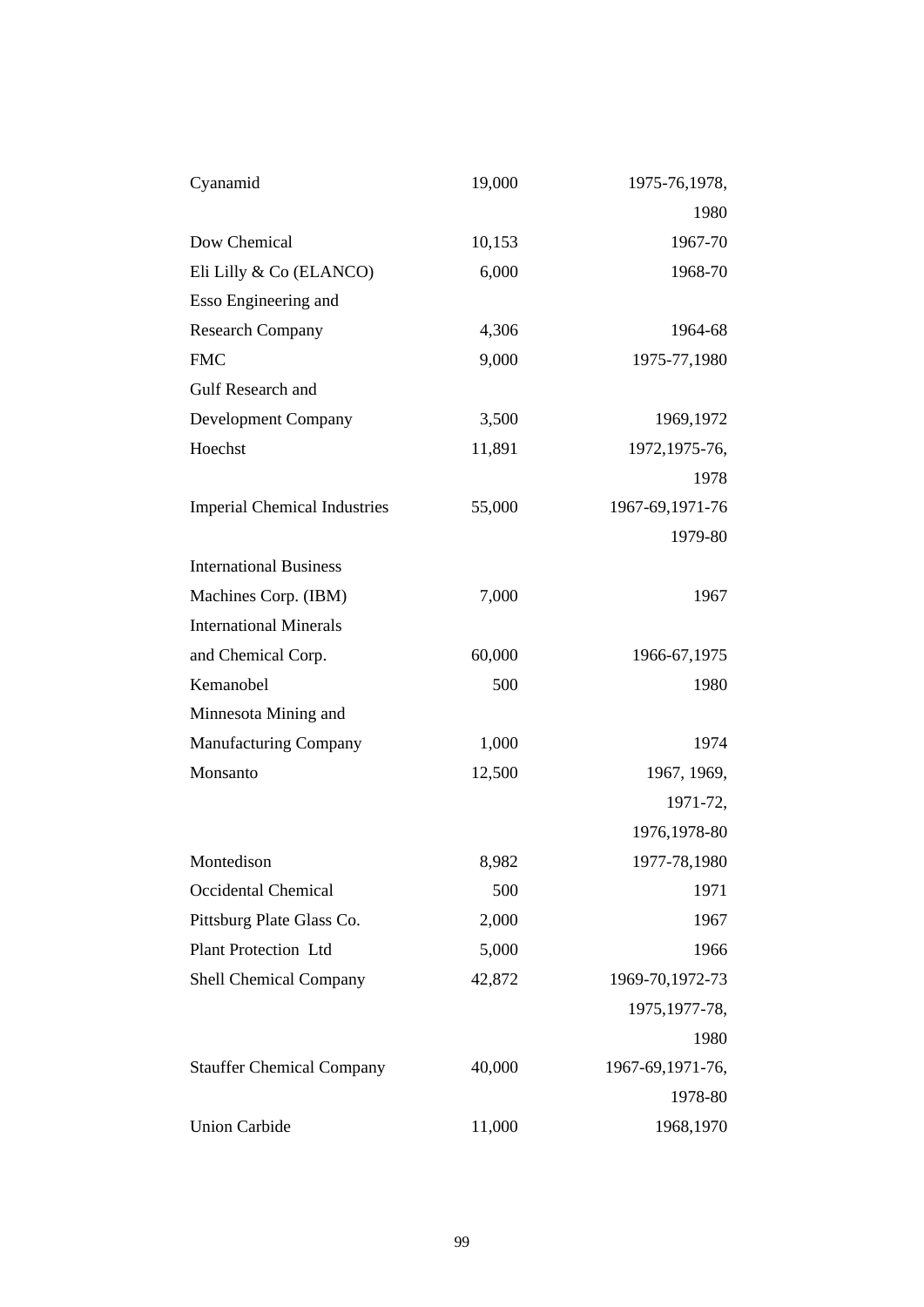| Uniroyal Chemical                   | 496         |      | 1980             |
|-------------------------------------|-------------|------|------------------|
| Upjohn                              | 1,200       |      | 1972             |
| Government agencies                 | 1,030,872   | 0.81 |                  |
| National Institute of Health (US)   | 383,708     |      | 1978-80          |
| National Food and Agriculture       |             |      |                  |
| Council (Philippines)               | 2,76,859    |      | 1973, 1976-80    |
| <b>National Science Development</b> |             |      |                  |
| Board (Philippines)                 | 04,172      |      | 63,1965,1967     |
|                                     | 8,1973,     |      | $75 - 76$        |
|                                     |             |      | 4-68,1976,       |
| Philippine Council for              |             |      |                  |
| <b>Agricultural Resources and</b>   |             |      |                  |
| Research                            | 98,911      |      | 976-80           |
| Universities                        | 13,634      | 0.01 |                  |
| East-West Center (Hawaii)           | 1,500       |      | 1976, 1978       |
| University Hohenheirn (Stuttgart)   | 4,370       |      | 1980             |
| <b>United Nations University</b>    | 7,764       |      | 1980             |
| Others                              | 61,557      | 0.05 | 1966, 1969, 1977 |
| Total                               |             |      |                  |
|                                     | 127,100,210 |      |                  |

*Source:* International Rice Research Institute, *Annual Report* from 1962-1980

In 1941, the Rockefeller Foundation established a research centre near Mexico City primarily devoted to plant breeding, that in 1961 took the name CIMMW (International Maize and Wheat Improvement Centre). By the late 1950s the Centre created HYV wheat which later provided the basis of the green revolution in India. Private capital and global aid provided the inputs for the capital intensive, resource intensive, profit oriented farming of the green revolution.

The very meaning of agriculture was transformed with the introduction of the western green revolution paradigm. It was no longer an activity that worked towards a careful maintenance of nature's capital in fertile soils and provided society with food and nutrition. It became an activity aimed primarily at the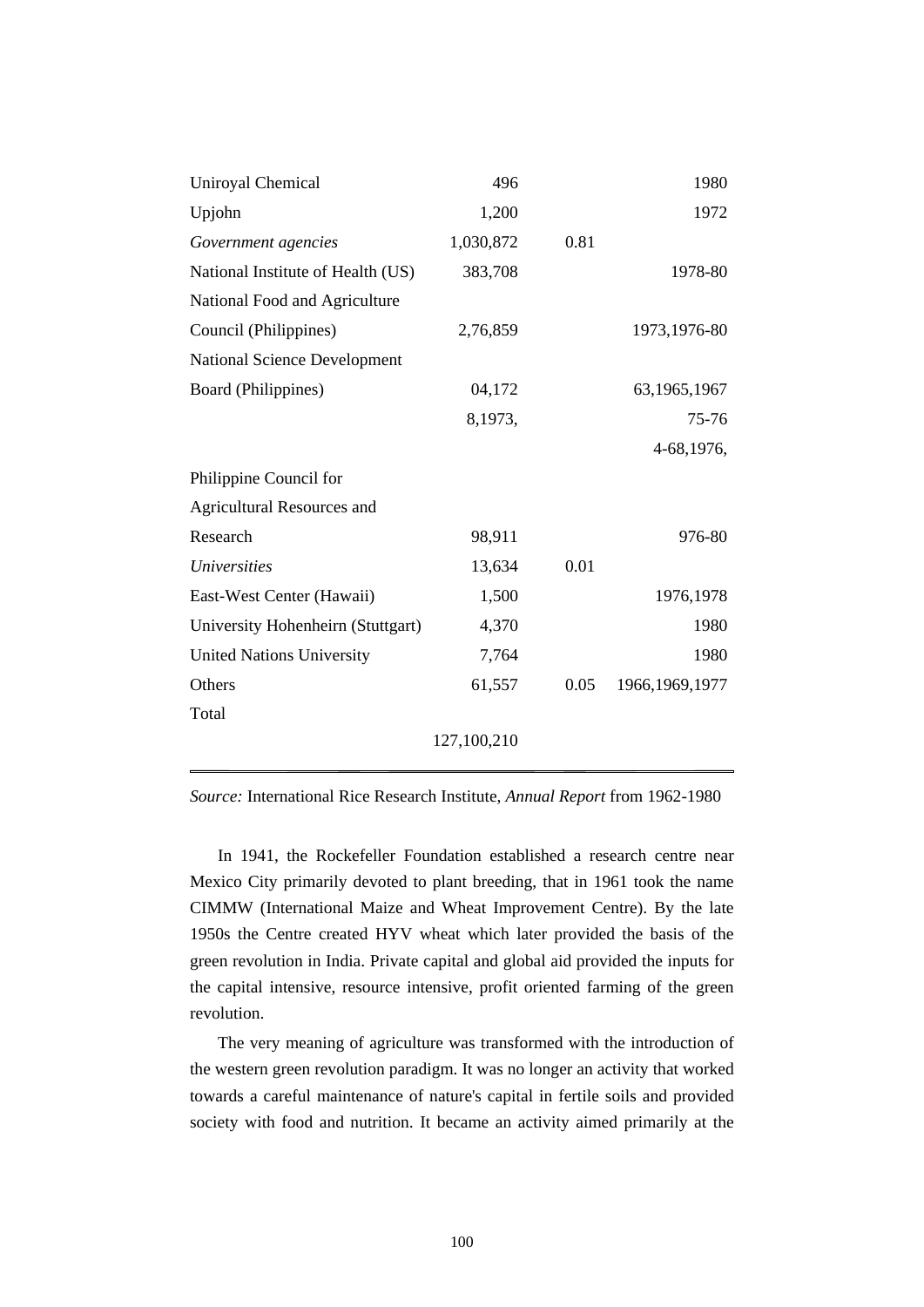production of agricultural commodities for profit. With the shift in the nature of the activity came a shift in the nature of the actors; nature, women and peasants were no longer seen as primary producers of food. The shift from thinking in the context of nature's economy and the survival economy, to thinking exclusively in the context of the market economy, created the specificity of the hybrid seeds, chemical fertilizers and pesticides, mechanisation and large scale irrigation. These technologies were responses to the need for maximising profits from agriculture. They were aimed neither at protecting the soil and maintaining its fertility, nor at making food available to all as a basic human right or providing livelihoods in food production. The emergence of a new breed of agricultural 'experts'with fragmented knowledge of individual components of the farm system, and with a total integration of this fragmented knowledge with the market system, led to the displacement of the traditional agricultural experts - women and peasants.

Women were the world's original food producers, and continue to be central to food production systems in the Third World in terms of the work they do in the food chain. In agriculture - as in other sciences and areas of economic activity, women's scientific and economic contribution has been obscured by the male writing of history and anthropology, and by the use of the market and profits as a patriarchal base for the evaluation of the significance of technologies. Feminist scholarship has now begun to focus on the hidden contribution of women to plant and animal domestication when human societies made a transition from gathering/hunting to agricultural and nomadic ways of life. paradigm of man-the hunter based on assumptions of male dominance, competition, exploitation and aggression is slowly giving way to alternative perceptions which allow a recognition of the contribution of woman the-gatherer, and the interdependence of the sexes in making survival possible through co-operation and nurturing. As Lee and De Vore<sup>2</sup> have pointed out, the contribution of women to food provisioning in gathering/hunting societies was 80 per cent while hunting yielded only 20 per cent. Because food collection required a thorough knowledge of plant and animal growth, maturation and fruition or reproduction, women have been credited with the discovery of domestication and cultivation of plants and animals. Food-gathering inventions attributable to women are the digging stick (precursor of the plough), the carrying sling, the sickle and other knives. The mortar, the pounder, the drying, roasting, grinding, fermenting technologies, the storage of food in baskets or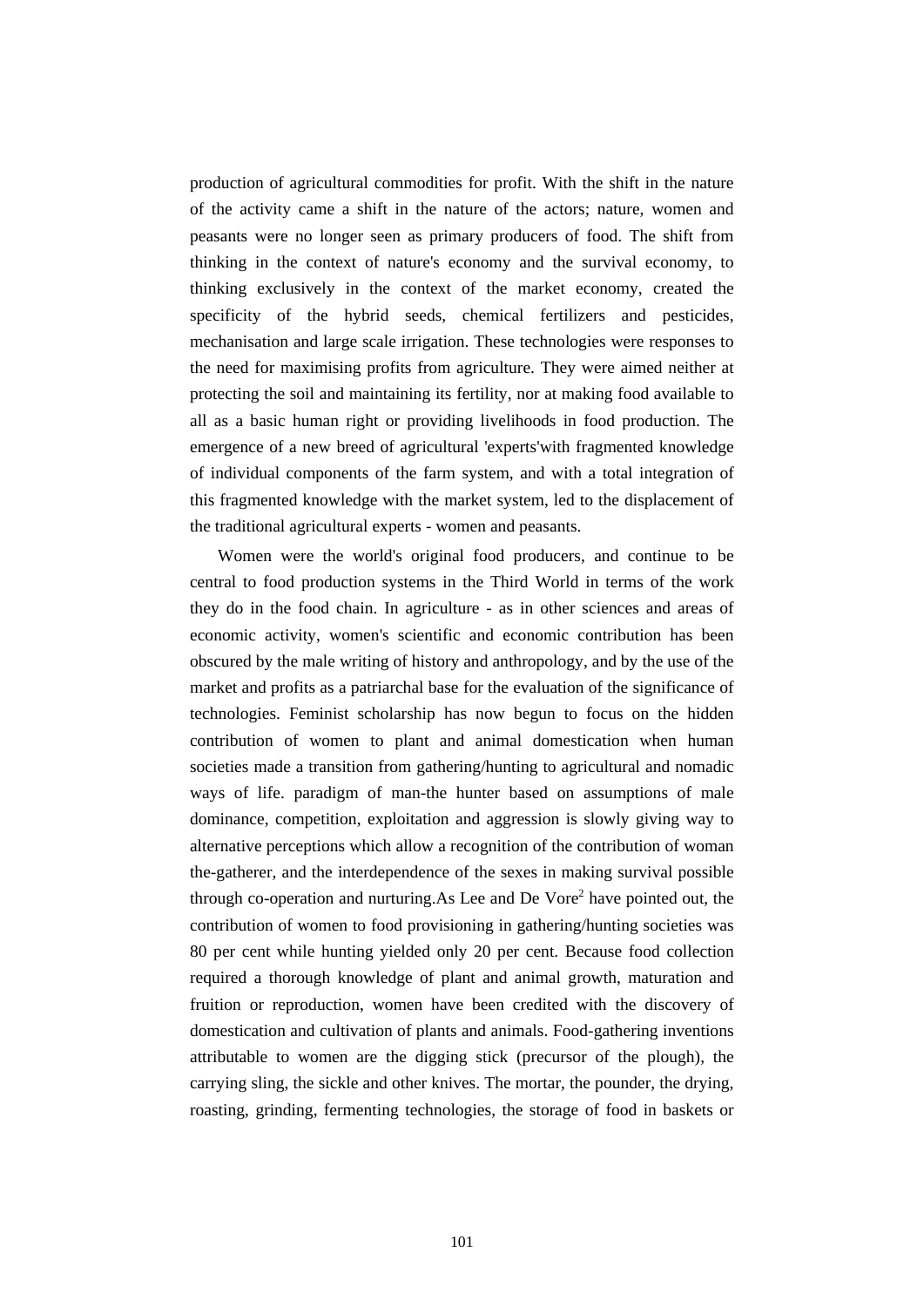clay-lined storage pits are all inventions connected with food processing and preservation that are still alive in self provisioning societies. Murdock's ethnographic atlas<sup>3</sup>, in one half of the  $142$  advanced horticultural societies, farming was the exclusive domain of women, and it was shared on an equal footing with men in another 27 per cent. Only in slightly more than one-fifth of these societies was agriculture the sole responsibility of men. Women domesticated plants and animals and invented selective breeding. They discovered propagation by shoots and cuttings, seed selection and the construction of seedling beds. Stanley<sup>4</sup> lists the following inventions credited to women in cultivation: the use of ash as fertilizer; the creation of work tools such as the hoe, spade, shovel and simple plough; fallowing and crop rotation; mulching, terracing, contour planting, irrigation and land recuperation through tree planting. She says that the eight most important cereals (wheat, rice, maize, barley, oats, sorghum, millet and rye) were all domesticated by women.

The worldwide destruction of the feminine knowledge of agriculture, evolved over four to five thousand years, by a handful of white male scientists in less than two decades has not merely violated women as experts; since their expertise in agriculture has been related to modelling agriculture on nature's methods of renewability, its destruction has gone hand in hand with the ecological destruction of nature's processes and the economic destruction of the poorer people in rural areas.

Half a century ago, Sir Alfred Howard, the father of modern sustainable farming wrote in his classic, *An Agricultural Testament,* that, 'In the agriculture of Asia we find ourselves confronted with a system of peasant farming which, in essentials, soon became stabilized. What is happening today in the small fields of India and China took place many centuries ago. *The agricultural practises of the Orient have passed the supreme test - they are almost as permanent as those of the primeval forest, of the prairie, or of the ocean'.*<sup>5</sup> Howard identified the principles of sustainable agriculture as those of renewability as seen in the primeval forest. *An Agricultural Testament* is a record of practises that had maintained the soil fertility of India over centuries. Historical records indicate that the alluvial soils of the Gangetic plains have produced fair crops year after year, without falling in fertility. According to Howard, this has been possible because a perfect balance had been reached between the manurial requirements of crops harvested and natural processes which recuperate fertility. The conservation of soil fertility has been achieved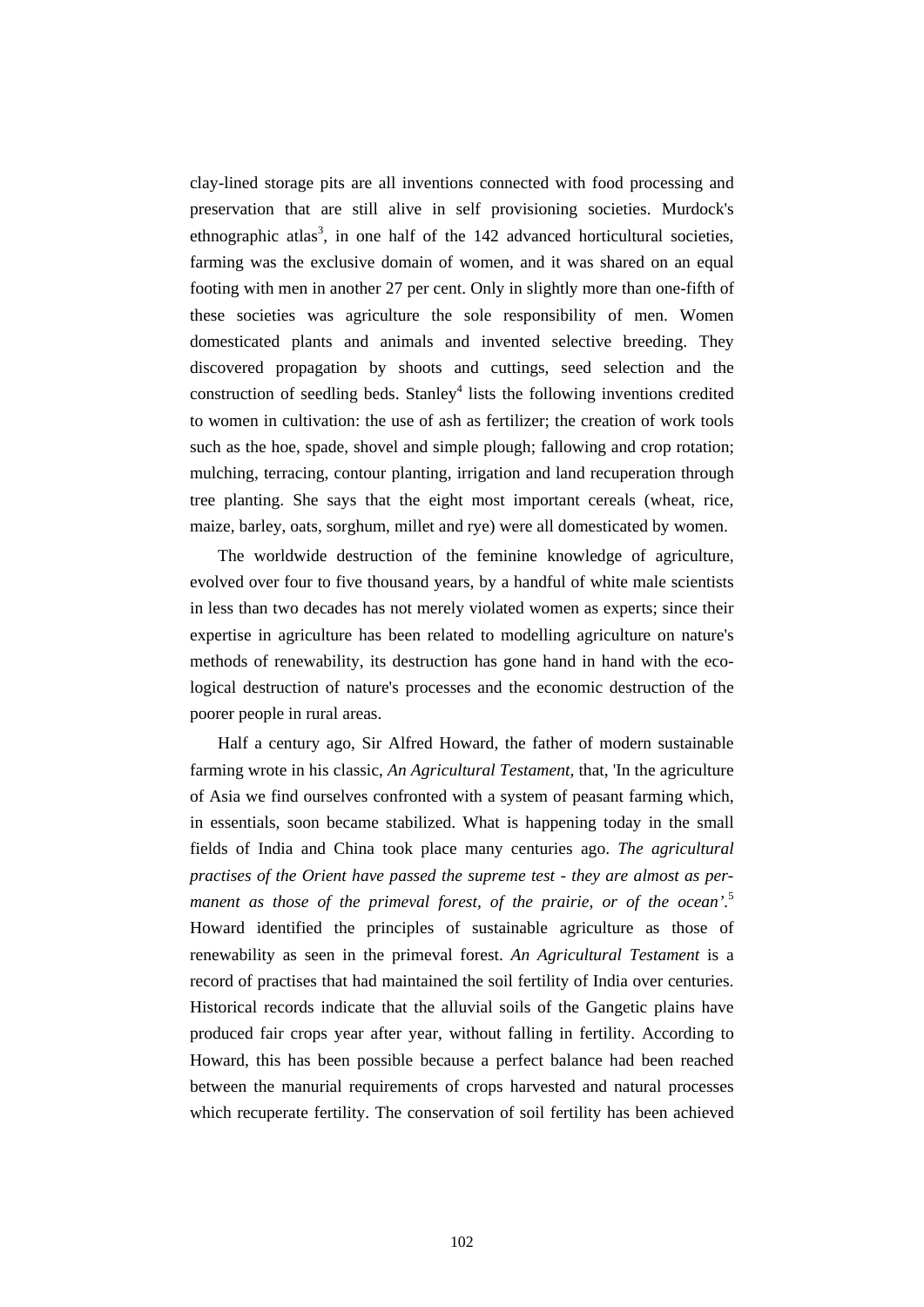through a combination of mixed and rotational. cropping with leguminous crops, a balance between livestock and crops, shallow and light ploughing, and organic manuring. John A. Voelker, too, had challenged the colonial belief that traditional agriculture was primitive and backward. Describing the perfection and permanence of Indian peasant farming he wrote: , Nowhere would one find better instances of keeping land scrupulously clean from weeds, of ingenuity in device of water-raising appliances, of knowledge of soils and their capabilities, as well as of the exact time to sow and reap, as one would find in Indian agriculture. It is wonderful, too, how much is known of rotation, the system of "mixed crops" and of fallowing ... 1, at least, have never seen a more perfect picture of cultivation.'<sup>6</sup>

People, cattle and living things derive nutrition from the soil through plants, trees and vegetation. Returning nutrition to the earth is therefore central to maintaining the food cycle and sustaining the productivity of the soil. The central role of farm animals in Indian agriculture came from the recognition that we cannot have an exploitative relationship with the earth; it must be one of reciprocity. That is why men, cattle and trees have been treated as an integral unit in maintaining the food cycle; Kamadhenu, the sacred cow, and Kalpataru, the sacred tree have been the inviolable links of the inviolable food chain in Indian agriculture.7

Howard saw in India's peasants a knowledge of farming far more advanced than that of the west. He recognised the secret of India's sustainable land use as lying in the return of organic matter and humus to the soil. A balance between livestock and crops was always kept in order to maintain the food cycle and return organic matter to the soil. The method of mixed cropping is part of the adaptation of nature's ways in which cereal crops like millet, wheat, barley and maize are mixed with pulses, providing nutrition to each other, and thus a balanced diet to people. Mixtures of crops give better results than monocultures; Howard notes that, 'Here we have another instance where the peasants of the East have anticipated and acted upon the solution of one of the problems which western science is only now beginning to recognise.'<sup>8</sup>

Rotational cropping is another strategy for maintaining the nutritional balance in the soil, especially with leguminous plants like pulses, although it was not till 1888, after a protracted controversy lasting thirty years, that western science finally accepted the important part played by pulse crops in enriching the soil.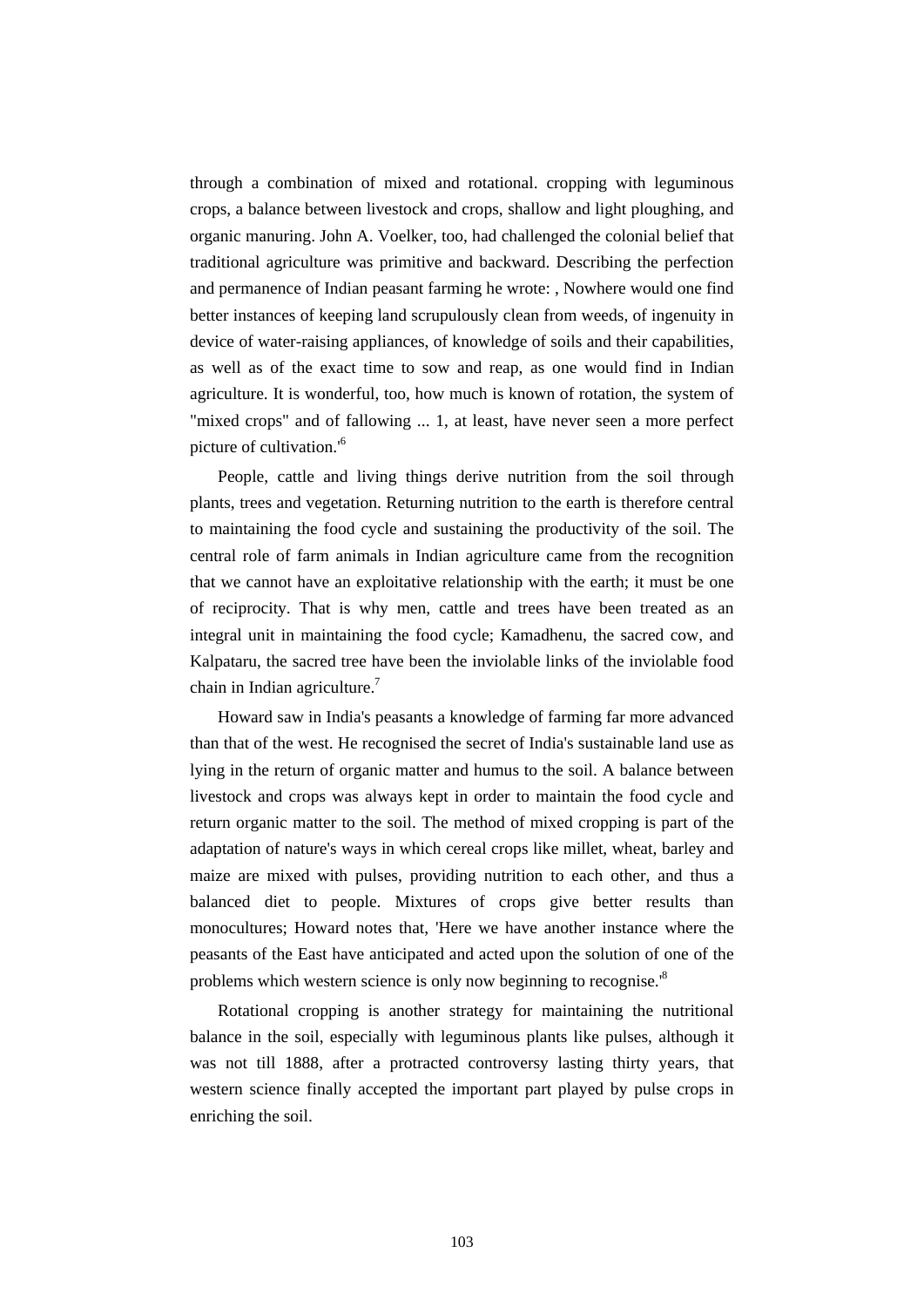Shallow and superficial ploughing was the fourth aspect of sustainable land use. It was recognized that too much cultivation and deep ploughing would oxidise the reserves of organic matter in the soil and the balance of soil fertility would soon be destroyed. The concept of the sacred earth as inviolable was also a constraint in over-use and destruction of the soil. Women's productive work on the farm has therefore been crucial to sustainable food production. it has been based on contributions to the land, not just exploitation of and benefit from it. in a paradigm that sees 'productivity' only in terms of output for markets and profits, contributing to the soil's organic fertility for sustainable land use is rendered invisible and unproductive. It is precisely because these essential links in the food chain have been ignored and destroyed by 'developed' and 'scientific' agriculture that the croplands of the world are rapidly being turned into deserts.

Women's work in organic agriculture also supports the work of decomposers and soil-builders which inhabit the soil. Organic manure is food for the community of living beings which depend on the soil. Soils treated with farmyard manure have from two to two -and-a-half times as many earthworms as untreated soils. Farmyard manure encourages the build-up of earthworms through increasing their food supply, whether they feed directly on it or on the micro-organisms it supports. Earthworms contribute to soil fertility by maintaining soil stri icture, aeration and drainage and by breaking down organic matter and incorporating it into the soil. The work of earthworms in soil formation was Darwin's major concern in later years. When finishing his book on earthworms he wrote: 'It may be doubted whether there are many other animals which have played so important a part in the history of creatures.'<sup>9</sup> The little earthworm working invisibly in the soil is actually the tractor and fertilizer factory and dam combined. Worm-worked soils are more water stable than unworked soils, and worminhabited soils have considerably more organic carbon and nitrogen than parent soils. By their continuous movement through soils, earthworms make for the formation of channels which help in soil aeration. It is estimated that they increase soil-air volume by upto 30 per cent. Soils with earthworms drain four to ten times faster than soil without earthworms and their water-holding capacity is higher by 20 per cent. Earthworm casts, which can be 4-36 tons dry weight/acre/year contain more nutritive materials containing carbon, nitrogen, calcium, magnesium, potassium, sodium and phosphorous than the parent soil. Their work on the soil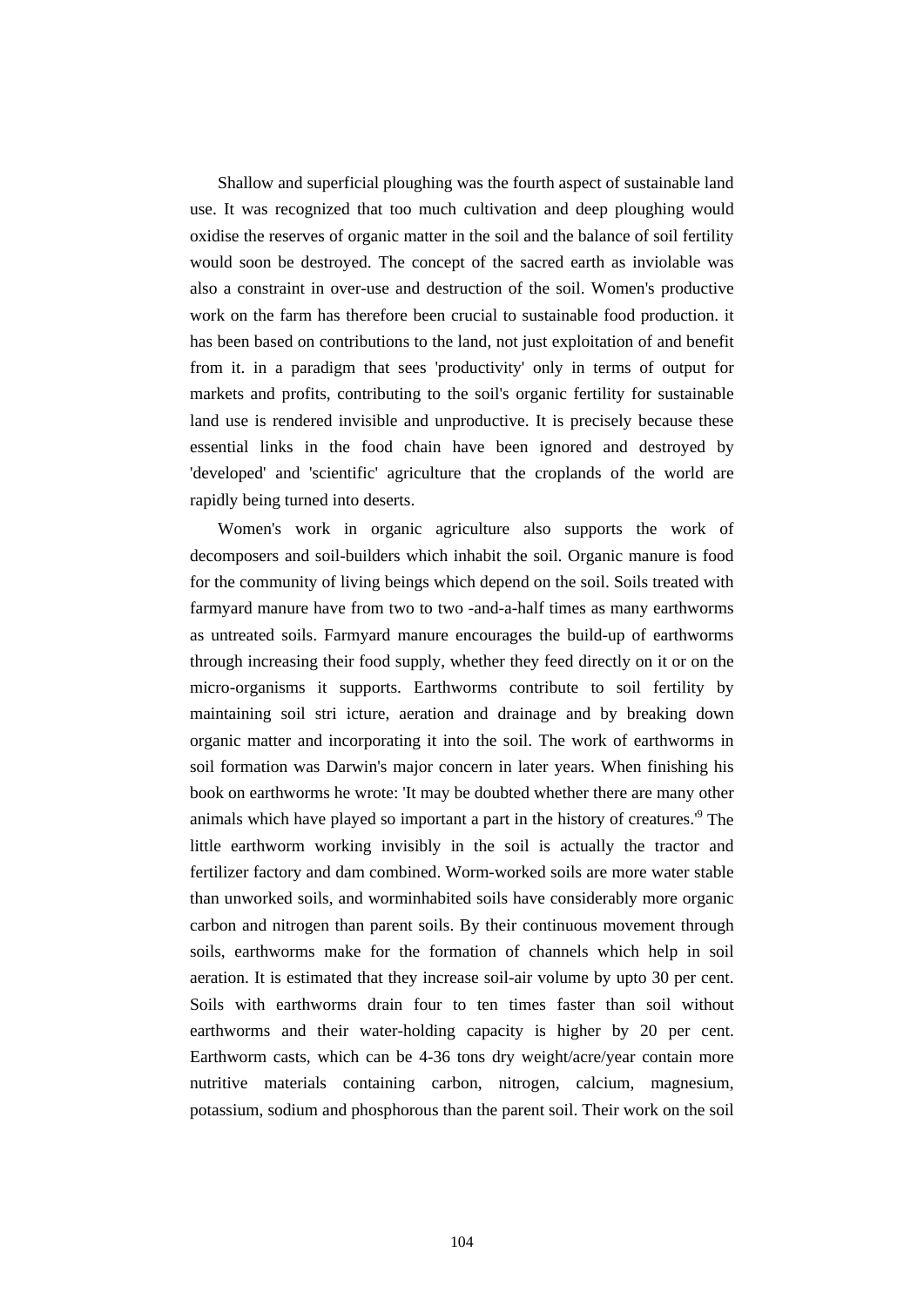promotes microbial activity which is essential to the fertility of most soils. Yet the earthworm was never seen as a worker in 'scientific' agriculture.<sup>10</sup> The woman peasant who works invisibly with the earthworm in *building* soil fertility has also not been seen as doing 'productive' work or providing an 'input' to the food economy. We need to look beyond the mentality that tells us that fertility is 'bought' from fertilizer companies; we need to look beyond the fertilizer factory for maintaining soil fertility; and we need to recover the work of women and peasants who work with nature, not against her. In regions of India which have not yet been colonised by the green revolution, women peasants continue to work as soil builders rather than soil predators, and it is from these remaining pockets of natural farming that the ecological struggles to protect nature are emerging.

In sustainable agriculture based on maintaining the integrity and the fertility of the soil, women have played a major productive role, particularly in work linked to maintaining the food cycle. In feeding animals from trees or crop by-products, in nurturing cows and animals, in composting and fertilizing fields with organic manure, in managing mixed and rotation cropping, this critical work of maintaining ecological cycles was done by women, in partnership with the land, with trees, with animals and with men. Singh<sup>11</sup> has made estimates of the different kinds of work a woman in the hill areas of the Garhwal Himalaya currently puts into agricultural operations which are dependent on organic inputs. A woman's work is more than that of men and farm animals. For a one hectare farm, women put in 640 hours for interculture operations like weeding; 384 hours for irrigation; 650 hours for transporting organic manure and transferring it to the field; 557 hours for seed sowing (with men) and 984 hours for harvesting and threshing. Surveys have shown that in this hill region, a pair of bullocks works for 1,064 hours, men for 1,212 hours and women for 3,485 hours on a one hectare farm. Bhati and Singh, in a study in neighbouring Himachal Pradesh l2 show that women do 37 per cent of the work in sowing, 59 per cent in interculture (including weeding, hoeing, irrigation, etc.), 66 per cent in harvesting, 59 per cent in threshing and 69 per cent in tending farm animals. In terms of overall farm work they put in 61 per cent of the total. K. Saradamoni's study<sup>13</sup> of women agricultural labourers and cultivators in three rice growing states - Kerala, Tamil Nadu and West Bengal challenges the view that the male agricultural labourer is *the* real worker, breadwinner and supporter of women and children. Through their work,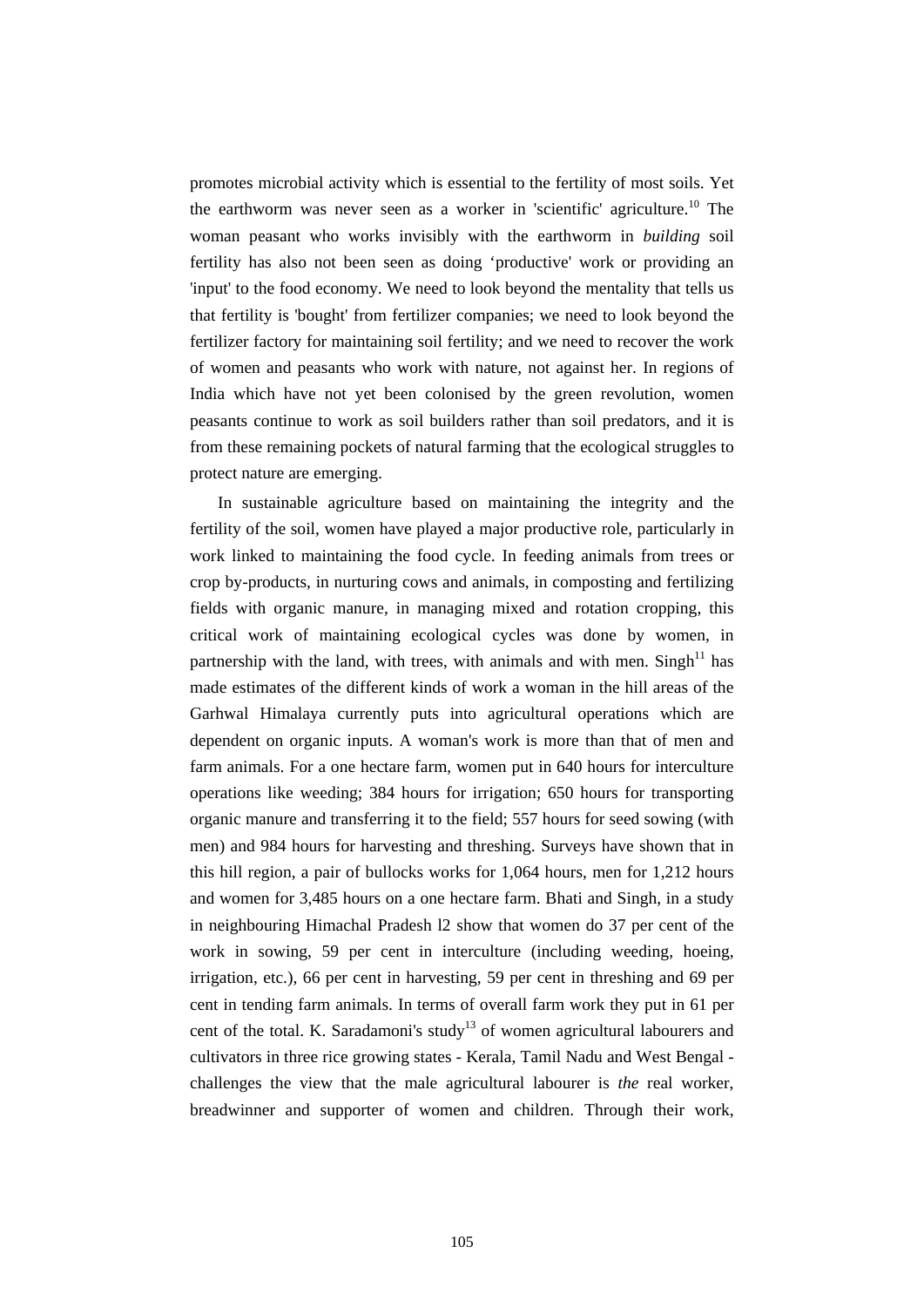knowledge and skills, both categories of women make crucial contributions to the production and processing of rice, and their contributions have a nurturant quality. As Saradamoni observes, the women involved in the study revealed their 'knowledge about cultivation and their concern and participation. They have shown a tenderness to paddy crop and fields almost similar to what they would show to their own children.' She concludes that without these women, their households would not have survived, yet their work is unrecognised and, too often, uncounted and unrecorded.

Women's and nature's work and productivity are rendered invisible when agricultural development becomes a project of western capitalist patriarchy. Each increase in 'productivity' in this system is a decrease in the productivity of women as food producers and processors. With the green revolution food from fish in rice fields is destroyed by poisonous pesticides, and reeds for fibre and rope making are destroyed by weedicides. The little spaces which ensure sustenance are slowly closed as the world shrinks in its bounty. The shrinkage is always rooted in a reductionist attempt at 'growth'. Thus when wheat and rice are taken from the home to the mill, not only do women lose work, but society loses nutrition. Rice and white bran which are eaten in home-processed grain are destroyed by mechanised milling. The most nutritious part of the food is turned into waste because the efficiency of the machine for profit generation is the determining factor, not the efficiency of women for the generation of nutrition. A woman anthropologist at the International Rice Research Institute in the Philippines had the sensitivity to observe how male categories of 'efficiency' created the mechanisation imperative. Barog, a process of shaving off the already beaten stalks of rice to glean the grain that remains, used to be undertaken by women who did this in between childcare and cooking. They kept all the grain they got (none going to the owner of the field) which at times, was as high as 10 per cent of the total yield. Mechanising the barog process was inspired because the male IRRI scientists saw women's gain as a 'loss'. The woman anthropologist asks, 'How can IRRI defend counting barog gram as a "loss"? It is true that the field owner does not get his hands on it. But the fact that the grain passes out of his hands does not reflect the technical inefficiency of the traditional method. The barog gram is by no means lost either to the national economy or to the production system itself. Village families *eat* it and, what makes our report more embarrassing, it is usually the poorest villagers that eat. At best our failure to credit the traditional system with this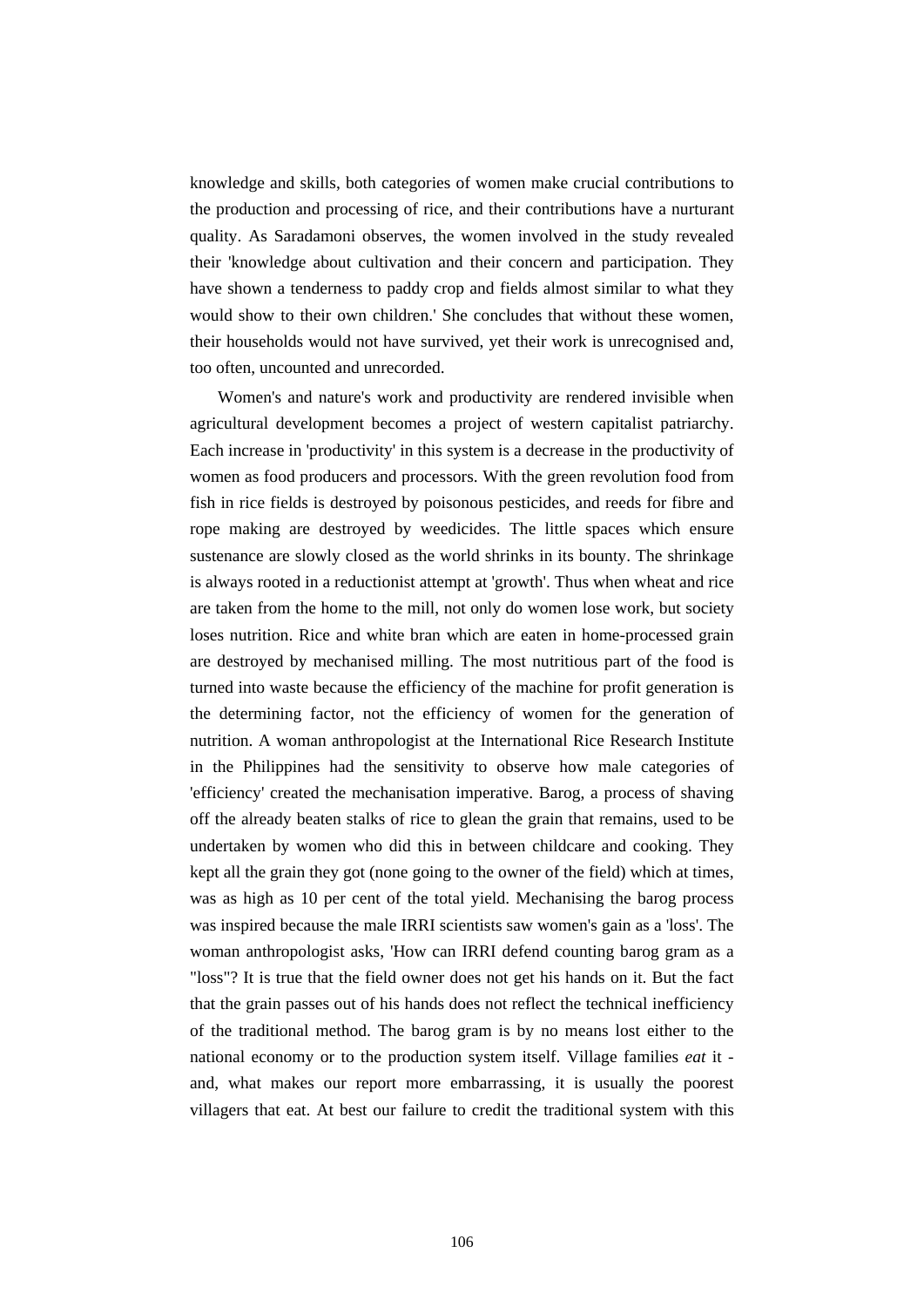gain reflects an evaluation of rice in terms of money rather than consumable food.'<sup>14</sup>

# Table 3 **Gender division of agricultural work in Himachal Pradesh, 1983-84** (percentages)

| Farm activity        |    | Marginal farms Small farms |    | Male Female Male Female Male Female Male Female |    | Otherfarms |    | All farms |
|----------------------|----|----------------------------|----|-------------------------------------------------|----|------------|----|-----------|
| Crop production      |    |                            |    |                                                 |    |            |    |           |
| Field Preparation 82 |    | 18                         | 80 | 20                                              | 84 | 16         | 82 | 18        |
| Manuring             | 62 | 38                         | 63 | 37                                              | 66 | 34         | 63 | 37        |
| Sowing               | 59 | 41                         | 53 | 47                                              | 52 | 48         | 56 | 44        |
| Interculture*        | 49 | 51                         | 34 | 66                                              | 27 | 73         | 41 | 59        |
| Harvesting           | 38 | 62                         | 32 | 68                                              | 25 | 75         | 34 | 66        |
| Threshing, etc       | 40 | 60                         | 41 | 59                                              | 43 | 57         | 41 | 59        |
| Total                | 64 | 36                         | 60 | 40                                              | 59 | 41         | 61 | 39        |
| Tending of animals29 |    | 71                         | 33 | 67                                              | 34 | 66         | 31 | 69        |
| Other farm work      | 87 | 13                         | 87 | 13                                              | 83 | 17         | 86 | 14        |
| Total farm work      | 36 | 64                         | 40 | 60                                              | 42 | 58         | 39 | 61        |

\* Includes weeding, hoeing, irrigation, etc.

Source: CSS, Agro-Economic Research Centre, Simal (India)

Mechanised processing and milling generate profits by first destroying the nutritional value of food and the productivity of women, and then by putting nutrition back into it through the processing industry. An advertisement for rice bran oil states: 'Did you know that your plate of rice has only half its nutrition? Yes! The other half is lost when rice is milled. That's the nutrition Harvest pure refined rice oil puts back into your meal. Making your meal complete.' Women's expertise and role in food production and processing is displaced with 'Japanese knowhow' which packs into a plastic bottle the nutrition that Third World rural women conserve through their traditional food processing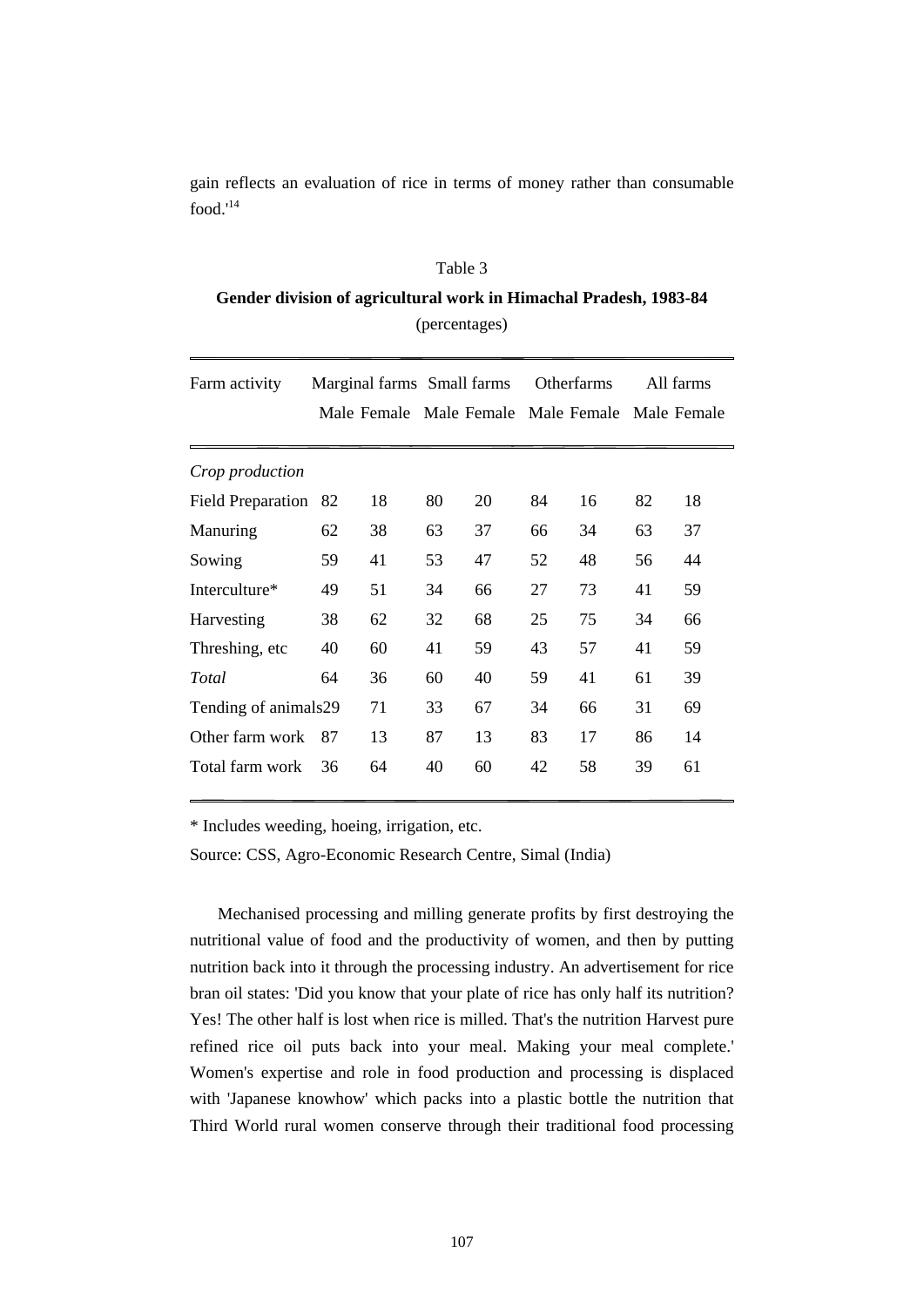technologies.As the image of women is transformed from being conservers and producers to being consumers, their productive roles in agriculture recede further into invisibility. In other parts of the Third World also, women are found to work more than men in the food system. White's study of rural Java noted that women of 15 years and over worked an average of 11.1 hours per day, compared to 8.7 hours for men. In annual terms, women worked for 4,056 hours and men for 3,173. Quizon and Evenson and King have reported that in the Philippines too, women put in more total work-time than men.<sup>15</sup>

In Africa, basic food production continues to be in the hands of women, even as their control over agriculture is increasingly being eroded through green revolution and cash-crop farming. Women there do 70-80 per cent of all agricultural work and produce 40 to 50 per cent of all staple food crops. Shirnsvaayi Muntemba has argued that women's ability to produce and supply

|                | Male | $\%$ | Female |
|----------------|------|------|--------|
| Ploughing      | 70   |      | 30     |
| Planting       | 50   |      | 50     |
| Hoeing/weeding | 30   |      | 70     |
| Transporting   | 20   |      | 80     |
| Storing        | 20   |      | 80     |
| Processing     | 10   |      | 90     |
| Marketing      | 40   |      | 60     |
| Husbandry      | 50   |      | 50     |
|                |      |      |        |

## **Mate and female share of agricultural work (Africa)**

*Source:* Economic Commission for Africa, 1975.

food has been deteriorating over time. The penetration of capitalism and the money economy has led to a marked and devastating erosion of the productive power of land and the power of women.<sup>16</sup> The commercialisation of agriculture puts constraints on the amount of land available for the production of food crops. Women's productivity, particularly of food crops, has stagnated and in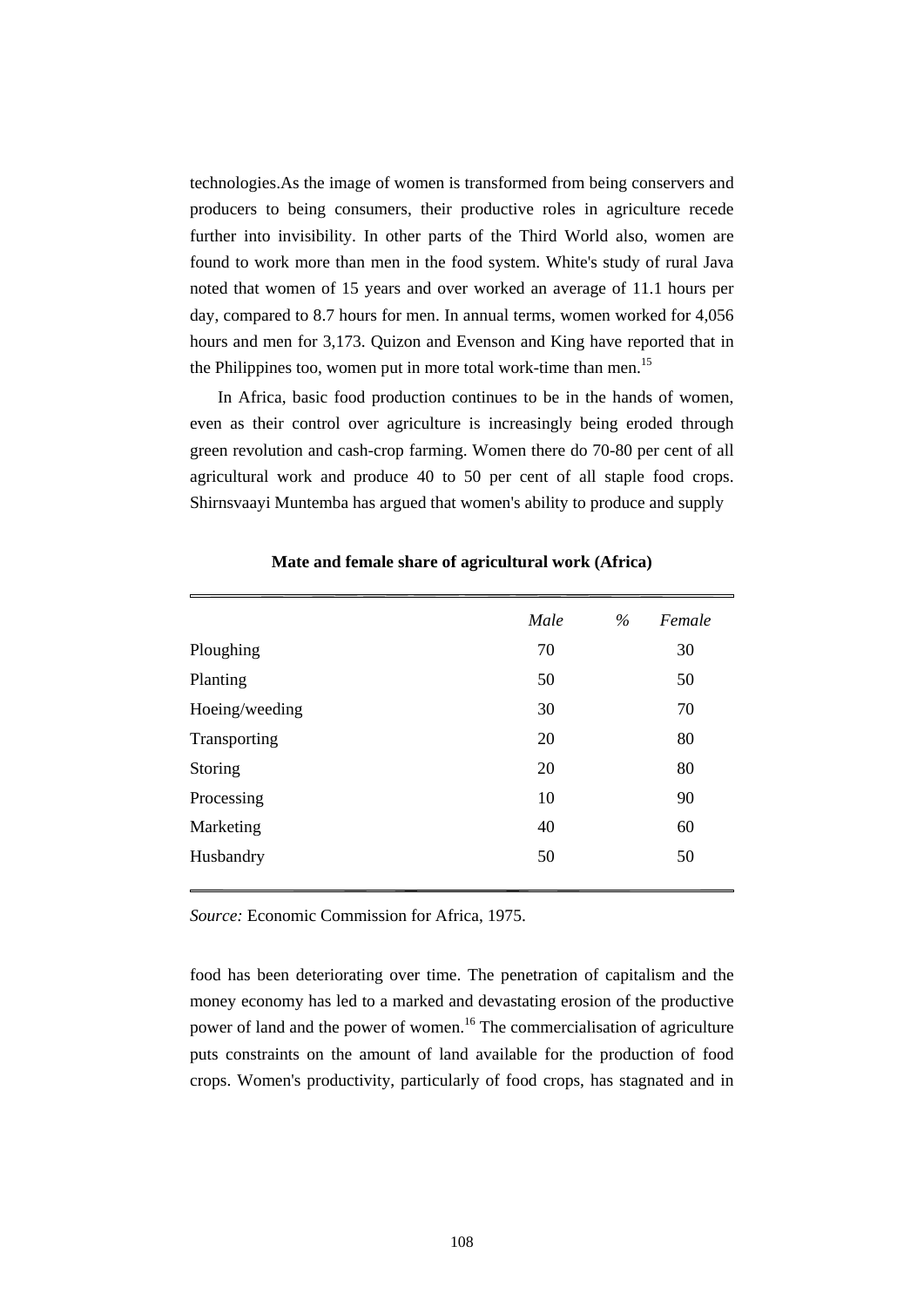some cases actually diminished, while cash crop production under male control has led to reduced food availability for the household.

Agricultural 'development' or modernisation has split the activity into two sectors - the highly visible, globally planned and controlled and state subsidised production for profits and markets, and the less visible, sometimes invisible, decentred self-provisioning of food through what is commonly called subsistence farming. The 'masculinisation' of modem, chemical intensive and mechanised, capital intensive agriculture, and the 'feminisation' of traditional subsistence food production which feeds the bulk of the rural poor, is now being recognised worldwide.<sup>17</sup> This dichotomy has been accentuated with modern production and distribution systems which are integrated into global markets and are introduced through male-oriented international aid and financing which has become a major factor in excluding women's access to conditions for producing food. Their control over food systems has diminished while their responsibility as the main providers for their dependants has increased. As more land is diverted to cash crops and is impoverished through the ecological impact of green revolution technologies, women have decreased space but increased burdens in food production. With the market as the measure of all productivity, the 'value' of women's work and status falls, while their work in producing food for survival increases. By splitting the agricultural economy into a cash-mediated masculinised sector, and a subsistence, food-producing 'feminised' sector, capitalist patriarchy simultaneously increases the work burden and the marginalisation of women. The cash economy first draws men away from basic food production, thus increasing women's workload for producing subsistence; then, ecological disruption caused by cash crop and green revolution farming forces them to walk longer distances for water, fodder and fuel.

A study by Bandyopadhyay and Moench<sup>18</sup> of biomass utilisation in Garhwal has shown clearly what a shift away from staple food crops to vegetables for export implies for women's work and nature's stability. in the Garhwal Himalaya at least, two-thirds of the fodder needs of farm animals are derived from the straw of cereal crops; this is stored and provides animal feed in periods of low biological productivity. The shift to vegetables earns cash, but it destroys the food and fodder source on the farm. The pressure for fodder on forests thus immediately increases three-fold, as if the population had tripled. The invisible costs of deforestation and forest degradation generated by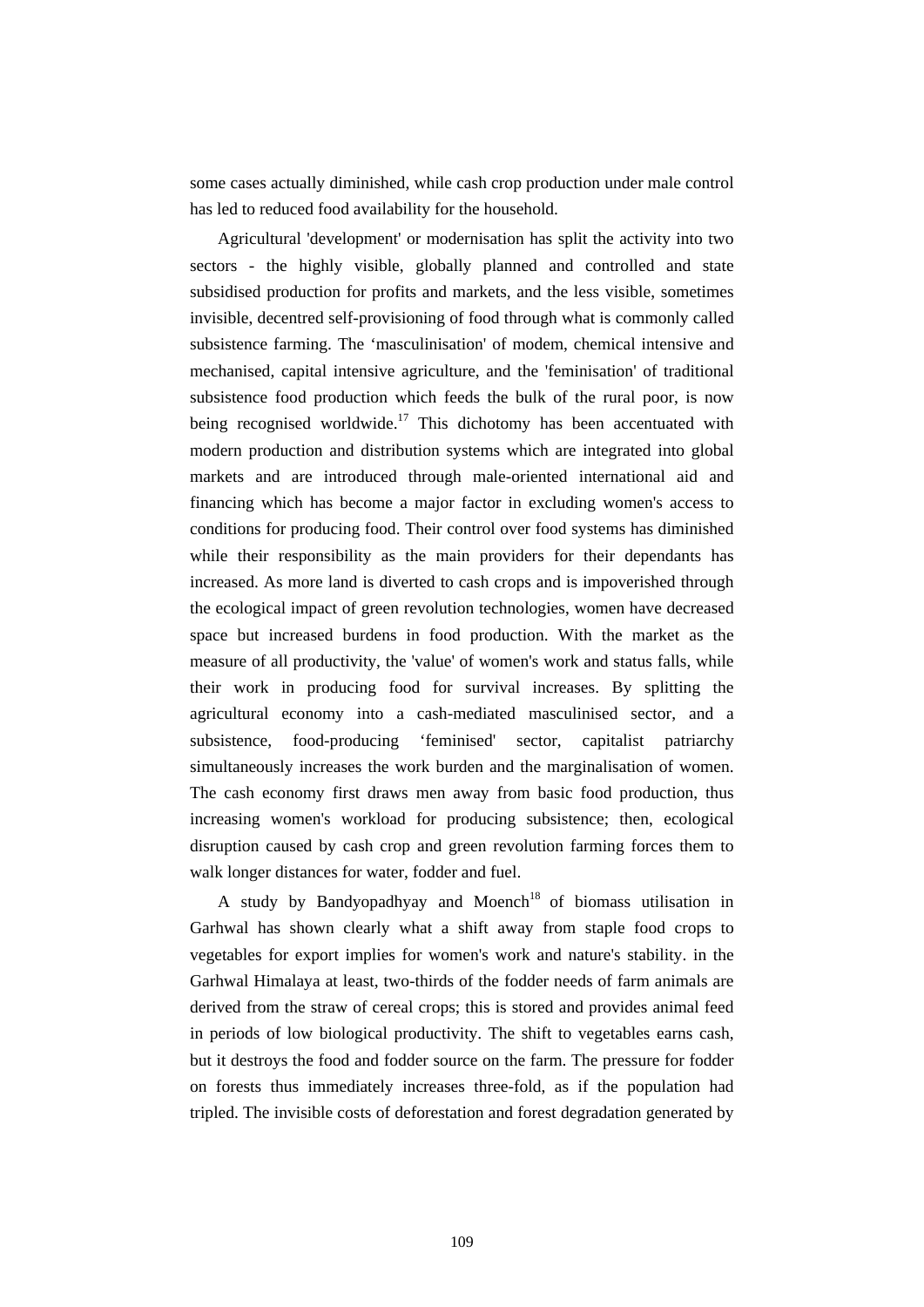commercial agriculture, with the associated cost of water and soil instability, are never calculated by the market transactions of commercial farming. For the women, the destruction of fodder sources on the farm means more energy expenditure in fodder collection from forests, which means more deforestation and higher rates of soil and water erosion. Finally, the disruption of ecological cycles turns both farms and forests into unproductive and desertified wastelands.

The point, however, is not so much that in farming systems women labour more than men in agriculture but that, traditionally, they are productive in precisely those links in farm operations which involve a partnership with nature and are crucial for maintaining the food cycle - in the soil, and in the local food economy. And it is these cycles that are broken when cash crop, green revolution agriculture replaces subsistence agriculture. There are two invisible processes of the dispossession of women implicit in such a shift, Firstly, women's role shifts from the ecological category of being soil-builders and primary producers of farm productivity to the economic category of subsidiary workers and wage earners on an agricultural assembly line. Agarwal has observed that between 1961 and 1981, the percentage of women agricultural labourers rose from 25.6 per cent to 49.6 per cent.<sup>19</sup> This doubling, over two decades, of women's dependence on wage labour is related to the erosion of their independent access to land and land use. Women's traditional control over land was not in terms of *ownership* but rights to *land use.* With these decisions now being made by centrally controlled state policy, in tune with corporate demands, women's control over agriculture has been eroded, even as their work burden has increased. That they are losing control over land as a means of production is noted by  $Mies^{20}$  who draws evidence from the fact that the number of female cultivators dropped by 52 per cent between 1961 and 1971*,* while the number of female agricultural labourers rose by 43 per cent. Whereas until 1961*,* the proportion of women among cultivators had been between 289 -498 per 1000 men, this ratio fell steeply between 1961 and 1971 to a mere 135 women to 1000 men. Similarly, the female ratio among agricultural labourers had been relatively stable since 1901, but between 1961 and 1971 it dropped from 819 women per 1000 men to 498 women per 1000 men, a decline of about 40 per cent. Women's marginalisation and gender polarisation is further aggravated by the fact that there is a male/female differential in wage earnings, with women generally being paid between half or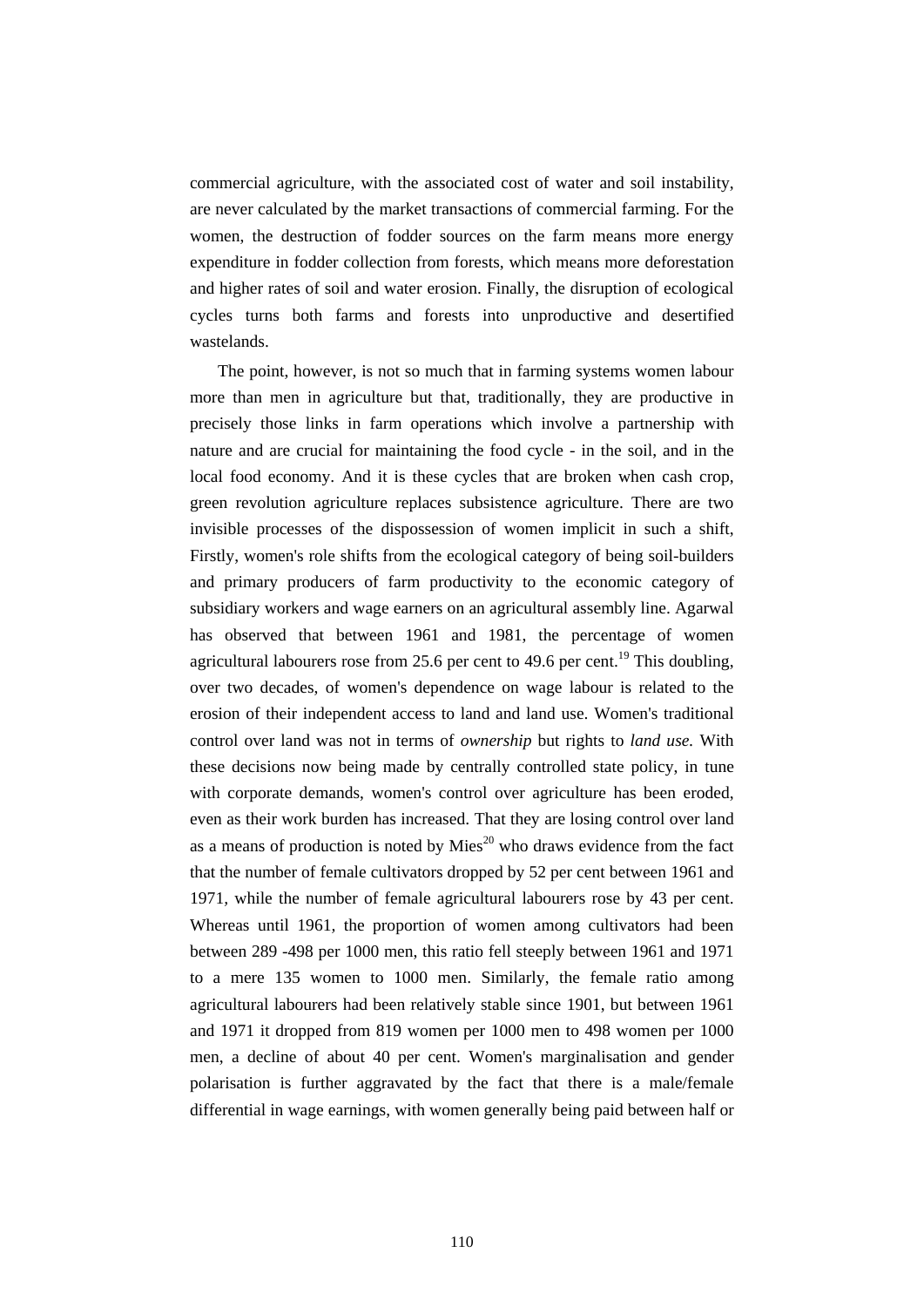one third less than male agricultural labour. Table 4 indicates the shifts in women's visible agricultural work.

#### TABLE 4

|      | <i>Cultivators</i>                       |                                 | Agricultural labourers                   |                                 |  |
|------|------------------------------------------|---------------------------------|------------------------------------------|---------------------------------|--|
| Year | No. of<br>Workers<br>( <i>millions</i> ) | % of total<br>female<br>workers | No. of<br>workers<br>( <i>millions</i> ) | % of total<br>female<br>workers |  |
| 1951 | 18.4                                     | 45.42                           | 12.7                                     | 31.37                           |  |
| 1961 | 31.9                                     | 55.32                           | 14.2                                     | 24.61                           |  |
| 1971 | 9.2                                      | 29.73                           | 15.8                                     | 50.99                           |  |
| 1981 | 15.2                                     | 33.03                           | 20.95                                    | 45.57                           |  |
|      |                                          |                                 |                                          |                                 |  |

### **Women engaged in agriculture, 1951-1981**

Source: Report of the Committee on the Status of Women in India, 1975, and Census of India, 1981.

The displacement of women cultivators and small peasants is not accidental to the green revolution. Bruce Jennings of Hawaii University has shown how Rockefeller scientists straightforwardly addressed the problem of a 'top-down' versus a 'bottom-up' str**a**tegy: 'The plan presented assumes that most rapid progress can be made by starting at the top and expanding downward.<sup>21</sup> They argued that the 'deficiencies' of Third World farmers made it futile to begin at the bottom. 'Building on the best' was the slogan of the green revolution, and the 'best' was the richest farmers of the richest regions. As Anderson and Morrison have observed, the green revolution was 'a development policy made to order for the better-off peasant cultivator in the existing high yield areas'.<sup>22</sup> Excluding the poorer regions and poorer classes was an explicit, not a tacit, bias of the green revolution. In 1959, when a Ford Foundation mission of thirteen North American agronomists came on a mission to India, they rejected the alternative of simultaneous agricultural development in all of India's 5,50,000 villages instead, they advised subsidisation of technical inputs in those areas that were well-irrigated. Thus in the mid-Sixties, India's New Agricultural Strategy to promote new seed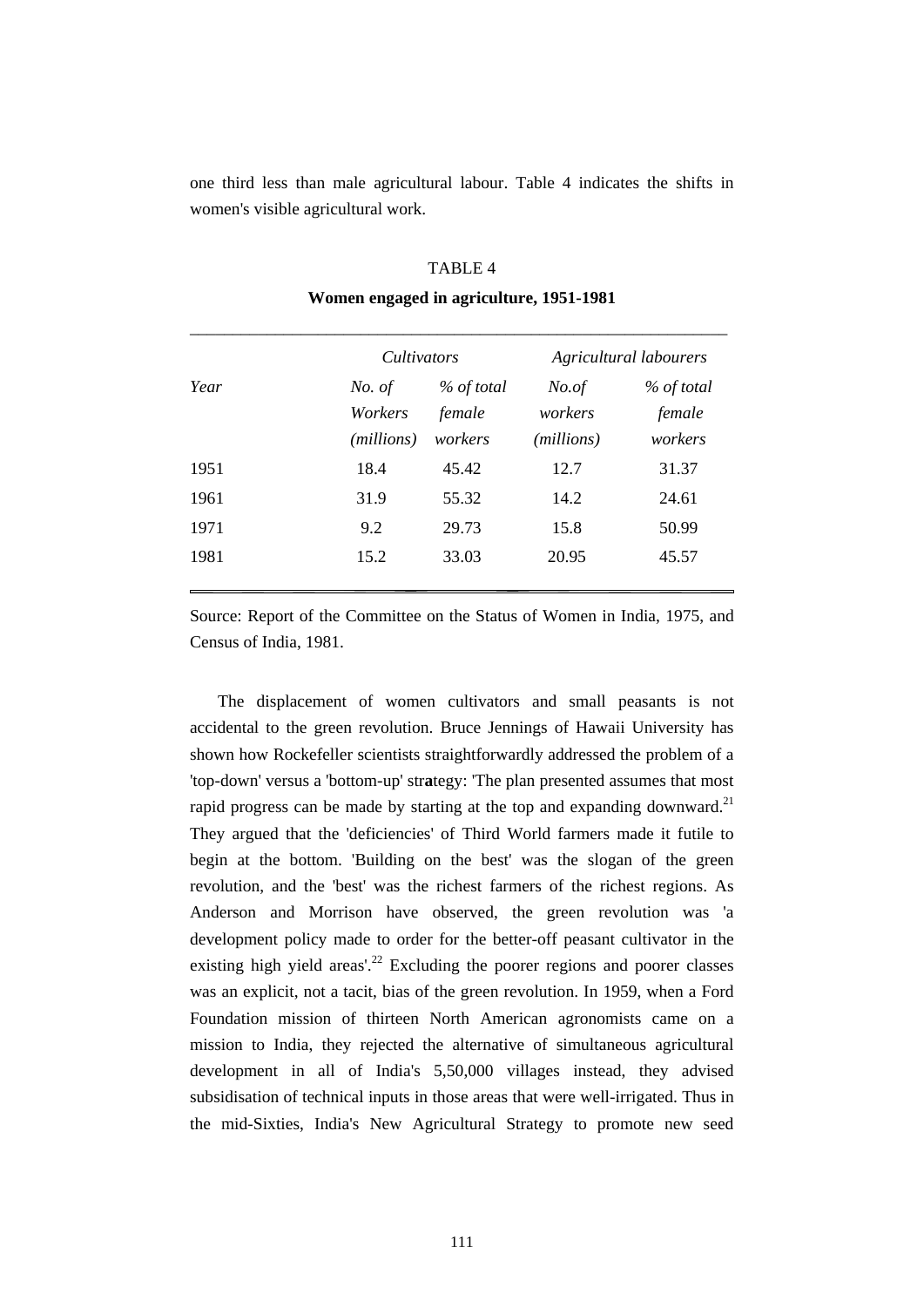varieties ended up concentrating on already privileged farmers, who in green revolution language became 'progressive' farmers. The rest were forced to move backward for lack of land, money, access to credit and political influence and were marginalised in their role as food producers.<sup>23</sup> Bhalla tells us that in both HYV wheat and Hw rice areas, 'the distribution of operated land has shifted in favour of big farmers'.<sup>24</sup> Kelkar, who has studied the effects of the green revolution in three villages in Etawah district, observes that the new technology excludes women and marginalises them. According to her, 'With the cultivation of cash crops entirely for the market, women have no decision-making power regarding the requirement of grain at home. Economic principles are paramount when such decisions are made by men. Women with no control over expenditure or marketing lost authority at home. This has been the natural consequence of displacement from the spheres of work and market<sup>125</sup>

The masculinist equation of economic value and cash flows creates a split between the market economy controlled by men, and the survival economy supported by women. Commercialisation leads to increased burdens on women for producing survival and decreased valuation of their work on the market. This devaluation, combined with increased work burdens, reduces women's entitlement to food, nutrition and even life itself. As women carry more burdens *for* society, they are increasingly seen as becoming a burden *on*  society, and can be dispensed with, through discrimination, dowry deaths and femicide.

The violence to women that arises from this epistemological and economic reductionism of agricultural maldevelopment takes place in two ways. The myth that chemicals and machines can replace the life in food and the life of the soil, dispenses with the productive role of women in conservation and in food production and processing. Work and labour that go into maintaining essential ecological processes on the farm and conserving nutrition in food are not registered on the linear scale of inputs and outputs that come from and feed distant markets. Commoditisation of food production thus either destroys the basis of women's work or devalues it. With the decline in the perceived or real productivity of women is associated a decline in their status in society and within the household. In the heart of the green revolution region of Punjab, the food abundance for the market has not been translated into nutrition for the girl child within the house. A study done in 1978 in Ludhiana district of Punjab<sup>26</sup>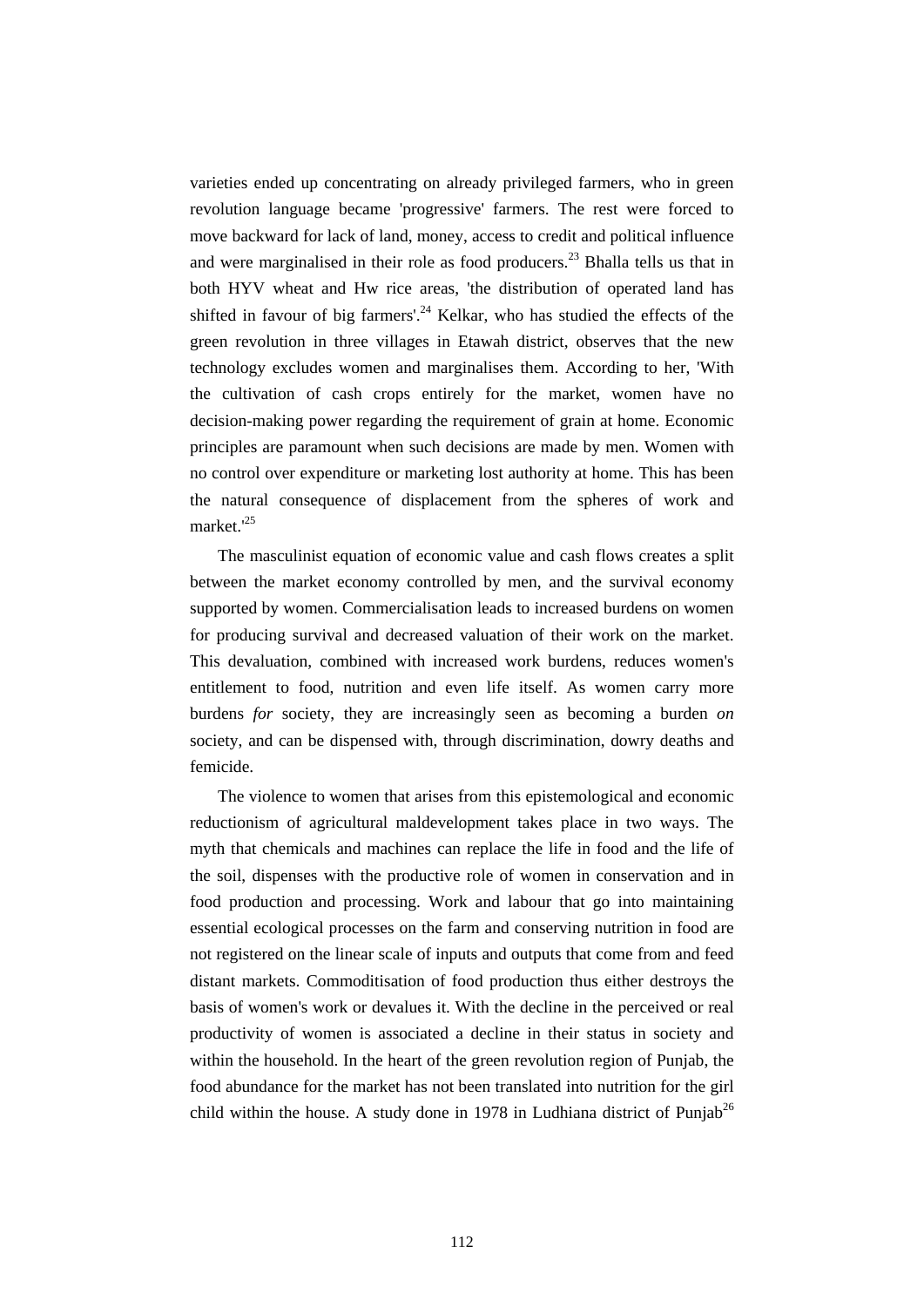shows that the percentage of female children who were undernourished was higher than that of undernourished male children within the same economic group.

### TABLE 5

**Nutritional status of male and female children** 

|                  |                  | <b>Normal</b><br>nutrition |    | 70-80% of<br>expected<br>weight |    | Less than $70%$<br>of expected<br>weight |       |
|------------------|------------------|----------------------------|----|---------------------------------|----|------------------------------------------|-------|
|                  | $\boldsymbol{M}$ | $\boldsymbol{F}$           | M  | $%$ F                           |    | M                                        | $\,F$ |
| Privileged       | 86               | 70                         | 10 |                                 | 11 | $\overline{4}$                           | 13    |
| Under-privileged | 43               | 26                         | 43 |                                 | 24 | 14                                       | 50    |

A classic study by Srilata Batliwala<sup>27</sup> was the first attempt made at calculating the time and energy expenditure by men, women and children in work in agricultural contexts. The study concluded that 'if we disaggregate human energy, the contribution of men, women and children is 31, 53 and 16 per cent respectively (as percentages of total human hours per household per day).' As discussed, with the commercialisation of the agricultural economy, women's work increases, but the very processes of maldevelopment which *increase women's work* in producing sustenance, *decrease the value of women's work* because it is linked to sustenance, not profits. Women are therefore paid less and fed less at the same time that increased work burdens call for higher wages and incomes and more food.

Lower food entitlements, associated with increased work burdens, is only the first and most immediate impact of the commercialisation of agriculture on women. Violence against women related to dowry issues has been found to be highest in the green revolution region of north-west India and is Part of the general violence that is becoming endemic to Punjab. The green revolution as a breeding ground for the civil unrest and violence in the state has been analysed by me in a study done for the UNU.<sup>28</sup> As Bina Agarwal observes, 'the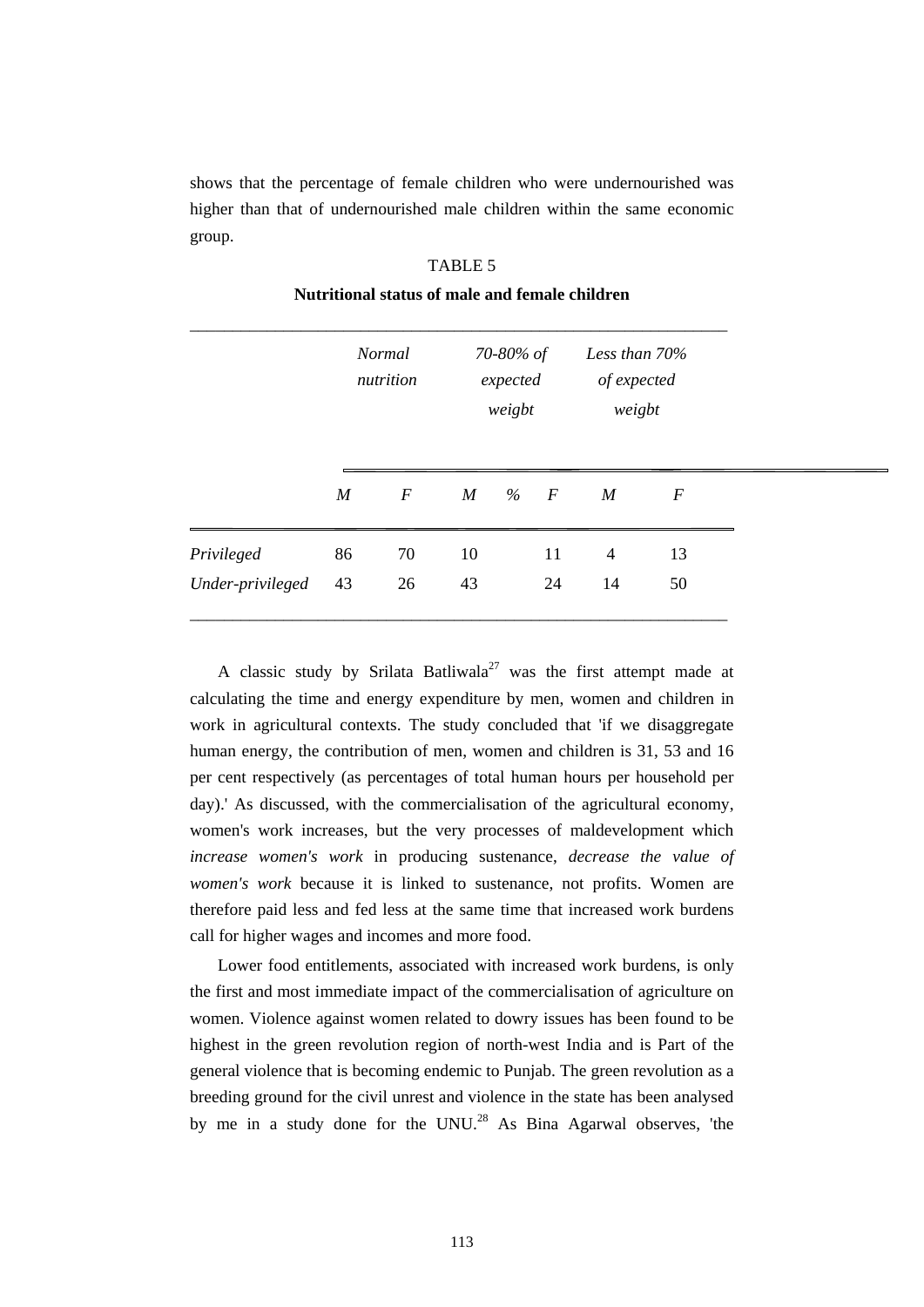north-western states of Punjab and Haryana rank amongst the highest in terms of the adoption of new green revolution technology… However, it is precisely the north western regions where discrimination against females is most noted, both historically and in the recent period.<sup>29</sup> This region was also the first to turn amniocentesis into a modem form of female foeticide, by allowing the selective abortion of female foetuses. Between 1978 and 1983, 78,000 female foetuses had been aborted after sex determination tests. The first sex determination clinic was set up in Amritsar in Punjab. People are willing to pay upto Rs. 5,000 to be able to get rid of the 'dispensable sex'. As the menace of dowry spreads across the country, and across classes, the dispensability of the girl child also increases. About 84 per cent of gynaecologists currently perform amniocentesis in Bombay and see it as 'a human service to women who do not want any more daughters'.<sup>30</sup> The costs of a sex determination test, and selective abortion of female foetuses are lower in terms of cash than the thousands of rupees needed for a girl's dowry. And in a world dominated increasingly by capitalist patriarchy, cash is the only measure of worth - of women as of everything else.

The Kallars, a landless community in Tamil Nadu, have, over the last 10 to 15 years, started routinely dispensing with their girl children. The logic of dispensability is linked to the green revolution which, through commercialisation, introduces differential wage labour, on the one hand (with men getting Rs.13 a day and women getting Rs. 6) and, on the other, creates a demand for dowry which has driven the poverty-stricken community to female infanticide. The dowry system came to the Kallars after the dam on the Vaigai river brought irrigation water into Usilampatti, 25 years ago. With commercial prosperity came the increasing devaluation of women and increased dowry demands, and with increasing dowry demands came female infanticide in each of the more than 300 Kallar villages in Usilampatti taluk, with populations ranging from 500 to 1,500, 20 to 50 girl babies have been killed in the last five years in the face of the excruciatingly cruel dowry problem. Underlying infanticide is dowry, and underlying them both is the green revolution in Usilampatti. $31$ 

The 'success' of the green revolution in India has often been contrasted to the failure of agriculture in. Africa. The successful spread of the green revolution has also deepened the sex-bias against women. As Amartya Sen points out, the sex ratio has been falling systematically over the decades in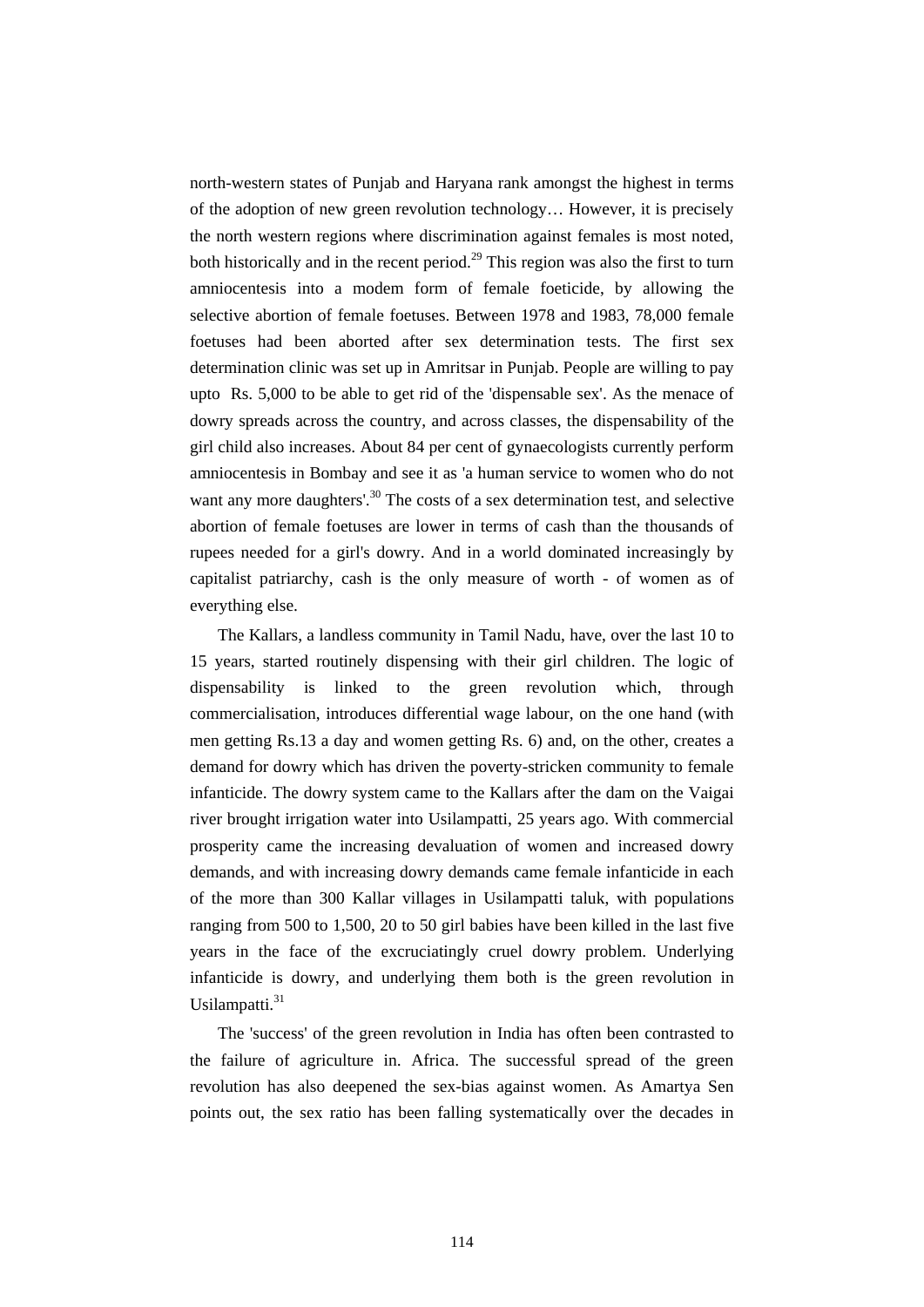India and is lower than that for Africa in 1980 the sex ratio for Africa was 1.015 while that for India was 0.931. Sen calculates the number of women we could expect if the African sex ratio were to hold here. 'At the African ratio, there would have been nearly 30 million more women in India than actually live today.<sup>32</sup> Contrary to received views that modernisation would liberate women from old discrimination and domination, the modernisation of agriculture in India is deepening old prejudices and introducing new biases and violence. The assumption of the substitutability and dispensability of nature and women that results from the dichotomies and dualisms of economic and scientific reductionism is the underlying cause for the desertification and death of soils on the one hand, and the deprivation, devaluation and death of women on the other.

We have arrived at a major crisis in the very nature of the way we produce food that is impoverishing the land that is the primary capital for food production, as well as the people for whom food should be an entitlement and a right through their participation in food production. The green revolution approach has converted a recycling, self-renewing food system into a production line with hybrids and chemicals as inputs, and food commodities as outputs. Nature's food chains have been broken as multinational corporate 'food chains' gain control over the production and distribution of food.

### **Miracle seeds: breeding out the feminine principle**

Seeds are the first link in the food chain. For five thousand years, peasants have produced their own seeds, selecting, storing and replanting, and letting nature take its course in the food chain. The feminine principle has been conserved through the conservation of seeds by women in their work in food and grain storage. With the preservation of genetic diversity and the self-renewability of food crops has been associated the control by women and Third World peasants on germ plasm, the source of all plant wealth. All this changed with the green revolution. At its heart lie new varieties of miracle seeds which have totally transformed the nature of food production and control over food systems. The 'miracle' seeds for which Borlaug got a Nobel Prize and which rapidly spread across the Third World, also sowed the seeds of a new commercialisation of agriculture. Borlaug ushered in an era of corporate control on food production by creating a technology by which multinationals acquired control over seeds, and hence over the entire food system. The green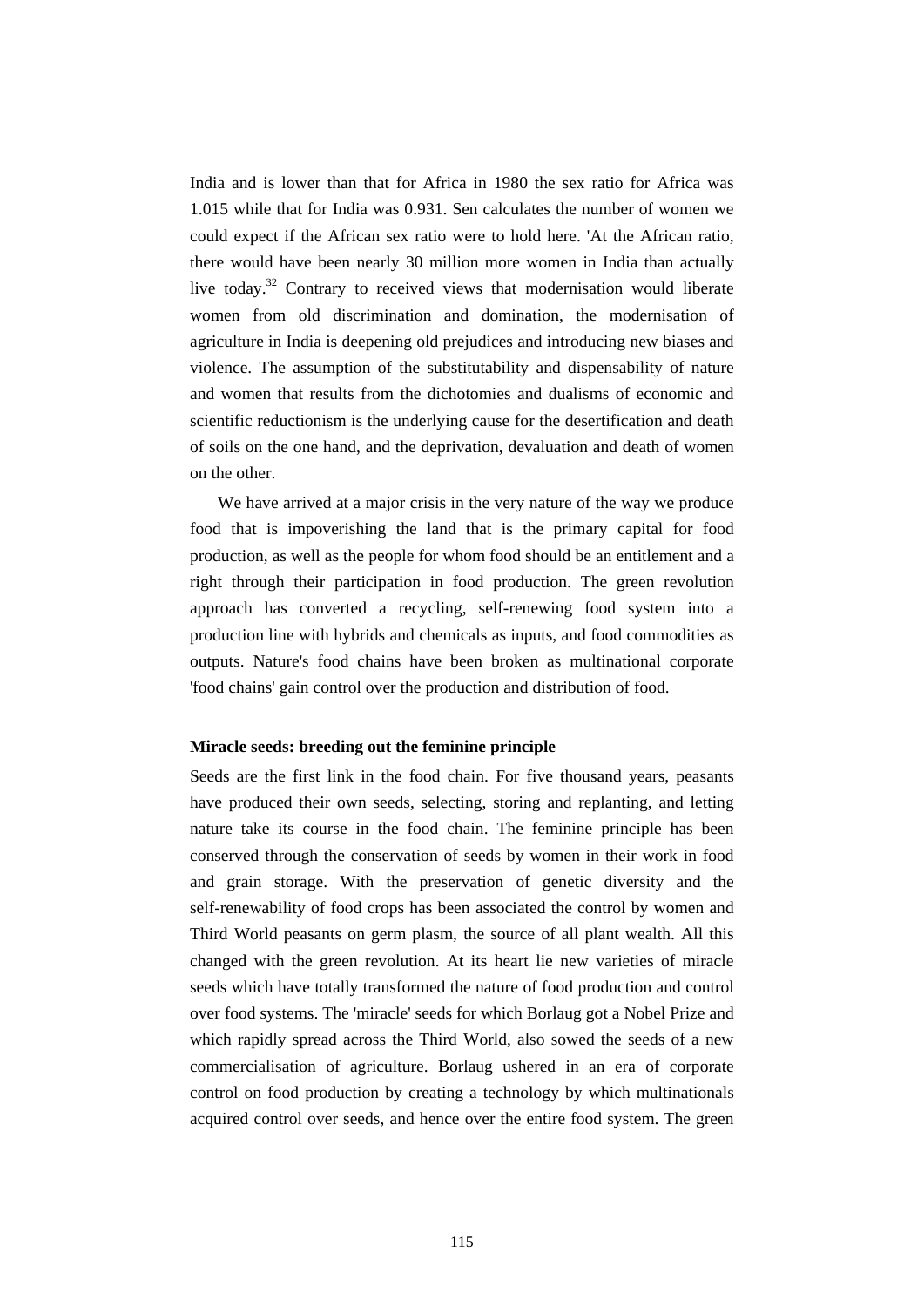revolution commercialised and privatised seeds, removing control of plant genetic resources from Third World peasant women and giving it over to western male technocrats in CIMMYT, IRRI and multinational seed corporations.33

Women have acted as custodians of the common genetic heritage through the storage and preservation of grain. In a study of rural women of Nepal, it was found that seed selection is primarily a female responsibility. In 60.4 per cent of the cases, women alone decided what type of seed to use, while men decided in only 20.7 per cent. As to who actually performs the task of seed selection in cases where the family decides to use their own seeds, this work is done by women alone in 81.2 per cent of the households, by both sexes in eight per cent and by men alone in only 10.8 per cent of the households. Throughout India, even in years of scarcity, grain for seed was conserved in every household, so that the cycle of food production was not interrupted by loss of seed. The peasant women of India have carefully maintained the genetic base of food production over thousands of years. This common wealth, which had evolved over millennia, was defined as 'primitive cultivars' by the masculinist view of seeds, which saw its own new products as 'advanced' varieties.<sup>34</sup> The masculinist breeding strategy of the green revolution was a strategy of breeding out the feminine principle by the destruction of the self-reproducing character and genetic diversity of seeds. The death of the feminine principle in plant breeding was the beginning of seeds becoming a source of profits and control. The hybrid 'miracle' seeds are a commercial miracle, because farmers have to buy new supplies of them every year: *they do not reproduce tbemselves.*<sup>35</sup> Grains from hybrids do not produce seeds that duplicate the same result because hybrids do not pass on their vigour to the next generation. With hybridisation, seeds could no more be viewed as a source of plant life, producing sustenance through food and nutrition: they were now a source of private profit only.

#### **The myth of the miracle seeds**

These new varieties of seeds have also been called high yielding varieties (HYV); the term is a misnomer, however, as pointed out by Ingrid Palmer in her fifteen nation study of the impact of the new seeds on agriculture.<sup>36</sup> 'Miracle' seeds are not high yielding in and of themselves; their distinguishing feature is that they are highly responsive to heavy inputs of irrigation and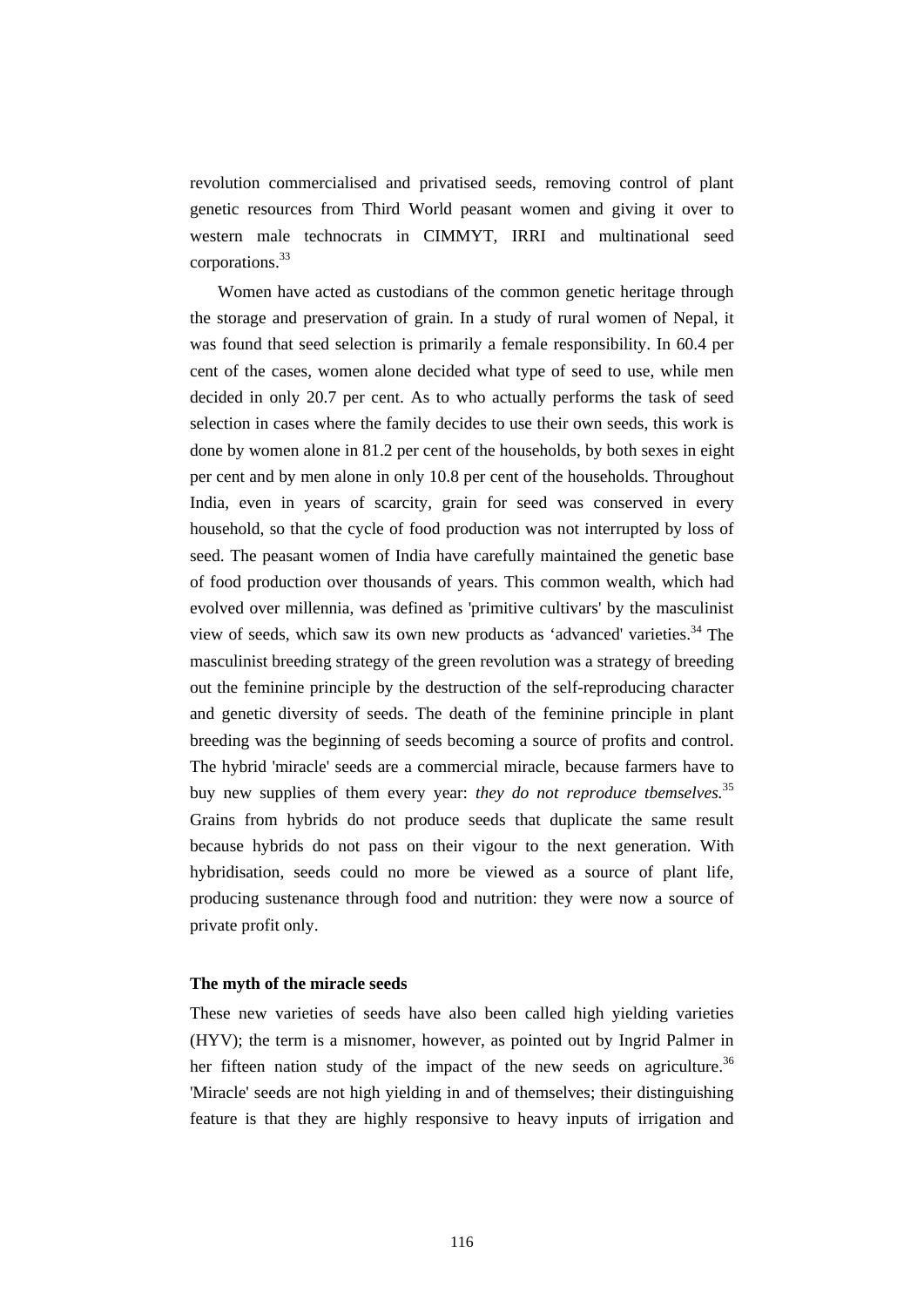chemical fertilizers. It is therefore more appropriate to call them 'high-responsive varieties' (HRVS), because without the ideal inputs, their yield is extremely low.

Traditional crop varieties, characterised by tall and thin straw, typically convert heavy doses of fertilizer into overall growth of the plant, rather than increasing grain yield alone. Commonly, the excessive growth of the plant causes the stalk to break, 'lodging' the grain on the ground, which results in heavy crop losses. The main characteristics of the 'miracle' seeds or high yielding varieties which started the process of the green revolution, was to avoid lodging by biologically engineering dwarf varieties through hybridisation. The important feature of these new varieties is not that they are particularly productive in themselves but that they can absorb three or four times the amount of fertilizer that traditional varieties do and convert it into grain, provided proportionately heavy and frequent irrigation applications are also available. In the context of higher inputs, the Hw seeds are resource-wasteful. Besides the heavy demands made on water and fertilizer, the new seeds have a high vulnerability to pests and diseases. The green revolution has been based on breeding crops which are 'impressively uniform genetically and impressively vulnerable'. $37$  Uniformity is intrinsic to centralised seed production, which on the one hand displaces mixed cropping patterns and gives rise to monocultures, and on the other displaces genetic diversity in crops by the introduction of highly uniform hybrids. When compared to the cropping systems they displace, the hybrids are not 'high yielding' or 'improved' at all. In the context of genetic diversity, they are clearly inferior to the multitudinous strains of locally adapted varieties of crops In 1968-69, in Pakistan for example, the yield of Mexican dwarf wheat declined by about 20 per cent because of a two-thirds reduction in rainfall. The locally adapted varieties, however, were not adversely affected by the weather changes. In fact, there yields increased by 11per cent.<sup>38</sup>

The lower drought and pest resistance of new sorghum strains has led to severe crop failure, as observed in Dharwar district of Karnataka during a study undertaken for the United Nations University by the author.<sup>39</sup> Prior to 1965-66, indigenous sorghum varieties were cultivated with pulses like *madike\*, avare (Dolicbos lablab), togare (Cajanus indicus), hesaru (Phascolus mungo)* and oilseeds like niger. A drought-resistant crop called *save (Panicrion miliare)*  was also grown as an insurance against crop failure, since it is a quick-growing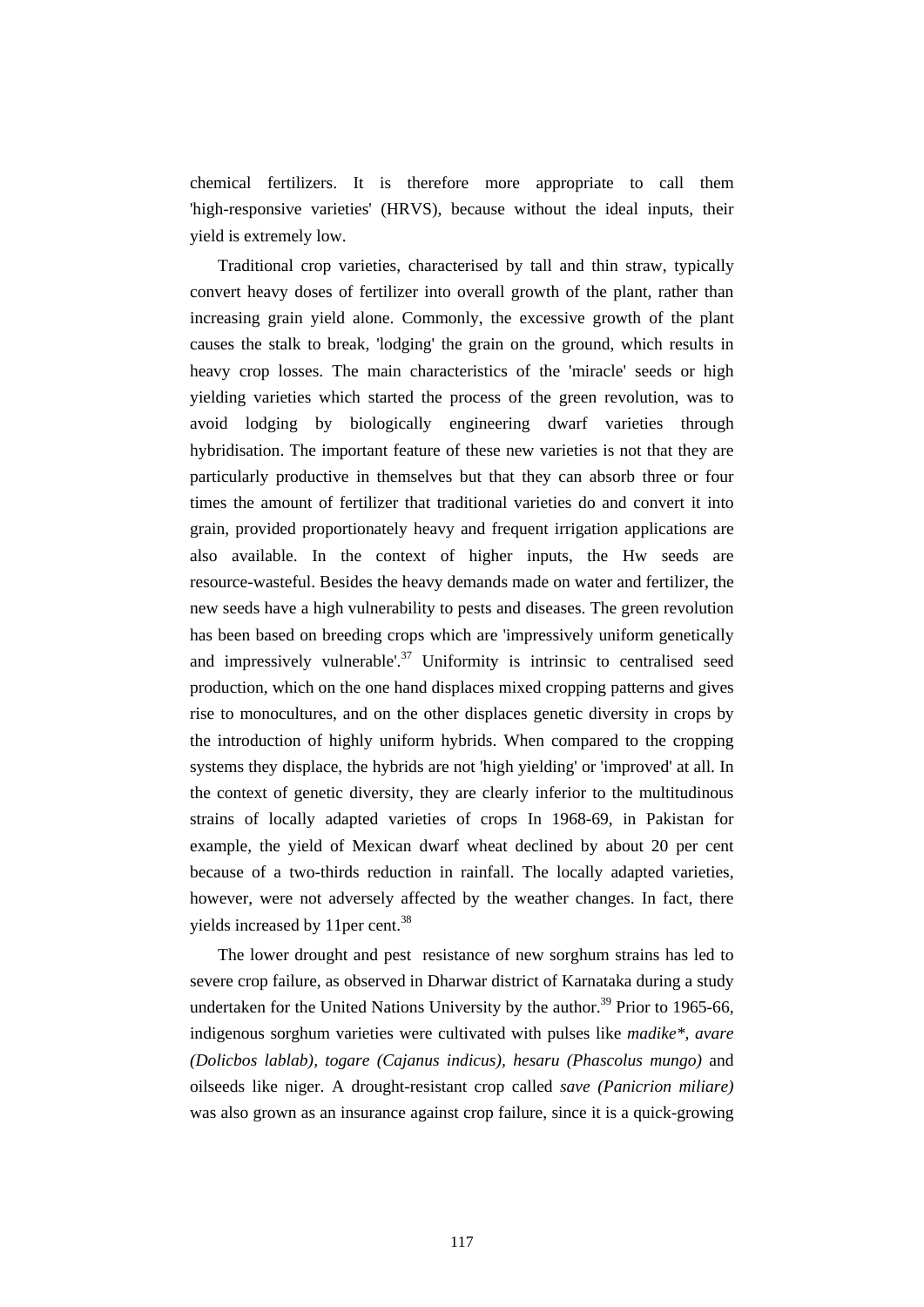crop of three months duration which gives good yields of grain and straw even in low rainfall years, which can be considered famine years.

In the Sixties, 'high yielding' sorghum was introduced into the area under irrigated conditions. The HYV being susceptible to pests needed pesticide spraying, which destroyed the pest-predator balance in neighbouring fields of indigenous varieties, which were now attacked by a new pest called midge. The midge reappeared year after year and the indigenous variety was wiped out by 1975-76*.* In Kurugund village, for example, the area under traditional varieties was 839.12 acres in 1960-65, 973.84 in 1970-71 and just four acres in 1975-76*.* In 1980-81 no area was sown with traditional varieties. Since sorghum is the main food-crop of the region, farmers were compelled to plant HYVs. In 1970-71 the area under HYVs was 99.06 acres; in 1980-81 it rose to 835 acres, but from 1982-83 the area started decreasing again: in 1982-83 it was 832.24*,* and by 1985-86 it was down to 460.15*.* The displacement of indigenous varieties has caused a severe reduction in fodder which has reduced the livestock population and therefore also the return of fertility to the soil, blocking the only mechanism for soil moisture conservation in rain fed land. The violence to animals by denying their right to food in order to apparently increase man's food supply is turned into violence to the soil as the producer of food, and ultimately boomerangs as violence to man himself through food scarcity. The yield of the HYVs which was seven to eight quintals per acre is down to less than four due to a complex web of ecological instability inherent in the Hw monoculture; high vulnerability to rainfall decrease and high pest and weed incidence are all associated with the displacement of mixed crops providing a complementary and diverse balance of foods for man and animal.

In the context of diverse outputs from the farm, the HYVs were not really high yielding even under the best conditions. They appeared high yielding because a whole system of cropping that provided diverse foods to man, animals and the earth was reduced to the output of a single crop. The mixed crop of sorghum with green gram, black gram, niger, which are the source of protein in rural South India, was first reduced to sorghum alone, and then sorghum as a food and fodder crop was reduced to a food crop alone. The dwarf varieties are necessary to avoid 'lodging' which is inevitable in the tall indigenous varieties with large irrigation and fertilizer inputs. Dwarfing, however, produces short and hard straw which is useless as animal fodder. The 'high yielding' sorghum was thus low yielding in the context of fodder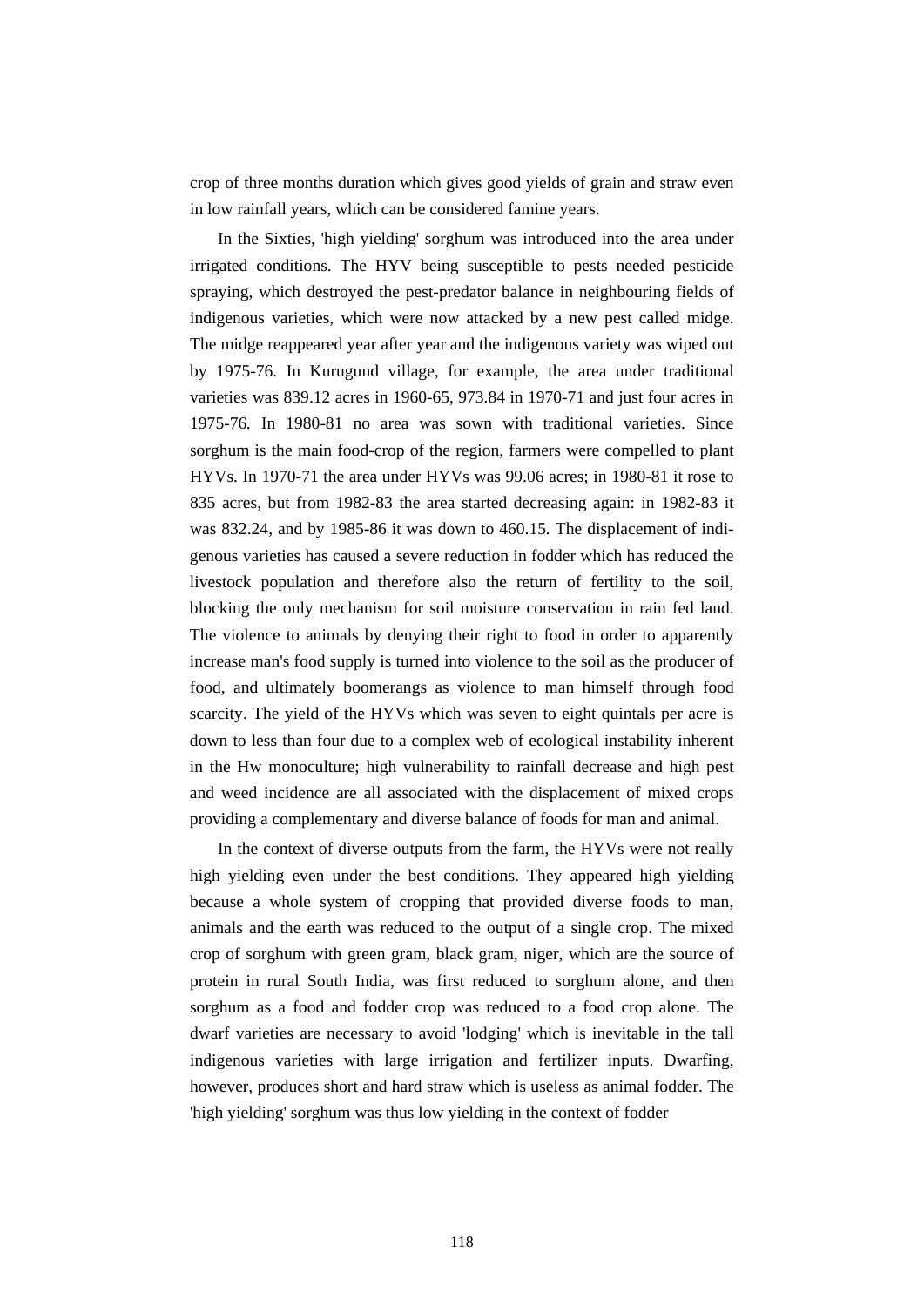## Table 6

### **Inputs and outputs per acre for traditional and HYV sorghum**

|                          | Fertilizer                               |                |                                             |                | Seed            |
|--------------------------|------------------------------------------|----------------|---------------------------------------------|----------------|-----------------|
| Organic<br>quantity      |                                          | Price<br>(Rs.) | Chemical<br>quantity                        | Price<br>(Rs.) | Price<br>(Rs.)  |
| Indigenous<br><b>HYV</b> | 2.00 tonnes 100.00<br>2.00 tonnes 100.00 |                | $\overline{\phantom{a}}$<br>$15 \text{ kg}$ | 450.00         | 50.00<br>150.00 |

## INPUTS

### **OUTPUTS**

|                      | Foodgrain yield |             | Fodder yield   |
|----------------------|-----------------|-------------|----------------|
| Quantity             | Price<br>(Rs.)  | quantity    | Price<br>(Rs.) |
| Jowar 5 quintals     | 750             | 3.00 tonnes | 600.00         |
| $+$ Madike 40 kg     | 120             |             |                |
| $+$ Green gram 20 kg | 120             |             |                |
| $+$ Black gram 15 kg | 40              |             |                |
| Jowar 4 quintals     | 600             | 1.00 tonnes | 200.00         |

production. In the reductionist view, the rest of the cropping system was invisible and was destroyed, even though it provided higher total outputs of food for people, animals and soil, and even though it provided a sustainable strategy for growing food. When sorghum was cultivated as a mixed crop with pulses, the production per acre was 40 kgs of *madike,* 20 kgs of green gram, 10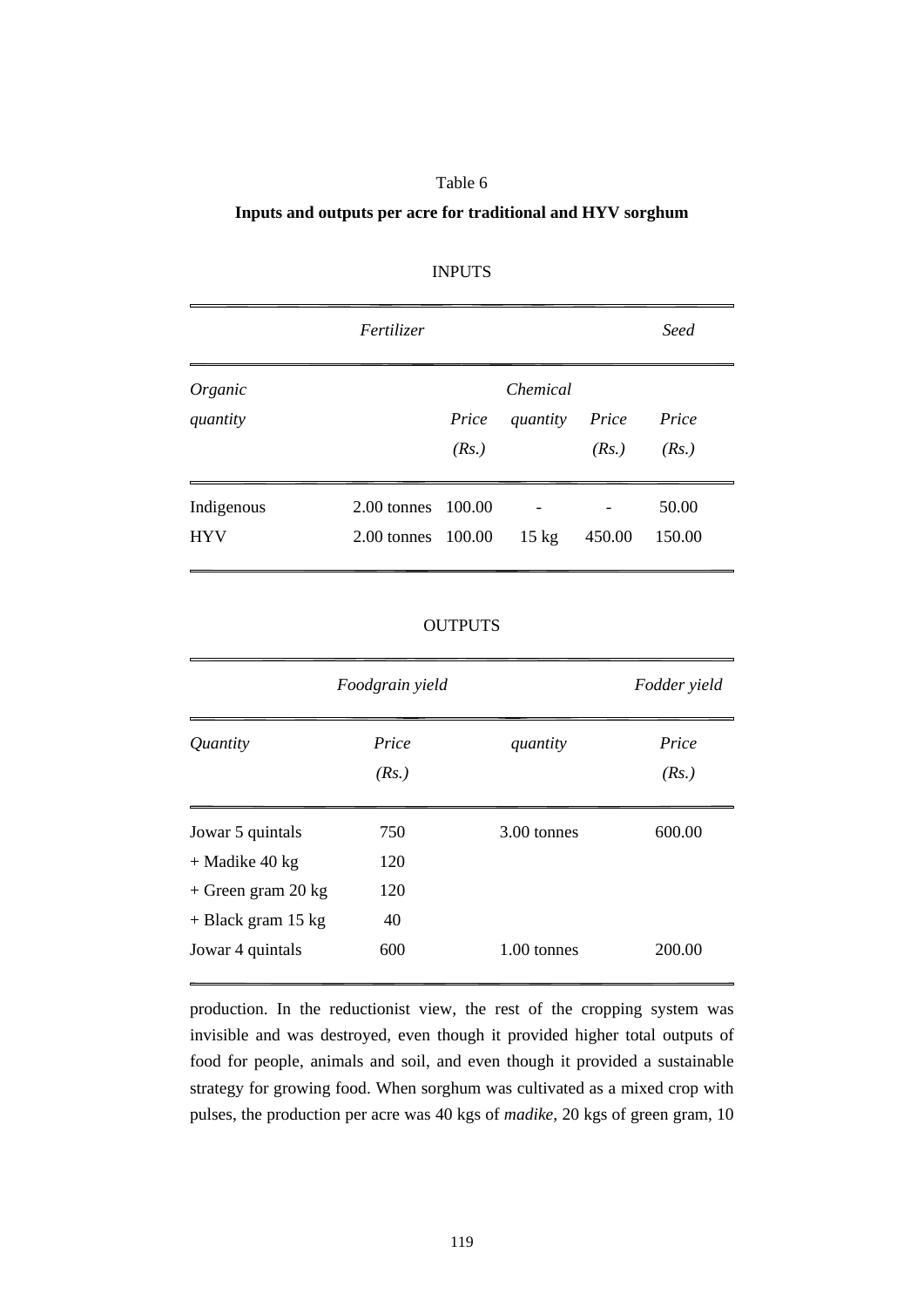kgs of black gram and 10 kgs of niger. Once HW sorghum was introduced it displaced the mixed cropping: for example, in Kurugund in 1970-71 the area under *madike* was 105.14 acres; by 1975-76 it was only 23.34*.* Pulses have either disappeared or have to be cultivated exclusively, putting a new demand on land. The high yield of HYV varieties is a reductionist fiction which is destroying the very capacity of ecosystems and people to produce food. The strategy for creating a fictitious abundance has become a means for creating real scarcity by destroying the quiet ways of nature's work, peasants' work and women's work. The sorghum-pulse intercrop, which the new seeds displaced, is simultaneously a means of maintaining soil fertility, controlling pests and disease and reducing vulnerability to rainfall failure. The dramatic visibility of a large sorghum grain manufactured in the lab and research stations, the drama of killing pests by spraying poisons, the obvious flow of water in large irrigation channels create a mind-set which fails to see the few kilograms of nutritious pulses which invisibly fix nitrogen and provide it to their fellow sorghum plants, or the habitat in mixed crops for predators which keep pests under control, or the fodder for the cow and bullock and the organic matter from crops and animals which give back food to the soil, conserve moisture and keep soil alive. What it cannot see, it does riot measure, and hence the new seeds of reductionist science destroy rich and productive farming systems, in total ignorance of what they destroy. Green revolution varieties of seeds were clearly not the best alternative for increasing food production from the point of view of nature, women and poor peasants. They were useful for corporations that wanted to find new avenues in seeds and fertilizer sales, by displacing women peasants as custodians of seeds and builders of soil fertility, and they were useful for rich farmers wanting to make profits. The international agencies which financed research on the new seeds also provided the money for their distribution. The impossible task of selling a new variety to millions of small peasants who could not afford to buy the seeds was solved by the World Bank, UNDP, FAO and a host of bilateral aid programmes which began to accord high priority to the distribution of Hw seed in their aid programmes. The seed corporations which were increasingly being integrated with chemical companies, could sell seeds to Third World government agencies and let them bear the burden of distribution. With international aid, Third World governments were prepared to heavily subsidise prices and also to force peasant farmers to buy new seed by linking the use of 'improved' varieties to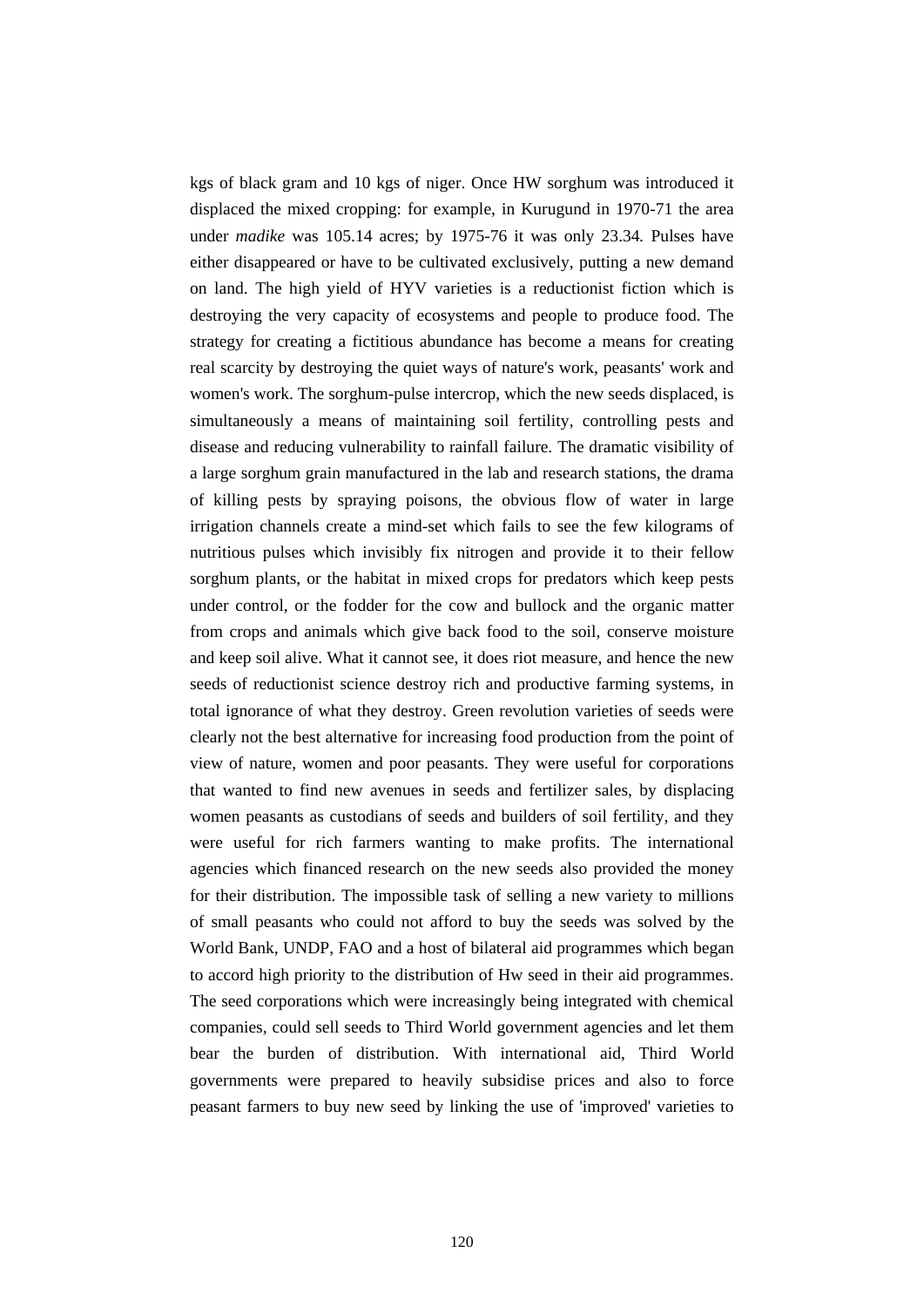access to agricultural credit and other inputs, including irrigation. Third World peasants did not always choose the new seeds: they were often forced on them.40

#### **The myth of high yields and food self-sufficiency**

There are two levels at which the matter of food self-sufficiency, based on the green revolution in India, is a myth. At the micro level, the displacement of crop mixtures of cereals, pulses and oilseeds by monocultures of commoditised HYV crops undermines food self-sufficiency in a drastic way. First, the small peasant, who does not fit into the credit, purchased inputs and cash crop package, is displaced, losing his or her entitlement to food that food production provided. There is ample evidence available that the green revolution had a class bias and worked against the interests of the small peasant. The dispossession of the-poorer sections of rural society through the green revolution strategy and their reduced access to food resources is, in part, responsible for the *appearance* of surpluses at the macro- level. The surplus, according to prominent economist, V.K.R.V. Rao, is a myth because it is created by lack of purchasing power. While food stocks had shot up from 63 million tonnes in 1966 to 128 million tonnes in 1985, food consumption had dropped from 480 gms per capita, per day in 1965 to 463 gms per capita, per day in 1985. Dr. C Gopalan, India's leading nutritionist, has also stressed that' our buffer stocks are apparently more an indication of the poverty of our masses than of real food surplus'. Large numbers of peasants who produced food for themselves have been displaced from agriculture and do not have enough purchasing power to buy commercially produced and distributed food. Moreover, the production of essential foodgrains like pulses and oilseeds which are critical to balanced food intake has declined in absolute terms under the impact of the green revolution. The increased yields are thus not reflective of the food system as a whole, but of a small component of it that is of interest to the market. Overall, nutrition availability has declined. If one also includes the costs to the farm ecosystem in terms of soil degradation, water logging, salinity and desertification, the green revolution has actually *reduced*  productivity, instead of increasing it.

The green revolution has displaced not just seed varieties but entire crops in the Third World just as people's seeds were declared 'primitive' and 'inferior the green revolution ideology, foodcrops were declared 'marginal', 'inferior' and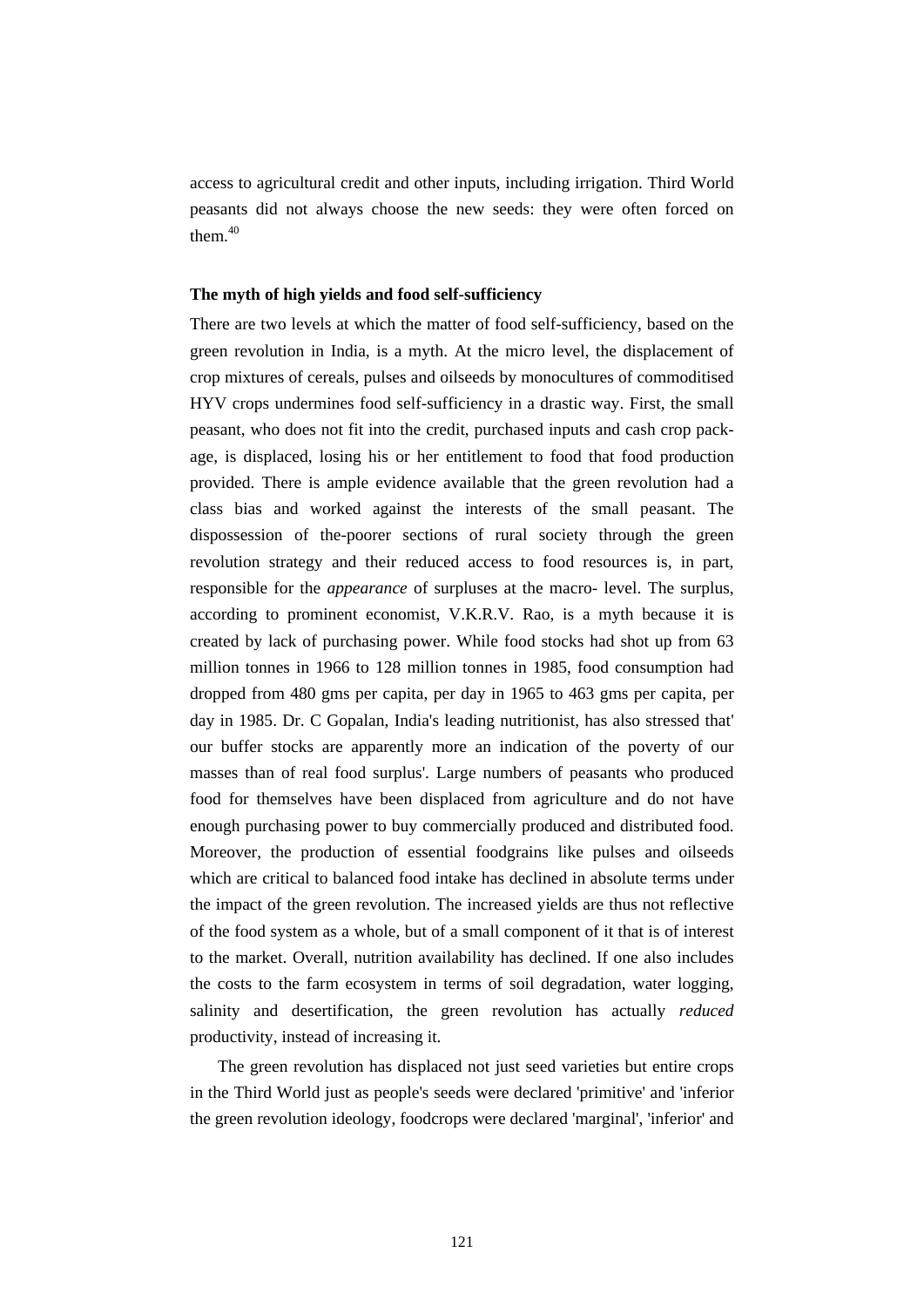'coarse grained'. Only a biased agricultural science rooted in capitalist patriarchy could declare nutritious crops like *ragi* and *jowar* 'inferior'. Peasant women know the nutrition needs of their families and the nutritive content of the crops they grow. Among foodcrops they prefer those with maximum nutrition to those with a value in the market. What have usually been called 'marginal crops' or 'coarse grains' are nature's most productive crops in terms of nutrition. That is why women in Garhwal continue to cultivate *mandua* and women in Karnataka cultivate *ragi* inspite of all attempts by state policy to shift to cash crops and commercial foodgrains, to which all financial incentives of agricultural 'development' are tied. Table 7 illustrates how what the green revolution has declared 'inferior' grains are actually superior in nutritive content to the so-called 'superior' grains, rice and wheat. $41$  A woman in a Himalayan village once told me, 'Without our *mandua* and *jbangora,* we could not labour as we do. These grains are our source of health and strength.'

|                      | Protein | Minerals | Ca   | Fe                   |
|----------------------|---------|----------|------|----------------------|
|                      | (gms.)  | (100gms) | (mg) | $(100 \text{ gms.})$ |
| Bajra                | 11.6    | 2.3      | 42   | 5.0                  |
| Ragi                 | 7.3     | 2.7      | 344  | 6.4                  |
| jowar                | 10.4    | 1.6      | 25   | 5.8                  |
| Wheat (milled)       | 11.8    | 0.6      | 23   | 2.5                  |
| <i>Rice</i> (milled) | 6.8     | 0.6      | 10   | 3.1                  |

TABLE 7 **Nutritional content of different foodcrops** 

The most extreme example of this polarised vision is that of *bathua,* an important green leafy vegetable with very high nutritive value which grows as an associate of wheat. When women weed the wheat field they do not merely contribute to the productivity of wheat; they actually harvest a rich source of nutrition for their families. However, with intensive chemical fertilizer use *bathua* becomes a major competitor of wheat and has been declared a 'weed' that is killed with herbicides and weedicides. The food cycle is broken, women are deprived of work, children are deprived of a free source of nutrition. The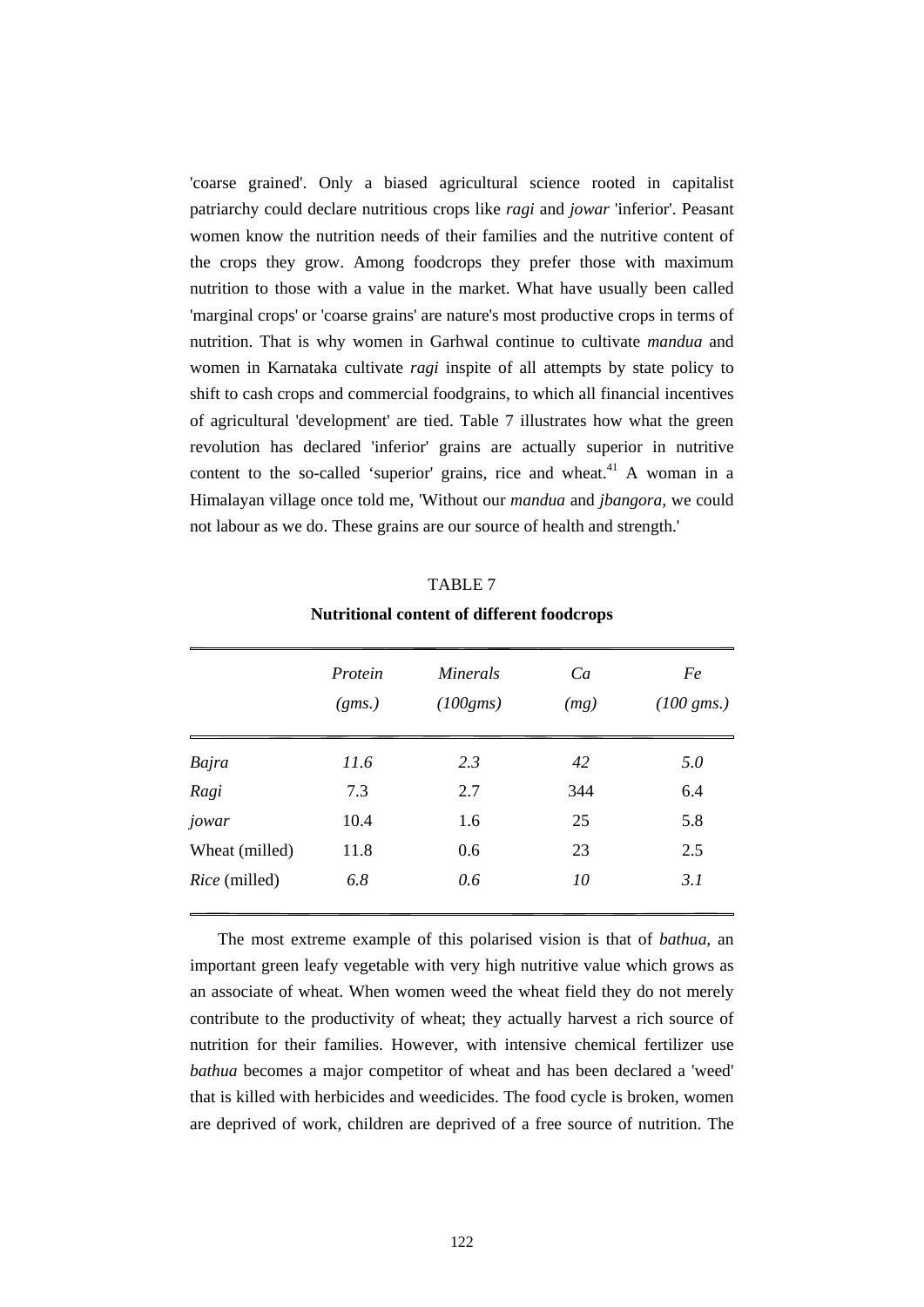crops that the green revolution destroys are thus not marginal in the context of nutrition and survival, but in the context of the market and of commodity production of food for profit. The bias against people's seeds and people's crops translates into a bias against women's work in the production of sustenance. Since diversity works against the logic of centralisation and control, genetic diversity must be destroyed. In effect, global agricultural strategies are breeding out those links in the food chain which are of high value to women's work in the survival economy and which have traditionally been under their control. The green revolution in Punjab reduced food values by displacing the traditional cereal-pulse-oilseed mixed cropping patterns and reducing the production of pulses and oilseeds. The rapid spread of HYV rice and wheat took place at the cost of pulses and oilseeds, as shown in Table 8.<sup>42</sup>

#### TABLE 8

#### **Changes in cropping patterns in Punjab**

| 1966-67 | 1971-72 | 1976-77 | 1981-82    | 1985-86 |
|---------|---------|---------|------------|---------|
| 31-09   | 40.81   | 41.84   | $42 - 0.5$ | 43-90   |
| 5.50    | 7.86    | 10.81   | 18-31      | 23.73   |
| 13-38   | 6.71    | 6.28    | 4.69       | 3.48    |
| 6.24    | 5.57    | 3.98    | 3.25       | 2.93    |
|         |         |         |            |         |

(per cent of cropped area)

The implications of the centralised control of genetic resources is best illustrated by the case of rice, the staple food for most of Asia. India once used to have four lakh rice varieties. Over the last half century, she has probably grown over 30,000 different varieties of rice. With the green revolution, this genetic diversity is fast being eroded, as uniform populations of hybrids are introduced from IRRI. The International Rice Research Institute was set up in 1959 by the Rockefeller and Ford Foundations, nine years after the establishment of a premier Indian institute, the Central Rice Research Institute (CRRI) in Cuttack. The Cuttack Institute was working on rice research based on indigenous knowledge and genetic resources, a strategy clearly in conflict with the American controlled strategy of the International Rice Research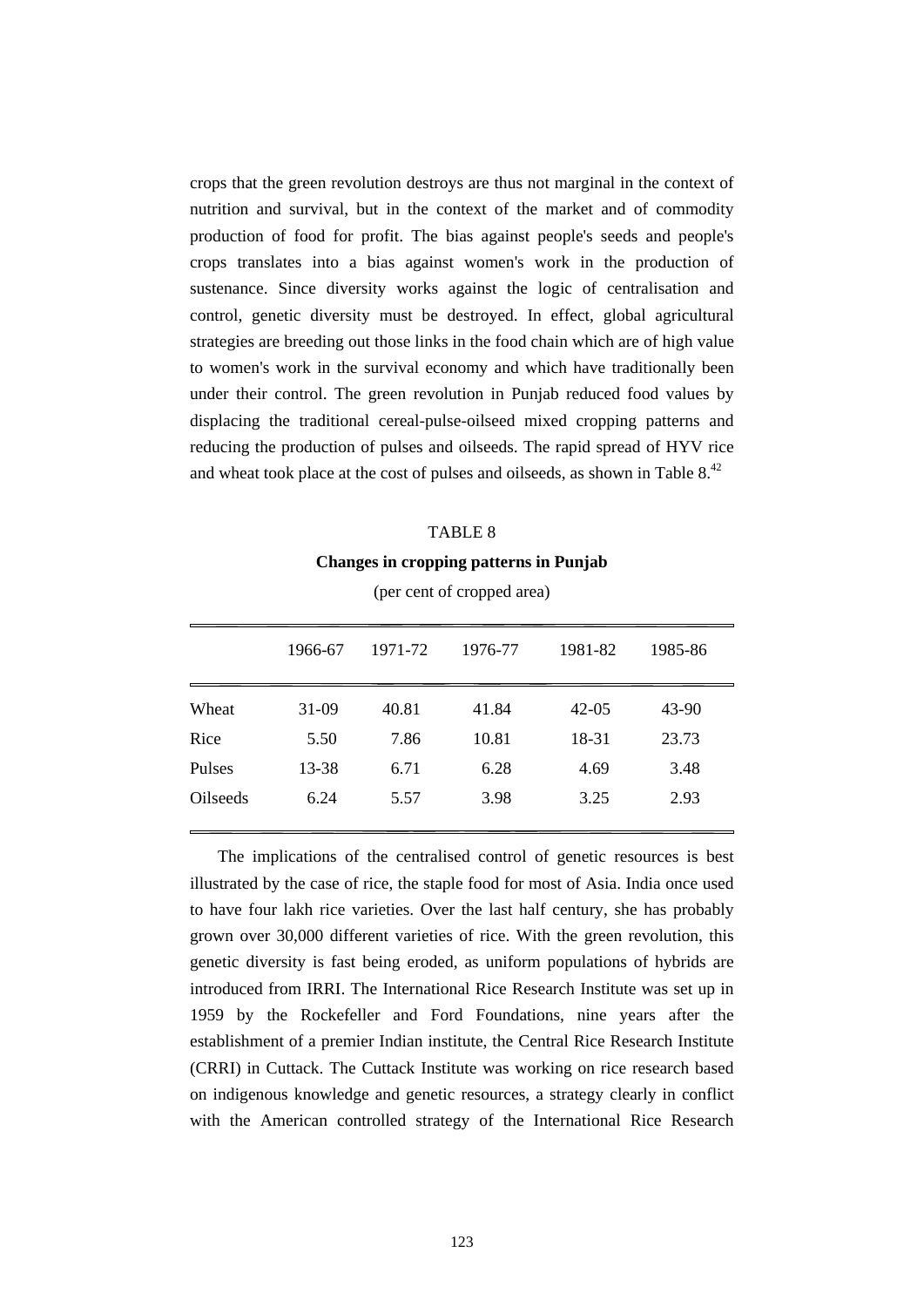institute. The director of CRRI was removed, under international pressure, when he resisted handing over his collection of rice germ plasm to IRRI, as well as the hurried introduction of the HYV rice varieties from IRRI.<sup>43</sup>

The Madhya Pradesh government gave a small stipend to the "ex-director of CRRI so that he could continue his work at the Madhya Pradesh Rice Research Institute at Raipur. On this shoestring budget, he conserved 20,000 indigenous rice varieties *in situ* in India's rice bowl in Chattisgarh.<sup>44</sup> Later the MPRRI, which was doing pioneering work in developing a high yielding strategy based on the decentred knowledge of the Chattisgarh tribals, was also closed down under pressure from the World Bank (which was linked to IRRI through CGM) because it had reservations about sending its germ plasm collection to IRRI. While reducing the genetic base in rice farming IRRI is becoming the new monopoly of the world's genetic wealth in rice. As observed by the scientists of the Central Rice Research Institute, Tb e introduction of high yielding varieties has brought about a marked change in the status of insect pests like gall midge, brown plant hopper, leaf folder, whore maggot, etc. Most of the high yielding varieties released so far are susceptible to major pests, with a crop loss of 30 to 100 per cent. Most of the HYVs used today are derivatives of T(N) or IR-8 and therefore have the dwarfing gene of Dee-geo-woo-gen (DGWG). This narrow genetic base has created alarming uniformity, causing vulnerability to diseases and pests. Most of the released varieties are not suitable for tropical uplands and lowlands, which together constitute about 75 per cent of the total rice area of the country.45 Because of these vulnerabilities, the dwarf varieties brought from IRRI have failed to improve yields in traditional rice growing systems.<sup>46</sup>

With the centralised production and transfer of HYV rice seed has come the transfer of diseases. Virus diseases did not exist in India prior to 1962 they came in with the dwarf varieties from IRRI. Gone is the resistance built on diversity-, in its place comes vulnerability. Gone is nature as a source for seeds; in its place come agri-business and seed corporations. Gone is the decentred local knowledge of millions of tribals and peasants; in its place comes one centralised research institute with largely male, largely white 'experts' who prescribe green revolution rice agriculture to farmers in 111 countries, in uplands and lowlands, in mountains and coastal regions.

The result has been a total undermining of the ecology and economics of rice farming, in particular, and agriculture in general. For equivalent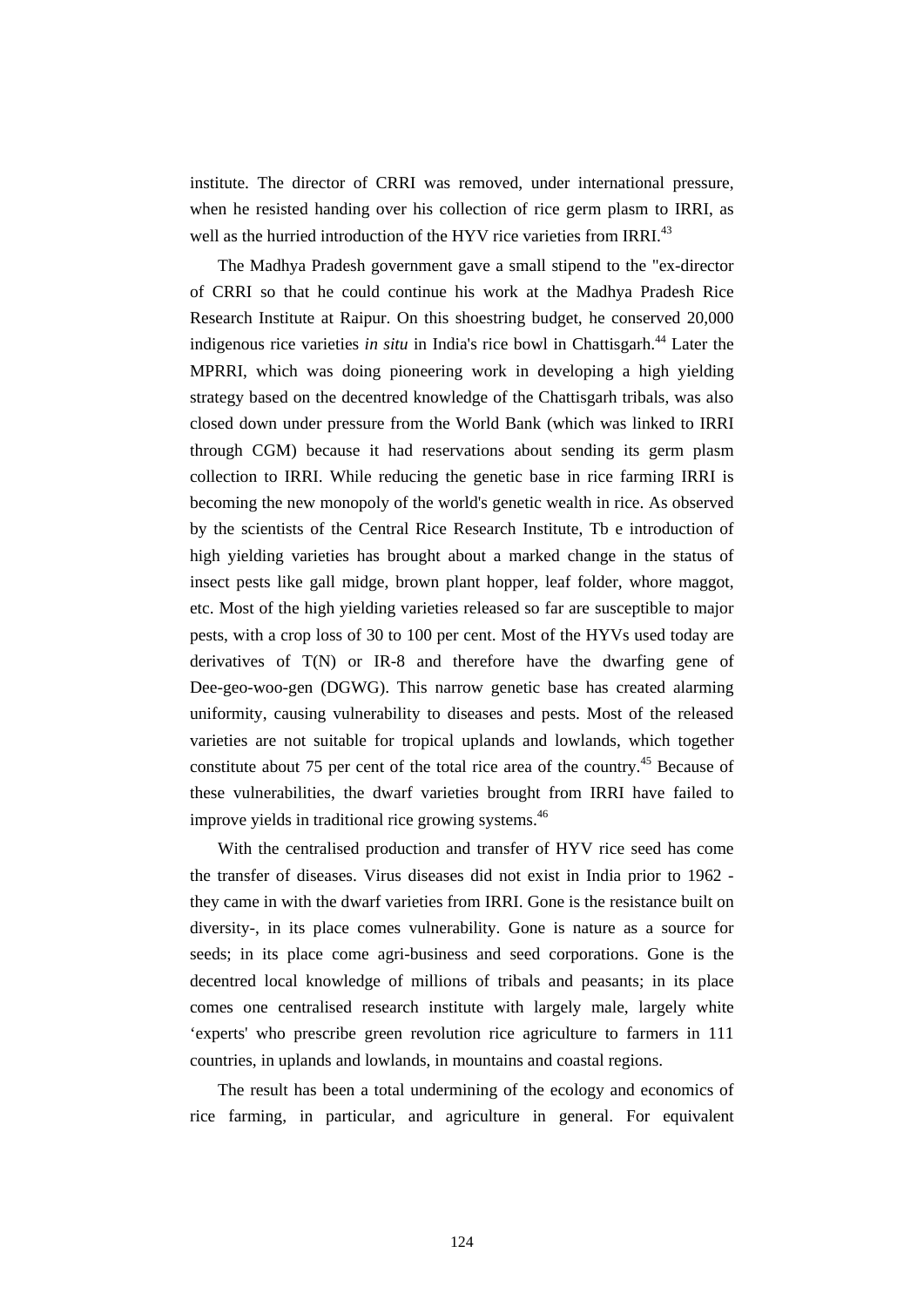fertilization, the high yielding varieties produce about the same total biomass as traditional rice. They increase the grain yield at the cost of the straw.<sup>47</sup> Thus. while traditional rice produces four to five times as much straw as grain, high yielding rice typically produces a one-to-one ratio of grain to straw. A conversion from traditional to high yielding rice increases the grain available but decreases the straw. The scarcity in straw ultimately reduces biomass availability for fodder and mulch, leading to a breakdown in nutrient recycling.

The IRRI strategy was quite clearly not the best for the rice farmers of Asia. Variety IR-8, released in 1966, suffered serious attacks of bacterial blight in 1968-69*.* In 1970-71 the rice tungro virus destroyed IR-8 crops throughout the Philippines. The IR-20 which replaced IR-8 in 1971-72 was bred with resistance against bacterial blight and the tungro virus. By 1973 outbreaks of brown plant hopper and grassy stunt virus had destroyed IR-20 in most Philippine provinces. This was superseded by IR-26 in 1974-75, which was attacked by a new strain of the plant hopper. By 1976, another variety, IR-36, was introduced which was threatened by new diseases - ragged stunt and witted stunt.<sup>48</sup>

Indigenous varieties do not have these pest problems, nor is their pest resistance obtained at the cost of yields. The tribals of Chattisgarh breed varieties with normal yields as high as those of HYV under ideal conditions. This strategy gains an advantage because rice strains are adapted to the local environment, they maintain a wide base in genetic diversity and rice farmers of the region use such breeding technologies themselves. As Richaria points out, 'The rice farmers are sleeping giants, but they have been tamed by modern science to tell them that their centuries old experience and knowledge are no good. That is not correct. Existence of thousands of rice varieties in India, prior to 1900 when Mendelism was rediscovered, is a testimony to the knowledge and experience which has descended down the generations.'

Bayliss-Smith, $49$  in his review of twenty-two rice growing systems, has observed that the green revolution is not the only way of raising yields. Wet rice has the capacity of more and more intensification, a process called 'involution' by Geertz.<sup>50</sup> Such strategies include examples such as double-cropping of rice with broad beans in organically manured fields in Yunnan in China which gives two to three times the yield of green revolution grains. The western model propagated by IRRI was clearly not the only alternative, and it was not the best. It was power, profits and control, not yields,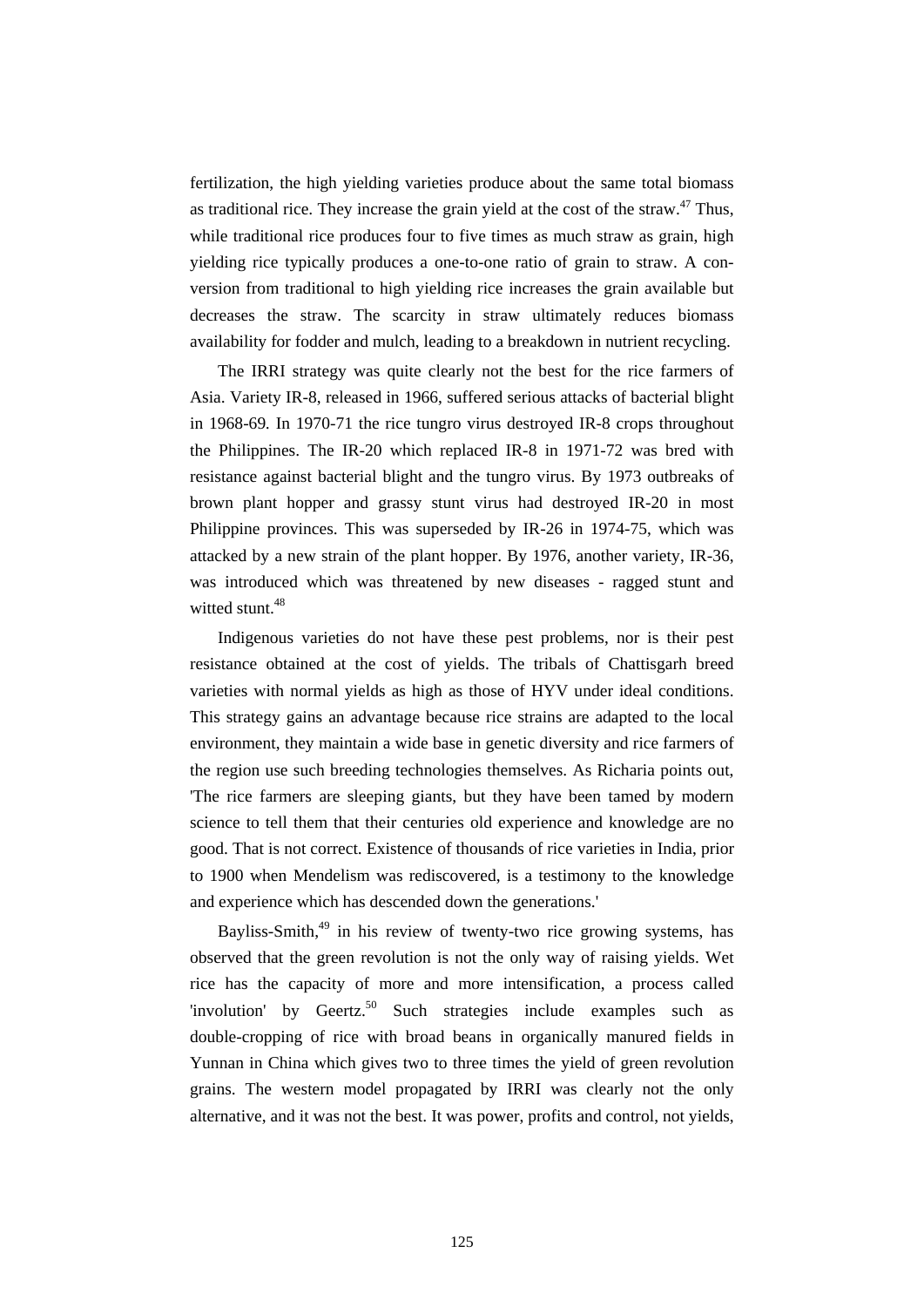that made global corporate and international aid interests opt for the 'miracle' seeds which made peasants dependent on internationally produced seeds and chemicals. Other alternatives would have left control with women and peasants, and would have kept people fed, but would not have generated profits. As Lappe and Collins observe, the green revolution was a political imperative. 'Historically, the green revolution represented a choice to breed seed varieties that produce high yields under optimum conditions. It was a choice *not* to start by developing seeds better able to withstand drought or pests. it was a choice *not* to concentrate first on improving traditional methods of increasing yields, such as mixed cropping. It was a choice *not* to develop technology that was productive, labour- intensive, and independent of foreign input supply. It was a choice *not* to concentrate on reinforcing the balanced, traditional diets of grain plus legumes. $51$ 

The failures of the green revolution are now apparent both to farmers and to those in global think-tanks. Farmers have stopped using 'miracle' seeds. In Kerala, women rice farmers are reported to have said, 'When we sowed only government approved varieties we had a loss.'52 In Philippines, rice farmers called the IRRI seeds 'seeds of imperialism $^{53}$ , and in Negros, they are shifting again to traditional seeds as a basis of agriculture which is ecological and equitable. As a visitor to Negros observed, 'The "green revolution" of the'70's made a mockery of two beautiful words. But in Negros we had the feeling that we were seeing the beginning of a genuine green revolution; that is genuinely green and genuinely revolutionary.<sup>54</sup> As the myth of the miracle seed gets exposed, international agencies are talking of going 'beyond the green revolution.'55 The post-green revolution era could be based on a recovery of the feminine principle in agriculture --- consisting of a recovery of genetic diversity, self-renewability and self-sufficiency in food production, with control in the hands of those who provide sustenance. It could, however, also involve a more rapid breeding out of the feminine principle by deepening trends towards uniformity and vulnerability, and transferring the control of seeds and crops from the hands of women and peasants into the hands of corporate giants.

### **From the green revolution to biotechnology**

Seeds and chemicals have been the two most important inputs for the green revolution. With the biotechnology revolution, these inputs will get fully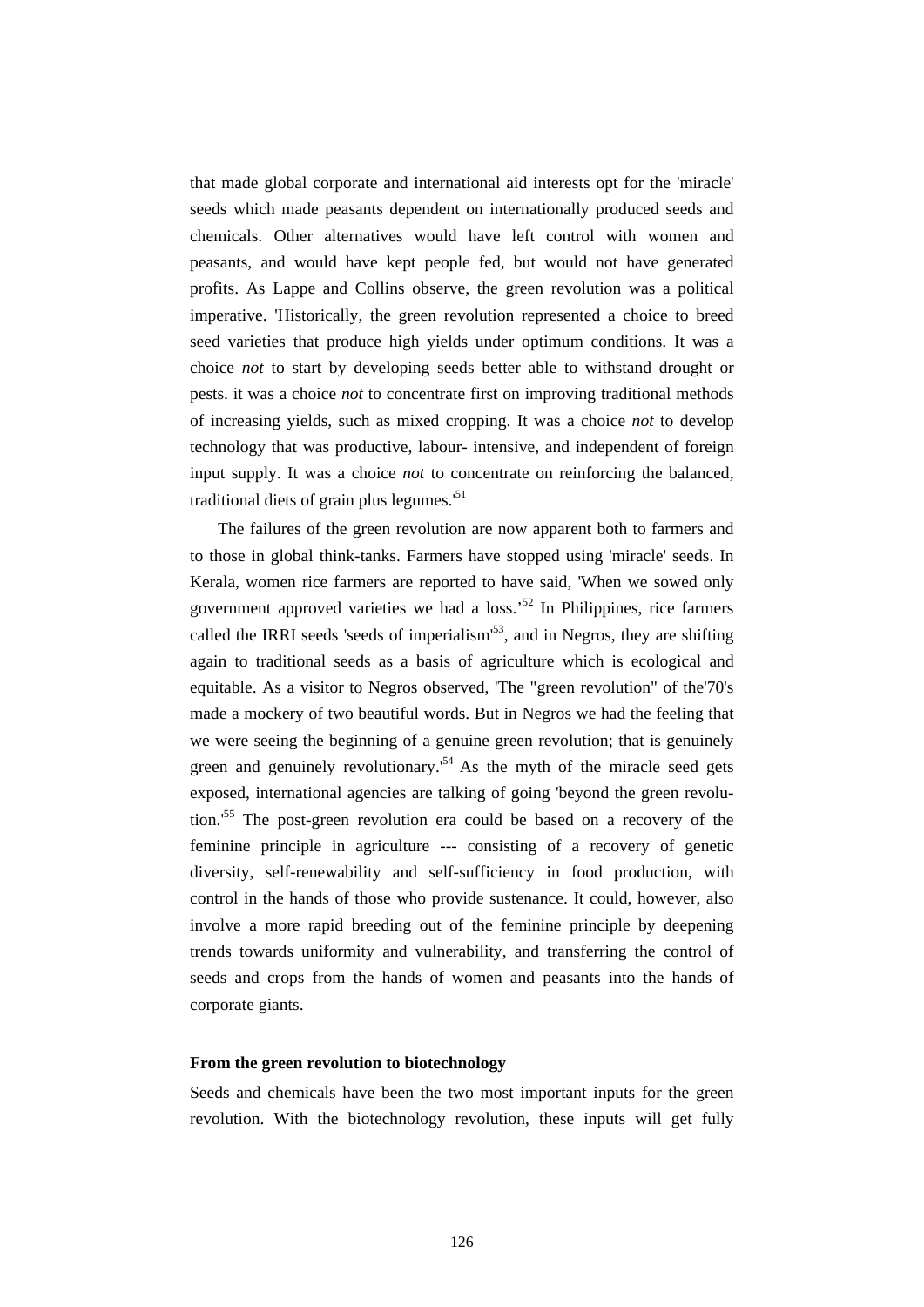integrated, as multinational chemical companies start taking over the business of plant breeding and entire university research programmes. The integration of corporate interests will further break down the cycles of nature,<sup>56</sup> and delink women from the food chain.

Biotechnologies are making the hitherto hidden convergences between knowledge, power and profits explicit. The frontiers of genetic engineering research are riot being innocently charted in institutions of learning; they are being worked on in 350 firms ranging from large multinationals to small biotech companies. Biotechnology corporations have merged with seed companies which are also producers of fertilizers and pesticides. The new seeds will be engineered within the old corporate control of Dow, Du Pont, Eli Lilly, Exxon, Merck, Monsanto, Pfizer, Upjohn, etc. The new, smaller biotechnology corporations will sooner or later merge with the large multinationals, because biologists active in the industrialisation and commercialisation of their research will find it best for profits. A corporate assessment is that at the turn of the century only five multinationals will survive as integrated seed and chemical corporations. Scientists accept that in the future, goals of biotechnology research will be for profit not for public interest.<sup>57</sup> No more will the separation of science and profits work as a patriarchal fiction because the universities, the modern intellectual 'commons' are being totally 'corporatised' and privatised. Companies are buying up scientists, and entire departments and programmes with multimillion- dollar, multi-year contracts.<sup>58</sup>

Biotechnology is more explicitly integrating the corporate food chain with agri-business and chemical multinationals, breeding crops to suit the needs of the food processing and pesticide industries. This has already started to happen in India, with a biotechnology prescription to solve the problems created by the green revolution in Punjab. A proposal has been submitted to set up a biotechnology research centre for seeds, tied up with a component of exporting processed fruits and vegetables as a collaboration between Pepsico, the U.S. multinational, Tata and Punjab Agro Industries Corporation.<sup>59</sup> A pro-Pepsi commentator has called it 'a catalyst for the next agricultural revolution'.60 Why has it become important to have a second green revolution so soon after the first? And does the second revolution not aggravate the ecological, economic and political vulnerabilities that the first introduced? In less than two decades, the farmers of Punjab have found that the miracle seeds were not such a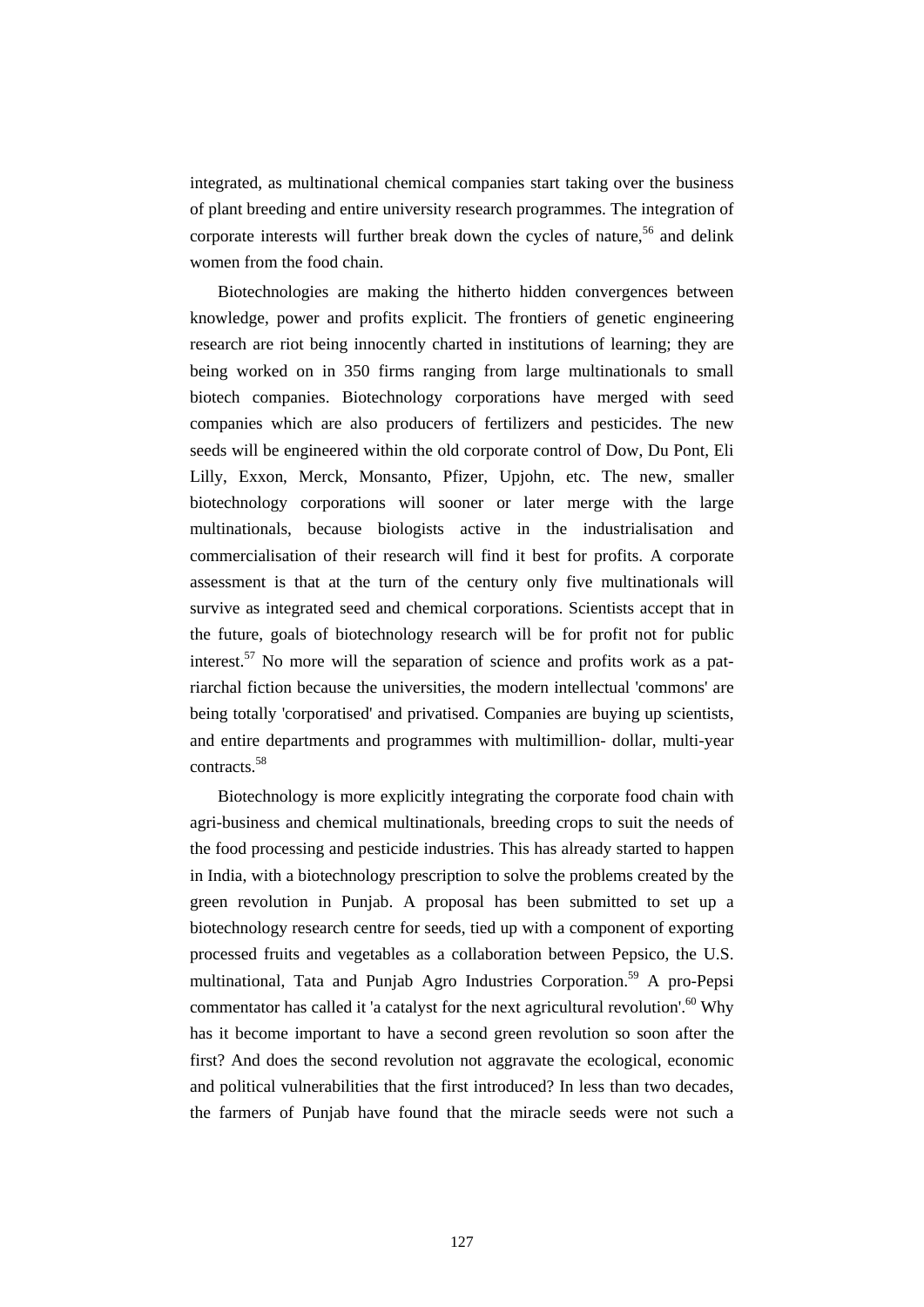miracle after all. Over the years yields and profit margins on rice and wheat in Punjab have stagnated or fallen and are creating an imperative for diversification. The reduced diversity of the genetic base and of cropping patterns is the cause of the ecological and economic problems of green revolution farming in Punjab. The response required to manoeuvre this ecological cul-de-sac is to recover the genetic diversity of living resources in agriculture, to maintain the health of soils, to use water more prudently and to minimise the risk of pests and diseases. The new call for diversification does not however spring from an ecological basis but from corporate perceptions of commodities. The 'diversification' of Punjab agriculture has been distorted to mean a shift away from staple foodcrop, production towards export-oriented production, on an even narrower and more unstable genetic base than the green revolution. The Pepsi project has been floated in this corporate context of 'diversification'; it indicates new political and economic control of living resources, new ecological vulnerabilities, new levels of genetic erosion and new sources of dispossession and dislocation for women and marginal communities. It is a significant watershed in Indian agricultural and land use policy because it introduces new dimensions in the politics of food and of genetic resources, simultaneously threatening food production, food entitlements and the erosion of genetic diversity, and transferring the control of our land and genetic wealth to multinational companies.

The Pepsi project is aimed primarily at producing and processing fruits and vegetables for export. in this, it is a departure from the green revolution which focussed on commercial wheat and rice production for the satisfaction of domestic needs. The project envisages exports of Rs.55 crores in the first year alone. About 74 per cent of the total outlay of Rs.22 crores on the project is in the processed food sector which will utilise one lakh tonnes of fruit and vegetables. These will be grown on land that now grows cereals. If, as a catalyst, Pepsi triggers off the large-scale transfer of land from staple foods to cash crops for export, who will grow the food? There is, of course, a dependency prescription that countries like India should stop producing food and should buy it from the U.S. Apart from the fact that politically, such dependence violates basic concepts of food security, economically, too, it is invalid because not only do cash crops produce no food, they do not produce much cash either over time. As Lloyd Timberlake states in the context of Africa's food crisis, 'The main drawback to cash crops is that over the past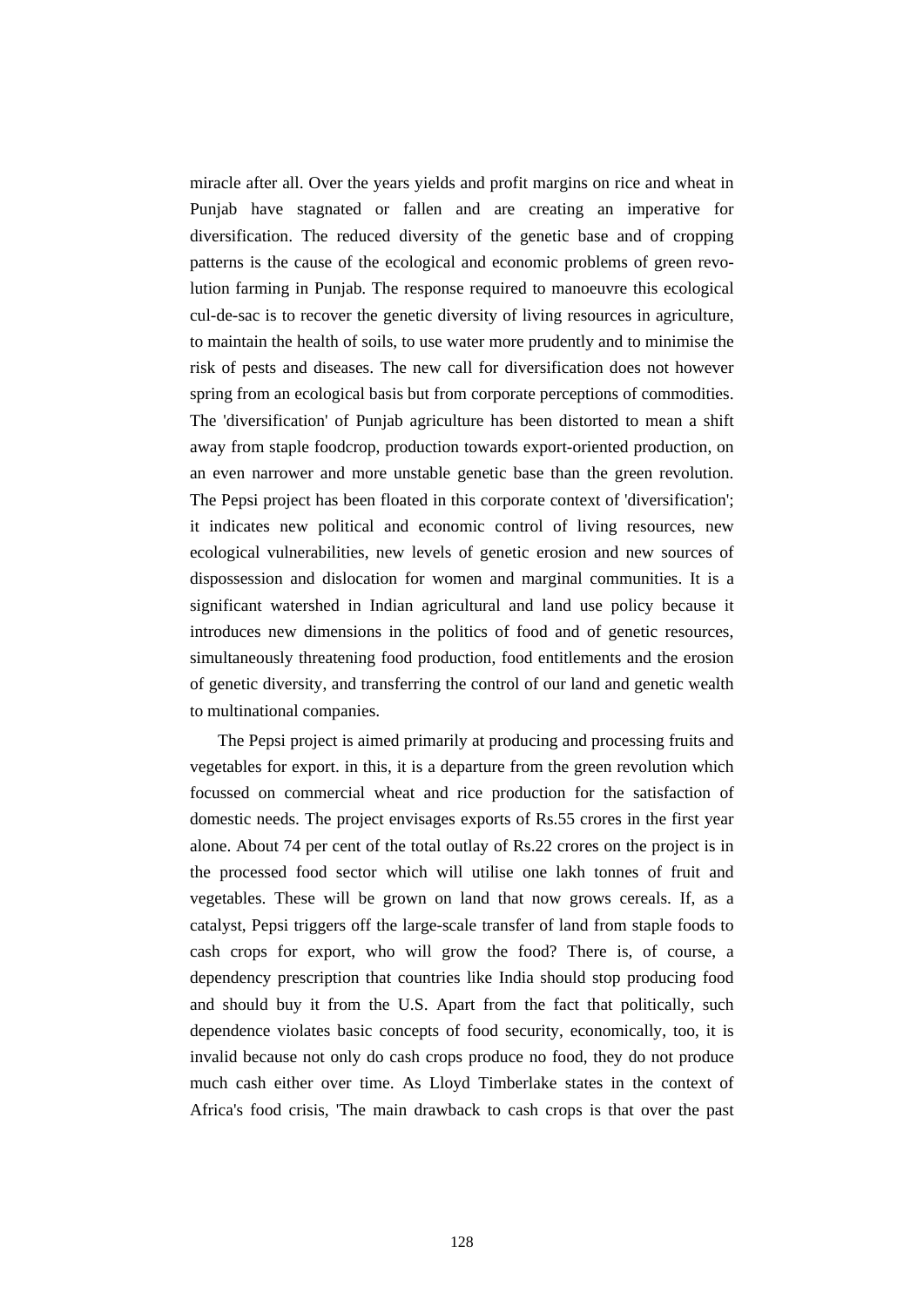decade they have produced less and less cash.' As the area under crop commodities for export grows, prices fall and returns decline instead of increasing. As a showpiece, the Pepsi project is less portentious than as a catalyst, because in its latter aspect it will put India on the path to debt, dispossession and agricultural decline, such that have been created in Africa and latin America. Clairmonte and Cavanagh observe- 'The outcome, like a Greek tragedy, is ineluctable. Third World countries are literally being driven to market fatter and fatter volumes of commodities at lower and lower prices on the global market in return for higher priced goods and services imports.<sup>61</sup>

The cash crop export strategy has been tried elsewhere and is a sure prescription for food scarcity and spiralling debt burdens. Africa's food crisis and hunger and famine are linked directly to the underdevelopment of her food production by cash crop development. As Africa invested more heavily in cash crops, food production declined. Scarce resources have been diverted to cash crops, undermining the cultivation of food and causing major ecological instability. According to the Earth Resources Institute's report, *Agribusiness in Africa,* <sup>62</sup> as recently as 1970 she was producing enough food to feed herself. By 1984, 140 million Africans out of a total of 531 million were fed with grain from abroad, because by the end of the 1970s, the economies of many African nations were tied to export-oriented cash crop production. Dependence on single crop commodities for export is in large measure at the root of Africa's ecological, economic and human crises. That for women cash crops bring about a new marginalisation, has already been established in the last section. Inspite of the failure of an export oriented strategy as a solution to the food crisis and the problem of hunger, the biotechnology revolution is being sold as the new answer to food abundance. And as the last miracle is buried, talk of the promise and power of the new miracles of bio-technologies and genetic engineering is increasingly being heard. The Pepsi project too, promotes biotechnologics which will engineer fruit and vegetable seeds to make them more appropriate for processing, and Pepsico has already integrated its seed and processing business with biotechnologies like clonal propagation and tissue culture.

The 'greatest biological revolution of all time' might well turn out to be the most effective triage against the biology of nature and women, in its response to the profit motive through breeding I super' plants, 'super' trees and 'super' seeds. The superiority, of course, will be determined by the reductionist mind,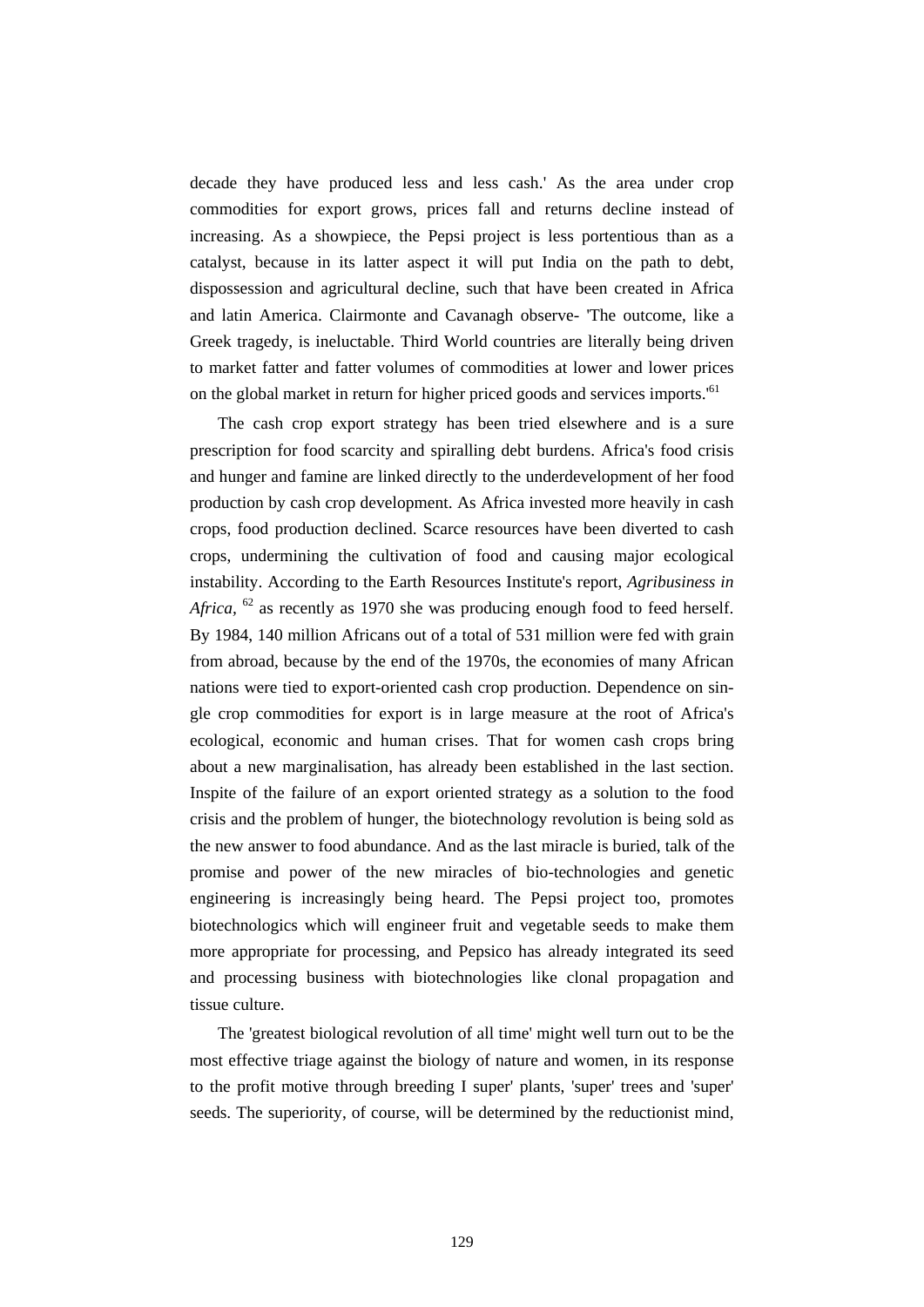and 'superiority' and 'inferiority will be new dualisms - cultural creations of a biotechnology based on criteria of profitability alone. The ultimate ecological and cultural impact of this new reductionism will be the annihilation of diversity and sustainability in nature and of basic human needs and rights, as a direct consequence.

We do not need genetic engineering to put nitrogen-fixing genes on maize and millet when women and peasants, for centuries, have used the more ecological option of intercropping maize with nitrogen-fixing beans, and millet with nitrogen-fixing pulses. It is not that nature is inadequate, only that corporations cannot make profits without manipulating nature. Transferring nitrogen-fixing genes to cereals becomes a source of profit even as it threatens the source of life held in nature's seeds. And even as masculinist technologies destroy seeds as sources of life, genetic engineering and biotechnologies are held up as the solution to genetic erosion. But such confidence is highly misplaced, as Miguel Mota points out:

To 'make' new varieties, breeders have to look for the desired genes, which may exist in an old variety or in wild plants. If such material is not available the difficulties may not be overcome because genetics, despite all the wonders it is now capable of doing, is not yet capable of 'making' a gene 'by measure'. We can recombine genes, transfer genes from the cells of a species to cells of a very different species, we can mutate genes, we can even 'multiply' a gene in vitro. Some of today's genetics would be considered wild science fiction 20 years ago. But we do not know how to build up a gene to make wheat resistant to - 5' C. below the present maximum resistance or to make it with three times more lysine in its flour. If we don't have these genes somewhere maybe in an insignificant weed or a very old variety -we just cannot make a wheat with those characteristics.<sup>63</sup>

Because of the fact that the germ plasm of the world lies in the forests and fields of the Third World, either as old cultivated varieties of crops, or in the wild, the conservation of genetic resources lies in the hands of Third World women, tribals and peasants. As in all other attempts to protect the sources of life and to conserve the feminine principle, women peasants will probably again take the lead in the politics of seeds.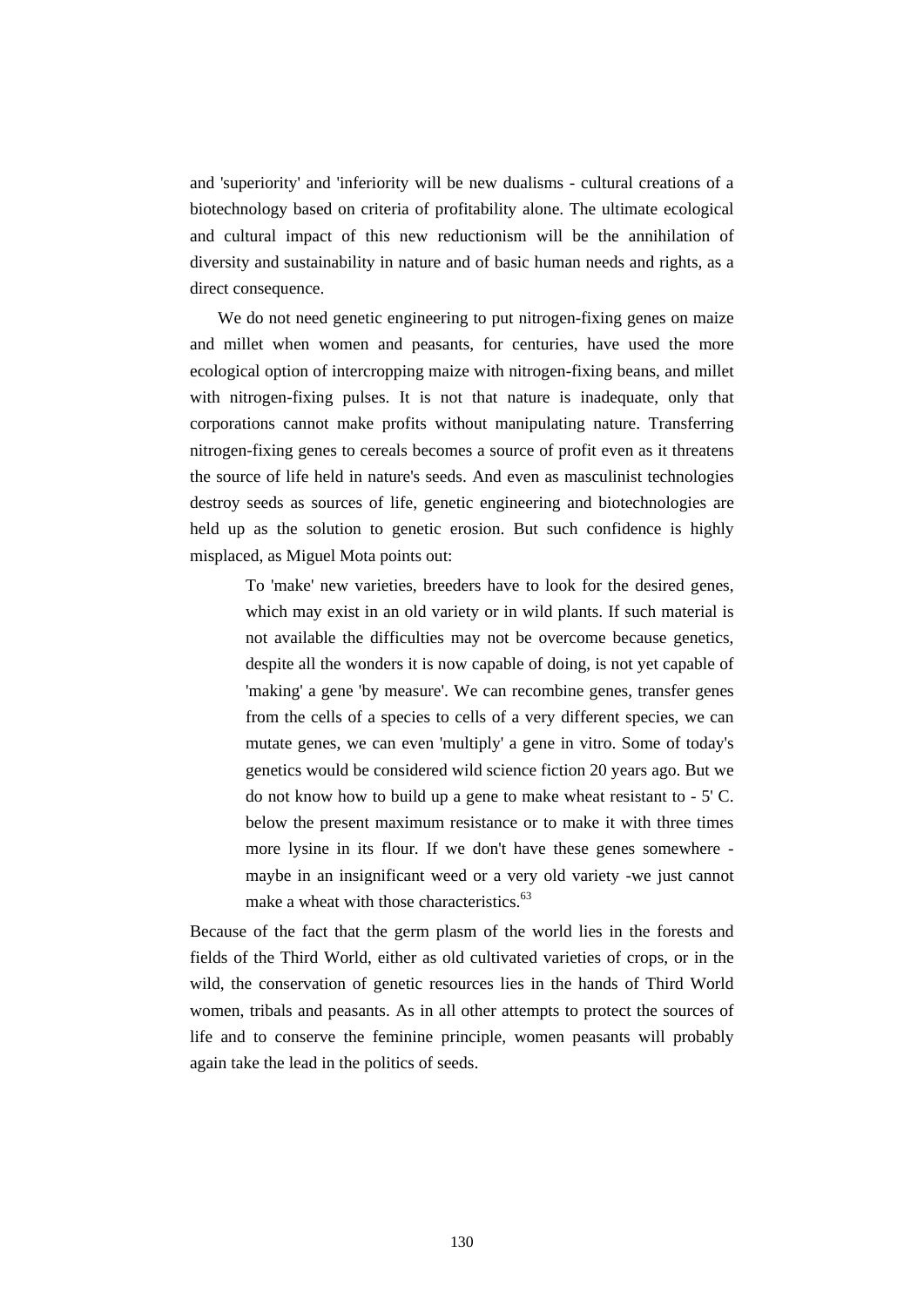#### **The death of soils**

The fertility of the earth is contained in the thin layer of topsoil which supports all plant life, and which is, in turn, protected by plants. The women of Chipko often describe their struggle as one aimed at protecting this 'skin of the earth' which, when it is peeled off through erosion or damaged through loss of nutrients and moisture, leaves the earth wounded and diseased. Women tribals of Orissa sang *Mati Devta Dharam Devta* (the soil is our goddess, the soil is our faith) when they kissed the earth before being dragged away by the police in their struggle against the ruination of their sacred Gandhamardhan hill. $64$ 

Today, the soils of India are dying, and the most fertile among them are dying because of the violence of green revolution technologies. The carefully evolved soil building strategies of women's work in organic agriculture have been disrupted overnight by western scientific arrogance which sees fertilizer factories as the only source of soil nutrients, and dams and large scale irrigation as the only source of plant moisture. As a study from Nepal states, 'reports from field observations made by project researches indicate that in all the communities where chemical fertilizer is in common use, it is men who decide on and apply them, while women have almost the complete responsibility for preparation and application of organic manure. The important role of women in organic agriculture has already been discussed. Here we will focus on how organic practises build and protect soils.

# TABLE 9

|          |      | Male | Female | <b>B</b> oth   | Total |
|----------|------|------|--------|----------------|-------|
| Organic  | (No) | 43   | 251    | 547            | 84    |
|          | (% ) | 5.1  | 29.9   | 65             | 100   |
| Chemical | (No) | 65   | 22     | $\overline{2}$ | 89    |
|          | (% ) | 73.0 | 24.7   | 2.3            | 100   |
| Mixture  | (No) | 109  | 144    | 107            | 360   |
|          | (% ) | 30.3 | 40.0   | 29.0           | 100   |
| Total    | (No) | 217  | 417    | 656            | 1290  |
|          | (% ) | 16.8 | 32.3   | 50.9           | 100   |

# **Fertilizer application by sex**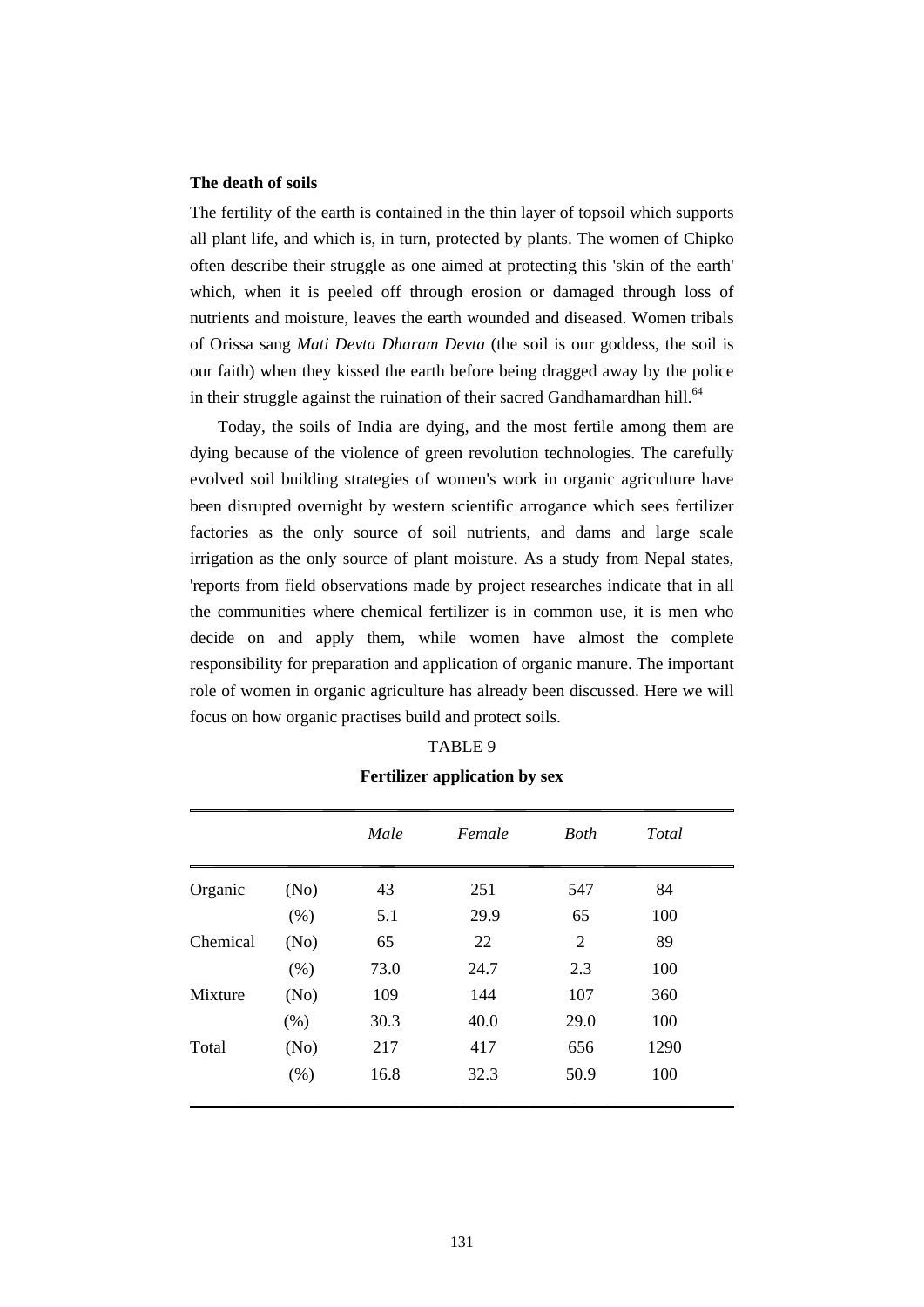## **Soil-building strategies of traditional agriculture**

Soil erosion is a major problem in India, and is more prevalent where mixed crops have been replaced by monocultures. As the International Institute for Tropical Agriculture has shown, soil erosion and run-off losses are proportionately less from mixed as compared with sole cropping systems.<sup>65</sup>

## TABLE 10

# **Soil loss and run-off with monoculture (cassava) and mixed cropping (cassava with maize)**

| <b>Slope</b> | Soil loss<br>(tonnes/ha/annum) |                   | <i>Run-</i> off $(\%)$ |                   |  |
|--------------|--------------------------------|-------------------|------------------------|-------------------|--|
|              | Monoculture                    | Mixed<br>cropping | Monoculture            | Mixed<br>cropping |  |
| 1            | 2.7                            | 2.5               | 18                     | 14                |  |
| 5            | 87.4                           | 49.9              | 43                     | 33                |  |
| 10           | 125.1                          | 85.5              | 20                     | 18                |  |
| 15           | 221.1                          | 137.3             | 30                     | 19                |  |

Mixed cropping, especially with leguminous associates of cereals, also enhances soil fertility through nitrogen fixing. The mixing of cereals and pulses, as is the traditional practise in India, tends to help both crops and soils. Traditional cropping patterns are always based on production of organic matter as food and nutrition for the soil, either directly or through animals. Crop residues and animal waste are recycled carefully to maintain soil fertility and prevent soil erosion. Table 11 shows how soil erosion is linked to the organic matter content of soils.<sup>66</sup>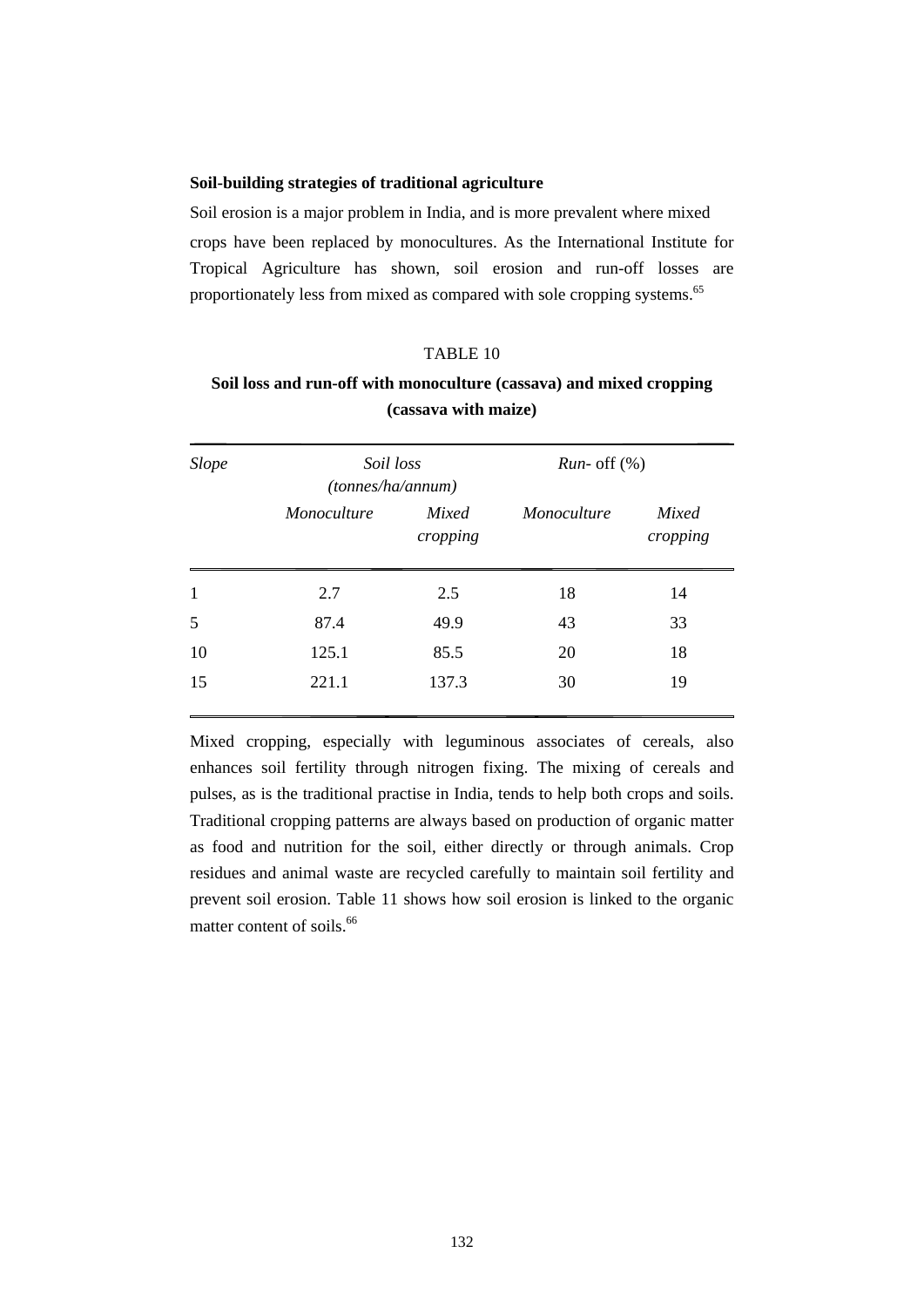#### TABLE 11

**Effect of mulch rate on run-off and soil loss on uncropped land (rainfall = 61.1** mm)

| Mulch rate (tonnes/ha) | $Run-off(\%)$ | Soil loss (tonnes/ha) |
|------------------------|---------------|-----------------------|
|                        | 50.0          | 4.83                  |
|                        | 19.7          | 2.48                  |
|                        | 8.0           | 0.52                  |
|                        | 12            | 0.05                  |

Mixed cropping and organic manuring also reduce the risk of crop failure through reducing vulnerability to drought and pests. In and zones where vegetative growth both in forests as well as farms is entirely dependent on recharge of soil moisture, organic matter or humus enhances the water retentivity of soils by two to five times. This mechanism of conserving water as soil moisture is of vital importance in the tropics where rainfall is seasonal and has to be effectively stored in the soil to support plant growth during the and periods. Conserving soil moisture is an insurance against desertification in and climates.67 The All India Coordinated Project on Dryland Farming has shown that mulch was responsible for increased food productivity in dryland farming.<sup>68</sup>

| TABLE <sub>12</sub>                                      |  |
|----------------------------------------------------------|--|
| Vertical mulching and sorghum yields/grain yield (kg/ha) |  |

| Interval of vertical mulch 72-73 73-74 74-75 75-76 77-78 |     |      |                |      |      |
|----------------------------------------------------------|-----|------|----------------|------|------|
| $4 \text{rn}$                                            | 400 |      | 1690 1780 1250 |      | 1540 |
| 8 rn                                                     | 280 | 1610 | 1770           | 1120 | 1902 |
| Control                                                  | 20  | 1120 | 1100           | 1080 | 1470 |

Besides the technology of water conservation in soil through organic matter, intercropping is another technology for avoiding crop failure in rainfed farming. Sole-cropped sorghum has been found to fail once in eight years and pigeon-pea once in five years, but a sorghum-pigeon-pea intercrop fails only once in 36 years in experiments carried out by the Project on Dryland Farming.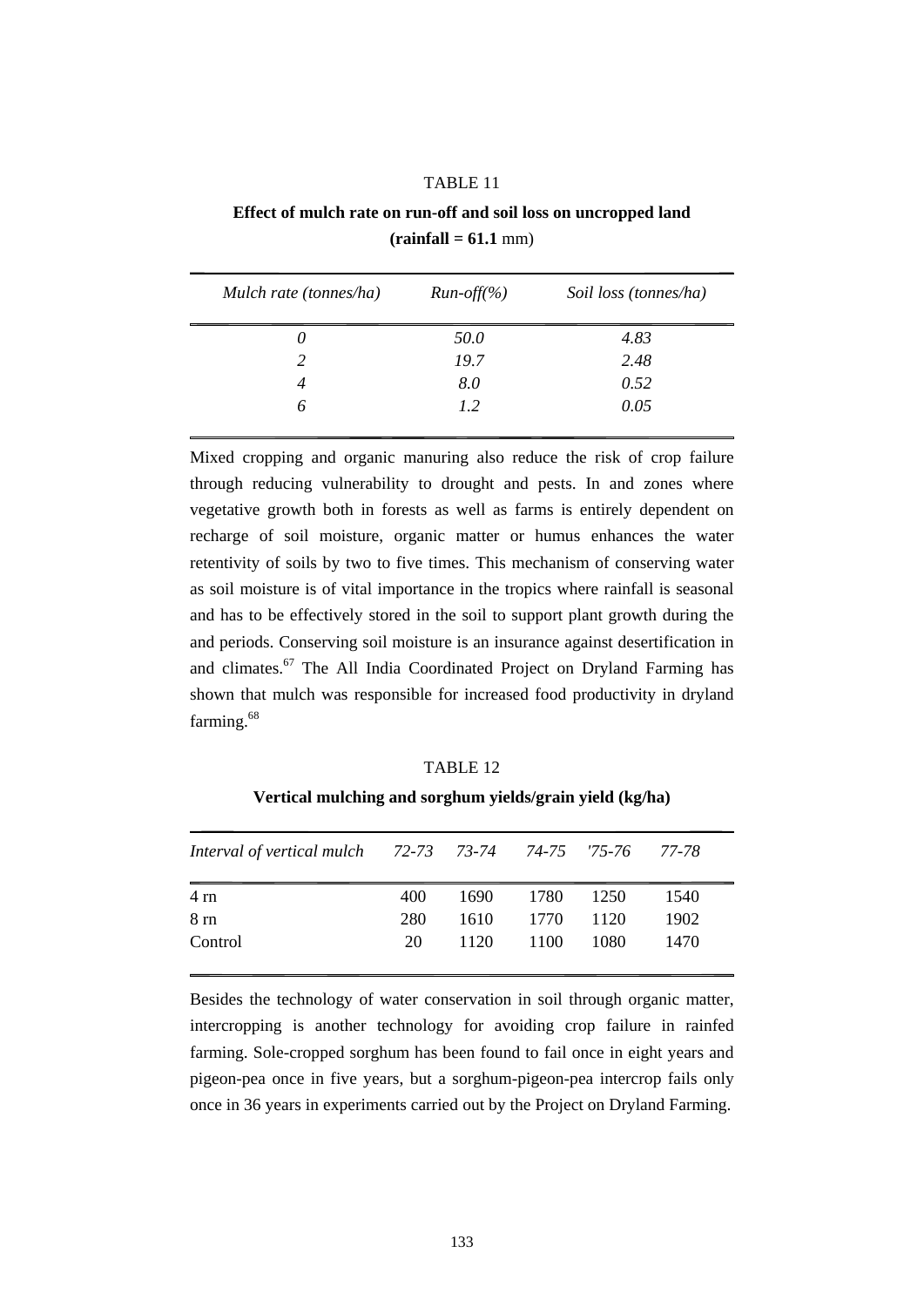#### **Green revolution** : **a recipe for desertification**

The crisis of desertification and the death of soils has been the result of the following aspects of the green revolution policy: (*a*) introduction of large scale monocultures and uniform cropping patterns; (*b*) high nutrient uptake and low organic nutrient returns to soil by the new hybrid varieties of crops; and (*c*) high water demand and low water conservation functions of the new hybrid and cash crop cultivation. There has, consequently, been increased soil and nutrient loss, water-logging, salinisation and drought and desertification.

It has been the assumption of the green revolution that the nutrient loss and deficit can be made up by the one-time use of non-renewable inputs of potash, phosphorous and nitrates as chemical fertilizers. Phosphorous and potash derived from geological deposits, and petroleum-derived nitrogen are a non-renewable input, the extraction and processing of which have their own negative externalities. Western reductionist thinking has led most analysts to see only the possibilities of supplying nutrients for intensive food production systems from virgin sources. The narrowness of this vision has thus led us to plan and rely on development solutions which are non-sustainable. Such a model based on dramatic increases in the use of virgin nutrients which have markedly escalating costs and finite reserves is clearly non-sustainable. Howard has called this the NPK mentality, the roots of which according to him lie in the Great War. 'The feature of the manuring of the west is the use of artificial manures. The factories engaged during the Great War in the fixation of atmospheric nitrogen for the manufacture of explosives had to find other markets; the use of nitrogenous fertilizers in agriculture increased, until today the majority of farmers and market gardeners base their manurial programme on the cheapest forms of nitrogen  $(N)$ , phosphorus  $(P)$ , and potassium  $(K)$  on the market. What may be conveniently described as the NPK mentality dominates farming alike in the experimental stations and the countryside. Vested interests, entrenched in a time of national emergency, have gained a stranglehold.'<sup>69</sup>

The experience of the green revolution in Punjab clearly demonstrates that the chemical approach to soil fertility has its limits. Increased NPK applications are not able to maintain productivity, and the Punjab Agriculture University's research has shown that organic inputs are necessary to maintain yields.<sup>70</sup> Green manure has been found to increase yields of crops such as mustard and pigeon-pea as shown in Tables 13 and 14.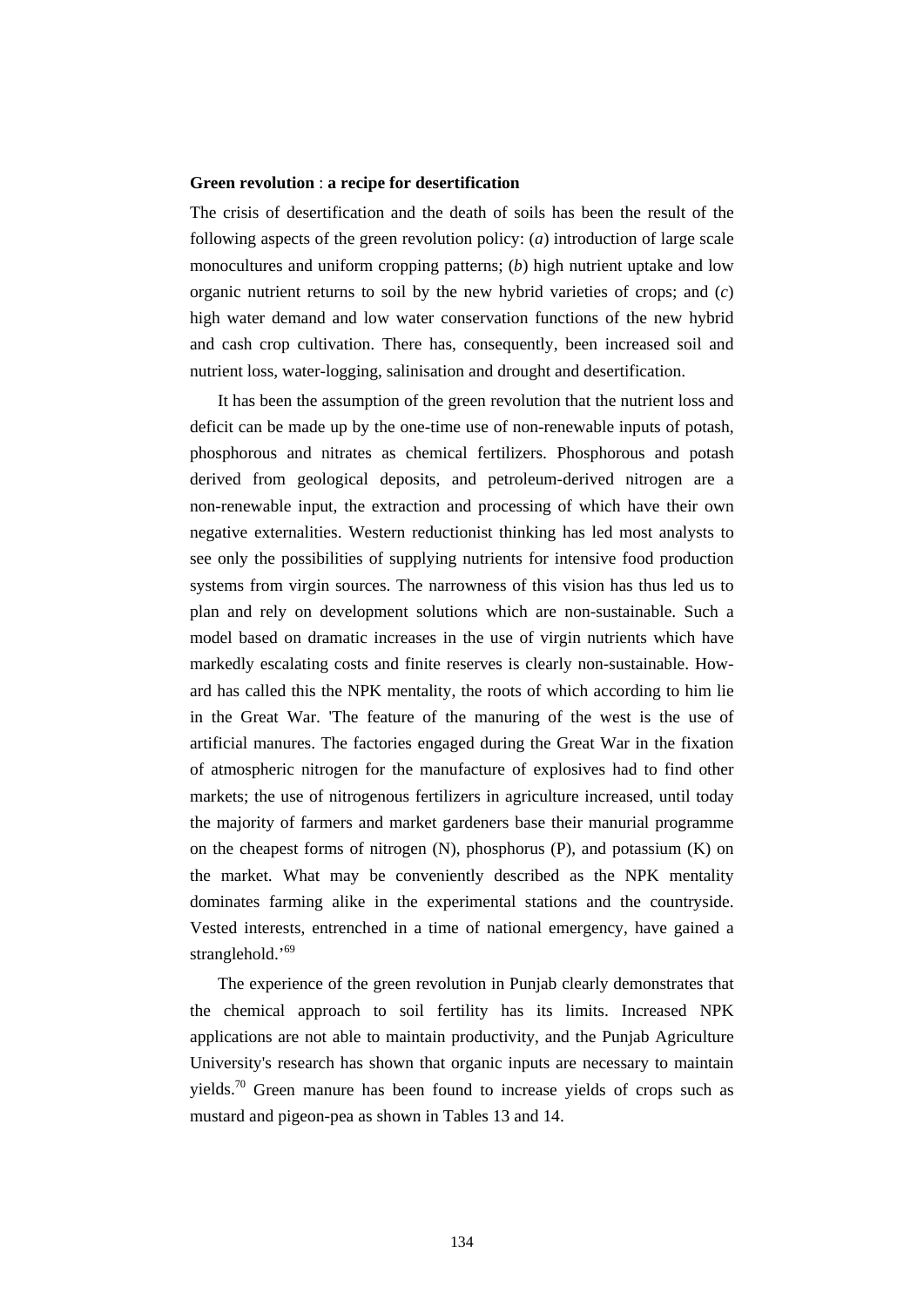| N-applied<br>(kg/ha) | Without<br>green manuring | With green<br>manuring | Response to<br>green manuring |
|----------------------|---------------------------|------------------------|-------------------------------|
| $\overline{0}$       | 0.46                      | 0.76                   | 0.30                          |
| 50                   | 0.58                      | 1.06                   | 0.48                          |
| 100                  | 0.74                      | 0.16                   | 0.42                          |
| 150                  | 0.88                      | 1.21                   | 0.33                          |
| Mean                 | 0.67                      | 1.05                   | 0.38                          |

**Impact of green manuring on grain yield of mustard (t/ha).** 

| ABLF |  |
|------|--|
|------|--|

**Impact of green manuring on grain yield of pigeon-pea (t/ha)** 

| N-applied<br>(kg/ha) | Without<br>green manuring | With green<br>manuring | Response to<br>green manuring |
|----------------------|---------------------------|------------------------|-------------------------------|
| 0                    | 0.34                      | 0.97                   | 0.63                          |
| 30                   | 0.74                      | 1.11                   | 0.37                          |
| 45                   | 0.86                      | 1.33                   | 0.47                          |
| 60                   | 0.94                      | 1.42                   | 0.48                          |
| Mean                 | 0.72                      | 1.21                   | 0.49                          |

The organic route to soil fertility which was excluded by the chemical route of the green revolution is in conflict with the latter because it changes the very basis of categories of productivity and yield in the reductionist paradigm there is a bias to see straw production as 'waste' and hence to engineer crops to reduce the straw-grain ratio. Similarly, green manure crops which were not sold but used to recycle nutrients in the field were seen as 'waste' in the commercial context but are now emerging as productive in the ecological context. Conflicts over concepts of fertility are conflicts over concepts of productivity, based either on the inclusion or exclusion of the feminine principle. The crisis of the green revolution is the conflict of interest created in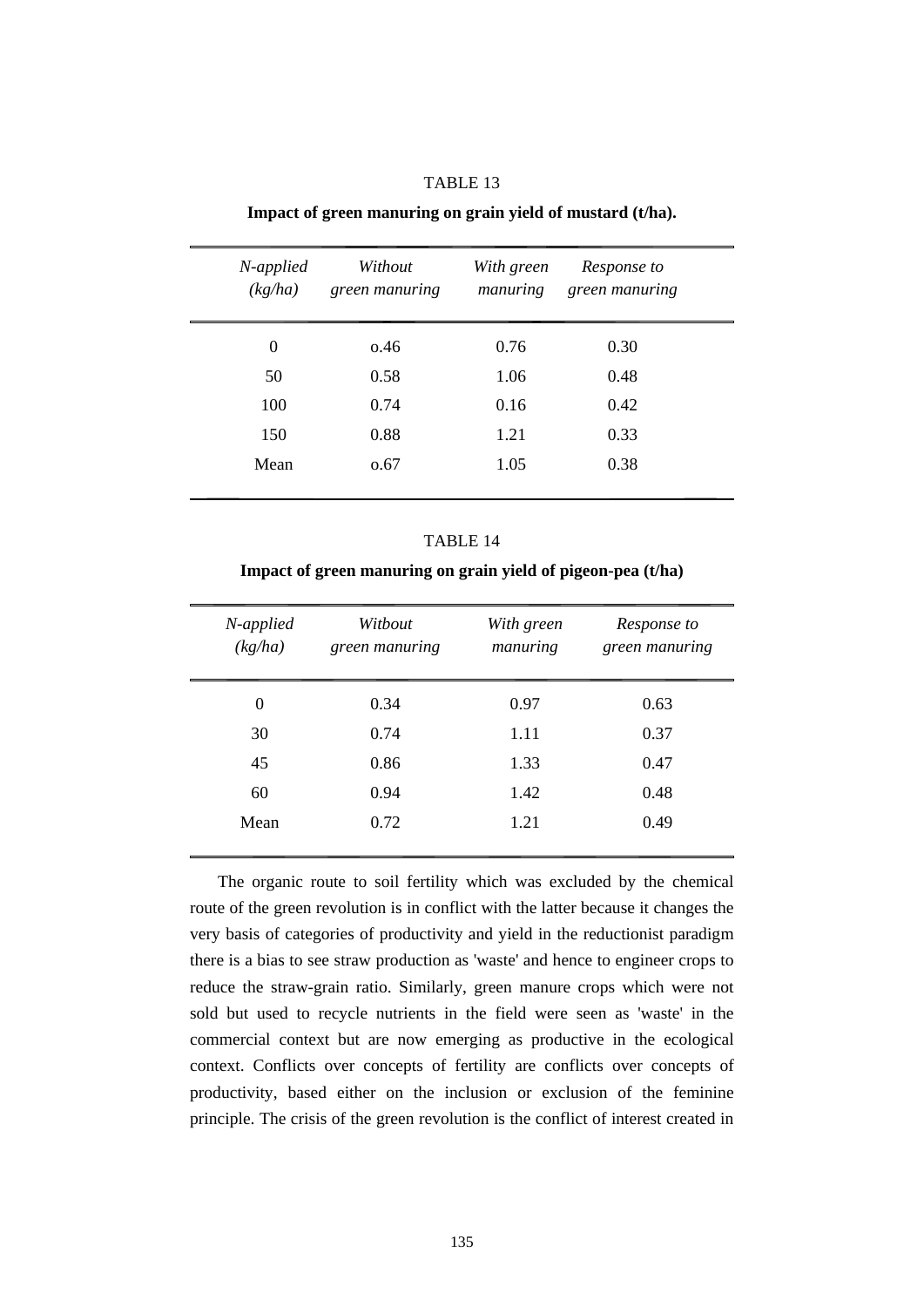each individual farmer between producing biomass for maintaining the nutrient cycle, and producing biomass to sell on the market. The ecological and feminine imperative demands that the former not be neglected, but the masculinist definition of 'rationality' and 'progressiveness' as profit maximisation forces the farmers to act against the ecological option. If, however, rationality is defined as sustainable resource use, the green revolution is no longer a miracle and its 'improvements' at the scientific and economic levels disappear. in the holistic perspective the indigenous agricultural technologies, aimed primarily at managing and maintaining the nutrient cycle, emerge as superior to the green revolution option because they provide food to the soil and to society. The problem with the green revolution has been that each component of the food production system has been seen in isolation, and the solution to the production problem has been seen as providing chemical nutrients to the soil from fertilizer factories. The Punjab experience shows that chemicals can never be a substitute for the organic production of nutrients.

# **Diseases of micro-nutrient deficiency and toxicity**<sup>71</sup>

After a few years of bumper harvests with the green revolution in Punjab, crop failures were reported at a large number of sites, despite liberal applications of NPK fertilizer. The new threat came from micro-nutrient deficiency caused by rapid and continuous removal of the micro-nutrient by high yielding varieties. Intensive multiple cropping is drawing out micro-nutrients from soils at a very rapid rate creating micro-nutrient deficiency of zinc, iron, copper, manganese, magnesium, molybdenum, boron and other trace elements. These deficiencies do not occur with organic manuring because organic matter contains and renews all these trace elements, in balance, while chemical NPK does not.

Zinc deficiency is the most widespread of all micro-nutrient deficiencies. Over half of the 8,706 soil samples from Punjab exhibited zinc deficiency, which has reduced yields of rice, wheat and maize by upto 3.9 tonnes, 1.98 tonnes and 3.4 tonnes per ha, respectively. Consumption of zinc sulphate rose from zero in 1969-70 to nearly 15,000 tonnes in 1984-85*.* Iron deficiency has been reported from Punjab, Haryana, Andhra Pradesh, Bihar, Gujarat and Tamil Nadu, and is threatening yields of rice, wheat, groundnut, sugarcane, etc. Manganese is another micro-nutrient which has become deficient in Punjab soils. Sulphur deficiency, which was earlier noticed only in oilseed and pulse crops, has now been seen in cereals like wheat as well.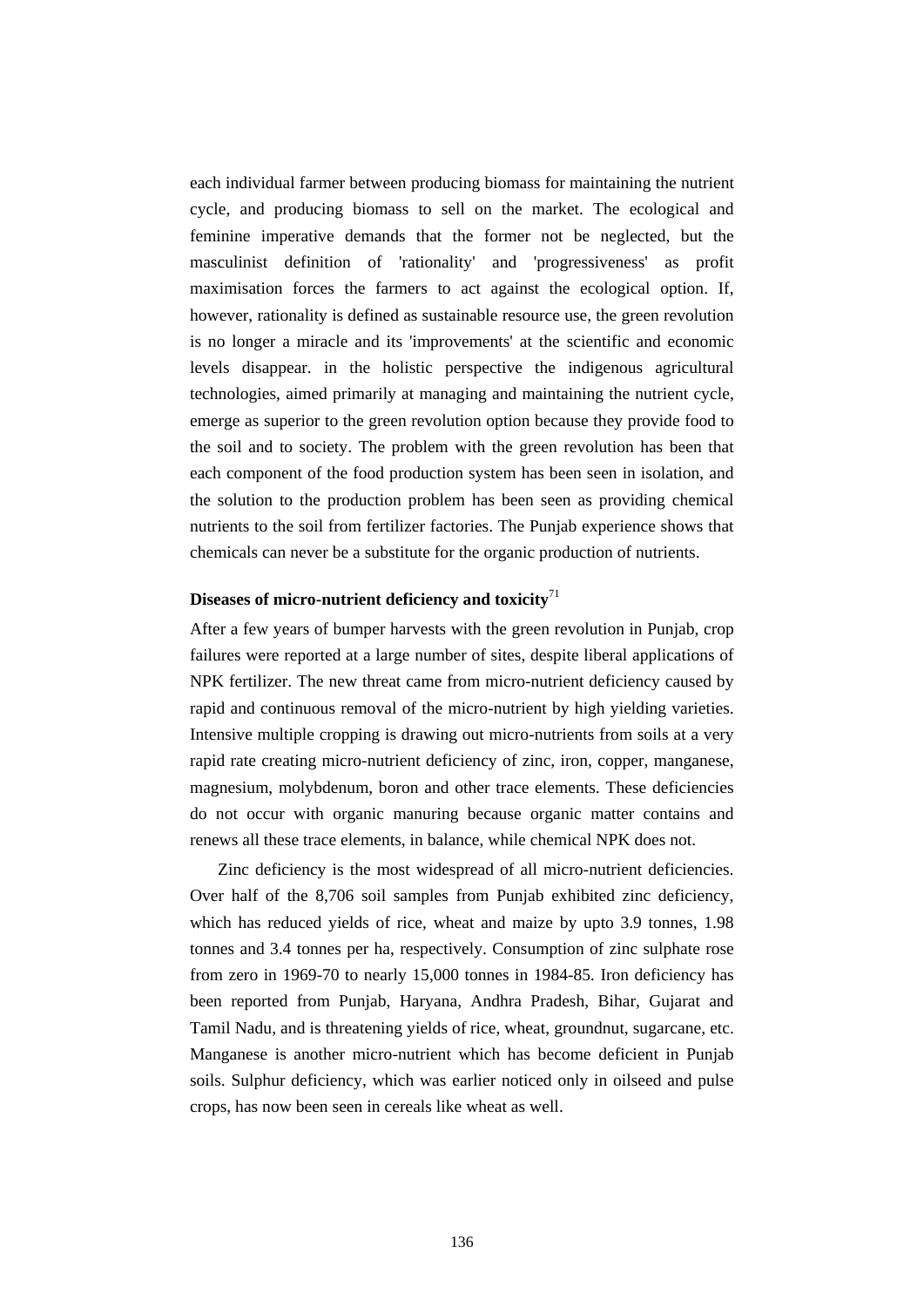The disturbance of the nutrient balance in the soil takes place through either depletion of trace elements or their excess. The green revolution has also resulted in soil toxicity by introducing excess quantities of trace elements in ecosystems. Fluorine toxicity has been introduced with irrigation by the Nagarjuna Sagar project. Twenty-six million hectares of India's lands are affected by aluminium toxicity. In Hoshiarpur district of Punjab, boron, iron, molybdenum and selenium toxicity has built up with green revolution practices and is posing a threat to crop production as well as animal health.

A non-sustainable agriculture has depleted the soil of its organic matter and nutrients, and has introduced hazards of toxicity in their place, besides of course introducing the nitrate pollution of water systems through chemical fertilizers, and the pesticide pollution of entire ecosystems. These are ecological imbalances created by the nutrient demands of the high-yielding varieties. There is a second group of problems created in fertile soils which arise from the high water demands of these varieties and the spread of intensive irrigation to meet these demands.

#### **Waterlogged and saline deserts**

Green revolution varieties and cropping patterns need much more water than indigenous varieties and traditional crops. High yielding varieties of wheat, for example, need about three times as much irrigation as traditional varieties. Further, multiple cropping necessitates irrigation throughout the year; while such cropping based on short duration varieties should have increased agricultural productivity it has, instead, created waterlogged or salt-laden deserts intensive irrigation has introduced more water into ecosystems than the natural drainage capacity of soils or topographies allow. This causes a rise in the water table and consequent water-logging. Water-logging reduces soil aeration, leads to anaerobic conditions, restricts root growth and can severely affect plant growth. It is the obverse of desertification through aridisation. Black cotton soils are the most vulnerable to water-logging because of their high water retentivity. This natural quality has made them fertile under rainfed or prudent irrigation conditions. The same quality has turned them into deserts by inappropriate irrigation and cultivation practices, Closely related to the problem of water-logging is the creation of salinity - the salt poisoning of arable lands in regions of scarce rainfall, the earth contains a large amount of unleached salts. Irrigating soils in such zones brings the salt to the surface,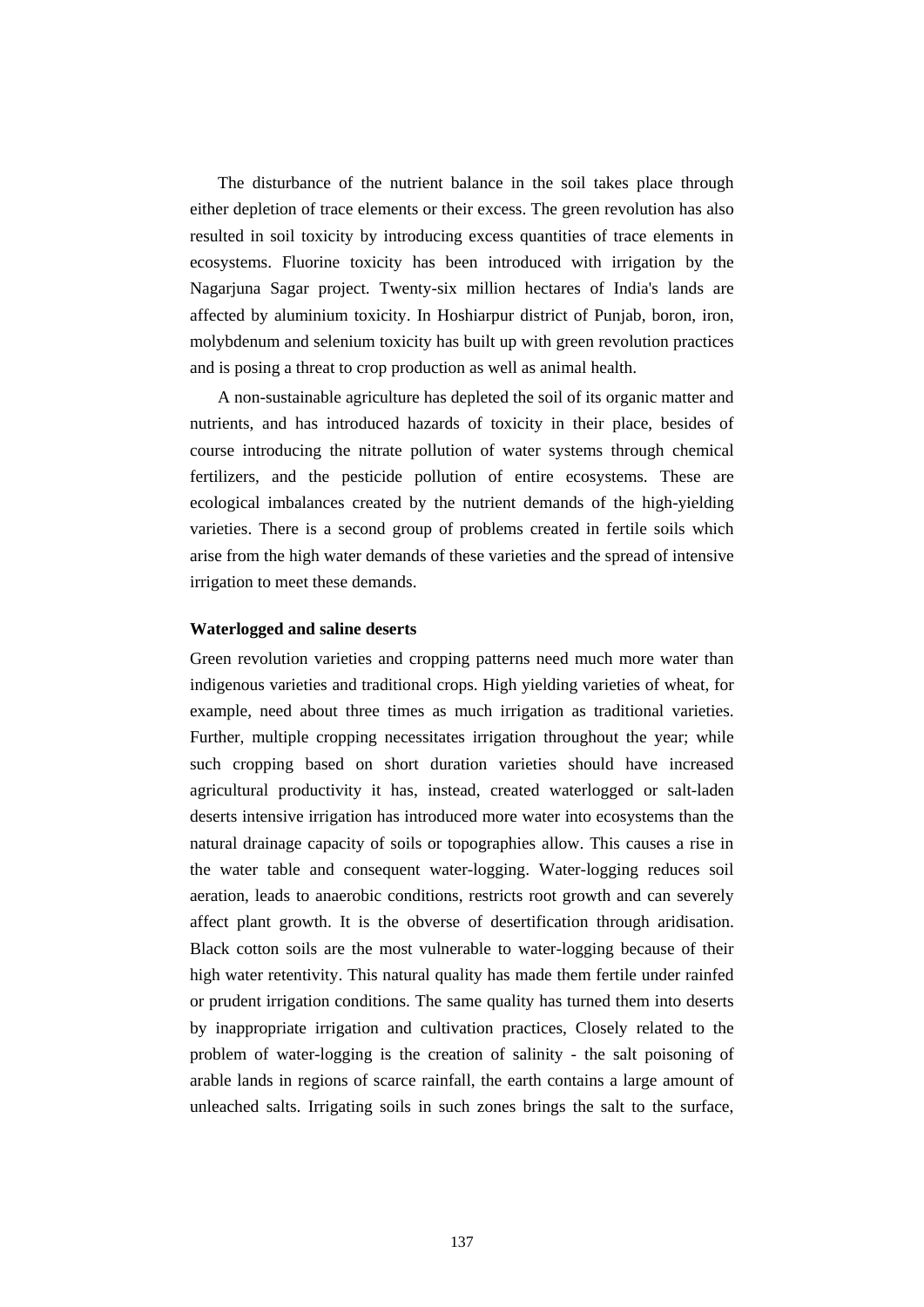because as the irrigation water evaporates, it leaves a whitish residue of salt behind. This salinisation destroyed Mesopotamian agriculture. Today, salt infestation, which includes salinity and alkalinity, threatens one-third of the world's irrigated lands. The salt-affected soils in India are estimated to be about seven mhs.; Table 15 gives the extent of lands destroyed by salinity and alkalinity in various regions.<sup>72</sup>

Several areas in the state of Punjab<sup>73</sup> are affected by water- logging and salinity. It is estimated that about 2.86 lakh hectares have a water table depth of less than 1.5 metres even in the dry and hot month of June. The water table further rises by 0.5 to 1.2 metres during the monsoons. These areas are normally subjected to water-logging, the degree depending upon the topography of the area. The water table depth in different regions of Punjab, and the distribution of waterlogged areas in different districts of Punjab are given in Table 16. As indicated in the Table, the major problem of water-logging is in the south-west districts of Punjab, i.e., Faridkot, Ferozepur and Bhatinda.

## TABLE 14

| <b>Broad</b> group          | States in which found           | Approximate<br>area (million ha) |
|-----------------------------|---------------------------------|----------------------------------|
| Coastal salt-affected soils |                                 |                                  |
| In arid regions             | Gujarat                         | 0.714                            |
| In deltaic and regions      | West Bengal, Orissa,            |                                  |
|                             | Andhra Pradesh, Tamil Nadu      | 1.394                            |
| Acid soils                  | Kerala                          | 0.016                            |
| Salt-affected soils of the  | Karnataka, Madhya Pradesh,      |                                  |
| medium and dddp             | Andhra Pradesh, Maharashtra     |                                  |
| black soil regions          |                                 | 1.420                            |
| Salt-affected soils of the  | Gujarat, Rajasthan, Punjab      |                                  |
| and and semi-arid regions   | Haryana, Uttar Pradesh          | L000                             |
| Sodic soils of the Indo-    | Haryana, Punjab, Uttar Pradesh, |                                  |
| Gangetic plain              | Bihar, Rajasthan Madhya Pradesh | 2,500                            |
|                             | Total                           | 7.0414                           |

#### **Areas of salinity**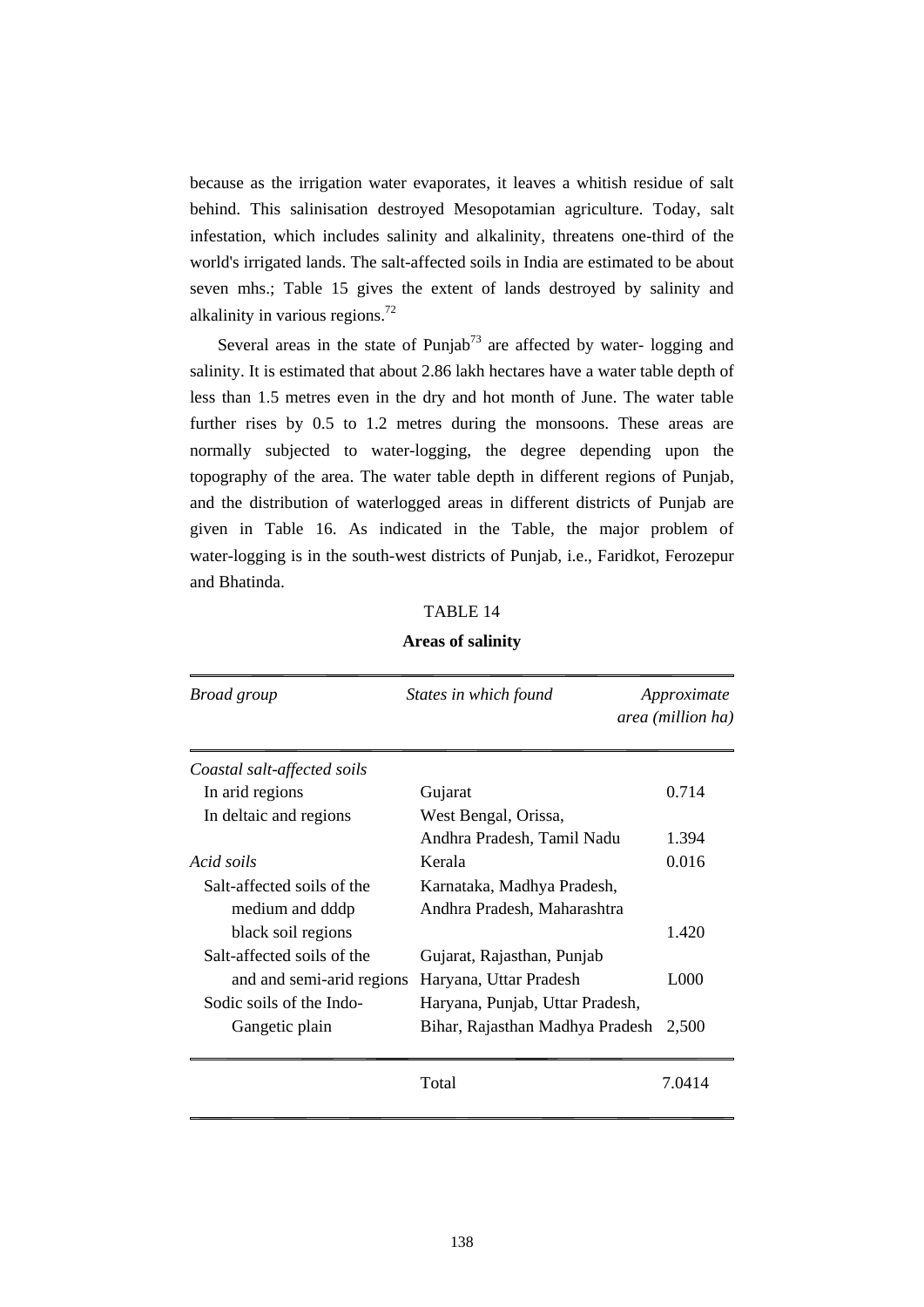#### TABLE 16

# **Distribution of waterlogged areas in different districts of Punjab (water table less than 1.5 m, June** 1983)

| <i>District</i>              | Waterlogged area<br>(lakh hectares) | Percentage<br>in each |
|------------------------------|-------------------------------------|-----------------------|
| Faridkot                     | 1.12                                | $39-16$               |
| Ferozepur                    | 1.02                                | 35.66                 |
| <b>Bhatinda</b>              | 0.32                                | 11.19                 |
| Sangrur                      | 0.09                                | 3.15                  |
| Amritsar                     | 0.08                                | 2.80                  |
| Hoshiarpur                   | 0.07                                | 2.45                  |
| Gurdaspur                    | 0.06                                | 2.10                  |
| Jalandhar                    | 0.05                                | 1.75                  |
| Ludhiana                     | 0.04                                | 1.40                  |
| Ropar                        | 0.005                               | 0.17                  |
| Patiala                      | 0.005                               | 0.17                  |
| $Total = 2.86$ lakh hectares |                                     |                       |

Faridkot and Ferozepur districts alone have about a metre depth of 2.14 and are affected by salinity and sodicity. Bhatinda is the next badly affected district, where it has been estimated that about 0.7 lakhs hectares are severely salt affected and produce either no or poor crop yields.

Large parts of the state of Karnataka have also lost fertile land through water-logging and salinisation caused by excessive irrigation and seepage from reservoirs and canals.74 2,400 ha of land are waterlogged in the command area out of 75,974 ha irrigated in the Malaprabha project. Two thousand ha of land have become waterlogged out of the 1,43,417 ha in the Ghatprabha project. In the Tungabhadra project, 33,000 ha are waterlogged out of 36,300,000 ha. Hydrographs of wells have indicated that the average rate of rise in the water table due to irrigation is 13 cm*.* per year.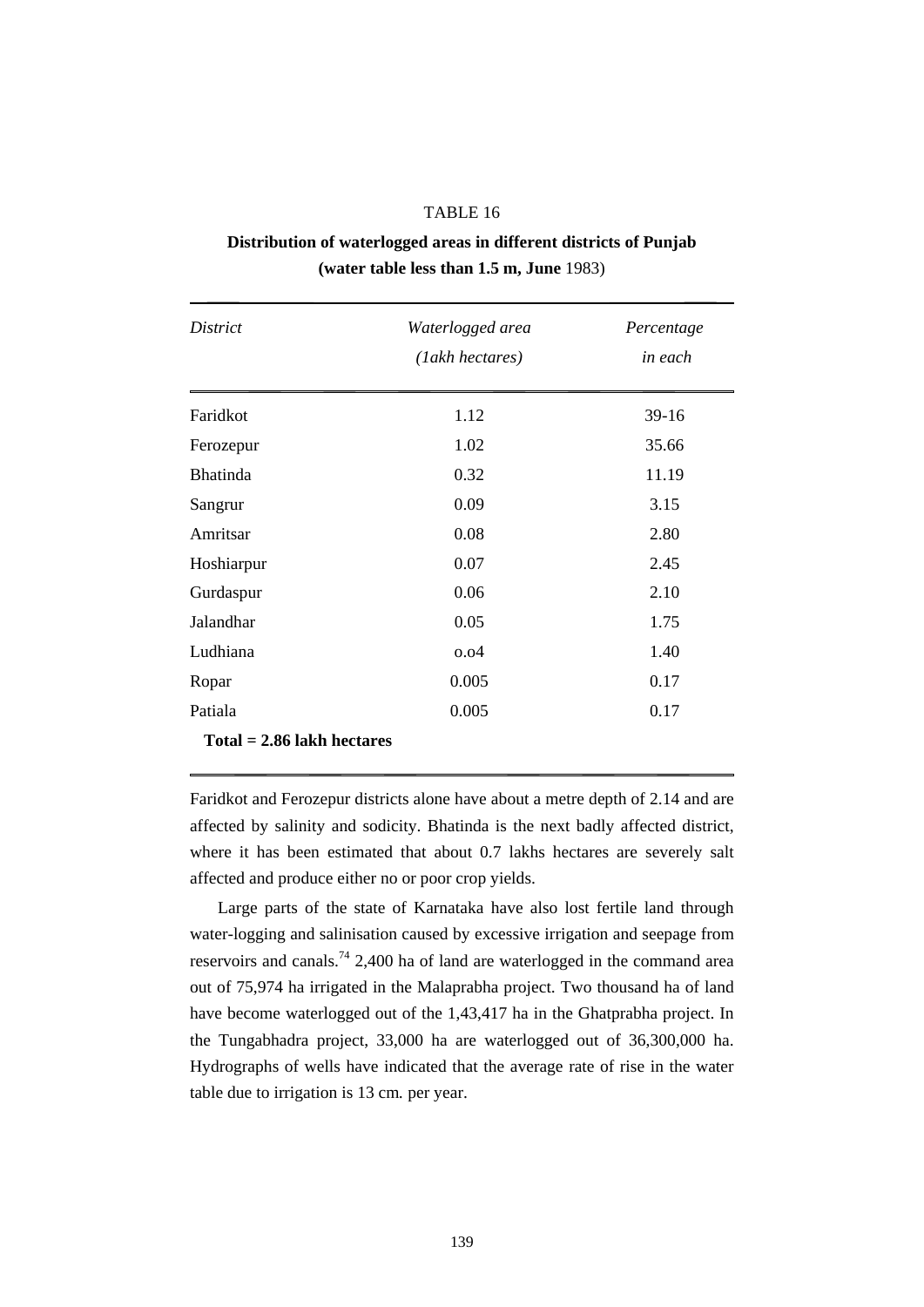| RI<br>. .<br>∖ հ<br>в. |  |
|------------------------|--|
|------------------------|--|

**Rise of water table in the Tungabhadra command area** 

| Village                      | Period of<br>observation | Decrease<br>in depth<br>of water<br>Table $(m)$<br>From<br>to |      | Net<br>rise in<br>water<br>table(m) | Average<br>rise<br>lure |  |  |  |
|------------------------------|--------------------------|---------------------------------------------------------------|------|-------------------------------------|-------------------------|--|--|--|
| Paddy & sugarcane area       |                          |                                                               |      |                                     |                         |  |  |  |
| Kamalapur                    | Apr 77 - May 81          | 2.60                                                          | 2.05 | 0.55                                | 0.14                    |  |  |  |
| Siruguppe                    | Jun 78 - Jun 81          | 1.90                                                          | 1.40 | 0.50                                | 0.16                    |  |  |  |
| Kurugodu                     |                          |                                                               |      |                                     |                         |  |  |  |
| Well No. 1                   | Jun 77 - Dec 80          | 1.10                                                          | 0.75 | 0.35                                | 0.10                    |  |  |  |
| Well No. 2                   | May 77 - May 80          | 0.80                                                          | 0.60 | 0.20                                | 0.07                    |  |  |  |
| Chellur                      |                          |                                                               |      |                                     |                         |  |  |  |
| Well No. 1                   | May 79 - May 81          | 1.60                                                          | 1.20 | 0.40                                | 0.20                    |  |  |  |
| Well No. 2                   | May 77 - may 81          | 1.15                                                          | 0.95 | 0.20                                | 0.05                    |  |  |  |
| Well No. 3                   | May 77 - May 80          | 1.65                                                          | 1.35 | 0.30                                | 0.10                    |  |  |  |
| Dry-cum-wet crops area       |                          |                                                               |      |                                     |                         |  |  |  |
| Lakshmipura                  | Apr 74 - June 80         | 2.45                                                          | 1.75 | 0.70                                | 0.12                    |  |  |  |
| Sidharagadda                 | Aug 78 - Jul 81          | 6.60                                                          | 5.45 | 1.15                                | $0.29*$                 |  |  |  |
| Effects due to canal seepage |                          |                                                               |      |                                     |                         |  |  |  |
| Venkatapura                  | Jul 74 - Jul 80          | 1.70                                                          | 1.50 | 0.20                                | 0.03                    |  |  |  |
| Somanhal                     | May 77 - Apr 81          | 2.50                                                          | 1.90 | 0.60                                | 0.15                    |  |  |  |

\* In addition to dry-cum-wet irrigation, seepage from the nearby pond has contributed to the increased rate of rise in water tables.

Areas around Yellapura, Genekenal and a few other villages have become swamps. Extensive development of saline crusts (2 to 4 cm thick) due to water-logging has taken place in soils near Kurugodu, Bailur, Gotur, Lakshmipura and Sangankal. With the building of large dams and large irrigation works to support the green revolution, prosperous peasants have been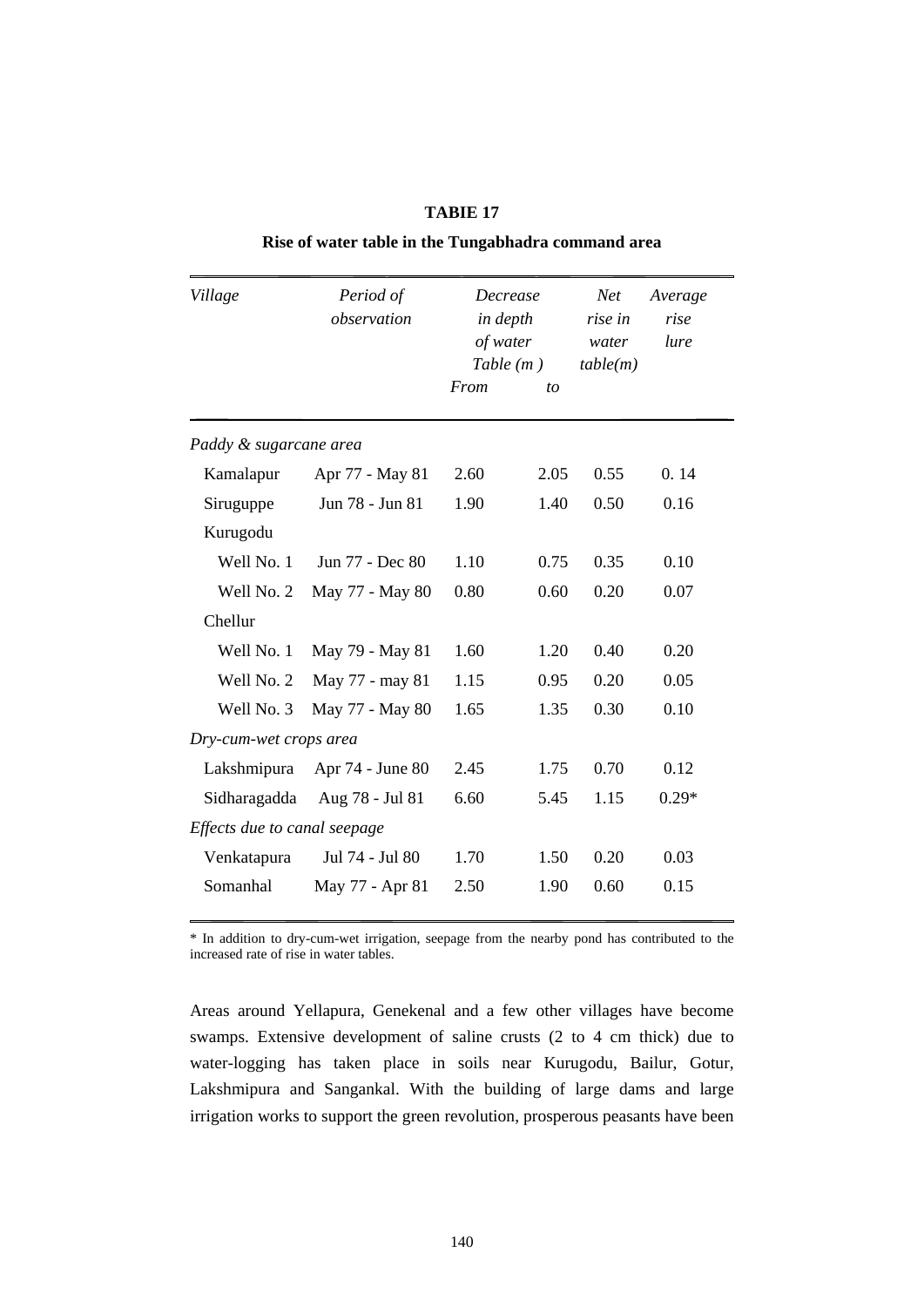turned into paupers overnight. Instead of paying them compensation, the government has come to collect 'betterment levy' - a tax meant to recover the capital costs on irrigation projects. In the early'80s, farmers in the command areas of the Ghatprabha and Malaprabha projects refused to pay the tax because their land had been destroyed by water-logging. Peasants, including women, were fired at and some killed, during this early movement to protect their soils and their rights. A slogan used by the peasants during that resistance was: 'Who gives you food? What do you give in return?'which showed up the bankruptcy of an agricultural development which has neglected the rights of soils and of peasants, the primary producers of food.

In North India, a movement called 'Mitti Bachao Abhiyan' (Save the Soil Campaign)<sup>75</sup> has grown out of farmers' resistance to the water-logging caused by the Tawa dam in Hoshangabad in the Narmada Valley System. Before the dam, Hoshangabad produced rich quantities of rainfed cereals like wheat and sorghum, oilseeds like sesame and linseed, pulses like pigeon-pea, *moong,* black beans and lentil. These crops maintained soil fertility, provided staple foods and produced marketable surpluses. Irrigation has destroyed soils through water-logging, displaced foodcrops and even destroyed markets. Soyabean has been introduced in place of old crops, and while the official agencies claim that it has brought untold profits to farmers, they fail to mention that the displacement of oilseeds and pulses has meant a loss of nine crore rupees in Hoshangabad district alone. Irrigation has made it impossible to cultivate these rainfed crops. A woman from Byavra village which is waterlogged, says, 'Our house used to be filled with food grains like the Narmada river is filled with water. Today we have no food at all.'

The Narmada river is now to have 30 major dams, 135 medium dams and 3,000 small dams to be built over the next 50 years, at a cost of tens of billions of dollars, displacing two million people for the submergence. But given the experience of Tawa, farmers in the command area will also be displaced eventually, because their soils will be killed through water-logging or salinisation.

While the green revolution is creating waterlogged and saline deserts in the command areas of large irrigation projects, it is simultaneously causing water depletion in other regions both by damming and diverting rivers as well as by over-exploiting ground water. The high nutrient and water demands for green revolution varieties are a principal cause for the death and desertification of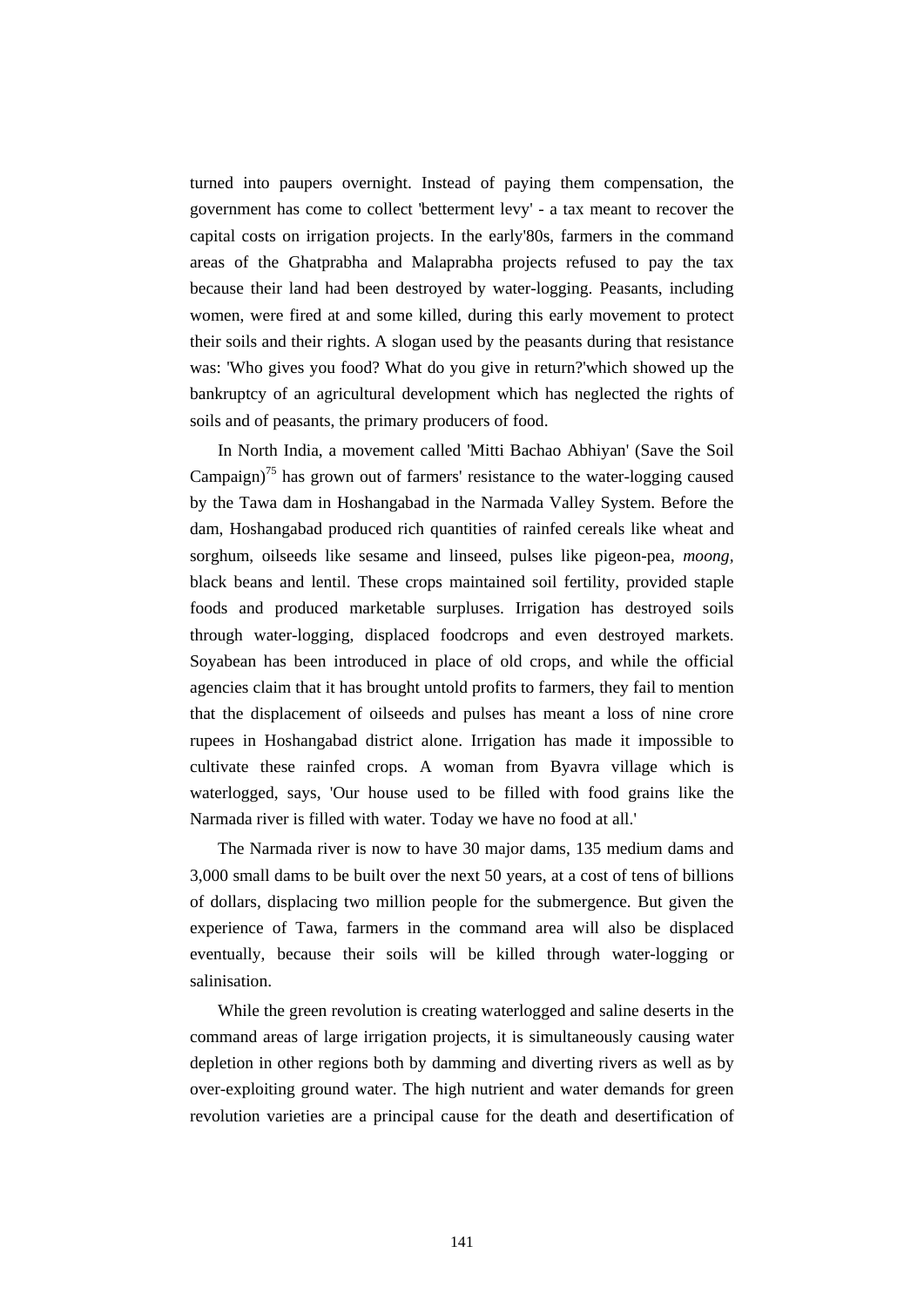agricultural land in the Third World. The solution to the problems of nutrient imbalance, water-logging and salinisation within the green revolution paradigm are neither cost-effective nor sustainable. Even the prosperous farmers of Punjab cannot afford the Rs. 16,000 per ha that is needed for introducing tile drains to drain excess irrigation water; nor can they afford micro-nutrient costs in addition to the already exhorbitant costs Of NPK fertilizer. Micronutrient treatment carries the hazard of building up soil toxicity: the solution of flushing out salts with inputs of additional water needs too much money and too much water, both of which are scarce.

#### **Groundwater mining and the creation of dry deserts**

The water-intensive pattern of the green revolution has created water famine and land aridisation in dry zones where irrigation is being done from groundwater. Cash crop cultivation of sugarcane, grapes and oranges has left most of the soils of Maharashtra thirsty for water. The shallow wells used for protective irrigation of crops like sorghum have dried up due to over-exploitation of deeper wells through energised pumping for cash crops. Groundwater mining has created an aquifer drought; water tables in large parts of the country have fallen from depths of 10-30 ft. to 300-400 ft., making even drinking water inaccessible to village communities. With the drying up of water sources, the soil too is dying, and each year's crop failure leaves it more impoverished and arid. The life of water and soils has been traded for a few years of cash.

#### **Respecting the rights of the soil**

We have had two decades of large-scale and rapid destruction of fertile agricultural soils in India as a result of the very processes which attempted to increase agricultural productivity. We have also had failed attempts at 'technological fixes' to the problem of dying soils from the very agencies which designed the green revolution technologies. The solution to the crisis of dying soils cannot lie in the hands of those who first created the problem, who look only to the market, not to the life of the soil or the work of women as soil builders. The healing and recovery of soils will not emerge by continuing to cling to the market as an organising principle for agriculture. Recovery lies in rediscovering natural ways of renewal and learning, once again, to see that the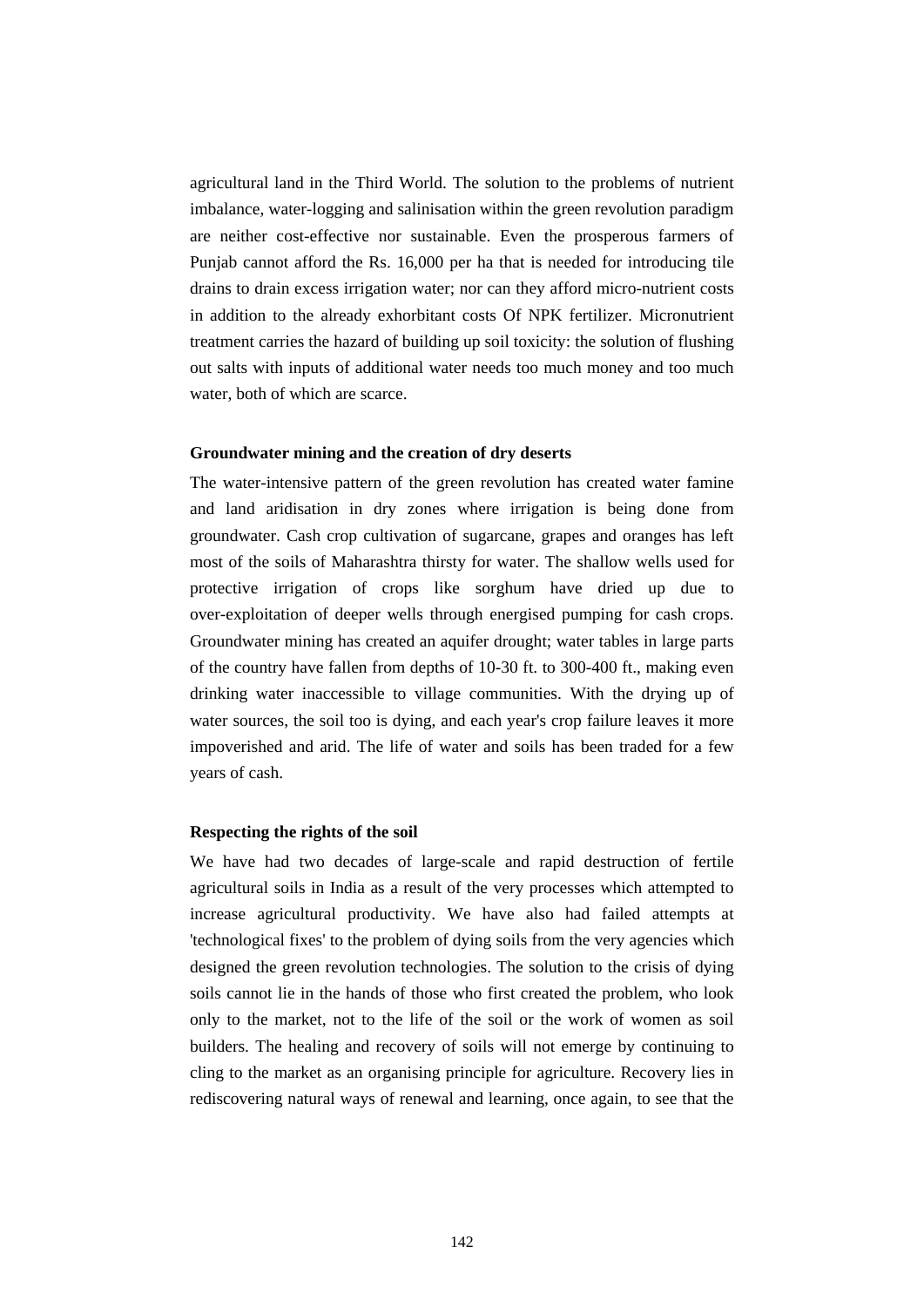soil has a right to a share of her produce in order to renew herself. Respecting that right is critical to satisfying our needs.

Under the assumption that nature is inefficient, we are rapidly undermining her productivity. The death of soils is just one among many of the expressions of the arrogance which forces us to work *against* nature's productivity rather than build on it. There is a common misperception that a concern for nature's rights is to ignore people's rights, and that the sustainable use of soils goes against the demands for food for the hungry. Yet it is not satisfying the needs of the poor that has killed fertile soils through desertification and disease. Water-logging and salinity, micro-nutrient deficiency, toxicity and the depletion of organic matter are direct and inevitable consequences of a philosophy of agriculture guided by the modern patriarchal principle of profit-maximisation. The recovery of soils can only take place through a philosophy which sees soil fertility, not cash, as agricultural capital, which sees women, not fertilizer factories, as nutrient suppliers, and which puts nature and human needs, not markets, at the centre of sustainable agriculture and land use. If soils and people are to live, we must stop converting soil fertility into cash and productive lands into deserts.

Today, as western experts again flock to the Third World in search of instant solutions to the problem of dying soils, they often blame the victims the woman, the tribal, the peasant. They forget that the 'Dust Bowl' technology for the manufacture of deserts from fertile soils was first mastered in the colonisation of native Indian lands in North America by men of European culture, with European techniques - the intensive use of artificial fertilizers, extensive practice of monoculturing, and intensive and extensive mechanisation which turned the fertile grasslands of Oklahoma into a desert in less than thirty years. As Hyams observes:

> Today it would probably be possible to turn the soil fertility of an area as large as die Dust Bowl into some other form of wealth, or into cash, in about ten years, with the aid of the enormously powerful machinery now available for soilfertility mining.... When, between 1889 and 1900, thousands of farmers were settling Oldahoma, it must have seemed to them that they were founding a new agricultural civilization which might endure as long as Egypt. The grandsons, and even the sons of these settlers who so swiftly became a disease of their soil, trekked from their ruined farmsteads, their buried or uprooted crops,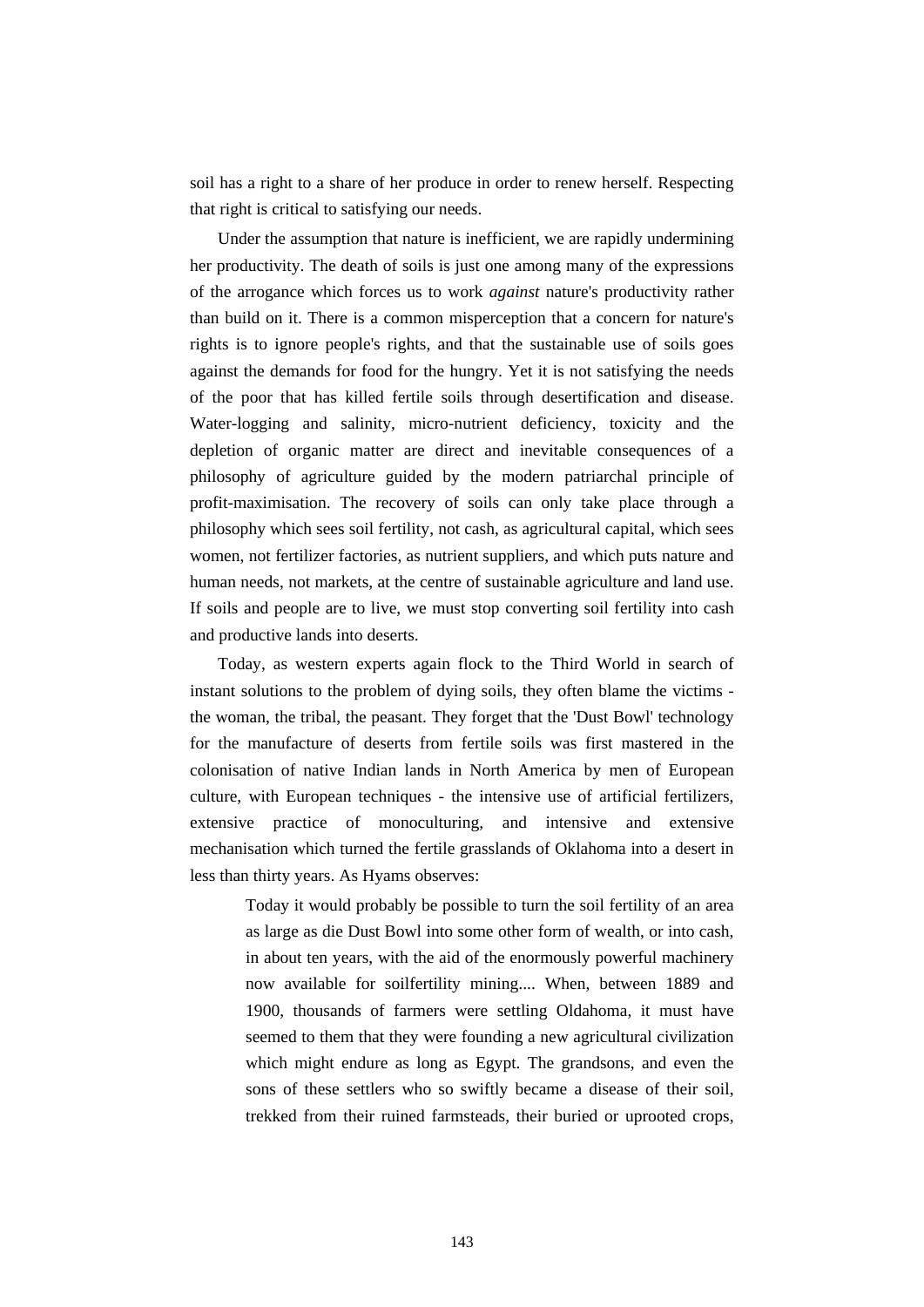their dead soil, with the dust of their own making in their eyes and hair, the barren sand of a once fertile plain gritting between their teeth.... The pitiful procession passed westward, an object of disgust - the God-dam'd Okies. But these God-dam'd Okies were the scapegoats of a generation, and the God who had damned them was perhaps, after all, a Goddess, her name Ceres, Demeter, Maia, or something older and more terrible. And what she damned them for was their corruption, their fundamental ignorance of the nature of her world, their defiance of the laws of co-operation and return which are the basis of life on this planet.<sup>76</sup>

Since then, western patriarchy's highly energy-intensive, chemicalintensive, water-intensive and capital-intensive agricultural techniques for creating deserts out of fertile soils in less than one or two decades has spread rapidly across the Third World as agricultural development, accelerated by the green revolution and financed by international development and aid agencies.

The recovery of the soil as a living system needs the recovery of the feminine principle in agriculture, and with it a spirit of respect and care for the earth as caring and protective.

#### **Pesticides: poisoning the web of life**

With the green revolution, the very production of food is often a threat to life. The new seeds of this kind of agriculture are highly vulnerable to pests, and require a heavy use of pesticides to ensure 'pest control' and 'plant protection'. Like much else in the language - and claims -- of the green revolution, these too, are exaggerated and falsified. Pesticides, far from controlling pests, are actually prescriptions for fostering them, and because they create new mutants and increase vulnerability to old ones, they expose plants to ever new hazards.

I have often walked with women through the terraced fields of Garhwal which are a mosaic of diversity. On that diversity is based plant protection, through the maintenance of pest-predator cycles and through building up the resistance of crops to pests and disease. When 1 ask the women peasants of Garhwal. if they have pest problems, they laugh and reply, 'Pests? What is that?' The absence of pest damage in ecologically sound cropping patterns and the evolution of pest resistant strains is in stark contrast to the new pest hazards which are part of the green revolution package of hybrid monocultures. We have already given instances of the vulnerability to pests in the new rice and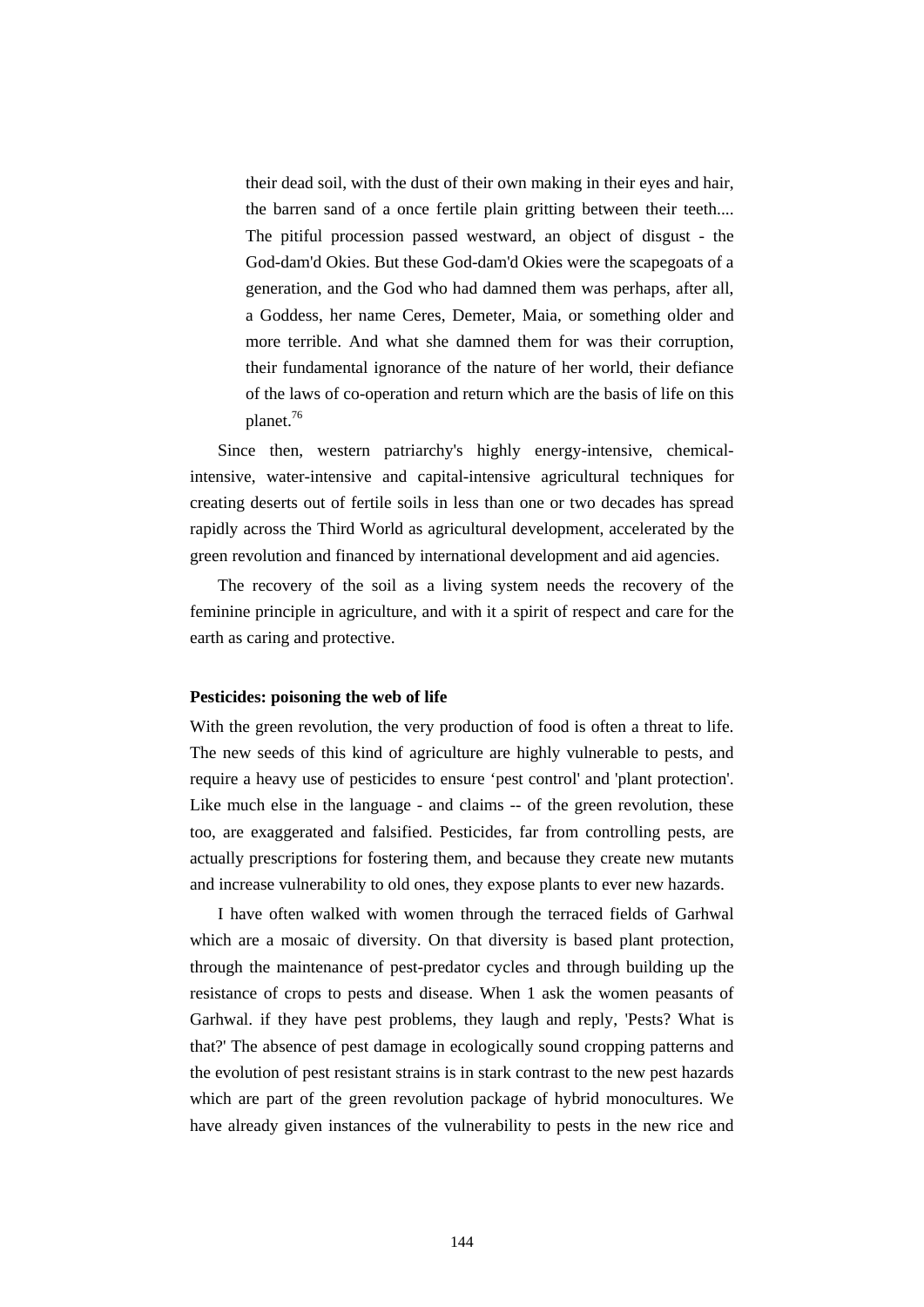sorghum varieties. *Ragi (Elusiene coracaua)* is an example of another crop which has been converted from a totally pest-free to a pest-prone one through green revolution technology.

#### **The farce of 'improved' varieties**

*Ragi* is one of India's staple coarse grains. Introduced from the Horn of Africa more than 40 centuries ago, it has provided a balanced diet to Indian peasants over millennia, and is a genuine 'miracle' crop - very hardy and drought resistant. Even under unfavourable conditions the crop maintains its growth, and is remarkably free from fungus and pest attacks. It was, until recently, stored in underground pits by women in their houses because it can keep for decades. All these qualities have made it an excellent crop for food security in drought-prone regions. It has been found that the protein of *ragi* is as biologically complete as that of milk. Writing in 1886, Church noted that *ragi'is* a fairly productive rainy-weather crop for light soils, and may be grown almost upon stones and gravel. It yields from five to six maunds of grain per acre upon the hills, 12 to 14 maunds in the plains, if carefully cultivated and weeded.'<sup>77</sup>

Traditional *ragi* cultivation has been based on wide genetic diversity. *Hullubili, guddabili, karigidda, jenumudde, madayanagir basarukambi, doddarag biliragi, balepatte, karimurakabi, maffige, rudragade, jade sbankara*  - these are only some of the varieties that have been grown in Karnataka.78 All have shared a diversity of properties of being highly nutritive, highly productive, pest resistant and drought resistant. Yet the crisis mind could not resist trying to 'improve' *ragi*, and in its attempt to do so, it introduced pests in a pest-free crop, and drought vulnerability in a drought resistant one.

New varieties of *ragi* were introduced in South India in the 1960s under the All-India Co-ordinated Millet Improvement programme.<sup>79</sup> Table 18 gives the comparative performance of indigenous and HYV *ragi* during 1976-77 and 1977-78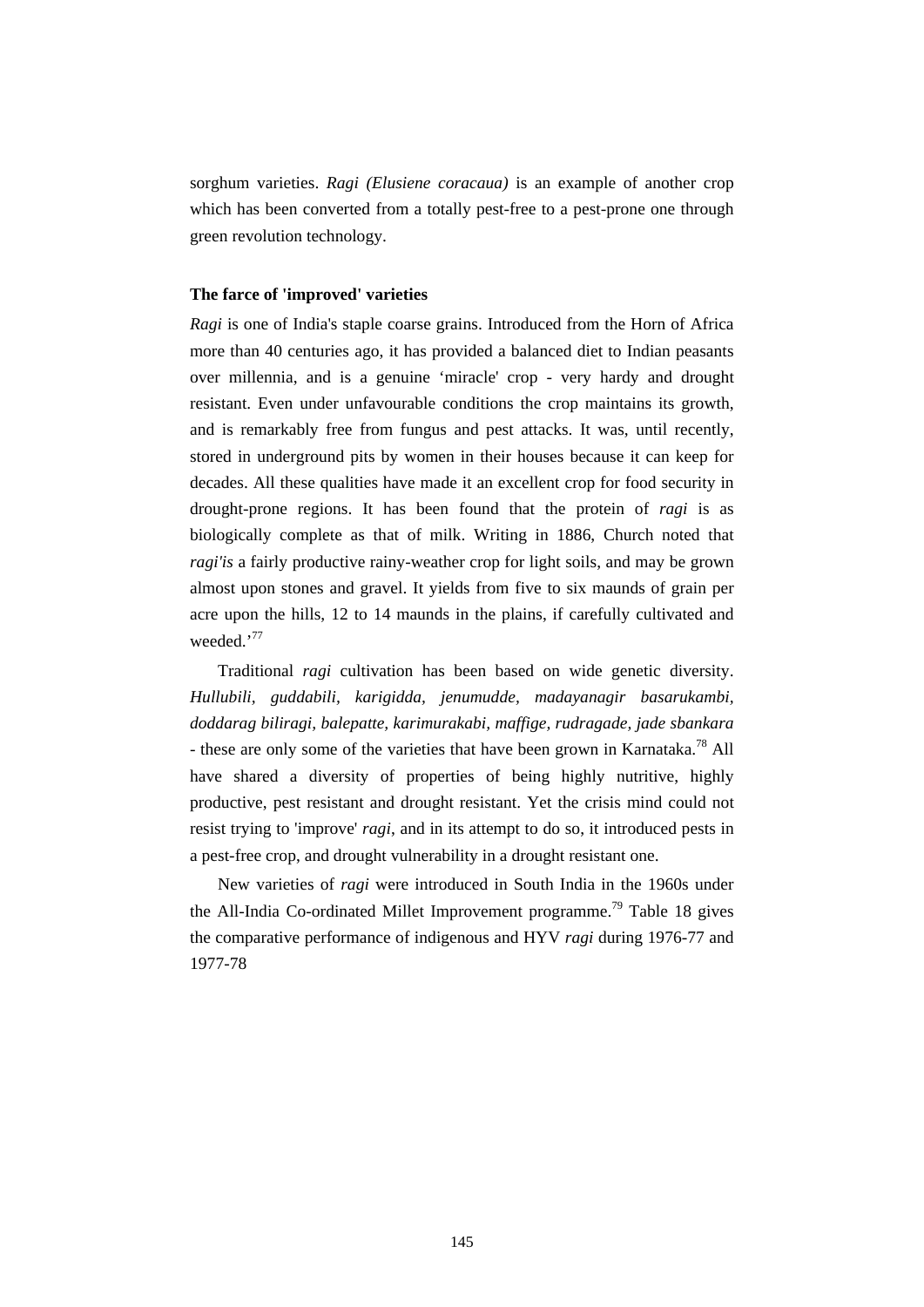|                 | Indigenous ragi |         | HYV ragi |         |  |
|-----------------|-----------------|---------|----------|---------|--|
|                 | 1976-77         | 1977-78 | 1976-77  | 1977-78 |  |
| Area (ha)       | 132,439         | 125,259 | 53,078   | 0,531   |  |
| Production (mt) | 124,176         | 149,983 | 60,133   | 129,396 |  |
| Yield (kg/ha)   | 938             | 1,197   | 1,138    | 1,429   |  |
| Average         | 1,022           |         | 1,283    |         |  |

TABLE 18

**Performance of indigenous and high yielding** *ragi*

The HYV performance in grain does not excel that of indigenous varieties significantly. In straw and fodder performance, the yields are lower. In fact, under stable cropping, as in Church's data, indigenous varieties had yields as high as those of HYV.

The new INDAF varieties are not drought resistant. If rainfall is scanty or absent during critical stages of growth, the expected yield is never reached. Again, they are amenable to certain pests and diseases and if not sprayed regularly with pesticides, are liable to crop failure. Plant protection chemicals are sprayed two to five times for irrigated and one to two times for dry *ragi* in Dharmapuri district in Tamil Nadu, for example, local varieties are preferred because of their 'guaranteed yield' and lower costs. The additional fertilizer and pesticide cost per ha. of HYV *ragi* is Rs. 250 approximately, and is barely offset in the best years by slightly higher yields. In years of rainfall fluctuation or pest damage, the yield and income from HYV *ragi* are much lower than that from local varieties. With the HYV package, which includes pesticides, are thus sown the seeds of famine. The choice, as an expert of the British Agrochemicals Association has stated, is not between pesticides or famine: 'The effect of not spraying tropical crops would of course be disastrous, and the resulting famine would be the greatest the world has ever known.'80 Sustainable farming systems that maintain high productivity are possible only through natural means of plant protection. Cropping systems which are ecologically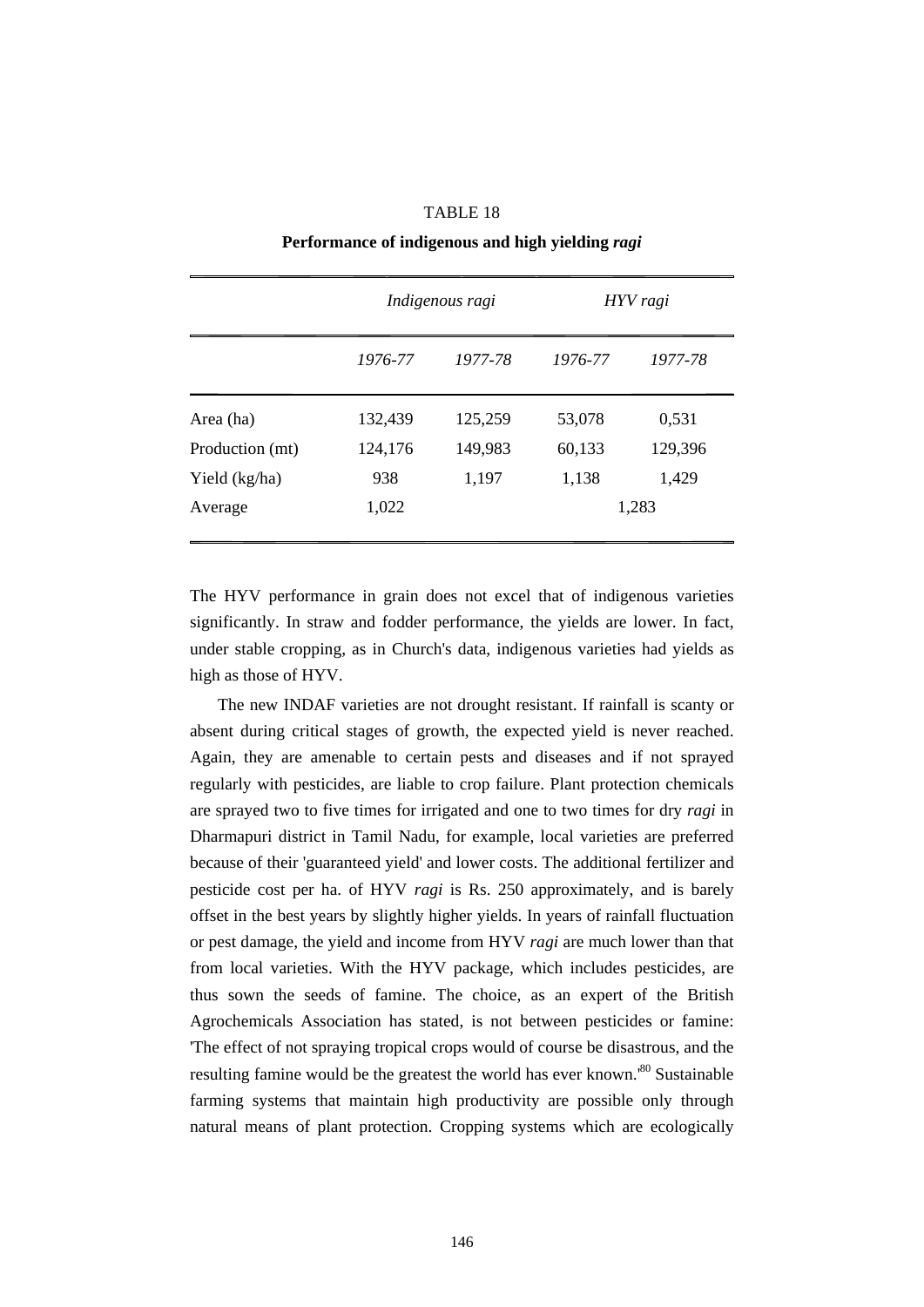unstable create pest problems and encourage crop failure. Pesticides aggravate this instability, and their poisons work against the basic biological productivity and living principles of crop production. Ironically, this collapse in biological productivity is the result of a violent pursuit of increased productivity, indifferent to nature's checks and balances.

#### **Fostering pests with pesticides**

Violence was part of the very context of discovery of pesticides during World War 1. The manufacture of explosives had a direct spin-off effect on the development of synthetic insecticides. The tear gas, chloropicrin, was found to be insecticidal in 1916 and thus changed from a wartime product to a peace time one. DDT's discovery was the culmination of a research effort motivated purely by commercial concerns, but the compound's adoption was inextricably enmeshed in the politics of war. $81$  Pesticides were born as 'devastating weapons' in man's war against his own kind'. Organophosphates, of which parathion and malathion are the most widely used, are aimed at destroying the nervous system, 'whether the victim is an insect or a warm-blooded animal.<sup>82</sup>

The context for the creation of pesticides was war. The metaphor for pesticide use in agriculture was also war. This is how the introduction to a textbook on pest-management reads:

The war against pests is a continuing one that man must fight to ensure his survival. Pests (in particular insects) are our major competitors on earth and for the hundreds of thousands of years of our existence they have kept our numbers low and, on occasions, have threatened extinction. Throughout the ages man has lived at a bare subsistence level because of the onslaught of pests and the diseases they carry. It is only in comparatively recent times that this picture has begun to alter as, in certain parts of the world, we have gradually gained the upper hand over pests.

The war story described some of the battles that have been fought and the continuing guerilla warfare, the type of enemies we are facing and some of their manoeuvres for survival; the weapons we have at our command ranging from the rather crude ones of the 'bow and arrow' age of pest control to the sophisticated weapons of the present day, including a look into the future of some 'secret weapons' that are in the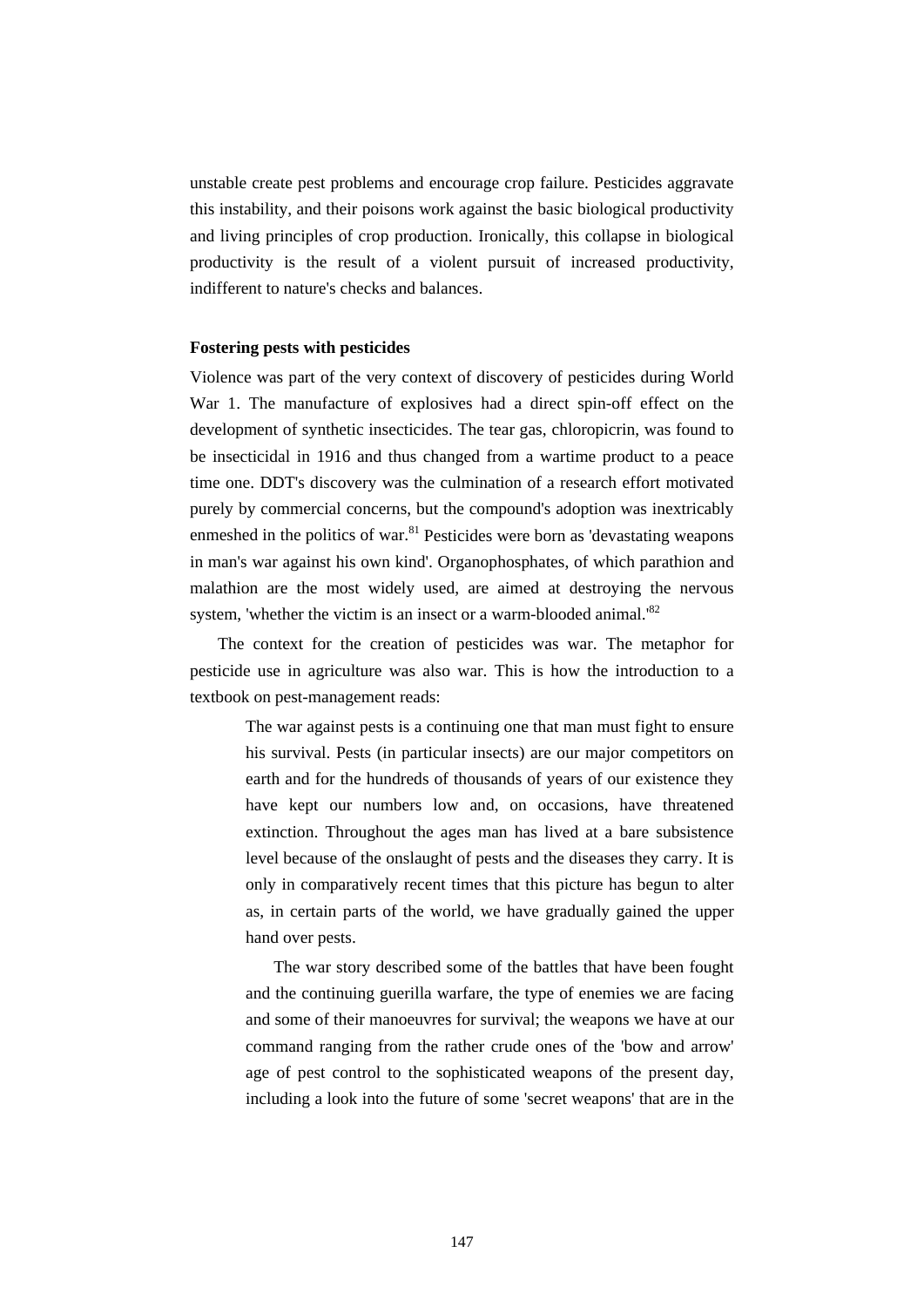trial stages; the gains that have been made; and some of the devastation which is a concomitant of war. $83$ 

But the 'war' with pests is unnecessary. The most effective pest control mechanism is built into the ecology of crops, partly by ensuring balanced pest-predator relationships through crop diversity and partly by building up resistance in plants. Organic manuring is now being shown to be critical to such a building up of resistance; women have thus been invisible plant protectors through their work in organic manuring.

Reductionism fails to see the ecology of pests as well as that of pesticides because it is based on invisible, subtle balances within the plant and its environment. It therefore simplistically reduces the management of pests to the violent business of war with poisons. It also fails to recognise that pests have natural enemies with the unique property of regulating pest populations. in de Bach's view, 'The philosophy of pest control by chemicals has been to achieve the highest kill possible, and per cent mortality has been the main yardstick in the early screening of new chemicals in the lab. Such an objective, the highest kill possible, combined with ignorance of or disregard for, on-target insects and mites is guaranteed to be the quickest road to upsets, resurgences and the development of resistance to pesticides.<sup>84</sup>

De Bach's research on DDT-induced pest increase showed that these increases could be anywhere from thirty-six fold to over twelve hundred-fold. The aggravation of the problem is directly related to the violence unleashed on the *natural* enemies of pests. Reductionism, which fails to perceive the natural balance, also fails to anticipate and predict what will happen when that balance is disturbed.

The introduction of pesticides is largely a function of exaggerated claims of the damage prevented by western male science and industry. It is also a function of the visibility of the effect of pesticides. Natural enemies work quietly, invisibly; 'the effects of chemical pesticides, on the other hand, are highly visible. They act quickly, multitudes of dead bugs are an impressive sight and a good selling point.<sup>85</sup> The drama of violence becomes the distorted and misguided criterion for cognitive strength. The myth of the cognitive superiority and success of a modern reductionist patriarchal science of death is founded on this illegitimate translation of violence as a sign of effectiveness. The strategy of overkill breeds pest out breaks, it does not regulate or control them. Why does the myth that modern science controls nature, persist, when it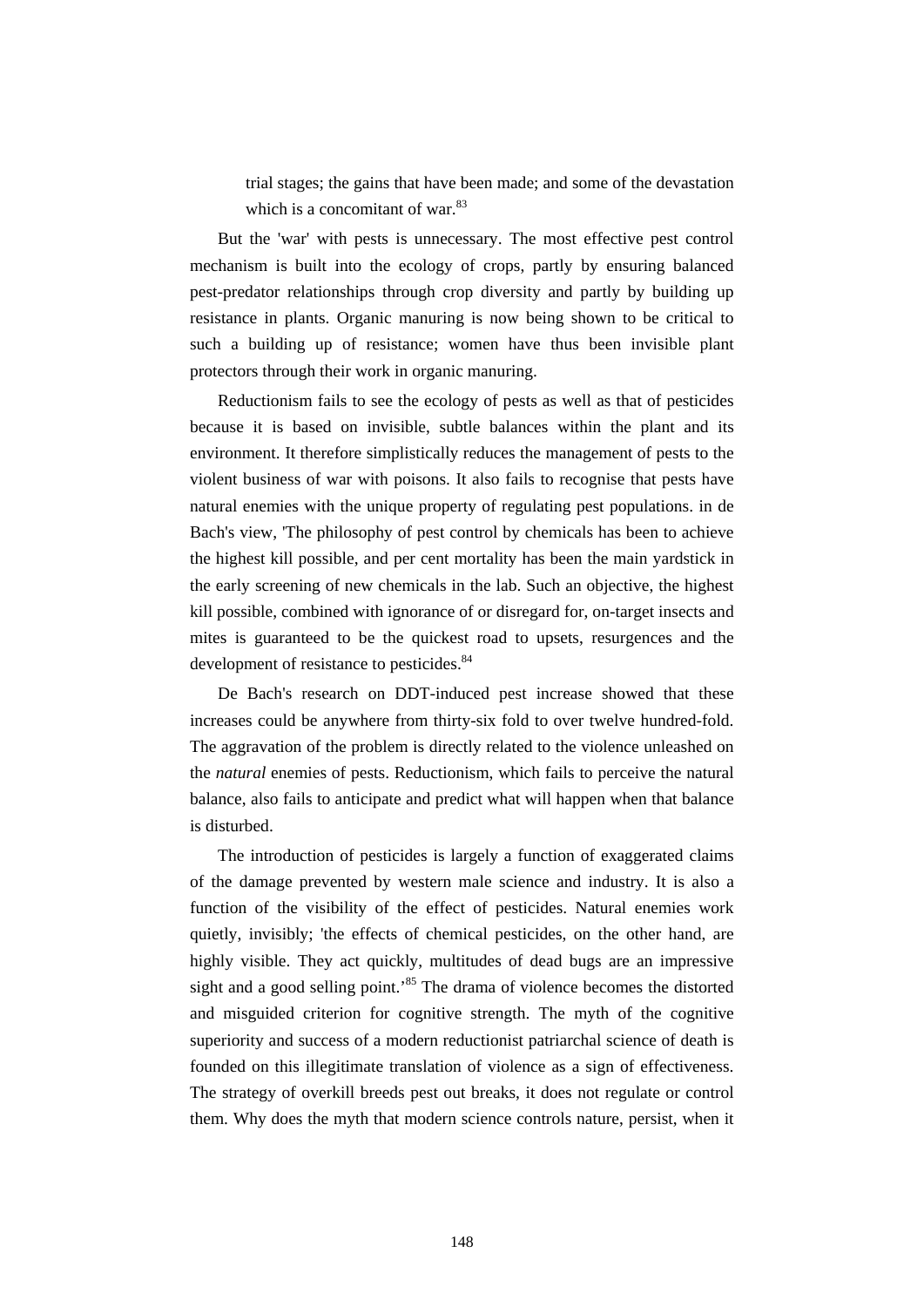actually creates a nature that is completely out of control? Violence is not an indicator of control; its use is a sign that the system is becoming uncontrollable.

The mystification of violence as control runs through the western patriarchal scientific process, beginning with the 'scientific' and 'controlled' experiment. Experiments on the effectiveness of pesticides are not real-life experiments, comparing the natural and chemical control of pests. The caricature of the potential natural or biological control is an untreated test-plot surrounded by plots located with different materials, dosages and intervals of application of poisons. The untreated plot therefore receives chemicals from its surroundings and also suffers from the effect of earlier spraying of the larger field. The natural enemies on this sample plot are thus destroyed, as are natural controls. Pests tend to explode on this check-plot and pesticide plots therefore show a greater amount of damage prevented!

Yet, inspite of its complete failure in solving the problem of pest control and of so much destruction and violence against nature and man, pesticide sales go up, not down. The use of pesticides is ensured through state agricultural policy, pesticide subsidies and propaganda. It continues because they are 'ecological narcotics', $86$  their use ultimately becoming a habit. Continued pesticide use can render a potentially more effective biological control ineffective by destroying the pest-predator equation. The market for pesticides grows inspire of their ineffectiveness because they destroy the ecological basis of any alternative system of pest management, because it does not have a potential for profit-making. Natural enemies, not available on the market, are a common and free resource, but because they are specific to a particular species they have a limited market. Chemical pesticides by contrast, are chosen for their 'broad-spectrum' capabilities so as to have a large market potential, thus forging a strong link between science, violence and profits.

#### **Non-violent pest control: learning from nature, women and peasants**

Non-violent ways of controlling pests have always existed. As Howard noted half a century ago, 'Nature has never found it necessary to design the equivalent of the spraying machine and the poison spray for the control of insect and fungus pests. It is true that all kinds of diseases are to be found here and there among the plants and animals of the forest, but these never assume large proportions. The principle followed is that plants and animals can very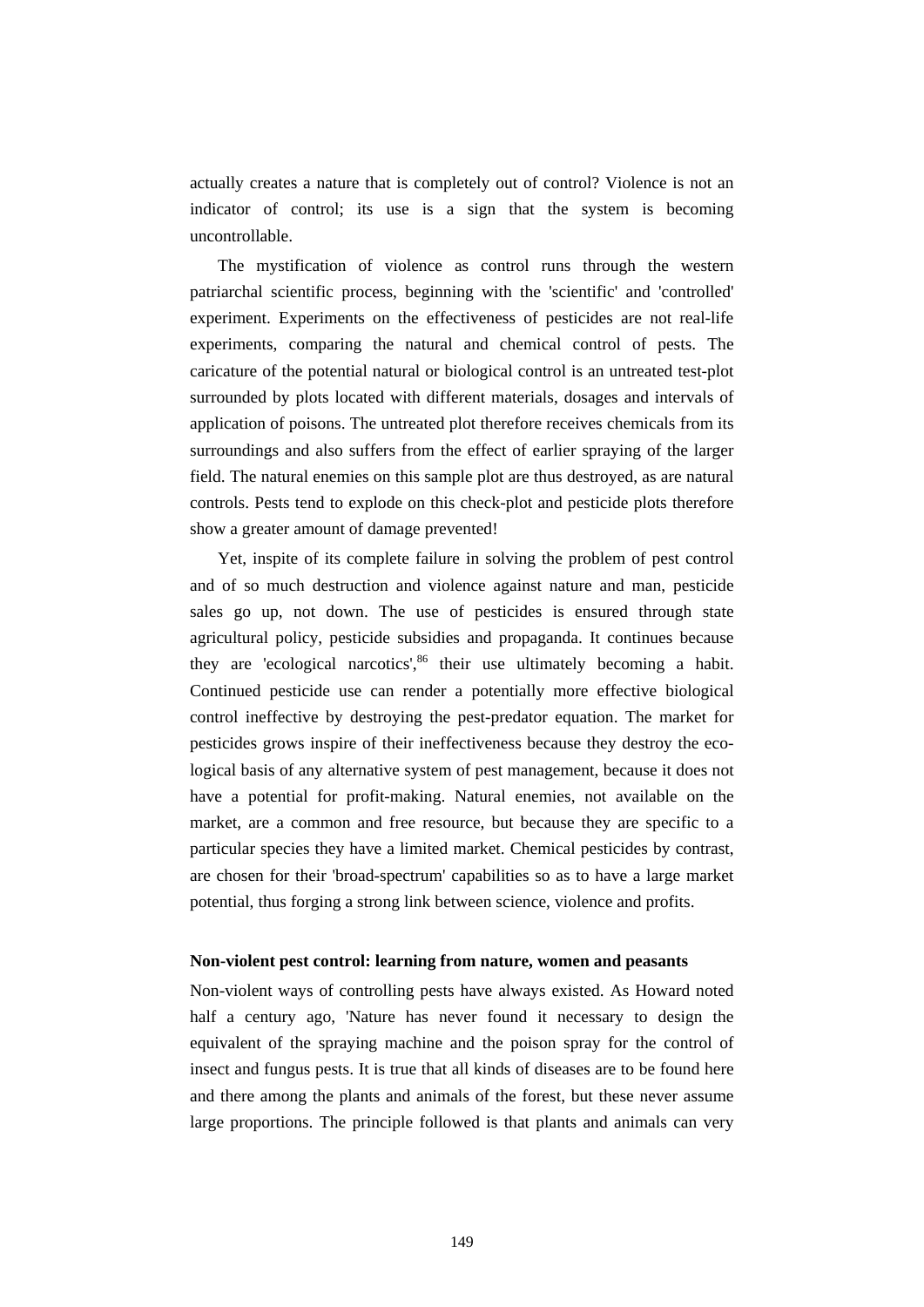well protect themselves even when such things as parasites are to be found in their midst. Nature's rule in these matters is to live and let live. $^{87}$  Howard believed that the cultivators of the east had a lot to teach the western expert about disease and pest control and to get western reductionism out of the vicious and violent circle of 'discovering more and more new pests and devising more and more poison sprays to destroy them'. When Howard came to Pusa in 1905 as the imperial Economic Botanist to the Government of India, he found that crops grown by cultivators in the neighbourhood of Pusa were free of pests and needed no insecticides and fungicides.

> I decided that I could not do better than watch the operations of these peasants and acquire their traditional knowledge as rapidly as possible. For the time being, therefore, I regarded them as my professors of agriculture. Another group of instructors were obviously the insects and fungi themselves. The methods of the cultivators, if followed, would result in crops practically free from disease, the insects and fungi would be useful for pointing out unsuitable varieties and methods of farming inappropriate to the locality.

At the end of five years of tuition under his new professors - 'the peasants and the pests' - Howard had learnt

> …how to grow healthy crops, practically free from disease, without the slightest help from mycologists, entomologists, bacteriologists, agricultural chemists, statisticians, clearinghouses of information, artificial manures, spraying machines, insecticides, fungicides, germicides, and all the other expensive paraphernalia of the modern experiment station.<sup>88</sup>

Howard could teach the world sustainable farming because he had the humility to learn it first from practising peasants and nature herself He found that the most effective way to control pests is the non-violent method based on the feminine principle, by building pest resistance in the plant, rather than by attacking pests. 'Nature has provided a marvellous piece of machinery for conferring disease resistance on the crop. This machinery is only active in soil rich in humus; it is inactive or absent in infertile land and in similar soils manured with chemicals.<sup>89</sup> A feminine, non-violent perspective on agriculture would thus need to take organic manuring, largely carried out by women, as work in pest management and plant protection while contributing to soil fertility and soil moisture conservation at the same time.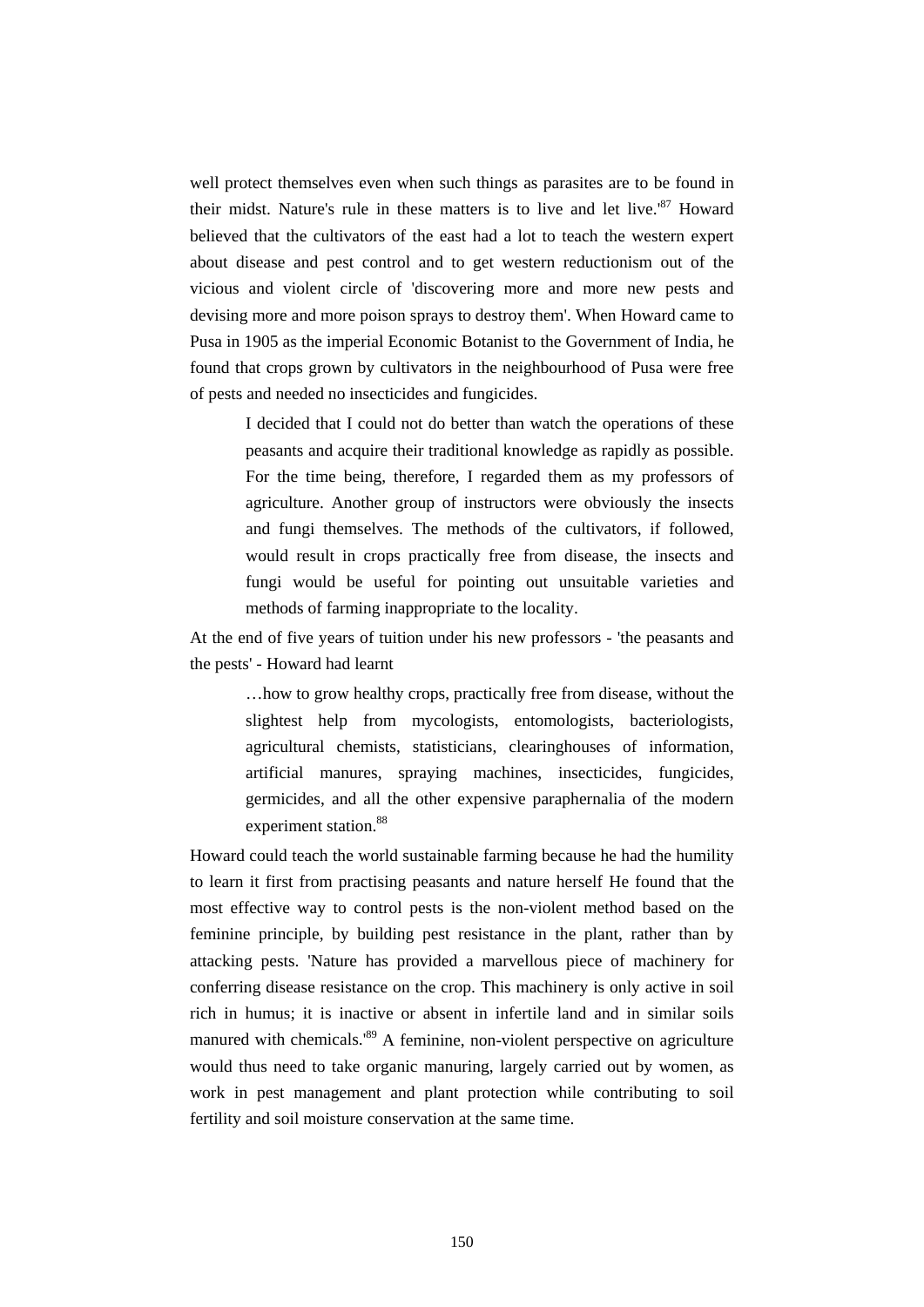The crisis mind is, of course, now talking of engineering pest resistance into plants with biotechnology. This view, however, fails to see that pest resistance is an ecological state, not an engineered one. As Chabousson comments, 'The gene, the vector of heredity, can only operate as a function of the environment. Thus it is useless improving the resistance of a plant to such and such a disease if that 'genetic' immunity is going to be impaired by applying a pesticide aimed at some other pest.<sup>190</sup>

The traditional (or what the reductionist world view has labelled 'unscientific') system of food production has managed pest control by a series of measures which include building up plant resistance, practising rotational and mixed cropping, and providing habitats for pest-predators in farms, trees and hedgerows. These practices created a stable local ecology *and* economy. Under ecologically stable conditions, a balance was achieved between plants and their pests through natural competition, selection and predator-prey relationships. Women are generally found to be important sources of traditional knowledge about essential ecological processes and relationships between plants. For example, the Kayape Indian women of the Amazon basin have a ritual in which they paint their faces with ground ant parts in the maize festival. The principal theme of the festival is the celebration of the little red ant as the guardian of the fields and a friend of the women. Apparently meaningless from the reductionist point of view, Posey points out that,

> the myth begins to make sense when we understand the co-evolutionary complex of maize, beans, manioc and this ant. Manioc produces an extra floral nectar that attracts the ants to the young manioc plant. The ants use their mandibles to make their way to the nectar, cutting away any bean vines that would prevent the new, fragile manioc stems from growing. ne twining bean vines are therefore kept from climbing on the manioc and are left with the maize plants as their natural trellis. The maize can shoot up undamaged by the bean vines, while the bean plant itself furnishes valuable nitrogen needed by the maize. The ants are the natural manipulator of nature and facilitate the horticultural activities of the women.<sup>91</sup> 'Scientific' farming which saw the red ants as 'pests', upset this balance and created favourable conditions for the spread of disease. Organic fertilizer which builds up plant resistance to disease was replaced by chemical fertilizers which decreased plant resistance to pests. Since many pests are specific to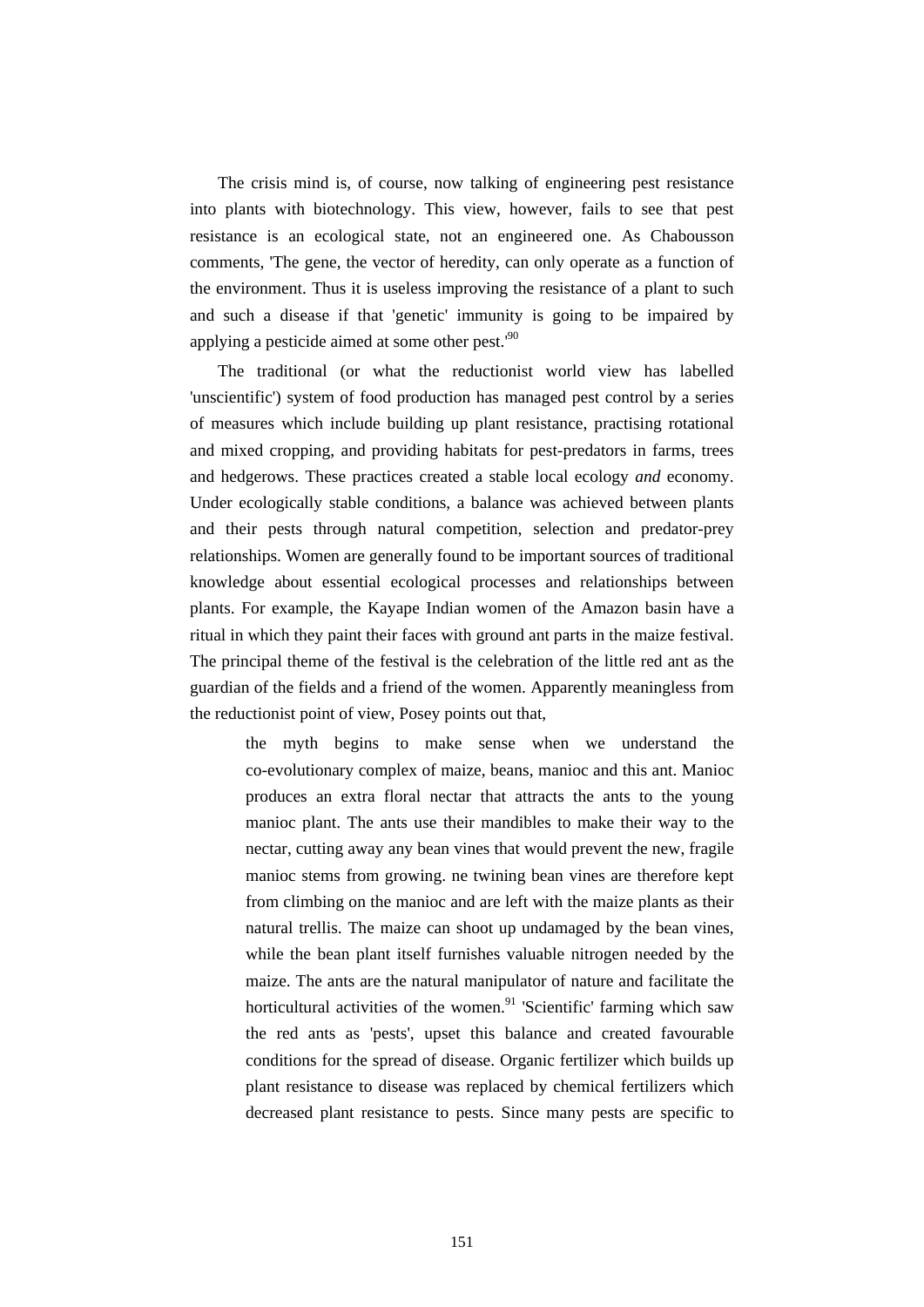particular plants, replacing crop rotation by the planting of the same crop year after year often encourages pest build-ups. Substitution of mixed crops by monocultures also makes the crop more prone to pest outbreaks. Mechanisation of farming leads to the destruction of hedgerows and farm trees and thus destroys the habitat for some pest predators. Birds and trees are other invisible workers in pest control. The Dutch elm disease which has killed the tree in large parts of America and Europe has been traced to the annihilation of the predator birds which fed on the bark beetle, which in turn is responsible for spreading the fungus which causes Dutch elm disease. As the curator of birds at the Milwaukee Public Museum said, 'The greatest enemy of insect life is other predatory insects, birds and some small mammals, but DDT kills indiscriminately, including nature's own safeguards or policemen ... In the name of progress are we to become victims of our own diabolical means of insect control to provide temporary comfort, only to lose out to destroying insects later on? By what means will we control new pests which will attack remaining tree species after the elms are gone, when nature's safeguards (the birds) have been wiped out by poison? $92$ 

The cows which provide humus, the birds which feed on insects, the trees which provide food for cows and homes for birds, these are members of the earth-family on which permanent pest control strategies need to be built. Non-violent alternatives exist, but it needs a feminine and ecological perception to see them, and feminine priorities of sustaining and enhancing life to practice them.

In all such practises, women play central productive and creative roles. They are the experts and the controllers of food security and health care systems. Their work and nature's work in sustainable food production today is being destroyed because of a new death based knowledge and development system, which puts violent modern man at war with the web of life in order to make profits and gain control over nature and the economy. While integration at the ecological level is being destroyed, at the corporate level it is being perpetuated. Nature and women, as maintainers of soil fertility, protectors of plants and managers of pest control and as reproducers of genetic wealth in all its diversity, are being displaced by a handful of multi-rational agri-business corporations run by a handful of western males who control fertilizer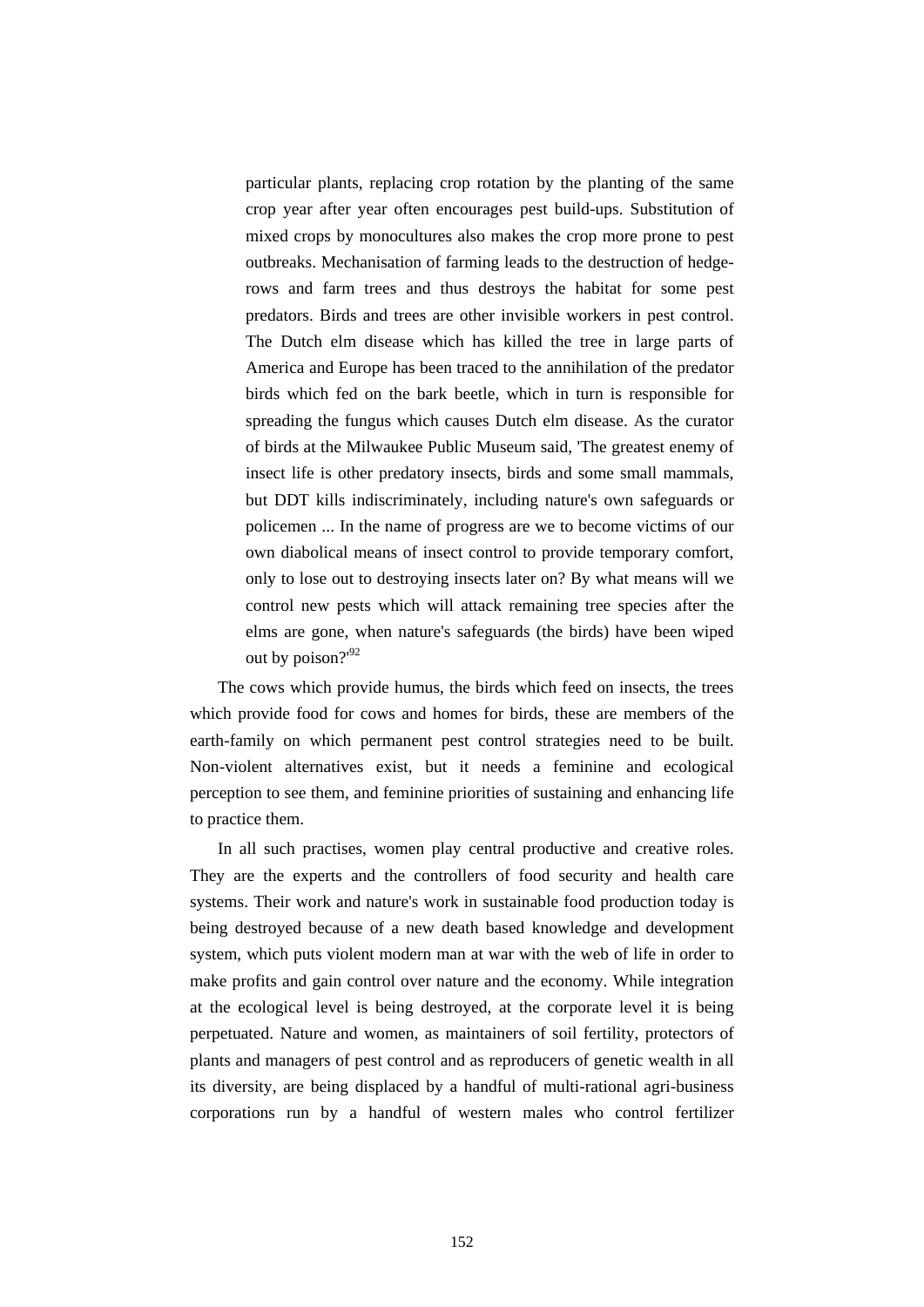production, pesticide production and the seed industry, and hence control the food chain. 93

#### **The violence of the white revolution**

Ecologically the cow has been central to Indian civilization. Both materially and conceptually the world of Indian agriculture has built its sustainability on maintaining the integrity of the cow, considering her inviolable and sacred, seeing her as the mother of the prosperity of food systems. The integration of livestock with farming has been the secret of sustainable agriculture. Livestock perform a critical function in the food chain by converting organic matter into a form that can be easily used by plants. According to K.M. Munshi, India's first agriculture minister after independence, 'The mother cow and the Nandi are not worshipped in vain. They are the primeval agents who enrich the soil - nature's great land transformers - who supply organic matter which, after treatment, becomes nutrient matter of the greatest importance. In India, tradition, religious sentiment and economic needs have tried to maintain a cattle population large enough to maintain the cycle, only if we know it.<sup>'94</sup>

The sanctity of the cow as a source of prosperity in agriculture was linked to the need for conserving its integration with crop production. By using crop wastes and uncultivated land, indigenous cattle do not compete with man for food; rather, they provide organic fertilizer for fields and thus enhance food productivity. Within the sacredness of the cow therefore, lies this ecological rationale and conservation imperative. The work of the cow as a source of fertilizer through cowdung energy, nutrition and leather, was linked to the work of women in feeding and milking cows, in collecting cowdung, in nurturing them in ill health. Women have thus been the primary experts in animal husbandry as well as the food processors in the traditional dairy industry, making curds and butter, ghee and buttermilk. Their contribution to the Indian economy through their work with cattle has been very significant.

An attempt was made in 1932 to estimate the monetary contribution of Indian cattle to the Indian economy

> The actual and potential value of cattle products is very great. Milk and milk products may be valued at about three hundred crores. This is roughly equivalent to the value of India's total output of rice, and is three to four times the value of the output of wheat. India is also the largest exporter of hides and skins in the British Empire, her yearly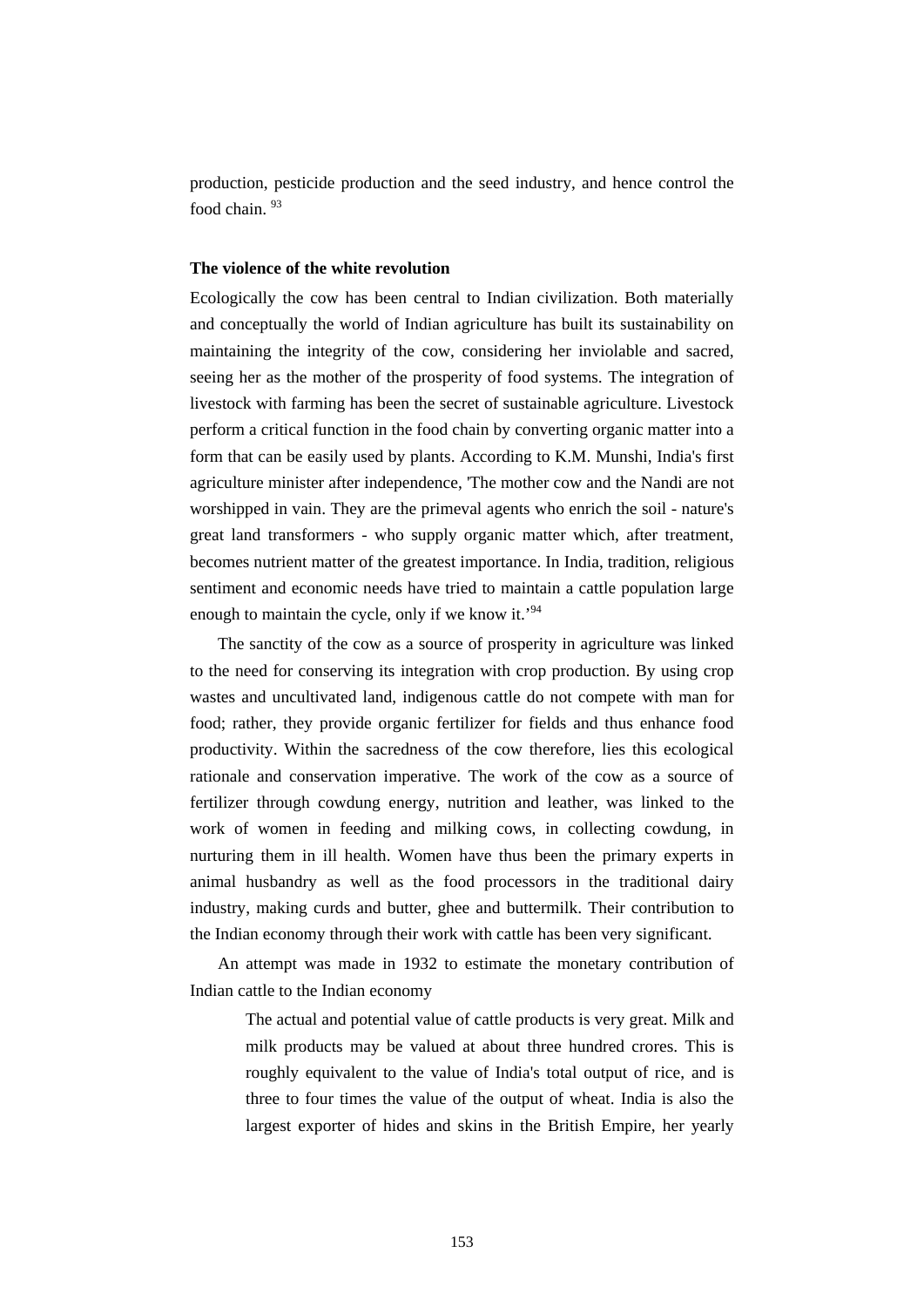output of this group of products being valued at about roughly forty crores of rupees, or more than the value of the total Indian production of sugar. Cattle labour also represents an important contribution of livestock to Indian agriculture, the monetary value calculated on the basis of cultivation costs being estimated at between three hundred to five hundred crores of rupees. The value of cattle as a means of raising the fertility of the soil cannot be readily computed. One estimate places the cash value of cattle manure at two hundred and seventy crores of rupees.<sup>95</sup>

It should be noted that two-thirds and more of the power requirements of Indian villages are met by some 80 million work animals of which 70 million are the male progeny of what the western masculinist perspective sees as 'useless' low milk-yielding cows. It has been calculated that to replace animal power in agriculture, India would have to spend about a thousand million U.S. dollars annually on petrol. Indian cattle excrete 700 million tonnes a year of recoverable manure: half of this is used as fuel, liberating the thermal equivalent of 27 million tonnes of kerosene, 35 million tonnes of coal or 68 million tonnes of wood, all of which are scarce resources in India; the remaining half is used as fertilizer. As for other livestock produce, it may be sufficient to mention that the export of hides, skins, etc. brings in 150 million dollars annually into the national coffers. With limited resources, indigenous cattle produce a multiplicity of uses.<sup>96</sup>

In India, cattle use 29 per cent of the organic matter provided to them, 22 per cent of the energy, and three per cent of the protein, in contrast to nine, seven and five per cent respectively in the intensive cattle industry in the U.S. Indian cattle provide food in excess of the edible food consumed, in contrast to the U.S. where six times as much edible food is fed to cattle as is obtained from them.<sup>97</sup>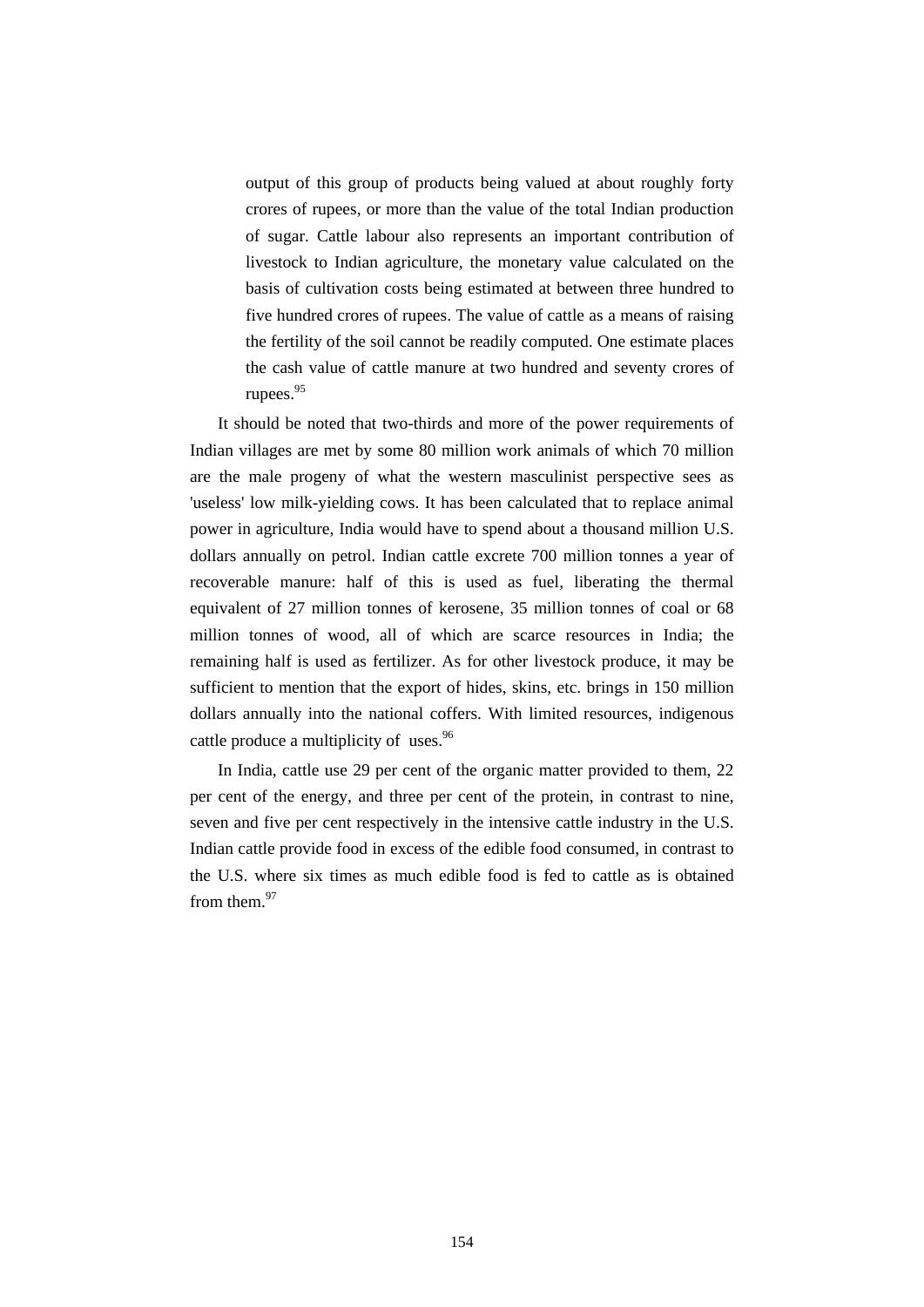# TABLE 19

# **Inputs and useful outputs from**

#### **U.S. cattle and Indian cattle and buffalo (1972)**

|                 | <i>Matter</i><br>$(10^{10}kg)$ |       | Energy<br>$(10^{12}Calories.)$ |       | Protein<br>$(10^9kg)$ |       |
|-----------------|--------------------------------|-------|--------------------------------|-------|-----------------------|-------|
| Inputs and      |                                |       |                                |       |                       |       |
| Output          | U.S.                           | India | U.S                            | India | U.S.                  | India |
| Inputs          |                                |       |                                |       |                       |       |
| Edible by man   | 11.9                           | 0.68  | 38.8                           | 1.7   | 16.0                  | 2.1   |
| inedible by man | 22.2                           | 40.00 | 88.0                           | 20.5  | 25.1                  | 33.3  |
| Total           | 34.1                           | 40.68 | 126.8                          | 122.2 | 41.1                  | 35.4  |
| <i>Outputs</i>  |                                |       |                                |       |                       |       |
| Work            |                                |       |                                | 6.50  |                       |       |
| Milk            | 1.12                           | 0.51  | 5.04                           | 2.09  | 2.06                  | 0.88  |
| Meat            | 0.90                           | 0.50  | 4.40                           | 2.23  | 0.17                  | 0.11  |
| Hides           | 0.11                           | 0.07  |                                |       |                       |       |
| Manure          | 0.87                           | 10.81 |                                | 16.16 |                       |       |
| Total           | 3.00                           | 11-89 | 9.44                           | 26.98 | 2.23                  | 0.99  |
| Efficiency (%)  | 9                              | 29    | 7                              | 22    | 5                     | 3     |

*Source:* Reprinted from Agriculture: A Sacred Cow,' by Bruce Leon, *Environment, Vol.* 17, No. 9, p. 38. (1975), Scientists' Institute for Public Information.

Yet this highly efficient food system, based on the multiple uses of cattle, has been dismantled in the name of efficiency and 'development' by the reductionist strategies of the green and white revolutions splitting and dichotomising an integrated system of crop production and animal husbandry, necessary for maintaining each other sustainably, With the green and white revolutions, competition replaces complementarity, linearity replaces cyclical processes, high inputs replace low inputs, and single-commodity outputs replace multi-dimensional uses. A shift is consequently made from technologies which strengthen life-sustaining eco-processes to anti-life technologies which disrupt them. Since it is women who are partners with nature in maintaining the cyclical and sustainable flows of fertility between crops and cattle, the disruption of nature's work and women's work goes hand in hand. The separation of crop production from animal husbandry destroys the ecological processes of sustainable farming, by eroding its organic matter base.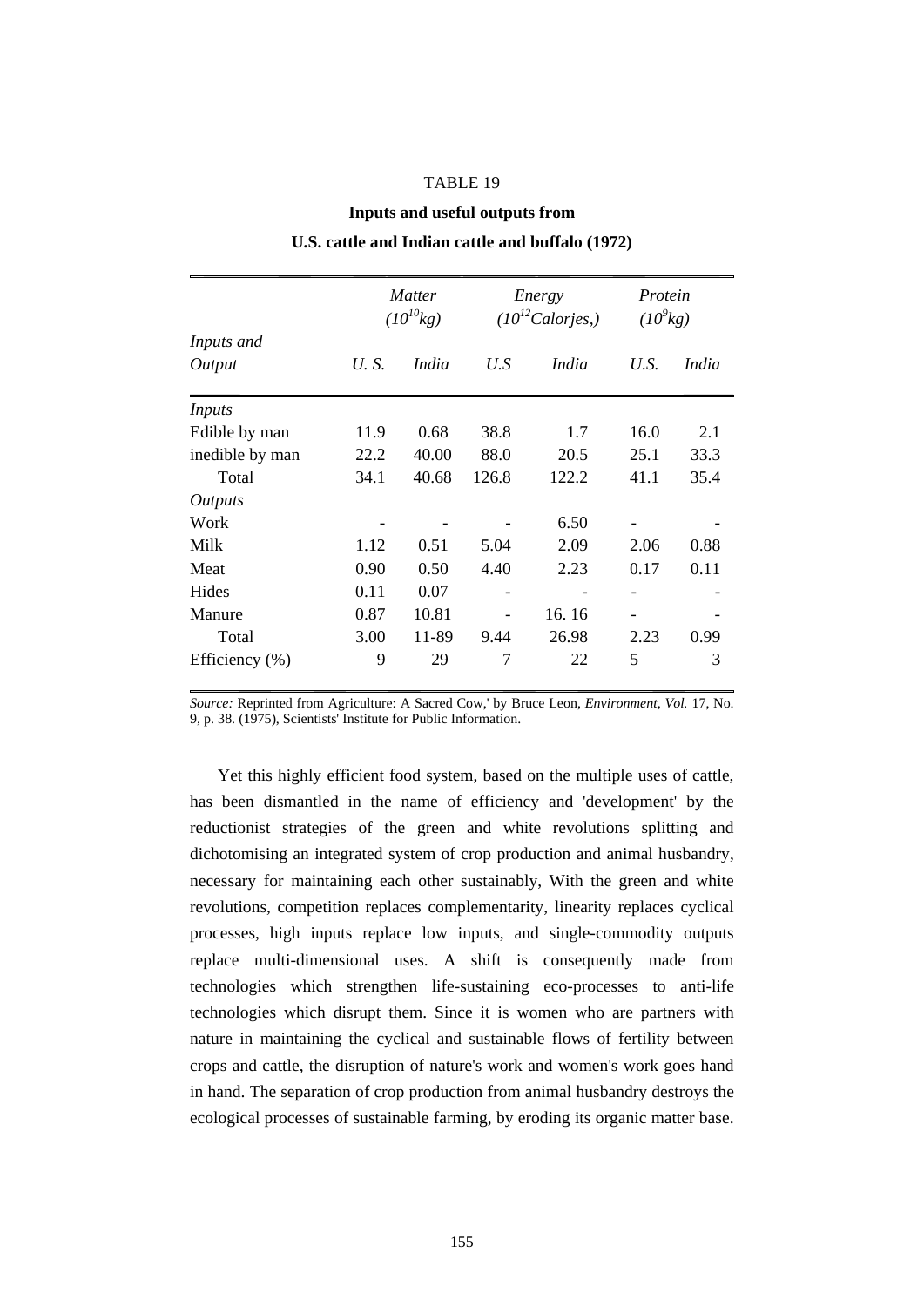Women's work in the organic integrity between livestock and crops is also destroyed with this separation. The green revolution shifts the fertilizer base of agriculture from renewable and sustainable organic inputs to non-renewable, non-sustainable, chemical ones, making both cattle, and women's work with cattle, dispensable to the production of food grain. The white revolution, aping the inefficient and wasteful animal husbandry and dairying practices of the west, destroys the civilizational base of the world's most evolved dairy culture, and displaces women from their role in the dairy processing industry.

The green revolution has emerged as an enemy to the white, as the high yielding crop varieties have reduced straw production, and their by-products are unpalatable to livestock; they are thus useless as fodder. Further, hybrid crops deprive the soil of nutrients, creating deficiencies in fodder and disease in livestock. The white revolution, in turn, instead of viewing livestock as ecologically integrated with crops has reduced the cow to a mere milk machine. As Shanti George observes, 'The trouble is that when dairy planners look at the cow, they see just her udder; though there is much more to her. They equate cattle only with milk, and do not consider other livestock produce - draught power, dung for fertilizer and fuel, hides, skins, horn and hooves.<sup>98</sup>

Milk in India has been only one of the many products of the inter-dependence between agriculture and animal husbandry. This is why India has bred dual purpose cattle, optimising both the draught power and milk output, and maintaining a complementarity between different productive processes and between' the needs of humans and animals. The relationship in India between agriculture and animal husbandry has evolved over centuries to be mutually enriching. Cattle are primarily viewed as agents of production in the food system; only secondarily are they viewed as producing consumable items. By making the subsidiary function primary and exclusive, the white revolution threatens to damage the delicate balance between soils and animals which has conserved productivity over centuries. As cautioned by the Royal Commission and by the ICAR, 'If milk production is unduly pushed up, it may cause deterioration in the draught quality of the cattle and indirectly affect the entire basis of agriculture in India.<sup>99</sup>

#### **Hybridisation as genetic violence**

The white revolution came from the west to 'improve' dairying practises in that part of the world which had placed the cow at its ecological centre. The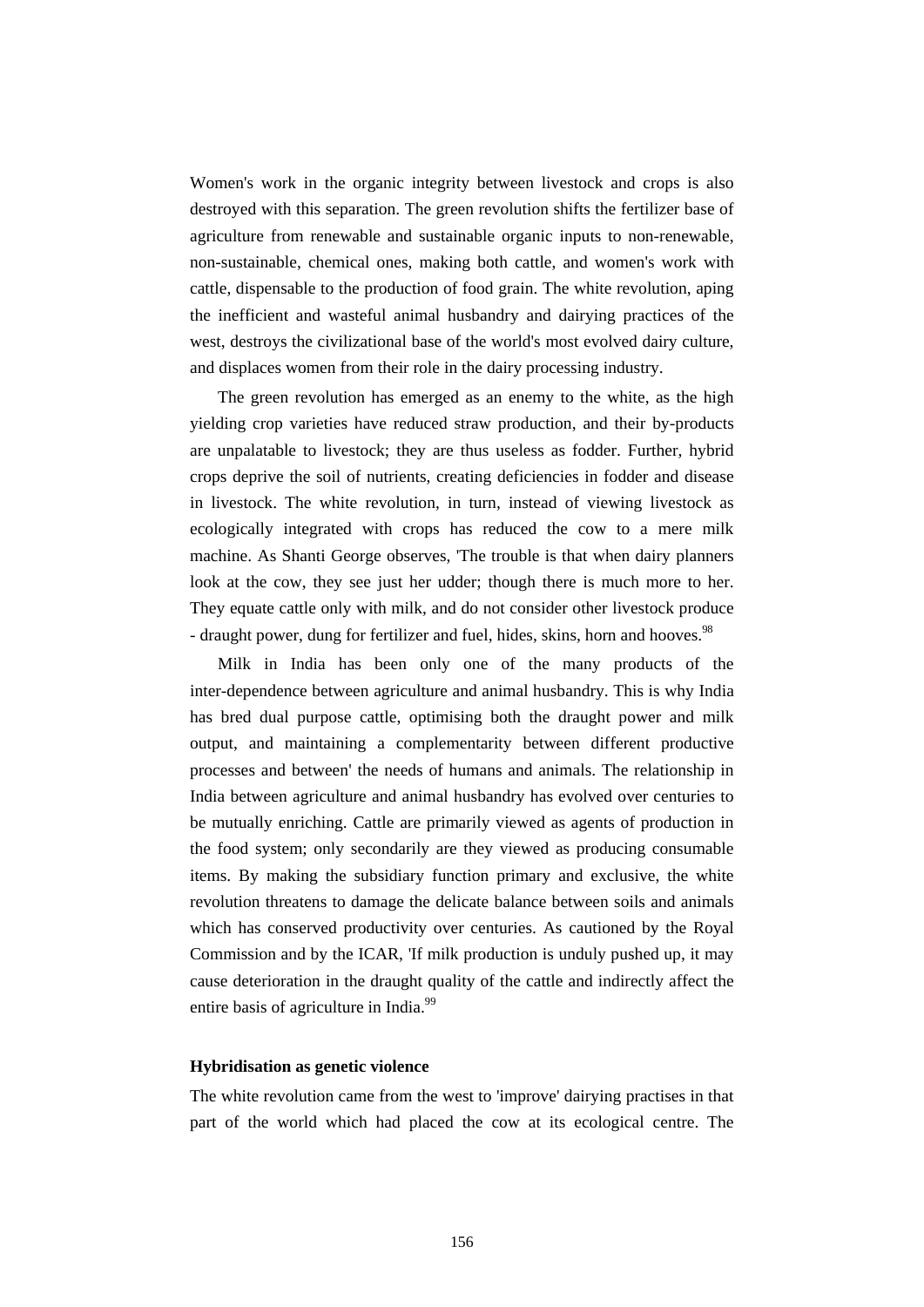feminine principle was embodied in the cow, and was based on relatedness and integration within the agrarian system on the one hand, and genetic diversity on the other. India has produced some of the world's best tropical cattle breeds among them the Sahiwal, the Red Sindhi, Rathi, Tharparhar, Hariana, Ongole, Kankreji and Gir. These were carefully evolved over centuries to suit the diverse ecological needs of the country.

> It may perhaps have taken many thousands of years for our forefathers to evolve the best dairy and draught breeds for the tropics ... who could be kept under a tree in hot summer, who could drink village pond water, could stand up to fly and mosquito nuisance and tropical disease, and who could live on grazing and monsoonic grass or on roughages which are available as agricultural by products. $100$

The centuries-old breeding strategies were evolved and maintained by indigenous experts, who were 'scientific' breeders, although they did not have university degrees behind their names or present papers at workshops. These invisible scientists were women and men of nomadic communities based in the dry interior regions where cultivation pressures were low and access to natural pasture high. The specialised skills and knowledge of these breeding castes are not, however, a component of the 'science' of the white revolution. Dairy scientists now are the western educated males of urban India, in whose perspective these erstwhile specialist breeders are hardly thought to be either scientists or professionals, and who do not see India's cattle as genetically evolved through careful selection. They homogenise their genetic diversity in the name of 'development', to create a high risk and fragmented animal husbandry strategy. The pure indigenous breeds are replaced by homogenised hybrids of the Zebu cow with exotic strains like the jersey, Holstein, Friesian, Red Dane and Brown Swiss, to improve the Zebu's dairy productivity. Like much else in reductionist development, this strategy is highly inappropriate to Indian agriculture because, as Harris has pointed out, 'If the main economic function of the Zebu cow is to breed male traction animals, then there is no point in comparing her with specialised American dairy animals, whose main function is to produce milk.<sup>101</sup> Shanti George wryly comments, 'When the milk produced by Danish and Indian cows is compared, it might be instructive to ask how the work performance of the Danish bull measures up to that of his Indian counterpart.'102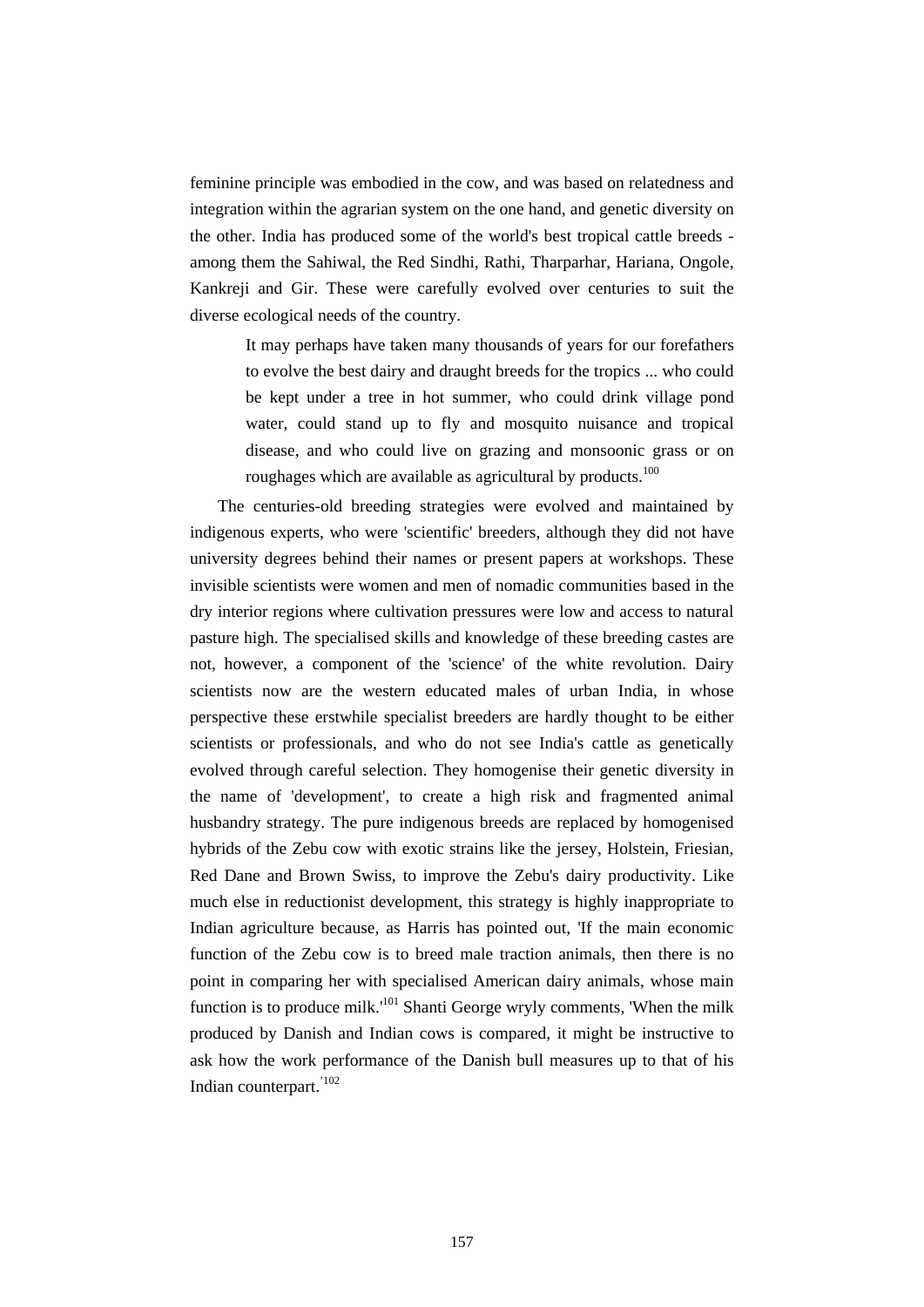The 'improvement' of Indian cattle through cross-breeding with exotic strains is as fictitious as the high yields of hybrid seeds. Hybridisation in cattle and crops, when guided by reductionist principles, creates a fiction of growth and a reality of fragmentation, disruption and destruction. Ecologically, this violates the integrity of systems and species; economically, it creates scarcity by destroying critical functions and outputs of ecosystems. The breakdown of the integrated nutrient cycle in the farm is one aspect: the breakdown of the cattle system itself is another.

Indigenous breeds, evolved over centuries, are specially adapted to the Indian climate. They have extra epidermal area for increased heat tolerance, light skin colour for comfort in sunlight, long ears and tails to keep insects away, a hump to store muscular fat. Crossbreeding with exotics breeds out these adaptation strategies. Tropical nature is no longer habitat but hazard. Temperate straws make cross-breeds strangers to the Indian climate, leading to depressed yields. As Singh points out, large-scale cross-breeding is feasible only 'if the agro-climatic conditions of January to March can be maintained throughout the year. $103$  This means that either hybrid cows live in airconditioned housing and animal husbandry as a livelihood option no longer exists for the poorest communities, or that the maladaptation of cattle in the heat of summer and the humidity of the monsoons is an inevitable handicap.

With climatic maladaptation, the innate disease resistance of indigenous stock is drastically lowered. The simple act of taking a cow out to graze, a standard mode of milch-stock nutrition in villages, is fraught with hazards in the case of a cross-bred that will pick up ticks and fleas and consequent illnesses. Not only are hybrids more vulnerable to disease, they have imported new ailments such as viral pneumonia, bovine rhinotractitis, malignant catehral fever, bovine viral diarrhoea, tuberculosis and ephemeral fever.<sup>104</sup>

Like hybrid crops, hybrid cattle also demand resource- intensive inputs. For each intensively reared cross-bred cow, about two million calories of food may be lost per year... enough for the annual food supply of two persons. The unhybridised cattle live on agricultural by-products and waste. Cross-breds, however, like hybrid crops, respond only to intensive inputs like green fodder and concentrated feeds, which puts new pressures on land. According to Shanti George,

> There is only one thing amiss with the cross-bred cow: she is in the wrong country. Wrong not so much in terms of agro-climatic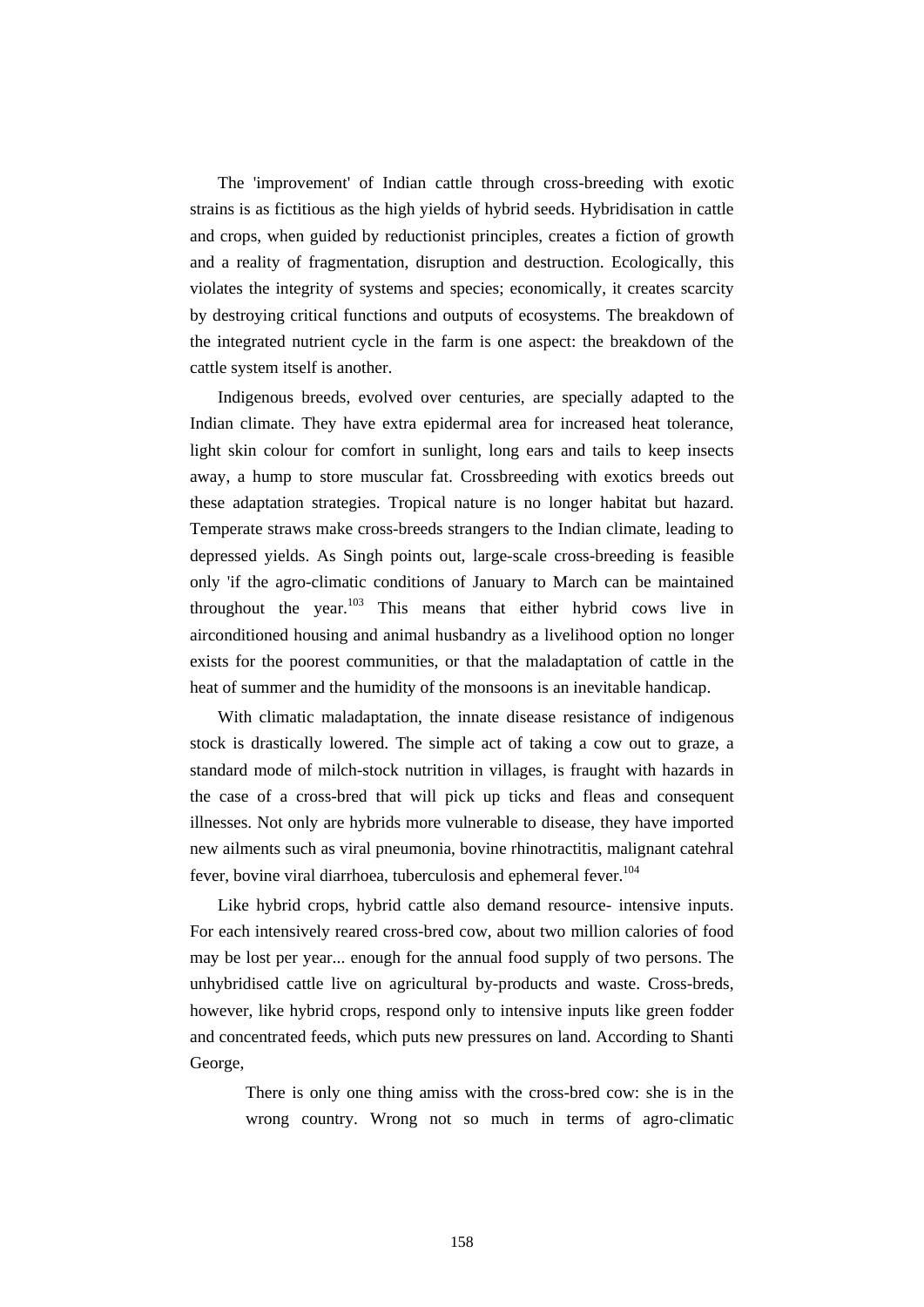circumstances, since there are such things as airconditioners and vaccines, as from the viewpoint of the milch-stock owners of this country, the large majority of whom cannot provide adequate basic nutrition and health care for their children, let alone expensive equivalents for hybrid livestock. in many parts of India, indeed, it must be more comfortable to be a large holder's cross-bred cow than to be a small farmer's child. We are told, for example, that while most rural Indians have to drink from the pond, crossbred cows get clean water. In the Anand region that boasts the most elaborate and efficient veterinary system in India, they say it is easier to get a doctor for a sick animal than for a sick human being.<sup>105</sup>

The white revolution is an excellent example of reductionism. It has reduced the cow to a milk machine, and milk merely into a commodity for sale, not an essential nutritive product which should be consumed in rural areas. The capitalist shift from need to markets is related to a capitalist patriarchal shift from household dairy processing to factory processing and from high labour inputs to high capital inputs. This shift has displaced women's work and their control on income from milk produce. The major indigenous dairy products are ghee, its by product, buttermilk, curds, cottage cheese and *khoya* which can be made in every rural kitchen and preserved without refrigeration. The National Commission on Agriculture estimates that 45 per cent of India's milk is consumed in liquid form, 39 per cent converted to ghee and five per cent processed into *khoya.* And while ghee is sold, nutritious buttermilk remains for local consumption. The white revolution propaganda would have us believe that before the EEC and World Bank aided dairy development, India had no dairy industry and no trade in milk products. It declared that the traditional dairy industry, controlled by women, was a 'vast inefficient structure of traditional milk production and marketing'.<sup>106</sup> Records however show that ghee processed by rural women travels better than the milk processed in expensive dairy plants.

The white revolution has thus diverted milk from basic rural needs to dairy foods for the elite, modelled on western consumption patterns, such as butter, cheese and dried skimmed milk and chocolates. Seventy per cent of milk procured by dairy plants in India is manufactured into these products, consumed by only two per cent of the population. Expensive methods of collection, chilling, transportation, processing, testing, packaging and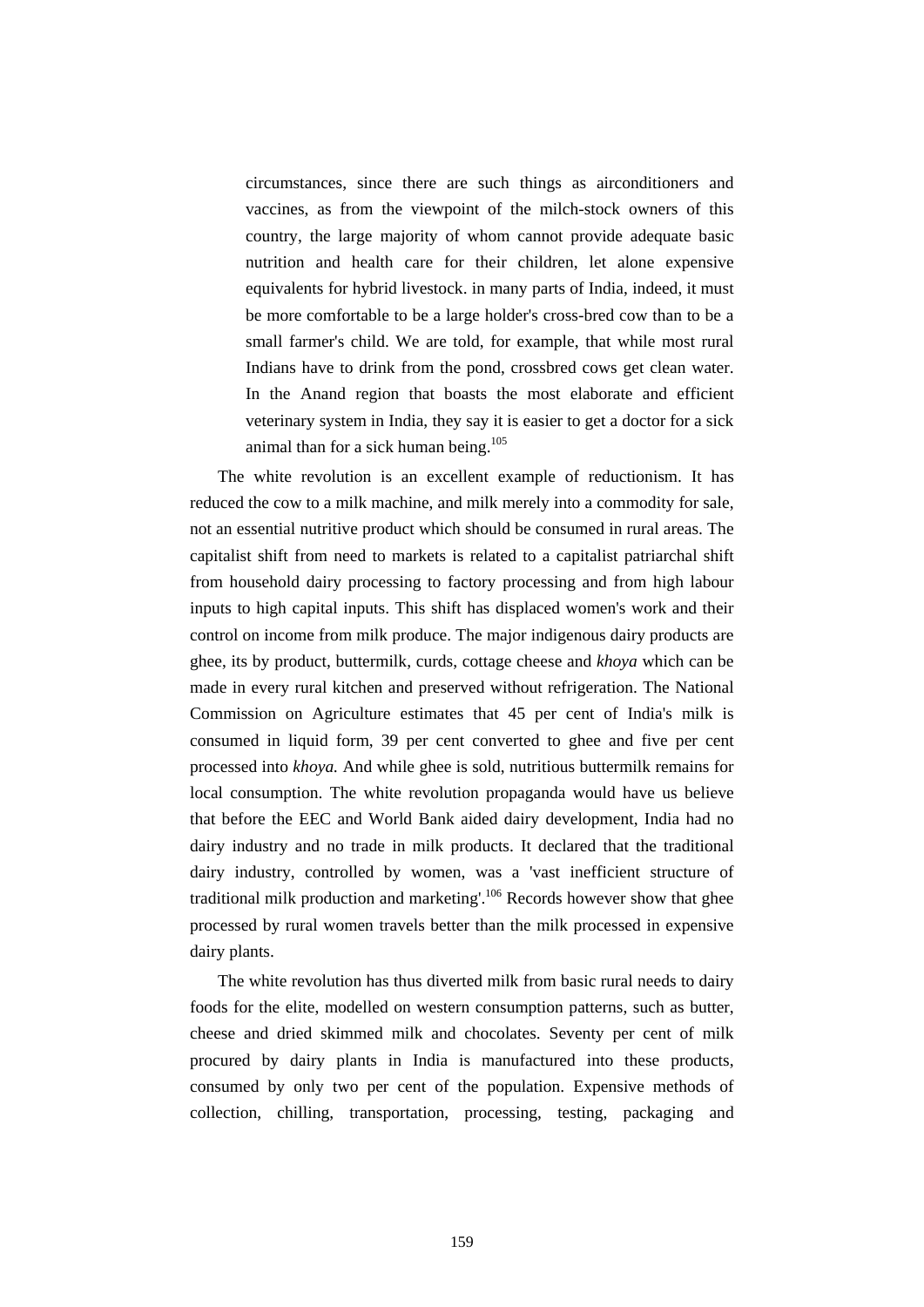advertising are employed for the manufacture and marketing of luxury dairy products by government, cooperative and private sector factories. These are used mainly by the affluent, either directly or indirectly through such products as ice-cream, biscuits, chocolates, etc. The economic reductionism inherent in the white revolution logic of seeing cows as producers of milk as a commodity, has various levels of violence against women and children built in. Rural women are violated by the negation of their role as animal husbandry experts and dairy food producers. Churning the curd for making ghee and buttermilk has been a symbol of this productivity. The white revolution removed this churning from the domain of women's work to an imported dairy processing plant run by men, thus simultaneously diverting nutrition away from rural to urban areas.

The white revolution, by turning milk into a commodity, has totally deprived rural children of their access to dairy nutrition. In villages not affected by its strategy, people continue to sell ghee and retain buttermilk for local consumption while in the white revolution villages they sell fluid milk and retain nothing for self consumption. The marketing of ghee does not entail an anguished choice between money and nutrition, because buttermilk, which retains the nutritive part of the milk, is consumed in villages and given away free to the poor. By contrast, with the marketing of fresh milk, rural producers are faced with the 'pain" choice of feeding milk to dairies like Amul or to their children'. Villages in Gujarat, the home of the white revolution, have very serious nutritional deficiencies, In children below five years, there is a high incidence of protein-calorie malnutrition since adequate quantities of milk are not available as a weaning food.<sup>107</sup> Urban children are also violated nutritionally, because what is a 'value added' Process for the dairy industry is a 'value annihilation' process from the point of view of nutrition, The divorce between food-value and profit-value applies as much to dairy products as it does to other foods processed by modem industry. Products that generate high profits, such as baby foods and chocolates, are health hazards, not sources of nutrition.

#### **Fragmentation of nature: integration of markets**

Just as the green revolution replaced local ecological integration by commercial integration at the level of global markets and the manufacture of pesticides, fertilizers and seeds, the white revolution has replaced local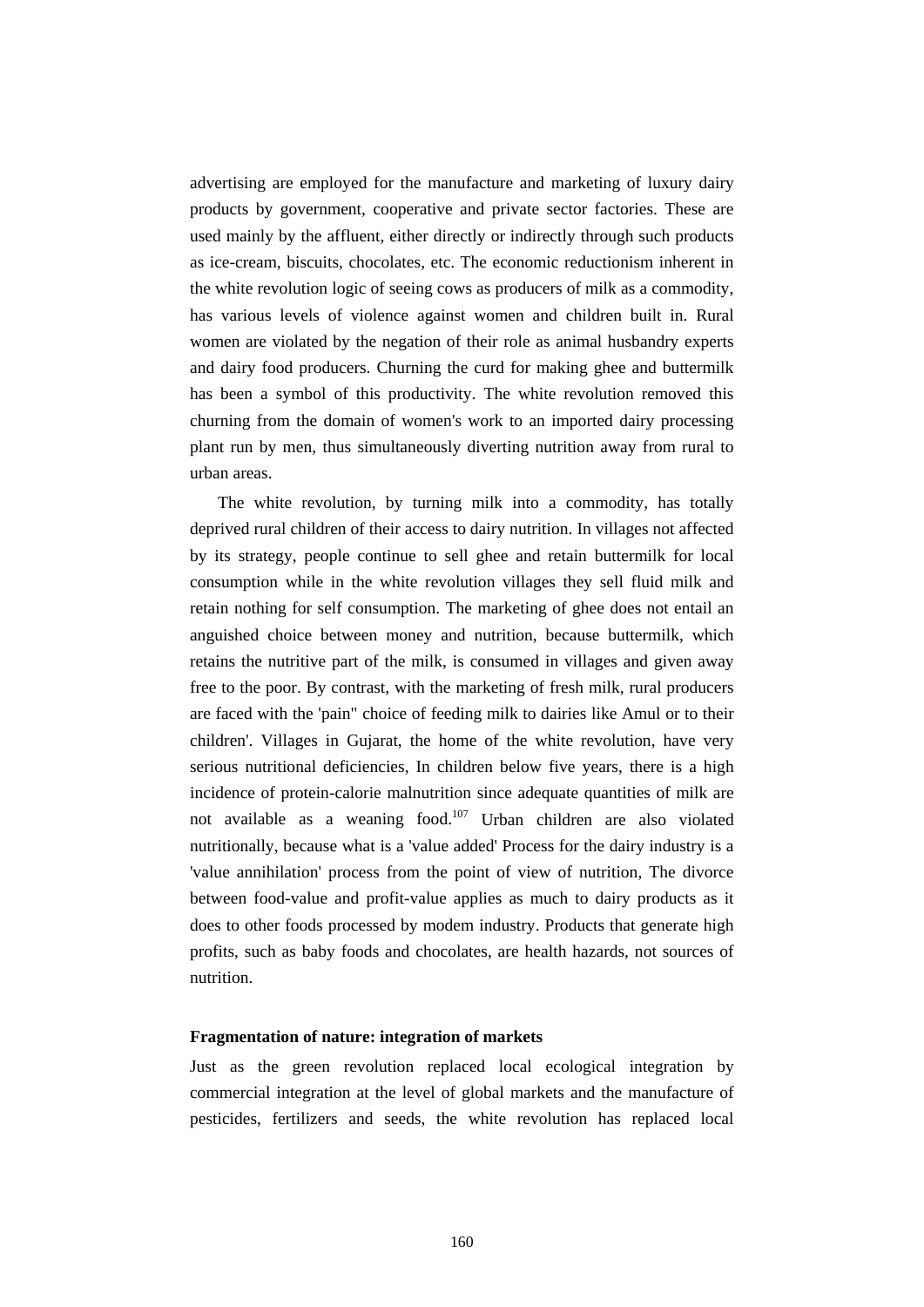ecological linkages between fodder, cattle and food with global commercial linkages between trade in cattlefeed and in milk products and substitutes. While livestock genes are imported from the north countries to fragment the integrity of India's indigenous genetic resources in livestock, and western dairy technologies and equipment are imported to violate the integrity of women's and nature's work in dairying and agriculture, a further violation to land and food systems is induced by the export of cattle-feed.

The white revolution has a major oilseeds component. Its policy of 'demand-led marketing' makes the flow of milk and cattle-feed follow purchasing power instead of need, threatening the very basic rights of children to nutrition. Soya bean, cultivated largely for cattle-feed for the north, is being spread throughout the south under oilseeds programmes, displacing traditional staple food crops integrated with soil and nutrition patterns. Soya was discovered as a 'miracle bean' by western agri-business. Grain trading multinationals like Gargill, Continental and Bunge which, with Louis Dreyfus and Andre Garnac, control 50 per cent of the world grain trade, also control the soya trade now, especially as inputs for the cattle-feed industry.<sup>108</sup> The nice thing with soya in the corporate perspective is that unlike traditional oilseeds and beans, it needs industrial processing and is eminently suitable for feeding factories instead of stomachs. It cannot be processed locally by women, like traditional oilseeds whose oilcake made very important cattle-feed. Hungry stomachs and malnutritioned children are however the justification for the large scale spread of overcoming edible oil scarcity. However, replacing traditional oilseeds by soya bean, an introduced crop, is once again based on the myth of productivity increase. The average oil recovery from soyabean is only 144 kg/ha, against 175 kg/ha from mustard seed and 150 kg/ha from groundnut. As an oilseed, soya bean is quite clearly unproductive. The hidden agenda for the spread of soya bean is not the production of oil but of oilcake for export. De-oiled cake recovery is as much as 655 kg in the case of soya bean, against 325 kg for mustard seed and 200 kg for groundnut. in less than a decade the production of soya bean has reached 11I lakh tonnes in India.<sup>109</sup> As late as 1976 the cultivation of soya bean was insignificant. By 1982-83 it was 3.58 lakh tonnes and by 1990, it is expected to reach 30 lakh tonnes. India exports 1.5 million tonnes of oilcake as cattle-feed, 50 per cent of it to the EEC. Exports of oilcake tripled in 1986.<sup>110</sup> Global dairying interests are thus putting European dairy cattle in direct competition with Indian people for the produce from India's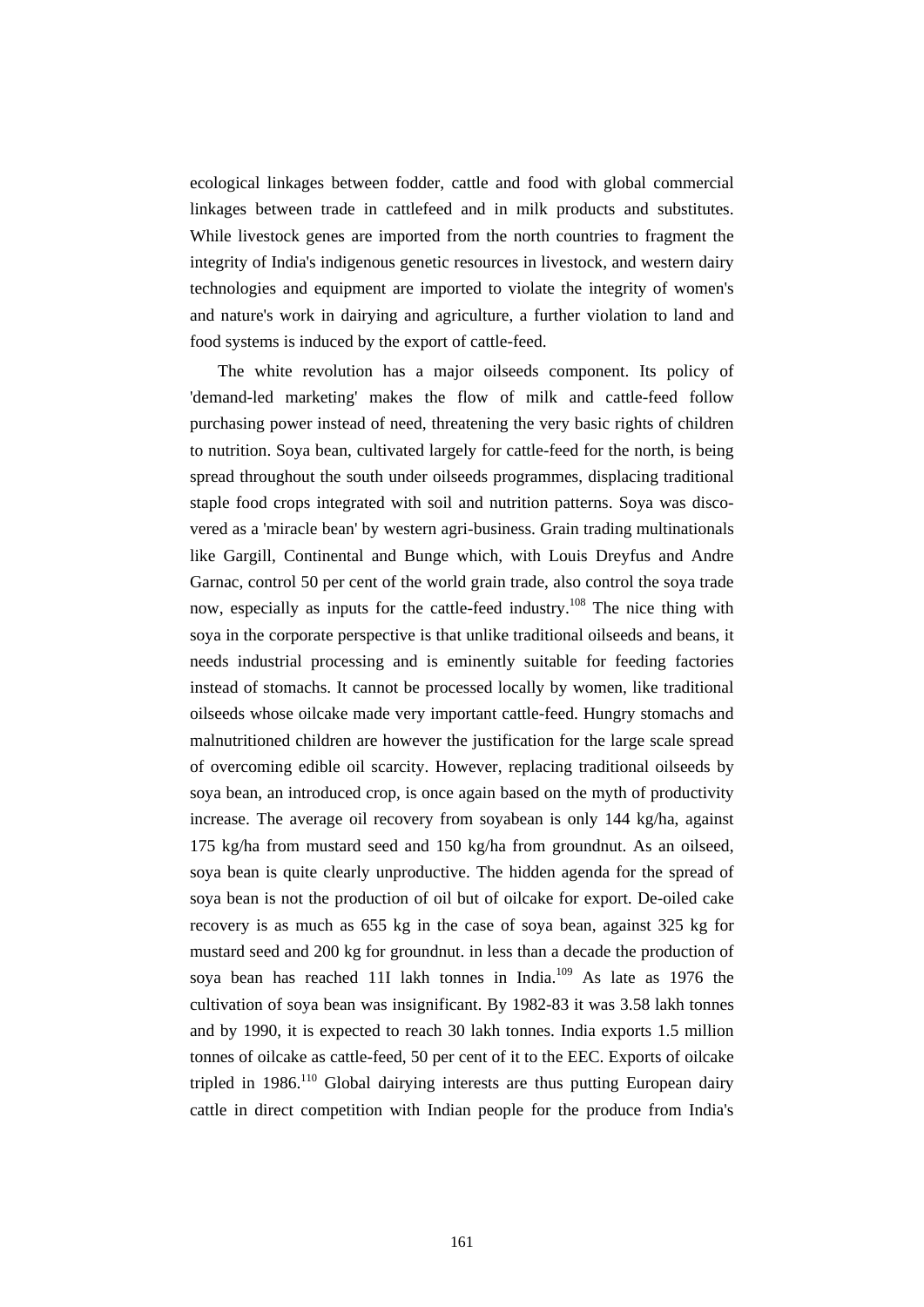land through development projects like the white revolution, which are ostensibly aimed at improving the availability of food and nutrition to people in India. Food entitlements are going down through the disruption of crop and livestock links on the farm, through milk export from rural areas and through feed exports from the country. The absurdity and violence of disintegration at the local ecosystem level and integration at the global commodity trade level is apparent when the cattle in the EEC countries are annihilated for  $\alpha$ 'overproduction'.<sup>111</sup> The cattle of both regions are thus rendered dispensable by a reductionist logic of dairy development controlled by transnational business interests. Indigenous cattle are bred out for being 'inferior' and European and American cattle are killed for producing surplus. The cow which was transformed into a milk machine by reductionist logic is next destroyed by the full unfolding of that logic. With the cow go the small people whose prosperity was linked to the cow - the small dairy producer in the North as much as the small livestock owner in India. And as the old generation of biological reductionism in turning the cow into a dispensable milk machine runs into trouble worldwide, the new miracle of biotechnologies and genetic engineering is sold to further increase the milk output of cows, and further threaten the livelihood of the small producer. Multinationals like Elanco (a subsidiary of Eli Lilly), Cynamid, Monsanto and Upjohn are all rushing to put BST, bovine somatrophin, on the market inspite of controversy and anxiety about its ecological impact.112 Somatrophins are proteins which tell the body what to do with the energy generated from food. BST producing genes have been inserted into the DNA of bacteria through genetic engineering, and the growth hormone is now being produced in commercial quantities by drug multinationals. When injected daily into cows, BST diverts energy to milk production. One of the problems not yet overcome is that there is a chance that cows may get emaciated if too much energy is diverted to produce milk. A second problem is that, as in all other 'Miracles' of modern science in agriculture, the gain in milk production is conditional on a number of other factors such as industrial feed and computerised feeding equipment and programmes.<sup>113</sup> Just as, in the first phase of the white revolution, women were displaced from the processing sector and their control over milk, removed, so with genetic engineering, they are being marginalised in their role of caring for cows. This activity is now in the hands of men and machines.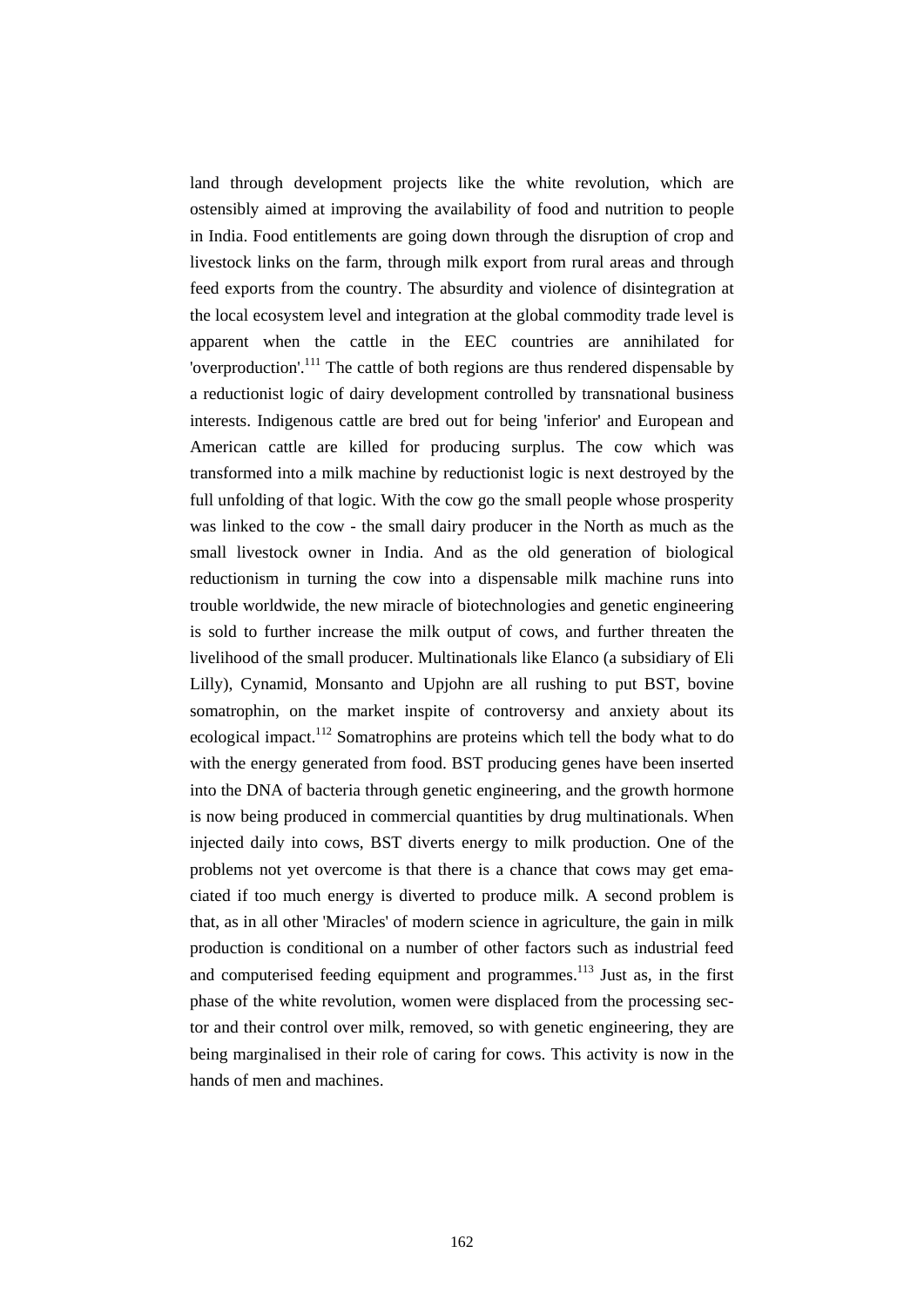The inherent violence of the white revolution as reductionism in livestock management lies in the manner in which it treats the needs of small people throughout the world as dispensable, and living resources merely as raw material for commodity production, dispensable in the logic of the market if they produce the wrong thing in the wrong quantity. The same global commoditisation processes which render Indian cattle 'unproductive' (even when, in multidimensional terms, they are highly productive) simultaneously dispense with European cattle for being over productive. This annihilation of livestock in its diversity is linked to the annihilation of knowledge of the protection and conservation of living resources as sources of life. This is replaced by the need to protect the profits of rich farmers and increase the control of agri-businesses. The needs of people are replaced by the needs of multinational aid and business.

It is in order to reverse this anti-life logic that the feminine principle needs to be recovered. When peasant women in India resist the sale of milk, as in the hill areas of Garhwal, saying it is not a commodity; when they resist the shift from staple foods like millets and pulses to soya bean or cash crop cultivation; or when European women organise to move the butter and food mountains;  $^{114}$ or peasants in Portugal's highlands refuse to kill their cows to maintain EEC market prices, the feminine principle is stirring towards life-conserving, life-enhancing perceptions and actions.<sup>115</sup> The recovery of the feminine principle in dairying involves the recovery of the integrity of the cow, and the rejection of the 'sacredness' of a violent science. It involves the recovery of the integration of dairying with farming, and of rebuilding the relatedness of soils and animals. It involves the recovery of the diversity that such integration with nature's processes involves, and to place at the centre of concern in food and nutrition systems, the needs of the earth, the animals, the people. It means that invisible workers, like women and their cows, be put at the centre of an integrated and ecologically sound food production process. It is they who satisfy basic sustenance needs and maintain the integrity of ecosystems and living beings and constitute the only viable response to the violent forces of disruption and breakdown that masculinist science and development have unleashed as 'progress'. The feminist agenda for food is the recovery of the feminine principle in food production so that sustainability and diversity, and patterns of equitable distribution are ensured. Equity rooted in diversity and in self-generated development is nowhere more conspicuous than in food -as are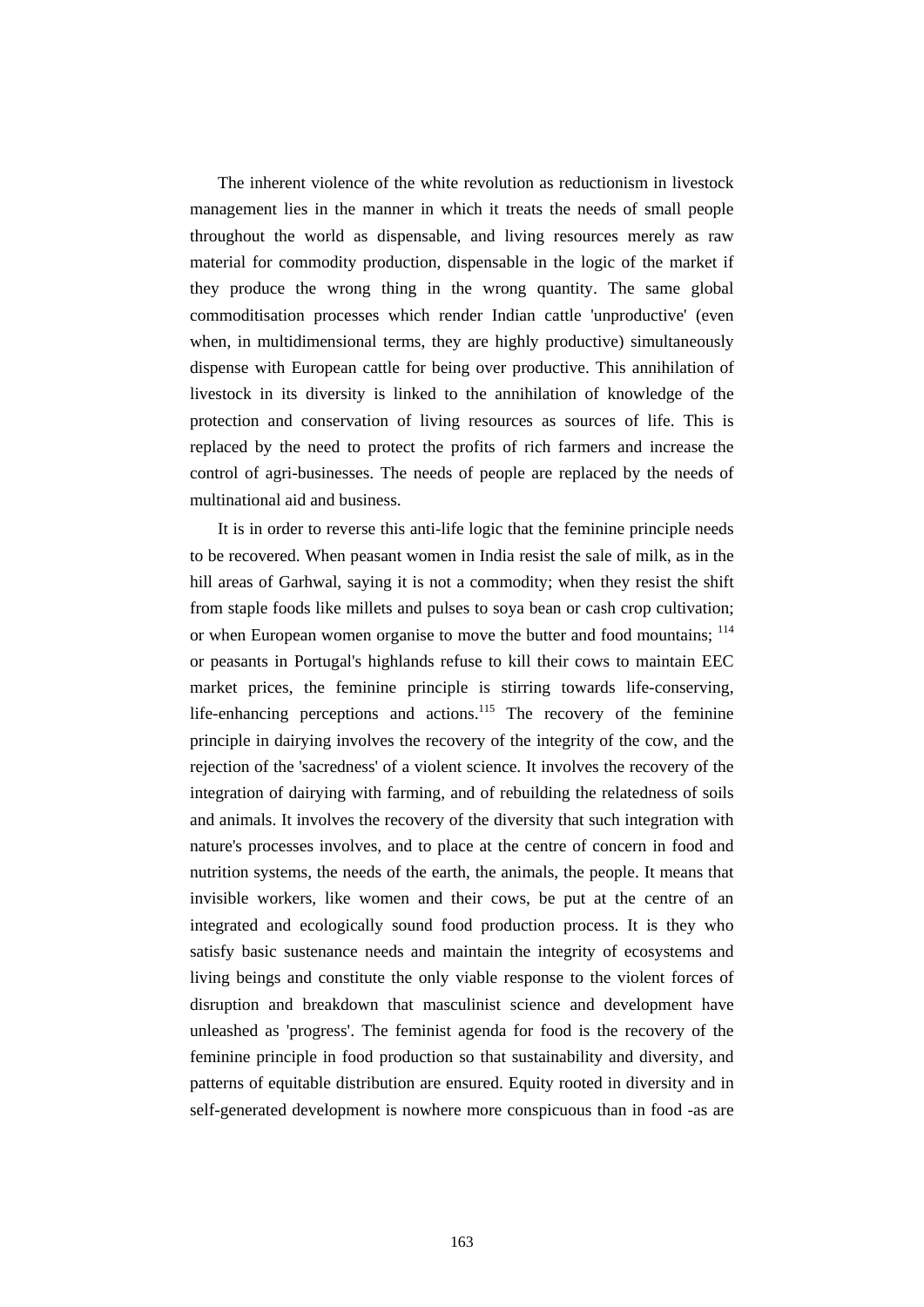the injustice, violence and external patriarchal control arising from uniformity and reductionism.

As producers of sustenance, rural women have always been in the lead in struggles related to the right to food. During the Tebhaga uprising in Bengal, following the great famine, women had formed the Nari Bahini to protect their right to food by resisting the exploitative takeover of 50 per cent of the farm produce by the *jotedars*. The Tebhaga movement was a demand for a two-third share for those who produced the food, and its slogan was *'Pran debo , dban debo na'*(we will give up our lives, not our rice).<sup>116</sup> In the new context where the *jotedar* has been replaced by multinational and international aid agencies, and where exploitation involves not just robbing the peasant, but also nature, the productive base of the peasant, it will again be rural women who will protect the sources of life by protecting the sanctity of seeds, soils and cattle. The right to food is today inextricably linked to the right of nature to conserve her ability to produce food sustainably. The partnership between women and nature for a recovery of the organic base of sustenance is crucial for making that right a reality for all.

It is in this sense that ecological movements spearheaded by rural women create sane alternatives not just for women, but for society as a whole. The struggles of the Chipko women of Garhwal to conserve an organic system of food production based on conserving trees, soils, water, cattle and genetic diversity, are struggles that challenge the gender and class-based ideologies of exclusion with trans-gender, declassed ideologies of inclusion.

#### **Notes**

- 1 The Corporate Seed,' in *Balai,* Asian journal, No. 7, 1983, Manila; and Anderson *et al, Science, Politics and the Agricultural Revolution in Asia,*  Boulder: Westview, 1982.
- 2 RBlee & I. de Vore (eds.) *Man, the Hunter,* Chicago: Aldini, 1968.
- 3 G.P. Murdock& D.C. White,'Standard Cross-Cultural Sample', *Ethnology, Vol. 8 No. 4, pp 329-369, 1969.*
- 4 A Stanley, 'Daughters of Isis, Daughters of Demeter: When Women Sowed and Reaped' in J. Rothschild (ed.), *Women, Technology and Innovation,* New York: Pergamon, 1982*.*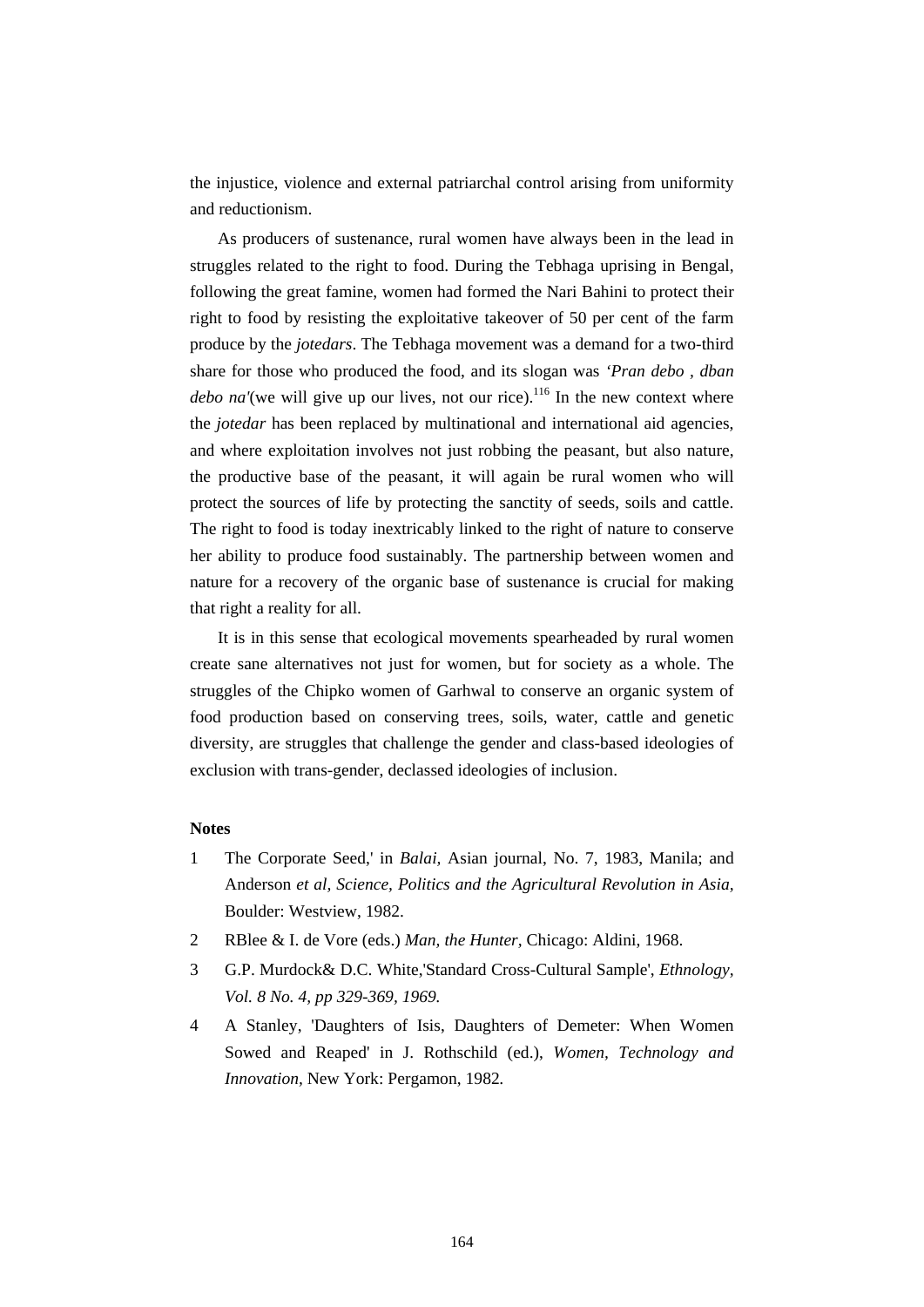- 5 A. Howard, *An Agricultural Testament,* London: Oxford University Press, 1940*.*
- 6 JA Voelker, Report *on the improvement* of *Indian,"culture,* London: Eyre and Spottiswode, 1893, p-11.
- 7 K.M. Munshi in *Towards Land Transformation,* Government of India, Ministry of Food and Agriculture, 1951.
- 8 Howard, OP. cit
- 9 Charles Darwin, *The Formation of Vegetable Mould through the Action of Worms witb Observations on their Habits,* London: Faber and Faber, 1927.
- 10 J.E. Satchel, *Earthworm Ecology,* London: Chapman and Hall, 1983.
- 11 Vir Singh, 'Hills of Hardship', *The Hindustan 71imes Weekly,* January 18, 1987.
- 12 J.13. Bhati & D.V. Singh, 'Women's Contribution to Agricultural Economy in Hill Regions of North-West India,' *Economic and Political Weekly, Vol. 22.* No. 17, April *25,* 1987.
- 13 K. Saradamoni, 'Labour, Land and Rice Production: Women's Involvement in Three States;' *Economic and Political Weekly, Vol. 22,*  No. 17, April *25,* 1987.
- 14 Anonymous, 'From a Woman Anthropologist's Note-pad: im Memos', Balai, No. 7, 1983.
- 15 Bina Agarwal, 'Women and Technological Change in Agriculture: The Asian and African Experience', in I. Ahmed, (ed.). *Technology and Rural women: Conceptual and Empirical Issues,* London: George Allen and Unwin, 1985.
- 16 S.Muntemba,Women, the Fanners of Africa', speech delivered on "The Position of Women in Rural Development', Amhem, Netherlands, 1985, and 'Dispossession and Counter-strategies in Zambia 1930-1970,' *Development, Vol. 4,* 1984, p.15.
- 17 EA Cebotarev, 'Women in Agricultural Science.and Technology: Implications for Today's Food System,' mimeo, University -of Guelph, 1986.
- 18 J. Banclyopadbyay & M. Moench. 'Basic Needs and Biomass Utilisation' in j. Bandycipadhyay, *et at. India's Environment,* Dehradun: Natraj, 1987.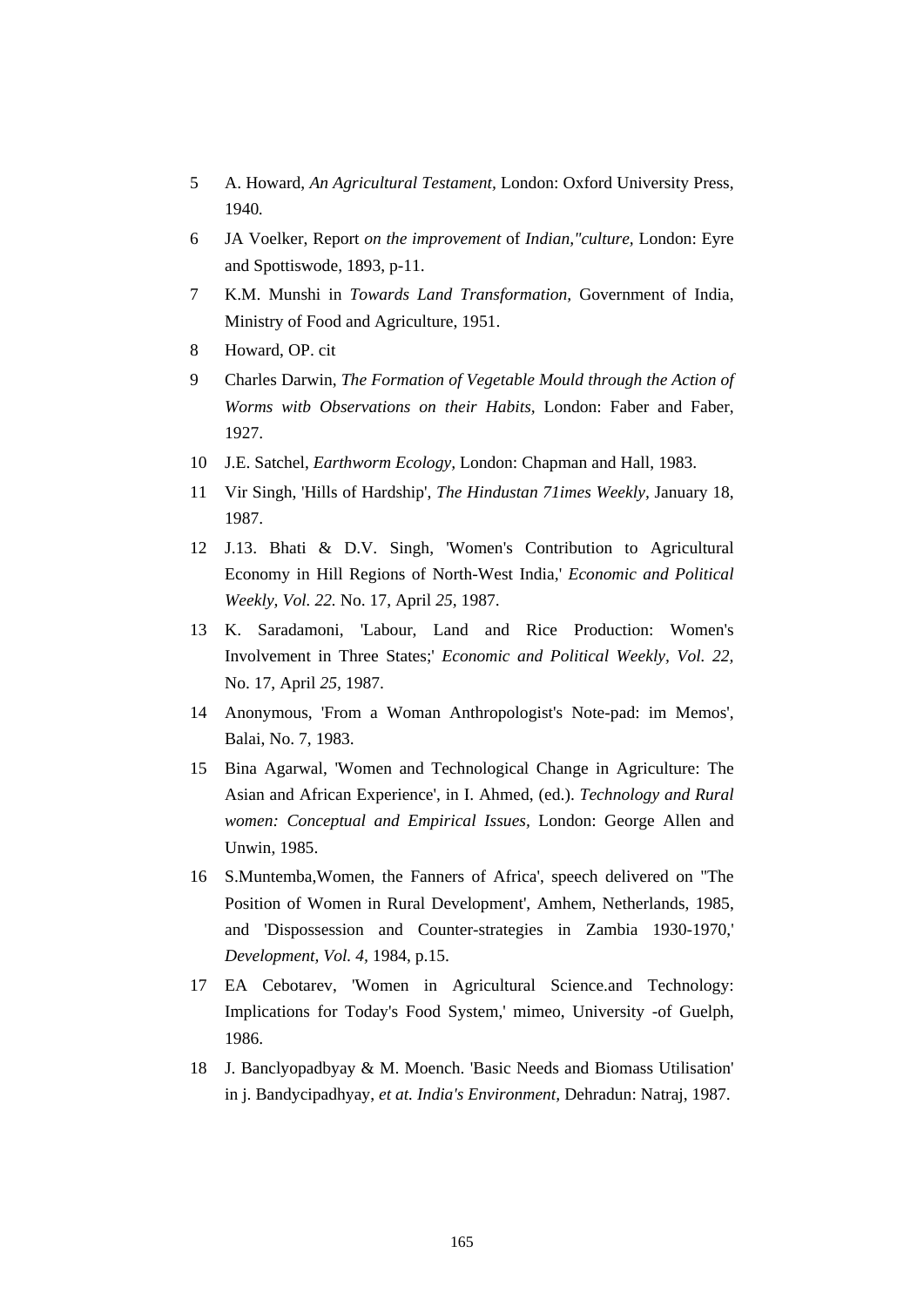- 19 Bina Agarwal, 'Neither Sustenance Nor Sustainability: Agricultural Strategies, Ecological Degradation and Indian Women in Poverty', in *Structures of Patriarcby,* Delhi: Kali for Women, 1988.
- 20 Maria Mies, 'Capitalism and Subsistence: Rural Women in India', in *Development, vol* 4,1984.
- 21 B.D. Jennings & K.O. Edmund, 'Science and Authority in International Agricultural Research', *Bulletin of Concerned Asian Scbolars, Vol. 14,*  October/December 1982.
- 22 R. Anderson & B.M. Morrison, *science, Politics and the Agricultural Revolution in Asia,* Boulder: Westview, 1982, p.6.
- 23 F.M. Lappe & J. Collins, *Food First,* London: Abacus, 1980, p.104.
- 24 G.S. Bhalla, *Cbanging Structure ofAgriculture in Haryana: A Study of the Impact of the Green Revolution,* Chandigarh, Punjab University, 1972.
- 25 Govind Kelkar, The impact of the Green Revolution on Women's Work Participation and Sex Roles', paper presented at a seminar on Rural Development and Women, Mahabaleshwar, 1981.
- 26 C. Sathyamala, *et al, Taking Sides,* Madras: Asian Network for Innovative Training Trust, 1986, p, 146.
- 27 Srilata Batliwala, 'Rural Energy Scarcity and Nutrition', in Economic *and Political Weekly,* February 27, 1981
- 28 Vandana Shiva, 'Violence and Natural Resource Conflict: A Case Study of Punjab', Report for the UNU, Tokyo, 1987*.*
- 29 Bina *Agarwal, op.cit*
- 30 R.P. Ravindra, *The Scarcer Half* Bombay: CED, 1986.
- 31 S.H. Venkattamani, 'Female Infanticide: Bom to Die,' in *India Today,*  June 15,1986.
- 32 Amartya Sen,'Affica and India: What DoWe Learn from Each Other?'paper presented at the Eighth Economic Congress, New Delhi, 1986.
- 33 D. Morgan, *Membants of Grain, New* York: Viking, 1979, p.237.
- 34 P.R. Mooney, *The Law of tbe Seed,* in *Development Dialogue, Uppsala,*  Dag Hammerskjold Foundation, 1983.
- 35 D. Morgan, op.cit. p.237.
- 36 In Lappe & Collins, op.cit.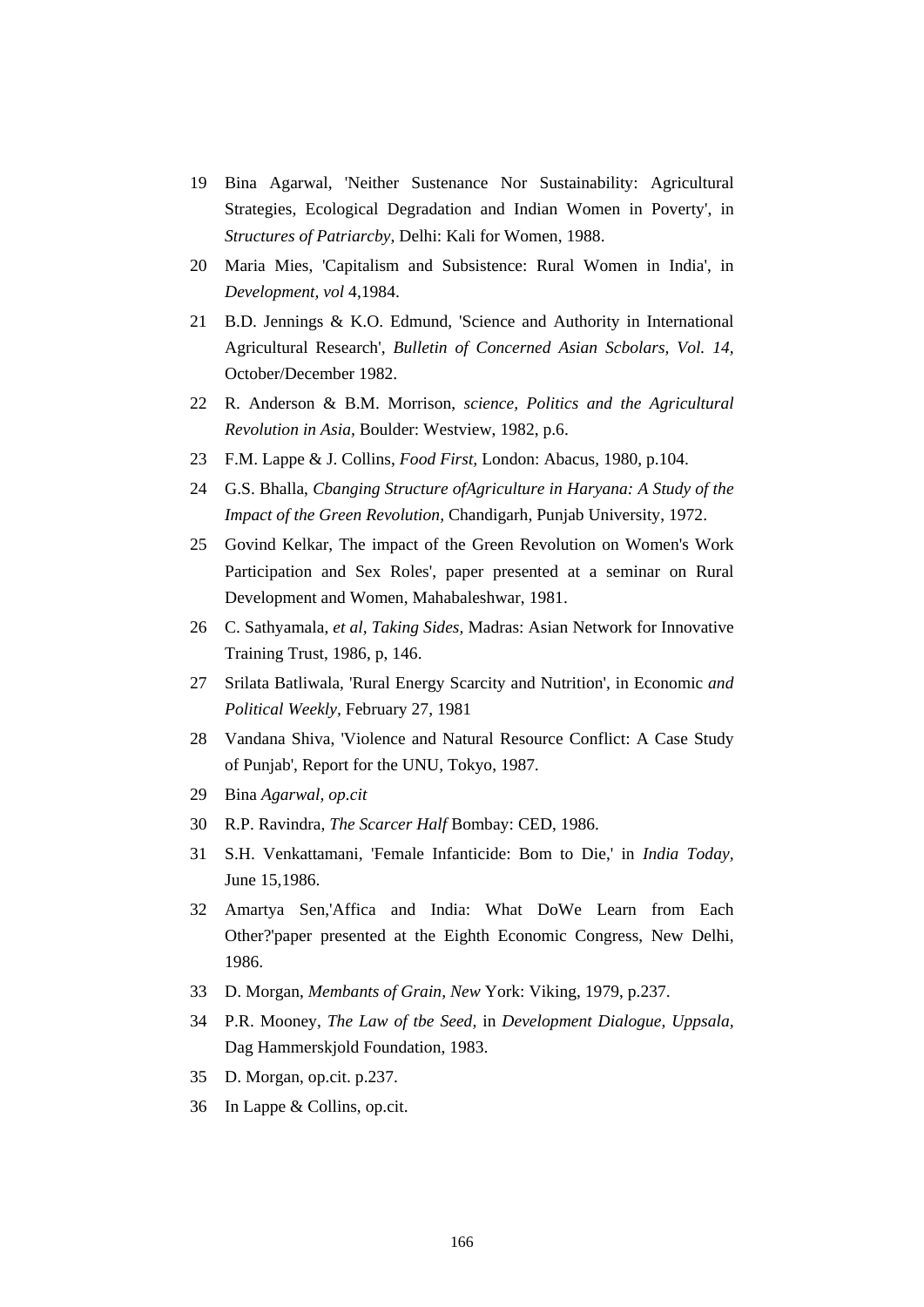- 37 J. Doyle, Altered *Harvest, New* York: Viking, 1985, p.14.
- *38* Lappe & Collins, *op-cit.*
- 39 J. Bandyopadhyay, S.T.S. Reddy, *et al., High Yielding Varieties and Drought Vulnerabilty,* Dehradun: Research Foundation for Science, Technology and Natural Resource Policy, 1986.
- 40 PR Mooney, op.cit
- 41 C. Gopalan, *et al, Nutritive Values of Indian Foods,* Hyderabad: National Institute of Nutrition, 1981*.*
- 42 *S.S. Johl, Diversification of Agriulture in Punjab,* a report submitted to the Government of Punjab, 1986.
- 43 R.H. Richaria, -me crisis in Rice Research', paper presented at'The Crisis in Modem science' Conference, Penang, 1986.
- 44 Claude Alvares,'Tbe Great Gene Robbery'in *The Illustrated Week4, OfIndia,* March 23, 1986, P.Q.
- 45 'Rice Research in India An overview', (anon.), CRRI, Cuttack, 1980.
- 46 Bharat Dogra, 'Empty Stomachs and Packed Godowns', New Delhi, 1987.
- 47 F. Denton, 'Rice is More than a Dietary Staple: A Study of its Non-Food Uses', Ceres, Vol. 13, No. 3, May-June 1985.
- 48 R.H. Richaria quoted in Claude Alvares, op.cit.
- 49 T.P. Bayliss-Smith 'Energy Use, Food Production and Welfare: Perspectives on the Efficiency of Agricultural Systems' in GA Harrison (ed.), Energy and Effort, Basingstoke: Taylor and Francis, 1982.
- 50 C. Geertz, Vricultural Innovation: The Process of Ecological Change in Indonesia, Berkeley: University of California Press, 1963.
- 51 lappe & Collins, op.cit. p.114.
- 52 Y, Saradamoni, op.cit.
- 53 Claude Alvares, opcit.
- 54 D. Lummins,'Swving inSugar-land: AVisit to Negros', in Ampojapan -Asia Quarterly Review, Vol. 18, No. 1, 1986.
- 55 *E. Wolfe, Beyond the Green Revulution,* Washington: World Watch Paper No. 73, October 1986.
- 56 P. R.Mooney, op. cit.; and H. Hobbelink *New Hope or False Promise: Biotechnology and Third World Agriculture,* Brussels: ICDA 1987; and Doyle, opcit.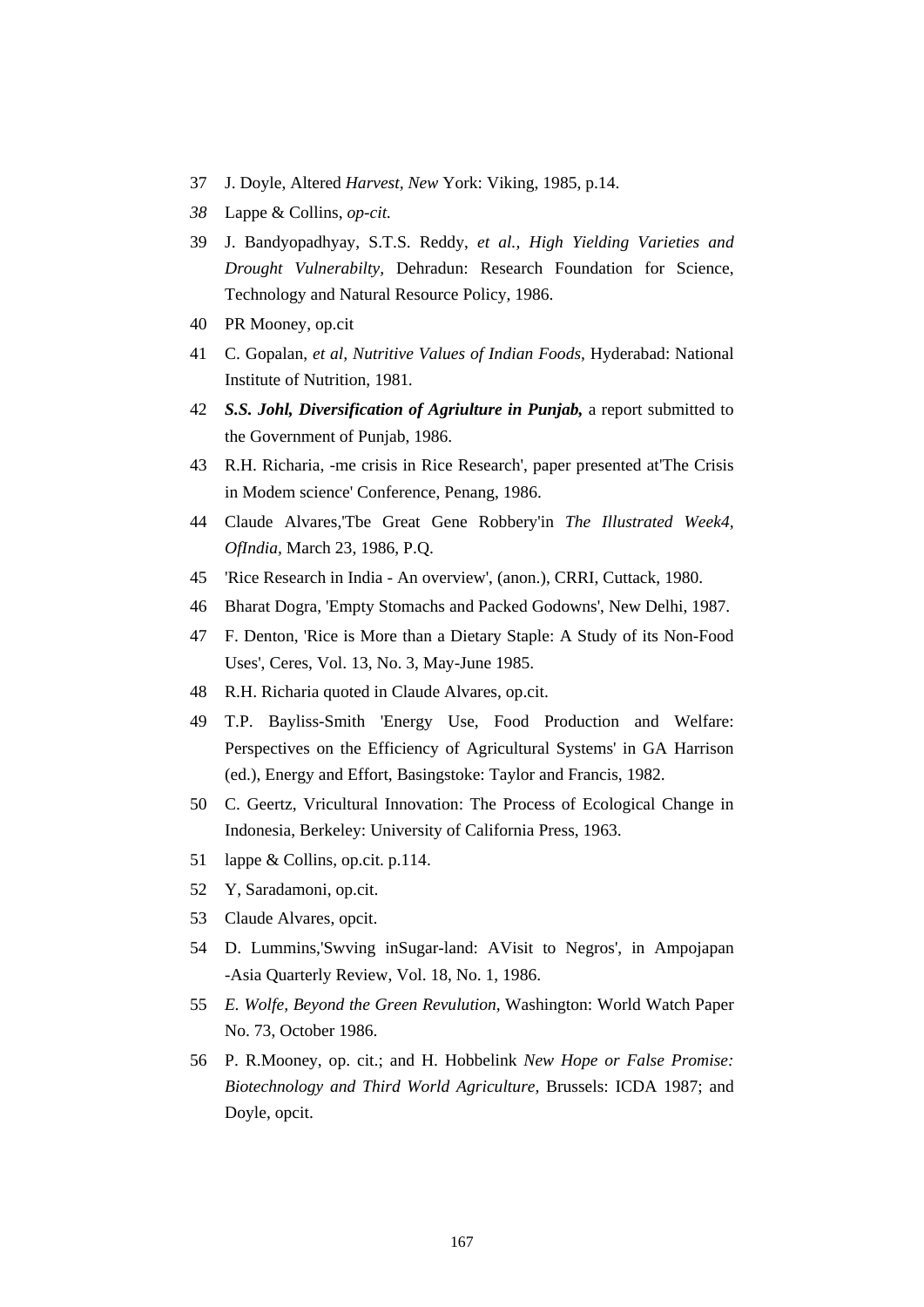- 57 S.H. Wittwer, '111e New Agriculture: A View of the Twenty-first Century', in J.W.Rosenblum, *Viculture in the 21st Century,* New York:Wiley Interscience, 1983, p 352.
- 58 M. Kenney, *Bio-technology*: *The University-Industrial Complex,* New Haven: Yale University Press, 1986*.*
- 59 PAB Refers Pepsico Tie-up Move to Form Ministry', Bombay: *Economic Times,*September 11, 1986*.*
- 60 Prem Shankar Jha, 'Punjab: Programme for Peace', *Times of India,*  December 11, 1986*.*
- 61 F.F. Clainnonte &J.L. Cavanagh, 'rbird World Debt: The Approaching Holocaust', *Economic and Political weekly* Vol. 21, No. 31.
- 62 B. Dinharn & C. Hines, *Agribusiness in Africa,* London: Earth Resources Research, 1985.
- 63 M,Mota quoted in Mooney, op.cit. p.19.
- 64 Sunderlal Bahuguna, *Mati Devta, Dharma Devta*: A Report on the Save Gandhmardhan Campaign', mimeo, 1986.
- 65 R. Lal, 'Soil Conserving versus Soil-Degrading Crops and Soil Erosion Control' in D.J Greenland & R. Lal (eds), *Soil Conservation and Management in the Humid Tropics,* New York: John Wiley and Sons, 1977.
- 66 R.Lal, *op.cit*
- 67 VA Kovda, *Land Aridisation and Drought Control,* Boulder: Westview, 1980.
- 68 J. Venkateswarlu, 'Improving the Management of Black Cotton Soils', ICRISAT, 1981*.*
- 69 Howard, *op.cit*.
- 70 Report from the Department of Soils, Ludhiana: Punjab Agricultural University, 1986*.*
- 71 Report from the Department of soils, op. cit.
- 72 D.R. Bhumbla, *Salinity in India,* Karnal**:** Central Soil Salinity Research Institute, 1977.
- 73 G.S. Hira. & V.V.N. Murry, 'An Appraisal of the Water-logging Problems in Punjab, Ludhiana: PAu, 1985.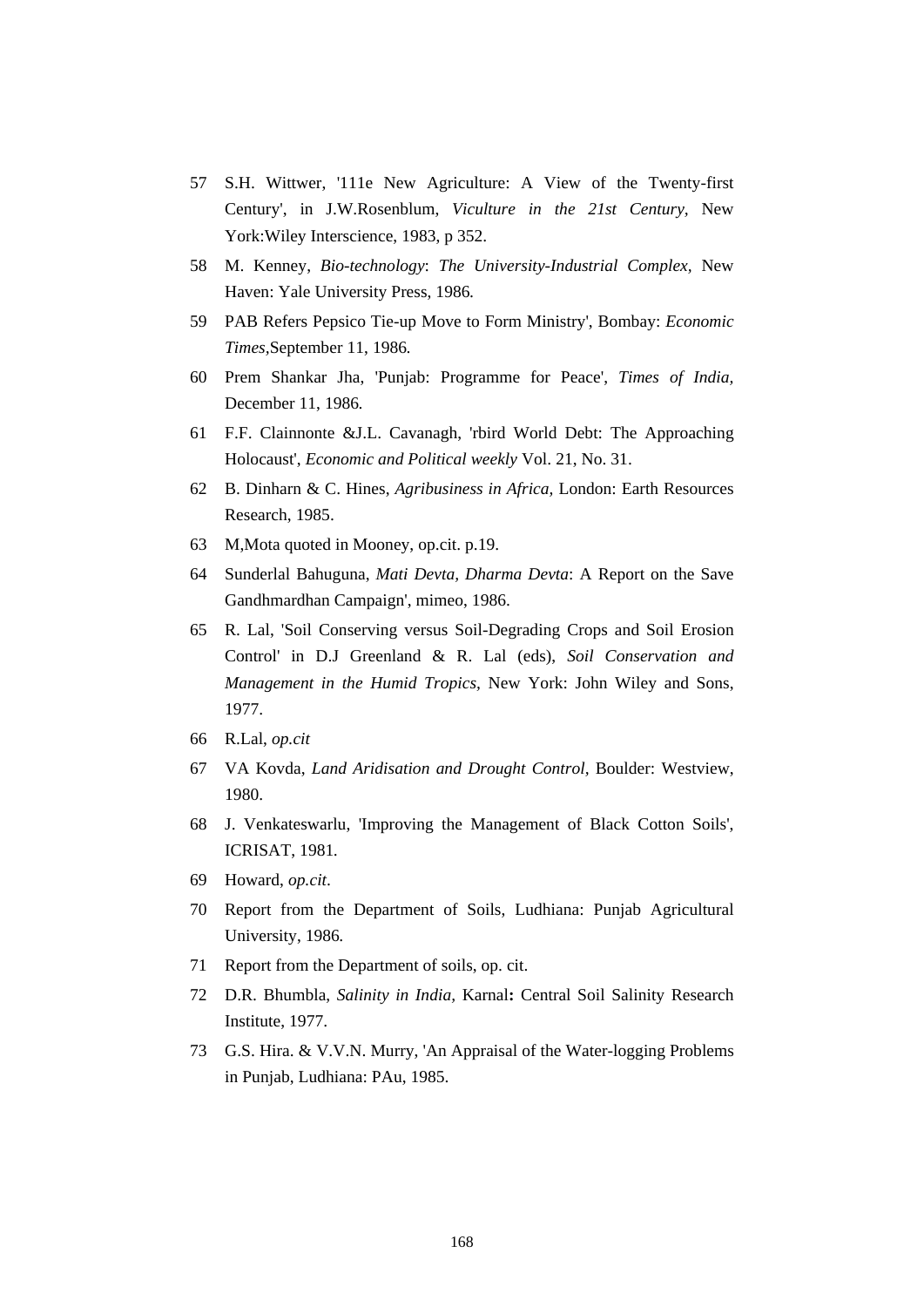- Ramprasad & K. Malhotr-a,Water-logging in the Irrigated Areas of Karnataka', *State of the Environment. Karnataka,* 1985-86 Department of Environment, Karnataka, 1986, pp.31-45
- A Mishra, *Mitti Bacbao* (Hindi), New Delhi: Gandhi Peace Foundation,
- *E. Hyams, Soil and Civilization,* London: Thames and Hudson, 1952, p.150.
- A.H. Church, *Food Grains of India,* (Reprint), New Delhi: Ajay Book Service, 1983, P.89.
- A.K. Yegna Narayan Aiyer, *Field Crops of India,* Bangalore: Bangalore Press, 1982.
- S. Girriapa, 'Role of Ragi in Dry Area Development', sec mimeo, 1980.
- Hessayan, op.cit.
- J. H. Perkins, *Insects, Experts and the Insecticide Crisis,* New York: Plenum, 1982, p. 5.
- Rachel Carson, *Silent Spring* London: Penguin, 1983, p.42
- *W.W. Fletcher, The Pest War, Oxford:* Basil Blackwell, 1974, p.l.
- De Bach, *Biological Control by Natural Enemies,* London: Cambridge University Press, 1974.
- R.C. Oelaf, *Organic Agriculture,* New Jersey: Allanheld, Osmunand Co., 1978, p.8 1.
- Oelaf, op. cit., p.60.
- Howard, op. cit.
- Howard, op.cit.
- Howard, op.cit.
- F. Chabousson, 'How Pesticides Increase Pests', *Ecologist, Vol. 16, No. 1, 1986, pp. 29-36.*
- DA, Posey,'Indigenous Ecological Knowledge and Development of the Amazon', in E.F. Moran (ed.), *The Dilemma of Amazonian Development,*  Boulder: Westview, *1983, p.234.*
- Perkins, op cit.
- Rachel Carson, opcit., p.108.
- KM. Munshi, op. cit.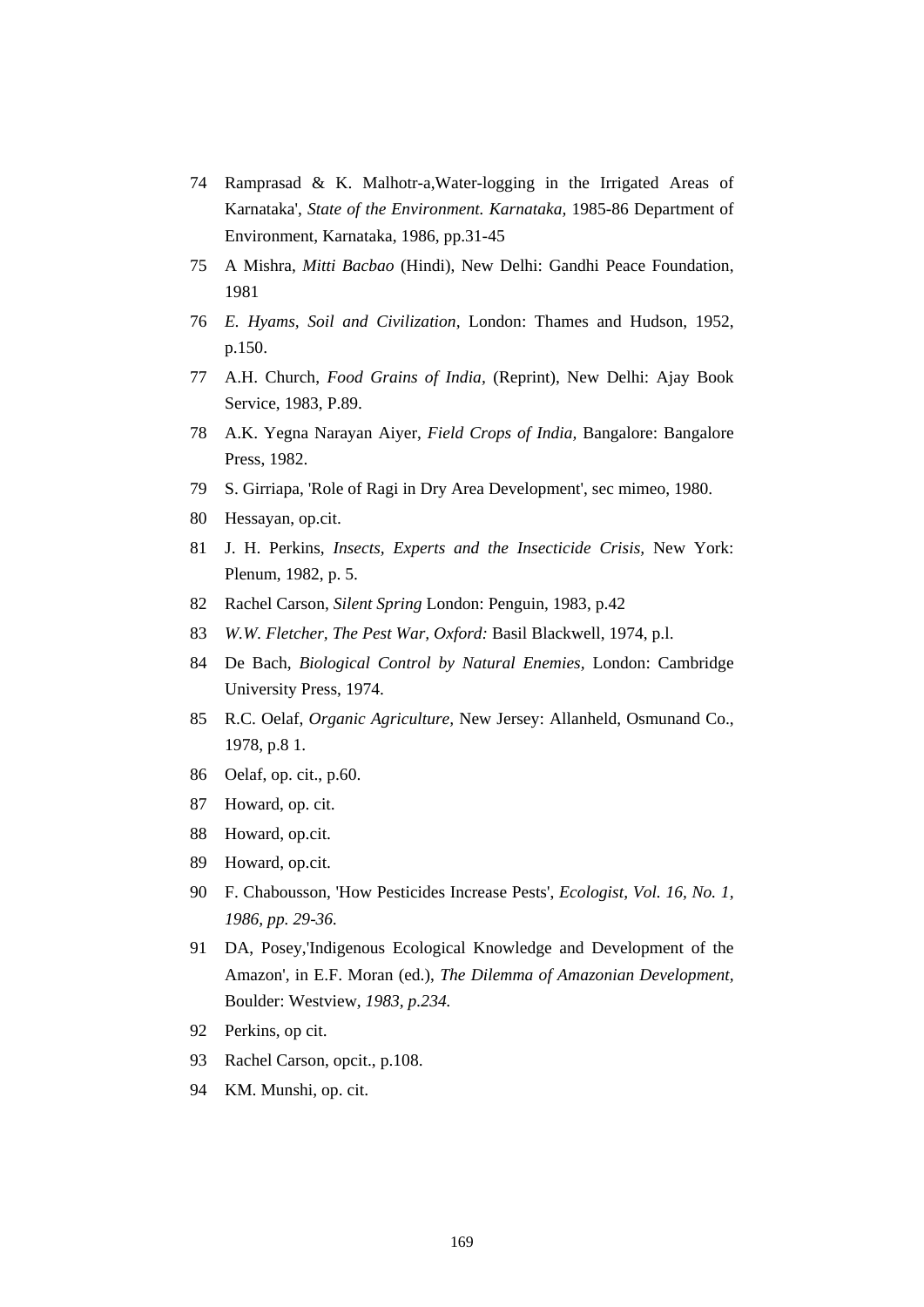- N. Wright, *Report on the Development of the Cattle and Dairy Industries in India,*Simla, Government of India Press, 1937.
- Shanti George, op*eration Flood.* Delhi: Oxford University Press, 1985, p-31.
- Shanti George, op. cit.
- Shanti George, op.cit., p.30.
- Shand George, op. cit., p.59.
- 100 Ibid, p.118.
- Shanti George, op. cit., p.39.
- Ibid, P.37.
- Shanti George, op. cit, p. 107.
- 104 Ibid, p. 108.
- Shanti George, opcit., p.112.
- Ibid, p.120.
- Shanti George, op. cit., p. 261.
- 'Soja Sover', Milie*udefensie,* Amsterdam, 1982.
- 'Can Soya Replace Traditional Oilseeds?' *The Times of India,* May 24, 1985.
- 'Oilcakes Export up by 60 per cent', *Indian Express,* September 5, 1985.
- 'U.S. Cows Face Penalty for Plenty, *Indian Express,* March 29, 1986.
- 'Buttercup Goes on Hormones', *The Economist, May 9, 1987.*
- Kueen,'Biocow in *The Ram's Horn:* Newsletter of the Nutrition Policy Institute, Toronto, No. 40, May 1987.
- Reported by Danielle Grunberg of Women for Peace at the END Convention, Coventry, July 1987.
- Reported by Maria Lourdes at the meeting of the Committee for a Just World Peace, Yokohama, December 1986.
- Peter Custers, *Women in the Tebbaga Uprising* Calcutta: Noya Prokash, **.**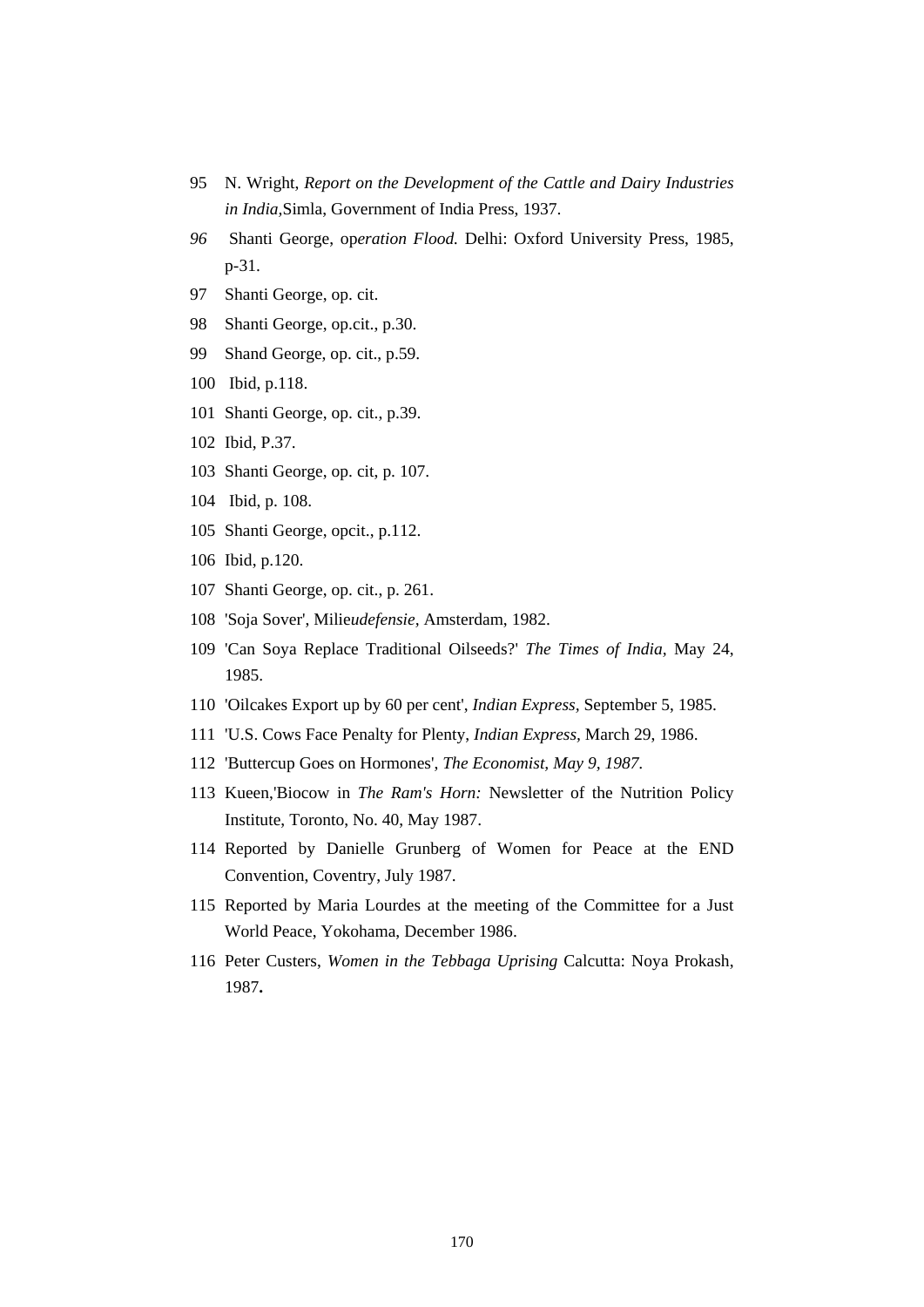### **6. Women and the Vanishing Waters**

#### **The disappearing source**

The drying up of India, like that of Africa, is a man-made rather than a natural disaster. The issue of water, and water scarcity, has been the most dominant one in the '80s as far as struggles for survival in the subcontinent are concerned. The manufacture of drought and desertification is an outcome of reductionist knowledge and modes of development which violate cycles of life in rivers, in the soil, in mountains. Rivers are drying up because their catchments have been mined, deforested or over-cultivated to generate revenue and profits. Groundwater is drying up because it has been over-exploited to feed cash crops. Village after village is being robbed of its lifeline, its sources of drinking water, and the number of villages facing water famine is in direct proportion to the number of 'schemes' implemented by government agencies to 'develop' water. Since women are the water providers, disappearing water sources have meant new burdens and new drudgery for them. Each river and spring and well drying up means longer walks for women for collecting water, and implies more work and less survival options. In Uttar Pradesh, Rajasthan, Gujarat, Madhya Pradesh, Maharashtra, Karnataka, Andhra Pradesh and Tamil Nadu, most villages are facing new water scarcities created by maldevelopment and a reductionist science.

In Uttar Pradesh, as many as 43 out of 57 districts were reeling under an acute drinking water famine in 1983. The crisis is clearly man-made: in the '60s, the number of villages with drinking water problems was 17,000 - in 1972 it went up to 35,000. New schemes were implemented to bring water to 34,144 of the villages, which should have left only 856 villages with water problems. But 1985 saw 25,000 new villages facing acute scarcity; the schemes failed because water sources had dried up.<sup>1</sup>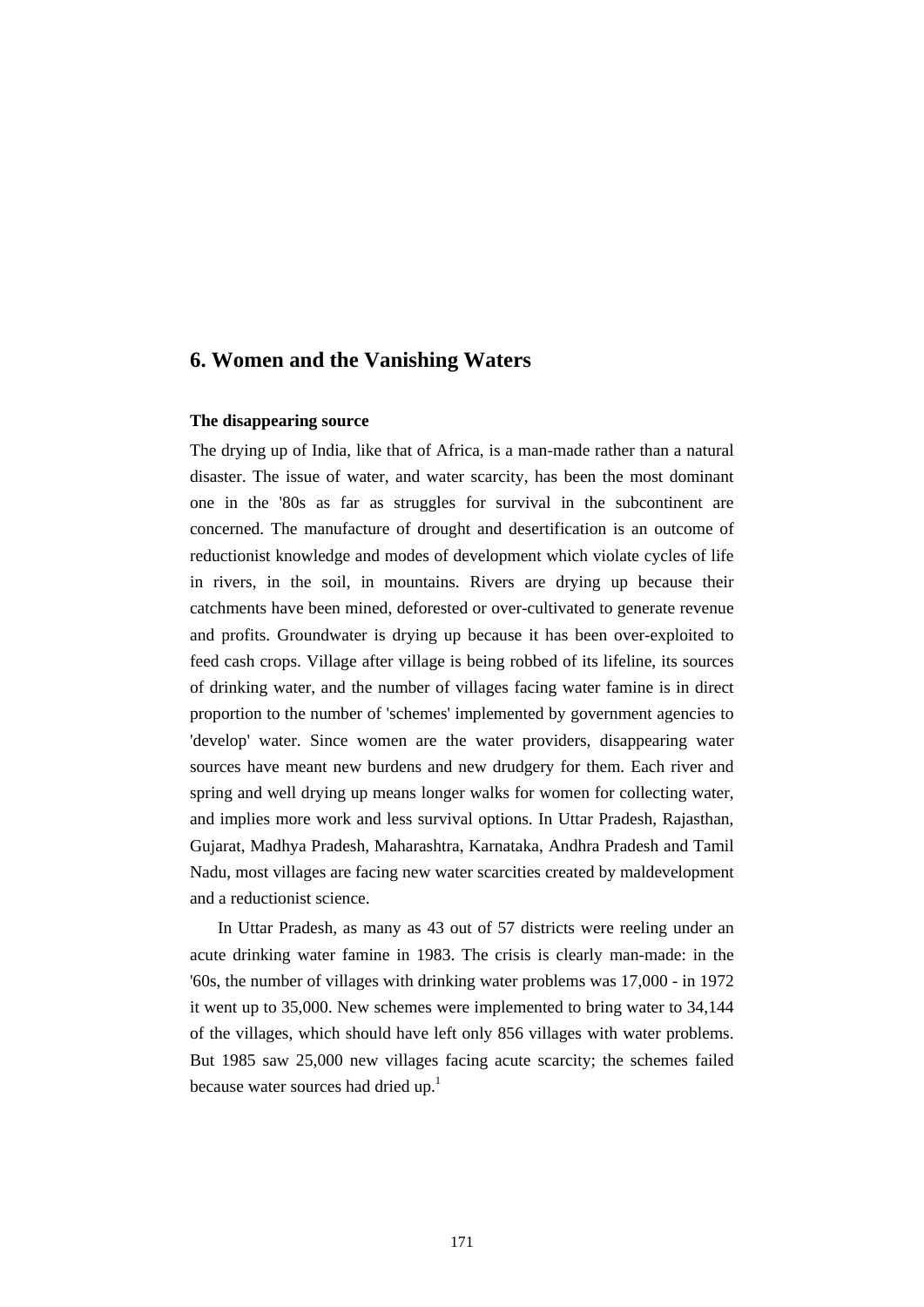The worst hit regions of U.P. are Banda, Hamirpur, Jhansi, Allahabad, Mirzapur, Varanasi, Ballia, Jaunpur and the hill districts. Sources of potable water are drying up everywhere, and because of this, handpumps and piped water supply schemes are becoming useless. In Banda, trains have been used to provide water; in Hamirpur, bullock-carts are being used, while women now have to walk for 15-20 miles to fetch water.<sup>2</sup>

In the hill districts of U.P. 2,300 out of 2,700 projects which were implemented for drinking water supply have failed because the sources have dried up.<sup>3</sup> How this translates into a burden for women is evident from the fact that no woman is willing to marry a man from Dharchula because of the water scarcity in Dharchula district.<sup>4</sup> The Chipko message that forests produce water, is becoming a truism as continuing deforestation is leading to increased scarcity of water in the hills. Madhya Pradesh, the forested heartland of India, was famous for water at every step. It lost 18 lakh ha. of forests from 1975 to 1982. Whenever afforestation has been undertaken it has made the situation worse because species like eucalyptus further deplete water resources. Today Madhya Pradesh is trapped in an irreversible depletion of water resources: most of its rivers, ponds, wells and springs have dried up. In 1985, an official memorandum to the Central government stated that all 45 districts were in the grip of an unprecedented crisis: 'If adequate steps to provide drinking water facilities are not taken immediately, it can be said without exaggeration that a large population will have no water to drink at all.' In towns, the water scarcity is leading to violence. In May 1985 hundreds of people, including policemen, were hurt in clashes over water in Jabalpur. Sagar is without water, because the Debus river which provides it with drinking water dried up for the first time in 1985. Water was sold for Rs. 10 a drum, and people are keeping their drinking water, supplied under police protection, tinder lock and key. As the Superintendent of Police stated, 'We had to post policemen with each water tanker and lorry because of frequent cases of quarrels, assaults on drivers and attempts to snatch water.<sup>5</sup> The Malwa region, once known for its abundance of water, is today dry, both above and below ground. While, earlier, water was normally struck at 80 ft*.,* it is now difficult to find even after drilling 300 ft. below ground. As a result of the over-exploitation of groundwater, the number of villages whose water sources have dried up increases every year. Even those villages where the problem is supposed to have been tackled by new schemes are experiencing a recurrence of drinking water shortages. In 1980*,* out of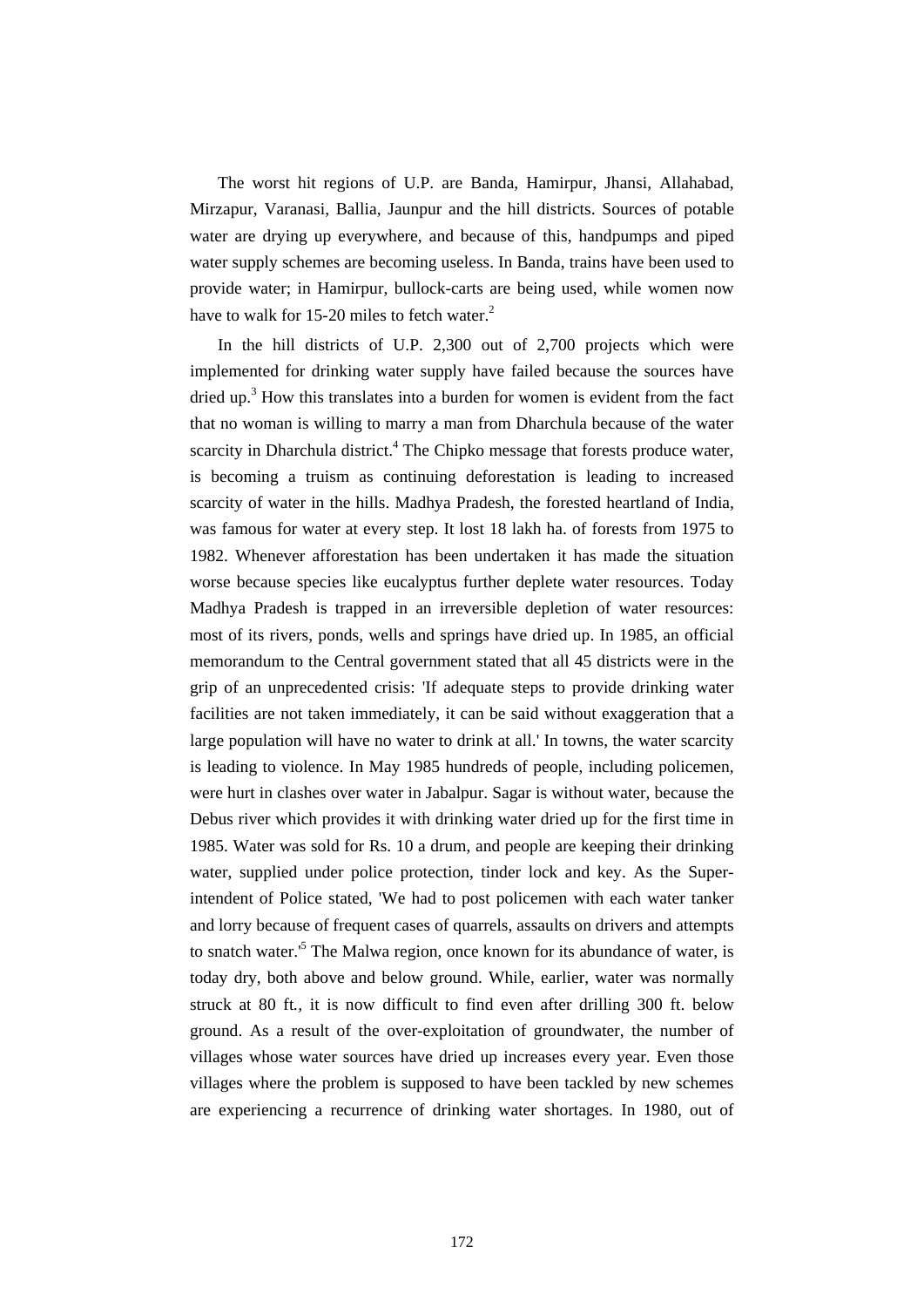70,000 villages of the region, 36,420 reported water shortage; in 1982*,* this number rose to 50,000 and in 1985 it was 64,565*.* In other words, nearly all the villages of the state suffer from a water crisis. Commercial exploitation of forests, over-exploitation of ground water for commercial agriculture and inappropriate afforestation are the major reasons identified for the water crisis.<sup>6</sup> Metereologically, neither Madhya Pradesh nor neighbouring Orissa are arid zones. Desertification and dessication in these regions has been manufactured by maldevelopment. Kalahandi in Orissa is a glaring example: 30 years ago it was an unending stretch of lush green forests, rich in teak and sal which provided a livelihood to the tribal population. Today, 830 out of its 2,842 villages are desertified. One hundred and ninety villages have been deserted, with some people migrating to cities, others into forests where edible roots and fruits help them survive. Nowapura subdivision which was, until recently, densely forested is today a stretch of parched land. A systematic exploitation of its forest resources has left the region barren and dry. Each year Kalahandi faces more acute water scarcity which in turn leads to scarcity of food, employment and means of livelihood. The Adivasis, Harijans and other poor people who were supported by forest resources have started fleeing their parched houses. According to one estimate 40,000 people have left the district over the last few years to escape starvation. Those who stay behind are largely women and children, and they are the worst victims of scarcity conditions. in the summer of 1985*,* four children and two women died of starvation in Kamna block. Panasi Punji, a 35 year old shepherd woman in Amrapali village in Kalahandi, is an example of how women are special victims of desertification. Panasi's husband left her to search for work; initially, she supported her children and her 14 year old sister-in-law, Vanita, by working on people's farms. With increasing water scarcity, agricultural employment also came to an end. Finally, Panasi survived for a little longer by selling Vanita to a rich farmer who paid her Rs.  $50<sup>7</sup>$ 

Gujarat's biggest problem today is drinking water. For the first time in the history of the state, the shortage of drinking water has assumed alarming proportions because most of the wells, ponds and dams have gone dry. The number of villages declared as 'no source'villages has been increasing with each passing year, inspite of an expenditure of Rs. 400 crores on drinking water supply schemes. At the end of the Fifth Plan, 3,844 villages had drinking water problems. But surprisingly, in the first year of the Seventh Plan, the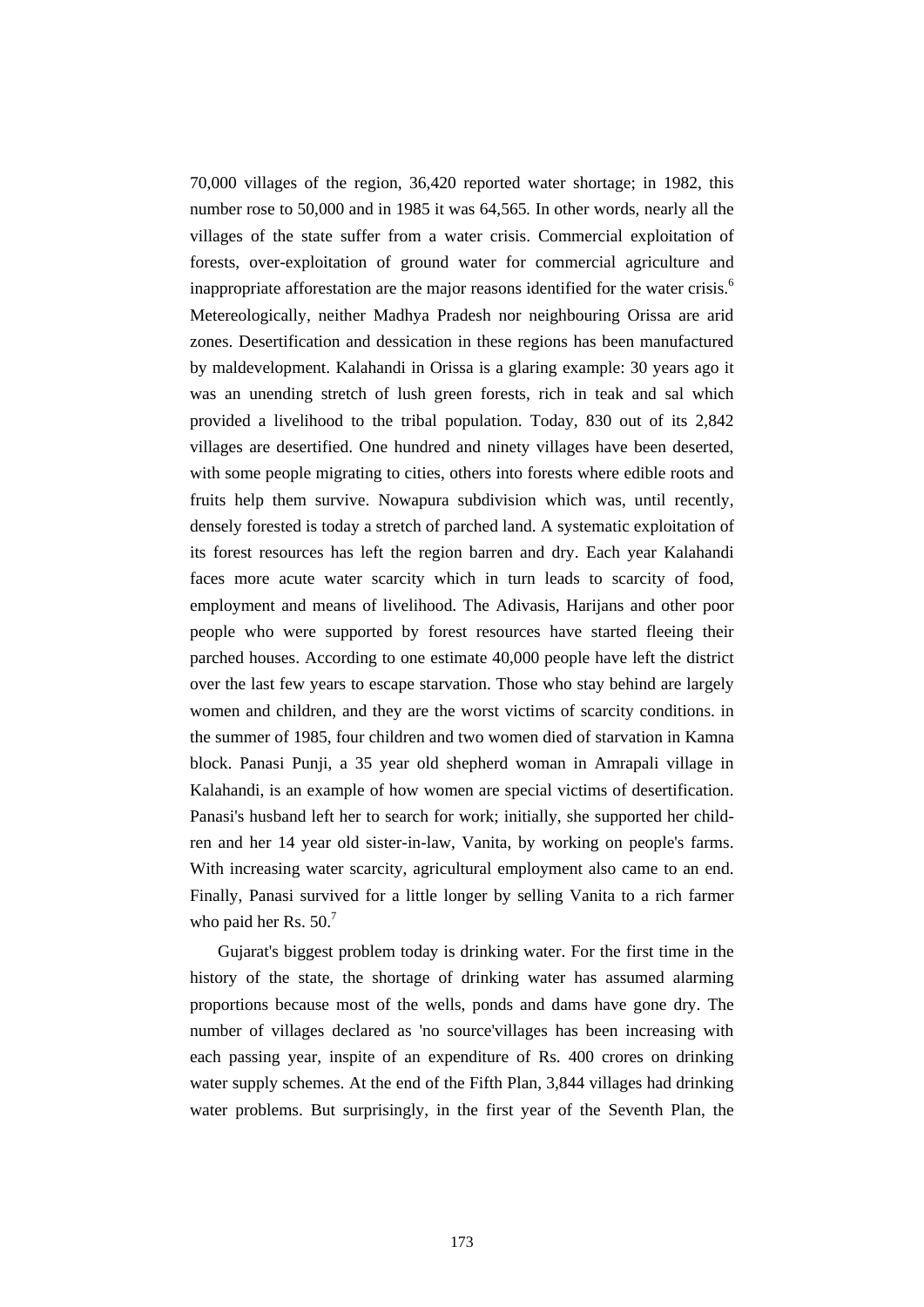number of no-source villages shot up to more than 6,000. In 1985, the figure went up to 8,000 and in 1986, 12,250 villages out of a total of 18,000 were without water. In 1985-86, potable water was being supplied to Gujarat by special trains, tankers, camels and bullock-carts. The government's crash programme in 1985-86 to provide drinking water, estimated to have cost nearly Rs. 86 crore, has left the problem as acute as ever. New sources have dried up, and the 4,000 tubewells dug have run dry. The government is now ready to spend another Rs. 93 crores on long distance transfer and on more tubewells. Gujarat also has a World Bank aided water supply project of Rs. 136 crores, but both technology inputs and financial inputs are failing in providing water in the face of the depletion of water sources themselves.<sup>8</sup>

The cause of the water crisis and the failure of solutions both arise from reductionist science and maldevelopment working against the logic of the water cycle, and hence violating the integrity of water flows which allows rivers, streams and wells to regenerate themselves. The arrogance of these anti-nature and antiwomen development programmes lies in their belief that they *create* water and have the power to 'augment' it. They fail to recognise that humans, like all living things, are participants in the water cycle and can survive sustainably only through that participation. Working against it, assuming one is controlling and augmenting water while over-exploiting or disrupting it, amounts at one point to a breakdown of the cycle of life. That is why in water management, it is imperative to think and act ecologically, to 'think like a river' and to flow with the nature of water.<sup>9</sup> All attempts that have violated the logic of the water's natural flow in renewing itself have ended up worsening the problem of water scarcity. Water circulates from seas to clouds, to land and rivers, to lakes and to underground streams, and ultimately returns to the oceans, generating life wherever it goes. It is a renewable resource by virtue of this endless cyclic flow between sea, air and land. Despite what engineers like to think, water cannot be 'augmented' or 'built'. It can be diverted and redistributed and it can be wasted, but the availability of water on earth is united and limited by the water cycle. Since it is volatile, and since most of its flow is invisible, in and below the soil, it is rarely seen as being the element that places the strictest limits on sustainable use. Used within these limits, water can be available forever in all its forms and abundance; stretched beyond these limits, it disappears and dries up. Over- exploitation for a few decades or even a few years can destroy sources that have supported life over centuries.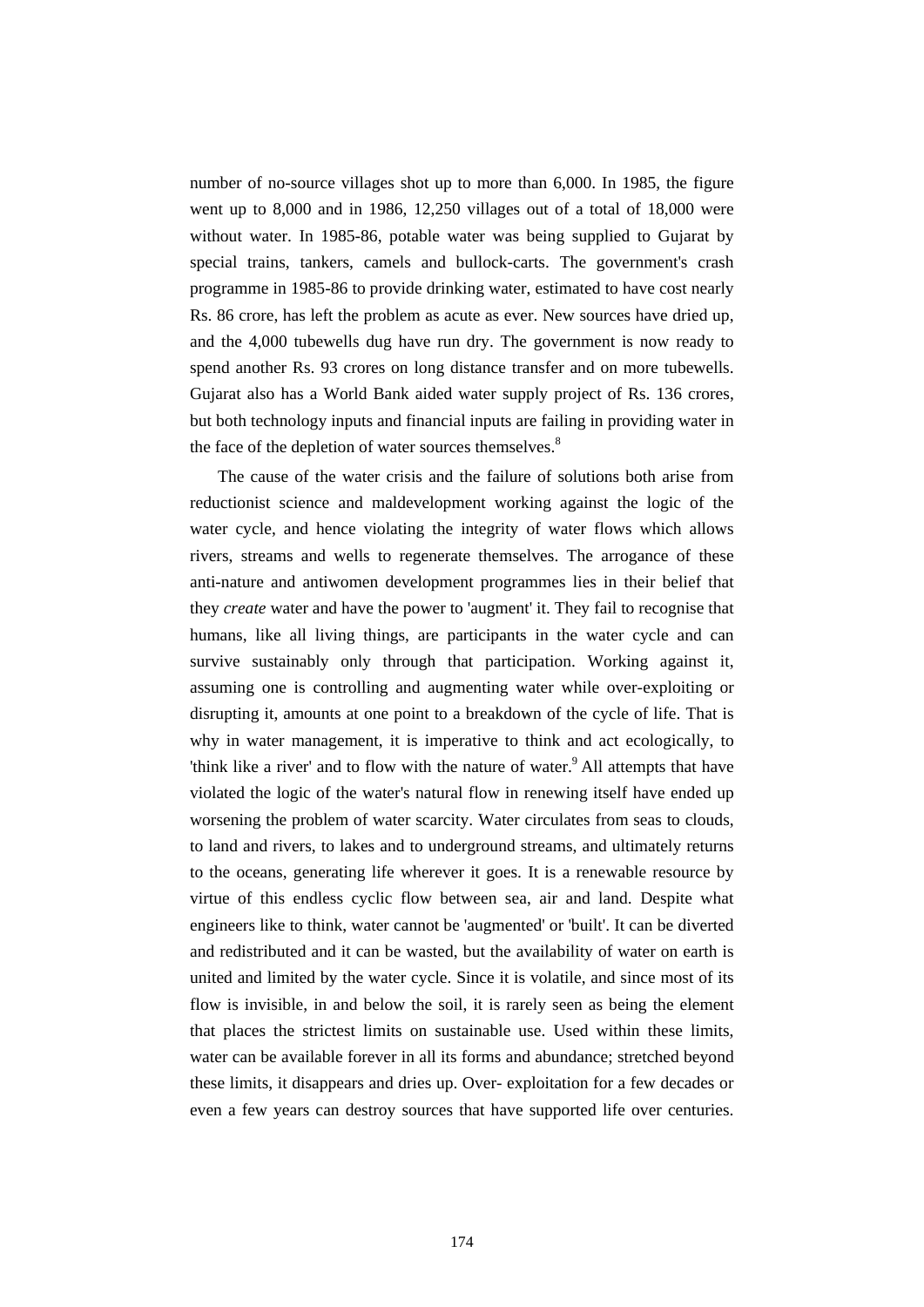Violence to the water cycle is probably the worst but most invisible form of violence because it simultaneously threatens the survival of all.

Dominant approaches to water utilisation and management are reductionist and fail to perceive the cyclical nature of water flows. They linearise and commoditise thinking about water as a resource and create an illusion of producing abundance while manufacturing scarcity. The submersion of catchments and the diversion of surface water by large dams; the depletion of groundwater caused by diverting river flows as well as by over-exploitation made possible by energised pumping and tubewells; and the overuse of water by surface cultivation of water intensive crops and trees are some major causes for the drying up of water systems. Yet the crisis mind proposes an extension of the disease as the cure -its solution to desertification is more dams, more tubewells, more water intensive cultivation on the one hand, and more technology intensive solutions to the drinking water crisis on the other. Nature's natural flow is further violated, destroying the feminine principle and sustaining power of water, and destroying women's knowledge and productivity in providing sustenance.

#### **Dams as violence to the river**

India is a riparian civilisation. The temples of ancient India have often been temples dedicated to rivers and their sources, and one of the best descriptions of the vital ecoprocesses of the water cycle is the story of the mighty river Ganga, roaring down the Himalayan slopes with no one to hold the Earth together in the face of her might. Brahma, the creator of the universe according to Indian mythology, was deeply concerned about the ecological problem of the descent of Ganga from the heavens to the Earth. He said,

> *Ganga, wbose waves in swarga flow Is daughter of the Lord of Snow Win Shiva, that his aid be lent To bold her in her mid-descent For earth alone will never bear These torrents travelled from the upper air.* <sup>10</sup>

The above metaphor is a description of the hydrological problem associated with the descent of mighty rivers like the Ganga, which are fed by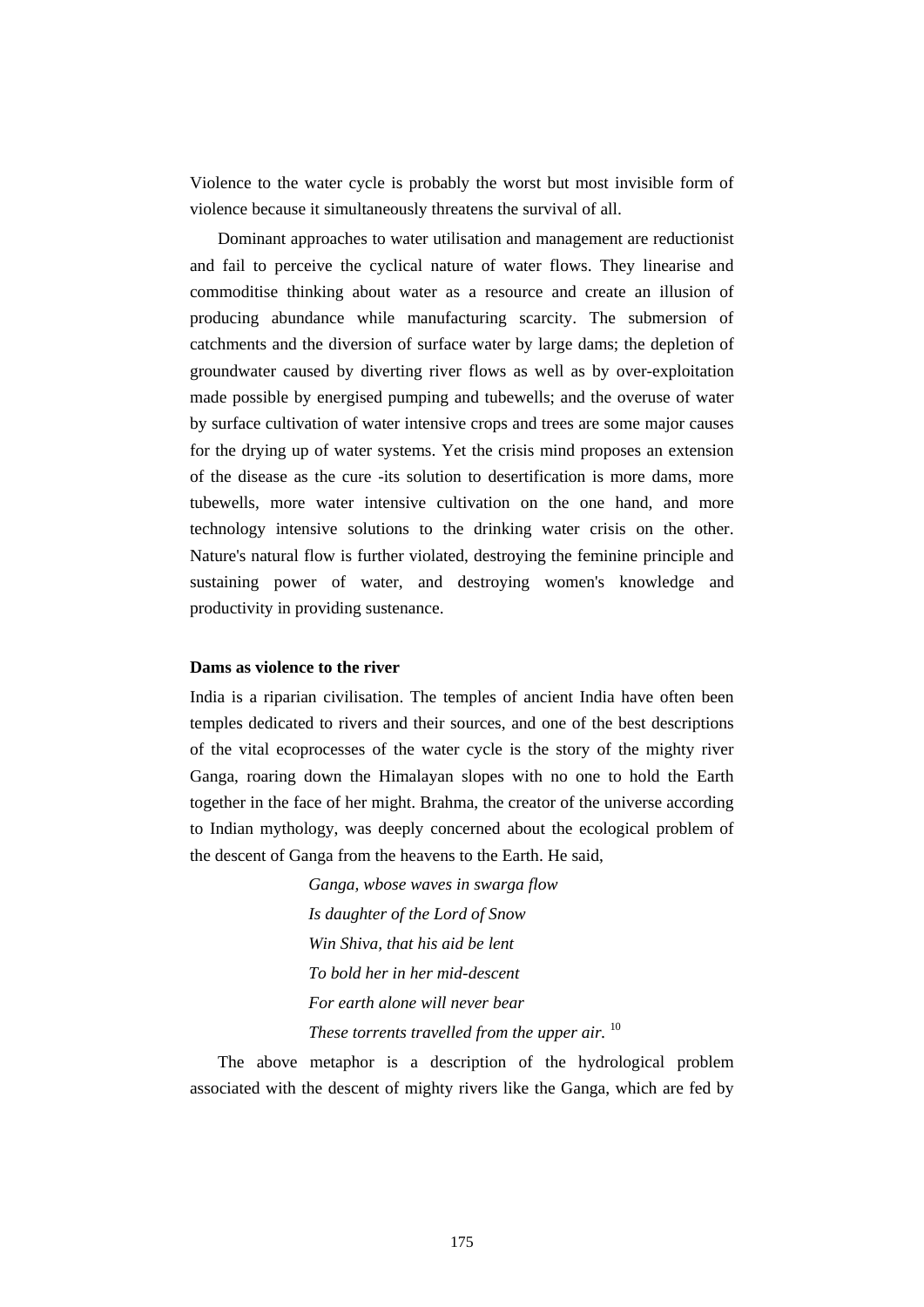seasonal and powerful monsoonic rains. Reiger, the eminent Himalayan ecologist, describes the material rationality of the myth in the following words:

> in the scriptures a realisation is there that if all the waters which descend upon the mountain were to beat down upon the naked earth, then earth would never bear the torrents... in Shiva's hair we have a very well known physical device which breaks the force of the water coming down  $\dots$  the vegetation of the mountains.<sup>11</sup>

A Chipko song by Ghanshyarn 'Shailani', inspired by a Garhwali woman, talks of the natural broadleaved forests of oak-rhododendron on mountain tops, inviting the rain and yielding water from their roots. Rivers have thus been perceived and used in the total integration of their relationship with rainfall, mountains, forests, land and sea. Natural forests in catchments have been viewed as the best mechanism for water control and flood control in Indian thought. Catchment forests of rivers and streams have therefore always been treated as sacred.

Rapidly, however, the temples of ancient India, dedicated to the river goddesses, were substituted by dams, the temples of modern India, dedicated to capitalist farmers and industrialists, built and managed by engineers trained in patriarchal, western paradigms of water management. Water management has been transformed from the management of an integrated water cycle by those who participate in it, particularly women, into the exploitation of water with dams, reservoirs and canals by experts and technocrats in remote places, with masculinist minds. These engineering and technological feats are part of the Baconian vision of substituting sacred rivers with inert, passive water resources which can be managed and exploited by scientific man in the service of profit. The desacralisation of rivers and their sources has removed all constraints from the overuse and abuse of water. Projects of controlling the rivers, of damming and diverting them against their logic and flow to increase water availability and provide 'dependable' water supplies have proved to be self-defeating. The illusion of abundance created by dams has been created by ignoring the abundance provided by nature. The role of the river in recharging water sources throughout its course, and in its distributive role in taking water from high-rainfall catchments through diverse ecosystems has been ignored. When dams are built by submerging large areas of forested catchments, and river waters are diverted from the river course into canals, four types of violence are perpetrated on the river's water cycle: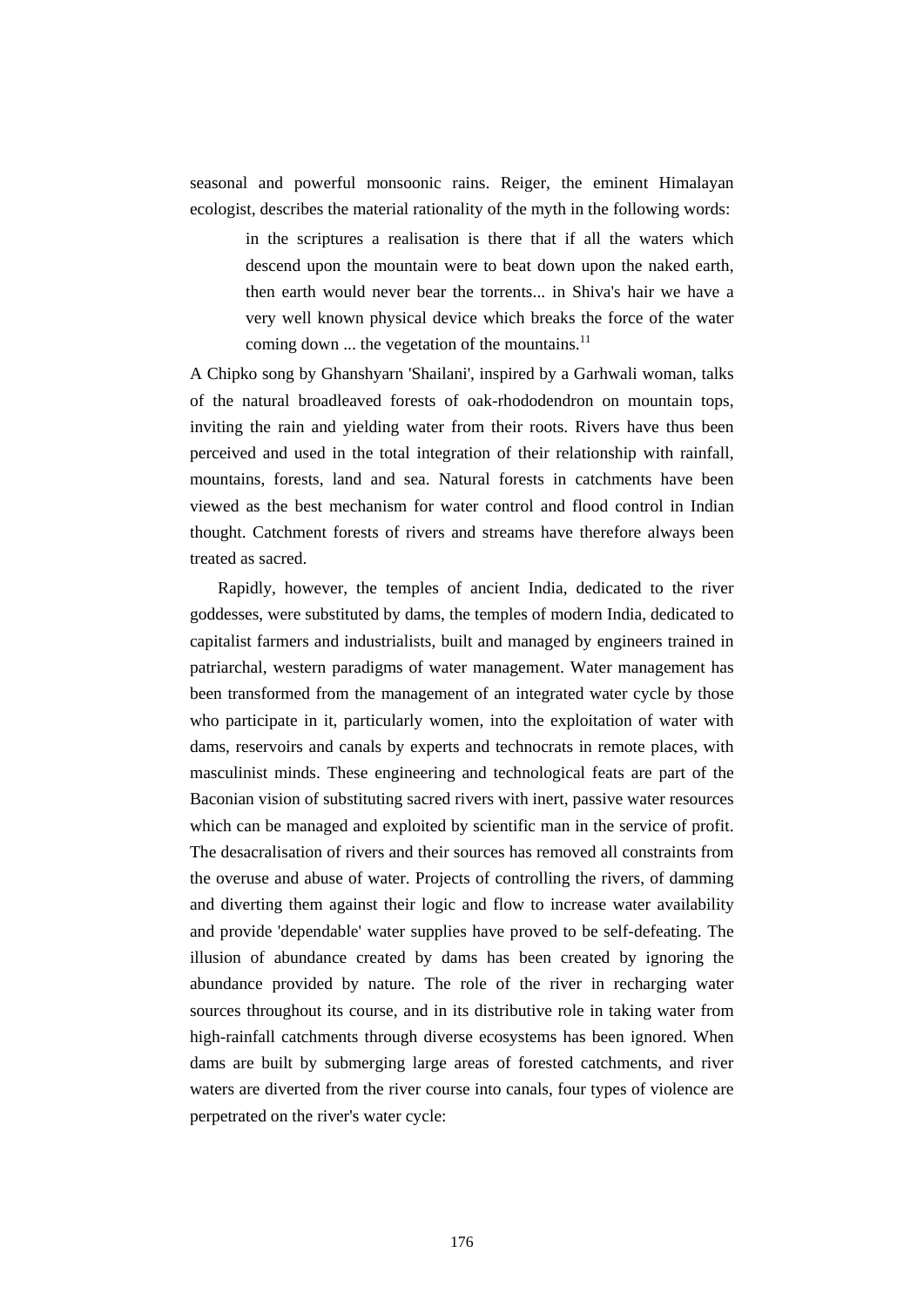1. Deforestation in the catchment reduces rainfall and hence reduces river discharges and turns perennial flows into seasonal flows.

2. Diversion of water from its natural course and natural irrigation zones to engineered 'command' areas leads to problems of water-logging and salinity.

3. Diversion of water from its natural course prevents the river from recharging groundwater sources downstream.

4. Reduced inflows of fresh water into the sea disturb the fresh water-sea water balance and lead to salinity ingress and sea erosion.

Violence is not intrinsic to the use of river waters for human needs. It is a particular characteristic of gigantic river valley projects which work *against,* and not *with,* the logic of the river. These projects are based on reductionist assumptions which relate water use not to nature's processes but to the processes of revenue and profit generation.

Impounding rivers and streams for irrigation is not in itself an example of modern western technology. The ancient anicuts on the Kaveri and Krishna rivers in South India are examples of how riparian societies in India used river water to increase benefits to man without violence to the river. In the indigenous system, water storage and distribution were based on nature's logic, and worked in harmony with nature's cycles. Among these non-violent irrigation systems was the major tank system of Mysore. Major Sankey, one of the first British engineers who came to Mysore observed that 'to such an extent has the principle of storage been followed that it would require some ingenuity to discover a site within this great area suitable for a new tank. While restorations are of course feasible, any absolutely new work of this description would, within this area, almost certainly be found to cut off the supply of another, lower down the same basin.<sup>12</sup> These tank systems constructed over centuries also endured over centuries. Their management was based on local participation with women and men desilting the tank-beds and repairing the breaches during February, March and April. On Bhim Ekadashi day, villagers imitated the epic hero, Bhim, by collective desilting of field channels. Though observed as a religious festival, it had the effect of preventing water-logging.<sup>13</sup> Small tanks in the village were replenished by women who carried water from the river.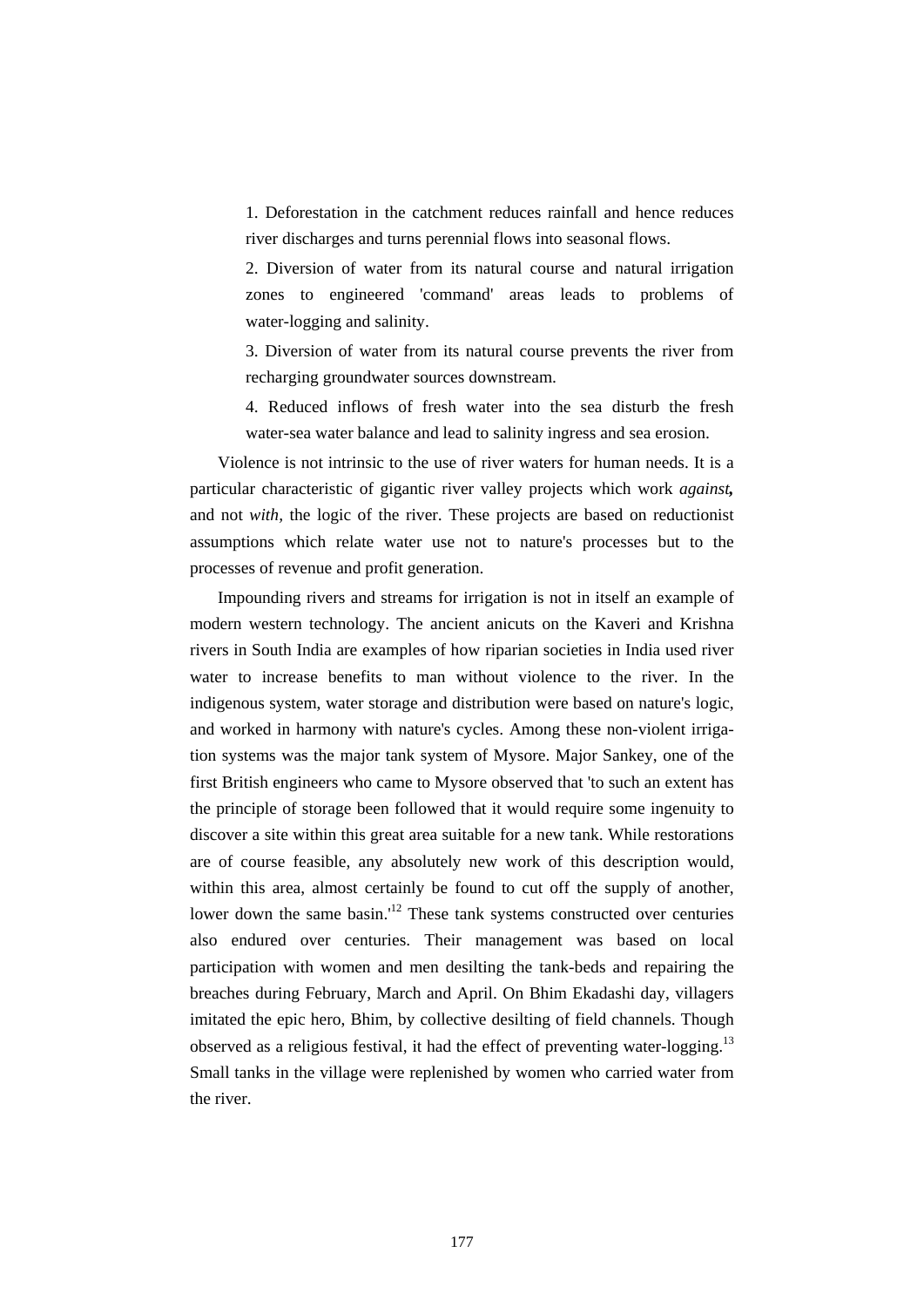The sophisticated engineering sense, built on an ecological sense that provided the foundation for irrigation in India, has been commented on again and again by famous British engineers who learnt water management from indigenous techniques. Major Arthur Cotton, credited as the 'founder' of modern irrigation programmes, wrote in 1874:

> There are multitudes of old native works in various parts of India.... These are noble works, and show both boldness and engineering talent. They have stood for hundreds of years.... When I first arrived in India, the contempt with which the natives justifiably spoke of us on account of this neglect of material improvements was very striking; they used to say we were a kind of civilized savages, wonderfully expert about fighting, but so inferior to their great men that we would not even keep in repair the works they had constructed, much less even imitate them in extending the system.  $14$

The East India Company which took control of the Kaveri delta in 1799 was unable to check the rising river bed. Company officials struggled for a quarter century; finally, using indigenous technology, Cotton was able to solve the problem by renovating the Grand Anicut. As he wrote later:

> It was from them (the native Indians) we learnt how to secure a foundation in loose sand of unmeasured depth.... The Madras river irrigations executed by our engineers have been from the first the greatest financial success of any engineering works in the world, solely because we learnt from them.... With this lesson about foundations, we built bridges, weirs, aqueducts and every kind of hydraulic work. ... We are thus deeply indebted to the native engineers.<sup>15</sup>

Throughout the country, irrigation works, big and small, protected agriculture in the dry season. Persian wheels and counterpoise lifts, rope and bucket lifts and water ladders used renewable human and animal energy and kept water use within the limits of renewability. So adequate were these diverse irrigation systems that when the agriculture policy was being formulated in independent India, the only task considered for irrigation was restoration and repair of old works.<sup>16</sup> With independence, the project to build a modern India got a new impetus. Dam-building took the form of an epidemic, with large structures being built for flood control, irrigation and power generation.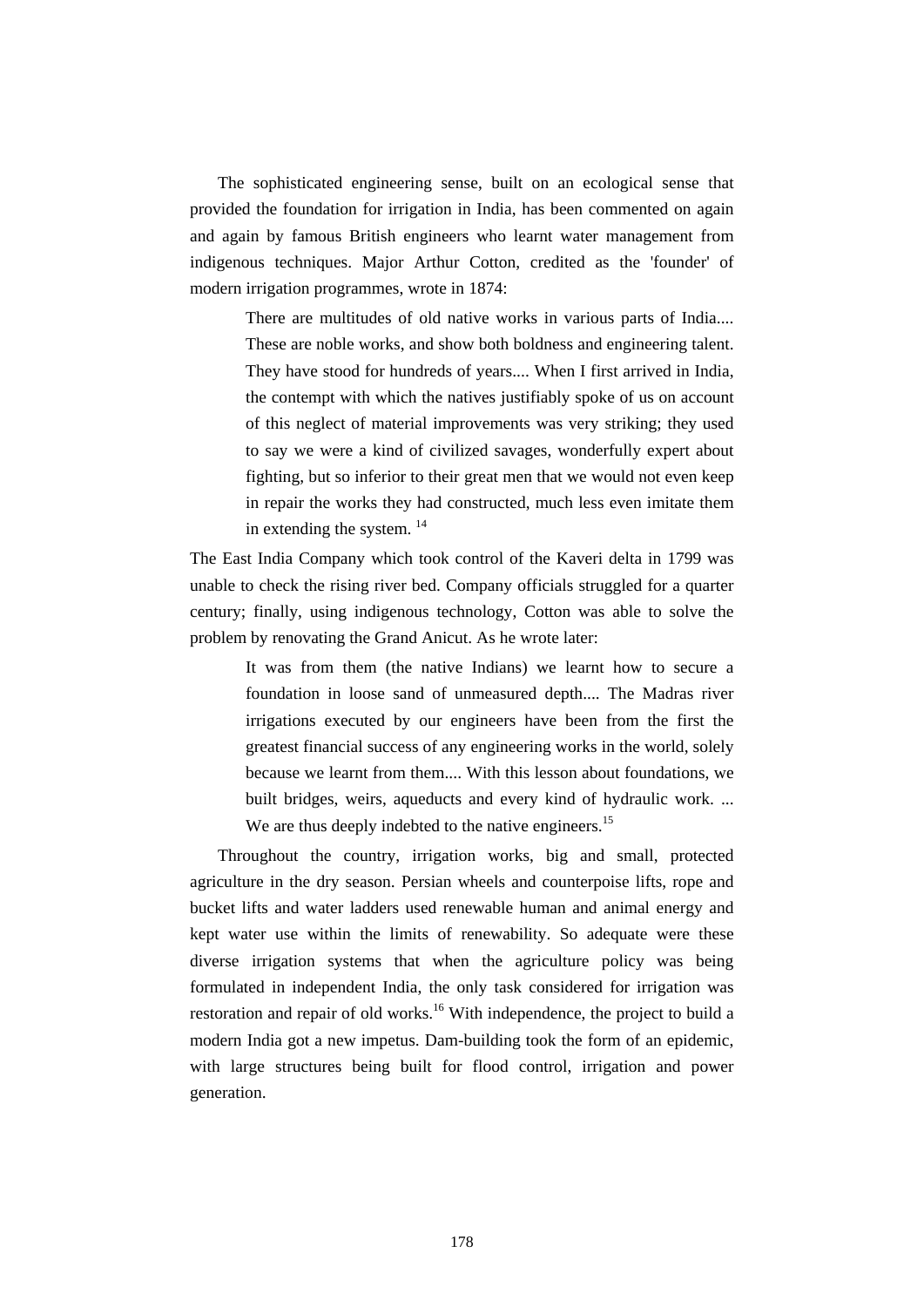River valley projects are considered the usual solution to meeting the water needs of agriculture, for controlling floods or mitigating drought. More than 1,554 large dams have been built in India during the past three decades. It is estimated that about 79 mha metre of water can be used annually from the surface in Indian rivers, but less than 25 mha metres is actually utilised. The obvious answer so far has been to provide storage capacity in large reservoirs behind huge and costly dams. Between 1951 and 1980, India has spent Rs. 75,100 million on major or medium irrigation dams. Yet the return from this large investment has been far less than anticipated. In fact, where irrigated lands should yield at least five tonnes of grain per ha, in India yield has remained at 1.7 tonnes per ha. The annual losses from irrigation projects caused by unexpectedly low water availability, heavy siltation, reducing storage capacity, water-logging, etc., now amount to Rs. 4,270 million. The Kabini project in Karnataka is a good example of how water development projects can themselves become the cause of disruption of the hydrological cycle and destruction of water resources in the basin. It has a submersion area of 6,000 acres, but it entailed the clear-felling of 30,000 acres of primeval forest in the catchments to rehabilitate displaced villages. As a consequence, the local rainfall fell from 60 inches to 45 inches, and high siltation rates have already drastically reduced the life of the project. In the command area, large areas of well developed coconut gardens and paddy fields have been laid waste through water-logging and salinity within two years of irrigation from the project. The story of the Kabini project is a classic case of how the water crisis is being created by the very projects aimed at increasing water availability or stabilising water flows.<sup>17</sup>

The damming of two of India's most sacred rivers, the Ganga and the Narmada, have been seriously resisted by women, peasants and tribals whose sacred sites will be destroyed and whose life-support systems are being disrupted. But the people of Narmada Valley, resisting dislocation and displacement from the Sardar Sarovar and Narmada Sagar dams,'18 or the people of Tehri, resisting the Tehri dam,  $19$  do not merely struggle to preserve their homeland. Their resistance is against the destruction of entire civilizations and ways of life in the very process of dam building which involves the large scale dislocation of peoples and river systems. As the women of Tehri state on the site where they have been protesting daily for nearly two decades, 'Tehri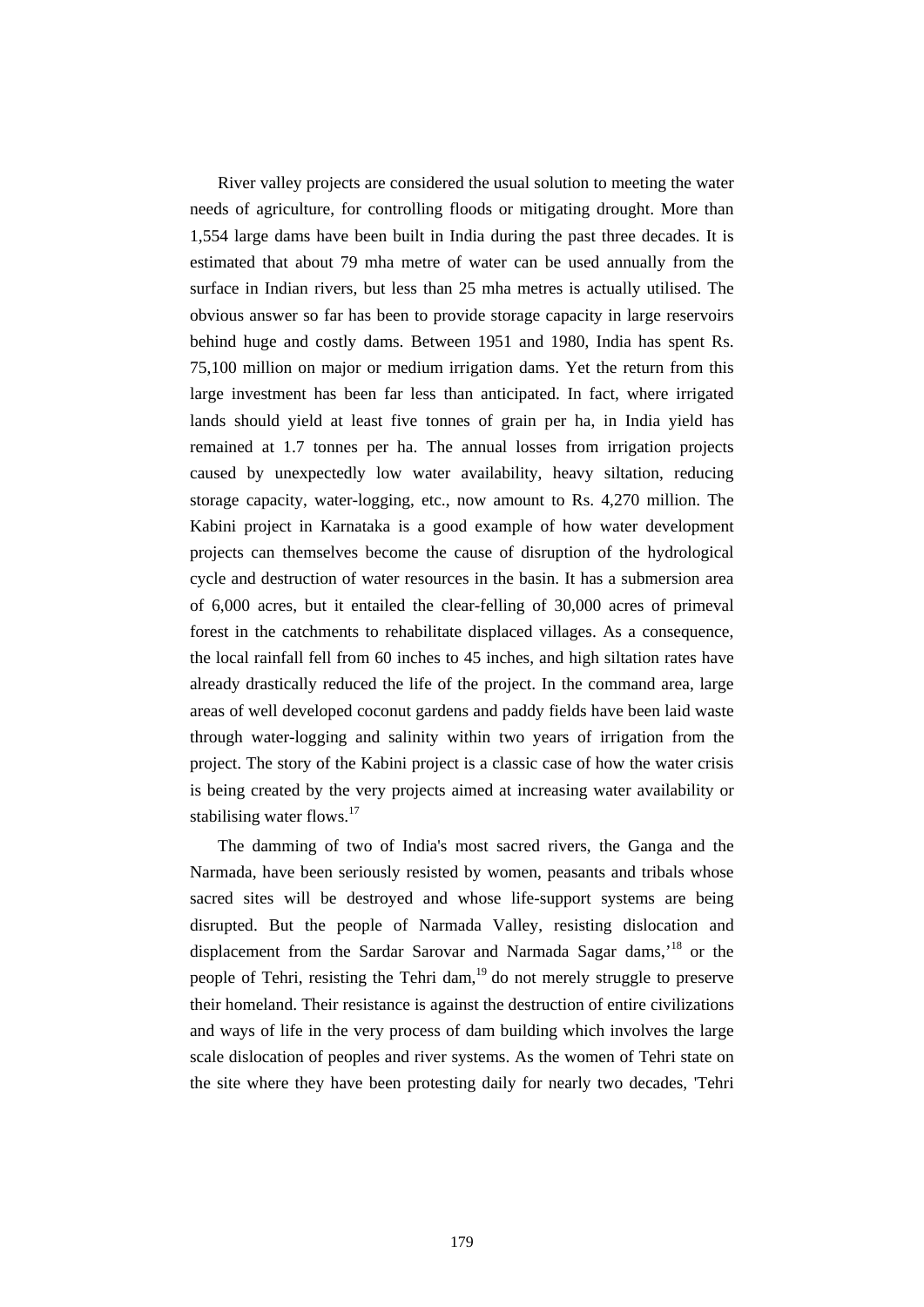Dam is a symbol of total destruction.' (Tehri dam *sampurna vinash kapratik hai),* 

The reductionist mind which sees 'environment' as passive and fragmented has viewed the 'recovery' of ecological balance merely as a matter of creating plantations in the command. However the destruction of forests in the catchments cannot be restored by planting trees elsewhere because catchments are where rain falls most bountifully, and catchment forests contribute to the overall precipitation and its conservation. Research by the United Nations University has established that 75 per cent of rainfall in rainforest regions is contributed by the rainforest itself. Moist forests in the tropics create rain and conserve it for perennial discharge. Destroying the rainforest implies decreasing the available rainfall. Plantations somewhere else cannot recover these biospheric functions because they are not ecologically equivalent to the catchment forest - for one they are man-made plantations and not forests, for another, they are in the command and not in the catchments.

Most rivers in India have been used for irrigation, over centuries. Irrigation systems were created like the 'round river', taking off from the river to nurture agriculture, and going back to the river to recharge it. Modern irrigation, overpowered by the masculinist trend of the large and spectacular and by the principle of overpowering the river, has created systems that work against nature's own drainage. On the one hand, this leads to a destruction of irrigated agriculture in the river valley and turns skilled farmers into unskilled 'refugees'. The Soliga, displaced from Kabini, were originally irrigated-paddy cultivators; today they are ignorant dryland farmers. The Soliga women complain about how they are now captives of pesticide firms and banks which come to give them new 'expertise' for cash crop cultivation. The peasants uprooted by the Srisailam dam lost irrigated land along the Krishna and are today living in abject poverty.<sup>20</sup> Probably they too, like the Santhal in Bengal, created songs about dams that caused their destruction:

> *Which company came to my land to open a karkbana? It awakened its name in the rivers and theponds calling itself the D VC \*? It throws earth, dug by a machine, into the river. It has cut the mountain and made a bridge. The water runs beneath.*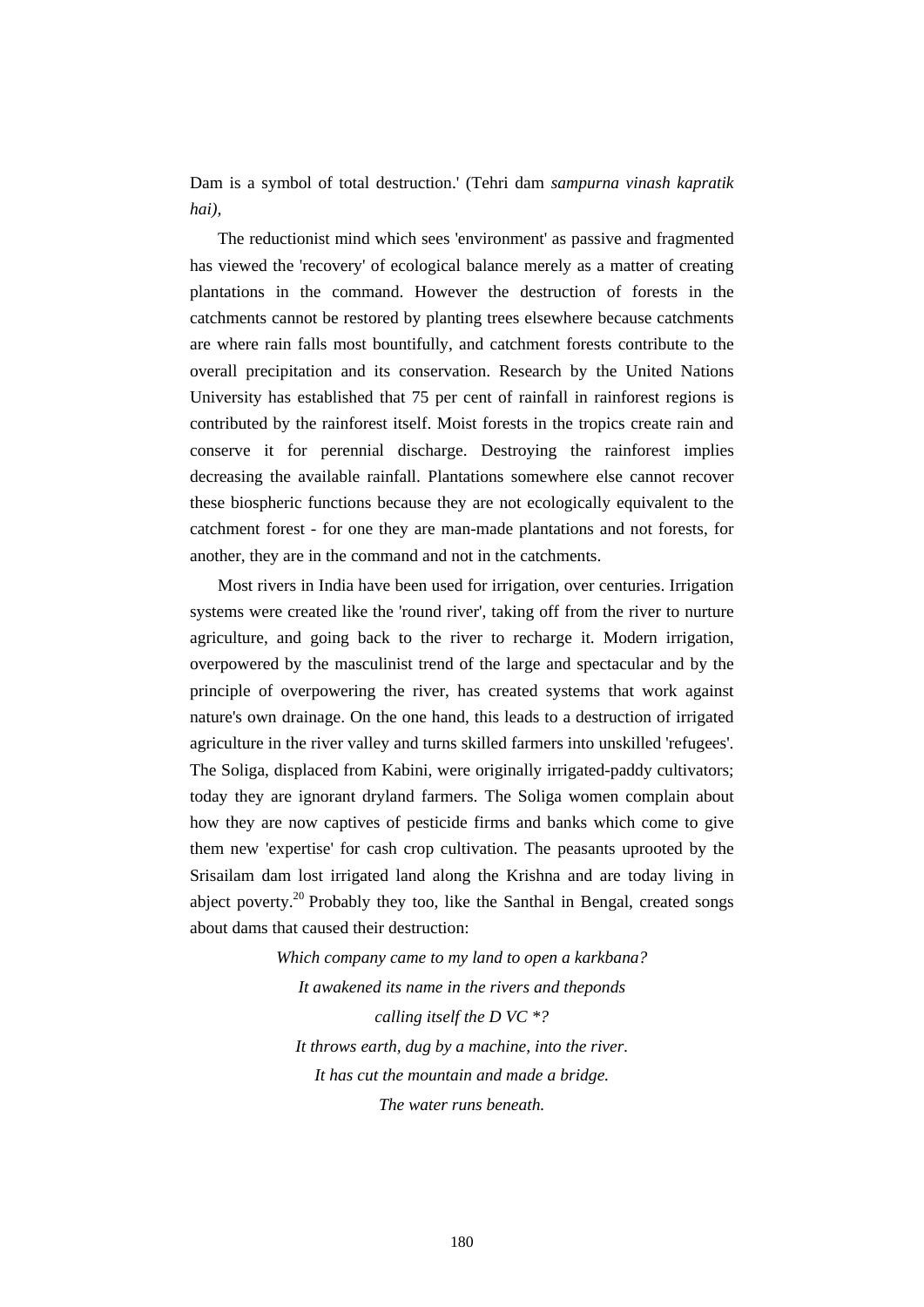*Roads are coming, they are giving us electricity, having opened the karkhana. The praja all question them. Then ask what this name belongs to. When evening falls they give paper notes as pay. Where will I keep these paper notes? They dissolve in the water. In every house there is a well which gives water for brinjal and cabbage. Every house is bounded by walls which make it look like a palace This Santbal tongue of ours has been destroyed in the district. You came and made this a bloody burning ghat, calling yourself the DVC.*<sup>21</sup>

Every major new dam in modern India has displaced people from fertile river valleys, both upstream and downstream of the dam, and has left fertile alluvial soils submerged or barren. This destruction of irrigation potential is never accounted for in new irrigation projects.

The new command areas created have topographies, soils, climates which were never intended to manage large water inputs. Water-logging and salinity are therefore the result. The water cycle can be destabilised by adding more water to an ecosystem than the natural drainage potential of that system. This leads to desertification through water-logging and salinisation of land. Desertification of this kind is also a form of water abuse rather than water use. it is associated with large irrigation projects and water intensive cultivation patterns. About 25 per cent of the irrigated land in the U.S. suffers from salinisation and water-logging. In India 10 mha of canal- irrigated land have become waterlogged and another 25 mha are threatened with salinity. Land gets waterlogged when the water table is within 1.5 to 2.1 metres below the ground surface. The water table goes up if water is added to a basin faster than it can drain out. Certain types of soils and topography are most vulnerable to waterlogging. The rich alluvial plains of Punjab and Haryana suffer seriously from desertification induced by the introduction of excessive irrigation water to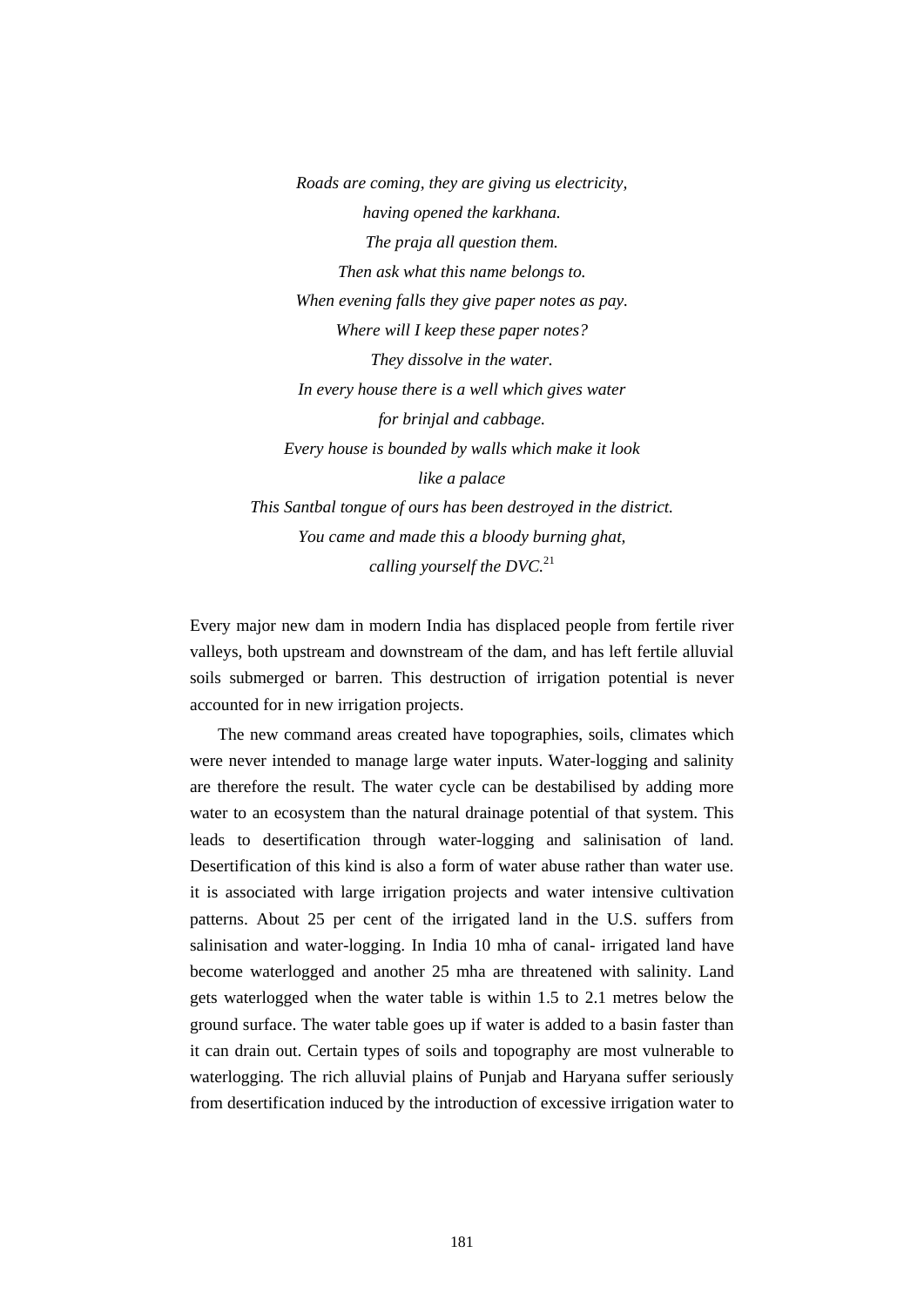make green revolution farming possible. Heavy water-logging and salinity threaten three southern districts of Punjab, viz., Faridkot, Ferozepur and Bhatinda. In Haryana, in nearly 6,80,000 hectares of land the water table is within a depth of three metres and in another 3,00,000 hectares it is approaching this level.<sup>22</sup> A 10-year Rs. 800 crore phased programme aided by the world financial institutions to save the heartland of the state from the scourge of rising saline groundwater has been planned by the Haryana Minor Irrigation and Tubewell Corporation.<sup>23</sup> When this cost is added to the cost of supplying irrigation water, water intensive cropping patterns will not emerge as more productive than rainfed ones. just as, in the case of desertification due to water depletion, the cause is mistakenly identified as drought, in the case of desertification due to water-logging, the cause is mistakenly identified as absence of adequate surface and subsurface drainage. The engineering solution offered by the reductionist mind is capital intensive, artificial drainage works some including trenching machines which have to be imported. A simpler ecological solution, which recovers the productivity of soils and women as food producers, is a shift in cropping patterns, away from thirsty cash crops to water prudent staple foods so that less water is introduced into the system and the threat of water-logging is immediately removed. Intensive irrigation which requires intensive drainage works is a counterproductive strategy and results in the abuse of water resources.

Black cotton soils are extra prone to water-logging, while they are highly productive in a sustainable manner under rainfed conditions.<sup>24</sup> Such soils have a natural advantage for being rainfed because they have a high water-holding capacity and are very retentive of moisture. They are considered the most fertile and are suited for dry cultivation. Cotton, *jowar, bajra* and wheat grow principally with underground moisture alone. The retentive nature of the soil, especially when it has much depth in addition makes possible the dry cultivation of several crops which are ordinarily grown only under irrigation in other soils. It is because the natural productivity of black cotton soils is being destroyed through irrigation and consequent water-logging that farmers in these regions have been resisting the government's irrigation policy. The Mild Bachao Abhiyan (Save the Soil Movement) in Tawa and the Ryot Sangha resistance in Malaprabha Ghatprabha (Karnataka) are signals of how productive rainfed land has been laid waste by irrigation. Visveshwara, the 19th century scientific genius of Mysore, had categorically ruled out irrigation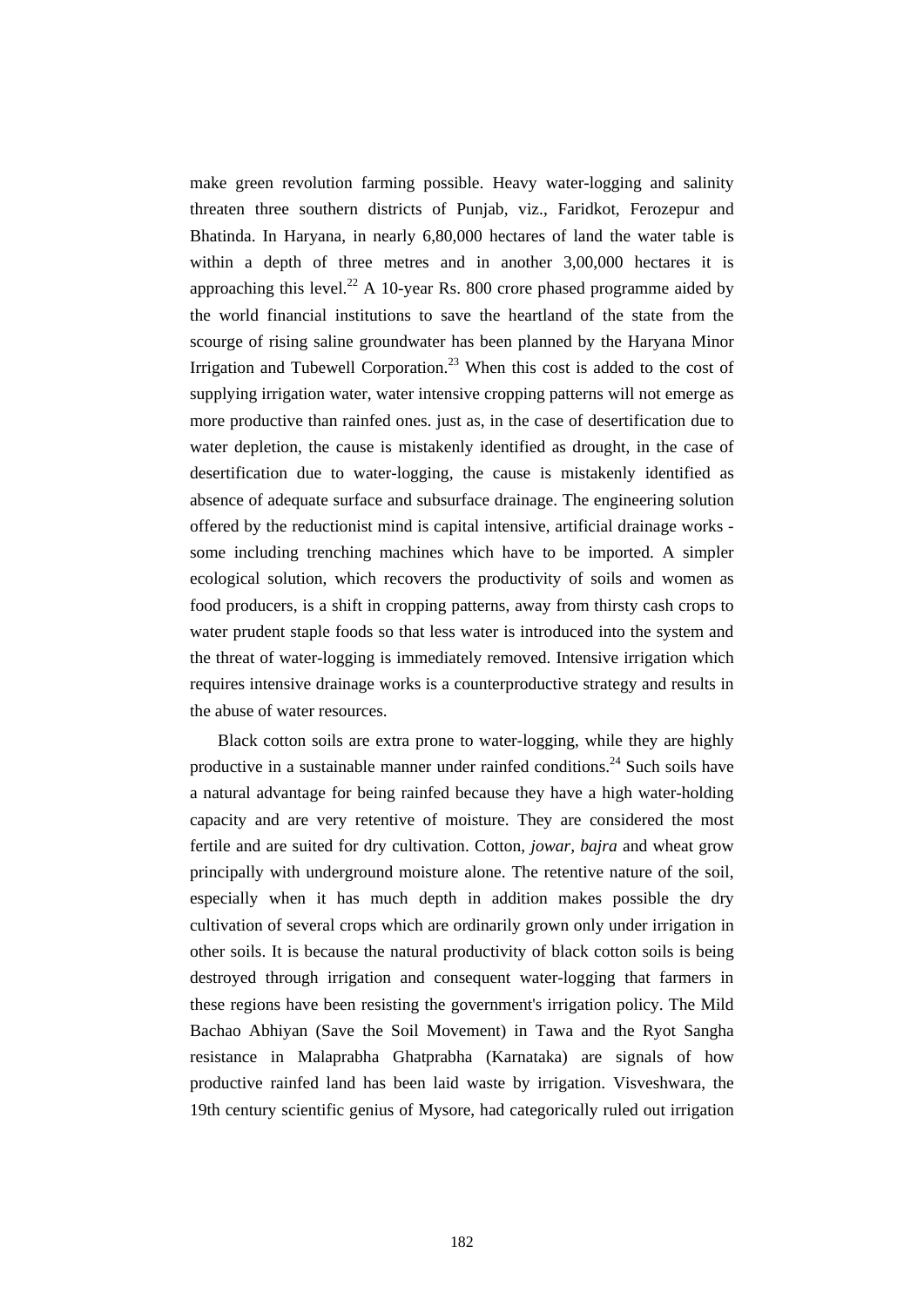schemes for black cotton soil regions while building large dams for Mysore State. Yet the reductionist mind continues to build these and large canal networks, threatening ecological stability everywhere. It is predicted that the massive irrigation project in Rajasthan, the Indira Gandhi Canal, will render more than 30 per cent of the 15 lakh hectares of command into waterlogged and saline wastelands.<sup>15</sup>

Taking water in large canals to arid regions to 'make the desert bloom' has been a particularly favourite masculinist project. In regions of scarce rainfall, the earth contains a large amount of unleached salts; pouring excessive water into these canals brings the salts to the surface, and also leaches them to other water sources. As the irrigation water evaporates, it leaves a whitish residue of salt behind, Finally, more water is used to flush away salt left by earlier irrigation. The cure to the problem of water scarcity as created by the crisis mind demands more water and more energy - a cure that at some point becomes even worse than the illness.

The reductionist mind-set treats the river as a linear, not a circular flow, and is indifferent to the diversity of soils and topography. Its engineering feats continue to be ecological failures because it thinks against the logic of the river. This violence to the river is a sporadic act, ill-considered and destructive. As Worster points out, 'The natural river has been regarded by a succession of planners as an unruly dangerous beast that must be tamed and disciplined by modem science and its commodities.<sup> $26$ </sup> It is this mentality that is tapped in an advertisement for cement which says, 'The river is furious, but the dam will hold. The cement is Vikram.' Yet we know that dams do not always hold. The Koyna and Morvi disasters are witness to the vulnerability of the 'invulnerable' projects of modem man, whose reductionist mind, in tearing nature apart, reduces her capacity to renew herself and support life.

This engineering logic, by taking water away to where it does not belong, creates wet and salt-laden deserts. In addition, dams also divert water away from where it belongs in nature's logic, and leave entire regions with dry river beds and wells. The perennial river is not merely a surface flow, it also renews water below the ground. The diversion of rivers results in the depletion and drying up of groundwater. Nowhere have I seen this more clearly than in Maharashtra where the damming up of the Yarala river led to a drying up of the river downstream as well as the drying up of all the wells the river used to recharge. It was an old woman who quietly said to me, 'They do not see the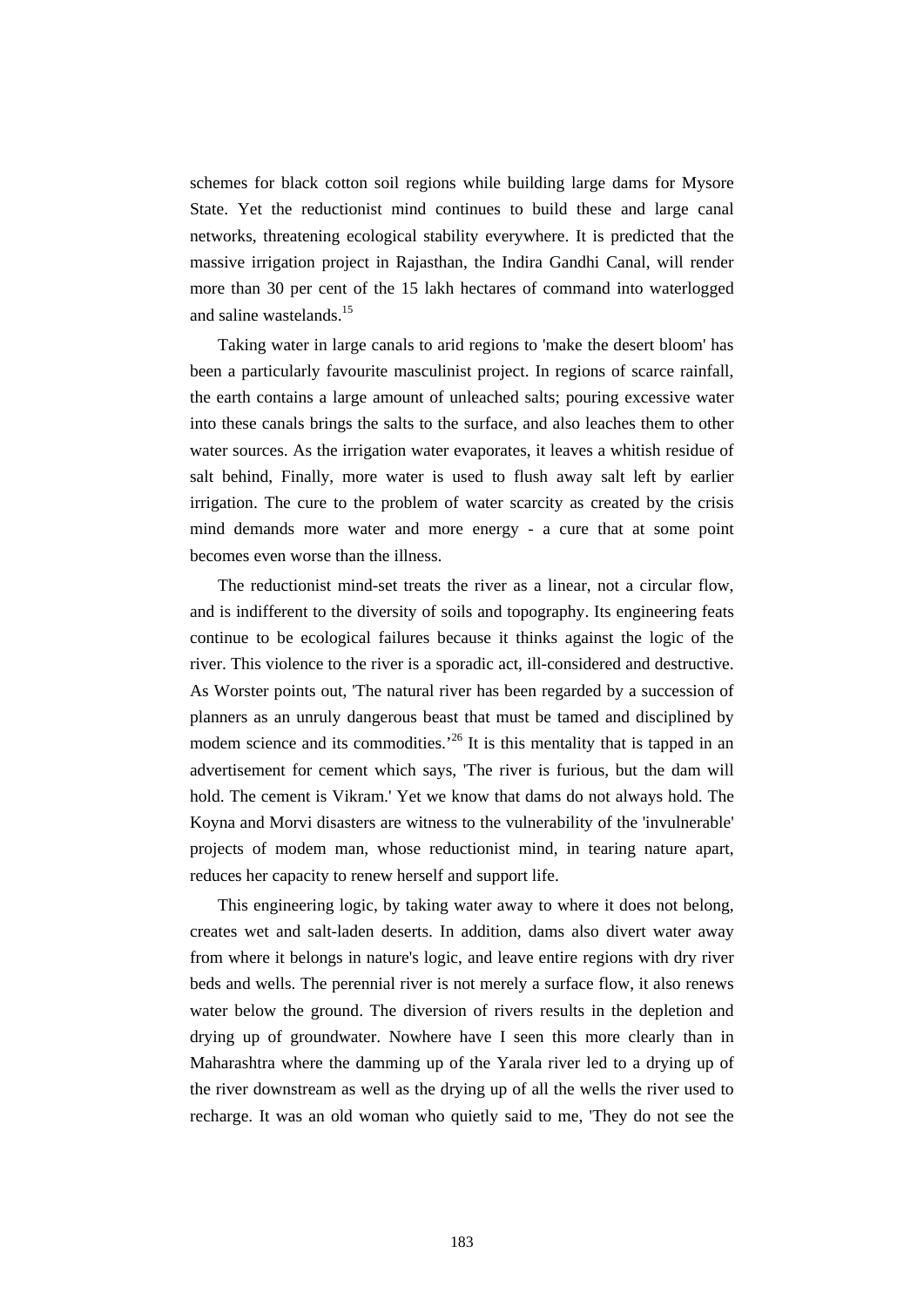huge water reservoir nature provides below the ground. They do not see nature's work and our work in distributing water. All they can see is the structures they build.'

The masculinist mind, by wanting to tame and control every river in ignorance of nature's ways, is in fact sowing the seeds of large scale desertification and famine. The Ethiopian famine which has killed nearly one million people and affected eight million, is not merely related to the failure of rainfall. it is more closely linked with the damming of the Awash river. Before the construction of dams, more than 1,50,000 people were supported by agriculture in the Awash Valley. The building of a series of dams on the Awash with World Bank funds to provide water to the sugarcane, cotton and banana plantations of rich Ethiopians and Dutch, Italian, Israeli and British firms dried up the lands downstream and flooded the lands upstream, uprooting more than 20,000 people. The Afar, the traditional pastoralists of Awash Valley, were pushed up the fragile slopes, which their herds turned bare in the struggle for survival. The 1972 drought killed 30 per cent of the Afar tribe.

How many other rivers must have run dry, how many millions of acres of land in other regions been turned into desert because the reductionist vision failed to see the invisible flows of water when it dammed and diverted the rivers? How many peasants must be left with parched fields because engineers and planners take their water away to produce cash crops and commodities? The links between new capital and technology intensive irrigation works and cash crop farming have already been discussed. The example of emerging femicide trends in Tamil Nadu (discussed earlier in the section on Food) shows that the devaluation of the work of the river is associated with the devaluation of the work of women, and both arise from the commoditisation of the economy which forces violence on nature and women. Rivers, instead of being seen as sources of life, become sources of cash. In Worster's words the river ends up becoming an assembly line, rolling increasingly toward the goal of unlimited production. The irrigated factory drinks the region dry. The premium on visibility and dramatic impact, and ecological blindness towards the water cycle have facilitated the commercialisation of land and water use. 'Engineers enjoy the challenge of designing irrigation schemes, particularly when they are on a large scale, and therefore speak of water "wasted" when it runs into the sea; if it runs into the sea through a good dam site or a desert they become almost uncontrollable $^{27}$  But the water flowing into the sea is not waste: it is a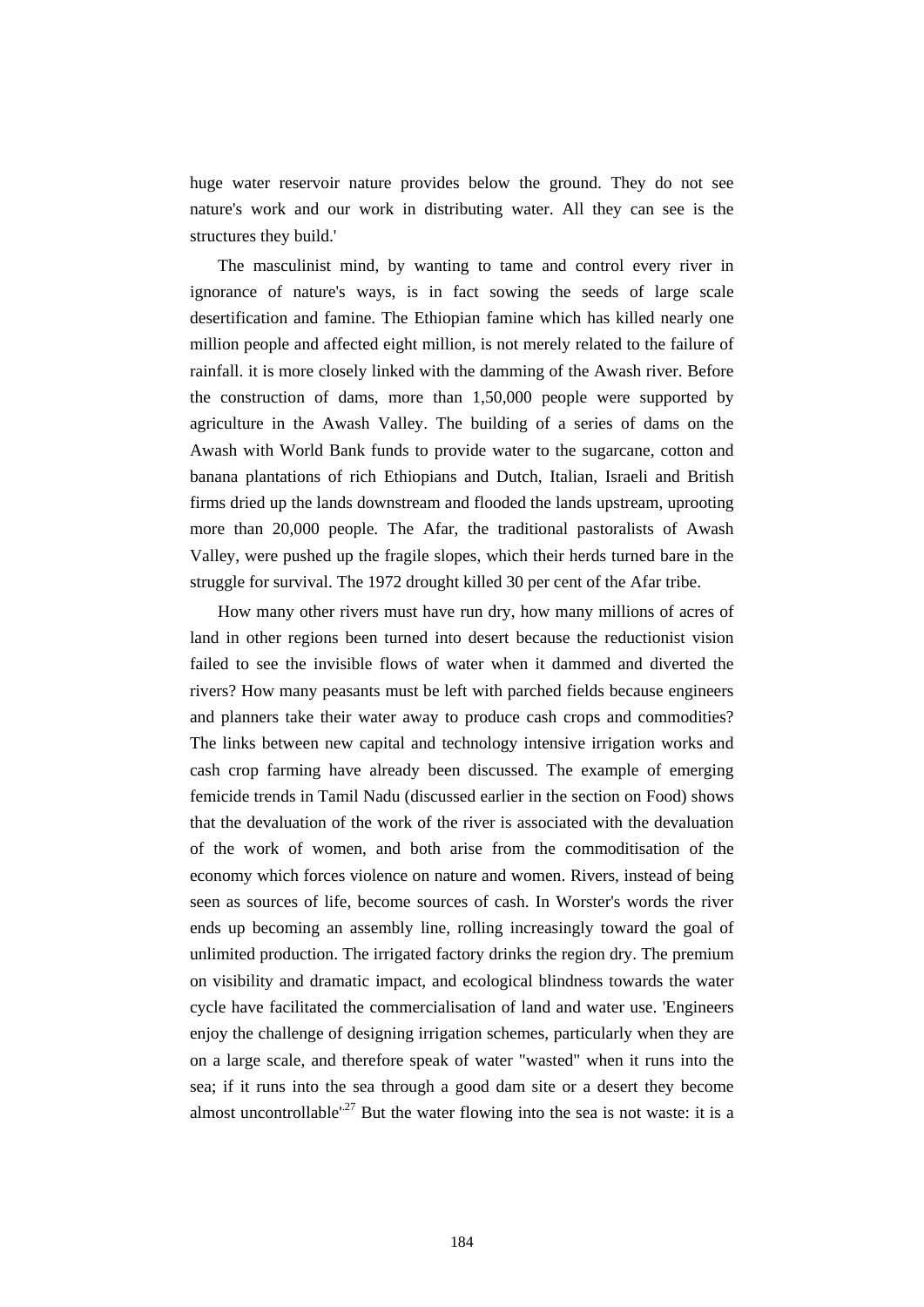crucial link in the water cycle. With the link broken, the ecological balance of land and oceans, fresh water and sea water, also gets disrupted. Saline water starts intruding inwards, sea water starts swallowing the beaches and eroding the coast. Marine life is depleted, deprived of nutrients that rivers bring. in the lower Indus, fishing as a livelihood has come to an end because all the water in the lean period is extracted for irrigation. In the Nile Basin, the building of the Aswan High Dam has led to a disruption of fisheries, caused by the loss of 18,000 metric tons of Nile nutrients per year.<sup>28</sup> Rivers imprisoned in dams and wasted by giant hydraulic systems are prevented from performing the multidimensional functions of maintaining the diversity of life throughout the basin, Dams create dead rivers, and dead rivers cannot support life. A song by Daya Pawar, sung by Dalit women in Maharashtra captures the anti-life force of the dammed river which irrigates commodity crops like sugarcane, while women and children thirst for drinking water.

> *As I build this dam I bury my life. The dawn breaks There is no flour in the grinding stone.*

*I collect yesterday's husk for today's meal The sun rises And my spirit sinks. Hiding my baby under a basket And biding my tears I go to build the dam* 

*The dam is ready It feeds their sugarcane fields Making the crop lush and juicy. But I walk miles through forests In search of a drop of drinking water I water the vegetation with drops of my sweat As dry leaves fall and fill my parched yard.*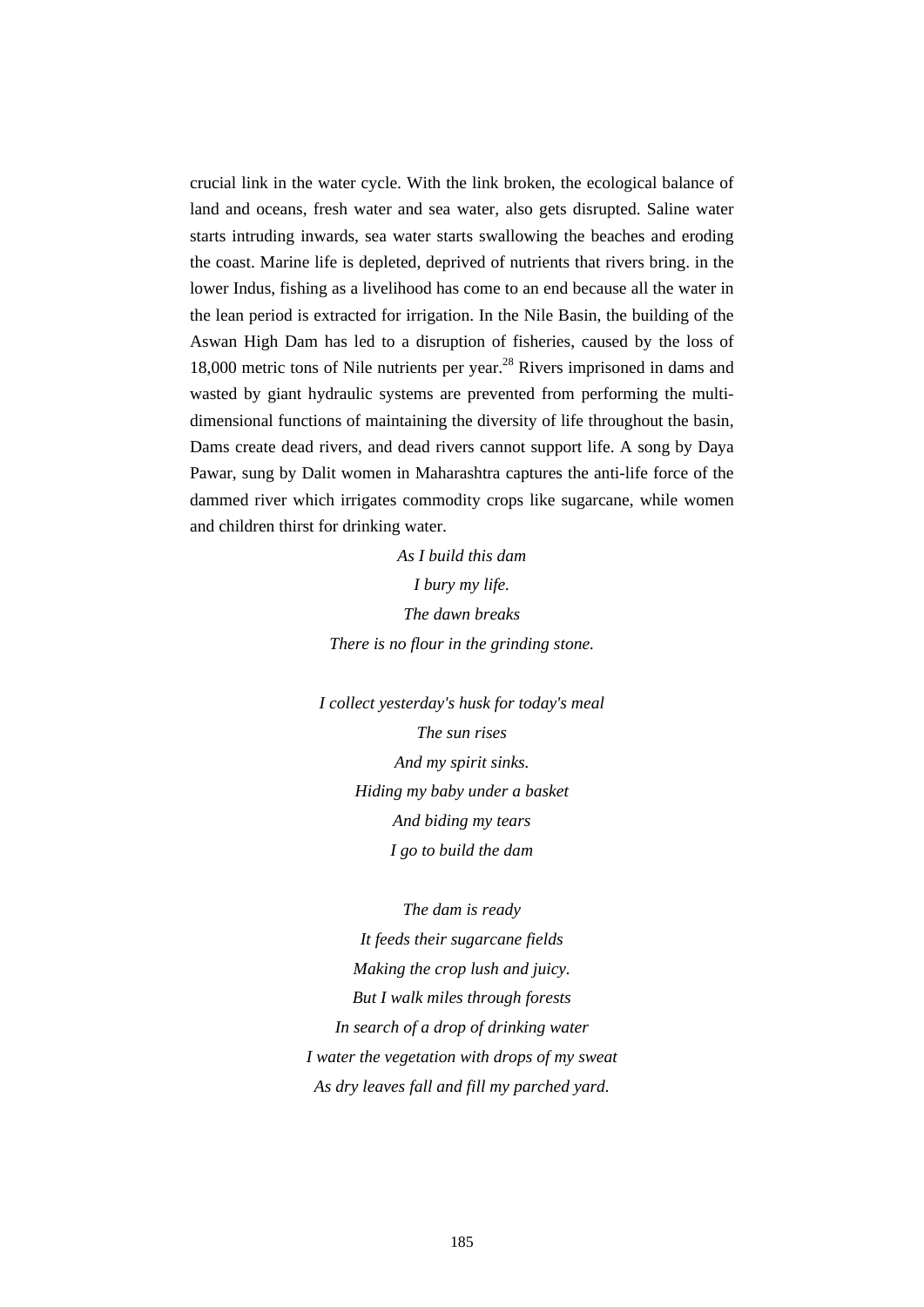#### **Drilling deep and draining dry: the groundwater famine**

In regions where life was not sustained by a river, water was provided sustainably from wells and tanks and ponds. Depending on the local ecology, rainwater was stored, in diverse systems, in the ground and used for drinking and protective irrigation. Women of rural India have provided survival over centuries from these tanks and wells. Today, most tanks and shallow wells are dry because of over-exploitation; the linear mind saw groundwater as a limitless resource instead of as a critical part of the water cycle which depends on rainfall for its renewal and can be sustainably used only when utilised within the limits of its renewability.

Tanks and wells made for a viable and adequate water technology, accessible to and controlled by all in Malwa, in Maharashtra, in

Kolar, in Kalahandi until about a decade ago. Today all these regions are ravaged by famine, triggered by the mining of groundwater. Kalahandi, which has become India's Ethiopia, is a dead region because all its groundwater has run dry. As late as 1959, the composition of irrigation in the district showed that about 77 per cent of the area was irrigated by tanks and 23 per cent by shallow wells. Tanks irrigated about 40,000 hectares in 1960-61; by 1976-77 this area had declined to 7,481 hectares. Similarly, the area under wells declined from 3,642 hectares to 1,681 hectares during the same period. The internal insurance measures against drought have thus collapsed, and modern irrigation systems have further increased vulnerability to rainfall failure through over-exploitation.<sup>29</sup>

The water famine in Maharashtra is also a direct result of maldevelopment, the three characteristics of which are evident in the Maharashtra experience of water scarcity. The profit motive diverts water resources from vital sustenance functions to commodity production and calls it development; a reductionist approach facilitates such diversion by creating technologies of overexploitation and describing sustainable technologies as 'inefficient' and 'primitive', and the combination of reductionism and maldevelopment violates the integrity of the water cycle as well as the integrity of women as water providers.

Traditionally, groundwater extraction in Maharashtra has come mainly from open dugwells. Fifty-nine per cent of the state has also been irrigated by groundwater through 9.39 lakhs of open dugwells. Ninety-three per cent of Maharashtra is made up of hard rocks consisting of the Deccan Trap. In it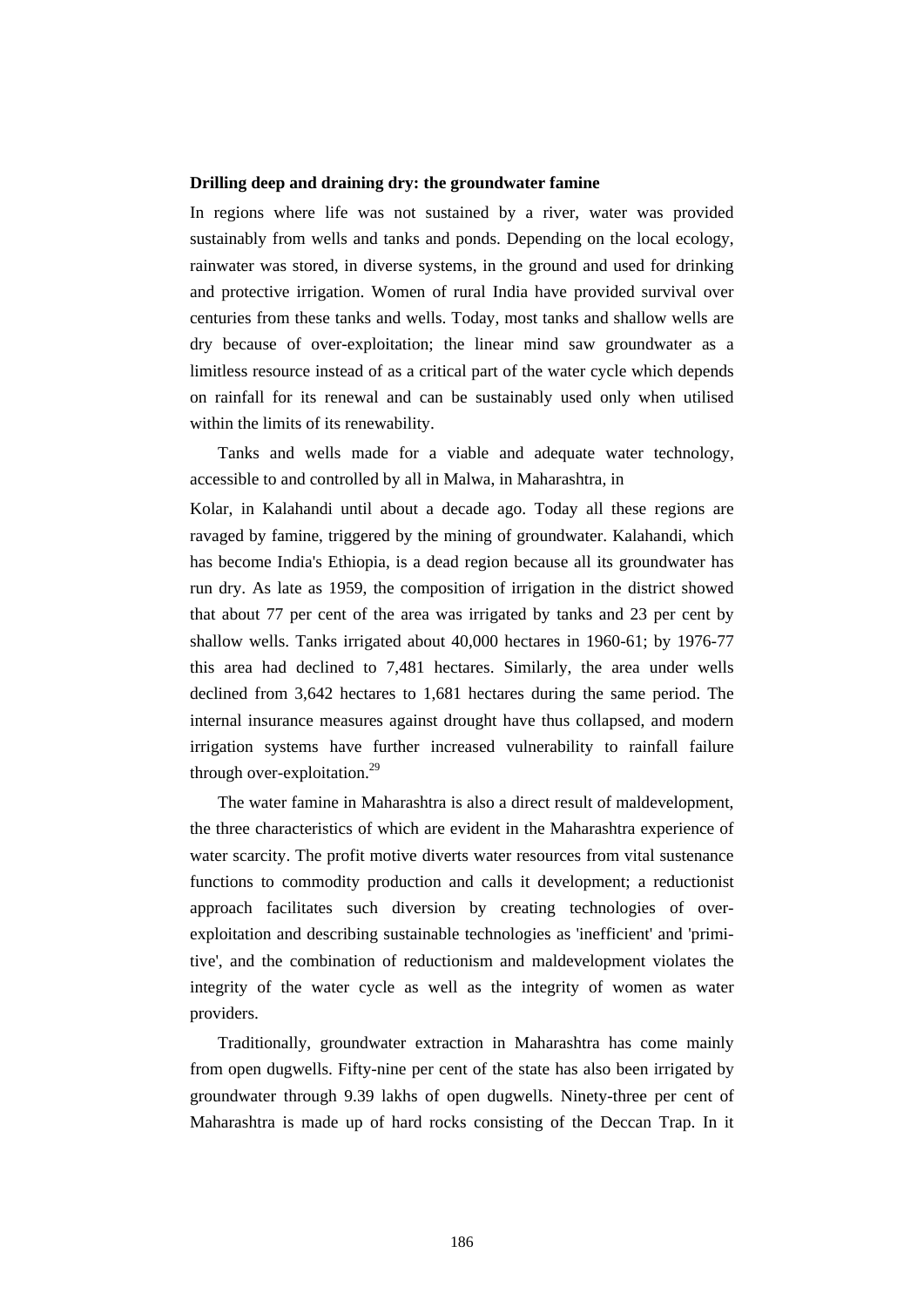recharge is slow because the storage space for groundwater is developed through secondary features like joints, weathering, fissuring, and so on. All these features do not occur in uniform fashion, in depth or lateral extent.<sup>30</sup> In the Deccan Trap, therefore, there is nothing like a subsoil water table. Water is stored in joints and bedding planes and is recharged locally. This seriously limits the availability and recharge of groundwater, a limit which new technologies of water exploitation have tried to overcome by digging deeper and using more power for the withdrawal of water. The old methods of withdrawal through human energy or animal energy put limits on extraction and were therefore called inefficient. As an expert comments:

> There were 5.42 lakh wells in Maharashtra in 1960-61. This number increased to 8.16 lakh in 1980. The average increase per year during the last two decades was 13,700. It is significant to note that although the number of wells increased by about 51 per cent during the 20 years, the area irrigated by them has nearly doubled during the same period, of years. This is mainly due to the fact that more and more wells are being fitted with mechanised pumps (oil engines and electric pumpsets**),** *discarding the outmoded device of draft-like mhots, persian wheels, etc. Mechanisation of draft has increased the utility of wells and has resulted in optimum use of water available for each well.*<sup>31</sup>

However, the illusion of increasing the efficiency of wells and creating abundance through energised pumps has been short lived. Powerful water-withdrawal technologies have merely led to the over- exploitation and not the optimum use of water. The result is groundwater famine.

Energisation of pumps has mushroomed after the 1972 drought when financial assistance from the World Bank created heavy subsidies for mechanised withdrawal of water. The Bank gave credit for a rapid expansion of tubewells to feed commercial irrigation as well as tide over the water scarcity. As a result, sugarcane cultivation expanded rapidly. In less than a decade, sugarcane fields have converted groundwater into cash, leaving people and staple foodcrops thirsting for water.

The depletion of groundwater is directly linked to the expansion of energised tubewells to irrigate sugarcane. While sugarcane is cultivated on only two-three per cent of Maharashtra's irrigated land, it consumes eighty per cent of *all* the irrigation water and eight times more than other irrigated crops.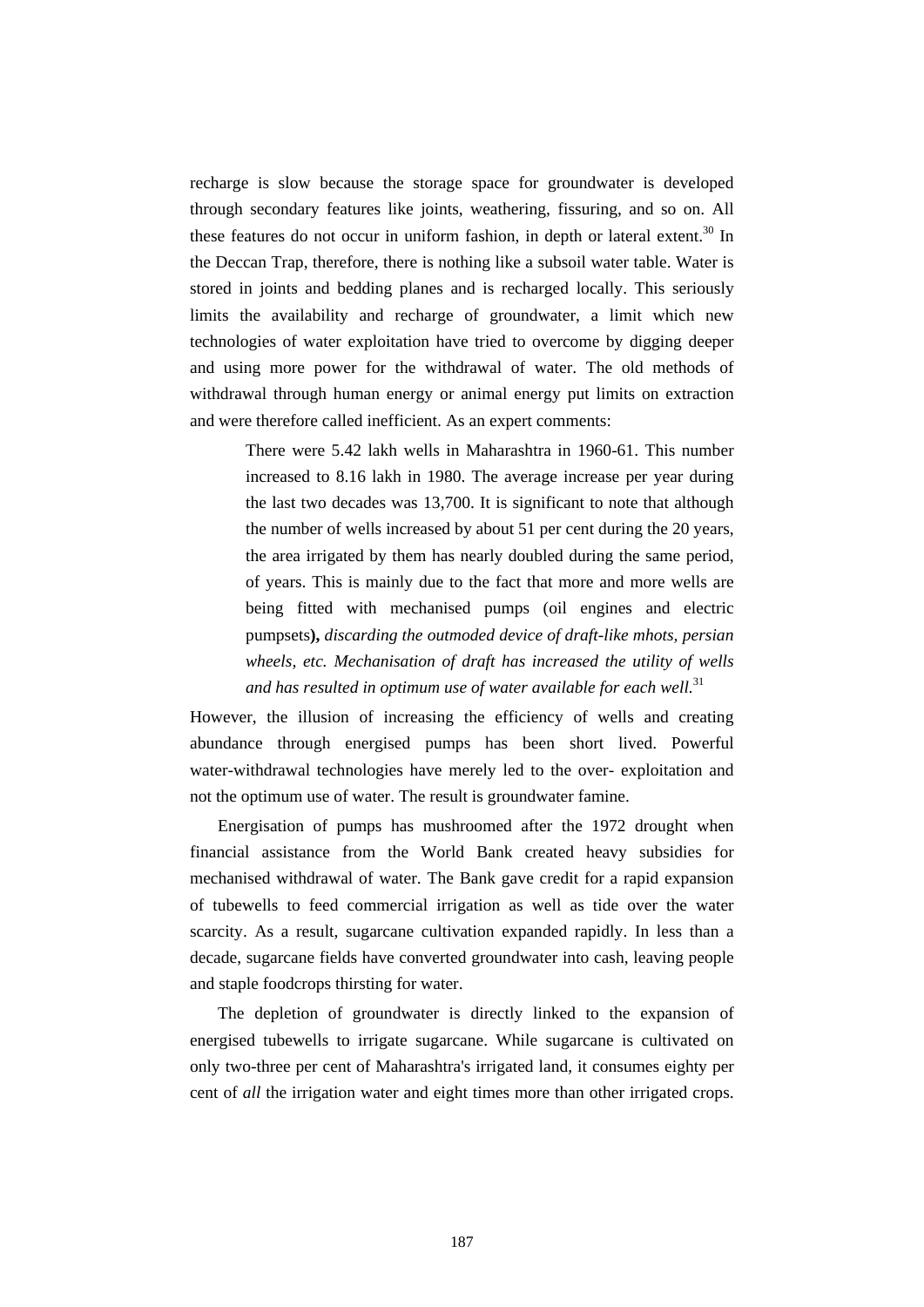This has necessitated the intensive use of groundwater, leading to a drying up of wells, shallow as well as deep.

Maharashtra is known as the land of the Sugar Barons, where the rich sugarcane lobby controls politics and power. This power, it is now being discovered, has been built on the water resources that provided food and drinking water to rural Maharashtra. As the state reels under a water famine, the sugarcane fields and sugar mills flourish, and the drinking water crisis is repeatedly converted into new mechanisms for augmenting irrigation supplies.

Maharashtra has 77 co-operative sugar factories of which 70 per cent are in western Maharashtra. Seventy per cent of the villages in these districts supply sugarcane to these factories, using ground water for irrigation. The sugar factories have been actively supporting their shareholders in digging and deepening their borewells, As a result public wells and shallow wells belonging to small farmers have run dry. Table I gives the distribution of villages facing water scarcity in western Maharashtra<sup>32</sup> and Table 2 the distribution of sugar factories in the region.<sup>33</sup>

| <i>District</i> | No. of<br>villages | <i>No.</i> of <i>villages</i><br>declared<br>drought-prone | No. of villages and wadis<br>supplied water by tankers &<br>bullock-carts |
|-----------------|--------------------|------------------------------------------------------------|---------------------------------------------------------------------------|
| Ahmednagar      | 1323               | 953                                                        | $160 + 158$                                                               |
| Kolhapur        | 1175               | 60                                                         | 51                                                                        |
| Pune            | 1603               | 687                                                        | $230+510$                                                                 |
| Sangli          | 720                | 339                                                        | 209                                                                       |
| Satara          | 1440               | 452                                                        | 199                                                                       |
| Solapur         | 1104               | 1104                                                       | 63                                                                        |
| Total           | 7365               | 3595                                                       | $1589(921+668)$                                                           |

TABLE I

**Distribution of drought-stricken villages in Western Maharashtra** 

In the area around one sugar factory alone in Sangli district, sugarcane cultivation with groundwater irrigation has increased dramatically over two decades, even as water scarcity has growh.<sup>34</sup> Incomes have risen as a result of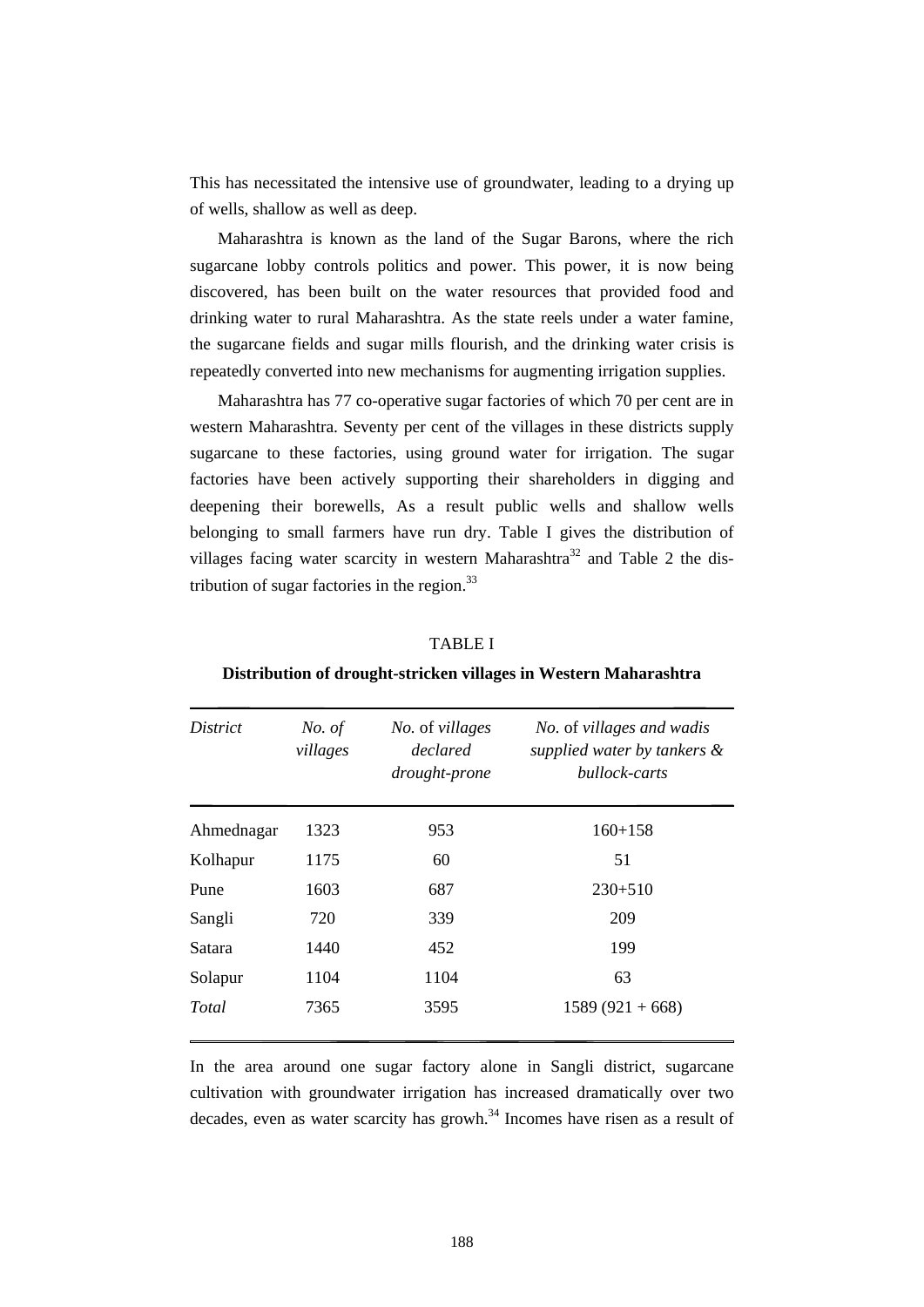shifting from rainfed coarse grain production to a water-hungry cash crop. But the costs have been

## TABLE 2

# **Distribution of co-operative sugar factories in Western Maharashtra**

| <i>District</i> | No. of<br>co-operative<br>sugar factories | No of villages in<br>area of<br>operation of<br>sugar coops. | % of these villages to<br>total number of villages<br><i>in district</i> |  |  |
|-----------------|-------------------------------------------|--------------------------------------------------------------|--------------------------------------------------------------------------|--|--|
| Ahmednagar      | 13                                        | 1081                                                         | 82                                                                       |  |  |
| Kolhapur        | 11                                        | 1048                                                         | 89                                                                       |  |  |
| Flune           | 7                                         | 522                                                          | 33                                                                       |  |  |
| Sangli          | 7                                         | 502                                                          | 70                                                                       |  |  |
| Satara          | 7                                         | 1057                                                         | 73                                                                       |  |  |
| Solapur         | 8                                         | 917                                                          | 83                                                                       |  |  |
| Total           | 53                                        | 5127                                                         | 430                                                                      |  |  |
| Year            |                                           |                                                              | Area under sugarcane (well-irrigated)                                    |  |  |
|                 |                                           |                                                              | (hectares)                                                               |  |  |
| 1961-62         |                                           |                                                              | 3248                                                                     |  |  |
| 1971-72         |                                           |                                                              | 6990                                                                     |  |  |
| 1981-82         |                                           |                                                              | 17612                                                                    |  |  |

heavy. Manerajree village of Tasgaon taluk in Sangli is among those that have benefited financially in the short run but have lost, materially and ecologically, by the expansion of energised groundwater withdrawal for sugarcane cultivation. All solutions provided by the crisis mind are short-lived. A new water scheme with a potential supply of 50,000 litres was commissioned in November 1981 at a cost of Rs. 6.93 lakhs. The source well yield lasted for one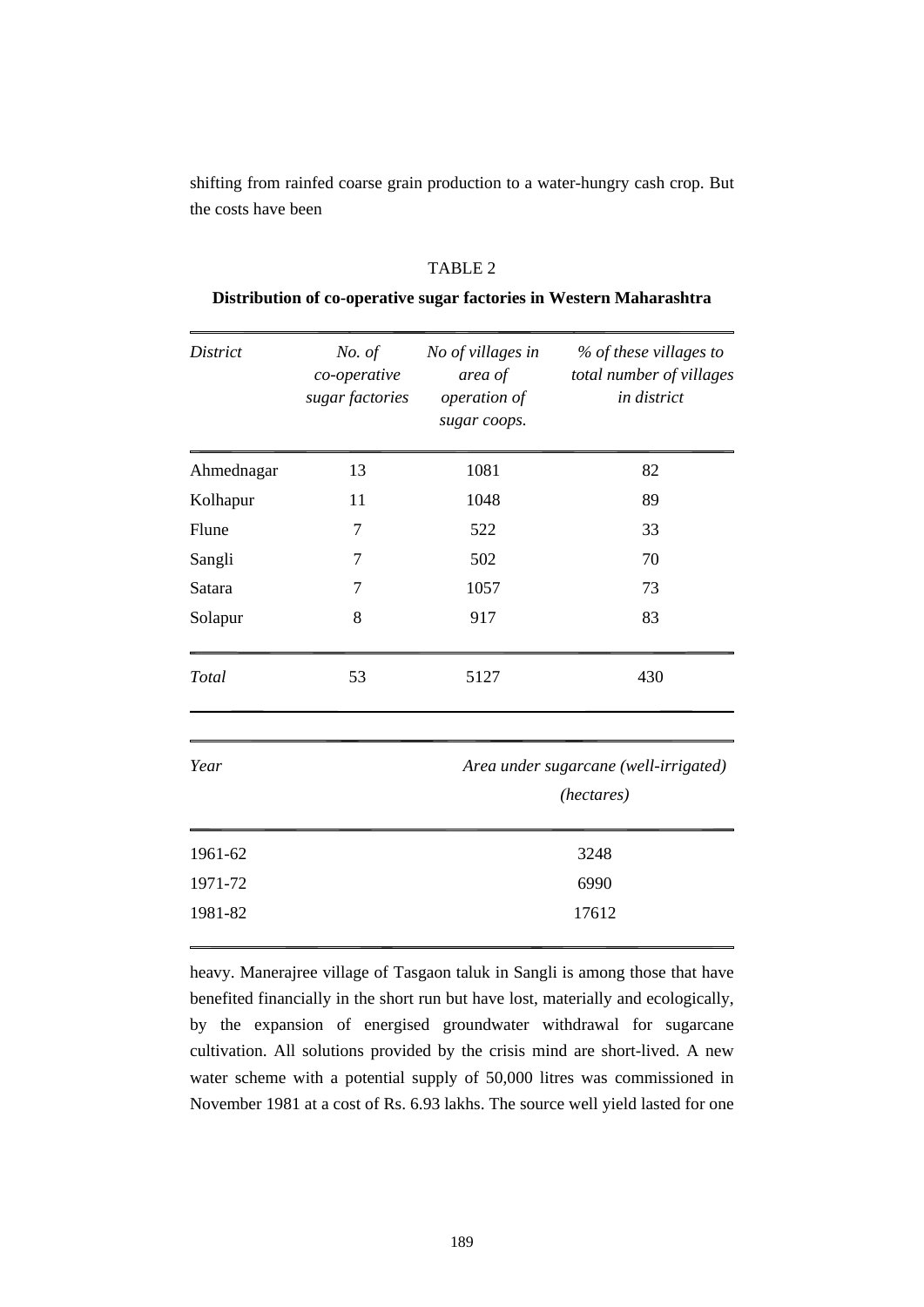year -by November 1982 it ran dry. For increasing yields three bores were taken near the well for 60 metres. The yield from all three, with power pumps, was 50,000 litre/day for 1982 and all bores had gone dry by November 1983. Since 1983 there has been a continuous tanker service. More than 2,000 privately owned wells in this sugarcane country have also gone dry.<sup>35</sup>

In the drought of 1972-73, drinking water was not a major problem, and the government spent only Rs. 8 crores on providing it. In 1985-86 on the other hand, the government spent Rs. 150 crores on emergency drinking water supplies and had to employ 6.54 lakh people in relief work. The Groundwater Survey and Development Agency of Maharashtra has found that out of 1481 watersheds in the State, there is over- exploitation of 77 spread over 14 districts. The problem is extremely acute in the five districts of Ahmednagar, Sangli, Jalgaon, Dhule and Nasik. Abuse of water for water intensive cultivation has created severe drinking water and food crises. As the Chief Minister of Maharashtra stated at the last NDC meeting, in the Sixth Plan 17,112 villages were identified as facing drinking water problems; of these, 15,302 villages are likely to be covered by the end of this year, leaving 1,810 villages for the ensuing Seventh Five Year Plan. The rapid depletion of groundwater resources has, however, increased the number of problem villages with no source of drinking water to a staggering 23,000 villages. Forty-nine thousand tubewells dug during the decade 1972-83 are dry, and digging deeper, as the Manerajree experience has shown, is no real solution.

Technological solutions to an ecological problem have clearly been unsuccessful. The basic assumption of water 'development' in a reductionist perspective is that nature is 'deficient' and people's traditions are 'inefficient' in the use of natural resources. Nature has created different ecozones which have been the basis of diverse cultures and economies. The arid zones have been sustainably used by pastoralism, and the semi-arid zones have been used for dry farming, with protective irrigation coming from water storage and water distribution designed according to nature's logic. The reductionist mind, however, makes intensive irrigation the model, and in trying to introduce uniformity in water use, destroys the diversity of ecozones and disrupts the water cycle. In Maharashtra, the introduction of water intensive sugarcane cultivation has led to a water famine. Land productivity, instead of being improved, has been destroyed. The Sahelian famine has similar contributing factors: development projects in the and sub-Saharan region assumed that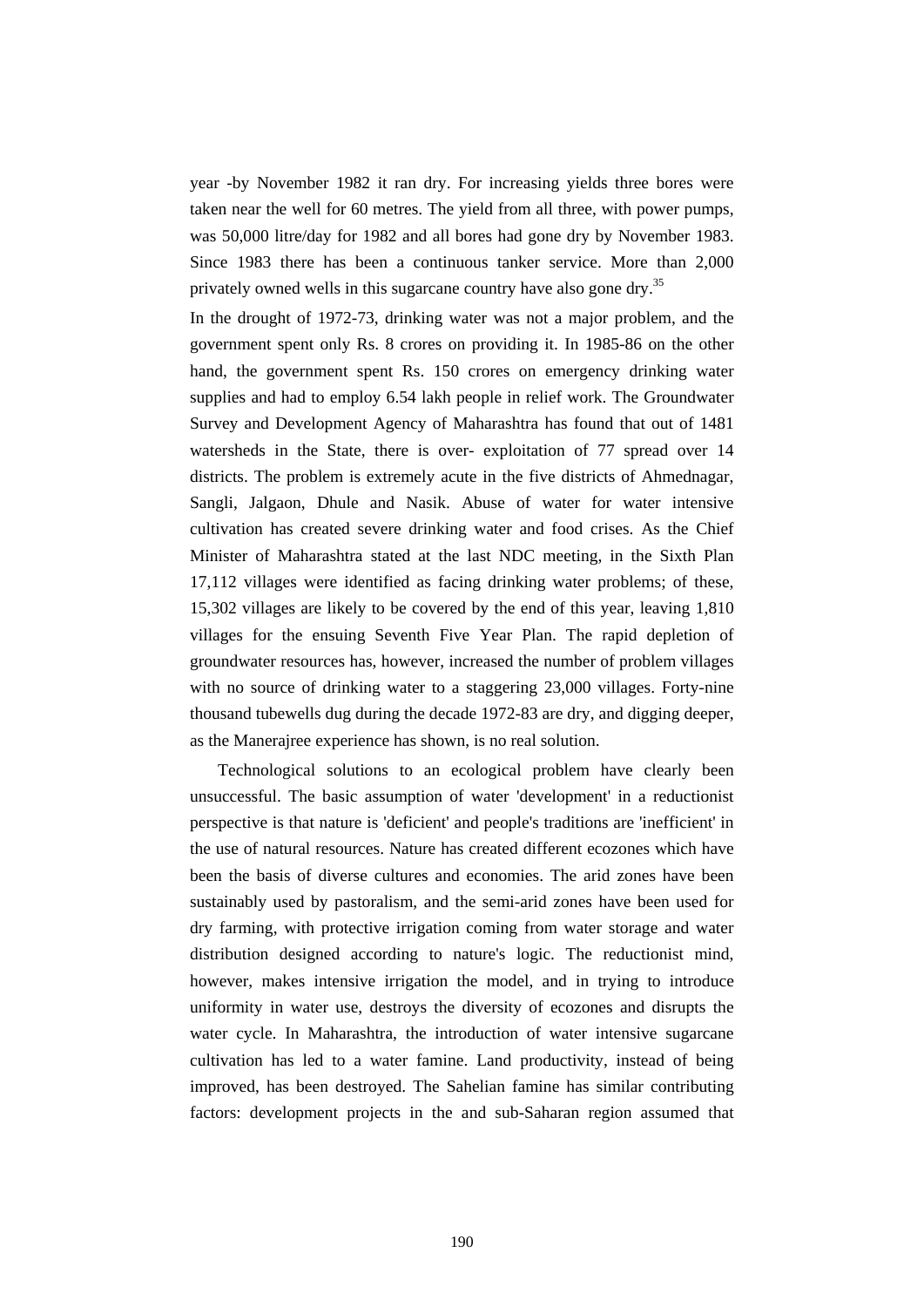digging wells was the best mechanism for developing pastoralism and pastoralists; in fact, they have undermined it. Since energised wells provide water in excess of what pastoralists are used to, herds are maintained in one place rather than moving from well to well, as traditionally. This has introduced new pressures on the vegetation around the well, and has accelerated the process of desertification. increasing the 'efficiency' of wells has also increased the vulnerability of the ecosystem by obviating the strategy of distributing grazing pressure, characteristic of nomadic pastoralism. 'Settling' pastoralists has worsened the problem of desertification by violating the limits put on water use by nature's water cycle and bypassing traditions that have evolved over centuries to ensure survival under conditions of low water availability.36

There is a tendency to associate rainfall failure with the groundwater famine and to see the lack of rain as the cause for the disappearance of water. Yet rainfall failure cannot lead to the disappearance of groundwater by itself because groundwater storages are the cumulative effect of long periods of percolation and recharge. For instance the deep aquifers under the Sahara are recharged at the rate of 4 KM3/year and their total capacity is 15,000 KM3/year. This means that it would take nearly 4,000 years at the present rate of recharge to fill these formations. Quite clearly, groundwater will not get exhausted merely because rains fail during one year. On the other hand, even with regular rainfall, groundwater depletion can take place if withdrawal exceeds annual recharge. The Rayalseema region of Andhra Pradesh is a good example of how groundwater famine, which was induced by over-exploitation through powerful technologies, was blamed on the failure of rainfall. The rainfall in Rayal-seema has been between 650-700 mm from 1945 to 1985 as shown in Table  $3<sup>37</sup>$ 

Irrigation that violates essential ecological processes can itself become the cause for water scarcity and desertification, especially in and and semi-arid zones. The hydrological cycle is an essential ecological process which recycles and regenerates water resources. Part of the rainfall received at the surface infiltrates and percolates into the ground and recharges the groundwater. In and regions, where rainfall itself is low, percolation into the ground is even lower, and sustainable limits for groundwater exploitation are therefore very low. The water-table goes down when the fate of withdrawal of groundwater exceeds the rate of recharge of water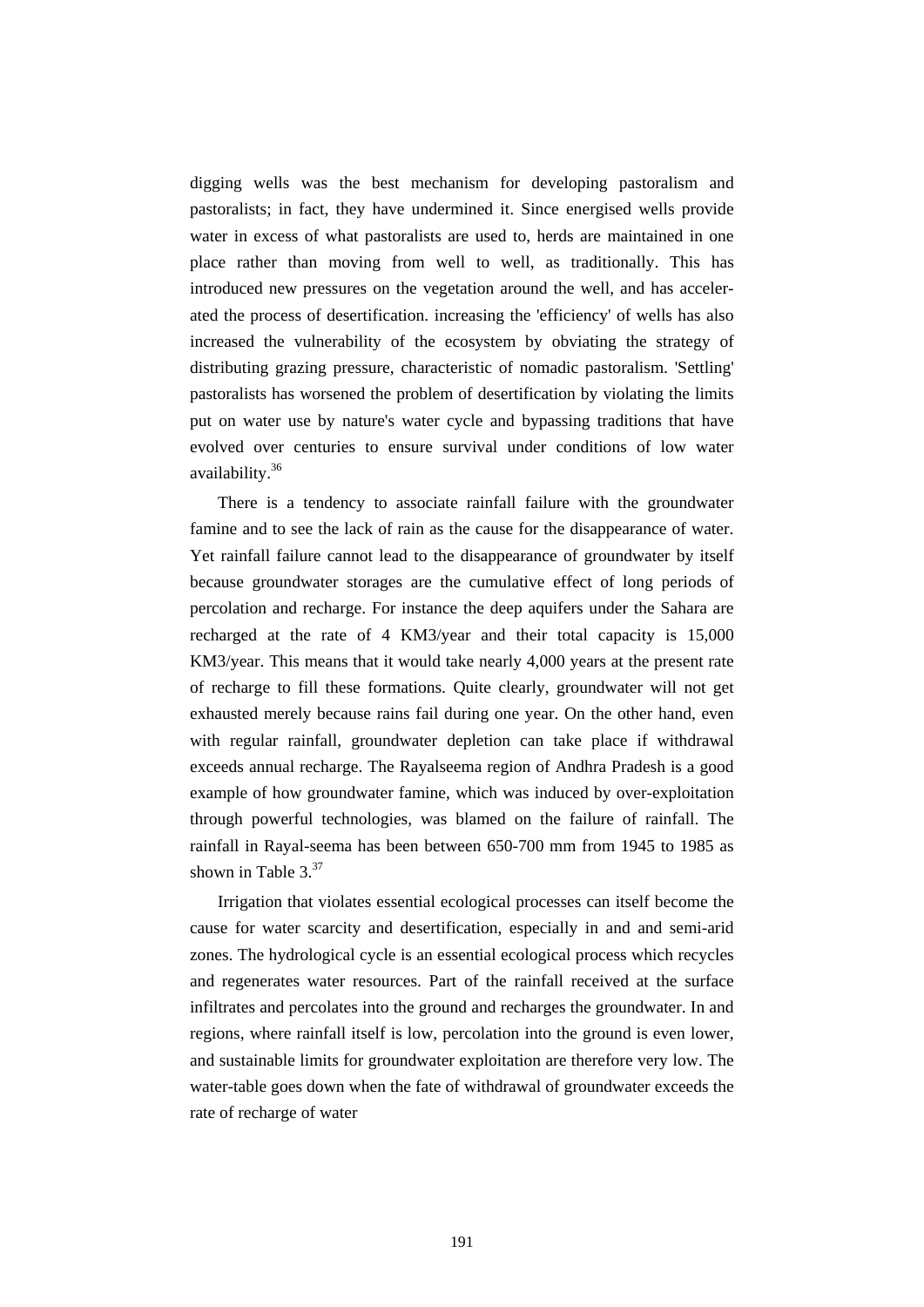| Year | Rainfall<br>(in MM) | Year | Rainfall<br>$(in \, mm)$ |
|------|---------------------|------|--------------------------|
| 1945 | nd                  | 1965 | 405                      |
| 1946 | 1048                | 1966 | 977                      |
| 1947 | 476                 | 1967 | nd                       |
| 1948 | 631                 | 1968 | 601                      |
| 1949 | nd                  | 1969 | 768                      |
| 1950 | 603                 | 1970 | 649                      |
| 1951 | 482                 | 1971 | nd                       |
| 1952 | 641                 | 1972 | 946                      |
| 1953 | 915                 | 1973 | 680                      |
| 1954 | 774                 | 1974 | 734                      |
| 1955 | 766                 | 1975 | nd                       |
| 1956 | 774                 | 1976 | 698                      |
| 1957 | 304                 | 1977 | 885                      |
| 1958 | 763                 | 1978 | 954                      |
| 1959 | 557                 | 1979 | 882                      |
| 1960 | 608                 | 1980 | 402                      |
| 1961 | 587                 | 1981 | 762                      |
| 1962 | 806                 | 1982 | 548                      |
| 1963 | nd                  | 1983 | 765                      |
| 1964 | 737                 | 1984 | 728                      |
|      |                     | 1985 | 678                      |

# TABLE 3 **Average annual rainfall in Rayalseema, 1945-85**

*Note:* Figures are the average of annual rainfall. Where data for one or more stations are missing, nd is entered above.

through percolation. In order to assure groundwater supply on a continuous basis, withdrawal should be confined to the net natural recharge of the aquifer. if withdrawal exceeds this amount, groundwater mining takes place, and an aquifer drought is created *even when no meteorological drought* exists. However, ignoring this basic ecological fact, irrigation schemes in and regions have been expanding rapidly as a strategy for drought-proofing. In Rayalseema region, new borewells and pumpsets are being installed at an alarming rate.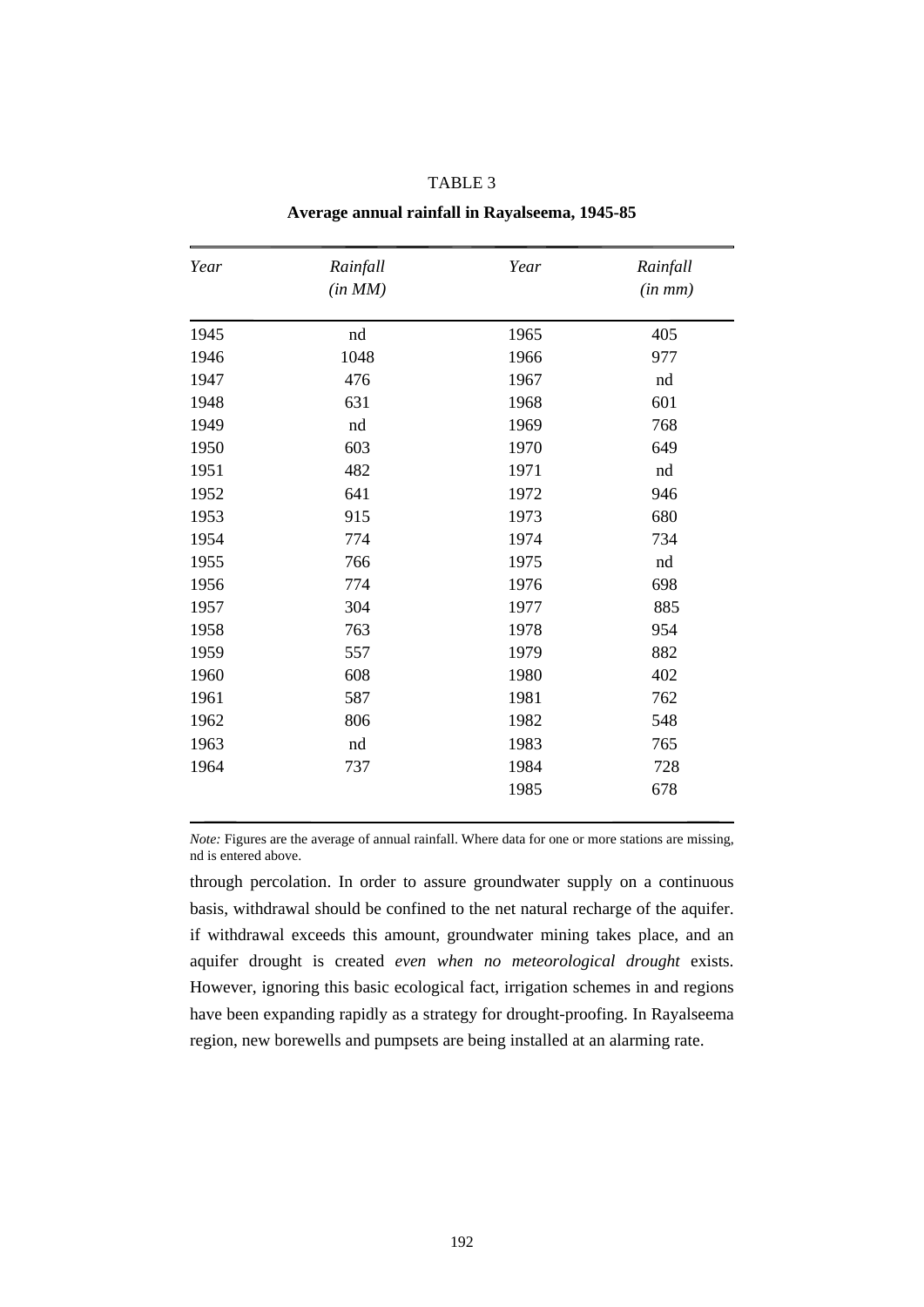| Year                                    | Chitoor<br>District | Anantapur<br>District | Rayalseema | Andhra<br>Pradesh |
|-----------------------------------------|---------------------|-----------------------|------------|-------------------|
| 1968                                    | 22,353              | 10,491                | 41,769     | 1,22,321          |
| 1974                                    | 41,273              | 20,614                | 81,992     | 2,61,968          |
| 1969                                    | 48,676              | 26,425                | 98,402     | 3,45,396          |
| 1984                                    | 68,585              | 39,433                | 1,44,639   | 5,82,197          |
| increase of<br>1984 over<br>$1968(\% )$ | 207                 | 276                   | 246        | 376               |
|                                         |                     |                       |            |                   |

# TABLE 4 **Number of electric pumpsets**

*Source: Handbook of Statistics,* Andhra Pradesh, various fiscal years (Bureau of Economics and Statistics, Hyderabad).

Increasing exploitation of groundwater, beyond the limits of renewability, has led to a drying up of wells and tanks. As a study on Rayalseema points out, 'Irrigation has left us with the popular perception that *this* drought is more severe and more permanent than any past drought. Climatic change is a myth brought on by the novelty of exponential growth in water usage. . . the falling water table is evidence of overuse of water, not of climatic change.<sup>138</sup> With groundwater mining having created drought in agriculture even when drought does not exist metereologically in Rayalseema, demands are now being made to bring irrigation water to it from the Srisailam dam on the Krishna river, through the Telugu-Ganga Canal, and further plans are afoot to augment the Krishna river supplies from the Polavaram dam on the Godavari. As local water resources are overused and misused everywhere, an infinite regress of demands is made on distant regions. Desertification, which starts as a patchy phenomenon thus spreads everywhere under the impact of non-sustainable water use in agriculture which generates water scarcity. Water, a renewable resource has thus been transformed into a non-renewable resource by overuse and over- exploitation.

The over- exploitation of groundwater rarely takes place for survival needs - it is always associated with the production of cash crops. Women as water providers from wells and tanks are first replaced by men switching on electric pumpsets to irrigate commercial crops, and are subsequently substituted by the government machinery which brings water in trains, tankers and bullock-carts.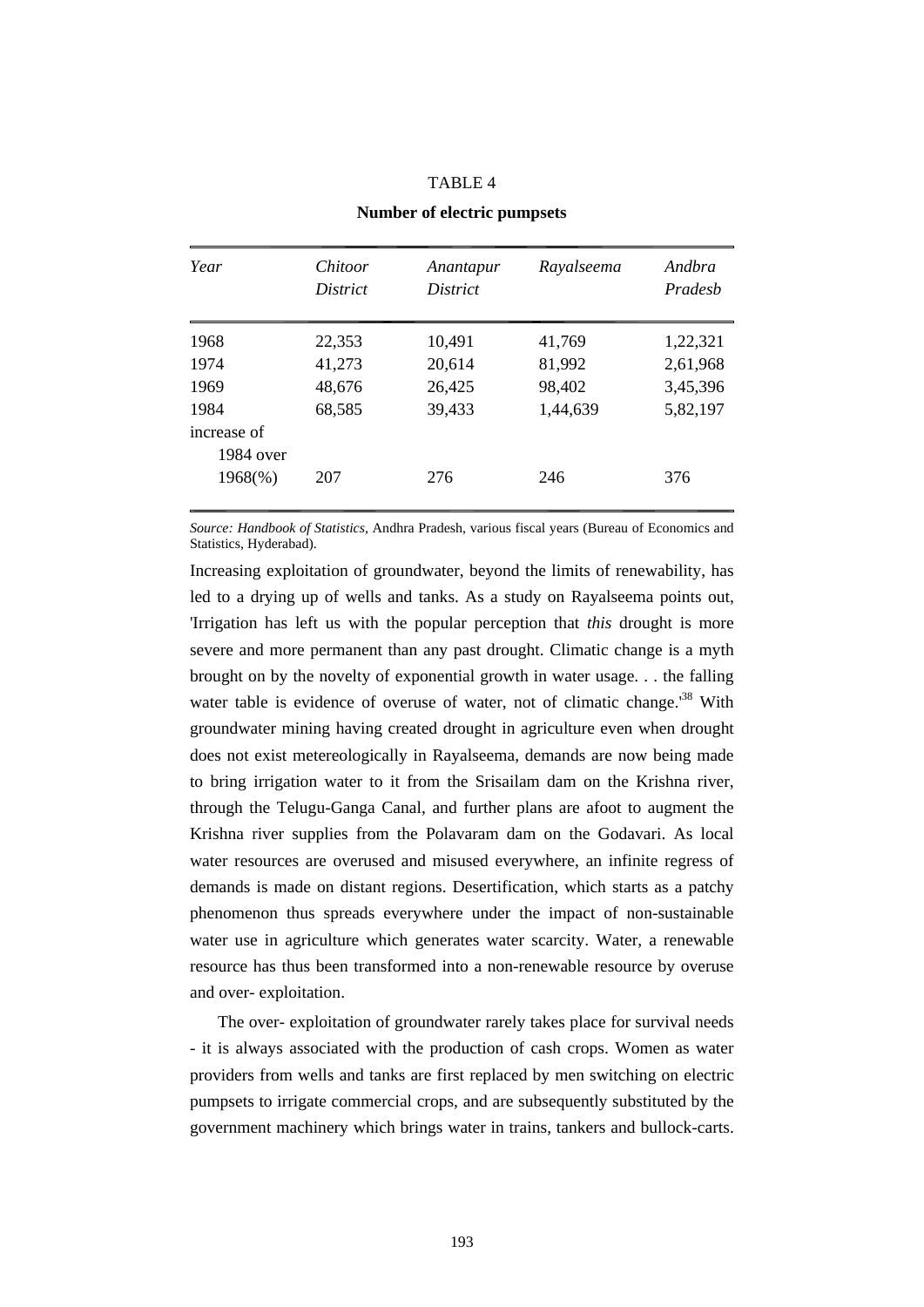Wells and tanks which were the source of water, are now filled with water transported from long distances. Source and sustainer both are transformed into passive receivers by a shortsighted notion of productivity which displaces women, disrupts the water cycle, and threatens the survival base for society as a whole.

Nature's work and women's work in water conservation has usually been ignored by the masculinist paradigm of water management which has replaced community control by privatisation, and water-prudent staple foodcrops by water-thirsty cash crops. Women have had a significant productive role in food cultivation based on water-conserving technologies. They have been central to food production, based on the sustainable use of water, in and zones. The maldevelopment model which sees agricultural output in terms of cash rather than nutritive value, has undermined the efficient production of nutritive crops like *jowar* and *bajra* by seeing them as 'marginal' and 'uneconomic'. ignoring the economics of food value, of water use, and of women's work, maldevelopment replaces sound and sustainable agriculture by land use that deprives people of food and water, and pushes women out of productive roles. Table 5 shows the productivity of different crops when viewed from the perspective of water conservation; for women, working for sustenance, maximising the production of nutrition while minimising water use, millets are a highly productive food crop.<sup>39</sup>

### TABLE 5

|        | Productivity (kg/ha/mm) |  |
|--------|-------------------------|--|
| Rice   | 1.72                    |  |
| jowar  | 4.47                    |  |
| Bajra  | 5.74                    |  |
| Ragi   | 4.65                    |  |
| Pulses | 2.26                    |  |

## **Productivity of food crops per hectare per mm. Of water used**

Women's work in producing staple, water conserving food grains is only one of the many mechanisms for water conservation; their work in adding organic matter to the soil - from crops, from the cowshed, from trees and forests - also contributes critically towards conserving water and preventing desertification.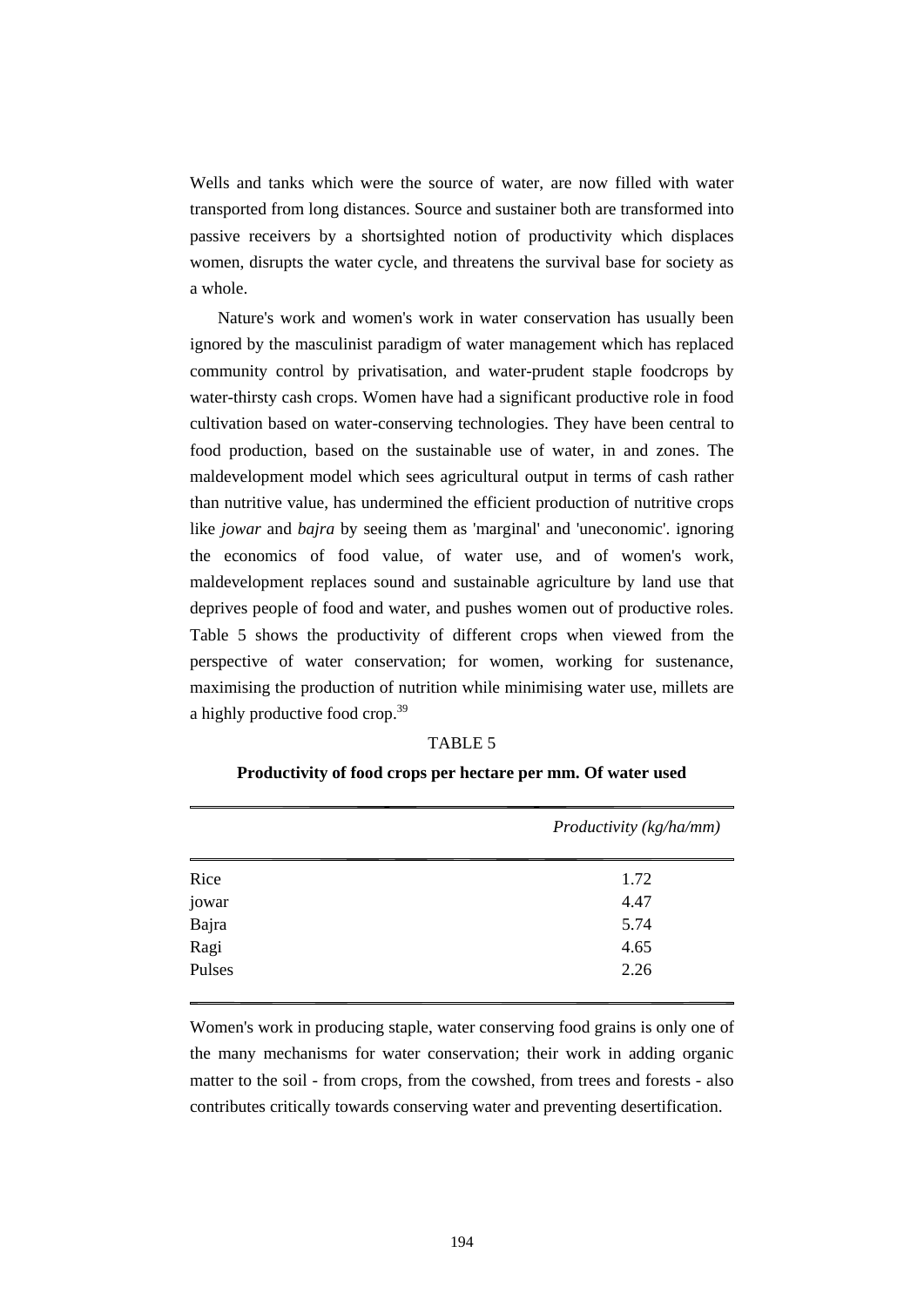While water is recognised as a central input in plant productivity, recognition of the fact that the soil is a massive water reservoir and that its capacity is dependent on vegetative cover as well as organic content (which determines the water retentivity of soil), is generally lacking. In and zones where vegetative growth both in forests as well as farms is entirely dependent on recharge of soil moisture by rain, an extremely important, and the only viable and sustaining, mechanism for water conservation is the addition of organic matter. Organic matter or humus dramatically enhances the water retentivity of soils.<sup>40</sup> This mechanism of conserving water as soil moisture assumes critical importance in the tropics where rainfall is seasonal and has to be effectively stored in the soil to support plant growth in the and periods. Conserving soil moisture is thus an insurance against desertification in and climates. Adding organic matter increases soil moisture *in situ* and contributes significantly to increased food production. The All India Dry Farming Coordinated Project<sup>41</sup> has shown that mulch was responsible for increased food productivity in dry land farming:

| '72 -73 | '73 -74 | $'74 - 75$ | $75 - 76$ | $77 - 78$    |
|---------|---------|------------|-----------|--------------|
| 400     | 1690    | 1780       | 1250      | 1540         |
| 20      | 1120    | 1100       | 1080      | 1920<br>1470 |
|         | 280     | 1610       | 1770      | 1120         |

TABLE 6

**Vertical mulching & sorghum yields/grain yield (kg/ha)** 

Besides the technology of water conservation in soil through organic matter, intercropping is another safeguard against crop failure in rainfed farming. Evidence exists that sole-cropped sorghum fails once in eight years and pigeon-pea once in five, but that a sorghum-pigeon-pea intercrop, fails only once in 36 years.<sup>42</sup>

Women's work in traditional agriculture has been an effective partnership with nature which increases water availability for human survival without disrupting the water cycle. This partnership is now being substituted by a partnership between chemicals and masculinist science and industry instead of water retentivity and soil fertility being increased by organic matter produced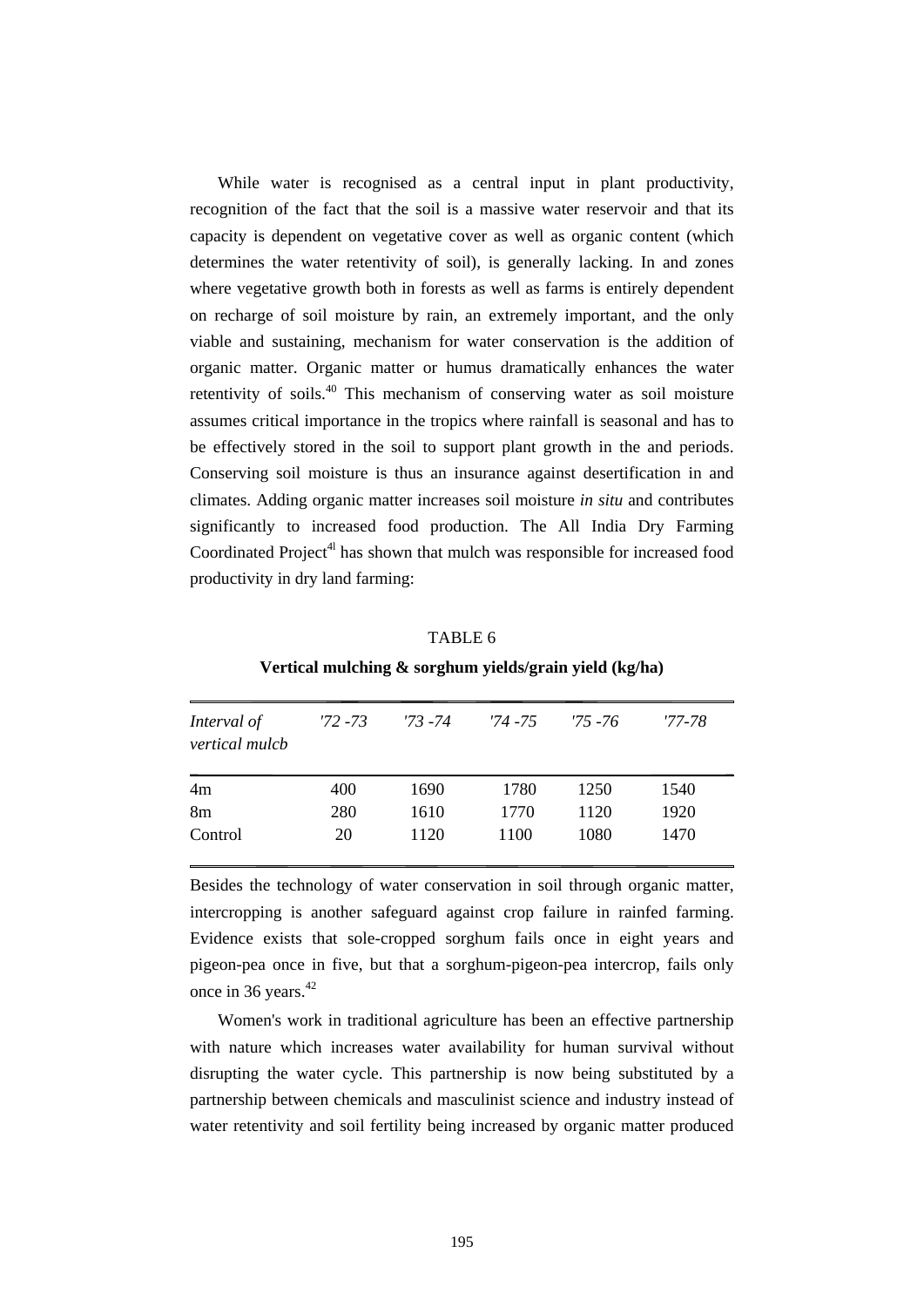by nature and processed and distributed by women and peasants, National Chemical Labs and Indian Organic Chemicals Limited are manufacturing a chemical polymer called 'Jalshakti'. 10CL has a semi-commercial plant to produce 200 tonnes of Jalshakti per annum, and plans to set up a 5,000 tpa commercial plant with an annual turnover of Rs. 40 crore. The compound costs Rs. 70 per kg.<sup>43</sup> First, organic matter was substituted by chemical fertilizers, now it is being substituted by chemical absorbants. The trend however is the same - a reductionist shift from the multifunctional 'internal resources' of agriculture produced and renewed freely by nature and women and peasants, to the introduction of single-function, external inputs, manufactured in factories and purchased on the market. These external inputs necessarily diminish the strength, vitality and usefulness of the internal resources controlled and reproduced by women on the farm. Women's work in conserving water is consequently eroded. Sometimes inappropriate afforestation strategies can become the cause of depletion of soil moisture and land aridisation. The large scale introduction of the eucalyptus in India is contributing to such land aridisation, first by its high water uptake and second by its insignificant contribution to humus formation. There is no scientific work done yet on the water relations of indigenous tree species but women's wisdom in rural India has a categorisation of species in terms of their water conserving properties: root systems, crown morphology, and physiology which are adapted to the hydrological conditions prevailing in the tropics. Indigenous or naturalised plant species therefore contribute to water conservation in a number of ways.

Today, the two regions with the most successful afforestation programmes, Gujarat and Karnataka, are also the very regions experiencing total water famine.44 Most movements *against* eucalyptus cultivation have been movements *for* water conservation. The women and peasants of the affected villages see the connection between water and vegetation quite clearly. For the reductionist minds guiding afforestation, trees produce only commercial wood, not water, while for women in the ecology movements, trees in drought-prone areas should be planted primarily to produce water. Similarly, for reductionist engineers, dams and canals and pipes produce water, and western trained men are water experts, while for the ecology movements, catchment forests, rocks and rivers and wells produce water, and women who participate daily in the water cycle and provide water to their families are the real water experts.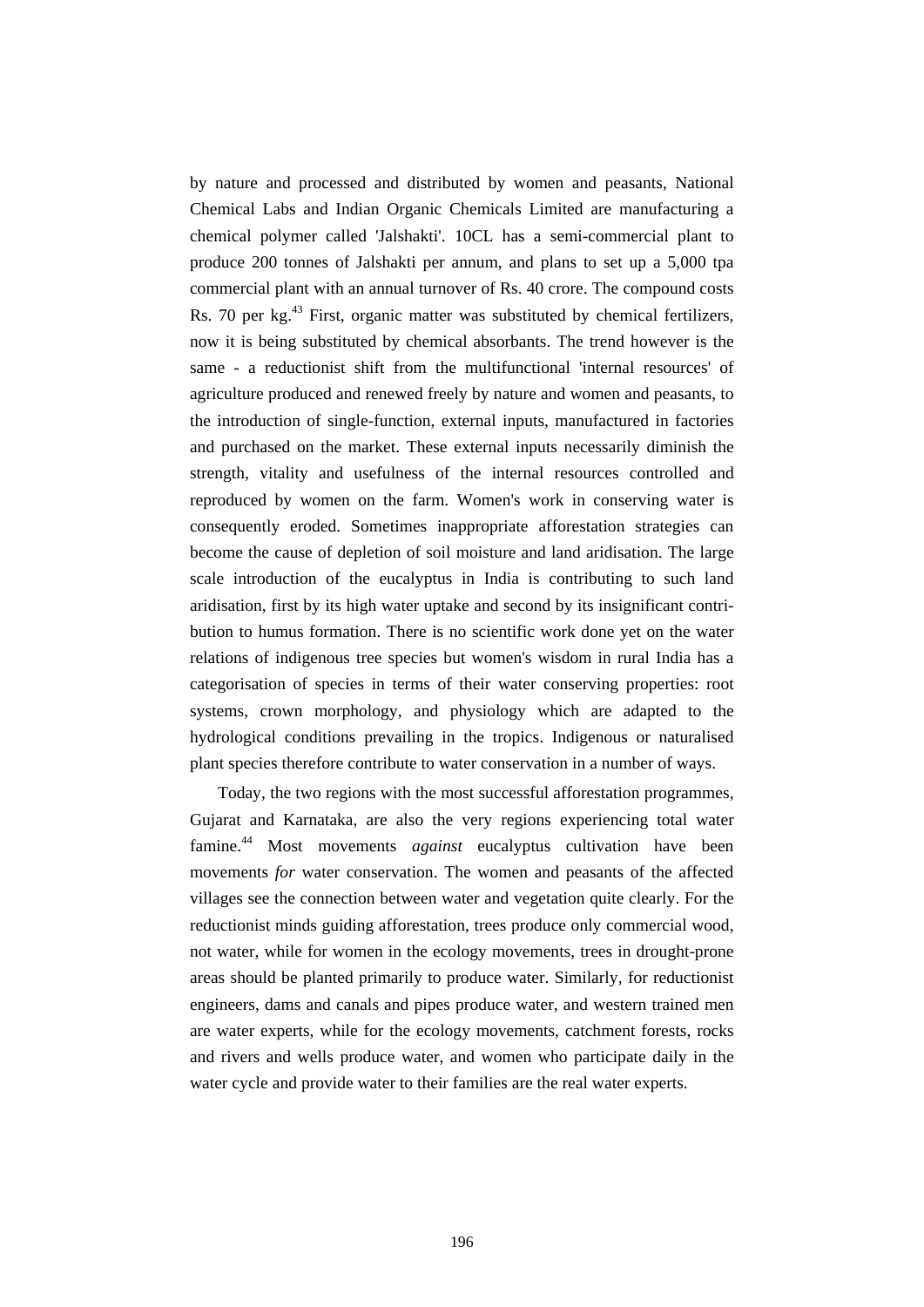#### **Women: the water experts**

The Doon Valley in the Himalayan foothills receives about 3,000 mm of rainfall only over the three months of the monsoon, but its streams and springs provide water throughout the year. Some water has been stored in the rich humus of the oak forests in the higher reaches, and at lower altitudes in the mixed natural forests of *timla (Ficus Roxburghii), banj (Quercus incana), bhimal (Grewia oppositifolia), semla, dudla (Bauhinia retusa* and *Sapium insigne), farsu, kol, tun (Cedrela toona), shisham* and *haldu (Dalbergia sishoo*  and *Adina cordifolia).* But most of the water has been stored in the cracks and fissures of the limestone rocks in the Himalayan range. Over millenia, nature had transformed these cracks into a network of storage cavities, through the dissolving of limestone in rainwater. Nature's work had created a massive storage tank in the mountains which fed thousands of springs and hundreds of streams feeding into the mighty Ganga and Yamuna rivers, into which the Valley drains.

A few decades ago, maldevelopment came to the Doon. Mountains were mined for chemical grade limestone, forests were uprooted, debris was thrown down the slopes, and nature's system of water storage was destroyed. Now, when the rains come, 3,000 mm of water run off the slopes immediately, creating floods carrying topsoil and boulders, eroding river banks and filling up flood plains - after that the land is parched, the streams and rivers city. In mining the limestone, nature's water reservoir has been mined too; the reductionist mind fails to see the non-commercial economic functions that minerals perform in their linkages with other elements of nature.<sup>45</sup>

Beginning September 16, 1986, rural women in the Doon Valley started a 'Chipko' movement to blockade mining operations in the Nahi-Barkot area. They set up the blockade on the banks of Sinsyaru Khala, the stream which was the lifeline of the village and whose source had been mined for twenty years. When Chamundeyi came to Nahi-Kala seventeen years ago, the forests were rich and dense with *ringal, tun, sinsyaru, gald, chir* and *banj.\** The mine destroyed the forests and with them the water sources. Twelve springs in the vicinity of the mine have gone dry. Two years ago, the perennial waterfall, Mande-ka-Chhara, which originates in Patali-ka-dhar and feeds Sinsyaru Khala, dried up. Mining has killed the forests and streams, the sources of life in the village.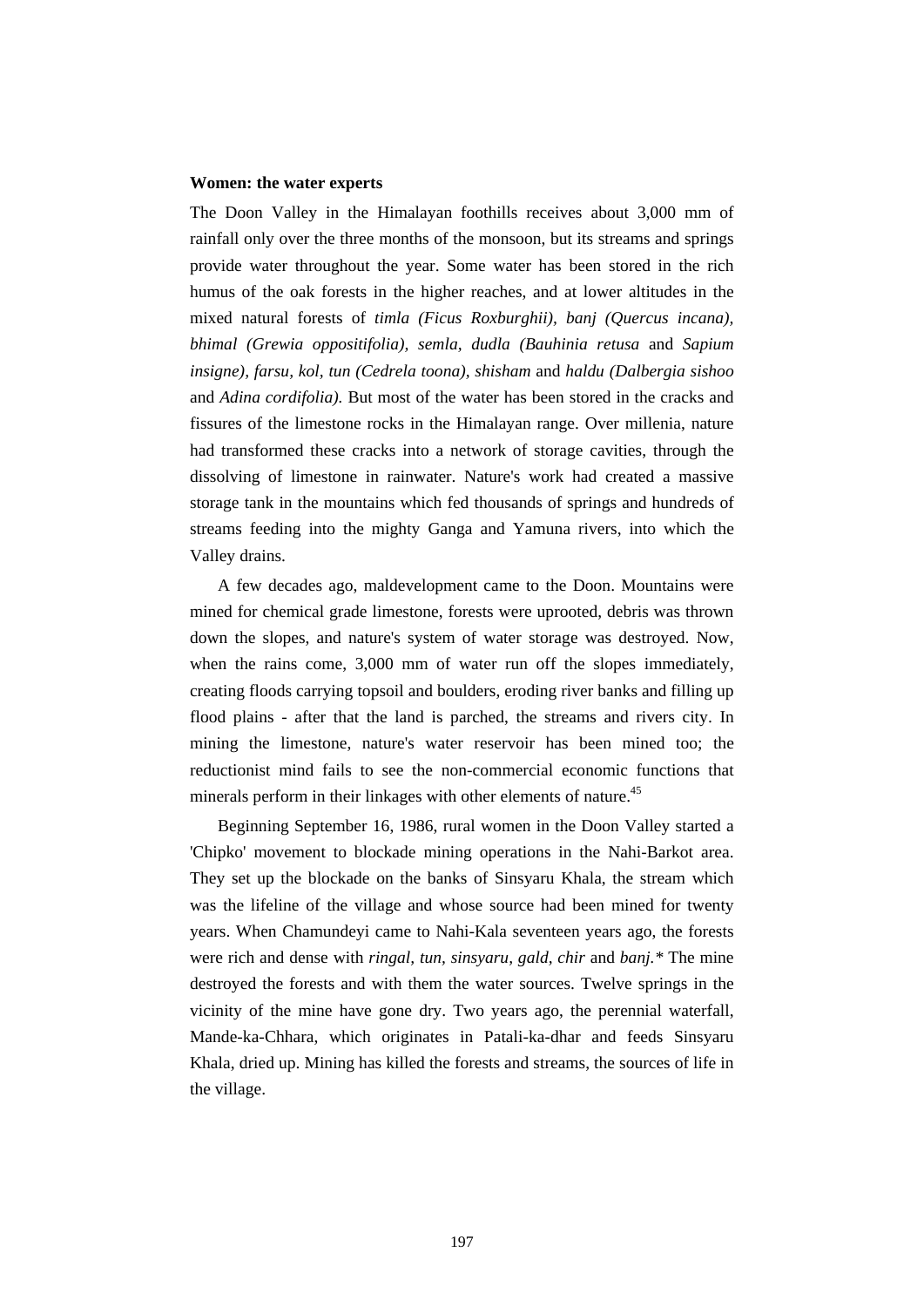Itwari Devi, the village elder who has guided the local Chipko movement, recalls how Sinsyaru Khala was a narrow perennial stream, full of lush *sinsyaru* bushes which provided rich fodder to cattle, especially in the summer months. Today it is a wide, barren bed of limestone boulders. The water-mills, the paddy fields, the forests on the river banks - all have been washed away. Women like Itwari Devi who co-habitate with the elements, who participate in nature's cycles, who watch and experience nature's destruction in their everyday lives even while they produce sustenance with nature, have a kind and level of knowledge that no western trained technocrat can have access too. They show the world that rocks are not just minerals to be used as raw material for factories: they are nature's waterworks. This participation in nature is the source of a different kind of knowledge and power, which opposes the knowledge and power that is causing destruction. According to Itwari Devi:

> Shakti (strength) comes to us from these forests and grasslands; we watch them grow, year in and year out through their internal shakti, and we derive our strength from it. We watch our streams renew themselves and we drink their clear and sparkling water - that gives us shakti**.** We drink fresh milk, we eat ghee, we eat food from our own fields -all this gives us not just nutrition for the body, but a moral strength, that we are our own masters, we control and produce our own wealth**.** That is why 'primitive', 'backward' women who do not buy their needs from the market but produce them themselves are leading Chipko. Our power is nature's power, our shakti comes from prakriti. Our power against the contractor comes from these inner sources, and is strengthened by his trying to oppress and bully us with his false power of money and muscle. We have offered ourselves, even at the cost of our lives, for a peaceful protest to close this mine, to challenge and oppose the power that the government represents. Each attempt to violate us has strengthened our integrity. They stoned us on March 20 when they returned from the mine. They stoned our children and hit them with iron rods, but they could not destroy our shakti.

Women's knowledge and politics are the basis of the countervailing power of the Chipko movement in Doon Valley and other regions. On November 30, 1986*,* Chamundeyi was out collecting fodder in the forest when she heard trucks climbing up the mountain to the limestone quarry in the area. The trucks should not have been there, because of the Chipko blockade in the region. The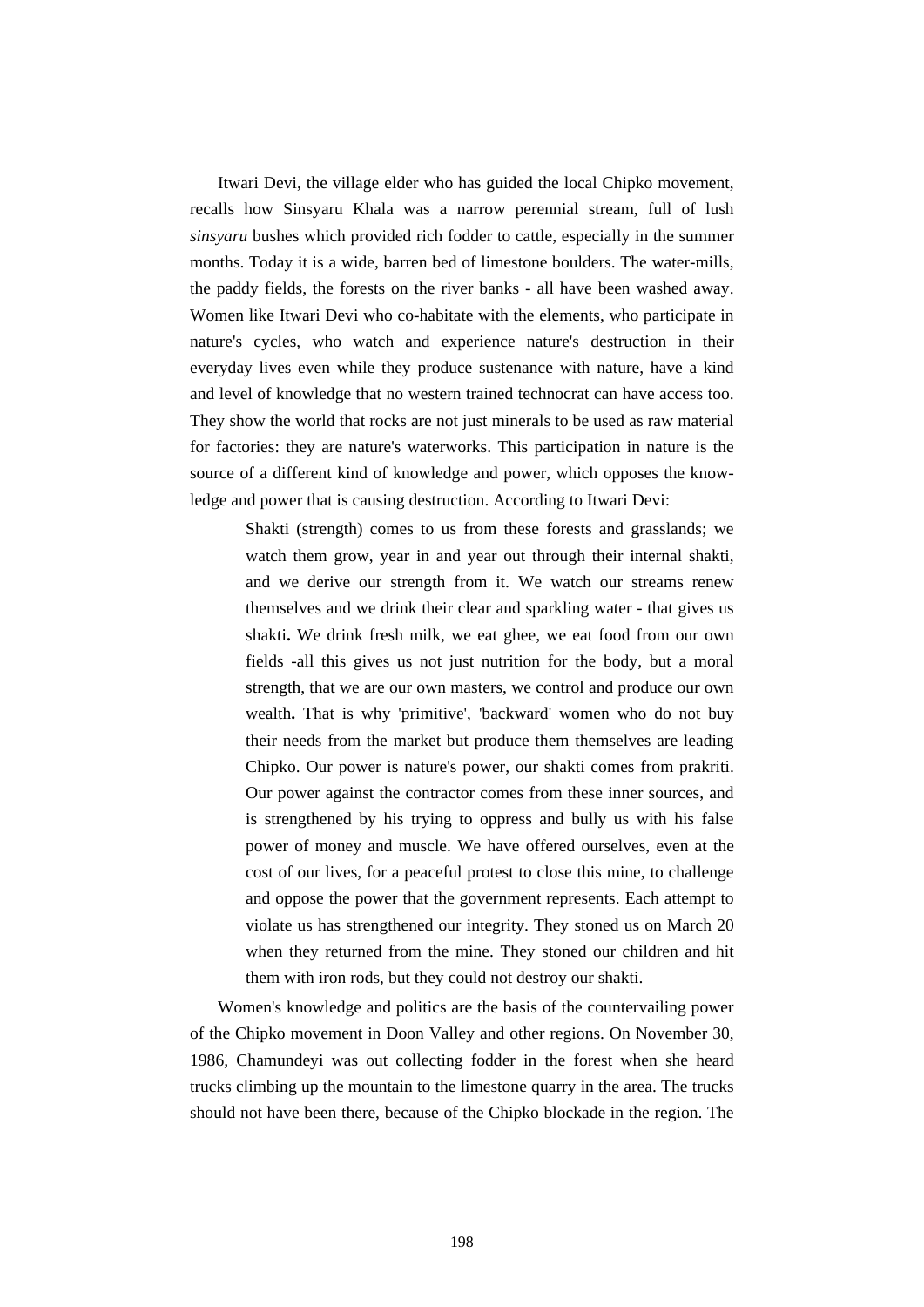quarry workers had attacked the protestors, removed them from the blockade, and driven their trucks through. Chamundeyi threw her sickle down, raced down the slope, and stood in front of the trucks: she told the drivers that they could go up only over her dead body. After dragging her along for a distance, the trucks turned back.

In late 1987*,* the people of Nahi-Kala are still protesting because the government has been dragging its feet regarding closing the mine whose lease had expired in 1982*.* People's direct action to stop the mine from working was an outcome of the government's failure to implement its own laws. The quarry contractor in the meantime tried to take the law into his hands and on March 20, 1987*,* brought about 200 hired musclemen to attack the villagers. They assaulted the peaceful protestors with stones and iron rods. But the children, women and men have not withdrawn from the blockade. They are their own leaders, their own decision makers, their own source of strength. The myth that movements are created and sustained by charismatic male leaders from outside is shattered by the ten months of non-violent struggle in Nahi-Kala in which ordinary women like Itwari Devi and Chamundeyi have provided local leadership through extraordinary strength. Indeed, it is the invisible strength of women like them that is the source of the staying power of Chipko - a movement which in its two decades of evolution has widened from embracing trees to embracing living mountains and living waters. Each new phase of Chipko is created by invisible women. In 1977 it was Bachni Devi of Advani who created Chipko's ecological slogan, *'What do theforests bear? Soil, water andpure air'. A* decade later in Doon Valley, Chamundeyi inspired the Chipko poet Ghanshyam'Shailani'to write a new song:

> *A fight for truth has begun At Sinsyari Khala A fight for rights has begun At Malkot Thano Sister, it is a fight to protect Our mountains and forests, They give us life Embrace the life of the living trees and streams Clasp them to your hearts Resist the digging of mountains*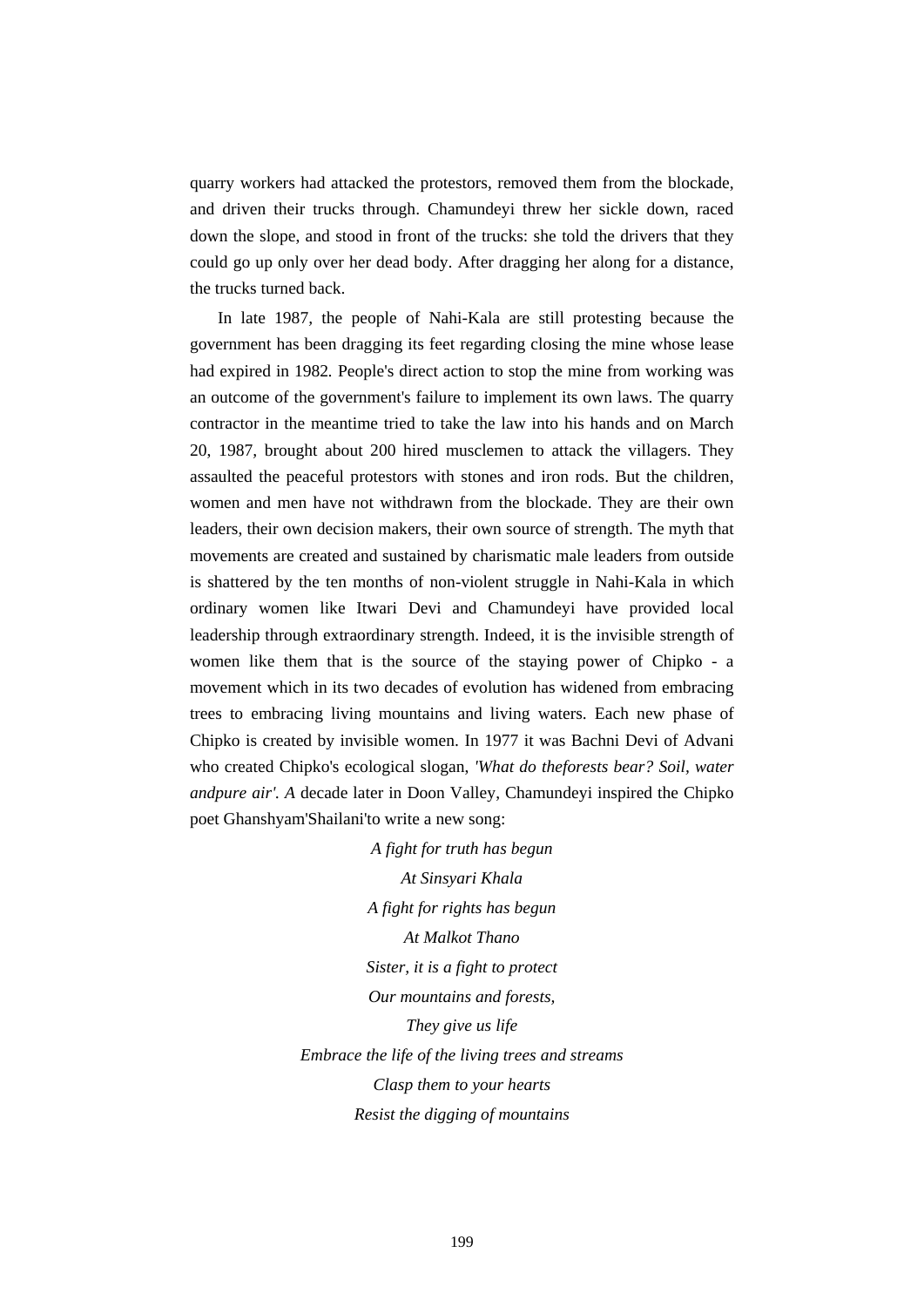# *That brings death to our forests and streams A fight for life has begun At Sinsyaru Khala*

Each Chipko protest has demonstrated the special ecological perceptions of women who work daily in the production of survival. On World Environment Day in 1979, hundreds of women of the Chipko movement collected in Tehri with empty water-pots. They were protesting against the deepening water scarcity but also against the failure of water supply schemes and of a model of science which saw metal pipes and concrete tanks as producers of water, and male engineers and technicians who fitted pipes and designed schemes, as providers of that water. When the district collector came out to hear their grievances, they showed him the empty pots and asked why, if paper plans and metal and concrete could ensure water, their pots were still empty? They said, 'We have come to tell you that nature is the primary source of water, and we are the providers for our families. Unless the mountains are clothed with forests, the springs will not come alive. Unless the springs come alive, the taps will be dry. It is the live springs and not the dry taps which fill our pots. if you want to solve our water problems please plan for water, not for pipes.'

That water is the *source* for water supply schemes seems to be a simple fact that escapes the reductionist mind. A recent advertisement for plastic pipes proudly proclaims: 'We're putting water on tap for thirsty millions,' and goes on to state, 'In Buldana, Maharashtra, drought set off a calamitous scarcity of potable water. Then, within a matter of a few days, a network of Hootalen pipes was laid to rush precious water to parched mouths.'Yet pipes have failed to provide water to Maharashtra because water sources are drying up. Ask any rural woman in Maharashtra and she will tell you that it is not Polyolefins Industries Ltd. or Hoechst of Germany who put water on the tap, but nature. If nature's water cycle is maintained, and water is conserved, water pots are *purnakumbhas* even without pipes and taps. if nature's cycle has been disrupted and rivers and wells go dry, pipes will also run dry, as region after region with failed water schemes in India is teaching us, the hard way.

The National Master Plan for India for the International Drinking Water Supply Decade<sup>46</sup> (1981-1990) has planned everything except water itself It has classifications of types of pipes required for the decade programme - 263,313 krns of plastic pipes; 221,741 kms of AC pressure pipes; 150,903 kms of GI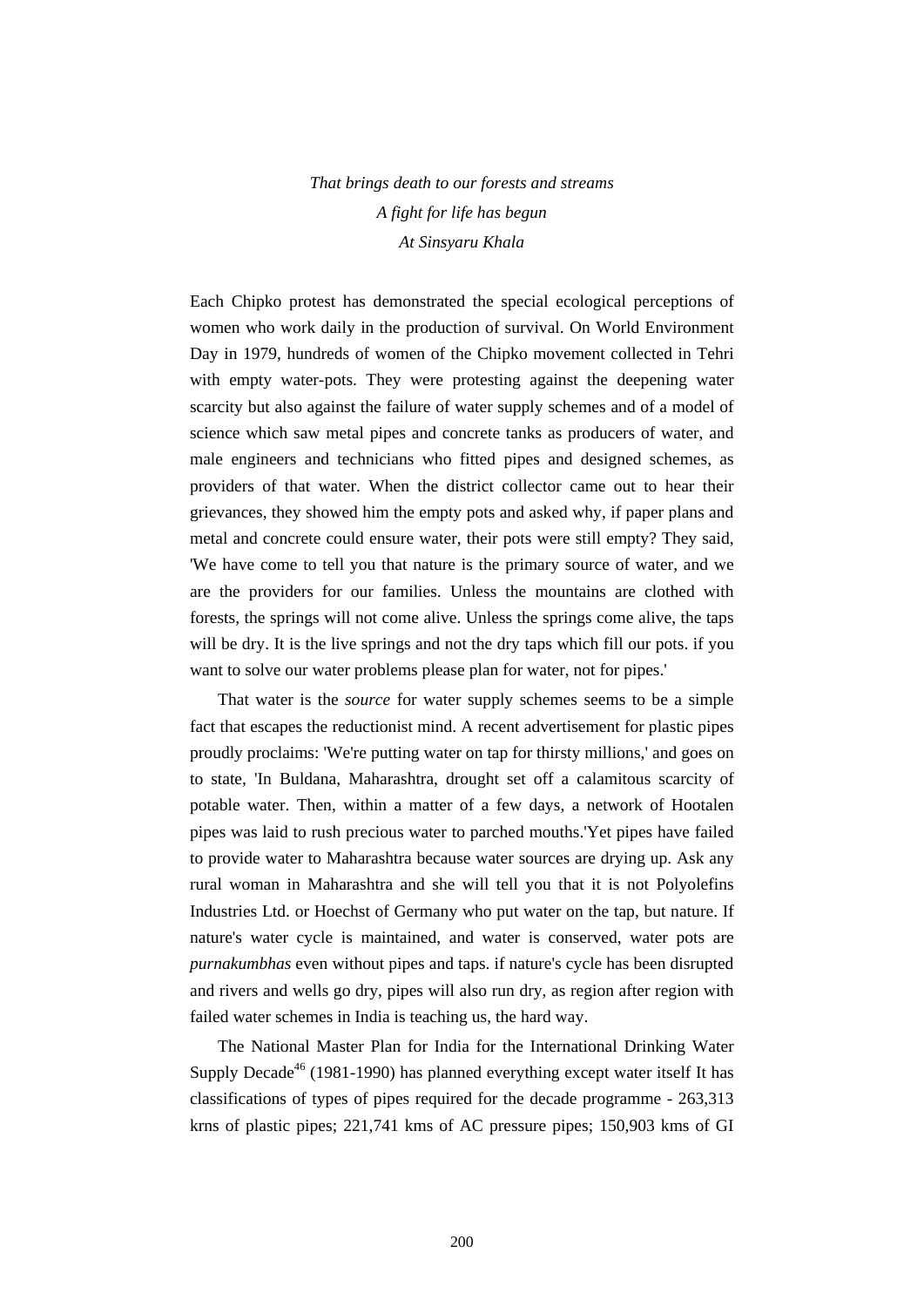pipes; 113,645 kms of stoneware pipes; 58,031 kms of cast-iron spun pressure pipes and so on. It has an exact assessment of cement needed for water supply for each state, adding up to 13.4 million tonnes over the decade. It has a projected requirement of 1,05,415 power driven borewells and 88,254 handpumps. It has even assessed the need for 5,415 trucks, 988 tractors, 20,540 motorcycles, and 13,528 cars, jeeps and mini buses. Energy needs are projected at 2,614 megawatts of electricity, 468,240 metric tonnes of petrol, 816,534 metric tonnes of diesel. But I have looked over and over again at the nearly 200 pages of statistics and not found a single table that talks of how much water is needed during the Drinking Water Decade, or where it will be found. And with the source being forgotten, the providers are also forgotten. 'Manpower' needs are accurately projected: India will need 28,678 engineers, 111 economists, 3,505 accountants, 563 health educators, 661 sanitary chemists and biologists, 15,908 draughtsmen, 47,840 plant operators, 27,769 electricians, 31,235 plumbers, 3,105 drillers**,** 1,405 lab technicians. Water has disappeared from the water plan and so have the water experts - the women who, in their capacity as participants in the water cycle and as providers of water, are the invisible experts.

As in all other cases, maldevelopment in water management is based on an assumption that there is no history of water management before the introduction of management systems run by engineers and technicians trained in western paradigms. It is assumed that societies are deprived of potable water until a masculinist 'scheme' is created to supply it. This ignores the basic fact that it is nature, not water supply schemes, which supplies water, and it ignores theThird World reality in which women, using traditional technologies, treat water and make it potable. As Jahan has observed:

> Water management and water treatment in the western world is a field dominated by men, but in tropical developing countries women were the actual pace-makers for traditional water purification. As far as aid organisations have given any thought at all to the role of women in the context of new water supply projects, they have only been concerned with the time wasted and the hardship endured in fetching water from distant sources. But women are not just victims of the burden of providing water, they have been the source of knowledge and skills for providing safe water, and hence better health for rural areas.<sup>47</sup>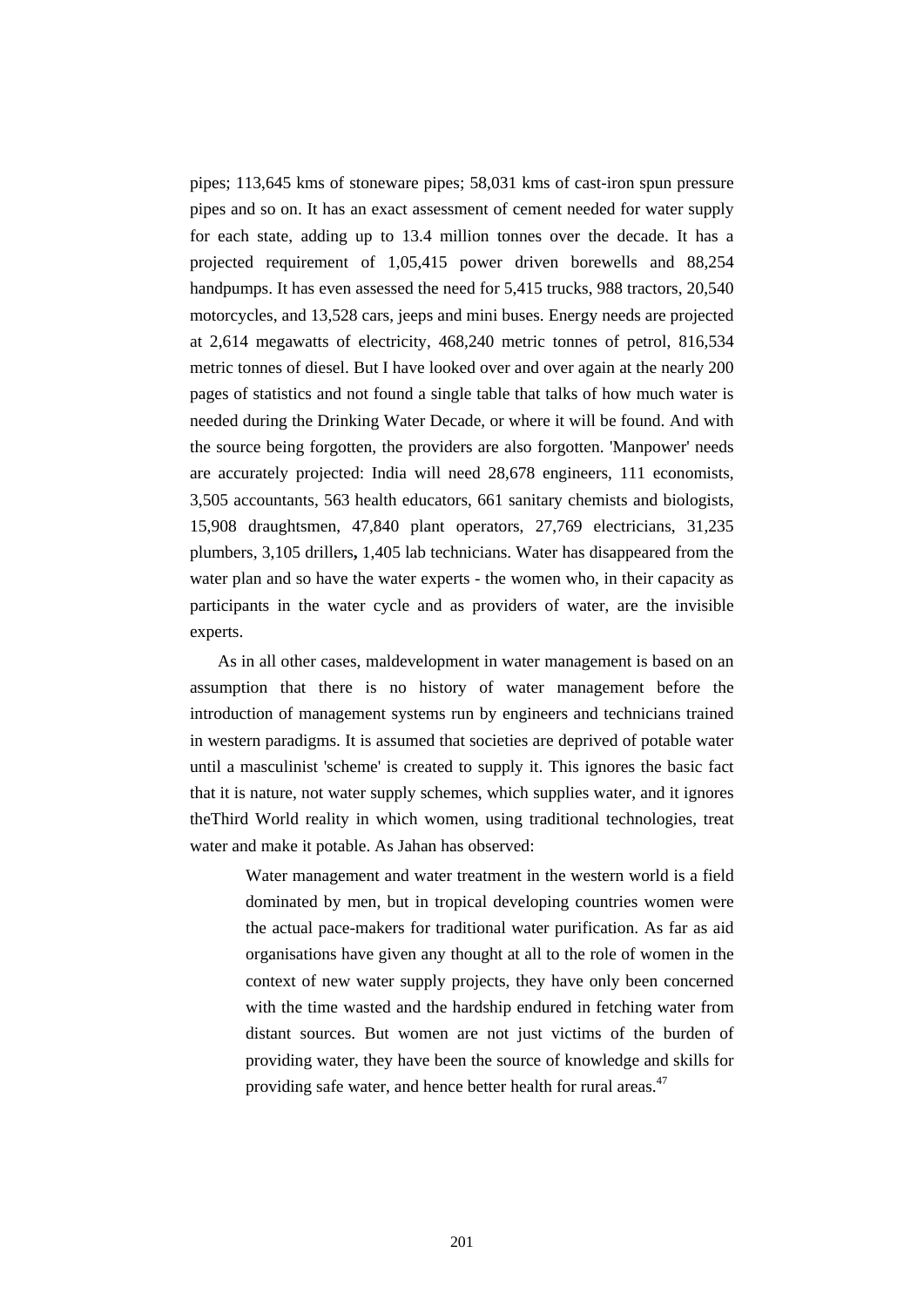... Traditional technologies are not merely atavism or ethnographic curiosities, but a vital parameter for public health. Unlike heavy chlorination, the plants used by Third World women are both medicinal as well as scented. They improve water quality in many ways. The western colonisation of the Third World destroyed these traditions. The use of herbs was identified as unscientific superstition. This reinforced an exaggerated confidence in costly modern technologies as the only alternative for improvement of water supply, and a mistrust and despising of 'old fashioned methods' of traditional water purification.<sup>48</sup>

Western male consultants who propose water purification technologies for the drinking water needs of households and small communities in the Third World go for the large, centralised, capital intensive, chemical based treatment plants for filteration and chlorination. Indigenous technologies used by Third World women for purified water are decentralised, low cost, and plant based. As engineers and engineering works replace women's and nature's work as the source of water supply, less people have access even to minimal drinking water. The exclusion of people arises partly from the effect of disruption of the water cycle and destruction of water resources by water resource 'development' in the maldevelopment paradigm. It also arises because the capital and technological intensity of water schemes increasingly excludes regions and people from participating in and deriving benefit from the projects.

An example of new exclusion is the Technology Mission on Drinking Water of the Government of India, launched in response to the drinking water crisis across the country. While the crisis has hit most villages, the Technology Mission will exclude most and focus only on 50 pilot projects in 10 districts in 10 states over the entire Seventh Plan period. The Plan, itself, thus does not conceive of solving the water crisis as an urgent survival need for all. The technologies being explored do not include safe, participatory technologies over which women have traditionally had control and through which all members of society can have access to safe water. They include high-tech engineering fantasies spun in the labs of the Atomic Energy Commission and the Council of Scientific and Industrial Research.<sup>49</sup> The lakhs of villages whose water sources have dried up recede from the horizon of the Plan. The water problem is reduced further to the Baconian vision of spectacular controlling and overpowering on the basis of experiments in the lab. In Bacon's Solomon's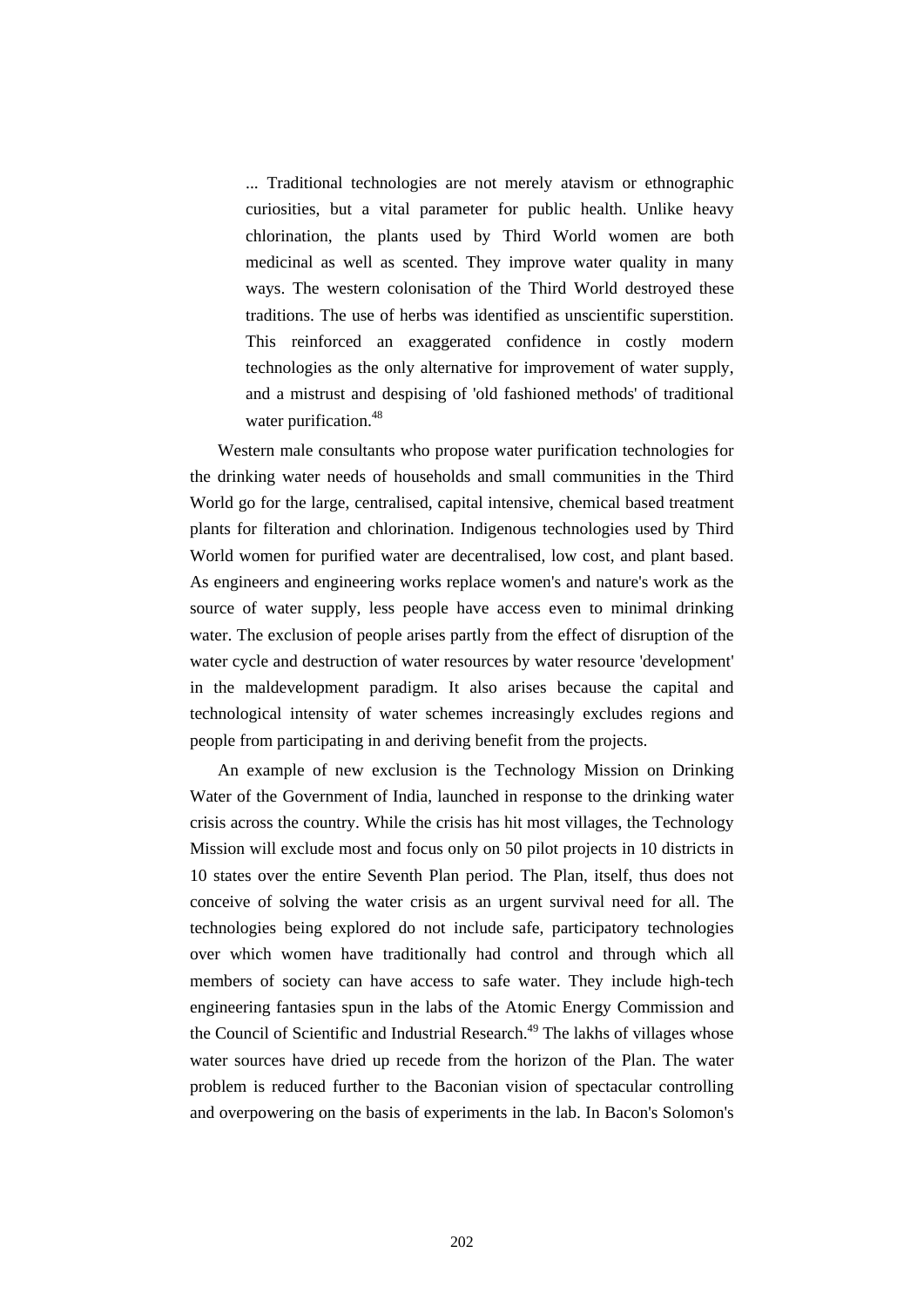House, one lab had a number of artificial wells and fountains, made in imitation of natural sources and baths. Salt water could be made fresh, for 'we have also pools, of which some do strain fresh water out of salt'.<sup>50</sup> Desalination is the modern realisation of Bacon's fantasy in *New Atlantis.* It is being propagated as a solution to India's water famine by the Technology Mission on Drinking Water. Our scientists and planners are merely three decades behind America in the 'hysterical endorsement' of the breakthrough in water management provided by desalination. Gilbert White sees the preoccupation with desalination as 'an example of the way in which belief in a single scientific advance may run away with those who espouse it . . . a sobering caution for those who would engage in environmental modification on a grand scale, a caution against promising too much too soon, becoming bemused with one answer, against making a public commitment for which there then becomes a political necessity to build support by continuing heavy investment in research which does not fulfil high hopes'.<sup>51</sup>

The fragmented and piecemeal approach characteristic of reductionism fails to see that new energy demands, new demands for cement and iron and steel to create manmade structures for the storage and flow of water, ultimately aggravate the water problem because they lead to increased deforestation, increased mining, increased water consumption by power plants and the cement and metallurgical industries. This masculine project becomes an endless spiral of new techniques which demand more water, further diminish and deplete water resources, and change nature's abundance into irreversible scarcity. Deprived of the feminine principle it fails to see that nature's water cycle is a perennial, endless process of desalination. Each year, the sun's energy lifts 500,000 cubic kilometers of water, of which 86 per cent is saline water from the oceans. It transforms this salt water into fresh and pours it on the earth. The global water cycle, as a desalination process, annually distills and transfers 38,000 cubic kilometers of water from the oceans to the land. Trees and soil, rocks and sand help in conserving this cyclical flow, refilling streams and rivers above and below the ground, recharging ponds, lakes and wells. The recovery of the feminine principle in water management consists of recovering the stability of the water cycle, and recovering the role of women and poor peasants and tribals as water managers for the use of water for sustenance and not for non-sustainable profits and growth. The recovery of the feminine principle involves the recognition that sustainable availability of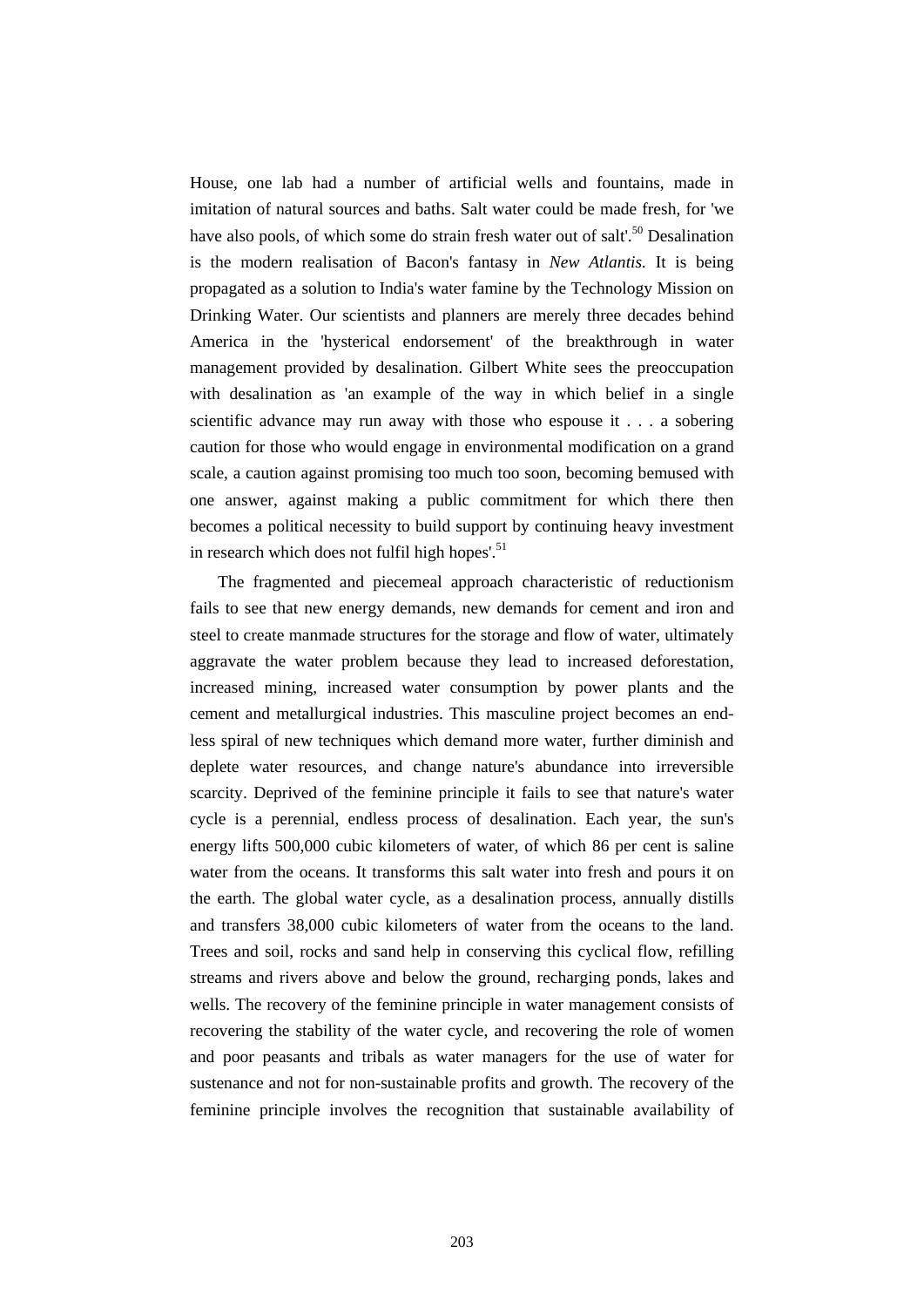water resources is based on participation in the water cycle, not on manipulation or mastery over it. The first step to these non-violent alternatives involves resistance to the violence against the water cycle perpetrated by the masculine projects of reductionist science and maldevelopment.

Women and nature are first displaced in water conservation as participants in the water cycle and are then displaced in its process of purification and treatment. For centuries, nature's various products and women's knowledge of their properties have provided the basis for making water safe for drinking in every home and village of India. In both the oral and written traditions knowledge of these alternative methods of water treatment is still available. The *Sushruta Sambita* lists seven modes of purifying water, among which is the clarification of muddy water by natural coagulents such as the nuts of the *nirmali* tree (clearing-nut tree - S*trychnos Potatorium).* The seeds of the *nirmali* tree are used to clear muddy water by rubbing them on the insides of vessels in which it is stored. Seeds of *honge (Pongamia glabra)* are similarly used. The drumstick tree *(Moringa oleifera)* which provides a very nutritious vegetable, produces seeds which are also used for water purification. (This tree has travelled from India to Africa as a water purifier, and in Sudan, is called the clarifier tree.) *Moringa* seeds inhibit the growth of bacteria and fungi. Since the drumstick is a food, it does not create any risk of toxicity, as chemicals do. Other natural purifiers include *amla (Pblantbus emblica)* whose wood is used to clear small rain-ponds in the Indian peninsula. In Kerala, wells are cleared with burnt coconut shells. The *tulsi (ocimun sanctum) is* a water purifier with anti-bacterial and insecticide properties. Copper or brass pots are what Indian women use to bring water from the source, and for storage; unlike plastic which breeds bacteria, they have antiseptic properties. In ayurvedic medicine, small doses of specially prepared copper powder are an ingredient of medicines used for diarrhoea, cholera and typhoid. The technologies women have used for water purification are based on locally available natural products and locally and commonly available knowledge. Women working with nature have not only provided alternatives to western patriarchal traditions of water management but also to western patriarchal traditions of health-care based on violence to the ecology of the human body. The *honge, nirmali* and drumstick trees are partners with women in the safe and easy cure of everyday illnesses like diarrhoea which can otherwise be fatal. $52$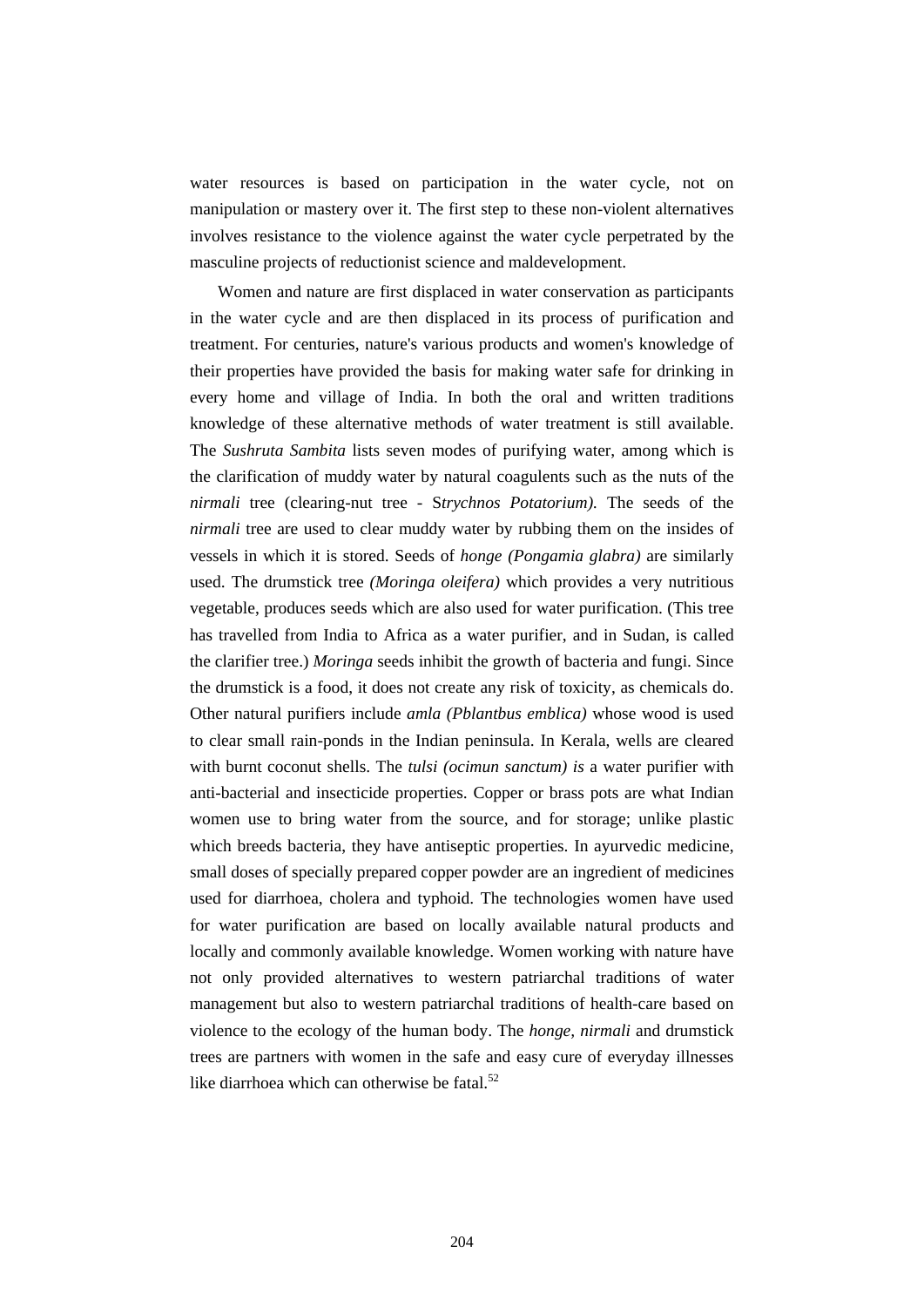### TABLE 7

# **Natural water purifiers and their use in the treatment of water-related diseases**

| <b>Species</b>                 | Symptom                                         | Preparation                                                                |
|--------------------------------|-------------------------------------------------|----------------------------------------------------------------------------|
| Acacia catechu                 | Diarrhoea                                       | Catechu (resinous extract<br>from the wood)                                |
| Moringa oleifera               | Gastro-intestinal<br><b>Disorders</b>           | tea of pounded seeds                                                       |
|                                | Diarrhoea                                       | pounded seeds in curdled<br>Milk                                           |
| Pongamia glabra                | Intestinal worms;<br>parasitic skin<br>diseases | seeds                                                                      |
| <b>Strychnos</b><br>Potatorium | Chronic diarrhoea                               | Half to one seed rubbed<br>into fine paste with<br>buttermilk (internally) |
|                                | Eye infections,<br><b>Boils</b>                 | powdered seed<br>in honey                                                  |

As Mira Shiva says:

Diarrhoea is by far the major killer in the developing world. It has been estimated that annually there are over 1,400 million episodes of diarrhoea in children under five years of age in Africa, Asia and Latin America. This results in five to eighteen million childhood deaths per year. In other words, somewhere in the world *every six seconds a child dies of diarrhoea.* One of every ten children born in developing countries dies of diarrhoea before reaching the age of five.

Yet the greater tragedy behind this fact is that all or most of these deaths are preventable - not by sophisticated or expensive means, but by simple and cheap home remedies that any woman can learn and use.<sup>53</sup>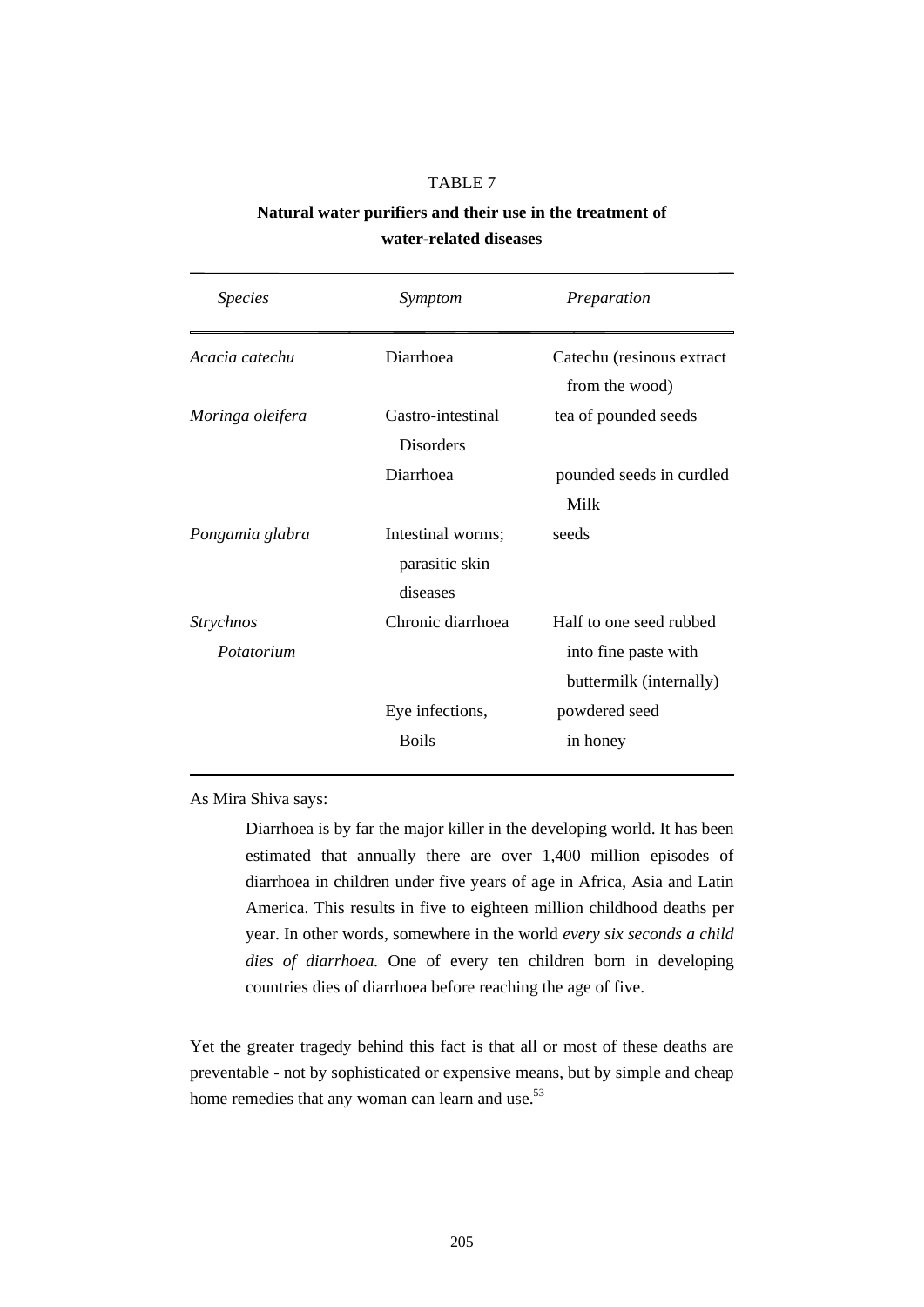#### **Notes**

- 1 Water Crisis Hits Most U.P. Areas', *Hindustan Times,* June 13, 1983.
- 2 'Acute Water Crisis Grips Uttar Pradesh', *Indian Express, May* 19, 1984.
- 3 'Serious Water Crisis in U.P. Hill Districts', *Indian Express,* June 15, 1984.
- 4 'No Water, No Wife, *Indian Express,* July 6, 1984.
- 5 'Sagar Crying Out For Water,' *Indian Express*, June 16, 1986 and 'Drought in M.P. Leaves Trail of Misery', *Indian Express*, June 19, 1985.
- 6 'Alarming Fall in M.P. Water Resources', *Indian Express*, June 23, 1985.
- 7 'A Drought-hit People,' *Times of India, July* 26, 1986; 'Stage-show and Survival Struggle,' *Indian* Express, June 26, 1985; 'Severe Scarcity Conditions in Orissa', *Times of India July 3*,1986;'Plight of Women', *Indian Express*, July 28, 1986; 'Stir in Orissa over Water Shortage', *Indian Express*,. April 21, 1985.
- 8 Gujarat in for Acute Water Famine', *Times of India,* December 20, 1986; 'Solutions that Hold no Water', *Times of India,* December 8, 1986.
- 9 D. Worster, 'Thinking Like a River', in W. Jackson, *et al* (eds.), *Meeting the Expectations of the Land,* San Francisco: Northpoint Press, 1984, p 57.
- 10 H.C. Reiger, 'Whose Himalaya? A Study in Geopiety', in T. Singh, (ed.), *Studies in Himalayan Ecology and Development Strategies,* New Delhi: The English Book Store, 1980, p-2.
- 11 *Ibid*
- *12* B.V. Krishna Murthy, *Eco-development in Southern Mysore,* New Delhi: Dept. of Environment, *p-30, 1983, p. 7.*
- 13 K.M. Munshi, *Land Management in India,* New Delhi: Ministry of Agriculture, *1952.*
- 14 N. Sengupta, *'Irrigation: Traditional vs. Modern,'* Madras: Institute of Development Studies, 1985, p. 17.
- 15 *Ibid.,* p. 18
- 16 K.M. Munshi, *op.cit*., p. 9.
- 17 B. Prabhakar, 'Social Forestry Dissertation', Dehradun: Forest Research Institute, 1983.
- 18 The Narmada Project,' *Kalpavriksba,* New Delhi, 1988; Medha Patkar, 'Development or Destruction? A Case of Sardar Sarovar Project on the Narmada River,'paper,1987.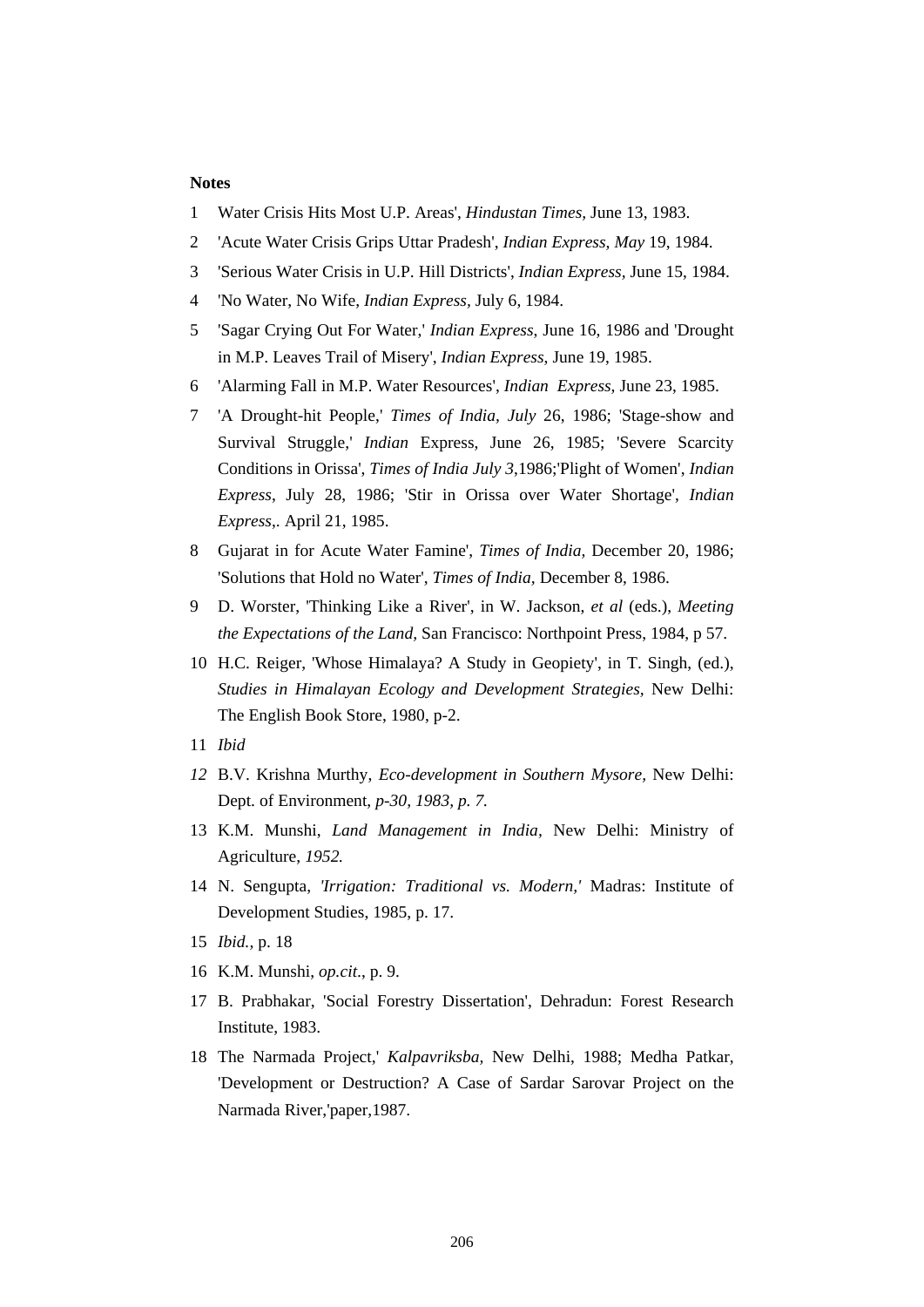- *The Tebri Dam: A Prescription for Disaster, New* Delhi: INTACH, 1987.
- *Lokayan Bulletin,* Reports on Displacement by Srisailam Dam.
- Quoted in Shiv Viswanathan, From the Annals of a Lab. State', *Lokayan Bulletin* Vol. 3, No: 4/5, p. 39.

\*Damodar Valley Corporation. (A song sung in the Purulia District of West Bengal.)

- 'The High Cost of Irrigation', *Indian Express, Nov. 4, 1986.*
- 'Rising Saline Groundwater in Haryana', *Economic Times,* October 13, 1984.
- J.S. Kanwar, *Rainwater Management,* Hyderabad: **ICRISAT,** 1983.
- 'Indira Gandhi Canal to Create More Problems', *Times of India* January 16,1987.
- D. Worster*, op. cit., p. 34.*
- Carruthers Clark, *The Economics* of *Irrigation,* Liverpool: English Language Book Society, p. 184.
- 'The Seven Deadly Sins of Egypt's Aswan High Dam,' in E. Goldsmith & N. Hildyard, *The Social and Environmental Effects* of *Large Dams,*  Cornwall: Wadebridge Ecological Centre, 1986, Vol. Il p. 181.
- H. Purohit, R.S. Rao & P.K. Tripathi, *Economic and Political Weekly,*  November 2, 1985.
- P.N. Jagtab, *Planning Groundwater Exploration in the Deccan Trap,*  Poona: Groundwater Survey and Development Agency, 1984.
- V.B. Hebalkar, *Irrigation by Groundwater in Maharashtra,* Poona: Groundwater Survey and Development Agency, 1984.
- 'The Problem in Maharashtra', *Economic Times,* May 17, 1987.
- *Ibid*.
- Note from Shetkari Sahkari Sugar Factory, Sangli, Maharashtra, 1984.
- Note from Environmental Engineering works in Sangli, 1984.
- Lloyd Timberlake, *Africa in Crisis,* London: Earthscan, 1985.
- K.W. Olsen, 'Manmade Drought in Rayalseema', *Economic and Political Weekly,* Vol. XXII, No. 11, March 14, 1987, pp. 441-443.
- K.W. Olsen*, op. cit.*
- S. Girriapa, *Water Use Efficiency in Agriculture,* New Delhi: Oxford and IBH, 1983. p, 49.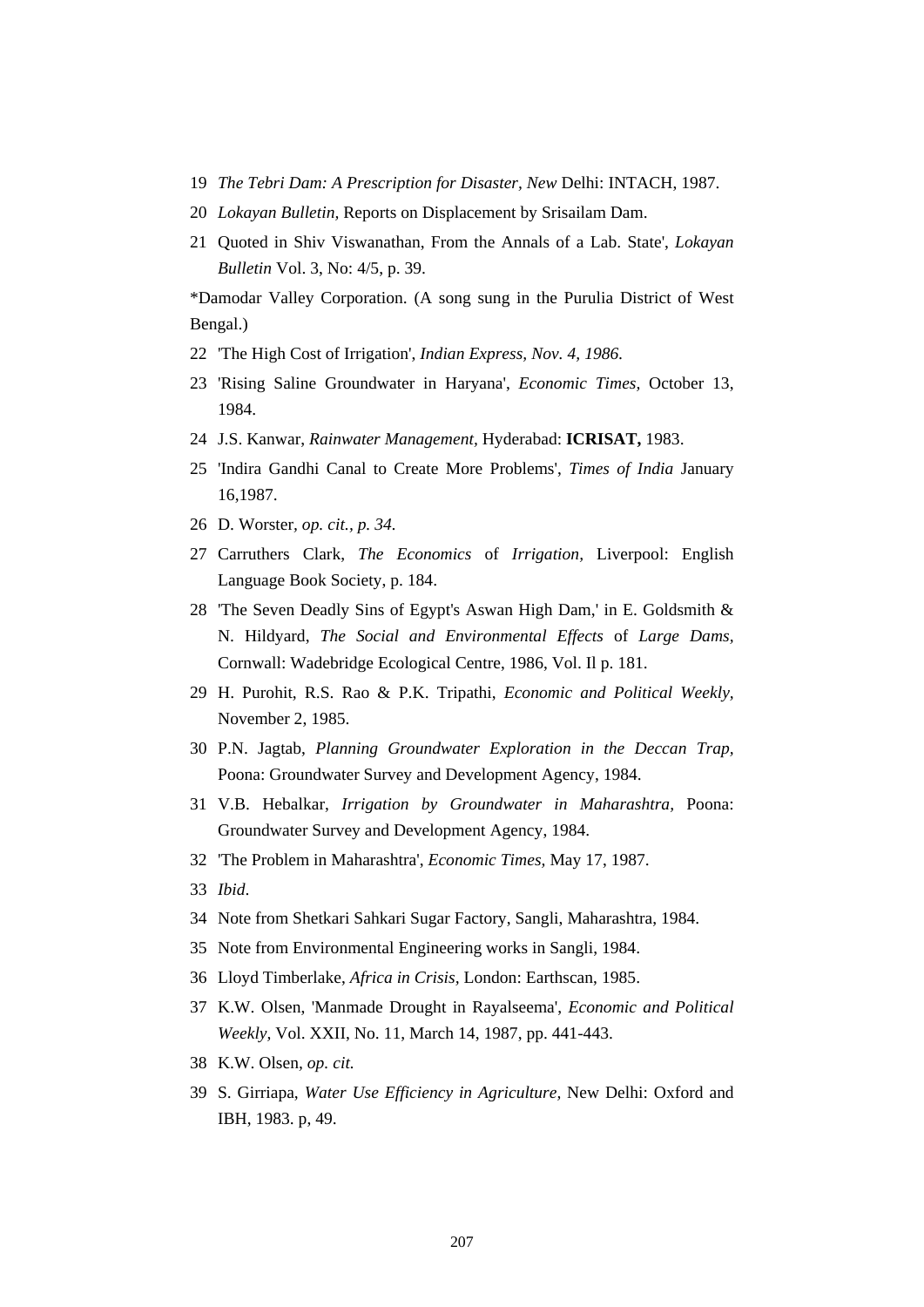- 40 V.A. Kovda, *Land Aridisation and Drougbt Control,* Colorado: Westview, 1980; M.N. Peat & I.D. Teare, *Crop- water Relations,* New York: John Wiley, 1983*.*
- 41 Venkateswarlu, cited in J. Bandyopadhyay *et al, India's Environment: Crises and Responses,* Dehradun: Natraj, 1985*.*
- *42* J.S. Kanwar, *Rainwater Management, op. cit.*
- 43 Jalshakti A Boon to Farming', *Aquaworld,* Vol. 11, No. 8, August 1987, p. 248.
- 44 'Drying Up', *India Today,* July 15, 1985*.*
- 45 J. Bandyopadhyay, *et al., Doon Valley Ecosystem,* Dehradun: Research Foundation for Science, Technology and Natural Resource Policy, 1984; J. Bandyopadhyay & Vandana Shiva, 'Chipko Comes to Doon Valley', *India Magazine,* June, 1987.
- 46 National Master Plan for India for the International Water Supply Decade, Government of India, 1983.
- 47 S.A. Jahan, 'Traditional Water Purification in Tropical Developing Countries', GTZ, (W Germany), 1981, p. 13.
- 48 SA Jahan, *op.cit*., p. 14.
- 49 **'**CSIR Help Sought to Procure Water', *Economic Times* August 3, 1986; 'Water Treatment scheme in 10 Districts,' *Indian Express;* August 2, 1986.
- 50 Carolyn Merchant, *Women, Nature and the Scientific Revolution,* San Francisco: Harper and Row, 1980, p. 182.
- 51 Quoted in RJ. Barnet, *The Lean Years,* London: Abacus, 1981, p. 201.
- 52 S.A. Jahan *op.cit*.
- 53 Mira Shiva, 'A Taste of Tears: Oral Rehydration Therapy in Diarrhoea', New Delhi: Voluntary Health Association of India, 1982, p. 1.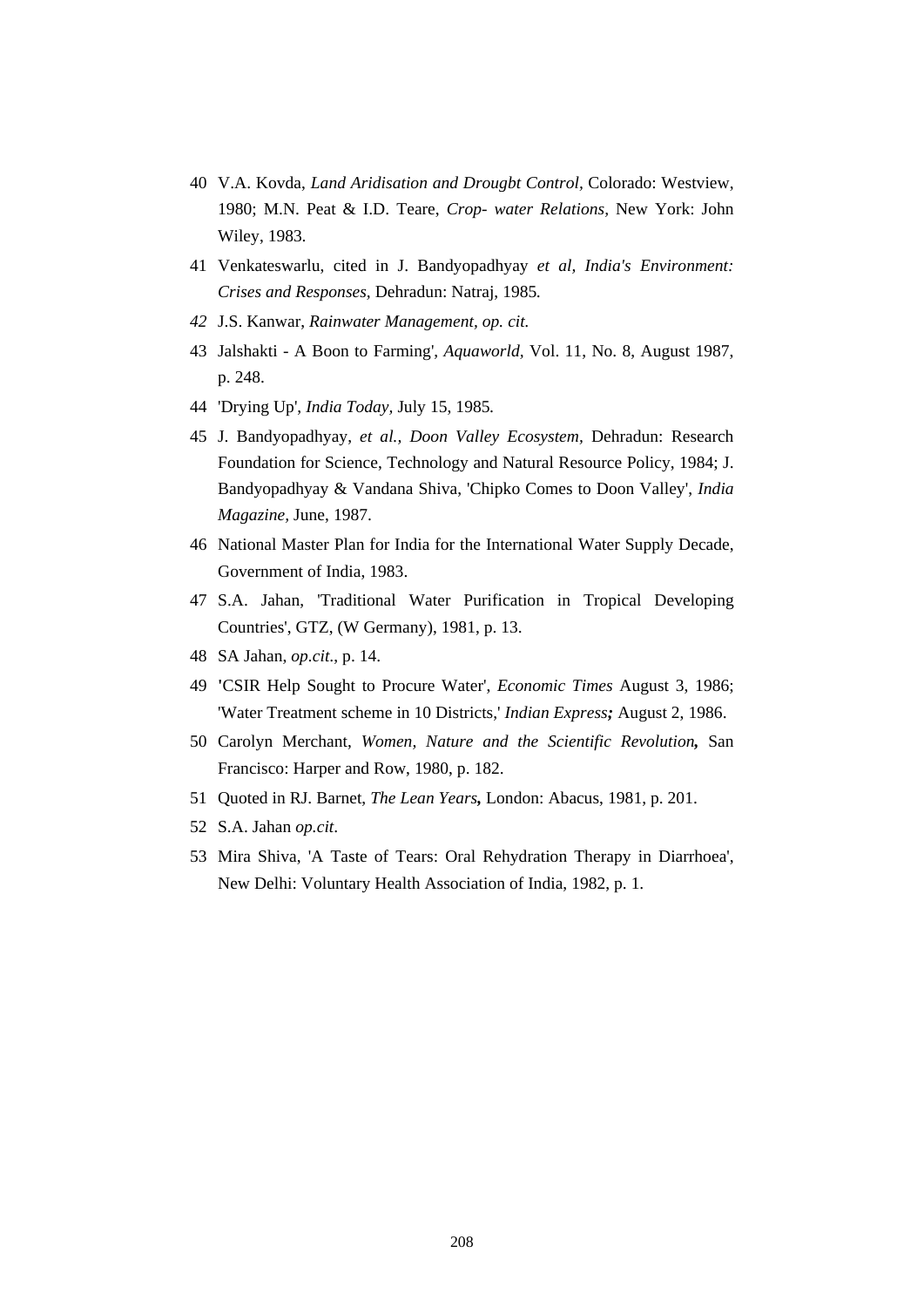## **7. Terra Mater: Reclaiming the Feminine Principle**

In December 1987, two prizes were awarded in Stockholm: the Nobel Prize for economics was given to Robert Solow Of MIT for his theory of growth based on the dispensability of nature. In Solow's words, 'The world can, in effect, get along without natural resources, so exhaustion is just an event, not a catostrophe.<sup>1</sup> At the same time, the Alternative Nobel Prize (the popular name for the Right Livelihood Award), instituted 'for vision and work contributing to making life more whole, healing our planet and uplifting humanity', honoured the women of the Chipko movement who, as leaders and activists, had put the life of the forests above their own and, with their actions, had stated that nature is indispensable to survival. $^{2}$ 

The two prizes dramatically pose the two oppositional worldviews grappling with each other. These world-views hold opposing assumptions of the worth and value of different kinds of work and existence. In the world-view personified by the MIT Professor only that counts as knowledge which is produced by male western experts, and only that counts as wealth that such knowledge in turn produces. The economic 'growth' that the masculinist model of progress has sold has been the growth of money and capital based on the destruction of other kinds of wealth such as the wealth produced by nature and women. In this view, nature in itself has no value, unless controlled and exploited by western masculine science, and women and non-westernised peoples have and produce no value, because they, like nature, have no intrinsic intellectual or economic worth: they are the bearers of ignorance and passivity while western man is the bearer of knowledge and progress.

In the world-view personified by the Chipko women, nature is Prakriti, the creator and source of wealth, and rural women, peasants and tribals who live in, and derive sustenance from nature, have a systematic and deep knowledge of nature's processes of reproducing wealth. Nature and women do not acquire value through domination by modern western man; they lose both through this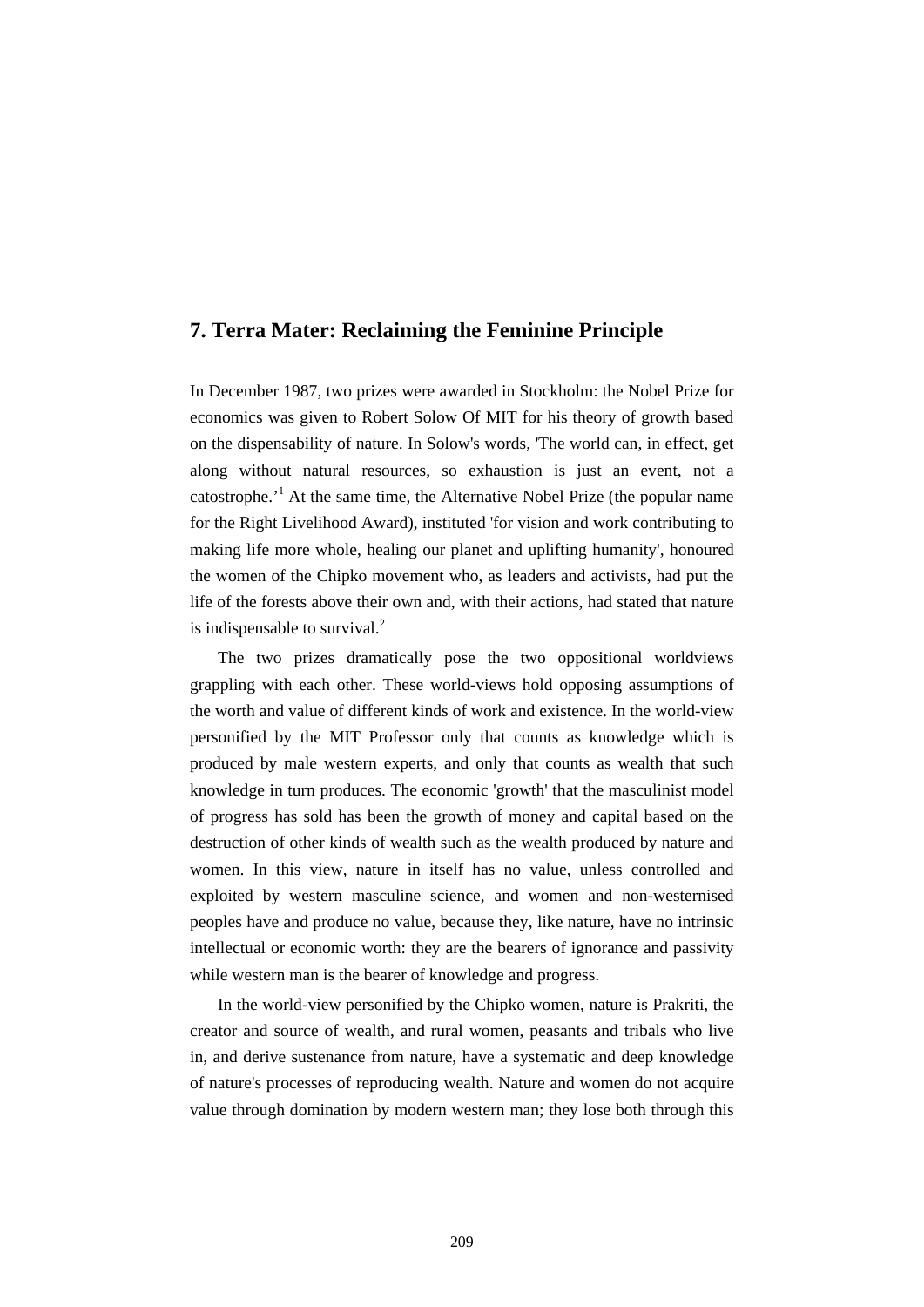process of subjugation. The domination of nature by western industrial culture, and the domination of women by western industrial man is part of the same process of devaluation and destruction that has been characterised in masculinist history as the 'enlightenment'. With the Alternative Nobel Prize, part of the world's community is joining the Chipko women in challenging this notion of progress and enlightenment. A decade after the women of Henwal Ghati came with lanterns during the day to show forestry experts 'the light' that forests produce soil and water and not just timber and revenue - they have. been joined by others in challenging the enlightenment symbol of 'light' as the exclusive monopoly of the western expert.<sup>3</sup>

The categories of gendered inequality that the age of enlightenment gave rise to are today being challenged everywhere as the categories of a special project of a narrow group of western, technocratic men which excluded all other groups from the production of intellectual and material wealth while including the excluded people's minds in sharing the myth of seeing nature's destruction and women's subjugation as 'progress'. The reductionist categories of modern western scientific thought were categories that were intrinsically violent and destructive to nature as a producer, and to women as knowers. In this destruction of material and intellectual wealth, reductionist categories in science are dialectically linked to reductionist categories in economics which reduce all value to market value, and register only those activities and processes that are monetised and involve cash transactions. Reductionist economics assumes that only paid labour produces value. On the one hand this leads to ignoring man's dependance on the natural world, while on the other, it provides the ideology of the gender division of labour such that women's work in producing sustenance is treated as having no economic value even while it provides the very basis of survival and well-being. Since poor Third World women provide water, fodder, wood from the free commons that nature provides, collecting them is not considered work in reductionist economics. A gendered dichotomy is created between 'productive' and 'non-productive' work, on the basis of money and price as the only measure of economic worth and wealth.

This ideological divide between 'productive' and 'unproductive' work based on market criteria very rapidly unfolds into the contemporary economic crises in which wealth is no longer linked to work, or the production of goods and services.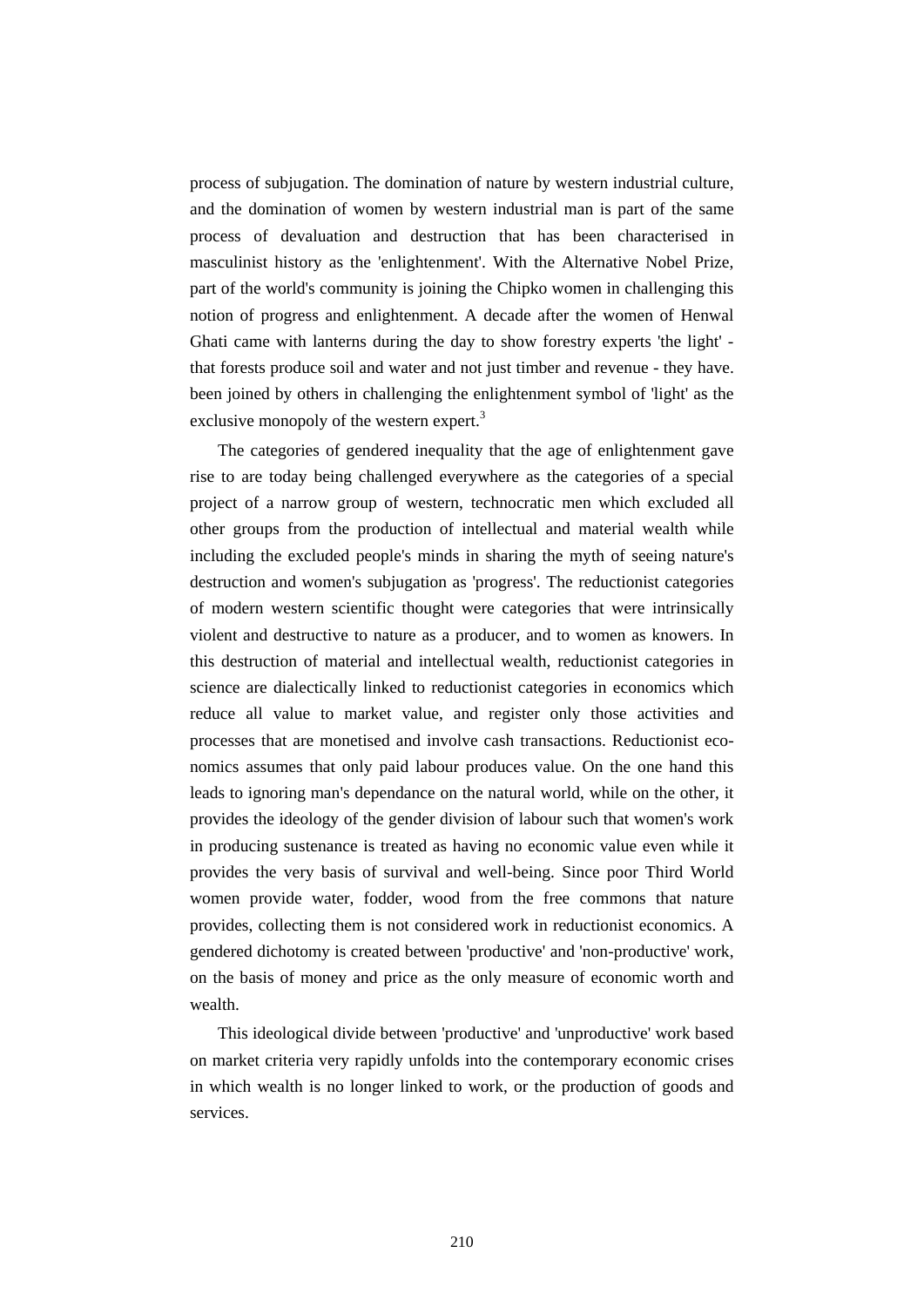From the production of goods and services, the dynamic edge of economic activity has shifted to paper transactions and speculation. Futures markets and speculation have begun controlling real producers and consumers such as the poor, and women, tribals and peasants in the Third World, dispensing with them if they do not 'fit' into the market transactions of artificially created prices. Instead of a sustainable reproduction of wealth, the global economic system, led by commercial capitalism, has, started to focus on instant wealth creation through speculation at the cost of the future - and of the poor. The decade of 1973-1982 has seen the escalation of capital flows from transnational banks and financial institutions to the Third World. This phase of borrowing is at the root of the contemporary Third World debt crisis. And this borrowing was induced to recycle the huge amounts of liquidity that the financial system of the North had built up and could not absorb. The Third World became an important source for investment at high profitability: profits of the seven biggest U.S. banks rocketed from 22 per cent in 1970 to 55 in 1981, and to a record 60 per cent in the following year. The South was caught in a debt trap, borrowing merely to pay interests on earlier loans.<sup>4</sup>

The paradoxical nature of the current global integration of the world's economies through the web of speculation and money-lending, is that it deals with mythical constructs on computers and electronic boards, and is able to destroy, instantly, the real economies of entire countries through numbers flashing in the financial nerve-centres of the world. There has been a shift from the factory to the financial district, but it is a shift which ties the financial districts intimately to the remotest and smallest farms in the world. During the post-war period, capitalist 'growth' came from industrial expansion; today wealth comes from *unproductive* and fictitious economic exchange. It is based not on exchange of industrial commodities but on servicing a paper and electronic money system. Real things and real people are merely inputs into what has become essentially a game of buying and selling fictitious goods in the hope of accruing large profits when the price of goods rises or falls in the future. Only about five per cent of commodity transactions on futures markets relate to actual delivery of goods. Yet this mythical game is loaded in favour of Northern speculators, who 'gamble not only with the wealth of nations but also with the lives of powerless farmers within those nations'.<sup>5</sup> Wealth from the South is transferred to the North in a new wave which colonises the land and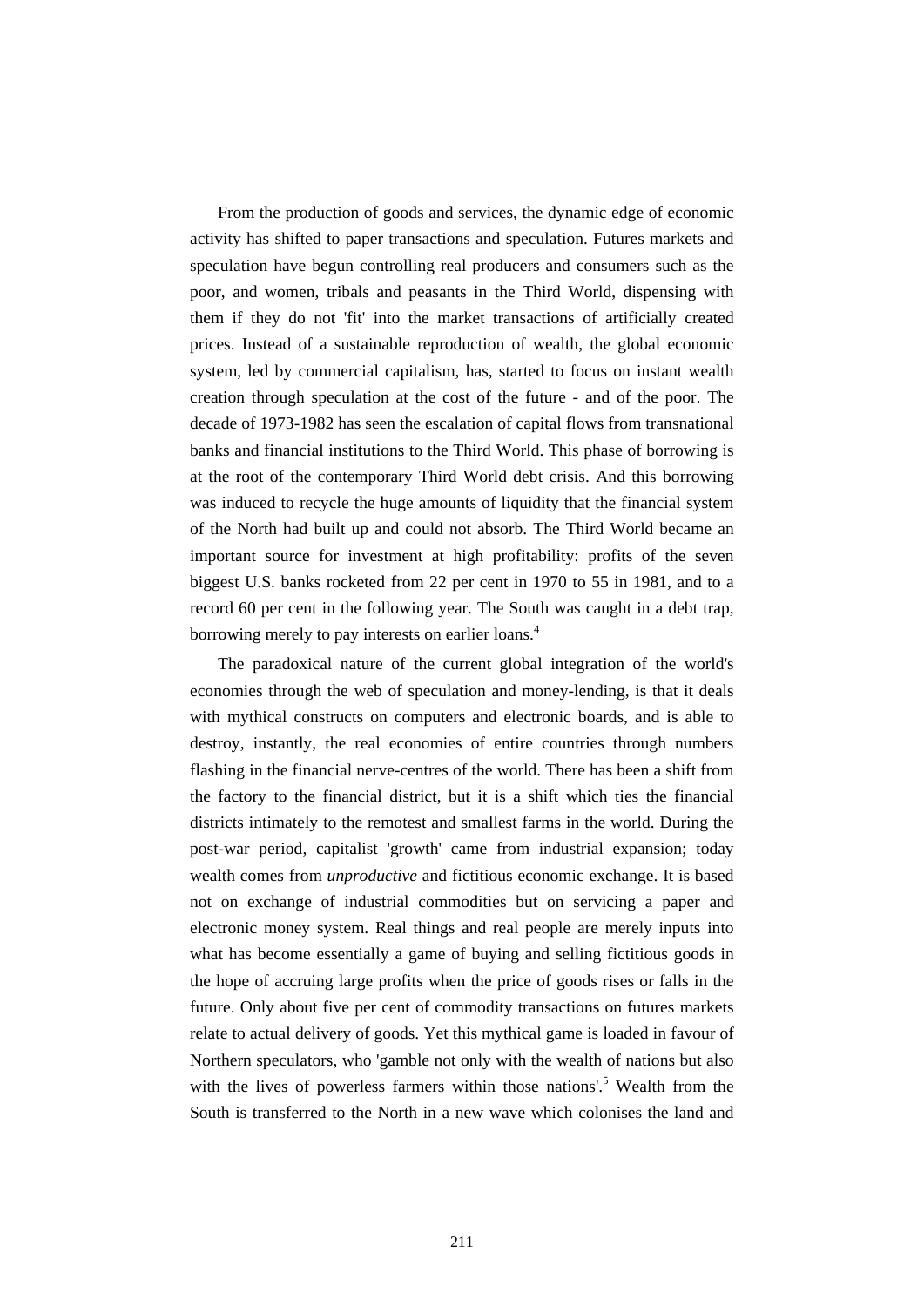forests of the Third World through commodity prices and futures markets. Entire countries, ecosystems and communities are vulnerable to instant collapse in this game of speculation, which bids on them and their produce, and then abandons them as waste - wastelands and wasted peoples. As Ruth Sidel has noted in her book, *Women and Children Last,* when the economies of the world, based on the masculinist paradigm of wealth, start to crash, 'women and children will be first - not the first to be saved but the first to fall into the abyss that is poverty'.6

The modern creation myth that male western minds propagate is based on the sacrifice of nature, women and the Third World. It is not merely the impoverishment of these excluded sectors that is the issue in the late twentieth century; it is the very dispensability of nature and non-industrial, non-commercial cultures that is at stake. Only the price on the market counts. That market prices in today's world are totally divorced from real worth matters little.

 Consider the simple case of rice, which the Thai women call 'life', because as food, rice is life itself. The 1985 U.S. Farm Bill allowed the U.S. to lower world prices of rice from \$8 per hundredweight to less than \$4. Thai farmers who brought in 15 per cent of the foreign exchange for their country through rice exports were forced to lower prices and increase their volume of production to maintain exports to meet foreign debt obligations. New regions were opened up for rice production for export, displacing forests and forest tribes.<sup>7</sup>

Debt, the debacle in commodity prices, and speculation in the commodities futures markets have become a major source of 'economic growth'. In the U.S., interest payment on the farm debt, which rose 1000 per cent in a decade - from \$20 billion in the'70s to \$225 billion in the '80s - exceeds net farm income. In the South, since 1981, Third World countries have become net capital exporters: soaring from \$7 billion in 1981 to \$74 billion in 1985. This excludes the TNCs' profit repatriation and capital flights. If all these were added up, the flow of capital from South to North is about \$240 billion - a sum four times greater than that of the Marshall Plan, which was repaid with interest to the U.S. Most of these funds are being emptied into speculative ventures so characteristic of the grand casino society. The survival of the poor and the future are being sacrificed to keep the casino running. Resources from the poor have become a major source of inflows and savings to the centre. As Cavanagh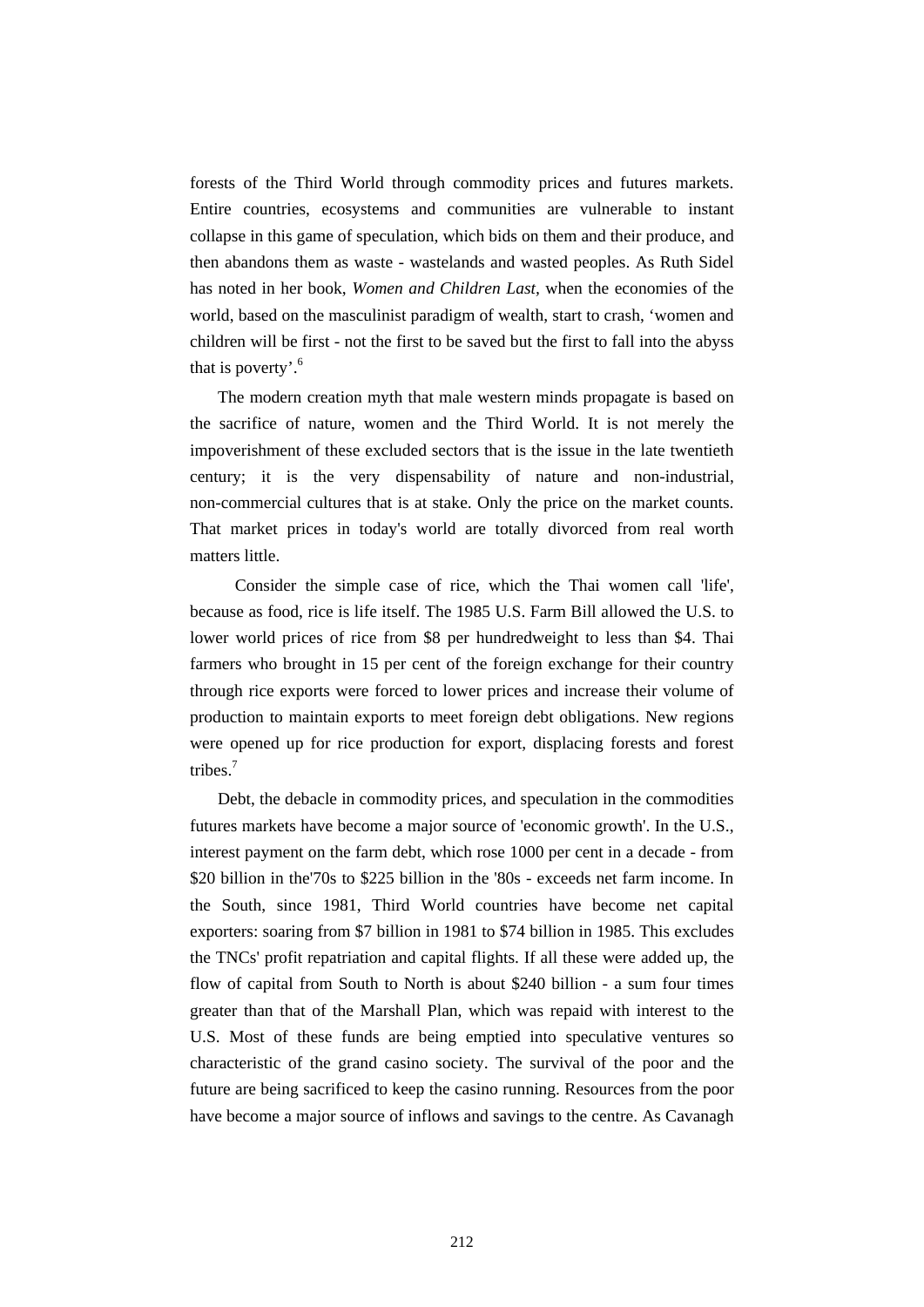observes, 'In terms of scale and sheer magnitude the tribute extracted from the Indian subcontinent (and one of the major sources of financing the eighteenth century industrial revolution) by such nabobs as Warren Hastings and the British East India Company pales in comparison to the current outflows.'8

The global economic system is quite evidently non-sustainable and inequitable. Its basis in indebtedness, in living at the cost of the future, cannot but generate crises. Black Monday, when the stock market crashed on Wall Street, could be just the beginning of deeper crises in international trade and finance.

Living high on borrowed or stolen wealth is the economic prescription of today's high priests in banks and financial institutions, who see natural resources and the poor as dispensable elements of ecosystems. The Wall Street collapse has shown that this prescription is not only unjust and unethical, it is also unworkable. America, which has provided the model of the affluent consumer society, can no longer work as the norm, because for the women, the workers and the small farmers of America, prosperity has come to an end and they, too, have become dispensable. The crisis of survival that the categories and concepts of the age of masculinist 'enlightenment' have engendered cannot be overcome from within those categories. When the stock market crashed on Wall Street it became evident that the deficit financed casino wealth of America was non-sustainable. As John Kenneth Galbraith observed, Reagan's favourite magic of the market was itself writing the last chapter of Reaganomics. Yet all Reagan could say was, 'I've believed this too long to change my mind now.'9

The crisis mind can offer no solutions. Those who dare to think of solutions are precisely those who were declared incapable of thinking. Like the women in the Third World, they are clear that the issue is survival, and they have the relevant expertise. 'Rational' man of the modern west is exposed today as a bundle of irrationalities, threatening the very survival of humankind. When we find that those who claimed to carry the light have led us into darkness and those who were declared to be inhabiting the dark recesses of ignorance were actually enlightened, it is but rational to redefine categories and meanings. Recovering the feminine principle as respect for life in nature and society appears to be the only way forward, for men as well as women, in the North as well as the South. The metaphors and concepts of minds deprived of the feminine principle' have been based on seeing nature and women as worthless and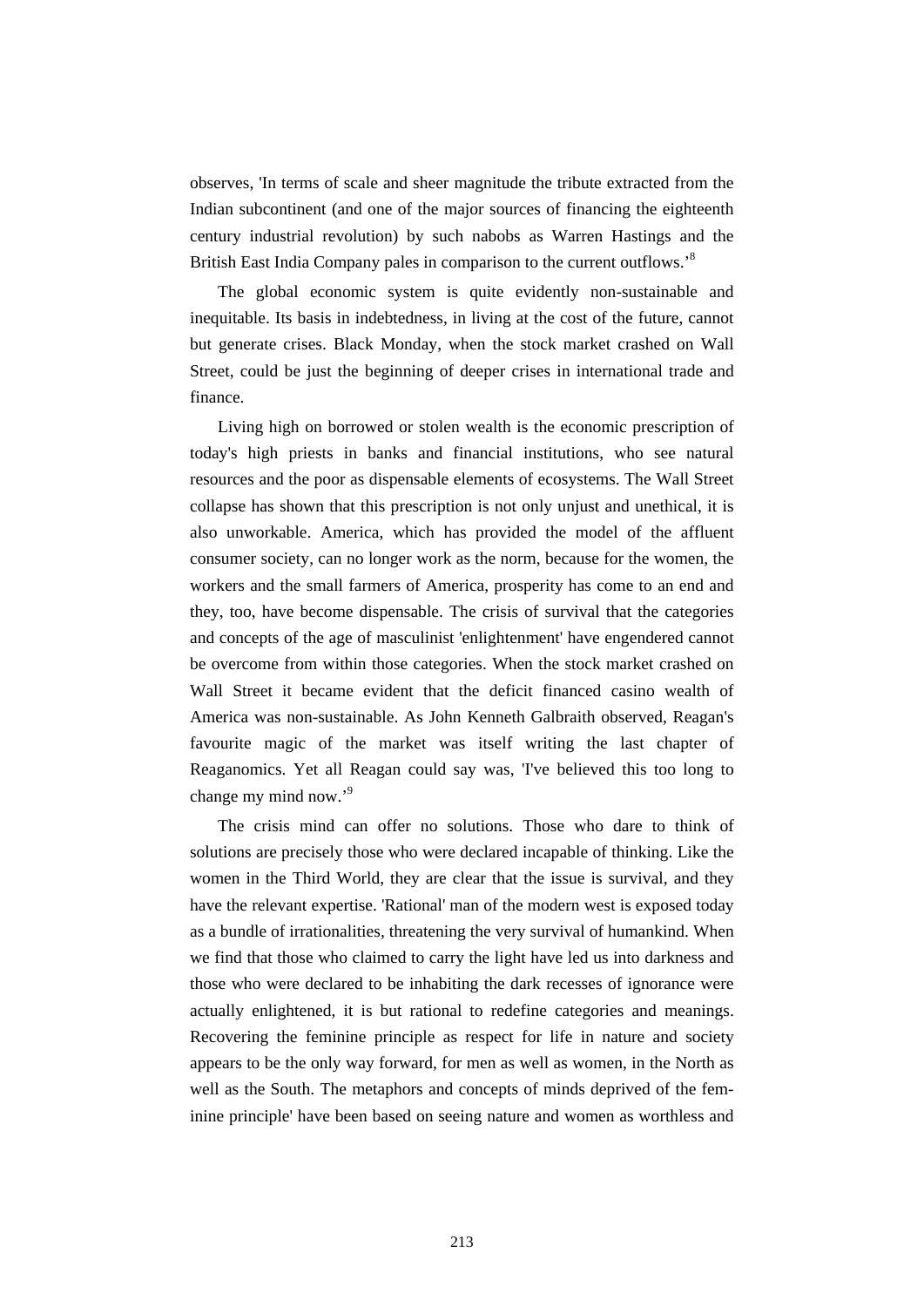passive, and finally as dispensable. These ethnocentric categorisations have been universalised, and with their universalisation has been associated the destruction of nature and the subjugation of women. But this dominant mode of organising the world is today being challenged by the very voices it had silenced. These voices, muted through subjugation, are now quietly but firmly suggesting that the western male has produced only one culture, and that there are other ways of structuring the world. Women's struggles for survival through the protection of nature are redefining the meaning of basic categories. They are challenging the central belief of the dominant world-view that nature and women are worthless and waste, that they are obstacles to Progress and must be sacrificed.

The two central shifts in thinking that are being induced by women's ecological struggles relate to economic and intellectual worth. The first relates to our understanding of what constitutes knowledge, and who the knowers and producers of intellectual value are. The second involves concepts of wealth and economic value and who the producers of wealth and economic value are. Women producing survival are showing us that nature is the very basis and matrix of economic life through its function in life support and livelihood, and the elements of nature that the dominant view has treated as 'waste' are the basis of sustainability and the wealth of the poor and the marginal. They are challenging concepts of waste, rubbish and dispensability as the modern west has defined them. They are showing that production of sustenance is basic to survival itself and cannot be deleted from 'economic calculations; if production of life cannot be reckoned with in money terms, then it is economic models, and not women's work in producing sustenance and life, that must be sacrificed. The intellectual heritage for ecological survival lies with those who are experts in survival. They have the knowledge and experience to extricate us from the ecological cul-de-sac that the western masculinist mind has manoeuvred us into. And while Third World women have privileged access to survival expertise, their knowledge is inclusive, not exclusive. The ecological categories with which they think and act can become the categories of liberation for all, for men as well as for women, for the west as well as the non-west, and for the human as well as the non-human elements of the earth. By elbowing out 'life' from being the central concern in organising human society, the dominant paradigm of knowledge has become a threat to life itself. Third World women are bringing the concern with living and survival back to